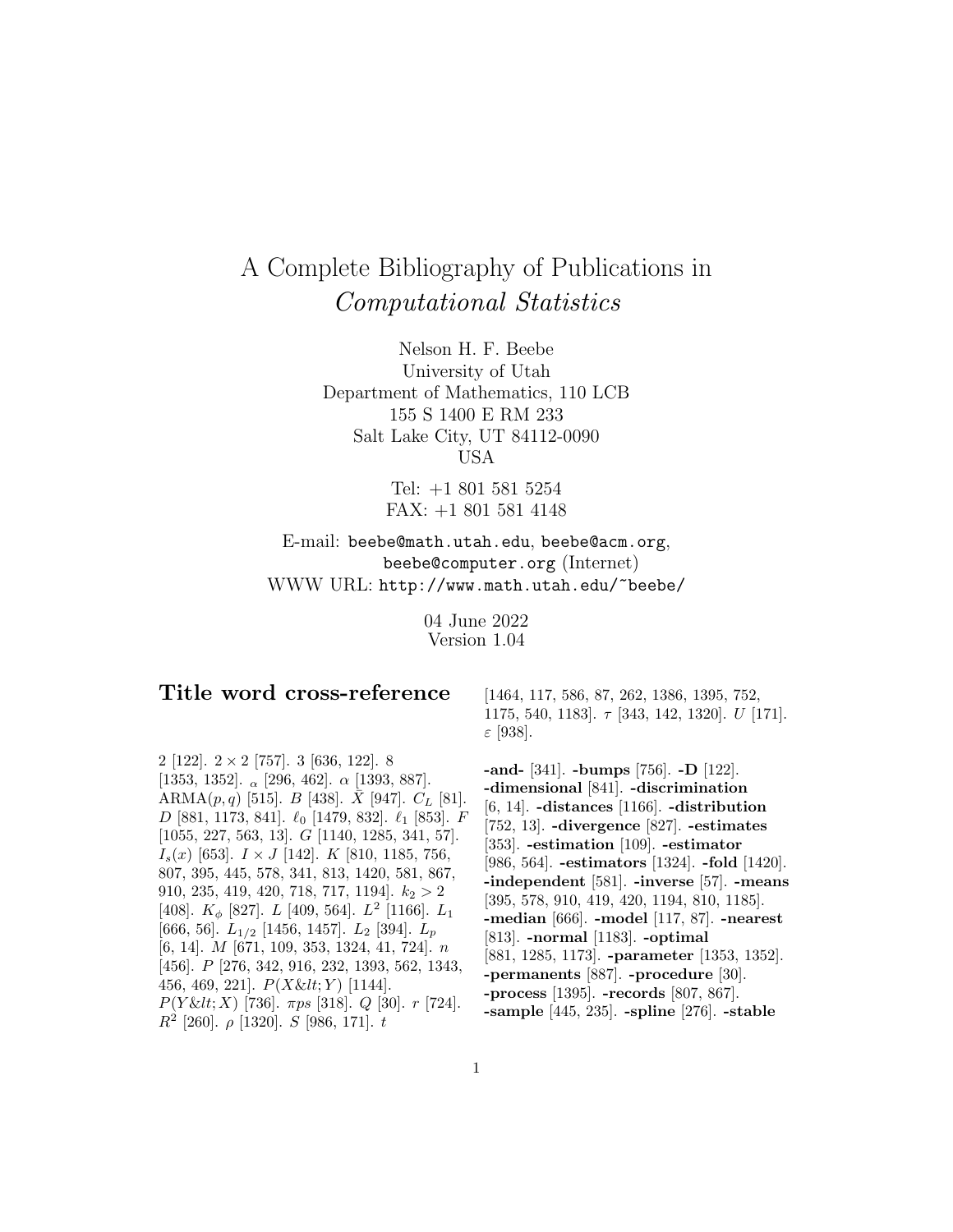[1393]. **-surrogates** [832]. **-tempered** [1393]. **-test** [1055]. **-torus** [1343]. **-values** [916, 232, 562, 469, 221, 342]. **-Wright** [671].

**11** [112]. **1998-** [174].

**2.0.0** [338]. **2.1.0** [351]. **2001** [263]. **2002** [371]. **2003** [1083]. **2004** [379]. **2006** [591]. **2010** [688]. **2011** [808, 815]. **2013** [1229]. **2015** [1134]. **2016** [1399]. **2017** [1209]. **21** [508]. **250th** [558].

**3** [176]. **3-7908-1134-3** [176].

**4** [172]. **4/1999** [177]. **40al** [584]. **40estimators** [1050]. **40hidden** [872].

**532** [177].

**71** [508].

**97g** [117]. **97h** [112].

**ability** [680]. **abnormal** [592]. **Abrupt** [1110, 1132]. **absence** [843]. **Accelerated** [207, 63, 1397, 952, 1364, 1188]. **Acceleration** [497, 1099, 938, 584]. **accept** [765]. **accept-reject** [765]. **acceptance** [515, 1292]. **acceptance-rejection** [1292]. **access** [521]. **accident** [1400]. **account** [1013]. **accuracy** [1055, 1272, 1314, 172, 858]. **Accurate** [736]. **ACD** [950]. **achievement** [377]. **achievements** [1433]. **acoustic** [1199]. **activity** [875, 948]. **actuarial** [779]. **acyclic** [1202, 740]. **adaptation** [355, 775]. **Adaptive** [141, 853, 805, 1342, 1257, 586, 243, 206, 721, 1095, 1418, 554, 1305, 1071, 900, 1385, 969, 925, 256, 339, 895, 1037]. **Added** [231]. **Adding** [306, 687, 324]. **additional** [12]. **Additive** [1141, 1436, 1369, 1187, 1308, 276, 1191, 382, 429, 1003, 1002, 309, 49]. **Additive-multiplicative** [1141].

**additivity** [47]. **Adelchi** [173]. **adjoint** [1092]. **adjoint-state** [1092]. **adjust** [1401]. **Adjusted** [260, 1111, 1374, 644]. **adjusting** [699]. **adjustment** [469]. **Adrian** [173]. **Advanced** [1349, 699]. **advances** [1485, 159]. **adventures** [466]. **advice** [985]. **advice-seeking** [985]. **affected** [309]. **affine** [1359, 1094]. **Africa** [1310]. **AFT** [1351]. **after** [1401, 1011, 897]. **against** [881, 877, 1415]. **Age** [247, 622]. **Aggregate** [322, 507]. **aggregated** [786, 848, 1425]. **aggregation** [1205, 1381]. **agreement** [616]. **AIC** [1123]. **Aided** [247, 686]. **AIDS** [1154]. **Ajax** [454]. **Albright** [263]. **Algebraic** [701, 32, 132]. **Algorithm** [185, 220, 1450, 319, 768, 110, 756, 896, 1293, 1478, 134, 711, 765, 833, 1276, 384, 1371, 1155, 1475, 635, 1499, 1488, 130, 1226, 1132, 554, 154, 1040, 141, 6, 565, 1479, 170, 1385, 1492, 938, 198, 967, 1164, 1217, 50, 1185, 29, 131, 1174, 803, 1014, 862, 1300, 895, 702, 599, 1286, 1237, 1432, 171, 1261, 1364, 1275, 1334, 682, 584, 1186, 1256, 419, 1156, 753, 497, 762, 1463, 889, 977, 228, 978, 1004, 1444, 868, 221]. **algorithmic** [1051]. **Algorithms** [209, 109, 259, 360, 619, 842, 240, 48, 1464, 1248, 1017, 190, 343, 666, 600, 642, 34, 382, 332, 113, 553, 555, 1439, 1349, 846, 1449, 981, 651, 380, 420, 49, 14, 495]. **alignment** [1316]. **Alive** [229]. **alleviate** [874]. **Alternative** [505, 856, 1415]. **alternatives** [104, 52, 621, 877, 105]. **America** [592]. **American** [1399, 815, 1229, 591]. **among** [1331, 1010, 356, 985, 1320]. **among-group** [356]. **amplitudes** [1408]. **Analyses** [231, 1401, 1053, 886, 855, 304]. **Analysing** [125, 608]. **Analysis** [1189, 175, 1402, 246, 1387, 236, 204, 207, 173, 240, 253, 223, 293, 252, 790, 1012, 1430, 709, 17, 1389, 335, 364, 1169, 825, 729, 1102, 442, 1179, 1238, 121, 875, 948, 1470, 541, 851, 787, 1397, 331, 716, 1351, 1226, 1418, 643, 556, 446, 677, 1367, 542, 835, 400, 489, 1196, 195, 132, 398, 569, 127, 752, 365, 432, 1423, 664, 951,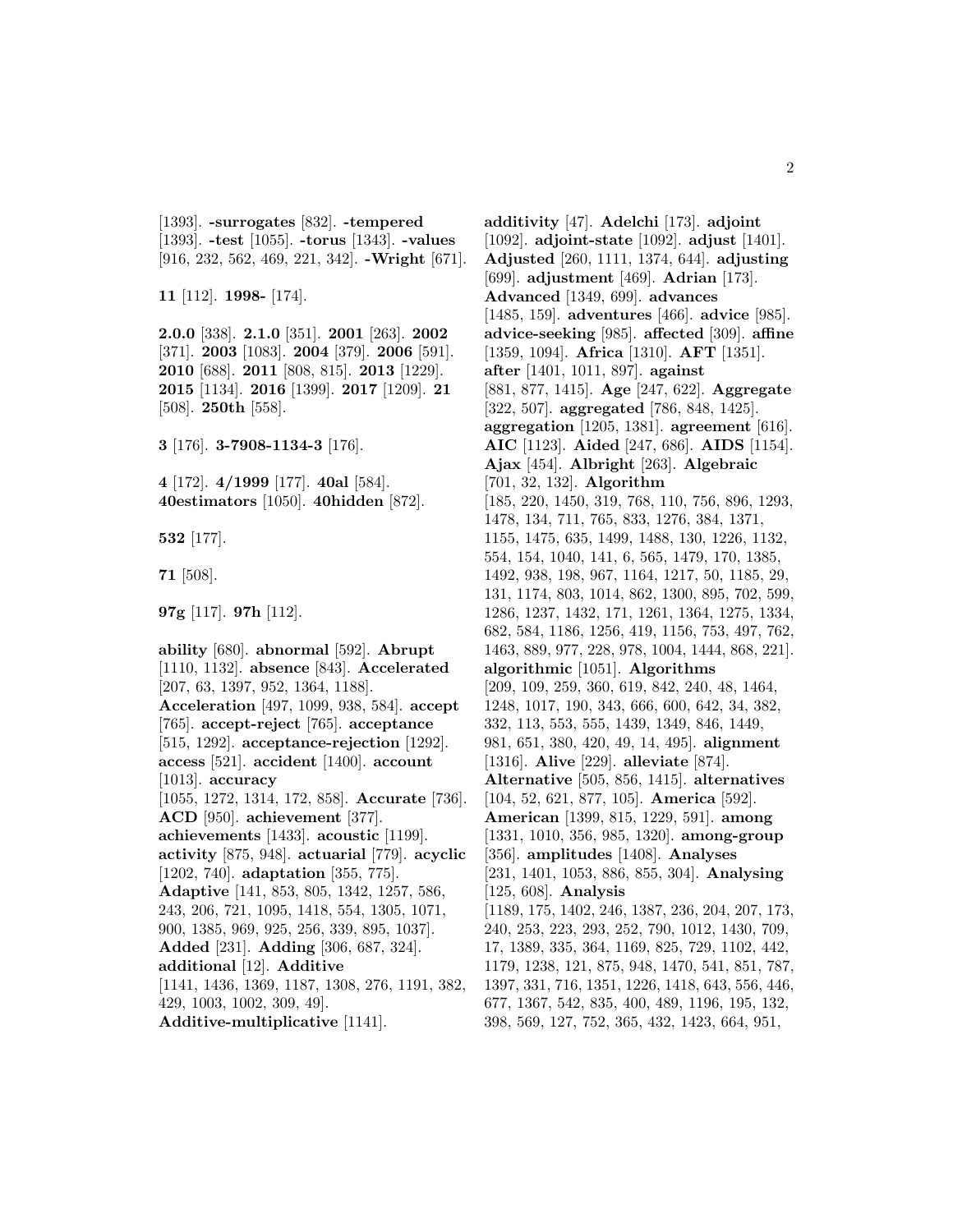1198, 1273, 374, 1297, 158, 35, 1097, 626, 818, 696, 747, 901, 1420, 725, 30, 449, 1236, 1033, 771, 1032, 64, 1404, 137, 162, 101, 163, 80, 417, 649, 633, 720, 847, 397, 922, 1317, 119]. **analysis** [1477, 524, 828, 694, 120, 783, 668, 939, 957, 1096, 1243, 640, 1313, 237, 358, 414, 977, 1029, 519, 769, 675, 379]. **analytical** [5]. **analytics** [638, 1269]. **analyzer** [1214]. **Analyzing** [218, 1263, 774]. **ANCOVA** [1021]. **Andreas** [478]. **angular** [8, 146]. **ANN** [768]. **Annealing** [619, 1478, 572, 1261, 775]. **annealing-based** [1478]. **ANOM** [563]. **anomaly** [1210, 1277]. **ANOVA** [563, 1074, 935, 27]. **antigenic** [1057]. **Antony** [340]. **apple** [1075]. **apples** [1075]. **Applicable** [919]. **Application** [26, 434, 1276, 399, 261, 312, 612, 1383, 856, 1124, 83, 1281, 1443, 733, 1493, 1310, 81, 892, 936, 132, 770, 1223, 1299, 429, 923, 334, 1150, 1042, 57, 1112, 885, 403, 380, 1154, 1388, 549, 1463, 769, 985, 940]. **Applications** [245, 212, 186, 1165, 1140, 1265, 1451, 1464, 825, 3, 605, 928, 766, 975, 1341, 93, 863, 827, 1097, 782, 1319, 895, 1107, 1425, 1093, 1227, 894, 371]. **applied** [432, 173]. **Appointment** [1271]. **appraisal** [104]. **Approach** [220, 292, 173, 63, 1087, 1401, 1460, 1427, 976, 1372, 1345, 672, 450, 729, 1102, 608, 873, 308, 859, 949, 1277, 347, 118, 643, 556, 378, 701, 946, 481, 1283, 1309, 854, 491, 1396, 1311, 798, 1385, 1136, 530, 158, 462, 200, 1431, 373, 100, 930, 162, 440, 685, 1168, 865, 1161, 918, 784, 1061, 1323, 1458, 112]. **approaches** [144, 972, 1310, 1496, 602, 573, 1239, 557, 1223, 650, 377, 1242, 1199]. **Approximate** [1180, 268, 949, 241, 1398, 805, 1100, 1447, 1207, 764]. **approximated** [1201]. **approximately** [774]. **Approximation** [267, 225, 262, 721, 11, 165, 102, 572, 598, 535, 169, 10, 1382, 653, 1416, 49, 348, 1]. **Approximations**

[233, 704, 1169, 153, 1028, 280, 353, 342, 597]. **approximator** [762]. **Arabic** [713]. **arbitrarily** [71]. **arbitrary** [1007, 753]. **Archimedean** [1448, 824]. **Area** [292, 723, 818, 862, 100, 112, 107, 883]. **areas** [788]. **ARFIMA** [315, 407]. **arithmetic** [1094, 1283]. **ARMA** [73, 928, 92, 20, 128]. **ARMA-scheme** [20]. **arrival** [791]. **art** [401]. **article** [112]. **Ascent** [1284]. **Aspects** [627, 728, 1409, 18, 872, 553, 500, 56]. **Assay** [817]. **assess** [1235]. **Assessing** [1182, 909, 1006, 269, 21, 390]. **assessment** [143, 799, 1387, 77, 1455, 1404, 616, 1051]. **asset** [826]. **assistance** [1284]. **associated** [861]. **Association** [213, 214, 900, 1251, 1250, 486, 1448, 1491, 1252, 1249, 1254, 1253, 1399, 815, 1229, 591]. **Assuming** [266]. **assumption** [336, 1040, 801, 47]. **Asymmetric** [1394, 188, 1106, 789, 655, 1379, 963]. **asymmetry** [1167]. **Asymptotic** [534, 680, 795, 44, 88, 1324, 535]. **Asymptotics** [710]. **attach** [529]. **attachment** [1230, 1236, 1235]. **attempt** [1235]. **Attractors** [690]. **attributes** [1255]. **auditory** [1198]. **augmentation** [981]. **autobinomial** [1008]. **autocorrelated** [515, 849]. **Autocorrelation** [189, 328, 881, 1160, 561]. **autocovariance** [130]. **Automated** [316, 143]. **Automatic** [337, 488, 1453, 487, 1482]. **Automatically** [1037]. **Autoregressive** [270, 1224, 603, 739, 1470, 787, 1099, 660, 1476, 1321, 34, 1091, 1220, 1436, 1033, 1441, 1157, 1156]. **auxiliary** [1355, 483, 333, 1444]. **available** [12]. **average** [543, 603, 787, 130, 1394, 884, 34, 820, 140]. **averaged** [883]. **averaging** [59, 1038, 926, 1178, 1161]. **avoiding** [1110]. **Award** [458]. **aware** [640]. **Azzalini** [173]. **B** [465, 379, 185]. **B-splines** [185]. **B.** [538]. **Backfitting** [310]. **backward** [1080]. **Bagging** [1246]. **balanced** [1478, 384, 1467].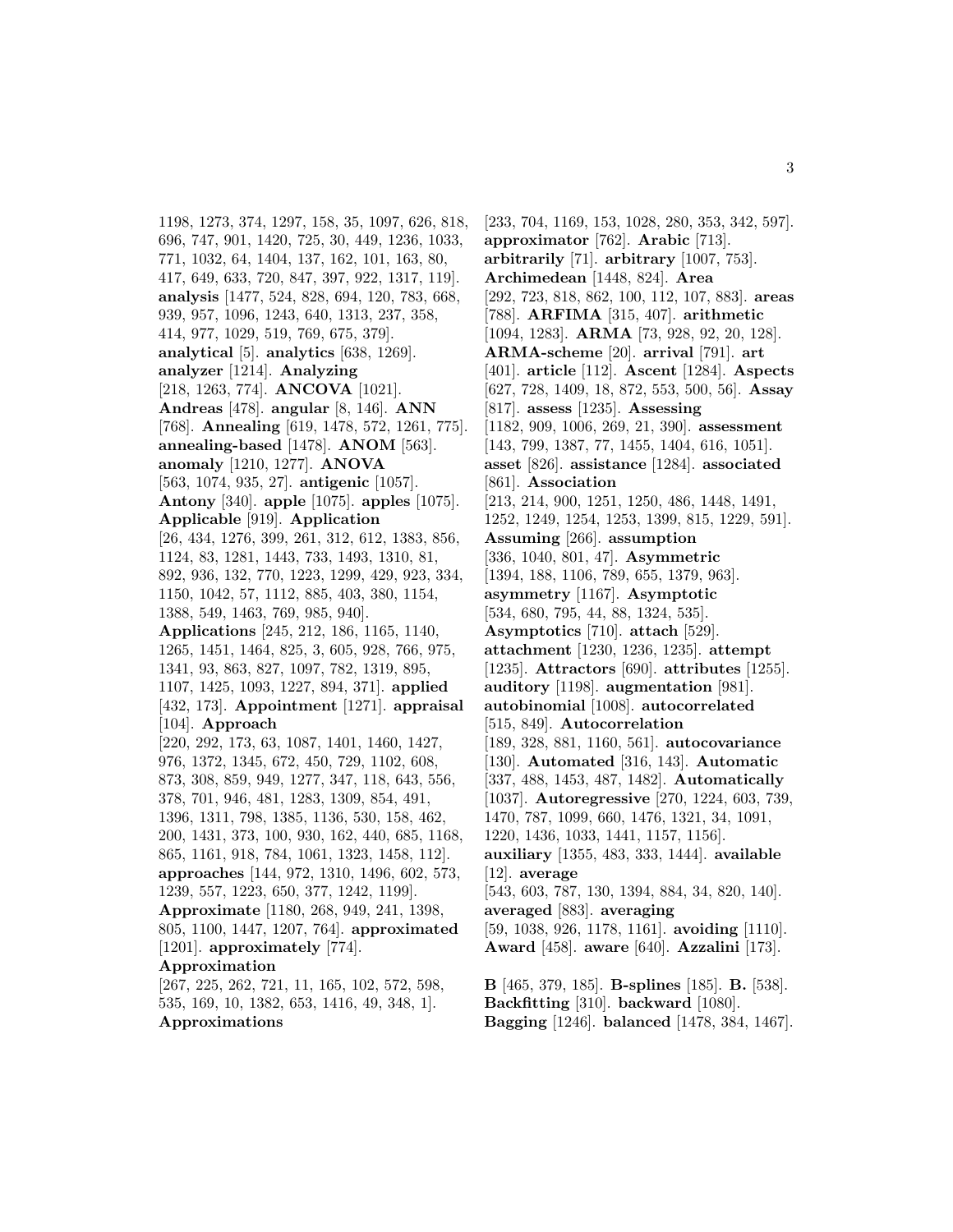**balancing** [887]. **bands** [470, 1384]. **Bandwidth** [372, 1066, 148, 781, 324, 422, 99, 956, 1247, 72, 1105, 177]. **bank** [1270]. **banks** [1270]. **bar** [294]. **Bartlett** [761]. **barycentric** [856]. **Based** [185, 988, 292, 912, 225, 1044, 611, 41, 205, 958, 1400, 1474, 1153, 1266, 124, 984, 1182, 728, 896, 807, 1210, 860, 1478, 1245, 436, 1224, 494, 1179, 121, 875, 948, 1270, 1370, 1426, 139, 37, 1213, 451, 972, 507, 1080, 1351, 701, 946, 1072, 601, 165, 1272, 532, 1086, 1135, 811, 809, 178, 251, 167, 573, 99, 560, 1306, 1027, 1385, 893, 269, 244, 353, 157, 1175, 585, 1290, 463, 1076, 581, 707, 1060, 1422, 1092, 285, 1431, 903, 210, 306, 1365, 1178, 882, 1436, 1008, 618, 990, 579, 1362, 1466, 1403, 1322, 1143, 1333, 865, 1326, 1255]. **based** [380, 1115, 1197, 1170, 1067, 549, 961, 237, 1274, 883, 1193, 978, 1035, 1320, 1444, 1381, 959, 1384, 1126, 1228, 394, 192, 193, 727, 874, 1223]. **Bases** [319]. **basic** [7]. **Basis** [273, 853, 485, 934, 461, 1392, 676]. **basket** [716]. **Bayes** [1401, 541, 1054, 1059, 135, 795, 461, 1446, 1105]. **Bayesian** [881, 63, 706, 1265, 791, 1495, 1215, 111, 1469, 110, 1258, 1259, 1389, 1345, 490, 182, 1386, 729, 1102, 955, 1179, 608, 826, 603, 949, 1346, 1470, 851, 474, 1213, 1099, 953, 1493, 1053, 1057, 1160, 1310, 1398, 1418, 656, 1026, 854, 181, 950, 1024, 295, 341, 1496, 1421, 1031, 1311, 42, 1173, 427, 1419, 560, 1027, 1391, 1423, 1387, 1038, 956, 572, 1219, 664, 1180, 374, 1103, 277, 180, 1097, 805, 1468, 1494, 204, 1058, 1214, 1420, 207, 1422, 553, 1218, 725, 952, 1498, 1178, 1150, 997, 1033, 485, 1257, 1100, 95, 773, 67, 53, 417, 582, 1497, 1289]. **Bayesian** [1335, 1312, 652, 1445, 1104, 1159, 96, 1390, 1334, 996, 1388, 1456, 1457, 504, 1447, 1161, 898, 957, 330, 907, 1029, 1262, 1263, 657, 1444, 379]. **Bayesianbetareg** [955]. **BB** [942]. **bccp** [1477]. **be** [233, 1176]. **Beauchamp** [878]. **before** [1401, 1011]. **before-after** [1401]. **behavior** [893, 1268, 224]. **behavioral** [1030].

**Behaviour** [359, 552]. **belief** [1410]. **belongs** [770]. **benchmark** [643, 764]. **Benchmarking** [797]. **benefit** [618]. **Benefits** [1198]. **bent** [1049]. **Beran** [865]. **Beran-based** [865]. **Berge** [584]. **Berger** [477]. **Bergsma** [962]. **Berlin** [925, 287]. **Bernoulli** [712]. **Bernstein** [1087, 1491]. **best** [1419, 888, 1123, 978, 1293]. **best-subset** [978]. **beta** [756, 955, 759, 866, 730, 1098, 1177, 1390]. **better** [902, 529]. **between** [402, 241, 44, 972, 367, 463, 65, 616, 533, 258]. **beyond** [542]. **BGM** [613]. **Bi** [1405]. **Bi-level** [1405]. **Bias** [288, 1401, 477, 829, 415, 86, 346, 1441, 763]. **bias-optimized** [86]. **biased** [876, 855]. **big** [1273, 1289, 1061]. **bilateral** [930]. **Biliary** [266]. **Bilinear** [220]. **Biloxi** [1231]. **BINAR** [1223]. **Binary** [589, 1200, 219, 1412, 464, 1182, 1395, 608, 365, 1149, 136, 551, 1201, 375, 1446, 1243, 718, 717, 774]. **binary-choice** [1149]. **Bingham** [841, 1353, 1352]. **Binomial** [225, 871, 1179, 733, 742, 1412, 135, 852, 1407]. **biology** [538]. **Biomarker** [693, 692, 968]. **biomarkers** [723]. **Birds** [817]. **Birnbaum** [957, 1105]. **Birnbaum-Saunders** [1105]. **Birth** [225]. **birthday** [558]. **BITE** [295]. **Bivariate** [1087, 505, 16, 608, 548, 1491, 792, 1413, 1412, 843, 1433, 994, 571, 840, 1143, 1084, 823]. **BL** [283]. **Black** [284, 1112]. **black-box** [1112]. **block** [916, 1475, 1417, 822, 1110, 1286]. **block-bootstrap** [822]. **BMI** [1238]. **Bolfarine** [117]. **bond** [1388]. **Book** [418, 466, 465, 489, 176, 467, 431, 263, 379, 538, 537, 173, 539, 371]. **Boolean** [690, 814]. **boosted** [818]. **Boosting** [972, 655, 809, 691, 1139, 1004]. **Bootstrap** [866, 1074, 315, 544, 1454, 1243, 802, 359, 1245, 563, 605, 507, 804, 602, 1109, 798, 361, 686, 116, 737, 439, 353, 166, 1373, 74, 346, 1244, 373, 822, 1110, 538, 659]. **bootstrap-based** [507]. **Bootstrapping**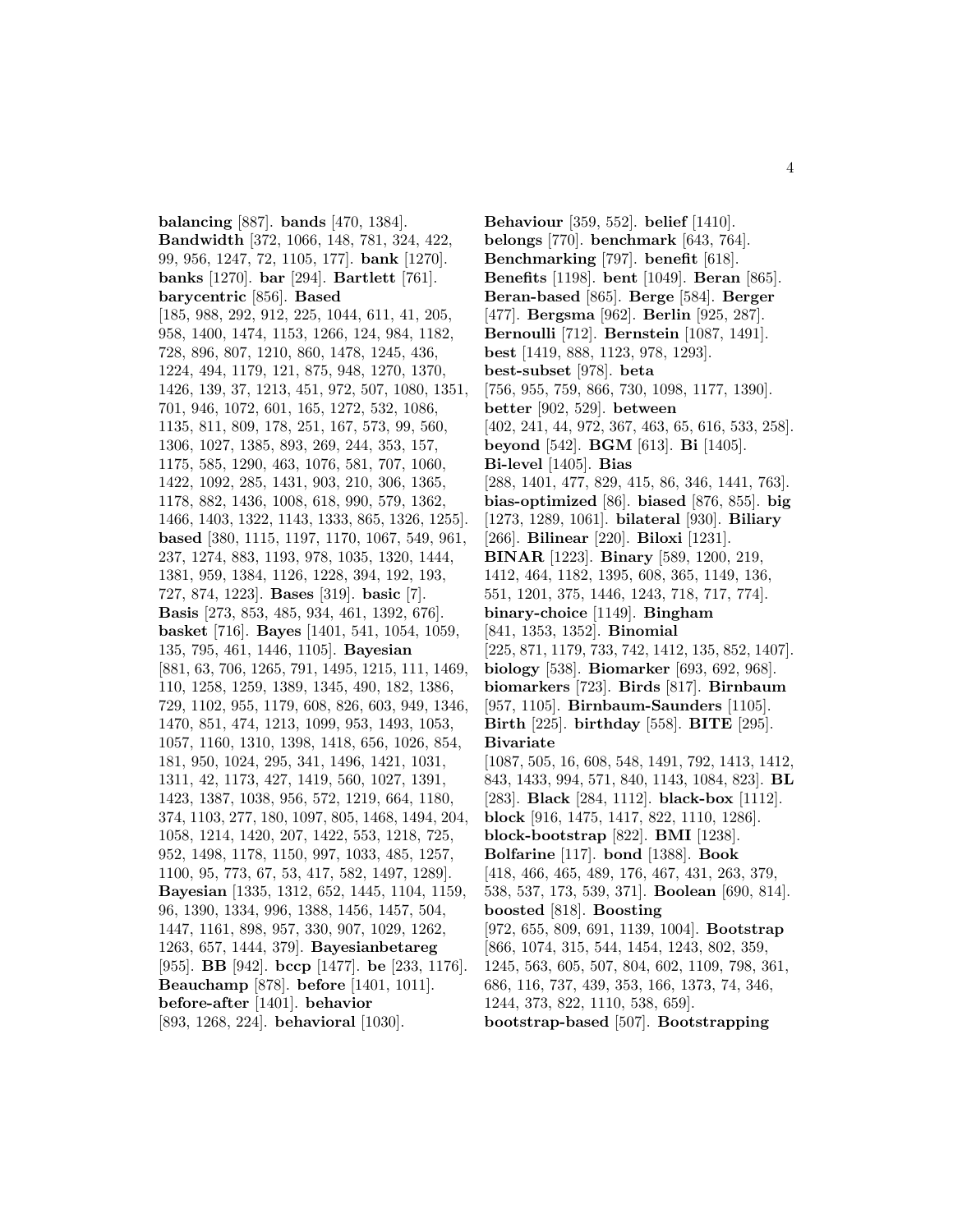[202, 257, 1184, 711]. **bootstraps** [68]. **bordered** [57]. **both** [700]. **bound** [1174]. **Boundary** [239, 1427, 1411]. **bounded** [1224, 190, 1321]. **bounds** [68, 142]. **Bowman** [173]. **box** [1112, 21]. **Box-Cox** [21]. **Boxplot** [665]. **BP** [818]. **branch** [1334]. **brand** [336]. **breakdown** [89]. **breaking** [1056]. **breaks** [796]. **bridge** [1388]. **bridge-randomized** [1388]. **Brownian** [1495]. **BSFM** [111]. **bucket** [1205]. **Buckley** [876]. **bug** [1083]. **build** [713, 638]. **Buja** [478]. **Bump** [212]. **bumps** [756]. **Burr** [860, 1222]. **bus** [1403]. **business** [521, 1269].

**C** [531, 533]. **C/C** [531]. **C2** [122]. **Caching** [528]. **Calculate** [318]. **Calculating** [1113]. **Calculation** [44, 343, 1172, 659]. **calculator** [1347]. **calculus** [1483]. **Calibration** [76, 117, 87]. **Can** [529, 691, 203, 1176, 299]. **Canny** [1362]. **Canonical** [1073, 352, 675]. **capability** [1392]. **car** [1400]. **cardinality** [1012]. **care** [770]. **Carlin** [379]. **Carlo** [538, 1078, 1005, 1307, 81, 1305, 602, 178, 361, 572, 374, 1181, 708, 535, 698, 743, 912, 1150, 931, 10, 652, 753, 1035, 484]. **CARMA** [941]. **Carrier** [186]. **CART** [1442]. **cascades** [442]. **Case** [370, 791, 300, 1281, 844, 909, 811, 593, 132, 127, 1239, 1414, 1317]. **case-control** [811, 1239]. **Cashflow** [285]. **catastrophe** [412]. **Categorical** [238, 1281, 1050, 35, 901, 1048, 66]. **categorization** [620]. **Cauchy** [194, 734, 564]. **causal** [884, 741, 42, 922]. **causes** [952]. **CD** [371]. **CD-ROM** [371]. **cell** [894]. **cells** [696]. **CEM** [1439]. **censored** [916, 133, 958, 1258, 728, 807, 1039, 1017, 1179, 1370, 876, 98, 954, 1418, 792, 664, 1103, 1175, 1337, 1076, 581, 703, 867, 1374, 1356, 571, 609, 633, 720, 847, 1357, 647, 1414, 1326, 783, 1473, 1405, 793]. **censoring** [1375, 1095, 1467, 492, 1356, 840, 1459, 865, 996, 1051]. **Census** [215].

**Central** [592, 1007, 546]. **certain** [20, 2, 784]. **Chain** [374, 1005, 178, 743, 1150, 652, 344]. **chains** [1319, 1449]. **Challenge** [1399]. **challenges** [624]. **Challenging** [731]. **Chance** [418, 966]. **Change** [1391, 242, 780, 1438, 1011, 1132, 799, 575, 572, 1110, 1366, 712, 1133, 979, 630]. **change-point** [1132, 799, 575, 572, 979]. **Change-Points** [1391]. **changepoint** [1357]. **changepoints** [1312]. **Changes** [215, 592, 93, 149]. **Chapman** [379, 371]. **characteristic** [205, 312, 1429, 777, 426]. **characterization** [1474, 40, 734, 568, 48]. **characterizations** [1183, 49]. **chart** [577, 820, 536, 947]. **Charts** [294, 1363, 1379]. **checking** [1490]. **checks** [179]. **Chi** [1013, 1348, 169, 1415]. **chi-distributed** [1348]. **Chi-square** [1013, 1415]. **child** [769]. **China** [875, 948]. **Chinese** [1270, 985]. **Choice** [186, 1129, 336, 464, 656, 738, 422, 1149, 969, 455, 899, 590, 1139, 51, 985]. **Cholesky** [1063]. **Choosing** [1069]. **Christian** [263]. **Christians** [985]. **chunks** [528]. **CIR** [1382]. **circadian** [542]. **circle** [708]. **circles** [107]. **circular** [665, 708, 777]. **cities** [1231]. **claims** [412]. **Class** [259, 916, 1079, 825, 902, 1026, 1043, 1260, 782, 1433, 822, 142, 546, 1064, 1227, 968]. **Classes** [222]. **Classical** [1103, 234, 181, 95]. **Classification** [611, 1204, 493, 1237, 226, 768, 755, 937, 1442, 797, 873, 451, 936, 398, 427, 888, 136, 180, 617, 845, 433, 903, 210, 435, 32, 812, 1339, 56, 693, 126]. **classifier** [507]. **classifiers** [620, 813, 506, 1138]. **classifying** [151, 907]. **Clicks** [1234]. **Client** [244]. **Client/** [244]. **climate** [592, 303]. **clinic** [1271]. **clinical** [477]. **cliques** [1234]. **close** [329]. **Closed** [1281, 1426, 1220, 1382]. **Closed-form** [1281]. **closeness** [943, 867]. **cluster** [23, 1226, 425, 621, 908, 994, 1403, 304, 761, 519, 774]. **cluster-based** [1403]. **cluster-weighted** [994]. **clustered**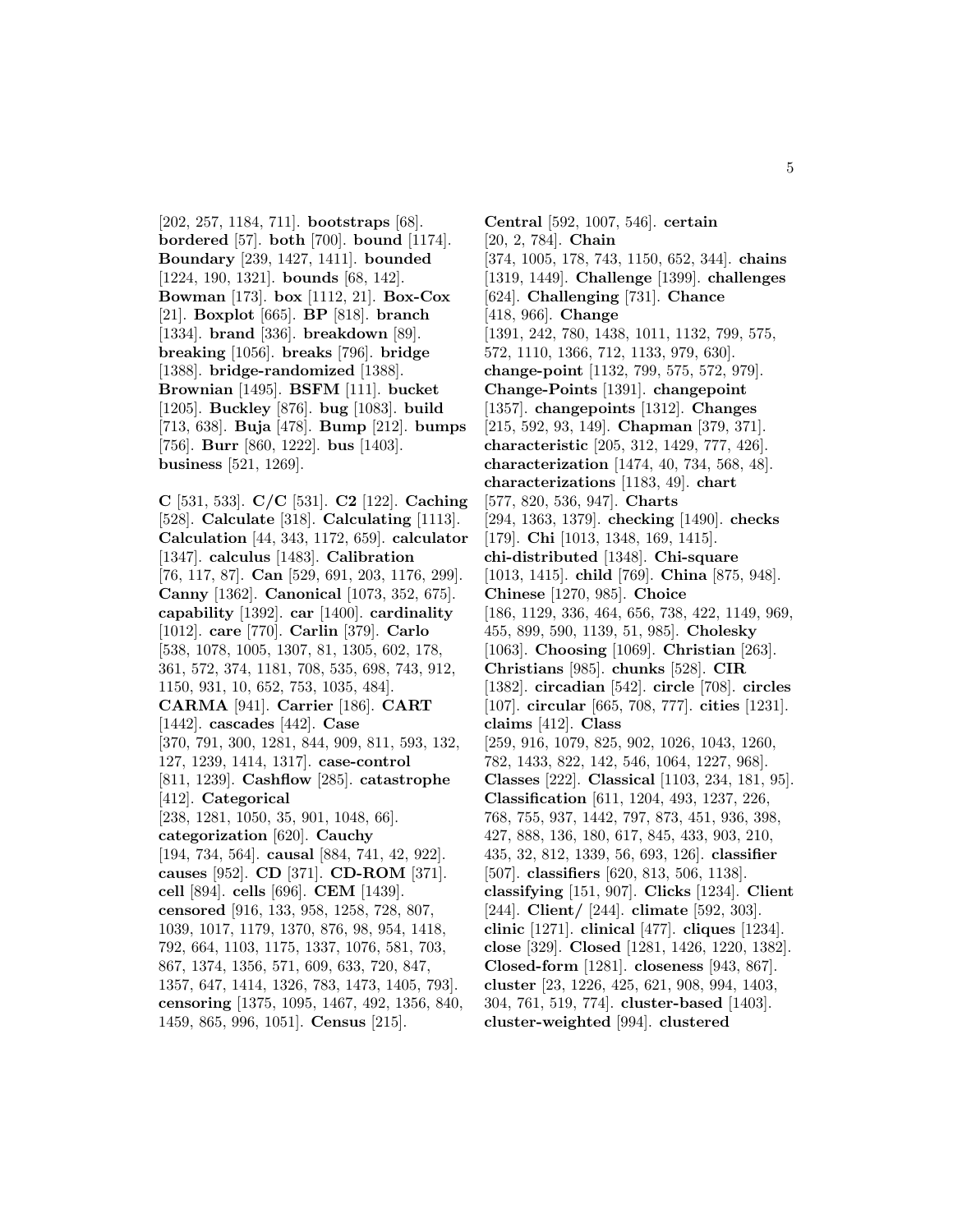[1448, 303, 235, 847, 1243]. **clustergrams** [304]. **Clustering** [396, 1337, 994, 1296, 1199, 984, 1182, 833, 393, 1163, 1151, 1277, 1213, 395, 507, 678, 1328, 560, 1336, 810, 617, 1030, 1185, 910, 1178, 1244, 1466, 1445, 1255, 420, 126, 1194, 1228, 1045, 394]. **clustering-based** [1255]. **Clusters** [1195, 1328, 637, 683, 54, 1184]. **ClustGeo** [1163]. **COBS** [138]. **Code** [524, 335, 364, 528, 531]. **codes** [1295]. **coding** [423]. **coefficient** [479, 1026, 1358, 969, 598, 818, 923, 1000, 890, 931, 1064, 922, 761, 1318, 699, 980, 959]. **coefficients** [232, 44, 798, 821, 19, 1433, 1435, 53, 472, 995, 1083, 784]. **cointegration** [802, 475, 698, 469]. **collecting** [621, 176]. **College** [1231]. **collinear** [1337]. **collinearity** [874, 1279]. **column** [142, 869]. **COM** [424]. **combination** [508, 385]. **combinations** [723, 404]. **combine** [1186]. **Combined** [512, 209, 294, 425, 1003, 1002]. **Combining** [964, 210, 937, 47]. **Commemorating** [558]. **Comments** [1251, 1250, 1252, 1253, 81]. **Common** [929, 1383, 792, 1027, 1146]. **Community** [1233, 1046, 1230, 1236, 1235, 1255, 1234]. **compactly** [676]. **Companion** [431]. **Comparative** [1024, 1096, 117, 464, 87, 352, 1108, 969, 1242, 582]. **compare** [312, 387]. **Comparing** [563, 1330, 857, 581, 861, 1309, 122, 551, 1022, 1384]. **Comparison** [321, 976, 595, 241, 187, 1331, 271, 214, 492, 557, 265, 1439, 231, 184, 1075, 829, 563, 1203, 972, 1028, 92, 315, 666, 181, 935, 602, 742, 361, 1373, 342, 698, 703, 377, 597, 1329, 685, 1407]. **Comparisons** [240, 52, 747, 408]. **comperative** [140]. **competing** [1179, 952, 597, 1356, 1459, 1143, 965, 1313]. **competitive** [336, 455]. **complete** [792, 1317]. **complete-case-analysis** [1317]. **completely** [309]. **complex** [554, 805, 634]. **complexity** [618, 137, 1081]. **Component** [202, 240, 1012, 1430, 1169, 556, 400, 1385, 1142, 158, 778, 356, 993, 449, 1472, 1471,

649, 939, 764, 358]. **components** [991, 476, 1383, 678, 831, 149, 4, 1018, 64, 1073, 1168, 651, 830, 504, 1437]. **Componentwise** [355]. **Composite** [880, 963, 968, 1358, 1241, 1349, 546, 1081, 1118]. **Compositional** [1377, 677, 939]. **compound** [450, 892]. **compounding** [732, 732]. **Comprehensive** [1381, 1013]. **COMPSTAT** [174, 458]. **Comput** [117, 112]. **Computation** [363, 1348, 504, 871, 1398, 438, 879, 313, 1180, 1148, 805, 724, 131, 1007, 1100, 1408, 1268, 1447, 783, 513, 962, 705, 1036, 1130]. **Computational** [728, 468, 1485, 187, 508, 6, 254, 18, 500, 551, 449, 56, 174, 1051, 1464, 1438, 982, 436, 278, 975, 132, 467, 409, 1409, 553, 1455, 1431, 919, 506, 162, 114, 1081]. **Computationally** [540, 587]. **Computations** [365, 137, 42]. **Computer** [247, 111, 767, 31, 1172, 622]. **Computing** [1055, 542, 244, 562, 926, 1484, 646, 1288, 1261, 36, 222, 258, 760, 1316, 614, 532, 1378, 561, 34, 332, 732, 555, 576, 495, 1303, 221]. **concentrated** [648]. **concentration** [850]. **concepts** [467]. **concerning** [206]. **concordance** [846, 1115, 453]. **condense** [813]. **condition** [1278, 1152, 1490]. **Conditional** [318, 1099, 366, 1247, 562, 535, 906, 822, 1165, 349]. **conditionals** [894]. **conditioned** [511]. **Conditions** [430]. **Confidence** [585, 503, 971, 916, 1266, 860, 826, 470, 1331, 575, 363, 1314, 1409, 38, 356, 904, 801, 426, 1333, 753, 348, 750, 1384]. **confounders** [380]. **confounders-** [380]. **confounding** [1056, 843]. **conic** [1407]. **connect** [1211]. **connected** [982, 8]. **connectivity** [533]. **Conquer** [319, 1287]. **consensus** [54]. **conservativeness** [942]. **considerations** [449]. **considering** [63, 1272]. **Consistency** [1232, 51, 1414]. **Consistent** [1481, 311, 257]. **consistently** [1117]. **constant** [879, 204]. **Constrained** [1020, 682, 1205, 138, 810, 345, 513]. **Constraint** [380]. **Constraint-based** [380].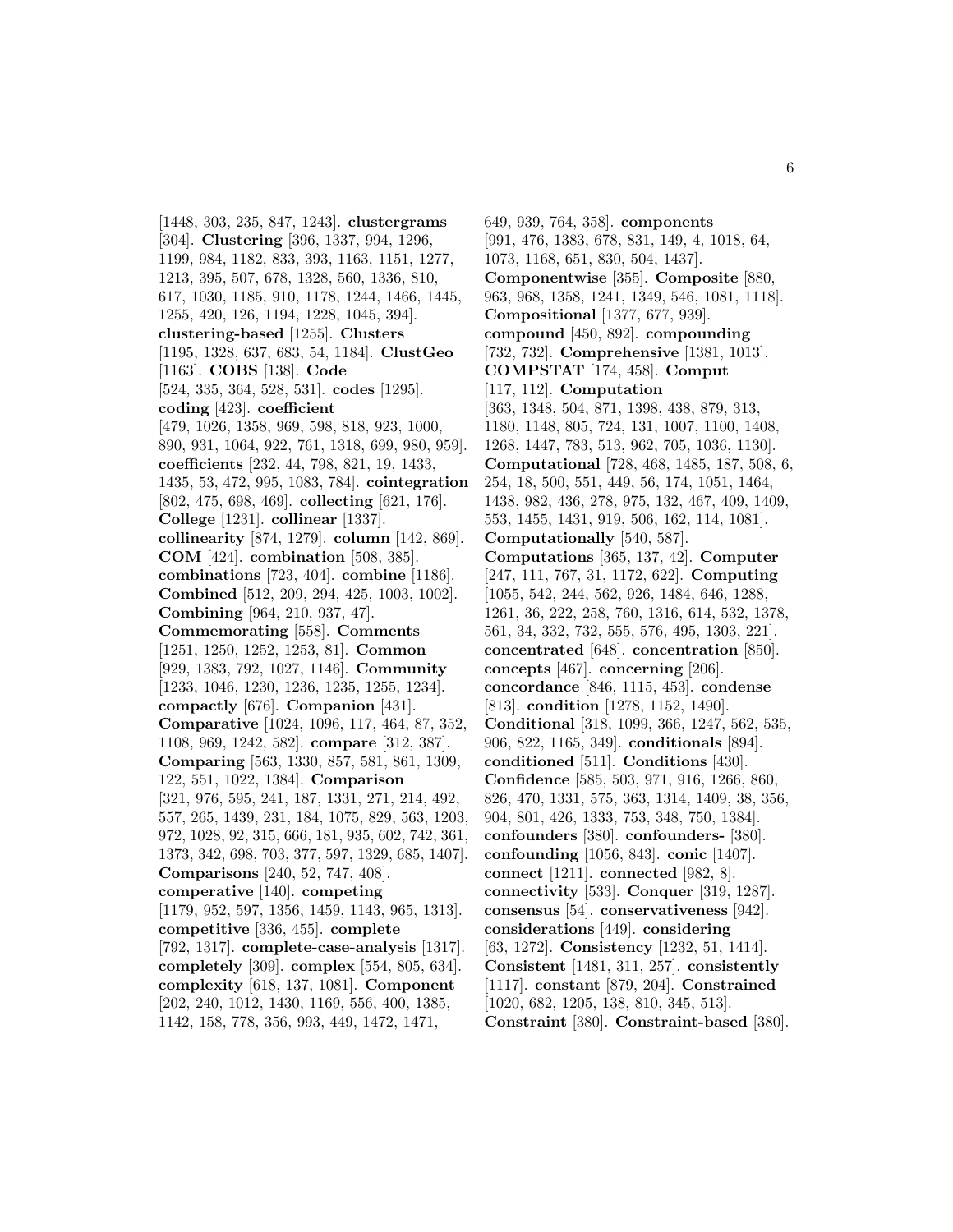# **constraints**

[1163, 324, 852, 966, 894, 735, 940]. **construct** [1248, 753]. **construction** [1284, 198, 848, 659]. **containing** [1333]. **Contaminated** [189, 92]. **Context** [1016, 788]. **Context-specific** [1016]. **contiguous** [1450]. **Contingency** [297, 118, 496, 1402, 1287, 819, 562, 894, 344]. **Continuous** [268, 984, 1345, 1429, 500, 732, 1484, 1415, 842, 775]. **continuous-discrete** [500]. **continuously** [490, 822]. **continuum** [114]. **Contour** [767]. **contoured** [679, 776]. **Contours** [255]. **Contrasts** [326]. **Contribution** [422]. **control** [1363, 378, 811, 900, 1239, 1379, 820, 1286, 536, 616]. **controls** [857, 408]. **controversial** [1238]. **convergence** [143, 565, 14, 549]. **conversion** [1171]. **Convex** [404, 459, 862, 1445, 762]. **Convexity** [966]. **convolution** [1267, 140]. **convolution-type** [140]. **Conway** [1481]. **coordinate** [1475]. **coordinates** [124, 637]. **Copula** [842, 668, 604, 1087, 711, 1448, 1491, 1496, 1143, 800, 1313]. **copulas** [1413, 824]. **core** [889, 889]. **Cornell** [878]. **corrected** [1328]. **Correcting** [970]. **Correction** [508, 339, 1472, 1457, 1353, 1169, 872]. **Correlated** [266, 1395, 388, 276, 1173, 983, 1089, 1286, 987, 1446, 757]. **correlation** [826, 308, 1370, 44, 37, 448, 1131, 598, 1164, 1453, 1032, 1073, 36, 761, 784, 1029, 675]. **correlations** [964, 352, 1011, 814, 45]. **correspondence** [335, 364]. **cost** [1400, 1142, 1172]. **cost-effectiveness** [1172]. **count** [770, 1336, 983, 956, 1176, 1435, 987, 1147]. **Counting** [819, 1024, 1322]. **counts** [1346, 1321]. **Coupling** [1100]. **course** [560]. **covariables** [462]. **covariance** [44, 679, 257, 835, 34, 19, 845, 30, 131, 1014, 1417, 426, 962]. **covariate** [505, 477, 1370, 309, 1374, 1317]. **covariate-adjusted** [1374]. **Covariates** [238, 133, 1369, 920, 655, 1358, 1239, 1142,

1282, 1241, 996, 1154, 1446, 1021]. **coverage** [356]. **Cox** [1438, 450, 21, 1371, 972, 274, 1139, 1186, 644, 745]. **Cox-models** [274, 1139]. **CoxBoost** [972]. **crash** [1404]. **crash-safety** [1404]. **crashes** [1403]. **CRC** [379, 371]. **Creasy** [1219]. **Creating** [465]. **Credit** [279, 607, 826, 929, 1319]. **Crisp** [420]. **Criteria** [296, 464, 1005, 990, 1115]. **criterion** [554]. **critical** [39, 726]. **CRL** [294]. **Cross** [296, 547, 1386, 501, 81, 1420, 758, 32, 1065, 1302, 1115, 51]. **cross-classification** [32]. **Cross-validated** [547, 501]. **cross-validation** [1386, 81, 1420, 758, 1065, 1302]. **cross-validatory** [1115, 51]. **crossing** [514]. **cubic** [75]. **Cumulants** [258, 534]. **Cumulative** [300, 134, 332, 908]. **cure** [896, 1290, 1042, 1120, 1437, 793]. **cured** [1492]. **current** [1141]. **curse** [731]. **curvature** [1021]. **curve** [1301, 76, 582, 1170]. **Curves** [278, 1480, 300, 1426, 1108, 723, 1180, 618, 1195]. **curvilinear** [85]. **cut** [1238]. **cutoff** [965]. **CXXR** [627]. **cyclical** [872].

**D** [379, 636, 122]. **D.** [539]. **DAG** [1053]. **DAG-models** [1053]. **daily** [1258, 927]. **Dandelion** [886]. **Dassios** [962]. **Data** [266, 1189, 212, 209, 261, 325, 189, 322, 208, 1229, 251, 248, 219, 1291, 272, 327, 216, 591, 379, 173, 231, 293, 639, 252, 916, 133, 1232, 611, 958, 1400, 612, 1451, 300, 709, 567, 1359, 301, 124, 984, 479, 1258, 1259, 1039, 443, 1124, 1355, 1240, 1345, 1190, 1017, 434, 83, 21, 721, 442, 1395, 1276, 399, 844, 1179, 589, 608, 873, 121, 393, 859, 1370, 1426, 876, 1450, 541, 902, 1119, 815, 1213, 451, 395, 445, 1397, 1351, 527, 594, 289, 1418, 1341, 1074, 677, 1367, 854, 578, 1040, 400, 489, 935, 1196, 1272, 1448, 1491]. **data** [1496, 1010, 936, 1031, 642, 641, 573, 396, 127, 427, 99, 560, 1336, 363, 983, 1046, 156, 956, 969, 1412, 452, 664, 1180, 1273, 1492, 1103, 1136, 455, 1175, 199, 531, 158, 35, 923, 1141, 1337, 637, 915, 1058, 1002, 1063,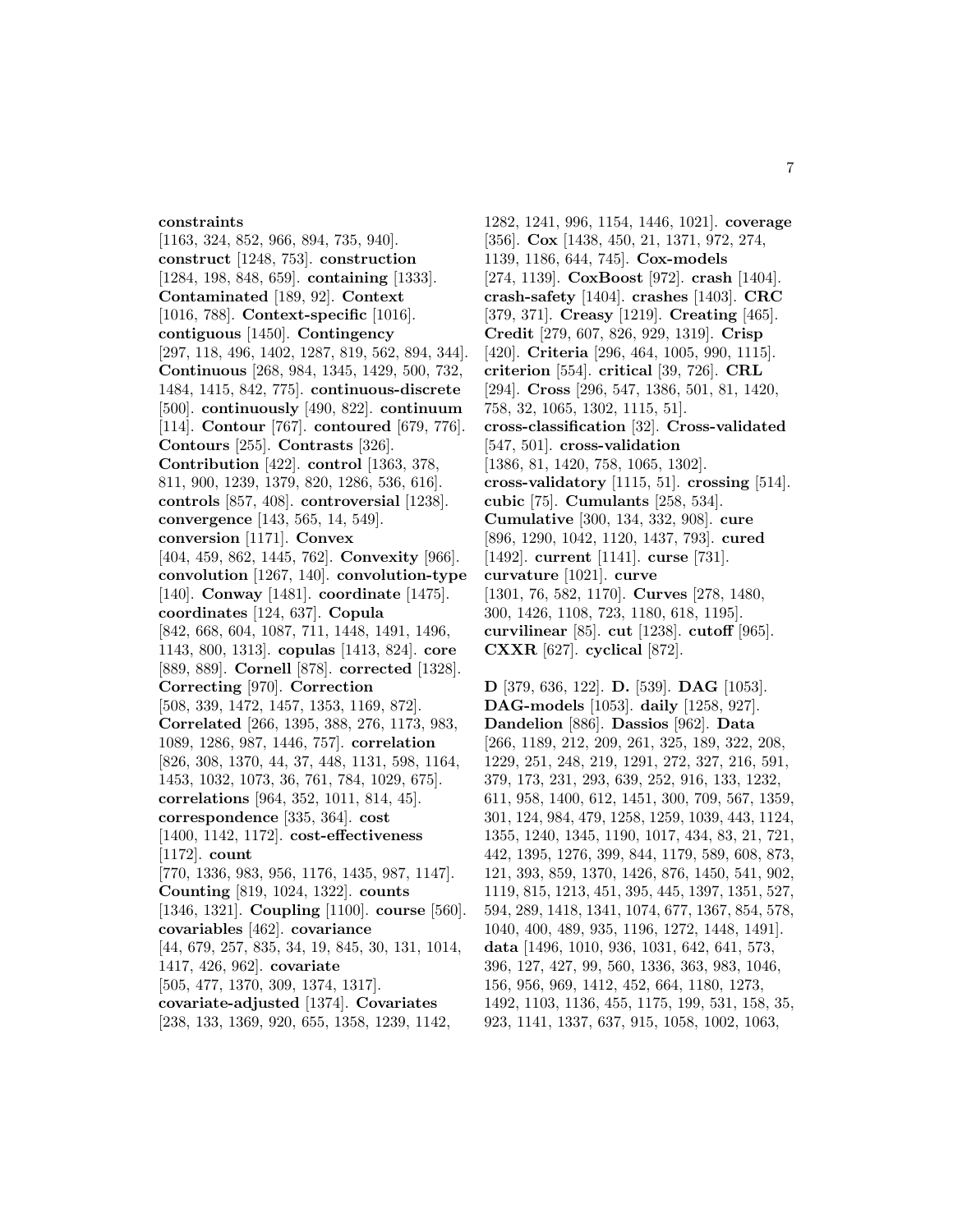334, 901, 1185, 1338, 1431, 848, 1406, 772, 354, 302, 122, 303, 1343, 416, 1417, 447, 1042, 1374, 771, 552, 1032, 160, 64, 456, 618, 435, 930, 579, 994, 1435, 235, 931, 981, 333, 1289, 1441, 171, 22, 689, 616, 1296, 539, 1425, 571, 609, 633, 720, 847, 1459, 1357, 397, 1364, 647, 1339, 1490, 588, 1333, 606, 1157, 1317]. **data** [119, 1326, 125, 1154, 1388, 420, 375, 828, 987, 120, 299, 441, 1446, 783, 1161, 939, 1243, 307, 640, 126, 965, 66, 330, 1313, 1269, 1473, 1147, 414, 907, 977, 1029, 1263, 769, 985, 1194, 968, 1061, 1323, 1444, 774, 1405, 823, 793, 897, 1105, 1440, 394, 1399, 176, 371, 1003]. **data-based** [99, 618]. **data-fitting** [901]. **datasets** [191, 1454]. **DAVIS** [251, 306]. **Day** [239, 927]. **Death** [418, 906]. **deaths** [1124]. **Decision** [263, 291, 1182, 1293, 651]. **deck** [5]. **decking** [157]. **Decomposition** [1425, 932, 974, 1063]. **deep** [1212]. **Deepwater** [816, 817, 818]. **default** [607, 826]. **defaults** [929]. **defectives** [1392]. **definite** [676]. **degenerate** [1176]. **degree** [1264]. **deleting** [687]. **deletion** [759]. **demand** [770]. **demographic** [300]. **Denoising** [499, 1463]. **dense** [1373]. **densities** [756, 1069, 312, 892, 167, 1038, 1300, 1340]. **Density** [984, 60, 322, 1267, 703, 685, 71, 1246, 206, 445, 695, 491, 422, 492, 99, 360, 1247, 342, 637, 708, 1377, 334, 1422, 583, 1484, 140, 1302, 1105]. **Density-based** [984]. **depend** [655]. **Dependence** [1084, 1087, 1015, 372, 1406, 670]. **dependency** [1310]. **dependent** [1122, 645, 1301, 1306, 1142, 1297, 1047, 579, 1322, 1446, 861, 1473, 1274]. **depicting** [1069]. **depth** [241, 451, 936, 673, 1082, 1261]. **Derivation** [293]. **Derivative** [186, 768]. **Derivatives** [285, 1092]. **descent** [1475, 841]. **description** [152]. **Descriptive** [392, 911]. **Design** [246, 1142, 820, 916, 881, 1363, 3, 946, 742, 1494, 806, 623, 482]. **designed** [132, 998, 160]. **Designing** [1379, 967].

**Designs** [318, 1285, 1117, 1056, 1129, 554, 1284, 701, 1173, 1489, 131, 1286, 101, 546, 1326, 1384, 1128]. **destructive** [1042]. **detect** [744, 1089, 94, 683]. **Detecting** [93, 425, 818, 282, 606, 595, 24, 62, 1057, 1412, 630, 54]. **Detection** [1308, 149, 1391, 411, 1210, 79, 1132, 446, 1006, 1046, 872, 1327, 354, 1374, 649, 1312, 979, 1357, 1255, 1154]. **detector** [1362]. **determinants** [1270]. **Determinating** [103]. **determination** [1450, 1396, 1023, 1275]. **determine** [134]. **Determining** [469, 965]. **Deterministic** [1480, 103, 313, 180, 997, 469, 1384]. **detrending** [1088]. **Detroit** [1231]. **Developing** [263]. **development** [875, 948, 1270, 848, 624, 521]. **deviance** [580]. **Diagnosis** [1279, 1271, 602, 1109]. **Diagnostic** [988, 1341, 1476, 1006, 551]. **Diagnostics** [94, 479, 759, 37, 370, 1114, 95, 414, 1037]. **diagonalization** [1276]. **dialog** [121]. **diamond** [1135]. **Dicing** [418]. **difference** [407, 1067, 1126]. **difference-based** [1126]. **differenced** [128]. **differences** [1373, 94, 65, 146]. **Differencing** [931]. **Different** [321, 1223, 1321, 1433, 404]. **differential** [1080, 1171, 909, 1311, 1001, 743, 403, 1256]. **differentiation** [1453]. **diffusion** [1331, 1090, 1274]. **diffusions** [652]. **Dimension** [1048, 991, 902, 1396, 1373, 845, 650, 433, 1295, 990, 1275, 1199]. **dimensional** [829, 1276, 1151, 1371, 1370, 79, 1344, 355, 550, 641, 969, 841, 311, 747, 1260, 910, 1112, 1139, 1256, 992, 1197, 1207, 1298, 907, 1029, 1263, 968, 1458]. **dimensionality** [1248, 620, 145, 731]. **dimensions** [594, 1094]. **Direct** [226, 1452, 1054, 51]. **direct-path** [1054]. **directed** [1202, 740]. **direction** [91]. **directional** [1062, 1074, 66]. **Directions** [195, 596]. **Dirichlet** [1359]. **Discarding** [240]. **discharge** [818]. **discontinuous** [413].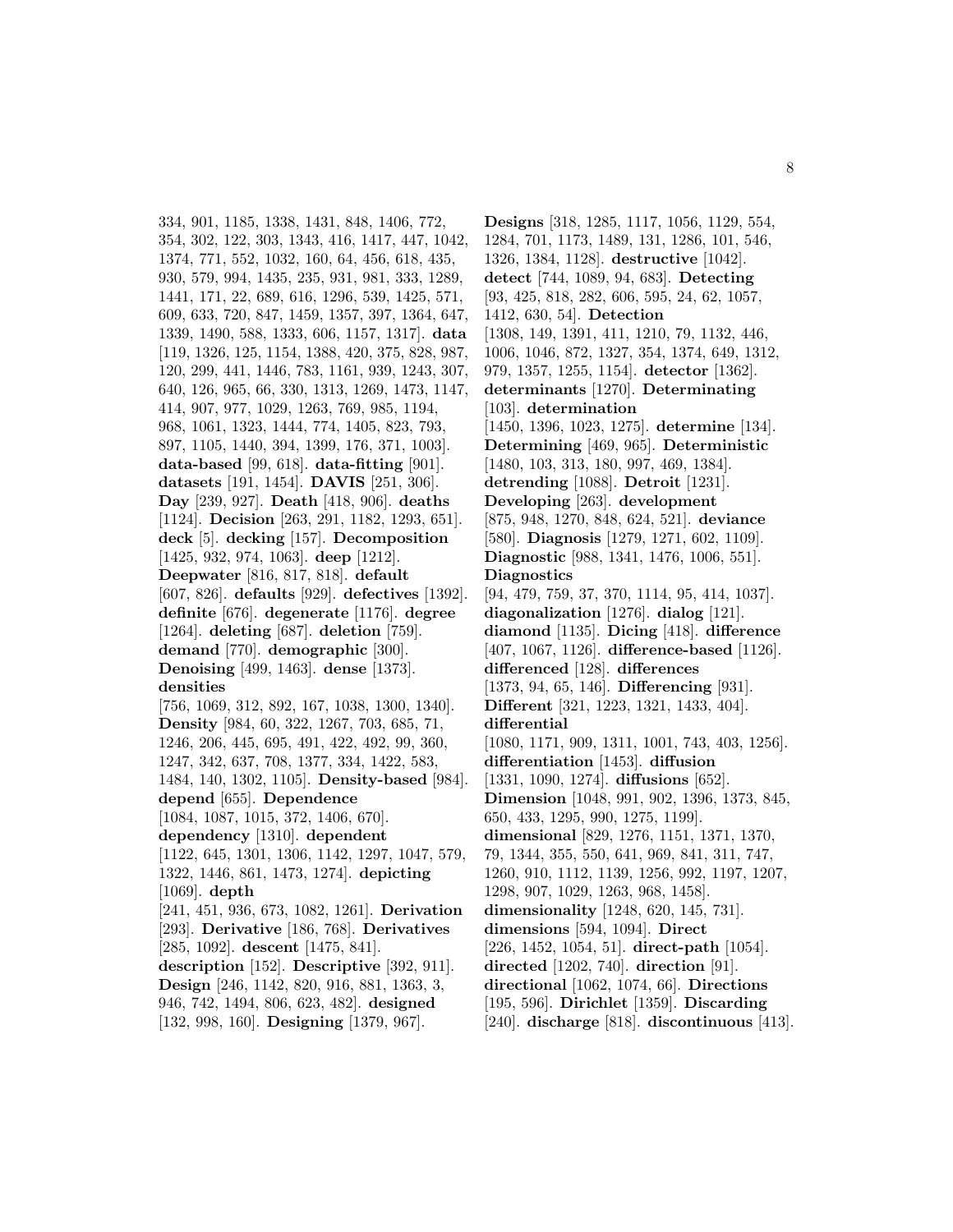**Discovered** [213]. **Discovering** [786]. **discovery** [466, 946, 689, 693]. **discrepancy** [899, 978]. **Discrete** [1297, 268, 1451, 134, 1122, 1496, 1481, 363, 1409, 332, 462, 1453, 1420, 500, 732, 1227, 985]. **discretely** [754]. **discretization** [1011]. **discretized** [656]. **Discriminant**

[17, 677, 236, 1272, 162, 163, 397]. **discriminate** [1010]. **discrimination** [896, 6, 50, 14]. **Discriminative** [833]. **Discussion** [144, 254, 179]. **disease** [1346, 595, 610, 551, 683, 615, 968]. **diseases** [460, 634]. **dispersed** [1481]. **dispersion** [704, 1223]. **display** [122]. **dissimilarities** [49]. **dissimilarity** [964, 402]. **Distance** [236, 320, 436, 1370, 834, 396, 654, 107, 1255, 1197, 604, 793, 394]. **distance-based** [436]. **distances** [1166, 11]. **distress** [1272]. **Distributed**

[1461, 16, 1315, 1348, 552, 1440].

# **Distribution**

[1474, 227, 366, 1500, 188, 842, 225, 264, 763, 1044, 63, 41, 1221, 1264, 1451, 1266, 982, 1055, 871, 1039, 1427, 134, 262, 1113, 765, 243, 671, 1222, 1088, 1179, 733, 98, 1499, 1488, 954, 289, 115, 574, 648, 804, 1368, 892, 141, 669, 1267, 752, 1306, 97, 684, 1314, 1380, 203, 415, 1412, 658, 841, 1103, 1020, 1148, 1097, 1076, 70, 707, 864, 943, 1406, 970, 597, 732, 715, 882, 194, 1329, 13, 169, 702, 1107, 1356, 773, 406, 1177, 1497, 629, 1023, 647, 1326, 753, 90, 513, 957, 480, 1353, 1352, 348, 564, 750, 760, 221]. **Distribution-free** [1474, 243, 597, 221].

#### **Distributions**

[266, 740, 1480, 389, 1140, 1265, 1464, 1079, 1106, 196, 308, 412, 679, 953, 944, 975, 1310, 1354, 1486, 341, 792, 1378, 850, 1330, 1043, 1025, 1027, 1380, 290, 1409, 1379, 353, 1175, 1428, 782, 777, 316, 1060, 725, 732, 776, 1484, 1415, 417, 590, 22, 1335, 653, 349, 1183, 428, 1227, 632, 376, 66, 659, 1084]. **Distributome** [975]. **disturbances** [933]. **divergence** [496, 851, 827, 1027, 961]. **divergence-based** [1027]. **diverging** [1369].

**Divide** [319, 1287]. **Divide-and-Conquer** [319, 1287]. **do** [76, 123]. **Documents** [229, 528]. **DOLDA** [1260]. **domain** [1273, 55]. **dominance** [1309, 91]. **Don't** [123]. **Dose** [326]. **dot** [559]. **Double** [1429, 739, 1465, 945]. **double-regularized** [1465]. **double-truncation** [945]. **doubly** [958, 1351, 1367, 1406, 571, 609, 720, 847, 514]. **doubly-censored** [847]. **doubly-robust** [1367]. **doubly-truncated** [1351]. **down** [1230]. **Download** [218]. **Drawing** [216]. **DRGP** [988]. **driven** [1291]. **Drivers** [1236]. **driving** [1402]. **dropout** [1469, 608, 357]. **dropouts** [1323]. **drowsy** [1402]. **dual** [1030]. **dual-view** [1030]. **due** [1068]. **duration** [421]. **Durbin** [228]. **Duxbury** [263]. **Dynamic** [215, 1192, 875, 288, 253, 394, 1430, 1215, 1119, 1493, 528, 613, 664, 199, 256, 339, 785, 1498, 302, 1045, 948]. **dynamical** [103, 311, 1365].

**e-E-insensitive** [870]. **e-learning** [713]. **EBLUP** [544]. **ecological** [615]. **ecology** [100, 112]. **Economic** [1363, 1400]. **economical** [788]. **EDF** [98]. **edge** [79, 1362]. **edge-preserving** [79]. **edges** [687]. **EDI** [156]. **Edition** [379, 538]. **editor** [509]. **Editorial** [1189, 150, 520, 919, 391]. **eds** [467]. **Educational** [231]. **EEG** [689]. **Effect**

[38, 817, 85, 444, 1238, 766, 1310, 663, 1116]. **Effective** [326, 465, 1081]. **effectiveness** [1172]. **Effects** [266, 239, 1064, 755, 1240, 1395, 1119, 62, 1056, 884, 1396, 1031, 183, 473, 1125, 1433, 580, 1120, 773, 931, 537, 47, 1195, 996, 1154, 1262, 1461]. **efficiency** [1270, 878, 203, 135, 553, 410, 555, 981, 1317]. **Efficient** [1464, 722, 871, 645, 1386, 187, 1094, 1367, 792, 1305, 254, 1148, 1098, 1063, 724, 1498, 934, 1268, 783, 962, 705, 659, 1371, 1475, 332, 540, 1164, 1295, 785, 346, 702, 1286, 762, 587, 564]. **effort** [147]. **Efron** [116]. **eigenvector** [6, 14]. **either** [91].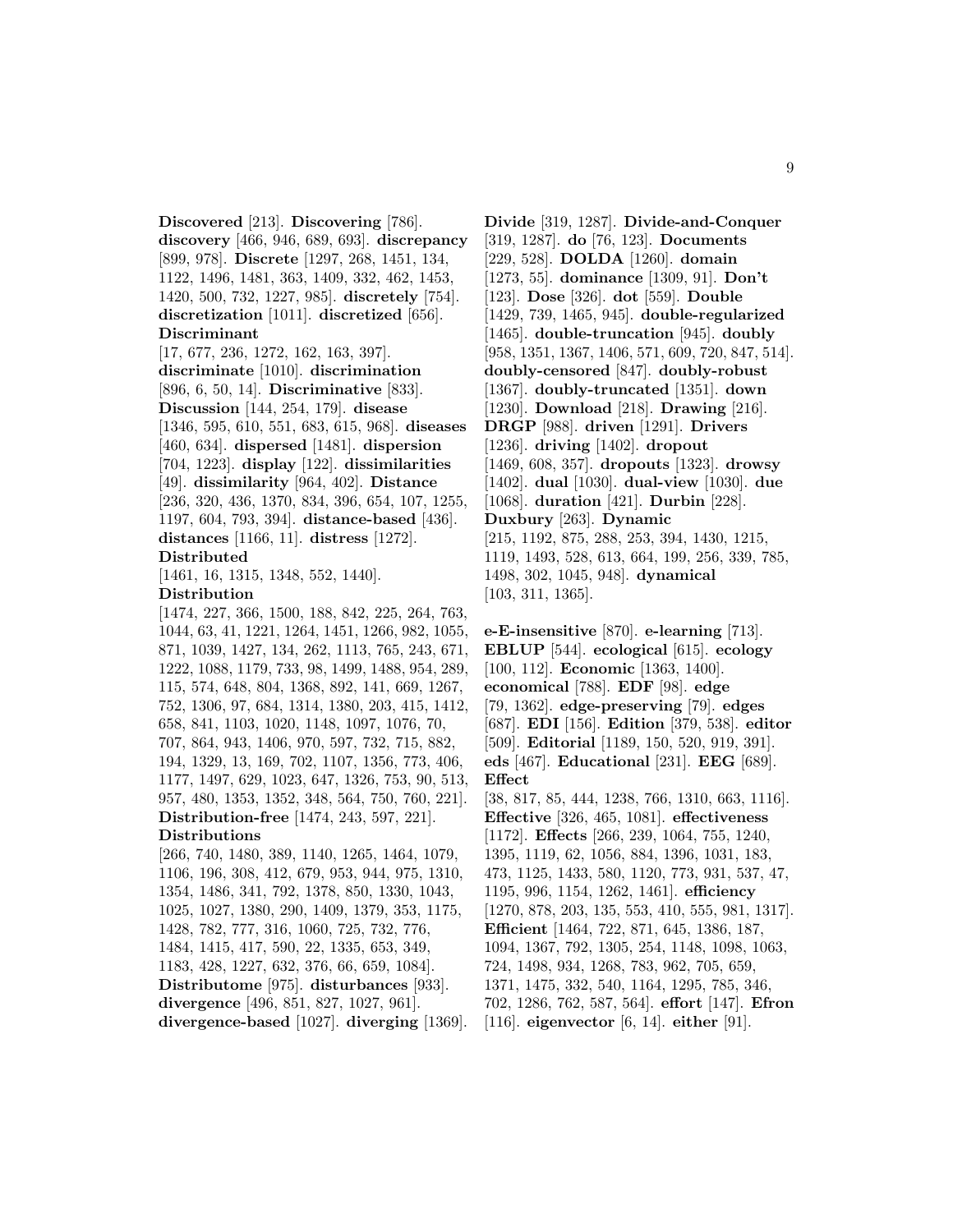**electrical** [1137]. **electricity** [399, 927, 926]. **Elizabeth** [1310]. **ellipse** [146]. **ellipses** [106, 107]. **elliptically** [679, 776]. **ellipticity** [1413]. **emerging** [908]. **emission** [82, 1199]. **Empirical** [541, 660, 325, 569, 473, 616, 745, 205, 1389, 711, 829, 1398, 312, 1411, 439, 1148, 135, 974, 970, 461, 1333, 380, 659, 644, 1118, 940, 5]. **emulation** [1295]. **endogenous** [980]. **endowed** [837]. **engagement** [1233]. **England** [300]. **enhanced** [1226]. **Ensemble** [695, 611, 974]. **Entropy** [288]. **environment** [875, 948, 532, 122]. **Environmental** [272, 1485]. **epidemiological** [434]. **epsilon** [1222, 497]. **equal** [129]. **Equality** [988, 605, 679, 1108, 798, 821, 1085]. **equation** [284, 1311, 1170]. **equations** [1080, 1131, 1171, 983, 1001, 1003, 1002, 743, 30, 403, 1093]. **equilibrium** [1054]. **Equivalents** [326]. **ergodicity** [1334]. **Errata** [112]. **Erratum** [117, 948, 177, 1003, 718]. **Error** [202, 226, 989, 937, 68, 1106, 1370, 1450, 181, 1239, 1387, 166, 1304, 618, 1064, 1157, 1208, 33, 1154, 700, 1116, 918]. **error-free** [1450]. **error-in-covariates** [1239]. **Errors** [325, 292, 264, 223, 222, 276, 1476, 1173, 1059, 1436, 849, 800, 963, 996, 1156, 1318]. **errors-in-variables** [1318]. **essential** [1279]. **EST** [423]. **estimate** [1117, 312, 1311, 1247, 1300, 1208]. **estimated** [98, 990, 1437, 947]. **Estimates** [1400, 937, 422, 34, 360, 353, 342, 135, 990, 404, 51, 1446, 61, 1184]. **Estimating** [612, 232, 667, 1171, 189, 1328, 259, 147, 1324, 726, 1120, 681, 146, 800, 242, 894, 192, 193, 1438, 1122, 1238, 190, 62, 554, 1131, 884, 983, 585, 1003, 1002, 544, 1340, 114, 349, 1049, 1444, 484]. **Estimation** [41, 186, 1240, 1395, 1424, 1270, 1476, 239, 1448, 322, 1071, 274, 311, 1282, 852, 334, 265, 1343, 912, 267, 288, 1472, 1471, 472, 842, 1382, 1157, 761, 7, 1318, 348, 1087, 1265, 791, 9,

505, 905, 110, 896, 1039, 1308, 697, 645, 1224, 754, 468, 767, 739, 1426, 1475, 1119, 421, 451, 1301, 118, 109, 891, 446, 448, 284, 677, 315, 1367, 517, 950, 695, 1394, 60, 1368, 438, 341, 491, 628, 850, 945, 84, 492, 1043, 752, 99, 149, 824, 684, 557, 1149, 956, 1385, 415, 572, 737, 4, 1167, 256, 339, 1001, 1018, 1098, 1000, 1063]. **estimation** [1428, 1144, 362, 707, 1422, 743, 781, 906, 1431, 583, 1406, 40, 631, 899, 776, 416, 1439, 997, 1329, 771, 1110, 1008, 45, 57, 1435, 1107, 773, 67, 503, 849, 582, 1152, 413, 1441, 685, 1335, 571, 609, 1459, 880, 1104, 1339, 82, 588, 1326, 1325, 1183, 428, 33, 700, 1225, 369, 89, 1067, 1116, 1207, 604, 764, 330, 971, 1274, 1193, 735, 1145, 1482, 959, 999, 1126, 793, 1105, 25]. **estimations** [329]. **Estimator** [295, 15, 1281, 206, 257, 372, 1344, 1411, 1280, 313, 370, 166, 346, 1014, 680, 986, 1201, 161, 510, 654, 12, 1019, 1473, 564, 763, 940, 71]. **Estimators** [187, 254, 496, 1079, 710, 1246, 671, 139, 1086, 827, 893, 1059, 1324, 534, 795, 53, 140, 224, 794, 840, 1243, 604, 705, 549]. **Eulerian** [642]. **Evaluating** [1433]. **Evaluation** [801, 10, 1078, 1316, 1024, 669, 1267, 1273, 899, 1278, 764, 5]. **event** [427, 618]. **events** [689]. **evidence** [932]. **evoked** [1198]. **evolution** [1057]. **Evolutionary** [313]. **evolving** [1045]. **EWMA** [577]. **Exact** [68, 331, 166, 1023, 28, 134, 679, 1499, 1488, 556, 1284, 879, 363, 1380, 737, 332, 777, 764, 344, 1061]. **Exactly** [1500]. **examination** [1122]. **examining** [619]. **example** [737]. **examples** [582]. **Excel** [1083, 424, 858, 253, 263]. **Exchangeable** [168, 1417, 774]. **exciting** [1091]. **exit** [1411]. **exome** [1136]. **Expansion** [233, 853, 403]. **expansions** [680]. **expectation** [1305, 977]. **expectation-maximization** [977]. **expectations** [1288]. **expected** [791, 459, 1348, 463]. **expectile** [1347]. **expectiles** [1192, 951]. **experience** [6]. **experiment** [122, 546]. **experimental**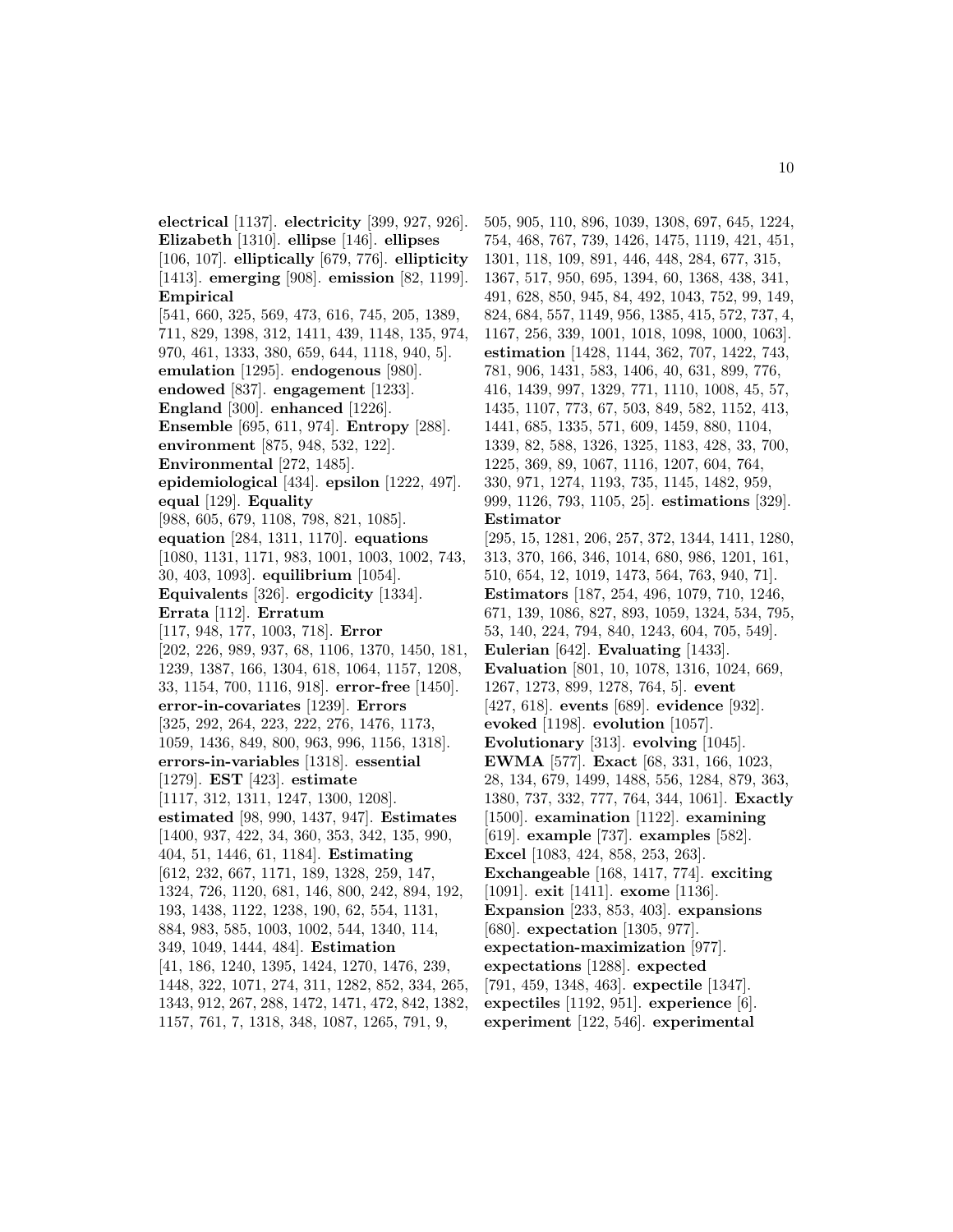[1284]. **Experiments** [246, 1129, 643, 132, 967, 1494, 160]. **expert** [389]. **explanatory** [1281, 1304, 12]. **explicitly** [645]. **exploration** [300, 816, 1230]. **explorations** [90]. **Explorative** [302]. **Exploratory** [643, 886, 694, 120]. **Exploring** [215, 799, 183, 1402, 975, 1231, 1234]. **Expo** [815, 1229, 591]. **exponent** [311]. **Exponential** [97, 1221, 505, 1266, 792, 945, 1423, 1314, 951, 1103, 1020, 1206, 857, 29, 943, 1374, 417, 590, 1452, 66, 1193, 1105]. **exponential-geometric** [1221]. **exponentiality** [1075]. **exponentially** [1101, 820, 1042]. **exponents** [103]. **Extended** [323, 500, 634, 375]. **Extending** [522, 1123, 502, 537]. **extensible** [530]. **Extension** [399, 1222, 1185, 1376]. **Extensions** [234, 180, 1326]. **external** [1232]. **Extracting** [741, 457]. **Extraction** [211, 383, 1275]. **Extreme** [175, 1277, 1310, 574, 1086, 623].

**F** [1251, 1252, 538]. **F.** [489]. **Factor** [1396, 769, 1192, 1270, 752, 1297, 927, 901, 1214, 886, 114, 694, 1207]. **factorial** [701]. **Factorization** [328, 1044]. **factorizations** [838]. **factorize** [130]. **factorized** [1386]. **factors** [929, 1054, 1233, 47, 965]. **fails** [282]. **failure** [1397, 954, 952, 1143, 761, 1188]. **fallacy** [1363]. **familial** [365]. **families** [29, 417, 590, 634]. **Family** [287, 1140, 1265, 1378, 945, 200, 952, 659]. **Faraway** [537]. **Fast** [343, 561, 1082, 1092, 1408, 846, 384, 1155, 1028, 81, 1487, 1479, 862, 599, 653, 1256, 221]. **faster** [1300]. **fastWKendall** [1164]. **fat** [672]. **fauna** [389]. **favorable** [1368, 588]. **fdANOVA** [1196]. **FDR** [942]. **Feature** [1370, 617, 1371, 1008, 1275]. **features** [1031, 1058, 1030, 812, 482]. **feedback** [67]. **Fernandes** [371]. **Ferraty** [489]. **fetal** [1124]. **fewer** [1373]. **FGM** [1143]. **fidelity** [767]. **Fields** [175, 1257]. **Fieller** [1219].

**FIGARCH** [569]. **filament** [696]. **file** [25]. **filling** [1480]. **Filter** [328, 545]. **filtered** [491]. **filtering** [853, 500, 743]. **filters** [153]. **Finance** [175]. **Financial** [217, 1443, 928, 289, 1272, 1010]. **Finding** [1136, 151, 1286]. **Finite** [756, 153, 1354, 290, 224, 96, 727, 60, 824, 855, 1439, 726, 510, 417, 590, 1452]. **finite-range** [855]. **Finite-sample** [290, 727]. **firm** [1388]. **first** [791, 954, 1476, 1411, 407, 1201, 91]. **first-exit** [1411]. **first-order** [1476, 1201]. **Fisher** [833, 648, 850, 841, 113, 653, 428, 323, 513, 1353, 1352]. **Fisher-Bingham** [1353]. **Fit** [323, 1474, 21, 494, 444, 78, 1375, 648, 719, 1332, 1121, 194, 1415, 647, 90]. **fits** [94]. **fitted** [991]. **Fitting** [273, 289, 264, 375, 182, 550, 429, 708, 901, 1342, 772, 1432, 106, 107, 588, 700]. **five** [557]. **Fixed** [292, 838, 1, 837, 85, 1450, 1119, 1314, 933, 931, 430]. **fixed-accuracy** [1314]. **fixed-effects** [1119]. **fixed-length** [1450]. **Fixed-rank** [838, 837]. **flexibility** [806]. **Flexible** [1175, 683, 896, 1015, 1428]. **flow** [1159]. **focal** [786]. **focus** [972]. **fold** [1420]. **follow** [989]. **forecast** [926]. **Forecasting** [144, 927, 1161, 1215, 1245, 875, 948, 928, 1309, 1291]. **forecasts** [660]. **forest** [1292]. **form** [1281, 50, 571, 1382, 1090]. **Format** [327]. **forms** [348]. **formula** [1363, 940]. **formulas** [863, 1007]. **Fortran** [318]. **forward** [301]. **foundation** [161]. **Four** [1248, 1231]. **Fourier** [542, 203, 1408]. **fraction** [1492, 1120, 1392]. **fractional** [1495, 754, 284, 701, 1159]. **fractionally** [787, 128]. **frailty** [1397, 357, 1104, 1313]. **frailty-copula** [1313]. **frame** [836]. **framework** [454, 1214, 1257, 502, 521]. **free** [768, 1474, 243, 1450, 1202, 597, 1449, 221]. **Freight** [186]. **French** [584]. **frequencies** [1408]. **frequency** [1013, 86, 771, 55]. **Frequentist** [1059, 1310, 1024, 1387]. **Friendly** [246]. **Frommlet** [1252]. **Frontier** [223, 111, 374, 997, 1130]. **full** [1015]. **Fully**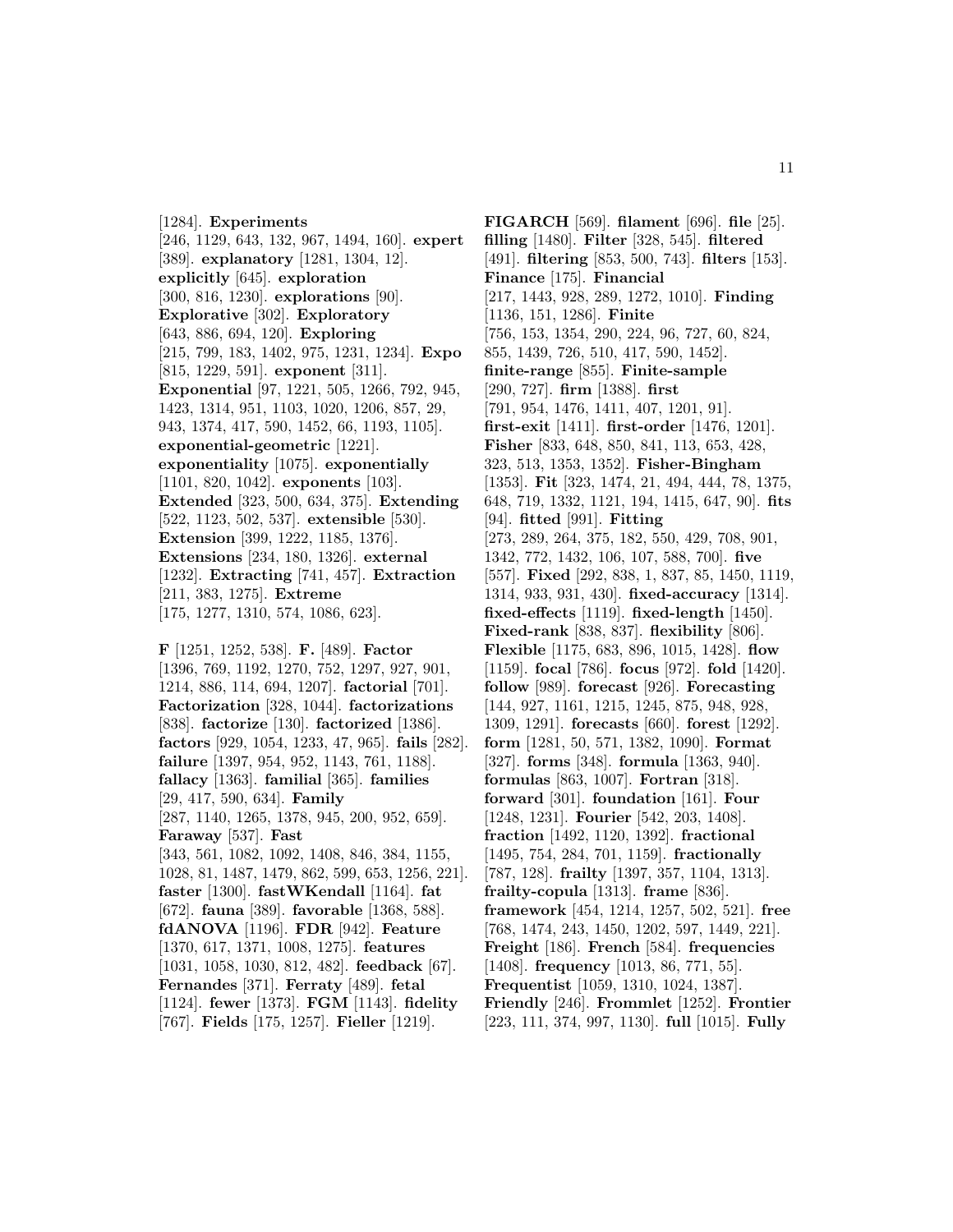[1065, 1053, 488, 487]. **Function** [189, 233, 256, 1087, 134, 1372, 470, 130, 312, 914, 432, 1348, 1149, 415, 147, 1076, 334, 1406, 899, 1165, 413, 571, 840, 1414, 632, 753, 762, 339]. **function-on-function** [1372, 914]. **Functional** [1189, 450, 873, 445, 448, 261, 921, 923, 649, 293, 1194, 144, 709, 920, 443, 1190, 1192, 442, 1276, 444, 451, 766, 660, 1341, 1483, 1191, 446, 489, 935, 1196, 1198, 1295, 1047, 1304, 449, 447, 771, 64, 435, 1296, 1335, 1339, 420, 441, 1048, 358, 1193, 999]. **functionals** [612, 1092, 82]. **functioning** [909]. **Functions** [273, 328, 205, 1113, 1088, 445, 1448, 936, 1070, 956, 585, 1148, 1030, 708, 1377, 777, 814, 40, 346, 970, 306, 416, 1484, 485, 934, 1112, 80, 461, 1065, 1302, 7, 676, 1384]. **furnace** [606]. **fused** [762]. **Fusion** [1186, 620, 689]. **future** [943]. **Fuzzy** [330, 395, 420]. **G** [1265, 1251, 1252, 176, 1427, 725].

**g-and-h** [1427]. **G/** [725]. **GA** [1329]. **gain** [1494]. **Galea** [117]. **Gamma** [725, 756, 896, 605, 804, 1267, 1330, 374, 715, 1329, 1104, 763, 1130, 760, 294]. **GARCH** [1291, 672, 1443, 949, 1346, 511, 726, 283, 549]. **gas** [606]. **Gauss** [108, 170, 113, 29, 267]. **Gauss-Hermite** [267]. **Gauss-Seidel** [113]. **Gaussian** [1026, 695, 892, 260, 1496, 1010, 97, 1380, 329, 1295, 966, 416, 1244, 1350, 348]. **GCV** [960]. **Gelman** [379]. **gene** [613, 811, 889]. **General** [273, 281, 225, 911, 243, 1486, 1043, 35, 782, 32, 1037, 1400]. **general-purpose** [1037]. **Generalised** [267]. **Generalization** [188, 944, 29]. **Generalized** [790, 1360, 1001, 988, 901, 288, 1127, 675, 916, 1451, 896, 1281, 1395, 115, 1131, 892, 561, 1479, 983, 1423, 658, 473, 77, 1121, 993, 1003, 1002, 1428, 785, 715, 1329, 702, 1356, 537, 1497, 105, 629, 1340, 1143, 1104, 647,

957, 705, 587, 959, 868, 192, 193].

**Generating** [388, 319, 764, 1463].

**Generation** [550, 982, 308, 337, 701, 946, 486, 740, 539, 623]. **generator** [46]. **generics** [502]. **genes** [691, 889]. **Genetic** [220, 600, 1385, 382, 619, 474, 1226, 811, 967, 895, 634, 1004]. **genome** [1251, 1250, 1252, 1249, 1254, 1253]. **genome-wide** [1251, 1250, 1252, 1249, 1254, 1253]. **genomic** [1397]. **Genshiro** [381]. **Gentle** [467, 298]. **genuine** [151]. **Geoadditive** [277]. **geocoded** [1441]. **geographical** [908]. **geology** [93]. **Geometric** [1334, 1221, 17, 589, 573, 894]. **geometrical** [48]. **Geometrically** [998]. **geometries** [837]. **geometry** [132, 162]. **geophysical** [83]. **George** [371]. **Germ** [169]. **GEVA** [573]. **GGobi** [522]. **Gibbs** [1240, 879, 350, 207]. **Gini** [1431, 1425]. **given** [543, 317, 131, 142, 107]. **Glaciers** [593]. **GLMM** [170]. **global** [517, 1445, 1021]. **global-local** [1445]. **GLS** [1088]. **GMM** [727, 822]. **GMM-based** [727]. **GO** [1344]. **Gompertz** [958]. **good** [1127]. **Goodman** [142]. **Goodness** [494, 1375, 648, 719, 194, 90, 1474, 78, 1332, 1415, 647]. **Goodness-of-fit** [494, 1375, 648, 719, 194, 90, 1474, 78, 1332, 1415]. **GQL** [1223]. **GQL-based** [1223]. **gradient** [684, 841, 1181, 1365]. **Gram** [1298]. **Graph** [216, 812, 1255]. **Graph sampler** [1053]. **Graphic** [466]. **Graphical** [1486, 817, 816, 593, 390, 1046, 1230, 425, 199, 650, 1016, 842, 119, 237]. **graphically** [594]. **Graphics** [215, 1475, 498, 120, 623, 523]. **Graphs** [641, 1216, 1202, 740, 559, 812, 465]. **Greedy** [1336]. **greyvalue** [696]. **greyvalue-oriented** [696]. **grinding** [1135]. **GRM** [1444]. **Group** [991, 742, 139, 741, 356, 1468, 1296, 947]. **group-specific** [1296]. **Group-wise** [991]. **grouped** [1369, 854, 1180, 1431, 1237, 375]. **grouping** [22]. **groups** [35, 1338, 861]. **growth** [953, 1170]. **GS** [889]. **GSDAR**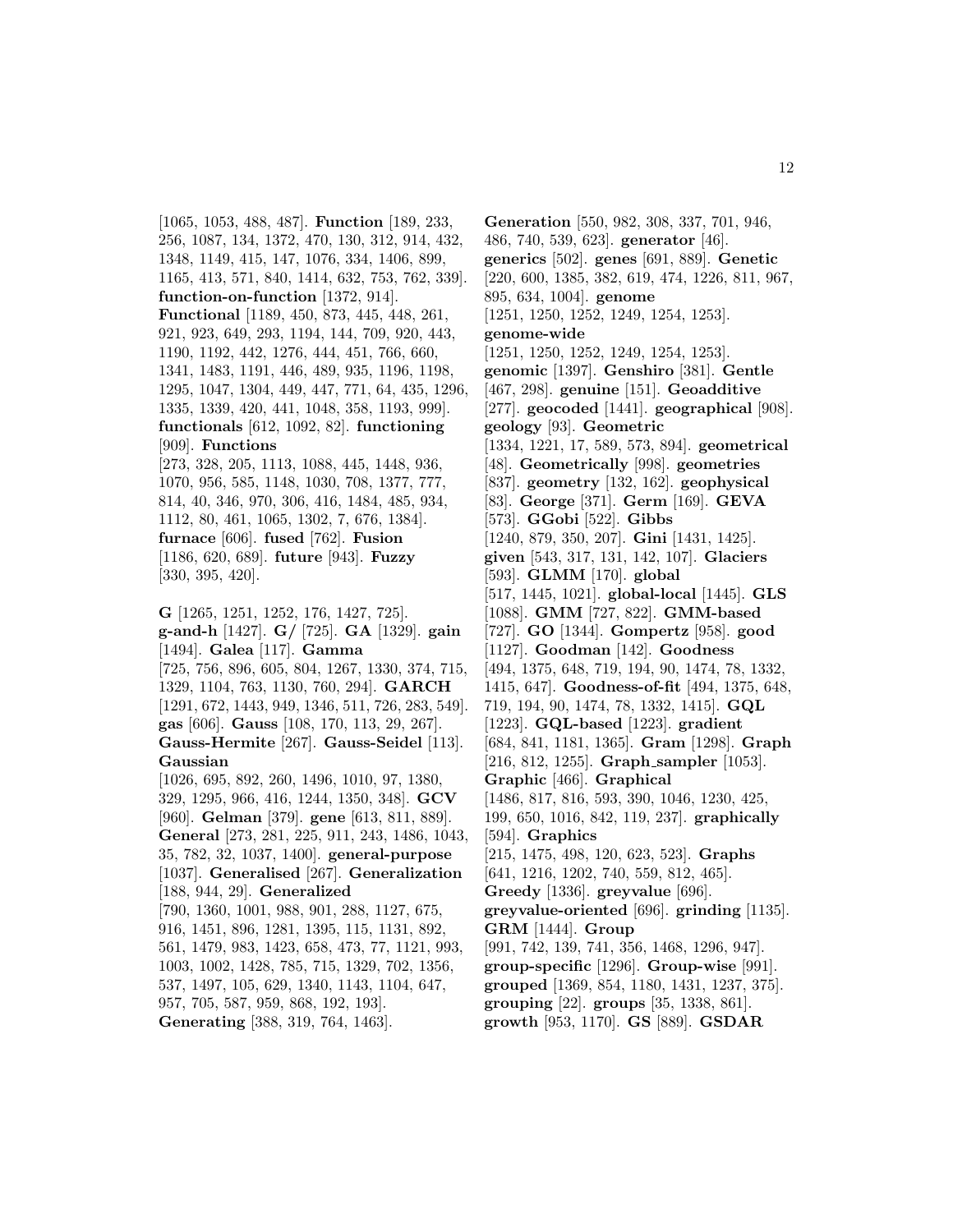[1479]. **guarantee** [1479]. **guaranteed** [1055]. **Guide** [318]. **Gumbel** [41, 98].

**H** [117, 379, 1116, 1427]. **H-relative** [1116]. **habitat** [389]. **half** [997]. **half-normal** [997]. **halfspace** [1261]. **Hall** [379, 371]. **Hall/CRC** [379, 371]. **Hamiltonian** [1181, 912, 1035]. **Hanafi-Wold** [1360]. **Hand** [539]. **Handbook** [467]. **handle** [706]. **handles** [1293]. **handling** [1361]. **Hands** [614, 809]. **Hands-on** [614, 809]. **Hard** [1492]. **H¨ardle** [467]. **harmonics** [102]. **Hastings** [1217, 1334]. **Hausdorff** [396]. **having** [1142]. **Hawaii** [923]. **Hazard** [204, 1438, 470, 1473]. **hazards** [1369, 463, 1141]. **health** [1493, 770, 418]. **healthcare** [1451]. **heavy** [1106, 334, 1338, 1335, 588, 1105]. **heavy-tailed** [1106, 334, 1335]. **Hellinger** [793]. **heplots** [526]. **heritability** [831]. **Hermite** [267, 403]. **Hessian** [195, 596]. **heterogeneity** [421, 744, 922, 634, 1170]. **Heterogeneous** [1391, 825, 1327, 1186, 1461]. **Heteroscedastic** [1106, 1140, 1368, 361, 4, 1021]. **heteroscedasticity** [518, 857, 1146, 861]. **Heteroscedastie** [264]. **heteroskedastic** [698]. **heteroskedasticity** [739, 257]. **heuristic** [308, 1132, 1329]. **heuristics** [619, 549]. **HGLM** [357]. **hidden** [468, 501, 891, 199, 1225]. **Hierarchical** [1249, 307, 1401, 1163, 1057, 687, 183, 610, 636, 683, 1466, 304, 1251, 1250, 1252, 1254, 1253]. **hierarchically** [1448]. **Higgins** [431]. **High** [829, 1151, 747, 456, 1197, 1276, 902, 1344, 355, 641, 102, 969, 988, 637, 1260, 1112, 1139, 1256, 992, 89, 1207, 1298, 907, 1029, 1263, 968, 1458]. **High-dimensional** [829, 1151, 747, 1276, 969, 1260, 1139, 1256, 992, 1207, 907, 1029, 1263, 968, 1458]. **high-order** [102]. **higher** [736, 814, 583, 1007]. **higher-order** [736, 814, 583, 1007]. **highest** [1484]. **highly**

[125, 564]. **histograms** [778]. **Hjorth** [1418]. **Holonomic** [841]. **homogeneity** [205, 548, 1380, 877, 801, 746, 961]. **homogeneous** [1024]. **homoscedasticity** [729, 1188]. **Horizon** [816, 817, 818]. **Horvitz** [554]. **hospital** [612]. **hot** [157, 5]. **hot-deck** [5]. **House** [287]. **Howard** [466]. **hubs** [813]. **hull** [459, 862, 285]. **Hunting** [212]. **hurdle** [1493]. **Hybrid** [686, 1418, 1419, 1291]. **Hydrology** [175]. **Hyper** [347]. **Hyper-rectangular** [347]. **hyperbolas** [106]. **hyperbolic** [629]. **hyperparameters** [135]. **hypotheses** [359, 657]. **hypothesis** [526, 1072, 804, 1387, 198, 843, 1194, 1458]. **hysteretic** [1346].

**i.i.d** [726]. **ICC** [1243]. **identifiable** [835]. **Identification** [73, 128, 722, 405, 116, 872, 988, 908, 1257, 1052, 1461]. **Identifying** [326, 1070, 925, 813, 92, 573, 691, 634]. **identity** [761]. **ignorable** [1469, 1444]. **II** [133, 728, 807, 1179, 1375, 1418, 1467, 116, 1387, 867, 1356, 783]. **III** [1222, 314]. **IIR** [328]. **ill** [511]. **ill-conditioned** [511]. **illness** [906]. **illness-death** [906]. **Illustrations** [173]. **image** [81, 696, 406]. **imagery** [369]. **images** [46]. **imaging** [892]. **imbalances** [477]. **immersive** [122]. **Impact** [817, 909, 156, 818, 1052]. **implement** [502]. **Implementation** [182, 941, 1332, 286, 285, 108, 844, 1082, 653, 623, 869]. **Implementing** [436, 350, 1307]. **Implied** [286, 457]. **Importance** [268, 1182, 645, 1094, 1416]. **important** [691]. **imposed** [32]. **Improve** [233, 937, 203, 691]. **Improved** [860, 1398, 821, 661, 1178, 1107, 794, 225, 1264, 1499, 1488, 40]. **Improvement** [727, 872, 1317]. **improvements** [278]. **Improving** [1187, 324, 1272, 938, 990, 981, 369]. **Imputation** [259, 1355, 1155, 1282, 1304, 1242].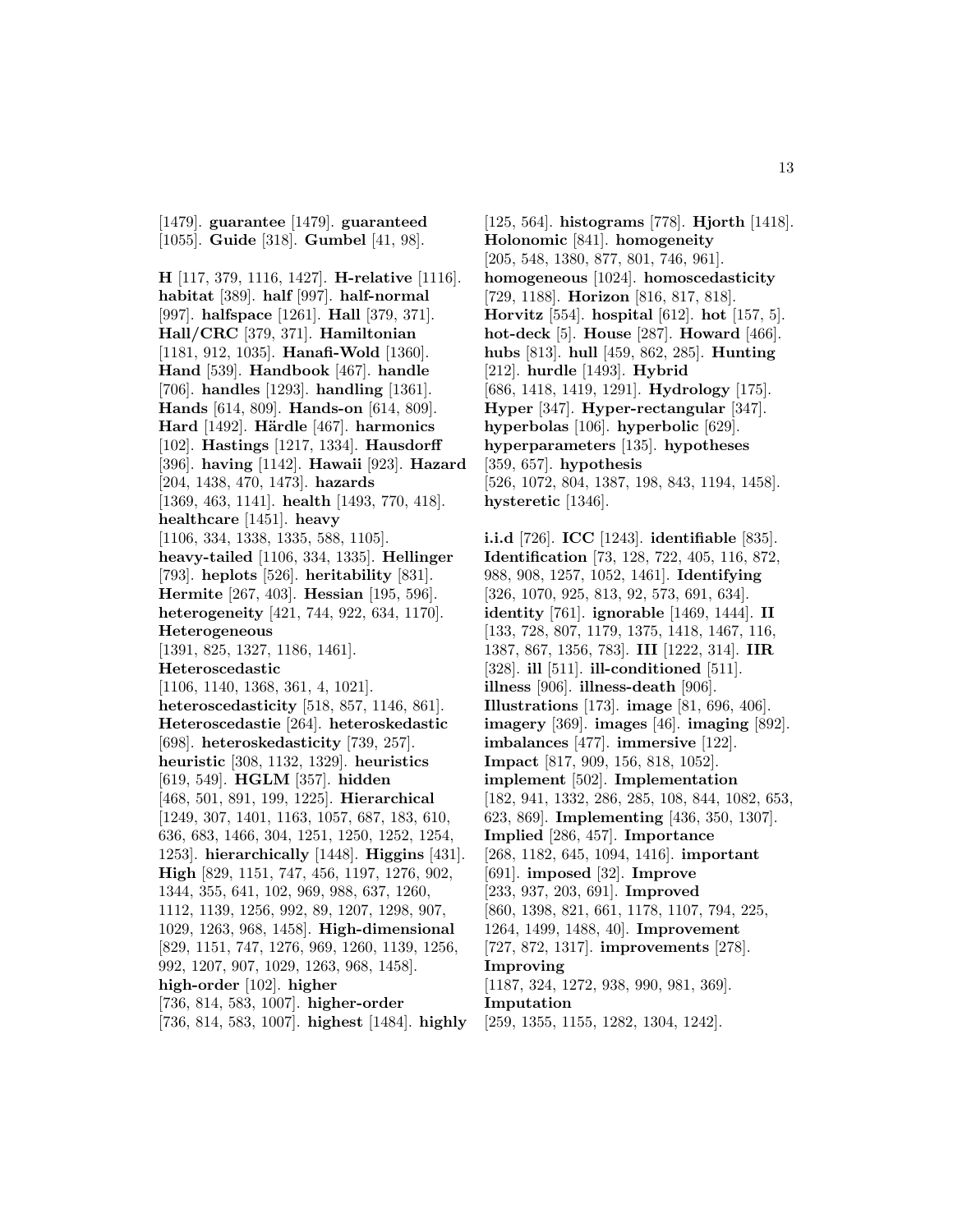**Inaccurate** [1083]. **INAR** [1245, 864]. **incidence** [1023]. **including** [1407]. **Inclusion** [318, 554]. **income** [1425]. **Incomplete** [238, 191, 832]. **incompletely** [1441]. **incorporating** [448, 1202]. **increasing** [410]. **independence** [722, 1486, 562, 1016, 1084]. **Independent** [1099, 1267, 581, 703, 1339]. **Index** [921, 254, 988, 751, 1470, 1086, 1149, 1121, 1241, 1000, 1431, 631, 142, 1008, 1376, 1425, 1064, 865, 963, 1051, 1392]. **indexes** [1299, 930]. **indicators** [488, 487]. **indices** [719]. **indirect** [1257]. **individual** [580, 1313]. **INDSCAL** [584]. **induced** [475]. **induced-order** [475]. **induction** [651]. **industrial** [1450]. **industry** [930]. **inertia** [366]. **infection** [612]. **infectious** [460]. **Inference** [274, 1356, 1253, 644, 706, 1221, 1264, 917, 1464, 1495, 1166, 829, 1443, 1346, 902, 736, 1028, 1095, 656, 1026, 1251, 835, 950, 1467, 1250, 1315, 1252, 1305, 1496, 178, 1031, 170, 1103, 1091, 1125, 1058, 317, 1076, 1319, 1498, 1365, 1042, 1052, 1100, 579, 1249, 1254, 1452, 1143, 1159, 1334, 283, 380, 1456, 1457, 504, 987, 757, 883, 344]. **Inferences** [1146, 993, 632, 90]. **inferential** [1223]. **Inferring** [814]. **infinite** [1112]. **infinite-dimensional** [1112]. **inflated** [1044, 770, 1282, 1098, 1322]. **Influence** [989, 479, 219, 432, 893, 255, 370, 77, 698, 619, 553, 406, 1139]. **Influential** [37]. **information** [722, 896, 457, 1355, 448, 312, 452, 540, 570, 1494, 483, 333, 689, 1145, 539]. **information-based** [896]. **informative** [608, 741, 1323]. **infrastructure** [975, 641]. **inhomogeneous** [1026, 1070]. **initial** [990, 480]. **initialization** [1178]. **injuries** [1404]. **injury** [1400]. **INLA** [615]. **innovation** [1224, 864]. **innovations** [1220]. **inputs** [1112]. **insensitive** [870]. **instability** [1328]. **installation** [911]. **instantaneous** [771]. **instrument** [617]. **Insurance** [175, 1281]. **integer** [1346, 701, 1091]. **integer-valued**

[1346, 1091]. **Integrated** [936, 1036, 787, 470, 166]. **integrating** [635]. **Integration** [209, 1054]. **Integrative** [1397]. **intelligence** [1269]. **Intelligent** [218]. **Intensity** [295, 791, 110, 557]. **inter** [366, 927, 1197]. **inter-point** [1197]. **inter-zone** [927]. **Interacting** [527, 855]. **interaction** [1372, 119, 869]. **Interactive** [215, 121, 635, 127, 643, 1396, 1046, 498, 1172, 1236, 119, 125, 120, 623, 523]. **intercept** [178, 1128]. **Interclass** [398]. **interdependence** [1320]. **interest** [1274]. **Interface** [253, 249, 237]. **intermediate** [696]. **internal** [530]. **internals** [627]. **Internet** [247]. **interpolants** [856]. **Interpolation** [1258, 751]. **interrelations** [975]. **Interval** [401, 1144, 700, 567, 505, 392, 399, 844, 393, 395, 400, 1272, 396, 158, 778, 356, 610, 904, 848, 426, 720, 1459, 397, 1414, 1446, 1051, 971, 394]. **interval-censored** [1414]. **interval-data-based** [1272]. **interval-valued** [392, 778]. **intervals** [916, 958, 751, 728, 807, 860, 826, 866, 1283, 1378, 575, 1314, 1409, 38, 585, 820, 926, 801, 1466, 503, 1333, 753]. **Interview** [298, 340, 381, 478]. **Intra** [239, 366, 927, 930, 761]. **intra-cluster** [761]. **intra-day** [927]. **intra-industry** [930]. **intraclass** [784]. **Introducing** [974]. **Introduction** [208, 119, 542]. **Invariance** [407]. **Inverse** [189, 260, 108, 1039, 710, 859, 892, 1411, 97, 1380, 88, 845, 57, 760]. **inversed** [104]. **inverses** [332]. **invertibility** [1111]. **investigate** [1299]. **Investigating** [336, 1223]. **Investigation** [1244, 1083]. **iPlots** [623]. **irregular** [823]. **IRT** [183]. **ISBN** [176]. **ISE** [988]. **isotonic** [1117]. **isotonizing** [1014]. **issue** [1189, 452, 919, 119]. **Issues** [1034, 982, 436, 182, 468, 506]. **item** [909, 183, 534, 680, 795]. **items** [909]. **Iterative** [499, 1132, 1174, 1256, 783, 918, 959].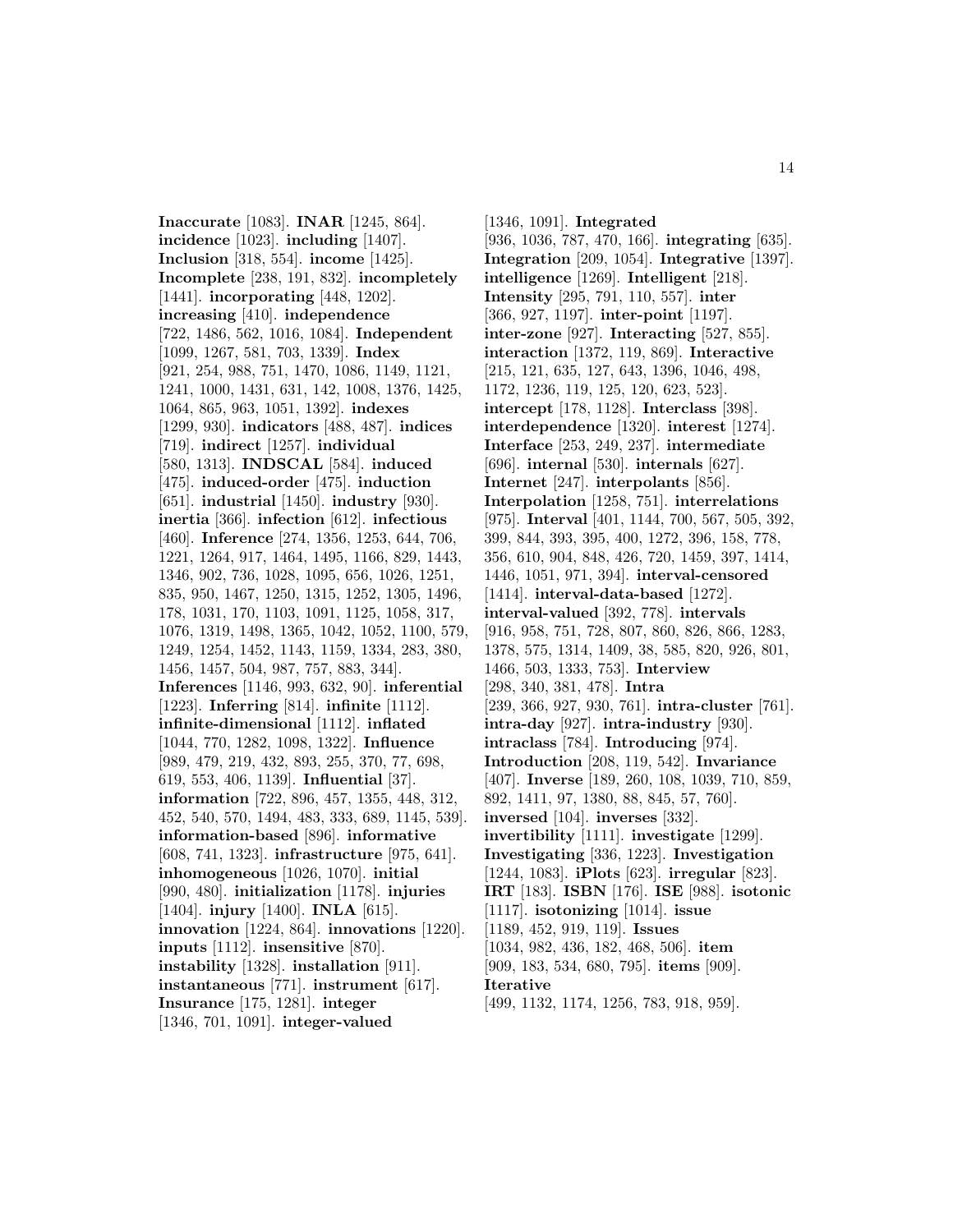**J** [431, 379, 538, 537]. **J.** [467, 537]. **Jackknife** [503, 1244]. **jackknifed** [1201]. **Jacobi** [113, 36]. **James** [431, 298, 876]. **James-type** [876]. **Jasp** [306, 576]. **Java** [532, 251, 306, 533]. **Java-based** [251, 306]. **Java/R** [532]. **Java/R-based** [532]. **JavaStat** [532]. **JavaStatSoft** [482]. **Joint** [1176, 1154, 790, 1371, 1467, 1421, 1031, 1433, 1454, 996, 1456, 1457, 1313, 971, 750, 968, 1323]. **joint-quantile** [1421]. **jointly** [577]. **judgment** [1077]. **Jump** [1449, 1312, 1452, 1274]. **jumps** [1382]. **just** [123].

**Kalman** [500, 743]. **Kalman-filtering** [500]. **Kaplan** [370, 1473, 940]. **kappa** [801]. **KDE** [1291]. **Keeping** [229]. **Kendall** [343, 1164, 1320]. **Kernel** [102, 903, 173, 1087, 1248, 422, 1481, 492, 99, 956, 415, 1066, 1247, 703, 1365, 163, 440, 413, 514, 1339, 51, 1212, 1263, 1347, 1105]. **Kernel-based** [903]. **kernels** [1481]. **KGode** [1365]. **Khmaladze** [1332]. **Kitagawa** [381]. **KLERC** [1347]. **KLIMT** [635]. **KmL** [578]. **knot** [998, 1422]. **knots** [461]. **knowing** [632]. **knowledge** [1273, 1233]. **known** [1330, 1484, 1415, 146, 977, 1084]. **kriging** [1248]. **Kronecker** [26]. **Kruskal** [142]. **Kullback** [978]. **kurtosis** [232]. **KyPlot** [252].

**lack** [444, 1121]. **lack-of-fit** [444, 1121]. **Lag** [129, 714, 670]. **Lag-length** [129]. **lagged** [1067]. **Lagrangian** [1347]. **land** [925]. **Landau** [196]. **Language** [250, 713]. **languages** [626]. **Laplace** [508, 1354, 115, 203, 188, 385]. **LARCH** [569]. **large** [1259, 1475, 405, 1157, 638, 307]. **large-scale** [1475, 638, 307]. **lasso** [1465, 714, 674, 762, 1187, 481]. **Late** [748]. **Latent** [721, 825, 434, 799, 438, 749, 1030, 1150, 1472, 1471, 1143, 380, 1170, 968, 484]. **lattice** [60, 1127, 502]. **lava** [749].

**lava-package** [749]. **law** [791]. **laws** [1393]. **layout** [636]. **Lazy** [674]. **learner** [885]. **Learning** [1138, 713, 1210, 1211, 834, 635, 154, 1202, 1305, 525, 1136, 540, 570, 210, 1289, 1186, 1041]. **Least** [993, 40, 106, 49, 15, 1372, 1171, 1368, 878, 1360, 565, 719, 432, 437, 1362, 53, 849, 654, 1093, 71]. **Least-squares** [106, 1171, 53, 849, 1093]. **leave** [1386]. **leave-one-out** [1386]. **left** [412, 633, 840, 1459, 1414]. **left-truncated** [412, 633]. **Leibler** [978]. **lemma** [57]. **length** [876, 1450, 129]. **length-biased** [876]. **lengths** [1334]. **Leone** [1140]. **letter** [509]. **level** [1069, 1056, 811, 1071, 360, 1172, 1405]. **levels** [543, 446]. **Levene** [877, 552]. **Levene-type** [877]. **leverage** [15, 988, 533]. **Levinson** [228]. **Lévy** [941, 684, 1158]. **Leybourne** [670]. **libeemd** [974]. **Library** [253]. **Life** [207, 63, 952, 1477]. **life-testing** [1477]. **lifetime** [896, 1017, 944, 1042, 330, 1051, 977]. **like** [1340]. **Likelihood** [1351, 259, 511, 219, 684, 1042, 1143, 268, 283, 632, 1274, 1130, 706, 896, 1389, 697, 645, 1281, 182, 501, 679, 736, 972, 1398, 1315, 628, 850, 945, 752, 824, 1380, 1101, 1247, 610, 1091, 463, 1125, 708, 1428, 777, 581, 1092, 30, 715, 1244, 39, 45, 67, 1382, 1333, 1208, 1326, 987, 513, 1207, 604, 659, 784, 763, 968, 644, 959, 1036, 1118, 745, 940]. **likelihood-** [896]. **Likelihood-based** [1351, 1143, 1274, 972, 1333]. **likelihoods** [1288]. **limit** [1006]. **Limitations** [1496]. **limited** [767]. **limits** [363, 1154, 348]. **Lindley** [1265, 1264, 1451, 1039, 954, 1467, 1326]. **Lindley-G** [1265]. **line** [1222, 700, 1049]. **lineage** [696]. **Linear** [325, 749, 177, 255, 292, 272, 1417, 267, 397, 238, 1458, 916, 1369, 920, 9, 1215, 26, 1113, 1281, 844, 928, 1470, 401, 153, 508, 75, 109, 687, 1026, 1483, 1476, 701, 526, 1283, 383, 1344, 138, 1109, 561, 723, 1031, 1479, 1358, 874, 425, 888, 658, 598, 473, 1020, 77, 148,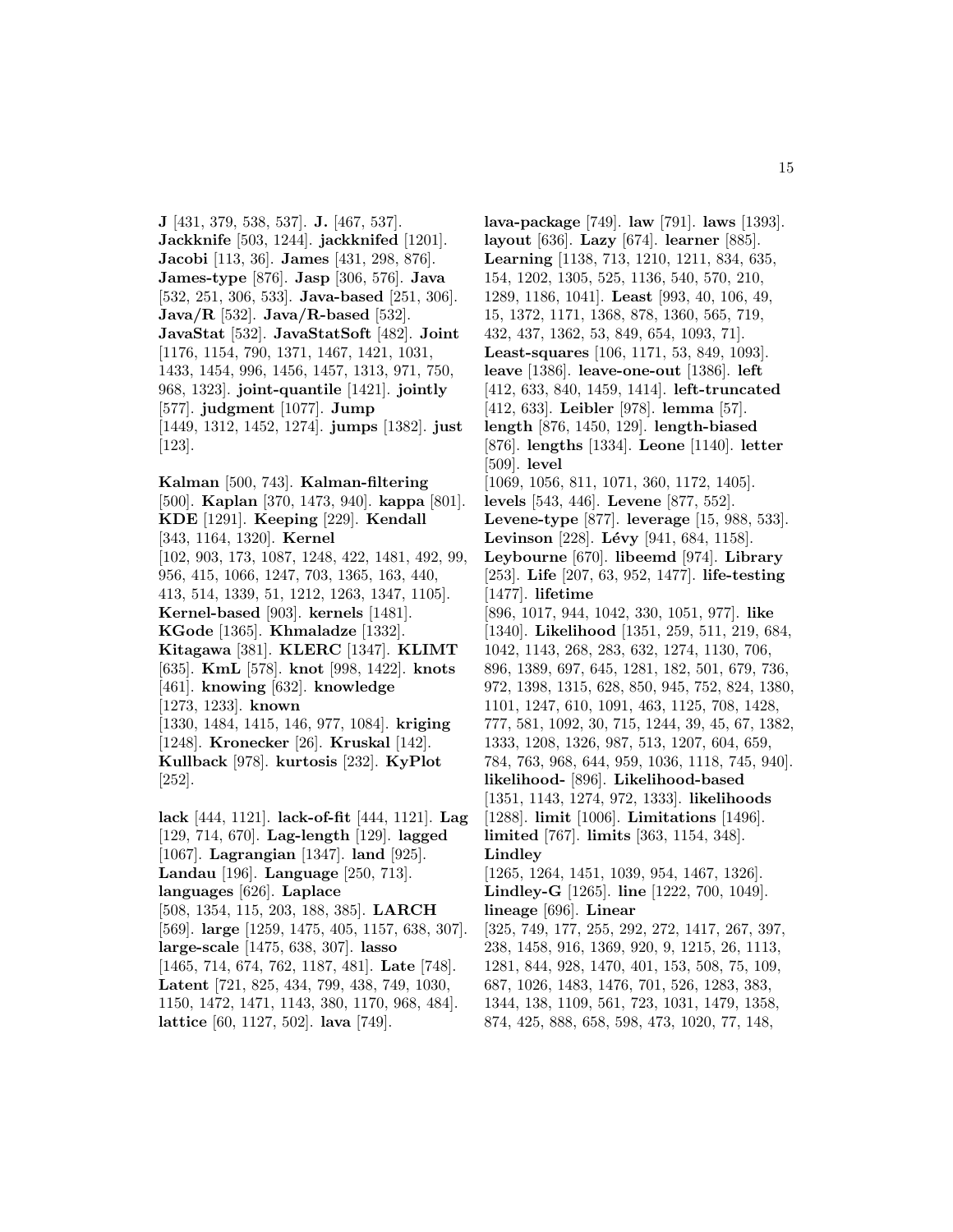1018, 1121, 988, 197, 993, 1003, 1002, 1085, 743, 94, 933, 385, 1439, 1016, 822, 95, 57, 162, 440, 537, 472, 413, 105, 1139, 1335, 652, 720, 82, 731, 33, 1093, 1156, 48, 898, 1318, 1303, 587, 1193, 1118, 999, 1126, 1128, 71]. **linearity** [709]. **linearized** [1280]. **lines** [861]. **Linguistic** [211]. **Link** [253, 1149, 632]. **Linked** [636]. **Linking** [245]. **Liquidity** [239]. **LIR** [844]. **literature** [93]. **Liu** [1153, 1465, 1019]. **LMS** [48]. **load** [399]. **loadings** [1012]. **Local** [443, 230, 949, 273, 177, 145, 1112, 413, 797, 1113, 527, 372, 1070, 42, 148, 1468, 1445, 731, 674, 1105]. **locally** [1062, 256, 339]. **location** [1238, 139, 1351, 446, 1378, 857, 781, 952, 564]. **location-scale** [1351, 1378, 781]. **Locations** [242, 1137]. **log** [1140, 1265, 1079, 26, 227, 687, 804, 1101, 370, 585, 463, 852, 952, 1016, 1107, 1407, 647, 950]. **log-ACD** [950]. **log-binomial** [852]. **log-gamma** [804]. **log-likelihood** [1101, 463]. **log-linear** [26, 687, 1016]. **log-location-scale** [952]. **log-logistic** [1140, 1265, 1107]. **log-normal** [647]. **log-rank** [370, 585]. **log-symmetric** [1079]. **Logistic** [265, 1114, 881, 1140, 1265, 1424, 1280, 818, 70, 50, 1201, 1107, 794, 1019, 699, 1440]. **Logit** [336, 985, 566, 1028, 735]. **loglinear** [305]. **lognormal** [1010]. **logspectra** [387]. **long** [730, 579, 404]. **long-range** [579]. **long-term** [730]. **Longitudinal** [325, 1469, 479, 1240, 1345, 83, 1395, 589, 608, 1213, 1367, 578, 1031, 1173, 915, 1058, 1003, 1002, 1063, 1154, 1388, 504, 414, 1323, 1128]. **longitudinal-survival** [1058]. **look** [1011]. **Lorenz** [1180]. **Lorenzen** [1363]. **loss** [1281, 885, 33, 762, 1193]. **loss-based** [1193]. **lot** [1392]. **Low** [84, 902, 1094, 20, 838, 910, 1392]. **low-dimensional** [910]. **low-rank** [838]. **Low-storage** [84]. **LTS** [48]. **Lyapunov** [103, 311].

**M** [117, 1251, 1252, 725]. **M/** [725]. **machine** [1211, 241, 154, 525, 1136, 1290, 870, 1289, 514, 630]. **made** [410]. **main** [699]. **maintenance** [521]. **Makeham** [882]. **making** [530]. **Malliavin** [1483]. **manifold** [837, 165]. **manipulation** [360]. **Manly** [538]. **Mann** [555]. **MANOVA** [58, 1458]. **manufacturing** [127, 1273]. **many** [1333]. **map** [925]. **mapping** [610, 615]. **Maps** [215, 354]. **Mardia** [232]. **marginal** [308, 824, 462, 801, 1288, 140, 1446]. **marginalization** [1487]. **marginals** [879, 430, 894]. **marginals/conditionals** [894]. **marked** [490]. **Market** [281, 516, 716, 455]. **markets** [929]. **Markov** [1216, 468, 501, 949, 1005, 319, 891, 178, 374, 872, 743, 906, 1319, 1150, 1449, 1312, 652, 1452, 1490, 1225, 344]. **Marquardt** [29]. **MARS** [185, 461]. **martingale** [1332]. **Mass** [233, 956, 410]. **massive** [1440]. **matched** [1239]. **matching** [550, 1409, 1365, 691]. **Mathematica** [172]. **matrices** [837, 964, 1383, 679, 835, 836, 828, 1]. **matrix** [1044, 1276, 308, 1475, 257, 34, 1066, 50, 838, 1014, 57, 32, 426, 1452, 36, 1093, 27, 1]. **maximal** [1453]. **maximization** [1305, 966, 715, 977]. **maximize** [723]. **Maximum** [945, 259, 752, 1247, 1428, 288, 268, 1326, 1400, 697, 645, 1281, 628, 850, 708, 142, 45, 67, 1208, 513, 1207, 604, 763, 968]. **maximum-likelihood** [604]. **maxLik** [628]. **Maxwell** [1481]. **may** [233]. **mboost** [972, 809]. **MCA** [366, 910]. **MCMC** [143, 355, 341, 1098, 553, 1037]. **MCS** [976]. **MD\*ReX** [245]. **MDS** [54]. **Mean** [242, 68, 450, 949, 190, 93, 280, 1027, 577, 969, 737, 166, 1373, 845, 1146, 416, 1110, 510, 918, 940, 25]. **means** [16, 563, 605, 395, 1009, 578, 810, 455, 1185, 910, 346, 1022, 1472, 1471, 10, 419, 420, 1194]. **Measure** [236, 494, 851, 909, 893, 848, 1466, 846].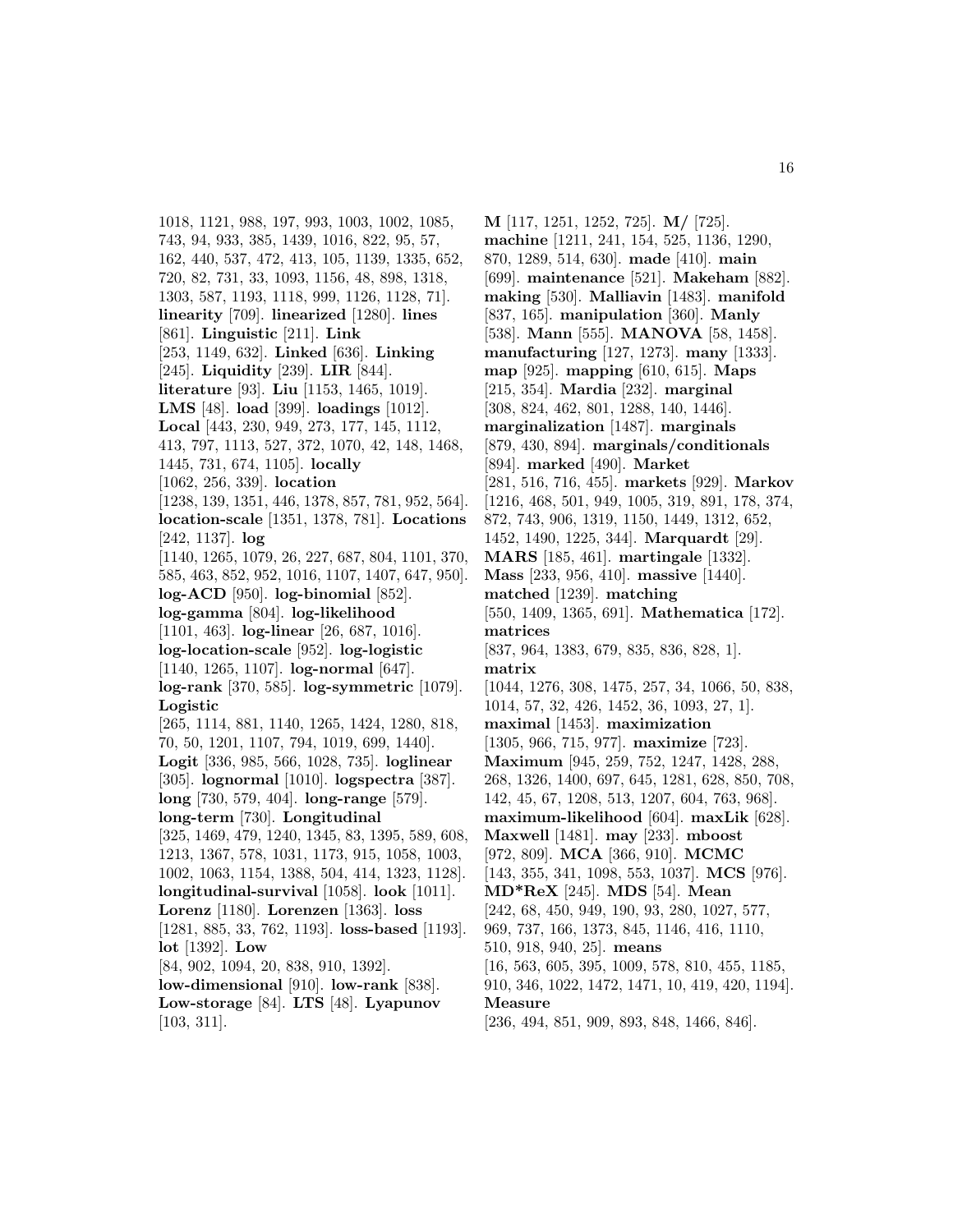**measured** [1006, 1154]. **Measurement** [264, 1106, 1370, 1450, 1304, 1064, 1157, 1208]. **measurements** [611, 1469, 1137]. **Measures** [239, 260, 989, 1417, 961]. **Measuring** [692, 1320]. **mechanism** [529, 1056]. **Median** [1205, 320, 666, 1379, 80, 705]. **medians** [18]. **meets** [525]. **Meier** [370, 1473, 940]. **Meixner** [684]. **melanoma** [1042]. **melt** [593]. **memorial** [748]. **memory** [1363, 569, 404]. **memory-type** [1363]. **mesenchymal** [696]. **Meta** [1313, 531, 1233, 783]. **Meta-analysis** [1313, 783]. **meta-data** [531]. **meta-knowledge** [1233]. **Metadata** [155, 159]. **Method** [297, 992, 1438, 1182, 937, 942, 563, 605, 79, 876, 62, 1307, 655, 195, 1378, 390, 1046, 409, 425, 737, 471, 1247, 1337, 135, 1089, 886, 1092, 69, 1257, 1466, 461, 114, 1208, 349, 682, 584, 1446, 513, 957, 1081, 1463, 971, 1035, 959, 745, 484, 5, 221, 116]. **methodological** [1409]. **methodologies** [878]. **methodology** [1251, 1252, 1249, 1254, 1253]. **Methods** [1238, 274, 265, 303, 1490, 837, 611, 896, 797, 393, 595, 1203, 241, 24, 1398, 1108, 315, 1367, 517, 324, 296, 667, 178, 492, 31, 374, 1282, 551, 1304, 912, 1329, 1008, 538, 502, 616, 10, 1340, 1325, 1227, 764, 699, 968, 1036, 467]. **metric** [834]. **Metropolis** [141, 1217, 806, 1034, 1449, 1334]. **microarray** [541, 967, 616]. **microdata** [430]. **Microsoft** [263, 858, 1083]. **milk** [466]. **Milledgeville** [1231]. **Miner** [218]. **minimal** [917, 100, 112]. **Minimax** [82]. **Minimization** [226, 990]. **minimize** [918]. **Minimizing** [1005]. **Minimum** [326, 827, 793, 496, 241, 701, 604]. **minimum-distance** [604]. **Mining** [212, 209, 208, 371, 124, 900, 307]. **minPtest** [811]. **misclassification** [1228]. **misclassifications** [241]. **Mises** [648, 850, 653, 428, 702, 1497]. **mislabeling** [655]. **Missing**

[333, 1293, 1355, 1358, 1282, 540, 570, 1241, 309, 1454, 1242, 171, 1317, 1318, 1444, 675]. **missingness** [1240, 1304]. **misspecification** [881, 733]. **Mixed** [325, 267, 249, 881, 755, 1395, 1028, 1056, 561, 1031, 1173, 1489, 473, 429, 993, 1439, 161, 994, 773, 537, 1414, 996, 1154, 275, 1262, 1303, 587]. **mixed-effects** [755, 1395, 1031, 773, 1154]. **mixed-level** [1056]. **mixed-type** [994]. **Mixing** [306, 1034, 1199, 513]. **Mixture** [133, 266, 321, 264, 222, 1437, 566, 697, 1017, 1443, 1151, 953, 854, 695, 1336, 1385, 888, 1290, 540, 570, 1030, 1338, 1162, 725, 903, 1244, 417, 590, 685, 1364, 783, 668]. **Mixtures** [1214, 1359, 756, 1354, 1043, 824, 1175, 1018, 1428, 1439, 1183]. **MKPLS** [440]. **MMDS** [54]. **modal** [1429, 795]. **Mode** [583, 438, 974, 886, 519]. **Model** [586, 1245, 209, 261, 921, 260, 1135, 809, 1391, 285, 899, 1115, 33, 293, 217, 222, 1044, 881, 1369, 751, 505, 905, 1215, 1438, 479, 1258, 896, 1460, 1259, 566, 860, 73, 1124, 85, 1240, 87, 83, 21, 1192, 729, 1102, 1395, 501, 589, 607, 1151, 875, 948, 928, 1371, 851, 1213, 395, 1493, 1057, 972, 1397, 507, 660, 1351, 481, 613, 1272, 1368, 730, 738, 178, 941, 183, 560, 874, 1423, 1038, 1223, 951, 1297, 473, 35, 357, 356, 1282, 180, 872, 1290, 988, 147, 650, 993, 1141, 1241, 1125, 135, 852, 128, 1260, 1433, 1218, 781, 906, 597, 309]. **model** [1178, 1244, 373, 997, 1042, 1033, 1374, 714, 1052, 1008, 57, 618, 32, 994, 137, 1435, 1120, 1356, 537, 794, 1322, 423, 1104, 654, 56, 282, 1414, 1456, 1457, 375, 1170, 1225, 1446, 7, 61, 1161, 1116, 1207, 521, 549, 1019, 1313, 1049, 1274, 414, 907, 1262, 1263, 480, 587, 883, 1184, 1188, 978, 1128, 793, 1228, 1045, 1130, 71, 117]. **Model-based** [1245, 809, 875, 948, 1213, 972, 507, 560, 1178, 1170, 1228]. **Modelers** [263]. **Modeling** [672, 1190, 356, 559, 922, 336, 1400, 1221, 1264, 490, 1281, 589, 474, 1011, 1160, 1360, 565, 719, 427, 1175, 429, 1338, 1162, 1366, 1361, 606, 630, 1154, 968, 1323].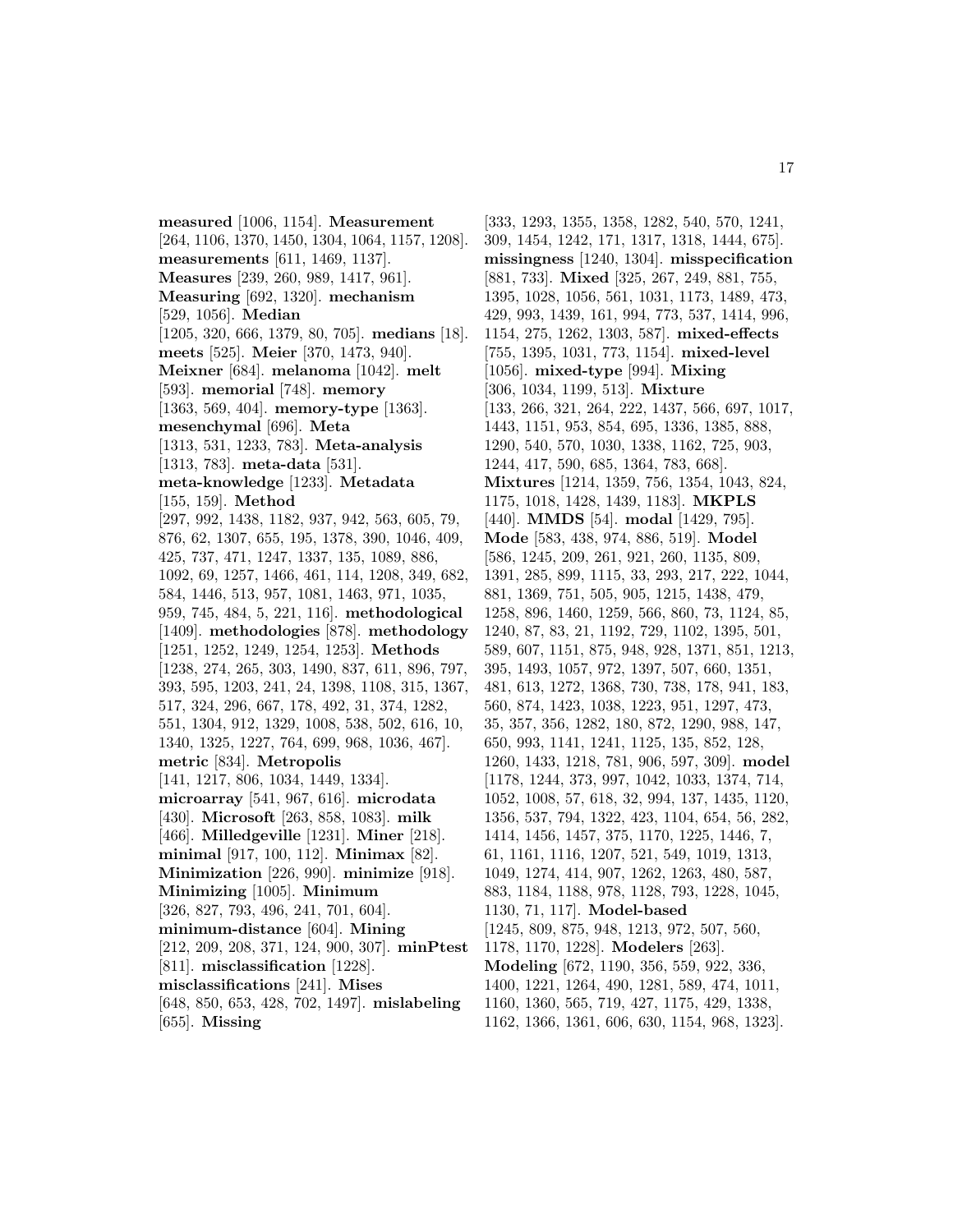**Modelling** [924, 412, 1310, 613, 1491, 272, 930, 231, 1294, 389, 920, 1469, 78, 438, 913, 357, 447, 1176, 441]. **Models** [266, 202, 321, 186, 220, 325, 254, 1321, 204, 265, 267, 288, 268, 323, 238, 223, 336, 133, 1140, 612, 515, 464, 9, 111, 755, 662, 1122, 976, 825, 1245, 26, 1017, 1281, 182, 468, 1386, 721, 1106, 1485, 512, 1443, 603, 739, 789, 949, 1346, 1470, 759, 1119, 1375, 421, 787, 1099, 953, 1053, 1028, 75, 276, 687, 1483, 891, 1132, 1191, 1476, 526, 315, 1331, 1283, 1309, 854, 1344, 950, 695, 1394, 1024, 799, 1305, 1496, 561, 738, 749, 1396, 1031, 1479, 569, 511, 752, 1173, 827, 1358, 770, 1306, 1149, 658, 4, 1167, 374, 382]. **models** [2, 562, 274, 19, 199, 256, 473, 1020, 77, 805, 818, 1018, 1098, 1121, 540, 570, 463, 923, 1030, 1003, 1000, 1002, 927, 1214, 1220, 1085, 843, 890, 553, 94, 933, 864, 1092, 1162, 785, 1498, 970, 903, 779, 1343, 1439, 912, 1016, 1150, 407, 1436, 1417, 670, 822, 726, 1100, 773, 1432, 931, 849, 65, 417, 590, 224, 842, 1441, 105, 1139, 1335, 633, 720, 1064, 1143, 1364, 403, 114, 1195, 922, 800, 283, 865, 1157, 963, 1186, 380, 33, 996, 1156, 305, 668, 275, 898, 1147, 1318, 1437, 1090, 1303, 869, 985, 1193, 980, 735, 644, 959, 1118, 868]. **models** [1405, 484, 999, 1126, 129, 537, 339]. **modern** [623]. **modest** [530]. **Modified** [113, 1177, 1333, 1019, 784, 1124, 851, 1379, 960, 1063, 882, 552, 1362, 571]. **modified-Weibull** [1177]. **module** [911]. **Moment** [671, 403, 1079, 1119, 1086, 1001, 822, 1446]. **moment-type** [1079]. **Moments** [629, 258, 135, 1174, 882, 13, 1007, 376]. **monitor** [577]. **Monitoring** [483, 717, 153, 460, 712, 718]. **monotone** [772, 1414]. **monotonic** [796]. **Monte** [374, 538, 1078, 1005, 1307, 81, 1305, 602, 178, 361, 572, 1181, 708, 535, 698, 743, 912, 1150, 931, 10, 652, 753, 1035, 484]. **Monte-Carlo** [81]. **Mori** [467]. **mortgages** [386]. **Most** [1357, 1069]. **motion** [1495]. **mountains** [593]. **Moving**

[1430, 543, 603, 787, 130, 1394, 34, 820, 140]. **moving-average** [603]. **MR1392535** [117]. **MR1421635** [112]. **MRI** [1276]. **MSE** [544]. **MSRL** [885]. **mTEXO** [1206]. **M¨uller** [176]. **Multi** [662, 319, 621, 920, 1355, 1260, 973, 440, 885, 1490]. **multi-class** [1260]. **multi-functional** [920]. **multi-kernel** [440]. **multi-loss** [885]. **Multi-objective** [621]. **Multi-regime** [662]. **multi-stage** [973]. **multi-state** [1490]. **Multi-way** [319]. **Multiblock** [434]. **multiclass** [635]. **multicollinearity** [1280]. **Multidimensional** [234, 297, 93, 18, 637, 1150, 1462]. **multifractality** [855]. **multigrid** [1434]. **Multilevel** [265, 182]. **multilinear** [405]. **Multimodal** [1494]. **Multinomial** [336, 427, 566, 607, 863, 752, 827, 1336, 907, 735, 484]. **Multiple** [759, 1283, 259, 1391, 1034, 354, 1304, 242, 780, 364, 44, 37, 1397, 181, 799, 1031, 874, 425, 572, 198, 1282, 626, 1058, 1217, 901, 806, 646, 1033, 1133, 1261, 1312, 979, 783, 889]. **multiple-output** [646]. **multiple-try** [1217]. **multiplicative** [1141, 1116]. **multiplicity** [378]. **multiresolution** [1300, 1032]. **Multiscale** [284]. **multistage** [978]. **multistate** [612]. **Multivariate** [273, 878, 1086, 188, 776, 235, 226, 72, 1430, 1464, 108, 1345, 672, 232, 765, 21, 1485, 399, 388, 1238, 308, 1277, 24, 421, 1015, 594, 115, 526, 666, 517, 1196, 390, 752, 1020, 820, 1148, 540, 570, 596, 1214, 354, 1343, 1417, 1007, 45, 773, 1296, 654, 349, 731, 1456, 1457, 420, 987, 1225, 745, 71]. **Music** [810]. **Mutable** [625]. **mutation** [1226, 895]. **mutual** [722]. **MVP** [498].

**Nadarajah** [508]. **naive** [427]. **Nakagami** [892]. **Nakagami-generalized** [892]. **Naomi** [465]. **navigational** [641]. **Near** [1285, 679, 21, 777]. **Near-exact** [679, 777]. **nearest** [157, 813]. **Negative** [225, 1044, 733]. **neglected** [1068].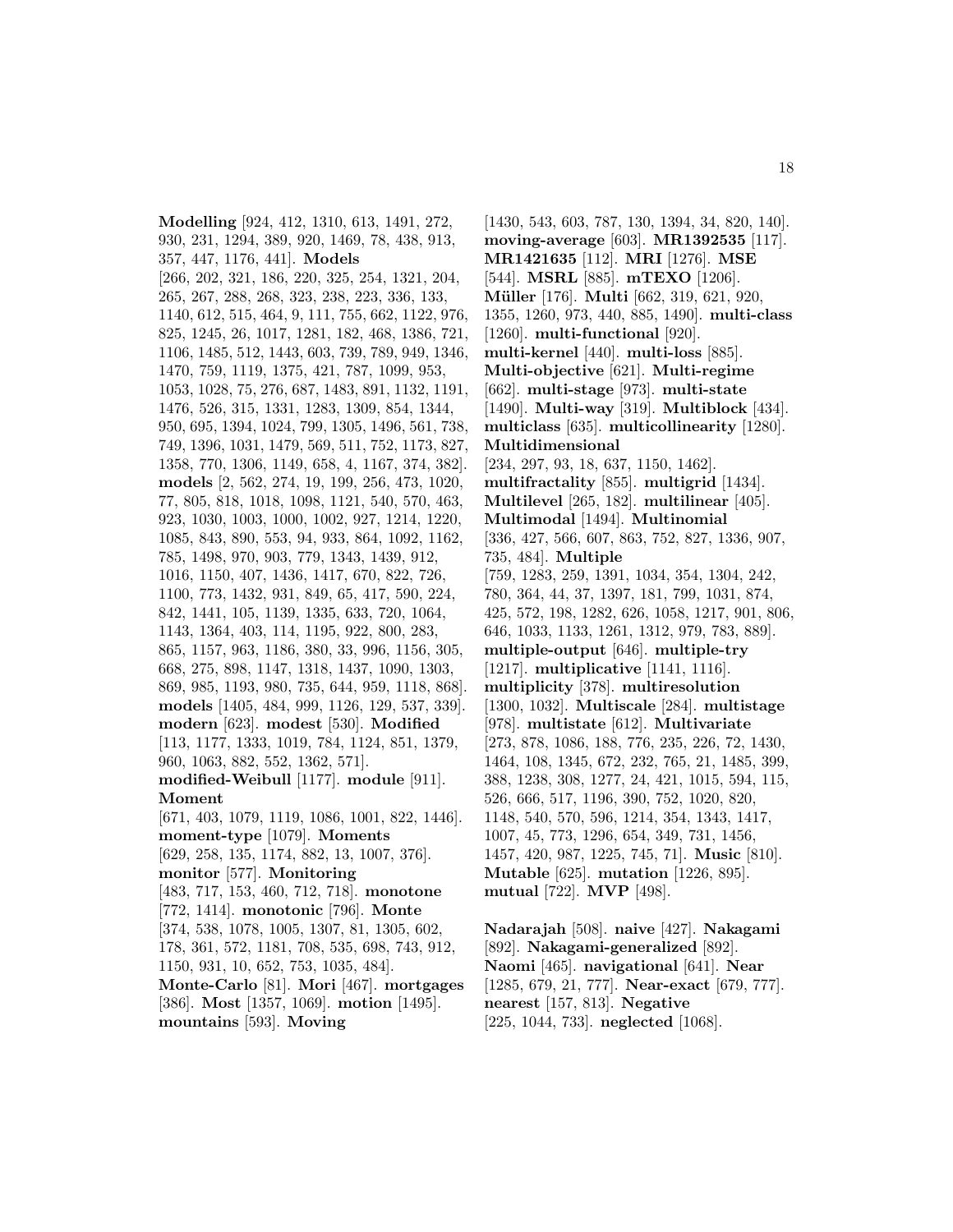**neighboring** [553]. **neighbour** [157, 813]. **Neighbourhood** [788]. **nested** [464, 359, 1448, 1295, 546]. **Network** [211, 217, 1046, 1181, 696, 1420, 1256, 1437]. **networks** [722, 310, 690, 42, 1212, 1045]. **Neural** [1181, 211, 217, 310, 1437]. **Newton** [837, 1479, 868]. **next** [623]. **next-generation** [623]. **Neyman** [730]. **NHPP** [791]. **No** [444, 766, 117, 663, 112, 47]. **node** [1255]. **nodelink** [636]. **noise** [545, 43, 55]. **noises** [1187]. **noisy** [1113, 1426, 317, 823]. **Non** [204, 1030, 272, 796, 105, 514, 1044, 1265, 1430, 515, 1469, 359, 984, 1386, 928, 949, 109, 542, 613, 1024, 1054, 1068, 1223, 951, 374, 598, 1468, 619, 743, 906, 416, 822, 162, 1242, 440, 1408, 1279, 304, 652, 1339, 1444, 774]. **Non-** [105]. **non-Bayesian** [1265, 374]. **Non-constant** [204]. **non-continuous** [984]. **Non-crossing** [514]. **non-equilibrium** [1054]. **non-essential** [1279]. **non-factorized** [1386]. **non-Fourier** [542, 1408]. **non-Gaussian** [416]. **non-hierarchical** [304]. **non-homogeneous** [1024]. **non-ignorable** [1469, 1444]. **Non-Linear** [272, 928, 109, 743, 822, 440, 652]. **non-local** [1468]. **non-Markov** [906]. **Non-monotonic** [796]. **non-negative** [1044]. **non-nested** [359]. **non-normal** [951, 598]. **Non-parametric** [1030, 1242, 1339, 774]. **non-perfect** [619]. **non-sequential** [515]. **non-stationarity** [949]. **non-stationary** [1430, 359, 613, 1068, 1223]. **noncentral** [1055, 169, 760]. **noncentral-** [1055]. **noncentrality** [760]. **nonignorable** [1240, 1317]. **Noninformative** [1025, 656, 1026]. **noniterative** [495]. **Nonlinear** [755, 268, 630, 662, 3, 1346, 1331, 8, 165, 76, 878, 170, 2, 1120, 403]. **nonlinearity** [606]. **nonnegative** [1105]. **nonnormal** [1011]. **Nonparametric** [807, 261, 239, 326, 431, 274, 272, 906, 1406,

571, 609, 1459, 408, 959, 336, 1087, 110, 755, 411, 1259, 83, 1160, 378, 518, 1387, 1038, 360, 471, 1282, 1455, 758, 537, 510, 1340, 840, 82, 1199, 513, 1067, 659, 1437, 489]. **nonparametrics** [28]. **Nonsingular** [1050]. **nonsmooth** [1302]. **nonstationary** [662]. **nonuniform** [337, 909]. **nonzero** [734]. **norm** [839]. **Normal** [266, 289, 1391, 1500, 598, 223, 1215, 1469, 765, 1386, 1099, 508, 1354, 1499, 1488, 656, 1476, 93, 669, 1043, 1027, 888, 38, 951, 821, 570, 993, 1428, 1214, 1146, 1220, 707, 1162, 597, 385, 997, 773, 10, 647, 408, 36, 1183, 348, 1458, 1130, 71]. **normal-gamma** [1130]. **Normal-Pareto** [289]. **normalised** [290]. **normality** [21, 20, 390, 1387, 661]. **normalizing** [879]. **normally** [16, 552]. **Northwest** [300]. **note** [567, 1216, 276, 687, 575, 53, 590, 653, 1049, 414]. **notes** [54]. **notification** [1124]. **notions** [451]. **NOx** [446]. **NPMLE** [1414]. **nuclear** [1112]. **null** [657]. **number** [1369, 501, 1238, 241, 1328, 1018, 650, 862, 1278, 796, 1152, 1139, 1168, 1463]. **numbers** [196, 740]. **Numerical** [206, 1088, 535, 349, 1080, 597, 80]. **Numerically** [1007].

**Object** [250, 152, 237]. **object-based** [237]. **Objective** [1102, 1027, 1423, 1219, 1097, 621, 533]. **objects** [625]. **observational** [691]. **observations** [392, 656, 832, 20, 778, 317, 1286, 1333, 12, 694, 1184]. **observed** [754, 1148, 282]. **obtained** [178, 732]. **Obtaining** [777, 1376]. **odd** [1140, 1265]. **ODE** [1092]. **Oil** [817, 816, 818]. **OLS** [1088]. **omnibus** [744, 545, 661]. **One** [16, 1302, 519, 1386, 729, 79, 935, 577, 311, 356, 1176, 579, 1065, 571, 1458]. **one-dimensional** [79, 311]. **One-mode** [519]. **one-sample** [579]. **One-sided** [16, 1302, 1065]. **one-way** [935, 356, 1458]. **Online** [383, 287, 1305, 1007]. **Open** [525, 521]. **open-access** [521].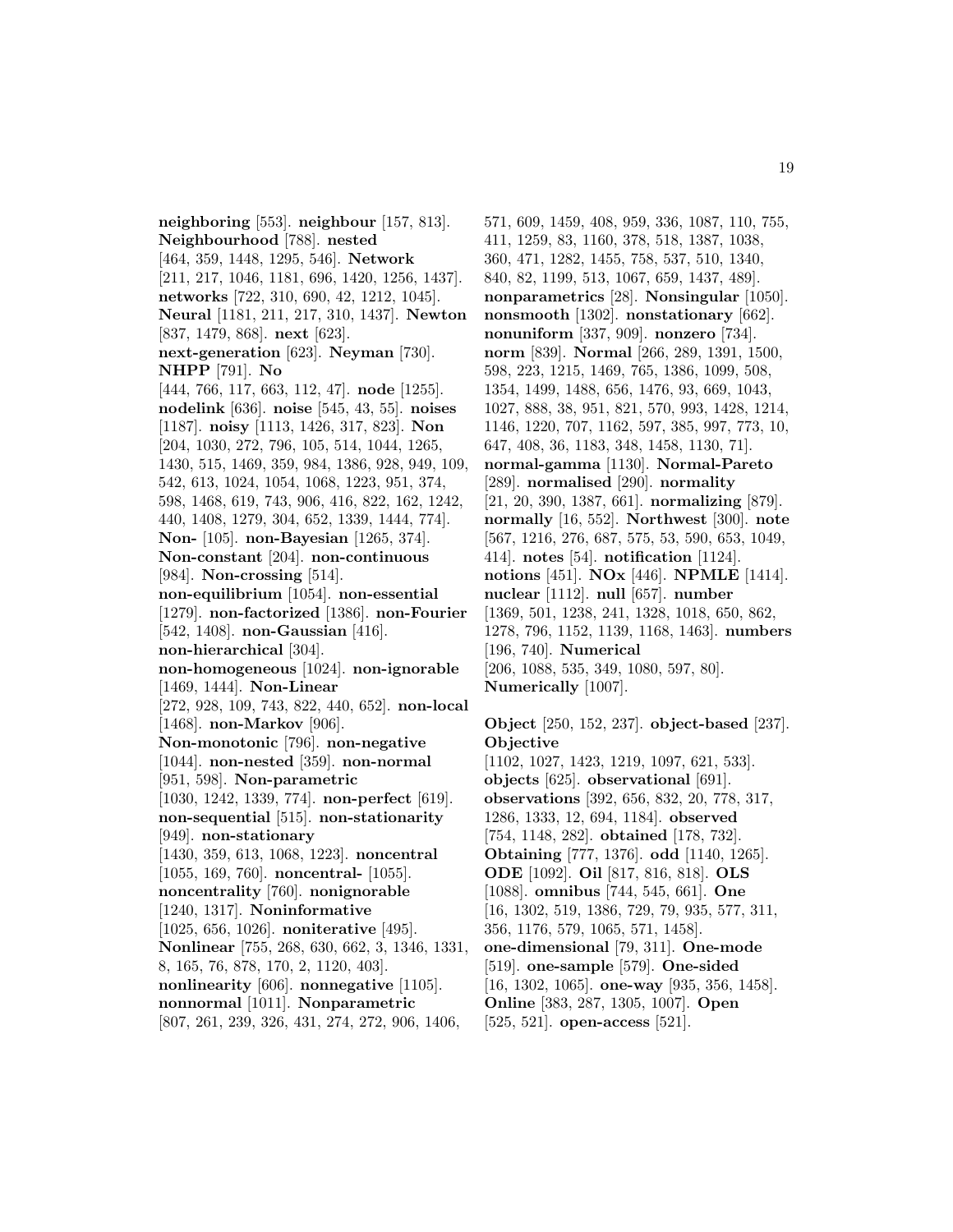**Open-source** [525]. **OpenCL** [1099]. **OpenML** [1211]. **operating** [1429]. **operations** [524]. **opinion** [389]. **opinions** [1232]. **Optimal** [1266, 1355, 378, 946, 22, 1067, 1126, 1440, 881, 3, 1285, 1238, 1129, 1173, 1420, 101, 1356, 774]. **Optimization** [321, 279, 3, 1271, 1135, 900, 874, 838, 1342, 1329, 1112, 1407, 775, 638, 1138]. **optimized** [134, 1204, 637, 86]. **optimizing** [973]. **Optimum** [1056, 131]. **option** [280]. **optional** [725]. **options** [457, 607]. **order** [807, 736, 1205, 475, 574, 1476, 601, 667, 20, 1481, 983, 102, 1453, 128, 814, 583, 943, 867, 882, 670, 1201, 13, 1007, 702, 849, 91, 1382, 28, 783, 1067, 718, 717, 1090]. **Ordered** [1009, 877]. **ordering** [597]. **ordinal** [1460, 335, 721, 1213, 803, 493, 1388]. **Ordinary** [496, 1311]. **organizing** [354, 480]. **orientation** [769]. **Oriented** [278, 250, 1273, 696, 252]. **Ornstein** [754, 1159]. **Oronsay** [126]. **orthant** [669, 36, 1473]. **Orthogonal** [107, 1383, 701, 1396, 584]. **orthogonalization** [1298]. **Oscillating** [1495]. **Other** [175, 466]. **OU-processes** [1393]. **our** [539]. **outbreaks** [595]. **Outlier** [189, 1374, 446, 116, 872, 354, 649]. **Outliers** [151, 1308, 24, 92, 149, 425, 1206]. **Outliers-** [151]. **outpatient** [1271]. **output** [1150, 646]. **outputs** [1295]. **over-dispersion** [1223]. **overall** [937, 1270]. **overlapping** [519]. **overview** [437, 441].

**P** [489, 1422, 1245]. **P-splines** [1422]. **Package** [1206, 754, 1211, 955, 1163, 1316, 1301, 527, 526, 1196, 628, 809, 460, 749, 642, 941, 531, 974, 172, 973, 732, 779, 1365, 1477, 992, 624, 1294]. **packages** [972]. **paired** [331, 1489, 769]. **PairViz** [642]. **Pairwise** [1125]. **panel** [1119, 1109, 1396, 664, 930, 1435, 931, 1357]. **panic** [123]. **Papers** [299]. **ParallAX** [124]. **Parallel** [185, 576, 1303, 124, 1216, 1475, 614, 123, 31, 1007]. **parallelizing** [524].

**Parameter** [1039, 754, 442, 204, 743, 428, 1451, 1266, 1427, 860, 645, 468, 671, 677, 1367, 884, 850, 900, 1314, 1385, 329, 1103, 585, 1063, 943, 1244, 534, 1329, 1278, 1052, 1100, 1107, 712, 590, 734, 653, 33, 604, 1353, 1352, 564, 763, 1035, 760, 192, 193]. **Parameters** [222, 1369, 41, 505, 896, 1424, 98, 1448, 1311, 1330, 1025, 102, 1380, 409, 382, 857, 1343, 795, 146, 1208, 51, 753, 1225, 305, 947, 750]. **Parametric** [411, 917, 709, 1017, 1192, 563, 605, 739, 1493, 75, 798, 1387, 1030, 1120, 1242, 773, 1432, 931, 1339, 419, 1090, 774]. **parent** [769]. **parent-child** [769]. **parents** [1453]. **Pareto** [318, 1474, 697, 289, 1051, 750]. **Partial** [920, 1361, 1372, 1360, 565, 719, 723, 432, 437, 1174, 551, 1268, 28, 999]. **Partially** [631, 1369, 1470, 1476, 835, 1031, 1358, 1003, 1002, 1335, 1186, 1318, 980, 1118, 1126]. **particle** [900, 1342, 1498, 126]. **particularly** [82]. **partition** [678]. **Partitioned** [1446, 921, 1315]. **Partitioning** [209, 347]. **Partitions** [271, 1013, 1071]. **past** [791]. **Path** [438, 1054, 1360, 565, 719, 1361]. **patient** [1313]. **pattern** [398]. **Patterns** [328, 490, 542, 52, 573, 482]. **PBoostGA** [1004]. **PC** [803]. **PCA** [144, 165, 832, 1336, 1198, 1275]. **PDE** [285]. **Pearson** [1013]. **Penalised** [506, 599]. **Penalized** [566, 914, 219, 1358, 824, 580, 1435, 496, 1389, 913, 429, 1436, 1349, 685, 514, 1208, 1388, 1207, 823]. **penalizing** [796]. **penalties** [230]. **penalty** [1456, 1457]. **Percentage** [292]. **Percentile** [707, 68]. **percentiles** [262]. **Perfect** [317, 1077, 619]. **Performance** [768, 1078, 1187, 182, 1309, 1496, 1178, 822, 691, 96, 1325, 1170, 1051]. **performing** [554, 974, 889]. **Periodic** [1220]. **periodically** [1089]. **periods** [282]. **Permanents** [887]. **Permutation** [1489, 654, 444, 1074, 361, 235, 1165, 10]. **permutations** [46, 1288]. **personal** [622]. **perspective** [1289]. **Peskun** [981].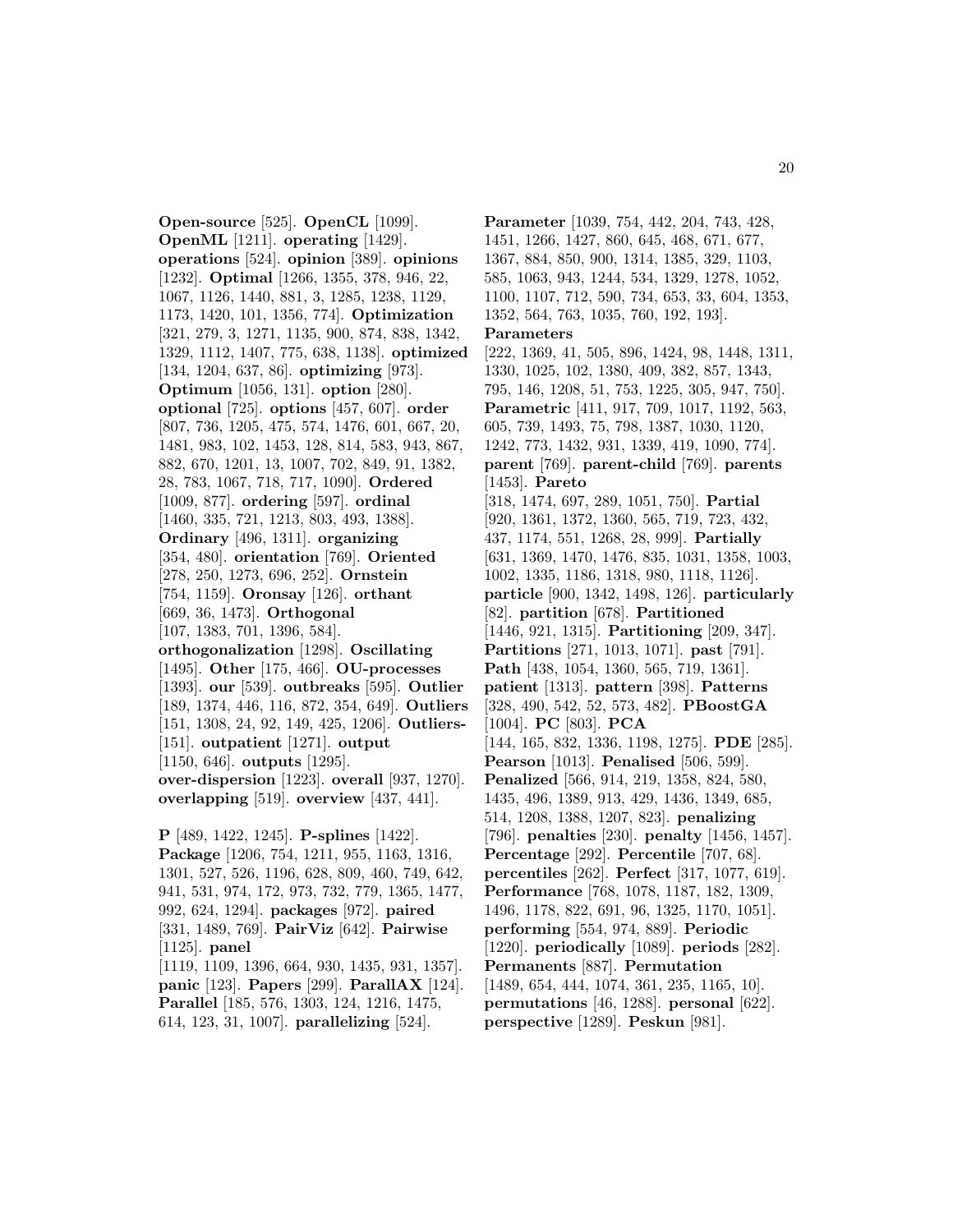**pharmacokinetic** [1041]. **Phase** [855, 1306]. **phylogenetic** [1334]. **Physica** [176]. **physical** [788]. **physics** [1299]. **Pickands** [1087]. **piece** [598]. **piece-wise** [598]. **pipeline** [522]. **Pitman** [943, 867]. **pivot** [971]. **placement** [1422]. **PlackettLuce** [1294]. **PLAD** [439]. **plaid** [1151]. **plan** [1142]. **Planar** [23]. **plans** [515, 1392]. **platform** [1211]. **Playfair** [558]. **plot** [1429, 886, 1278]. **plots** [574, 990]. **PLS** [436, 438, 433, 435]. **PLSR** [440]. **Plug** [471, 72]. **Plug-in** [471, 72]. **plumbing** [523]. **Plus** [173, 335, 364, 121]. **point** [1438, 402, 490, 1132, 799, 52, 575, 572, 872, 317, 1162, 1127, 1133, 979, 1197, 89, 657]. **Points** [278, 1391, 242, 15, 780, 1238, 59, 988, 630]. **Poisson** [112, 318, 1451, 110, 982, 871, 1124, 851, 1024, 1481, 1173, 233, 1297, 1282, 1162, 1042, 100, 1023, 1275, 323, 375]. **Poisson-generalized** [1451]. **Polasek** [748]. **policies** [1401]. **polychoric** [1011, 45]. **polygon** [86]. **Polynomial** [329, 999, 1062, 372, 491, 228]. **polynomials** [772]. **polyserial** [45]. **polytomous** [909]. **Pooled** [917, 462, 693, 783]. **pooling** [312]. **Population** [376, 563, 474, 600, 387, 510, 472, 1170, 1128]. **populations** [1467, 888, 38, 1146]. **Port** [1310]. **Portfolio** [279, 826]. **portmanteau** [78]. **positive** [765, 676]. **positron** [82]. **possibilistic** [1361]. **possible** [410]. **possibly** [1038]. **Post** [1150]. **Post-processing** [1150]. **Posterior** [179, 178, 1101, 223, 851, 183, 90]. **posteriors** [495]. **Potential** [988, 1400, 423]. **potentials** [1198]. **Power** [942, 1203, 802, 496, 791, 1055, 1006, 951, 1020, 1172, 707, 724, 1165, 1105]. **power-divergence** [496]. **power-exponential** [1105]. **power-normal** [707]. **powerful** [1109]. **pp** [177]. **Practical** [960, 347, 1408]. **Practice** [187, 489]. **praise** [922]. **pre** [712]. **pre-change** [712].

**precision** [1475]. **Precomputing** [1035]. **preconditioner** [1434]. **predict** [282]. **Predicting** [1242, 1137]. **Prediction** [958, 191, 610, 287, 217, 1187, 807, 1395, 866, 296, 1272, 1492, 926, 1454, 618, 885]. **Predictive** [1400, 179, 813, 510]. **predictor** [1052, 1048]. **predictors** [1429, 1050, 943]. **preference** [769]. **preferences** [985]. **Preliminary** [1167, 1022, 1387]. **presence** [133, 392, 1375, 1280, 1142, 1206, 551, 1304, 1120, 1145]. **Presentation** [200]. **preserving** [79, 410]. **presmoothing** [492]. **prespecified** [1012]. **Press** [263]. **prevalence** [968]. **price** [855, 926, 403]. **Prices** [287, 927]. **pricing** [607, 280]. **primary** [485]. **primer** [615]. **Principal** [278, 400, 195, 158, 778, 240, 939, 1012, 991, 476, 1430, 1383, 1169, 678, 831, 556, 596, 449, 64, 1073, 649, 1168, 358]. **Principles** [179]. **Prior** [67, 656, 1026, 448, 406, 590, 469, 1262]. **priors** [586, 1025, 1027, 1468, 1445, 1390, 1029]. **probabilistic** [1287, 42, 893, 180]. **Probabilities** [318, 554, 655, 669, 863, 332, 781, 906, 36, 894]. **Probability** [574, 233, 1228, 826, 975, 118, 946, 695, 956, 356, 334, 782, 966, 410, 1484, 753, 975]. **probit** [752, 1125, 843, 907, 1263, 484]. **problem** [1410, 243, 139, 445, 1009, 1171, 8, 935, 1219, 100, 112, 235, 1133]. **problems** [768, 411, 710, 81, 1411, 550, 398, 361, 874, 1299, 29, 966, 171, 775, 7, 764]. **Procedural** [250]. **procedure** [751, 1190, 1360, 811, 1314, 938, 30, 979, 1051, 657, 774]. **Procedures** [184, 378, 92, 181, 81, 129, 1412, 858]. **Proceedings** [174, 688, 808, 1134, 1209]. **Process** [294, 225, 323, 989, 1359, 402, 386, 450, 754, 1395, 589, 594, 130, 155, 577, 357, 1295, 1162, 100, 112, 483, 536, 1159, 1382, 375, 1392, 947]. **processes**

[543, 515, 1224, 284, 92, 1393, 613, 879, 684,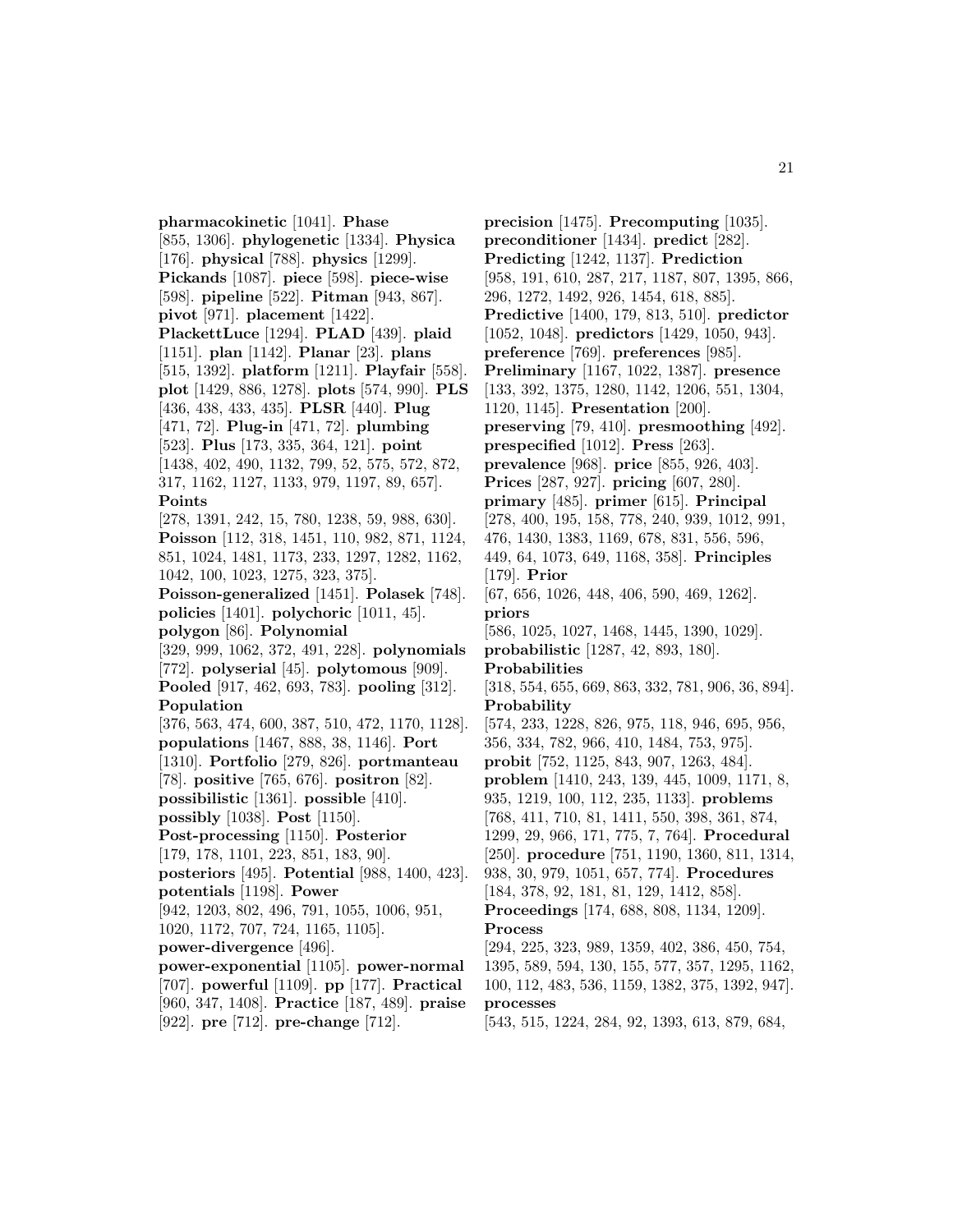1321, 34, 1091, 317, 1158, 1350, 1472, 1471, 140, 472, 1268, 1312, 1452, 1096, 717, 718]. **processing** [1475, 156, 1150]. **Procrustes** [790]. **product** [26, 316, 559, 1434]. **production** [155]. **products** [409, 1051, 1392]. **Professor** [748]. **profile** [784]. **Profiles** [218]. **profiling** [442, 399]. **prognostic** [965]. **program** [111, 974, 1172]. **Programming** [288, 701, 138, 1407, 894]. **Programs** [318]. **Progress** [99]. **progressive** [807, 1179, 1095, 1418, 1467, 781, 867, 1051]. **progressively** [954, 1356]. **Projection** [297, 451, 118, 1072, 1396, 673, 1299, 646, 682]. **projection-based** [451]. **propagation** [1224]. **propensity** [1203]. **properties** [1265, 1451, 727, 660, 975, 1360, 569, 1043, 18, 437, 1299, 795, 1257, 161, 64, 1093]. **property** [1202]. **Proportion** [1145]. **proportional** [463]. **proportions** [742]. **Proposal** [775, 141, 530]. **proposals** [1217]. **proposed** [1363]. **Prospective** [908]. **Prospects** [624]. **proteomics** [885]. **pruned** [1133]. **Pruning** [213]. **Pseudo** [196, 1173, 45, 1077, 561, 1004]. **Pseudo-Bayesian** [1173]. **pseudo-boosting** [1004]. **pseudo-models** [561]. **pseudo-samples** [1077]. **PSIR** [296]. **PSO** [1329]. **publishing** [521]. **purpose** [911, 1037]. **Pursuit** [297, 118, 1299]. **Putting** [1230].

**QR** [932]. **Quadratic** [1093, 66, 1284, 50, 348]. **Quadrature** [267, 721, 203]. **quadrivariate** [669]. **qualitative** [324]. **qualitatively** [138]. **Quality** [640, 616]. **Quality-aware** [640]. **Quantal** [186]. **quantification** [1426, 901, 1047, 1279]. **Quantifying** [389]. **Quantile** [876, 362, 1156, 1345, 1062, 739, 1155, 1421, 84, 1358, 664, 904, 1241, 915, 1003, 1002, 1063, 1422, 926, 646, 1349, 503, 514, 681, 880, 995, 1195, 963, 996, 1154, 1388, 1456, 1457, 1081, 1049, 1118, 868].

**quantile-based** [1422]. **quantiles** [1113, 951, 646, 169]. **quantization** [1138]. **quantum** [1223]. **Quasi** [1091, 1315, 959]. **Quasi-likelihood** [1091, 1315, 959]. **queue** [725]. **queueing** [557]. **quotient** [837].

**R** [529, 537, 754, 1211, 955, 1163, 787, 1316, 972, 1301, 614, 526, 454, 1196, 628, 809, 460, 338, 351, 525, 1379, 530, 531, 522, 886, 973, 732, 779, 1365, 1366, 1477, 992, 624, 524, 1294, 533, 625, 1147, 869, 424]. **R-based** [532]. **R-mode** [886]. **R-package** [955]. **R-packages** [972]. **radial** [1413, 676]. **rainfall** [1258]. **Random** [266, 9, 982, 1292, 1287, 992, 1240, 450, 196, 308, 190, 902, 508, 1354, 1026, 337, 548, 481, 1072, 1283, 46, 141, 550, 1010, 178, 945, 167, 1348, 329, 356, 350, 1241, 1125, 1433, 69, 168, 385, 1047, 862, 309, 855, 1257, 1466, 472, 840, 734, 568, 1116, 1463, 1320, 774, 1128, 1045]. **random-effects** [1240]. **Randomization** [538]. **randomized** [916, 477, 1424, 1388]. **randomly** [1103]. **randomness** [52, 619]. **range** [855, 579]. **Rank** [1153, 916, 837, 802, 964, 1205, 370, 585, 838, 882, 1]. **Rank-based** [1153]. **ranked** [742, 1379, 1076, 1144, 1324, 1326, 1325, 769, 1145]. **Ranking** [711, 1077, 1204, 1341, 409, 1004, 1381]. **rankings** [1294]. **ranks** [711]. **Rasch** [909, 7]. **Rasch-model** [7]. **rate** [896, 1042, 895, 1437, 1274, 793]. **Rates** [226, 937, 181, 1387, 1023, 404]. **rating** [825, 1364]. **ratings** [1404, 1388]. **ratio** [1410, 679, 1025, 684, 1380, 1101, 777, 581, 39, 1023, 757, 957]. **ratio-of-uniforms** [957]. **rational** [856]. **ratios** [38]. **Rayleigh** [673, 1356]. **RBF** [211]. **re** [938]. **re-starting** [938]. **Real** [1273, 1222]. **Real-manufacturing-oriented** [1273]. **reality** [302, 122]. **realized** [912]. **Really** [254]. **receiver** [1429]. **reconstructing** [423]. **reconstruction** [406]. **record** [41, 860]. **records** [1266, 807, 867, 430].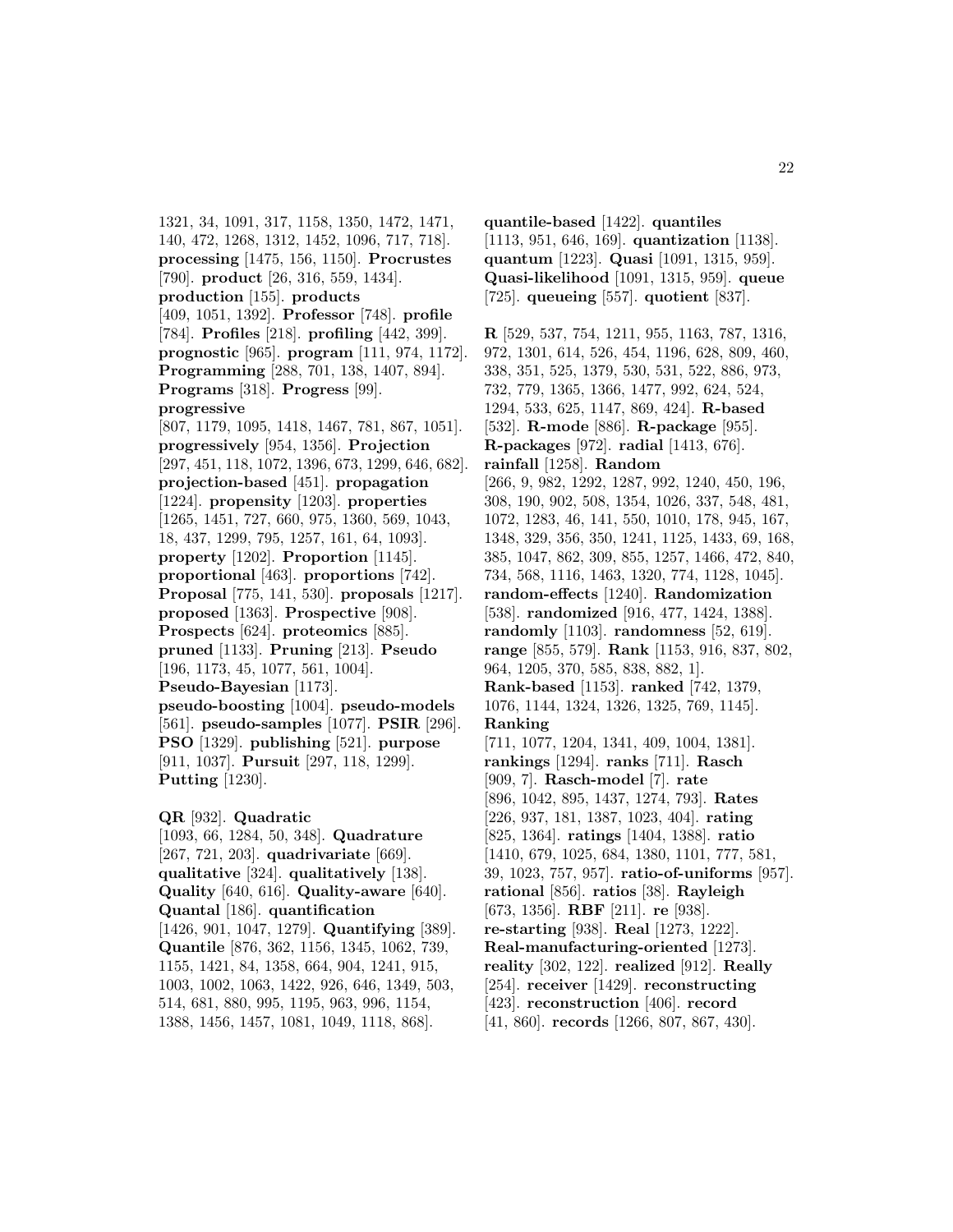**recovery** [81]. **rectangle** [52]. **rectangular** [347]. **Recurrent** [928]. **recursion** [228]. **Recursions** [879]. **Recursive** [863, 1339, 1225, 1464, 810, 57, 1133, 940]. **reduce** [1081]. **Reduced** [910, 1462, 1441, 396]. **Reduced-bias** [1441]. **reducible** [1171]. **Reducing** [763, 415]. **Reduction** [234, 991, 1248, 1040, 620, 845, 433, 145, 1295, 990, 1199, 1048, 889]. **reference** [504, 1458]. **refined** [911]. **reflections** [622]. **regime** [662]. **region** [811]. **region-level** [811]. **regions** [1266, 411, 459, 786, 191, 1331, 1484, 646, 1454, 423, 750, 823]. **Regression** [266, 187, 260, 219, 157, 277, 177, 255, 1327, 292, 720, 238, 184, 989, 1087, 1140, 1264, 108, 104, 905, 1153, 443, 1122, 1124, 1372, 1345, 1062, 436, 434, 932, 230, 444, 399, 512, 844, 955, 1424, 859, 928, 876, 1155, 759, 241, 1117, 972, 766, 1160, 1080, 75, 1026, 1191, 518, 1283, 383, 1465, 8, 1487, 1368, 488, 1496, 1421, 914, 1068, 1358, 874, 998, 956, 425, 893, 1167, 664, 471, 1066, 1050, 439, 88, 437, 2, 1175, 148, 429, 585, 1282, 1018, 1098, 1123, 904, 845, 1241, 915, 747, 1063, 1260, 1085, 1218, 933, 926, 1436, 986, 997]. **regression** [1114, 1201, 646, 1374, 485, 934, 580, 1349, 599, 95, 137, 1120, 101, 1432, 53, 1361, 849, 537, 510, 870, 794, 413, 1376, 487, 1065, 615, 1407, 885, 1335, 847, 979, 1064, 514, 681, 880, 995, 96, 654, 1195, 82, 963, 1083, 630, 731, 992, 996, 1154, 1156, 1388, 1456, 1457, 48, 674, 61, 898, 1048, 1067, 1116, 861, 918, 1019, 1081, 1049, 699, 1193, 1061, 644, 1118, 745, 868, 1347, 999, 1128, 1440, 192, 193]. **Regression-based** [157, 1080]. **regressions** [359, 1113, 866, 313, 596]. **regRSM** [992]. **regular** [60, 800]. **Regularised** [236]. **regularity** [1035]. **Regularization** [136, 710, 839, 79, 1465, 890, 1278]. **Regularized** [831, 1465, 1479, 1260]. **regulations** [875, 948]. **regulatory** [613]. **reinforcement** [210]. **Reisensburg** [688, 808, 1134, 1209]. **reject** [765].

**rejection** [1292, 316, 1449]. **rejection-free** [1449]. **Rejoinder** [1254]. **Related** [1189, 284, 892, 70, 966]. **Relations** [258]. **relationship** [741]. **relationships** [516, 927]. **relative** [1410, 852, 1116]. **relevance** [630]. **relevant** [1057, 1069]. **Reliability** [207, 555, 1122, 1306, 1314, 269, 1142, 1472, 1471]. **remote** [527]. **removals** [1179]. **renewal** [1472, 1471]. **repair** [917]. **reparameterization** [3]. **repeated** [611, 1417, 80]. **replicated** [1106]. **replication** [47]. **Replicationfree** [101]. **Reply** [509]. **repositories** [527]. **Representation** [248, 23, 1383, 1377, 1428]. **representations** [1224, 1158, 559, 1473]. **Reproducible** [626]. **Requirements** [120]. **Resampling** [1076, 811, 31]. **Researcher** [458]. **Residuals** [270, 289, 726]. **resistant** [15]. **resolution** [485, 934]. **resources** [767]. **respect** [61]. **Response** [186, 670, 1424, 658, 596, 534, 680, 795, 1318]. **responses** [1041]. **restricted** [1389, 1214, 57, 1019]. **restriction** [1427, 32]. **result** [88]. **Results** [122, 68, 206, 81]. **retirement** [1493]. **return** [516]. **returns** [672, 928]. **Reusable** [651]. **reversion** [280]. **Review** [418, 466, 465, 489, 176, 467, 431, 263, 201, 538, 537, 173, 539, 74, 379, 830, 371]. **revisions** [153]. **revisited** [126]. **Revisiting** [772]. **RGCCTranslationUnit** [531]. **rhythmic** [542]. **Richter** [431]. **Ridge** [735, 989, 1280, 1114, 1201, 794, 1152, 1376, 12, 918, 1061]. **Riemannian** [837, 838]. **right** [1017, 876, 1375, 581, 703, 1060, 633, 840, 1326, 783, 1405]. **right-censored** [1017, 876, 633, 1326, 1405]. **Ripley** [52]. **Risk** [212, 418, 976, 281, 279, 516, 826, 1270, 1402, 602, 852, 1291, 1319, 681, 757]. **risk-return-volatility** [516]. **risks** [1179, 597, 1356, 1459, 1143, 965, 1313]. **Robbins** [465]. **Robust** [352, 1224, 1119, 451, 1368, 832, 429, 1018, 988, 1000, 1218, 1350, 987, 1193, 1118, 1128, 494, 78, 139, 395,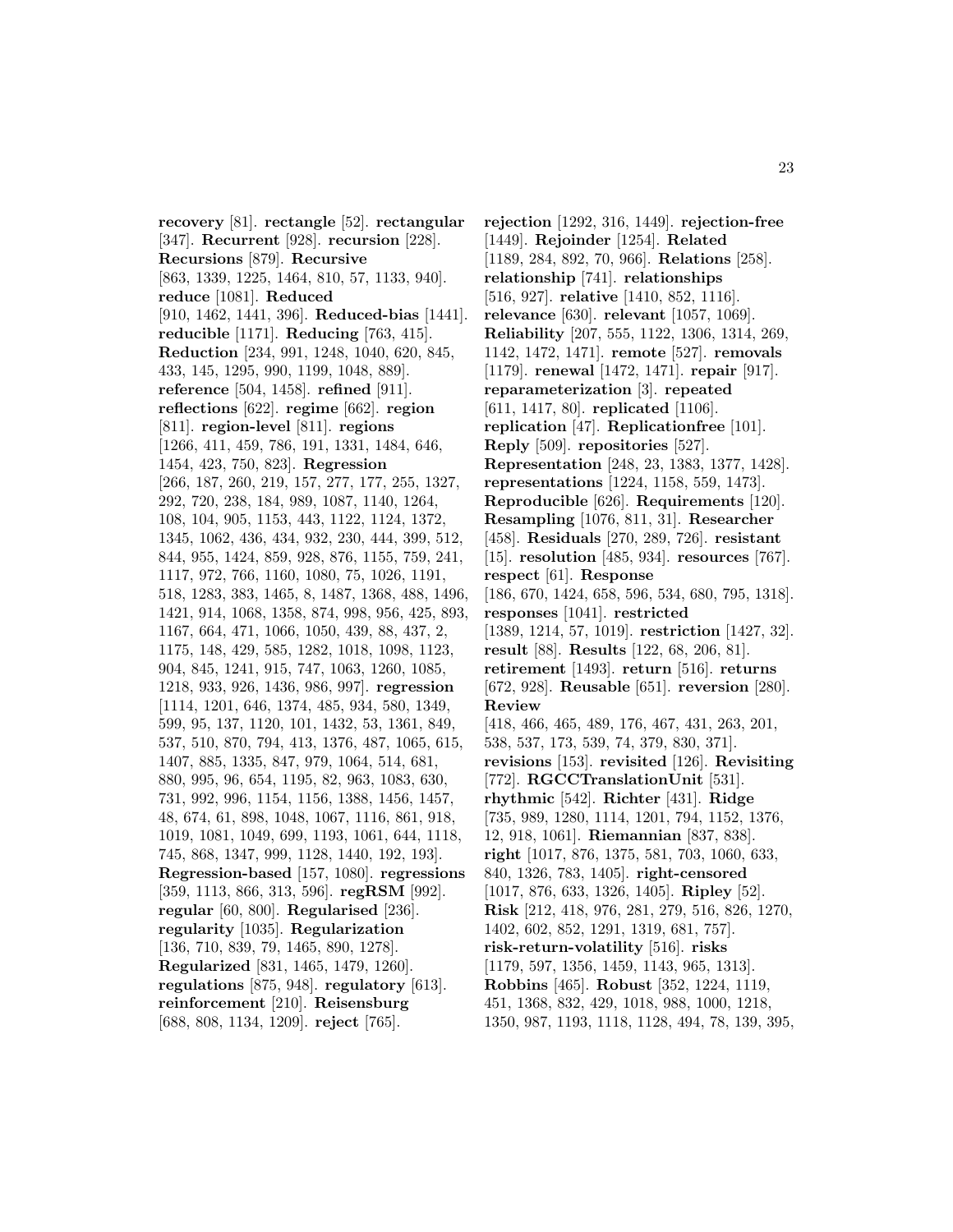677, 1367, 601, 383, 6, 1379, 960, 94, 758, 986, 599, 137, 1065, 649, 1335, 96, 14, 861, 1323]. **Robustness** [881, 320, 1222, 878]. **ROC** [1301, 1108, 723, 1138]. **ROC-optimization** [1138]. **Rojas** [117]. **role** [1014, 771]. **ROM** [371]. **root** [434, 1088, 1010, 686, 1101, 670]. **roots** [1109, 1230, 426]. **rotations** [550]. **roughness** [230]. **rounded** [59]. **Row** [869, 142]. **Row-column** [869]. **Rubin** [379]. **Rule** [211, 143, 486, 900, 210, 539, 1339]. **rule-based** [210]. **Rules** [213, 214, 392, 724]. **run** [557]. **runs** [740, 724, 718, 717, 947].

**S** [508, 891, 181, 1050, 263, 379, 173, 335, 364, 121]. **S-estimation** [891]. **S-Plus** [173, 335, 364, 121]. **SA** [1329]. **Saddlepoint** [704, 916, 353, 342, 225, 597]. **safety** [1404, 1112]. **SAGE** [427]. **salesman** [1009]. **SamP2CeT** [1172]. **Sample** [288, 1147, 1410, 104, 243, 459, 727, 902, 139, 445, 1069, 361, 1489, 1387, 290, 969, 38, 18, 1373, 1172, 346, 862, 746, 579, 235, 224, 1165, 1023, 96, 1197, 961, 793, 25]. **Sampler** [207, 344]. **samplers** [350]. **samples** [1077, 359, 728, 1478, 388, 308, 98, 792, 178, 1200, 116, 1327, 1206, 1076, 581, 703, 631, 726, 693, 1384]. **Sampling** [318, 190, 1500, 268, 1480, 911, 515, 1216, 1240, 645, 384, 1099, 1287, 1009, 1499, 1488, 1094, 742, 1314, 1379, 820, 1144, 1324, 316, 362, 785, 1159, 404, 1416, 1326, 1325, 376, 1392, 1145]. **Sanov** [1447]. **SAS** [431, 371]. **SASSC** [635]. **satisfy** [20]. **saturated** [488, 487]. **Saunders** [957, 1105]. **Savage** [408]. **SAVE** [650]. **scalability** [291]. **scalable** [1259, 1007]. **Scale** [1032, 860, 1475, 139, 1351, 446, 1202, 1378, 1330, 1043, 1380, 888, 1428, 781, 952, 638, 307]. **scale-free** [1202]. **scale-shape** [1043, 1428]. **Scaling** [234, 1150, 1462]. **scan** [350, 683]. **scans** [740]. **scatter** [1338]. **scheduling** [1271]. **scheme** [1080, 1095, 1467, 20, 785, 1356, 1159].

**schemes** [806, 724]. **Schimek** [1251, 1252].

**Schmidt** [1298]. **Scholes** [284]. **school** [1433]. **score** [1203, 517]. **scores** [825, 408]. **Scoring** [323, 113, 513]. **Scott** [431]. **screening** [829, 1371, 1370, 1298, 897]. **Scripting** [250]. **SDEs** [1208]. **Search** [619, 768, 301, 1419, 1385, 480]. **Seasonal** [272, 1308, 1088, 923, 1161]. **seasonally** [1111]. **Seasons** [227]. **Second** [983, 379, 849, 1264, 1129, 1481, 725, 761, 1067, 1090]. **second-degree** [1264]. **Second-order** [983, 849, 1481, 1067, 1090]. **see** [299]. **seeking** [985]. **Seemingly** [277, 1218]. **segmental** [953]. **segmentation** [152, 799, 1412, 810, 696]. **Seidel** [170, 113]. **selected** [895]. **Selecting** [501, 199, 1478, 650, 461, 1168]. **Selection** [477, 220, 2, 177, 463, 288, 217, 1369, 464, 586, 1401, 1460, 833, 729, 1102, 1151, 603, 789, 1005, 1119, 716, 1191, 372, 1131, 1367, 517, 324, 129, 1368, 884, 488, 738, 1419, 770, 99, 1247, 621, 382, 692, 473, 148, 1468, 1428, 890, 781, 973, 373, 485, 934, 1052, 618, 137, 224, 842, 487, 1115, 33, 72, 898, 1147, 907, 1029, 1262, 1263, 587, 1184, 980, 978, 1004, 1405, 897, 1105, 1440]. **Selectiongain** [973]. **Selective** [486]. **selectors** [1066]. **self** [290, 1091, 354, 480]. **self-exciting** [1091]. **self-normalised** [290]. **self-organizing** [354, 480]. **SEM** [1439]. **semantics** [529]. **Semi** [739, 773, 709, 1345, 1192, 1493, 678, 1120, 1432, 931, 1313, 1193]. **semi-competing** [1313]. **semi-continuous** [1345]. **semi-functional** [1193]. **Semi-parametric** [739, 773, 709, 1192, 1493, 1120, 1432, 931]. **semi-partition** [678]. **semicontinuous** [968]. **Semiparametric** [1239, 1149, 913, 416, 633, 847, 980, 1017, 315, 956, 1290, 147, 843, 1433, 930, 105, 681, 1274, 1405, 793]. **semiparametrics** [919]. **Senn** [418]. **sensibility** [1008]. **sensitive** [947]. **Sensitivity** [835, 80, 358, 1169, 195, 1096]. **sep** [371]. **separate** [16]. **Separated** [222]. **separations** [902]. **Sequence**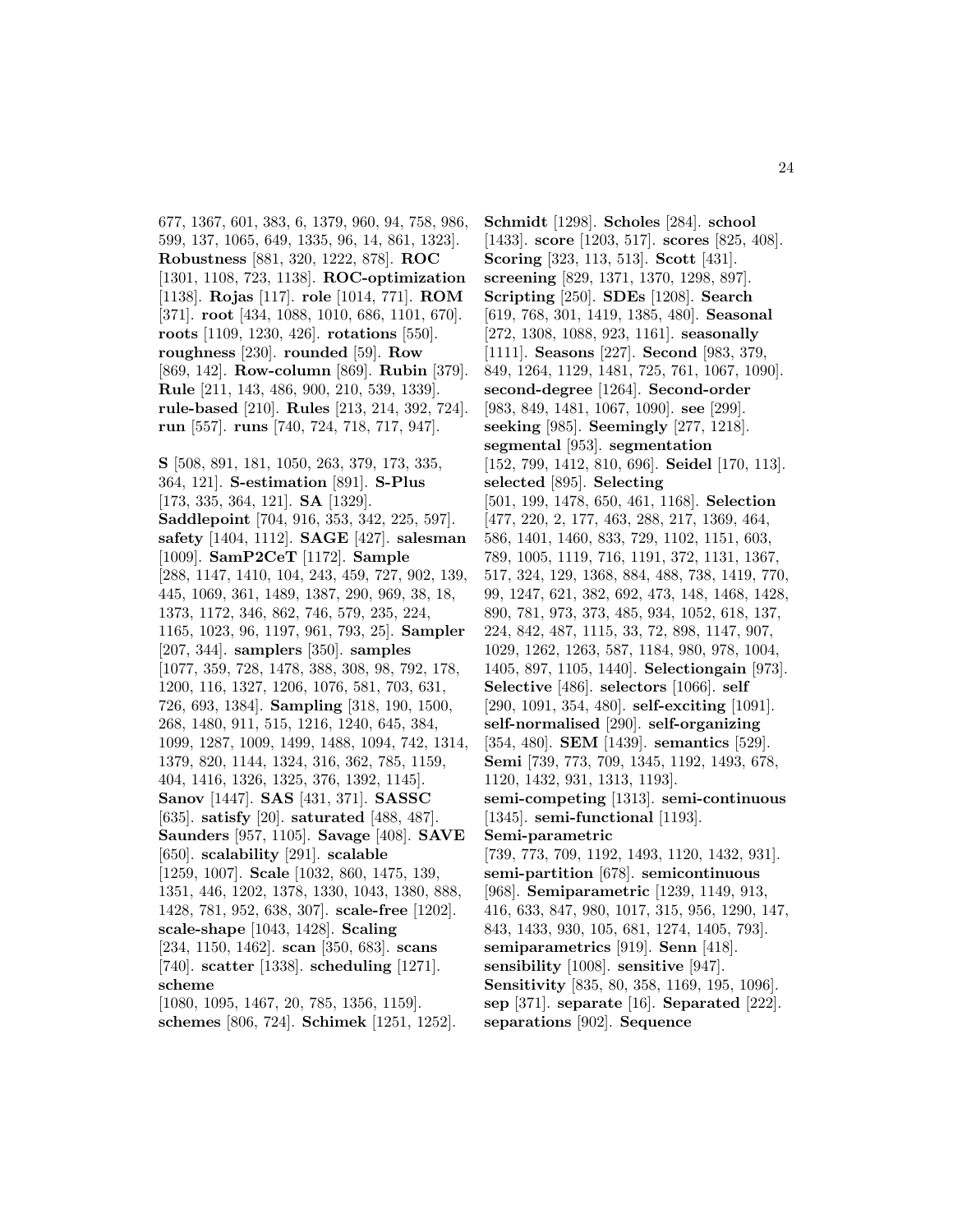[328, 1450, 712]. **sequences** [93, 867, 1454, 812, 423]. **sequencing** [1136]. **Sequential** [515, 1314, 712, 1276, 139, 742, 979]. **Series** [215, 220, 187, 270, 217, 144, 768, 751, 1430, 662, 1308, 1210, 78, 1160, 744, 1010, 1142, 923, 1111, 1158, 864, 855, 714, 1032, 1073, 1322, 282, 1161, 237]. **Server** [244]. **Service** [1269, 725]. **Set** [988, 1283, 1071, 742, 1379, 813, 1076, 1144, 1324, 1326, 1325, 430, 126, 1145]. **SETAR** [373]. **sets** [1451, 1069, 360, 1127, 1157, 889]. **setting** [127]. **setting-** [127]. **several** [144, 563, 605, 679, 92, 1330, 1027, 1380, 35, 857, 1146, 1085]. **severity** [1400, 412]. **SGoF** [942]. **Shanker** [1124]. **Shape** [204, 1183, 345, 1043, 1025, 1428, 763]. **shapelet** [1210]. **shapes** [1330]. **shared** [1104]. **Sharp** [142, 206]. **shooting** [986]. **short** [557, 653, 1274]. **short-term** [1274]. **shown** [737]. **Shrinkage** [905, 586, 437, 346, 547, 1445, 1390, 1262]. **shrinking** [600]. **sibling** [331]. **Side** [947, 735]. **sided** [1221, 16, 669, 1065, 1302]. **Sierpi´nski** [1480]. **sign** [579, 962]. **signal** [383, 762]. **signals** [786, 1199]. **signature** [977]. **signed** [1101]. **significance** [555]. **significant** [543]. **similar** [1038]. **similarities** [367]. **similarity** [1008, 1466]. **Simon** [1097]. **Simple** [280, 332, 840, 1275, 937, 364, 262, 844, 1053, 1307, 130, 314, 830, 762, 348]. **simplex** [480]. **Simplification** [750]. **Simplified** [421, 211]. **simulate** [46]. **Simulated** [619, 268, 1427, 1478, 645, 1261, 775, 1208]. **simulating** [69]. **Simulation** [402, 177, 292, 1158, 911, 372, 792, 1135, 1101, 148, 317, 535, 1060, 1439, 702, 546, 568, 604]. **Simulations** [186, 1015, 698, 168, 380]. **simulators** [767]. **Simultaneous** [1469, 470, 904, 1384, 1331, 1275]. **Single** [921, 254, 259, 287, 751, 1470, 181, 1135, 1149, 1198, 1121, 1241, 1064, 865, 963]. **single-index**

[751, 1470, 1149, 1121, 1064, 865, 963]. **single-trial** [1198]. **singular** [1]. **Sinkhorn** [887]. **SIR** [104, 296, 462, 650]. **sites** [1057]. **size** [902, 701, 600, 38, 1373, 1172, 1023, 126]. **SiZer** [368]. **sizes** [746, 774]. **Skew** [951, 1464, 1215, 1469, 1222, 953, 1354, 1476, 1043, 888, 570, 1428, 1214, 1220, 773, 22, 1183]. **skew-** [1464, 1183]. **skew-normal** [1215, 1469, 1476, 1043, 1214, 1220, 773]. **skewed** [136, 1060, 1185, 1338, 1096]. **skewness** [232, 494, 1354, 951, 734]. **skip** [1392]. **skip-lot** [1392]. **Sliced** [104, 108, 859, 88, 845]. **slices** [650]. **slicing** [104, 462]. **slightly** [786]. **slightly-aggregated** [786]. **slope** [80]. **Small** [456, 104, 359, 18, 1136, 631, 1243]. **smooth** [936, 631, 346, 659]. **smoothed** [166, 64]. **smoother** [197]. **smoothers** [200]. **Smoothing** [59, 1002, 173, 268, 184, 275, 676, 823, 443, 79, 75, 314, 884, 138, 1481, 925, 382, 960, 368, 703, 758, 1498, 652, 1434, 33, 345, 51, 1482, 192, 193, 1003]. **Smoothness** [219, 1070]. **smoothROCtime** [1301]. **social** [899]. **socio** [788]. **socio-economical** [788]. **soft** [1204]. **Software** [246, 201, 1122, 1196, 269, 1249, 638, 120, 764, 521, 1251, 1252, 1254, 1253]. **solution** [23, 1238, 1133, 27]. **solutions** [1093, 48]. **solvers** [1407]. **Solving** [634, 30]. **somatic** [1136]. **Some** [464, 24, 1072, 52, 64, 54, 1227, 359, 134, 766, 561, 1409, 1233, 597, 39, 161, 22, 430, 1084]. **somewhat** [1373]. **Soul** [1235, 1231, 1233, 1234]. **source** [525, 1425]. **South** [1310]. **Space** [268, 293, 1480, 347, 799, 1305, 1385, 910, 447, 908, 1032, 1100, 846, 480, 1035]. **space-filling** [1480]. **space-time** [908, 846]. **spaces** [641]. **Spain** [386]. **Spanish** [516]. **Sparse** [1012, 839, 834, 678, 836, 828, 1212, 1263, 1248, 833, 786, 1057, 556, 1202, 890, 1445, 1275, 830, 1029]. **sparsity** [1040]. **Spatial** [1442, 176, 544, 490, 1224, 1163, 1470, 474, 1009, 594, 553, 1455, 788, 100,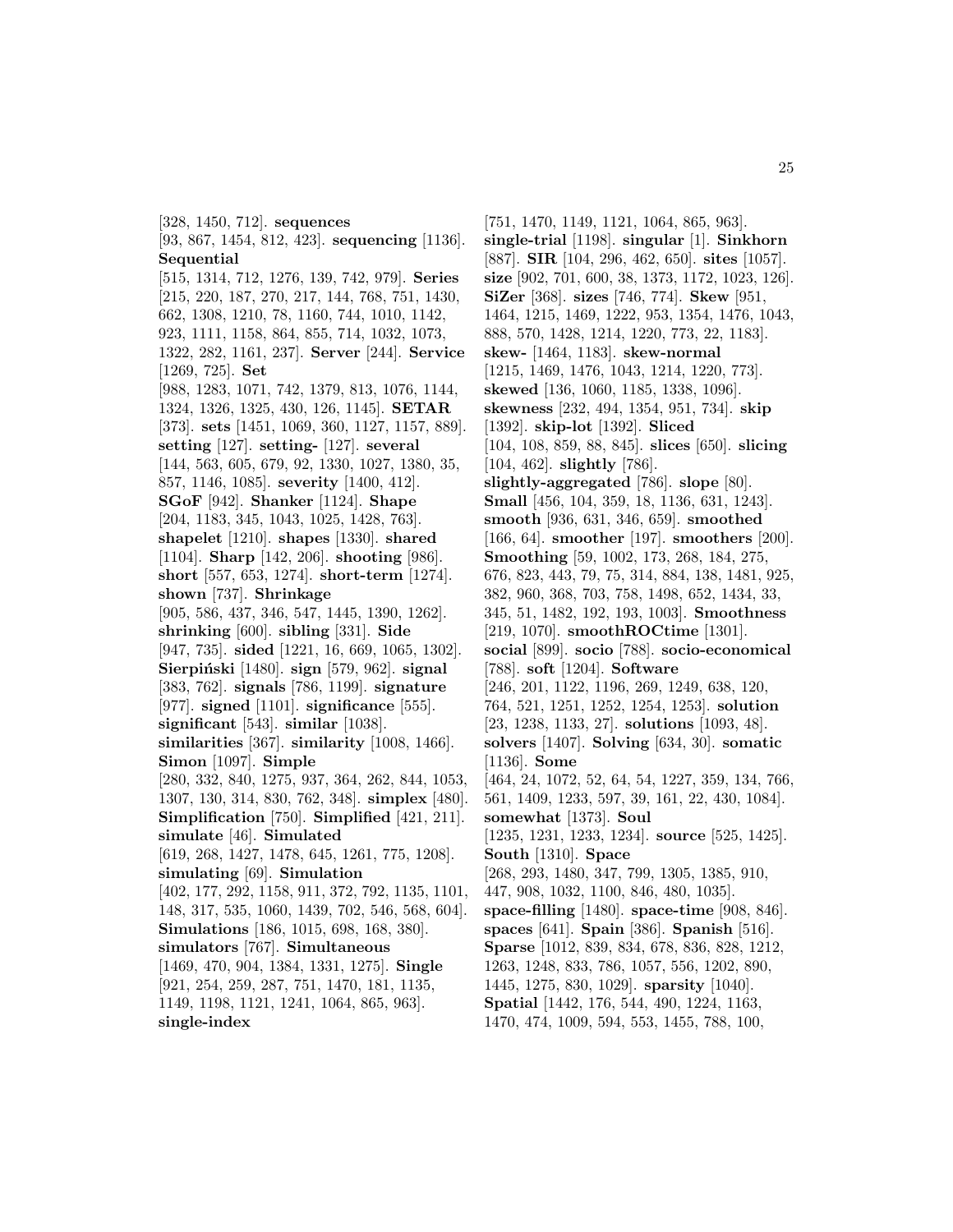112, 1441, 1157, 1096, 1482]. **spatially** [1258, 1070]. **Spatio** [1366, 1259, 924, 1485, 1454]. **Spatio-temporal** [1366, 1259, 924, 1485, 1454]. **Spearman** [1320]. **Special** [452, 1189, 945, 919, 119]. **Specific** [281, 1016, 1296]. **Specification** [658, 601]. **specified** [308]. **speckled** [369]. **spectra** [1482]. **Spectral** [812, 1255, 328, 710, 1422, 1278]. **Spectrometric** [261, 766]. **spectrum** [472]. **speed** [1310]. **sphere** [841, 1353, 1352]. **spherical** [933]. **Spill** [817, 816, 817]. **Spline** [184, 75, 276, 314, 429, 960, 1342, 506, 1435, 1434, 999, 192, 193]. **spline-based** [192, 193]. **splines** [856, 185, 230, 998, 913, 663, 1377, 368, 1422, 1436, 345, 676, 1482, 823]. **split** [221]. **split-up** [221]. **splits** [1204]. **splitting** [897]. **sports** [1412]. **spot** [926]. **sppmix** [1162]. **Spreadsheet** [245]. **Spurious** [1068, 151]. **square** [1010, 1013, 862, 169, 1415]. **square-root** [1010]. **squared** [297, 68, 44, 166, 33, 918, 1193]. **squares** [15, 1372, 1171, 878, 1360, 565, 719, 432, 437, 993, 40, 599, 1362, 53, 849, 106, 1093, 49, 71]. **Stability** [476, 291, 1168, 61, 692, 1184]. **stabilization** [511]. **stabilizing** [8]. **stable** [1393, 69, 168, 776, 1007, 568, 672]. **stable-GARCH** [672]. **stacking** [1212]. **stage** [1424, 1129, 1314, 973]. **stages** [1271, 1199]. **Standard** [245, 325, 1499, 1488, 574, 76, 878, 1059, 800]. **Standardized** [19, 726]. **Standardizing** [271]. **Standards** [222]. **star** [637]. **starting** [938]. **stashR** [527]. **StatDataML** [327]. **State** [268, 293, 501, 401, 1305, 781, 1092, 447, 1100, 1490, 480, 1231]. **state-space** [1305, 447, 1100]. **States** [1403]. **Stationarity** [410, 949]. **stationary** [543, 1430, 359, 468, 613, 1068, 1223, 1373]. **Statist** [117, 112]. **statistic** [679, 1380, 1013, 777, 661, 801, 683, 579]. **Statistical** [1399, 856, 1166, 175, 213, 1443,

787, 815, 1095, 1467, 1229, 248, 244, 250, 696, 1060, 327, 1319, 591, 253, 757, 249, 252, 728, 1122, 710, 1238, 595, 902, 1316, 155, 1315, 532, 1135, 1479, 31, 156, 269, 498, 626, 172, 858, 970, 210, 306, 1365, 895, 1257, 1289, 616, 1452, 1093, 1227, 521, 576]. **Statistics** [508, 208, 247, 229, 174, 622, 713, 807, 134, 392, 3, 475, 574, 601, 467, 969, 1453, 943, 867, 882, 919, 13, 408, 1115, 783, 164, 221, 431]. **Statistics-** [208]. **status** [1141]. **Stein** [1014]. **step** [594, 224]. **Stephen** [418]. **steps** [1139]. **Stern** [379]. **Stewart** [1376]. **Stochastic** [1017, 1483, 259, 223, 111, 386, 789, 1080, 1171, 280, 572, 951, 374, 913, 1001, 743, 597, 912, 1100, 137, 1268, 91, 403, 977, 1130]. **stock** [672, 516, 403]. **stopping** [143]. **storage** [84]. **storm** [125]. **straight** [700]. **strangers** [533]. **strata** [152]. **Strategies** [321, 231, 440]. **strategy** [706, 1035]. **stratified** [1200, 463]. **streakiness** [1412]. **stream** [859]. **strength** [1306, 1423, 1314]. **stress** [1306, 1423, 1314]. **stress-strength** [1306, 1423, 1314]. **Strong** [1473, 1382]. **structural** [1187, 117, 87, 149, 1136, 796, 380, 1170, 757]. **Structure** [1202, 43, 281, 386, 474, 1015, 1131, 455, 1089, 553, 131, 1417, 32, 830, 1084]. **structured** [738, 19, 898]. **structures** [636, 30]. **student** [1433, 1386, 1175, 1158]. **Student-** [1386, 1175]. **Student-Lévy** [1158]. **studentized** [361, 575, 353, 270]. **studies** [766, 1251, 1252, 811, 1239, 691, 1249, 1254, 1253, 1154, 504, 1250]. **Study** [187, 892, 300, 464, 402, 1169, 352, 1493, 331, 1108, 372, 315, 367, 195, 593, 132, 127, 969, 439, 148, 1439, 1008, 1242, 931, 140, 582, 616, 546, 1096, 604, 177]. **sub** [546, 634]. **sub-experiment** [546]. **sub-types** [634]. **subgraph** [1045]. **subgroup** [1327, 1233]. **subiterations** [113]. **Subject** [264, 1012, 1459, 700]. **subjects** [1433]. **subpopulation** [1402]. **subsample** [1440].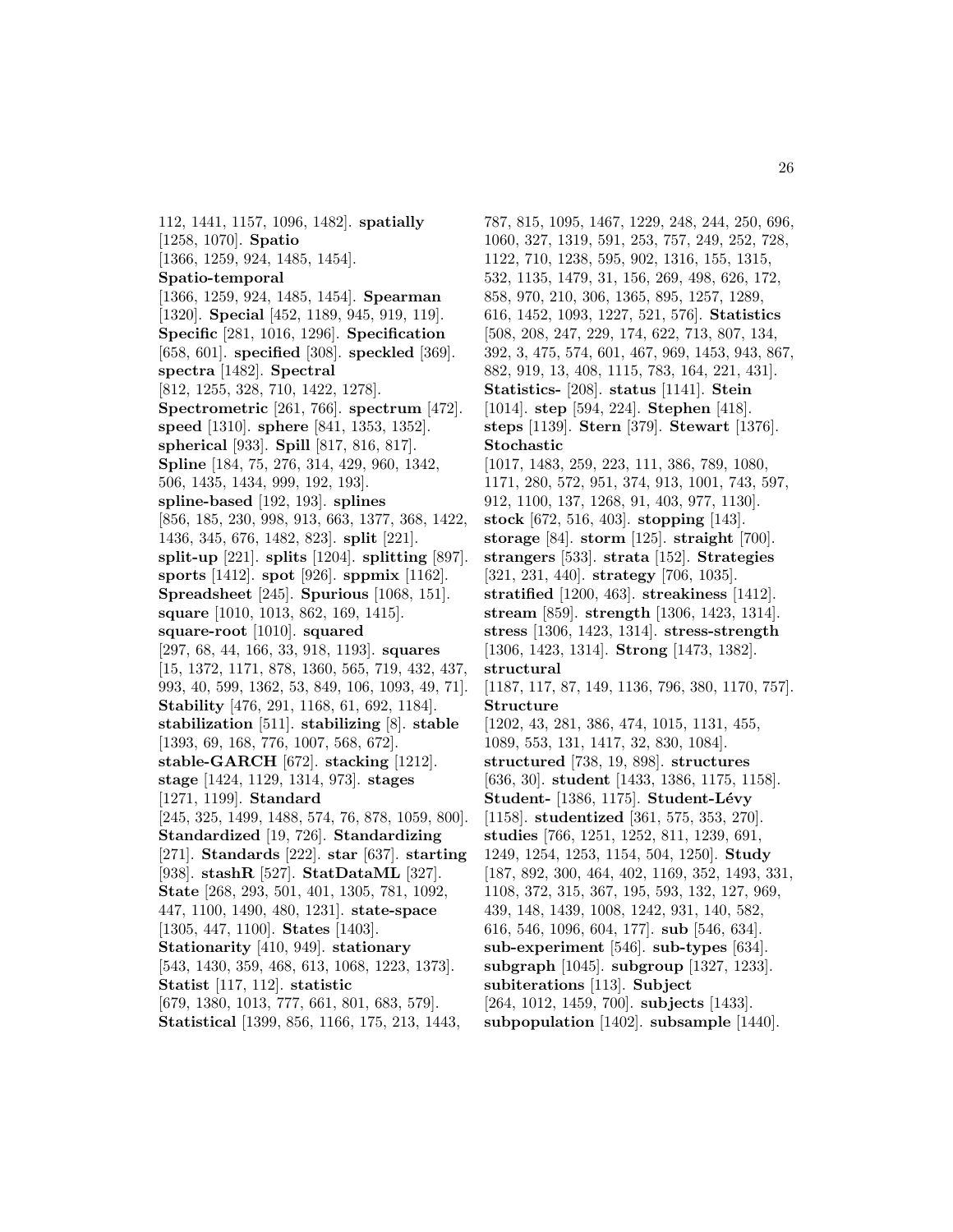**subsamples** [61]. **subsampling** [1050]. **subsequences** [1450]. **subsequent** [829]. **Subset** [220, 378, 603, 1123, 978]. **Subsets** [240, 37, 819, 1419]. **Subspace** [992, 667, 832]. **subspaces** [1296]. **subtracting** [1187]. **successive** [362]. **sufficient** [991, 990]. **suitability** [47]. **sum** [1268]. **summarizing** [594]. **summary** [612, 990]. **sums** [290]. **super** [885]. **superposed** [1472, 1471]. **Supervised** [570, 936, 1260]. **Support** [154, 263, 995, 928, 241, 1290, 506, 1366, 870, 681, 880]. **supported** [676]. **surface** [670]. **surfaces** [908]. **surrogates** [832, 1200]. **surveillance** [908, 460]. **survey** [1232]. **surveys** [333]. **survival** [133, 1238, 1375, 1418, 1448, 1491, 738, 1492, 1337, 1058, 1498, 779, 582, 885, 571, 840, 1459, 1490, 1414, 1477, 965, 793]. **survivors** [730]. **SVD** [1487]. **SVG** [454]. **SVR** [1291]. **SVR-GARCH-KDE** [1291]. **swap** [607, 929]. **swappability** [430]. **swarm** [900, 1342]. **switching** [949, 313, 440]. **Symbolic** [152, 163, 398, 158, 221]. **symmetric** [1079, 1436, 7, 735]. **Symmetrizing** [197]. **symmetry** [1078, 1413, 777, 1497]. **System** [251, 248, 249, 713, 905, 667, 31, 557, 1167, 1142, 530, 855, 1137, 576, 977, 1400]. **Systems** [263, 911, 917, 121, 401, 103, 405, 311, 306, 1365, 638, 469]. **Szegö** [228].

**T** [791]. **Table** [297, 1402, 118, 562, 47, 757, 344]. **Tables** [319, 39, 496, 1287, 819, 1013, 142, 894]. **Tackling** [239]. **tail** [569, 631, 883]. **tail-index** [631]. **tailed** [1106, 334, 1335, 588, 1105]. **tailored** [1217]. **tails** [672, 951, 1338]. **tale** [1231]. **Taligent** [498]. **talk** [533]. **target** [543, 1460]. **Targeted** [884]. **Targeting** [1054]. **taxonomy** [1403]. **Tchakaloff** [1285]. **Teaching** [247]. **technique** [1424, 415]. **Techniques** [173, 315, 692, 1121, 931, 503, 164].

**technologies** [164]. **temperature** [924]. **tempered** [1393]. **temporal** [1259, 924, 1485, 594, 561, 1454, 1366]. **Ten** [584]. **tensor** [1434]. **term** [730, 1274]. **terms** [989, 469]. **Test** [733, 387, 205, 1055, 26, 1190, 243, 563, 949, 679, 1341, 548, 601, 744, 1010, 1380, 370, 1332, 1167, 1142, 1020, 1121, 1373, 777, 597, 555, 661, 882, 877, 552, 1286, 683, 1415, 1165, 1197, 1021, 1090, 889, 1188, 1084]. **test-control** [1286]. **Testing** [709, 780, 1427, 21, 605, 475, 20, 663, 1085, 843, 746, 65, 91, 16, 1375, 75, 1108, 804, 1394, 602, 811, 1413, 686, 1027, 1380, 969, 1142, 198, 1206, 583, 952, 726, 1477, 1051, 657, 1194, 1320, 1458]. **Tests** [1077, 207, 55, 704, 916, 63, 802, 1075, 1078, 1474, 359, 16, 494, 444, 1088, 78, 727, 139, 98, 766, 1307, 1486, 1074, 526, 1072, 518, 935, 52, 361, 1413, 1489, 1387, 1219, 658, 1409, 821, 698, 864, 551, 194, 670, 1022, 39, 235, 1497, 10, 654, 28, 469, 961]. **th** [718, 717]. **Their** [286, 359, 1270, 168, 889]. **them** [1176, 299]. **theorem** [981, 1447]. **theoretical** [278]. **theory** [1277, 489, 836, 899, 776, 534, 680, 795, 549]. **there** [861, 1021]. **thermodynamic** [1054]. **third** [538]. **Thompson** [554]. **Three** [328, 1429, 550, 1496, 781, 519]. **three-dimensional** [550]. **three-modal** [1429]. **three-state** [781]. **three-way** [519]. **Threshold** [789, 603, 739, 1429, 620, 888, 1091, 1376]. **Thresholds** [543, 1033]. **tie** [1145]. **tight** [560]. **tilted** [1101]. **timbre** [810]. **Time** [215, 1210, 220, 1306, 274, 270, 217, 144, 768, 751, 1430, 791, 505, 662, 1308, 78, 1397, 1160, 1301, 744, 1109, 1010, 560, 102, 1142, 818, 923, 864, 855, 908, 714, 1032, 618, 1435, 846, 53, 1073, 1322, 1143, 282, 1446, 1161, 237, 1274, 1188]. **Time-dependent** [1306, 1301, 1446, 1274]. **time-heterogeneity** [744]. **time-series** [1010]. **time-to-event** [618]. **time-varying** [1109, 102, 1435, 53]. **title** [354]. **Tobit**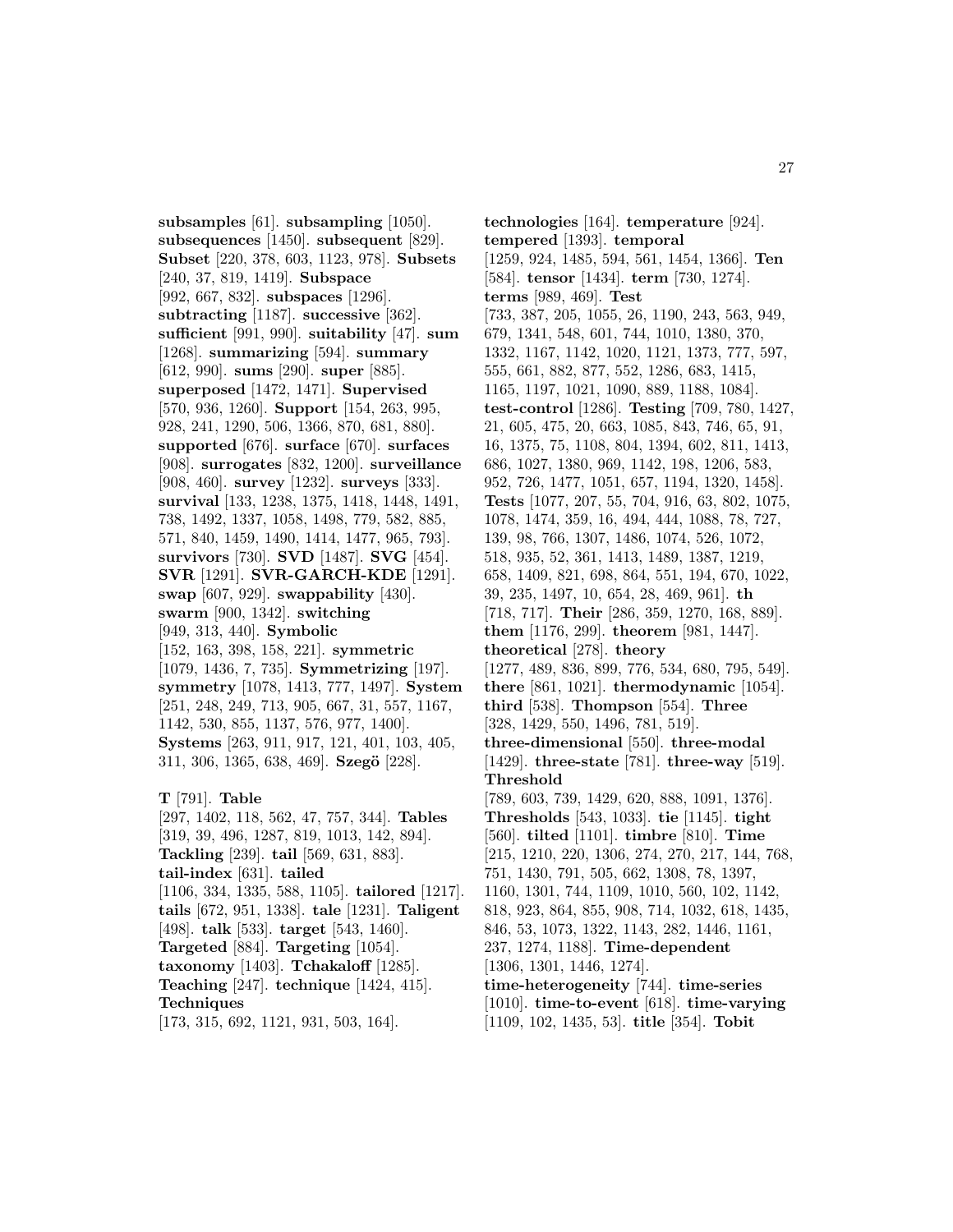[953]. **tolerance** [411, 1378]. **tomography** [82]. **Tool** [212, 252, 124, 1053, 650]. **tools** [17, 1402, 67, 125]. **topic** [1260]. **Topics** [1189, 367]. **topological** [161]. **Topp** [1140]. **torus** [1343]. **total** [1270]. **totals** [142]. **tour** [642]. **tourism** [923]. **tours** [1299]. **trace** [839]. **tracking** [832]. **trade** [930]. **training** [768, 813]. **traits** [365]. **trajectories** [1170]. **transduction** [154]. **transfers** [410]. **Transformation** [274, 1338, 1152, 883, 8, 203, 1332, 633, 720, 1405]. **Transformation-based** [883]. **transformations** [1359, 21, 197]. **transition** [1393, 781, 906]. **transmission** [1137]. **traveling** [1009]. **treatment** [62, 747, 1461]. **tree** [611, 1293, 607, 1237, 651, 985]. **tree-based** [611]. **treemap** [636]. **treemap-nodelink** [636]. **Trees** [286, 291, 1182, 1442, 152, 1292, 399, 347, 1204, 1071, 818, 493, 683, 1170, 49]. **Trellis** [502]. **trend** [589, 853]. **trends** [1109, 1455]. **trial** [1198]. **trials** [477, 1172]. **triangulations** [823]. **Trimmed** [15, 459, 599]. **Trinomial** [286]. **trout** [466]. **Truck** [186]. **true** [1404, 632]. **Truncated** [568, 223, 791, 412, 1351, 1406, 609, 633, 720, 734, 1227]. **truncation** [945, 840, 1459, 1414]. **Try** [1034, 1217, 806, 1261]. **Tukey** [1082]. **tuned** [1037]. **turning** [872]. **tutorial** [614, 809, 690]. **Tweedie** [1044, 982, 1015]. **Two** [837, 1221, 518, 296, 1340, 961, 495, 699, 1410, 496, 1078, 1451, 1266, 728, 243, 671, 1102, 1424, 767, 139, 594, 1129, 1271, 1108, 1467, 669, 741, 742, 361, 1489, 1025, 1387, 1314, 1385, 969, 1103, 1373, 993, 387, 1172, 1295, 943, 867, 306, 551, 1176, 702, 140, 224, 1165, 47, 1023, 56, 1326, 1199, 1197, 861, 1021, 1384, 793]. **two-component** [1385, 993]. **two-group** [741]. **two-level** [1172]. **two-parameter** [1451, 1266, 671]. **Two-sample** [961, 1410, 243, 139, 361, 1489, 1387, 1165, 1197, 793]. **Two-sided** [1221, 669]. **two-stage** [1424, 1129, 1314].

**two-step** [594]. **two-way** [496, 47, 56]. **Type** [181, 133, 1363, 1079, 876, 1467, 46, 730, 1306, 1387, 877, 994, 140, 1051, 728, 807, 1039, 1375, 1418, 867, 1356, 1179, 783]. **Type-I** [1039]. **type-II** [1467, 1375, 1418, 1356, 1179, 783]. **types** [1397, 634].

**Uhlenbeck** [754, 1159]. **Ultra** [1298]. **Ultra-high** [1298]. **ultrahigh** [1371, 1370]. **ultrahigh-dimensional** [1371, 1370]. **Ultrametric** [11]. **ultrasound** [892]. **unbalanced** [83, 1270, 356, 993, 32]. **uncensored** [1326]. **uncertainties** [516]. **Uncertainty** [1426, 1047, 706, 1244, 1361, 1364]. **Unconstrained** [1383]. **uncover** [1170]. **underlying** [632]. **understand** [902]. **unequal** [129, 746]. **unified** [1464]. **uniform** [1480, 909]. **uniformity** [1166]. **uniforms** [957]. **unimodal** [756]. **unit** [1264, 1088, 1109, 686, 862, 670]. **unit-improved** [1264]. **United** [1403]. **unitizing** [197]. **units** [1475]. **univariate** [73, 1196, 1484]. **university** [1381]. **unknown** [1200, 956, 712]. **unobserved** [421, 149, 843, 1137]. **Unrelated** [277, 1218]. **unreplicated** [541]. **Unsupervised** [1041, 755, 1182]. **Unwin** [340]. **updated** [822]. **Updating** [12, 42]. **Usage** [1344, 155]. **Use** [3, 1040, 236, 1329, 75, 8, 960, 777, 1408, 54]. **used** [1169, 233]. **User** [246, 249, 252, 1030, 237]. **User-oriented** [252]. **Using** [713, 902, 31, 577, 1299, 845, 207, 725, 263, 423, 323, 371, 328, 611, 1087, 911, 964, 515, 1077, 722, 1258, 896, 976, 1355, 1240, 1113, 721, 876, 1475, 1397, 527, 1026, 475, 1094, 517, 1465, 129, 1368, 832, 1491, 341, 809, 1071, 1481, 396, 425, 1412, 925, 439, 598, 938, 913, 1297, 357, 610, 872, 637, 708, 852, 1291, 113, 1076, 535, 698, 1158, 1422, 1092, 1162, 354, 1365, 926, 912, 1178, 1244, 1110, 990, 137, 1120, 483, 773, 503, 981, 510,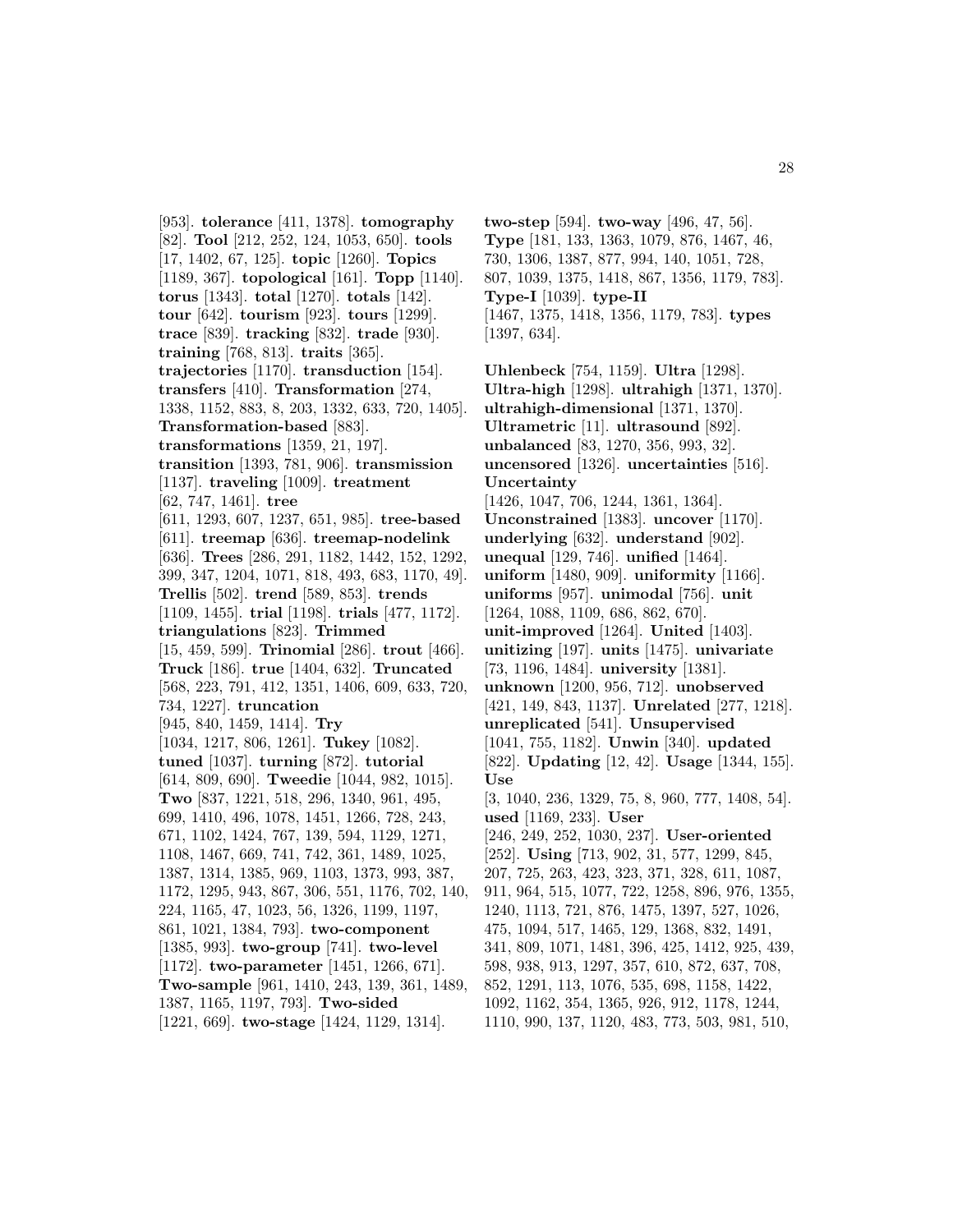502, 559, 615, 885, 1335, 1382, 654, 408, 1255, 693, 125, 1156, 345, 497, 348, 676, 823]. **usual** [563]. **utilizing** [927, 689].

**V** [477]. **valid** [377, 1446]. **validated** [501, 547]. **Validation** [296, 864, 1386, 81, 741, 1420, 1455, 758, 1065, 1302]. **validatory** [1115, 51]. **Value** [976, 231, 1277, 1310, 574, 1086, 602, 1348, 925, 1273, 1291, 1420, 681, 769]. **Value-at-Risk** [976, 602, 1291]. **valued** [392, 1346, 395, 778, 1091]. **Values** [175, 916, 41, 1293, 860, 134, 232, 562, 1148, 342, 1454, 39, 726, 1242, 469, 965, 675, 221]. **Values-** [175]. **Vance** [1363]. **VAR** [129, 1309]. **VAR-models** [129]. **variability** [567, 924, 573, 483, 536]. **variability-based** [573]. **Variable** [1369, 716, 1191, 517, 738, 770, 890, 264, 234, 897, 1182, 833, 829, 721, 1151, 789, 1005, 766, 1367, 1368, 749, 1348, 998, 820, 1150, 898, 1298, 907, 1029, 1262, 1263, 980, 1004, 1405, 484]. **Variables** [240, 1392, 665, 1460, 16, 1122, 1281, 190, 548, 438, 1267, 741, 1006, 329, 2, 598, 199, 901, 803, 385, 1047, 1304, 1176, 493, 1237, 1472, 1471, 1152, 734, 568, 12, 700, 694, 1318, 980, 348, 1444, 71, 508]. **Variance** [95, 25, 9, 729, 1102, 1450, 679, 8, 1196, 577, 737, 4, 38, 356, 845, 1324, 416, 1110, 1432, 504, 1067, 764, 1384]. **variance-covariance** [679, 845]. **variance-stabilizing** [8]. **Variances** [1391, 1026, 535, 698, 877, 746]. **variants** [1136]. **variate** [982, 337]. **variation** [798, 821, 803]. **Variational** [652, 1416, 1028]. **variogram** [377]. **various** [1075, 595, 241, 1024]. **varying** [505, 479, 1258, 1109, 1358, 102, 818, 1000, 890, 1435, 53, 931, 1064, 995, 922, 1318, 980, 959]. **varying-coefficient** [890, 922, 1318, 959]. **Vavilov** [196]. **VBA** [263]. **vector** [928, 241, 154, 1394, 511, 969, 938, 1290, 506, 870, 681, 880, 995, 630, 524, 1138, 497]. **vectors** [1373, 69, 168, 939, 1320]. **vehicle** [1404]. **verification** [551]. **Verlag** [176].

**Version** [338, 351]. **versions** [359]. **Versus** [259, 411, 878]. **vertexes** [862]. **VI** [639]. **via** [1410, 586, 767, 451, 1287, 1398, 1487, 1328, 138, 1419, 1101, 853, 1282, 663, 1121, 462, 1063, 1428, 703, 814, 583, 970, 1244, 618, 994, 1452, 979, 514, 1445, 630, 234, 761, 1447, 957, 1298, 1037, 1194, 1482, 644, 1118]. **Vieu** [489]. **view** [1251, 296, 1252, 1167, 1030, 1249, 1254, 1253]. **VIF** [874, 979]. **VIF-based** [874]. **vine** [800]. **violated** [801]. **violation** [58]. **virtual** [302, 122]. **virus** [1057]. **vision** [1401, 1270]. **Visions** [164]. **Visual** [214, 638, 126, 466, 902, 307, 640]. **Visualisation** [456, 301, 452, 299]. **visualisation-What** [299]. **Visualising** [453]. **Visualization** [932, 251, 455, 216, 252, 1277, 635, 191, 642, 425, 886, 302, 306, 122, 303, 502]. **Visualizing** [592, 526, 637, 304, 305, 692, 636]. **visually** [1299]. **Viz** [639]. **volatility** [1221, 516, 789, 1272, 280, 1109, 1068, 951, 913, 912, 282, 1090]. **Volpi** [1083]. **VOM** [423]. **voter** [855]. **vs** [122].

**W** [176, 467, 173]. **Wainer** [466]. **Wald** [26, 727]. **walk** [141]. **walks** [1010]. **warehouse** [160]. **warm** [593]. **Wavelet** [167, 872, 873, 569, 547, 485, 934, 1390, 1463]. **Wavelet-based** [167]. **way** [496, 729, 1102, 319, 1341, 935, 356, 47, 56, 519, 1458]. **ways** [533]. **web** [975, 269, 248, 334]. **web-based** [269]. **WebGIS** [454]. **Weibull** [63, 1179, 730, 1025, 1385, 1042, 1177, 1313]. **Weight** [320]. **Weighted** [186, 1241, 915, 933, 320, 1447, 706, 144, 1062, 1402, 59, 1358, 585, 820, 1164, 1244, 1042, 714, 994, 1362, 1350, 959, 1118, 25]. **weights** [1200, 925, 197, 933, 1007, 783, 1]. **Weka** [525]. **Well** [222, 563, 1084]. **well-known** [1084]. **where** [770]. **which** [151, 655, 723, 282]. **white** [55, 285]. **Whitney** [555]. **wide**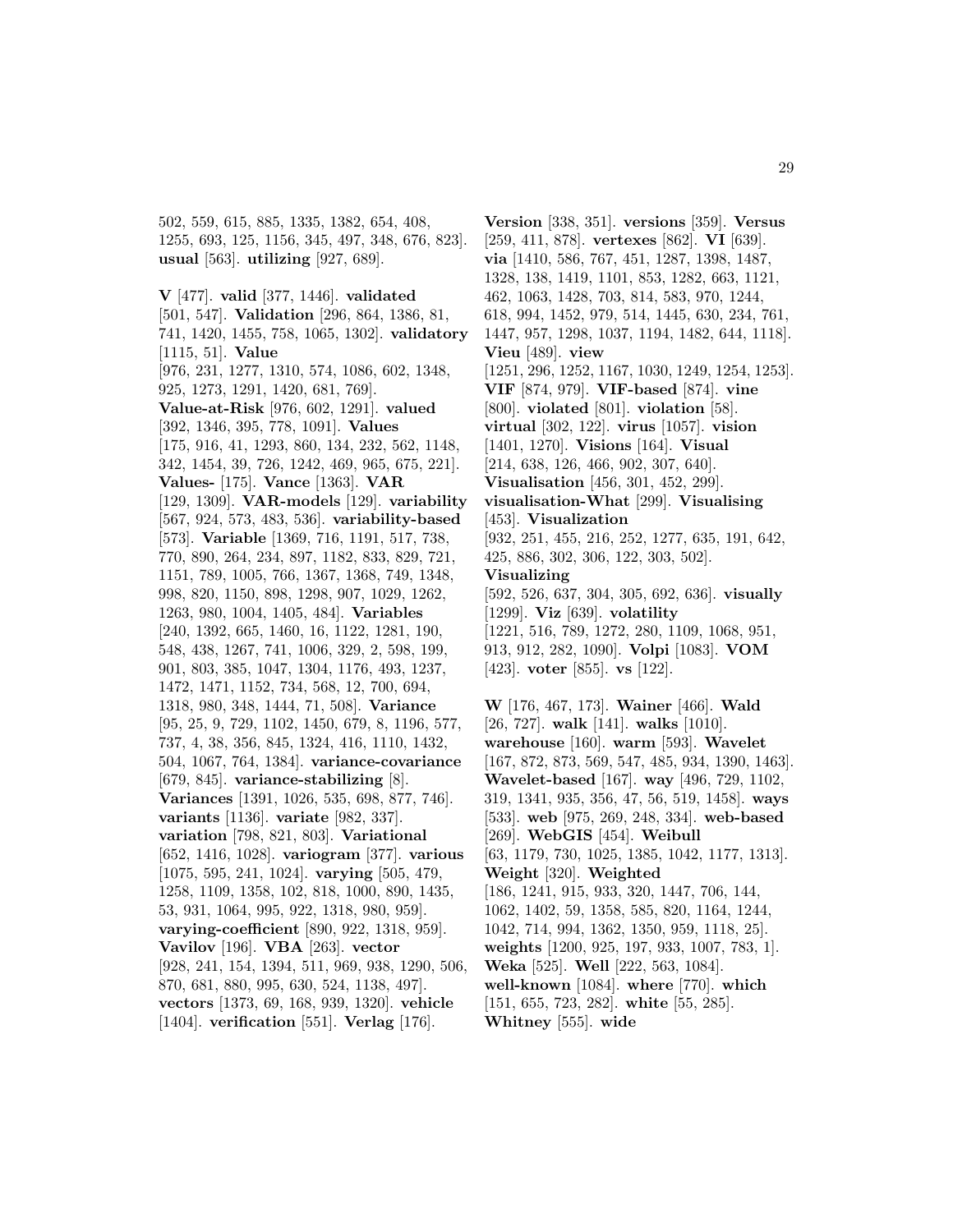[1251, 1250, 1252, 1249, 1254, 1253]. **widely** [1473]. **width** [38]. **Wiener** [169]. **wiki** [713]. **wild** [1109]. **William** [558]. **win** [875, 948]. **wind** [1310]. **wise** [991, 598]. **within** [1026, 502, 521]. **within-class** [1026]. **without** [632, 897]. **Wold** [1360]. **Wolfgang** [748]. **word** [1316]. **word.alignment** [1316]. **Working** [1131, 531]. **workshop** [452]. **workstation** [122]. **world** [1381, 539]. **wrapped** [1343]. **Wright** [671].

**X** [294]. **X-bar** [294]. **XGobi** [122]. **XII** [860]. **XML** [327]. **XploRe** [245, 286, 218].

**Young** [458]. **Yuima** [754, 941]. **Yule** [1097].

**zag** [694]. **zero** [1044, 1401, 1124, 851, 770, 1282, 1322, 1333, 1083, 1227, 757]. **zeroinflated** [1044, 770, 1282]. **zero-modified** [1124, 851]. **zero-truncated** [1227]. **Zig** [694]. **Zig-zag** [694]. **zone** [927].

# **References**

#### **deLeeuw:1984:FRM**

[1] J. de Leeuw. Fixed rank matrix approximation with singular weights matrices. Computational Statistics Quarterly, 1 (1):3–12, 1984. CODEN CSQUEM. ISSN 0723-712X.

#### **Kredler:1984:SVC**

[2] Ch. Kredler. Selection of variables in certain nonlinear regression models. Computational Statistics Quarterly, 1 (1):13–27, 1984. CODEN CSQUEM. ISSN 0723-712X.

### **Bohning:1984:URN**

[3] D. Böhning. Use of reparameterization in nonlinear optimization with applications to statistics and optimal design.

Computational Statistics Quarterly, 1 (1):29–43, 1984. CODEN CSQUEM. ISSN 0723-712X.

# **Kleffe:1984:VCE**

[4] J. Kleffe. On variance components estimation in heteroscedastic models. Computational Statistics Quarterly, 1 (3):179–204, 1984. CODEN CSQUEM. ISSN 0723-712X.

#### **vanPraag:1984:HDM**

[5] B. M. S. van Praag and B. Wesselman. The hot-deck method: an analytical and empirical evaluation. Computational Statistics Quarterly, 1(3):205– 231, 1984. CODEN CSQUEM. ISSN 0723-712X.

# **Haussler:1984:CEE**

[6] W. M. Häussler. Computational experience with an eigenvector algorithm for robust  $L_p$ -discrimination. Computational Statistics Quarterly, 1(3):233– 244, 1984. CODEN CSQUEM. ISSN 0723-712X.

#### **Verhelst:1984:EPR**

[7] N. D. Verhelst, C. A. W. Glas, and A. van der Sluis. Estimation problems in the Rasch-model: the basic symmetric functions. Computational Statistics Quarterly, 1(3):245–262, 1984. CO-DEN CSQUEM. ISSN 0723-712X.

#### **Gerisch:1984:NRP**

[8] W. Gerisch and K. H. Müller. On a nonlinear regression problem connected with the use of the angular transformation as a variance-stabilizing transformation. Computational Statistics Quarterly, 1(4):271–294, 1984. CO-DEN CSQUEM. ISSN 0723-712X.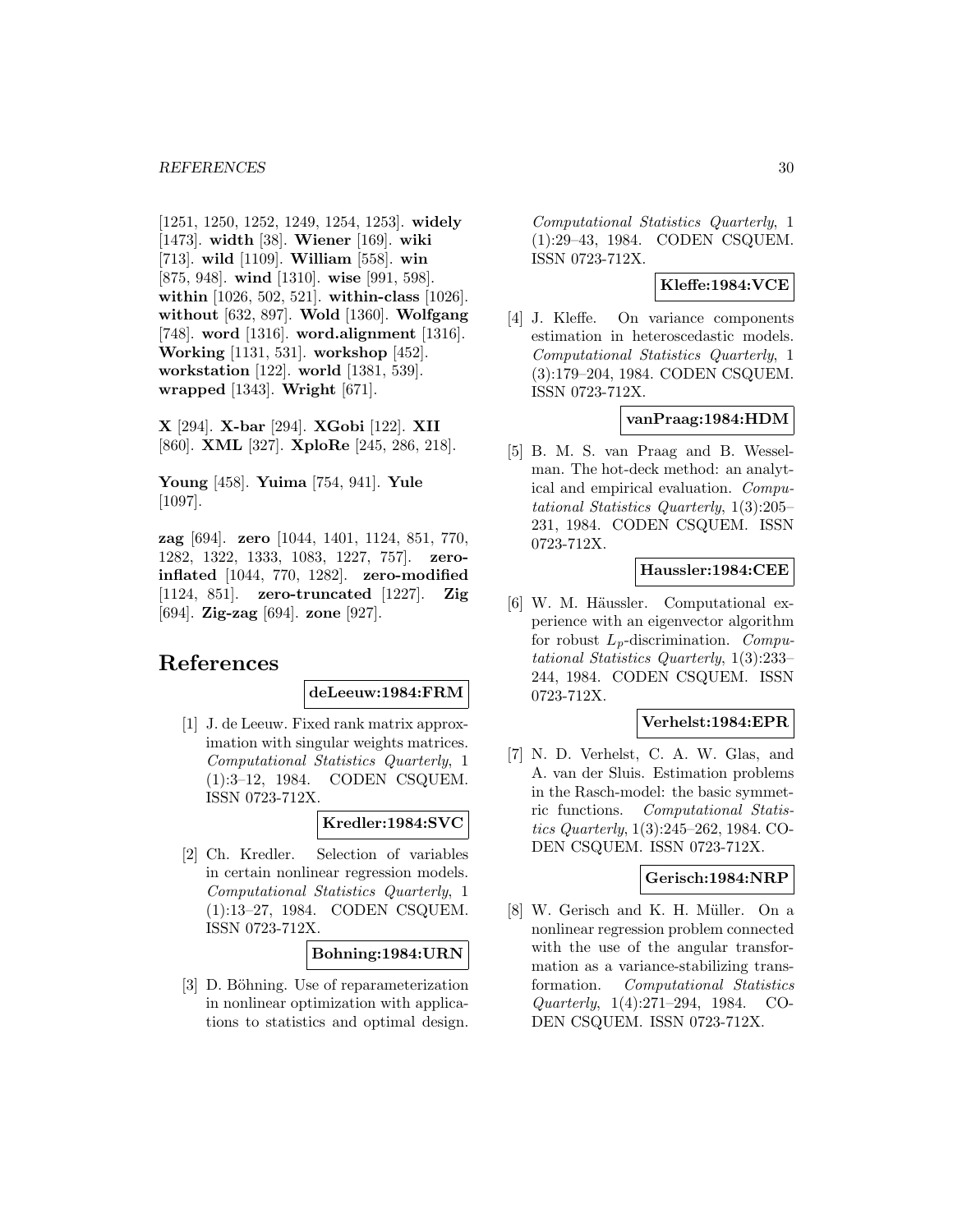# **Aragon:1984:RVL**

[9] Y. Aragon. Random variance linear models: estimation. Computational Statistics Quarterly, 1(4):295– 309, 1984. CODEN CSQUEM. ISSN 0723-712X.

#### **Schrage:1984:EPT**

[10] C. Schrage. Evaluation of permutation tests by means of normal approximation or Monte Carlo methods. Computational Statistics Quarterly, 1(4):325– 332, 1984. CODEN CSQUEM. ISSN 0723-712X.

#### **Degens:1985:UAD**

[11] P. O. Degens. Ultrametric approximation to distances. Computational Statistics Quarterly, 2(1):93–101, 1985. CODEN CSQUEM. ISSN 0723-712X.

#### **Trenkler:1985:URE**

[12] D. Trenkler, G. Trenkler, and B. Schipp. Updating the ridge estimator when additional explanatory variables or observations are available. Computational Statistics Quarterly, 2 (2):135–141, 1985. CODEN CSQUEM. ISSN 0723-712X.

#### **Patil:1985:MOS**

[13] S. A. Patil, K. Raghunandanan, and Ru Ying Lee. On the moments of order statistics of the F-distribution. Computational Statistics Quarterly, 2(3):285– 302, 1985. CODEN CSQUEM. ISSN 0723-712X.

#### **Watson:1985:CEA**

[14] G. A. Watson. On the convergence of eigenvector algorithms for robust  $l_p$ discrimination. Computational Statistics Quarterly, 2(4):307–314, 1985. CO-DEN CSQUEM. ISSN 0723-712X.

# **Antoch:1985:TLS**

[15] Jarom´ır Antoch and J. Jurečková. Trimmed least squares estimator resistant to leverage points. Computational Statistics Quarterly, 2(4):329– 339, 1985. CODEN CSQUEM. ISSN 0723-712X.

### **Beedgen:1985:OST**

[16] Rainer Beedgen. One-sided tests for a separate testing of means of bivariate normally distributed variables. Computational Statistics Quarterly, 2(4):341– 351, 1985. CODEN CSQUEM. ISSN 0723-712X.

# **Baufays:1986:DAG**

[17] P. Baufays and J.-P. Rasson. Discriminant analysis with geometric tools. Computational Statistics Quarterly, 3 (1):1–19, 1986. CODEN CSQUEM. ISSN 0723-712X.

# **Kosfeld:1986:CAS**

[18] R. Kosfeld. Computational aspects and small sample properties of multidimensional medians. Computational Statistics Quarterly, 3(1):21–36, 1986. CO-DEN CSQUEM. ISSN 0723-712X.

#### **Laake:1986:SCC**

[19] P. Laake. Standardized coefficients in covariance structured models. Computational Statistics Quarterly, 3(1):37– 48, 1986. CODEN CSQUEM. ISSN 0723-712X.

# **Heuts:1986:TNW**

[20] R. M. J. Heuts and S. Rens. Testing normality when observations satisfy a certain low order ARMA-scheme. Computational Statistics Quarterly, 3 (1):49–60, 1986. CODEN CSQUEM. ISSN 0723-712X.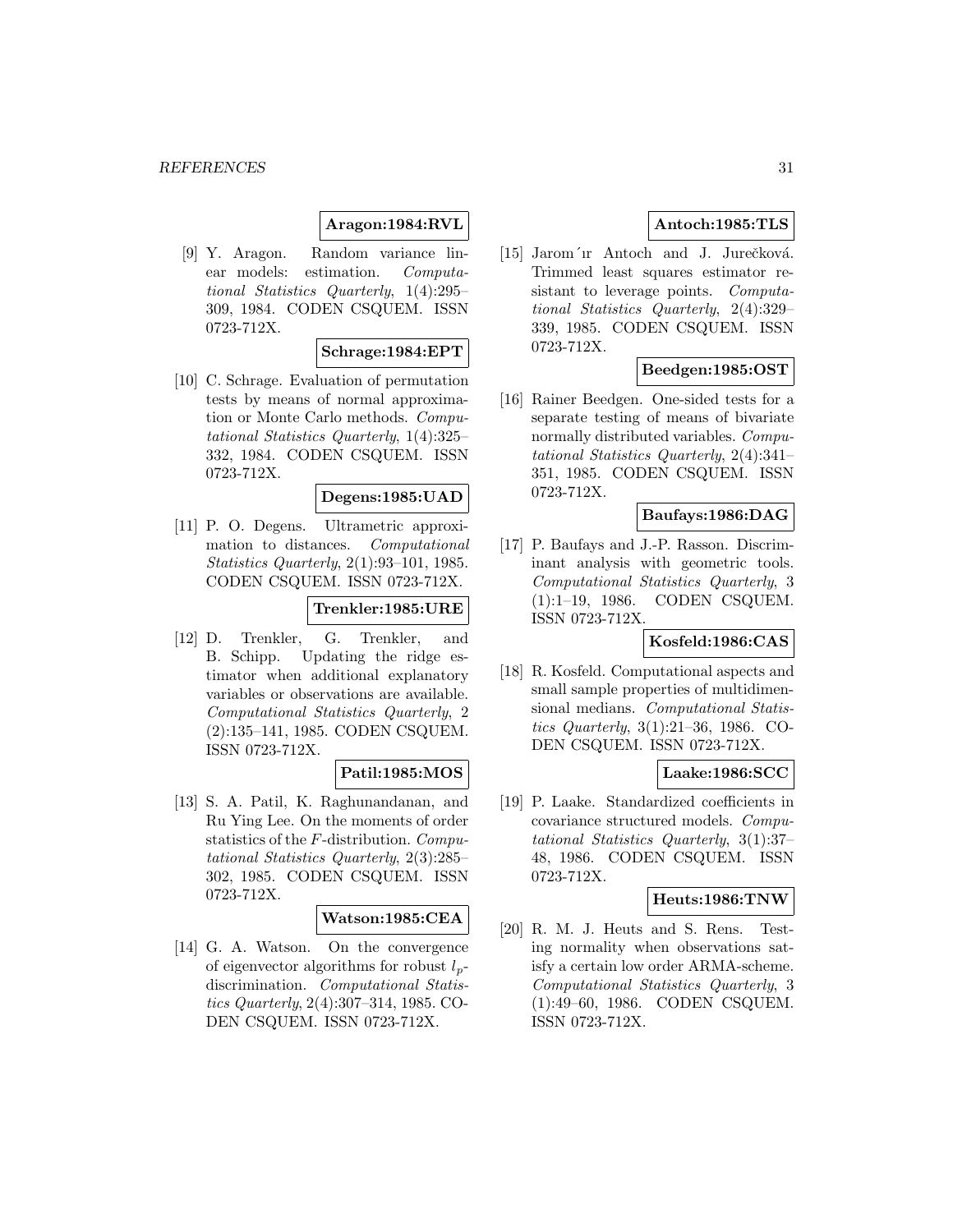#### **Bozdogan:1986:TMF**

[21] H. Bozdogan and D. E. Ramirez. Testing for model fit: assessing and Box-Cox transformations of multivariate data to "near" normality. Computational Statistics Quarterly, 3(3):127– 150, 1986. CODEN CSQUEM. ISSN 0723-712X.

### **Schader:1986:OGD**

[22] M. Schader and F. Schmid. Optimal grouping of data from some skew distributions. Computational Statistics Quarterly, 3(3):151–159, 1986. CO-DEN CSQUEM. ISSN 0723-712X.

### **Ader:1986:PRC**

[23] H. J. Adèr. Planar representation of a cluster solution. Computational Statistics Quarterly, 3(3):161–175, 1986. CO-DEN CSQUEM. ISSN 0723-712X.

#### **Cleroux:1986:SMD**

[24] R. Cléroux, J.-M. Helbling, and N. Ranger. Some methods of detecting multivariate outliers. Computational Statistics Quarterly, 3(3):177– 195, 1986. CODEN CSQUEM. ISSN 0723-712X.

#### **tenCate:1987:VEM**

[25] A. ten Cate. Variance estimation of the mean of a weighted sample file. Computational Statistics Quarterly, 3(4):197– 205, 1987. CODEN CSQUEM. ISSN 0723-712X.

#### **Bonett:1987:AKP**

[26] D. G. Bonett and J. A. Woodward. Application of the Kronecker product and Wald test in log-linear models. Computational Statistics Quarterly, 3(4):235–

243, 1987. CODEN CSQUEM. ISSN 0723-712X.

#### **Wang:1987:SMA**

[27] C. Ming Wang. The solution matrix in ANOVA. Computational Statistics Quarterly, 3(4):257–263, 1987. CO-DEN CSQUEM. ISSN 0723-712X.

#### **Streitberg:1988:ENP**

[28] B. Streitberg and J. Röhmel. Exact nonparametrics for partial order tests. Computational Statistics Quarterly, 4 (1):23–41, 1988. CODEN CSQUEM. ISSN 0723-712X.

# **Messean:1988:GGM**

[29] A. Messéan. A generalization of Gauss–Marquardt algorithm for exponential families problems. Computational Statistics Quarterly, 4(2):79–88, 1988. CODEN CSQUEM. ISSN 0723- 712X.

#### **Mukherjee:1988:PSL**

[30] B. N. Mukherjee and S. S. Maiti. Qprocedure for solving likelihood equations in the analysis of covariance structures. Computational Statistics Quarterly, 4(2):105–128, 1988. CODEN CSQUEM. ISSN 0723-712X.

#### **Kaufman:1988:UPC**

[31] L. Kaufman, P. K. Hopke, and P. J. Rousseeuw. Using a parallel computer system for statistical resampling methods. Computational Statistics Quarterly, 4(2):129–141, 1988. CODEN CSQUEM. ISSN 0723-712X.

#### **Prieto:1988:ASR**

[32] J. M. Prieto and J. M. Caridad. Algebraic structure of the restriction matrix imposed on a general unbalanced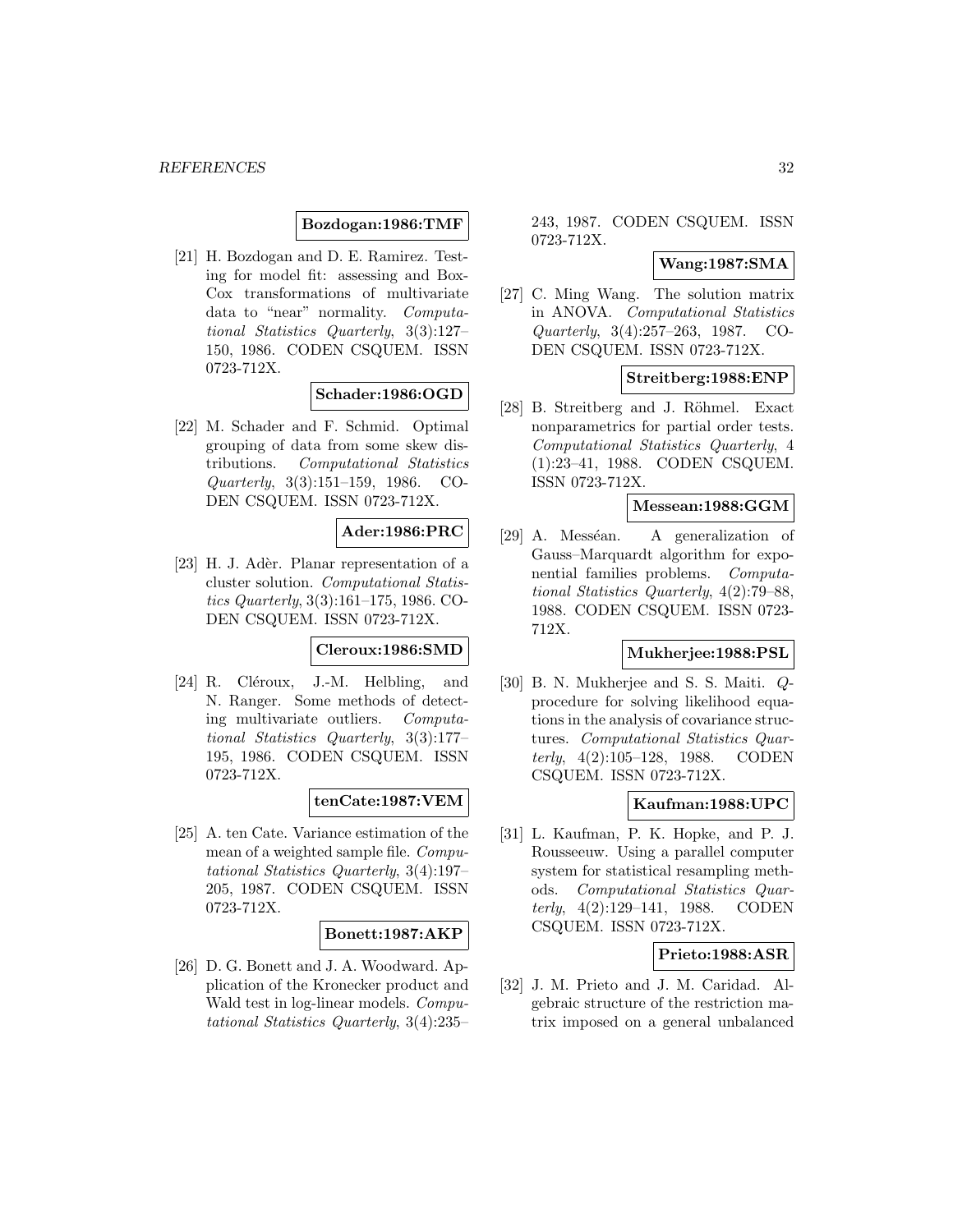cross-classification model. Computational Statistics Quarterly, 4(3):173– 190, 1988. CODEN CSQUEM. ISSN 0723-712X.

#### **Terasvirta:1988:MSS**

[33] T. Teräsvirta, G. Yi, and G. Judge. Model selection, smoothing and parameter estimation in linear models under squared error loss. Computational Statistics Quarterly, 4(3):191– 205, 1988. CODEN CSQUEM. ISSN 0723-712X.

#### **Klein:1989:ACC**

[34] A. Klein and G. Mélard. On algorithms for computing the covariance matrix of estimates in autoregressive moving average processes. Computational Statistics Quarterly, 5(1):1–9, 1989. CODEN CSQUEM. ISSN 0723-712X.

### **Lee:1989:GMA**

[35] S.-Y. Lee and W.-Y. Poon. A general model for analysis of categorical data in several groups. Computational Statistics Quarterly, 5(1):11–25, 1989. CO-DEN CSQUEM. ISSN 0723-712X.

# **Sun:1989:CNO**

[36] H.-J. Sun and C. Asano. Computing normal orthant probabilities with a Jacobi correlation matrix. Computational Statistics Quarterly, 5(1):27–41, 1989. CODEN CSQUEM. ISSN 0723-712X.

# **Cleroux:1989:ISD**

[37] R. Cléroux, J.-M. Helbling, and N. Ranger. Influential subsets diagnostics based on multiple correlation. Computational Statistics Quarterly, 5 (2):99–117, 1989. CODEN CSQUEM. ISSN 0723-712X.

# **Klein:1990:ESS**

[38] S. W. Klein. Effect of sample size on width of confidence intervals for variance and variance ratios in normal populations. Computational Statistics Quarterly, 5(3):171–179, 1990. CO-DEN CSQUEM. ISSN 0723-712X.

# **Parsian:1990:TCV**

[39] A. Parsian and N. Nematolahi. Tables of critical values for some likelihood ratio tests. Computational Statistics Quarterly, 5(3):181–192, 1990. CO-DEN CSQUEM. ISSN 0723-712X.

#### **Muller:1990:LSC**

[40] P. Müller. Least squares characterization of improved estimation functions. Computational Statistics Quarterly, 5 (3):203–216, 1990. CODEN CSQUEM. ISSN 0723-712X.

#### **Ahsanullah:1990:EPG**

[41] M. Ahsanullah. Estimation of the parameters of the Gumbel distribution based on the m record values. Computational Statistics Quarterly, 5(3):231– 239, 1990. CODEN CSQUEM. ISSN 0723-712X.

#### **Jensen:1990:BUC**

[42] F. V. Jensen, S. L. Lauritzen, and K. G. Olesen. Bayesian updating in causal probabilistic networks by local computations. Computational Statistics Quarterly, 5(4):269–282, 1990. CO-DEN CSQUEM. ISSN 0723-712X.

#### **Ohrvik:1990:SN**

[43] J. Öhrvik. Structure or noise.  $Compu$ tational Statistics Quarterly, 6(1):1–20, 1990. CODEN CSQUEM. ISSN 0723- 712X.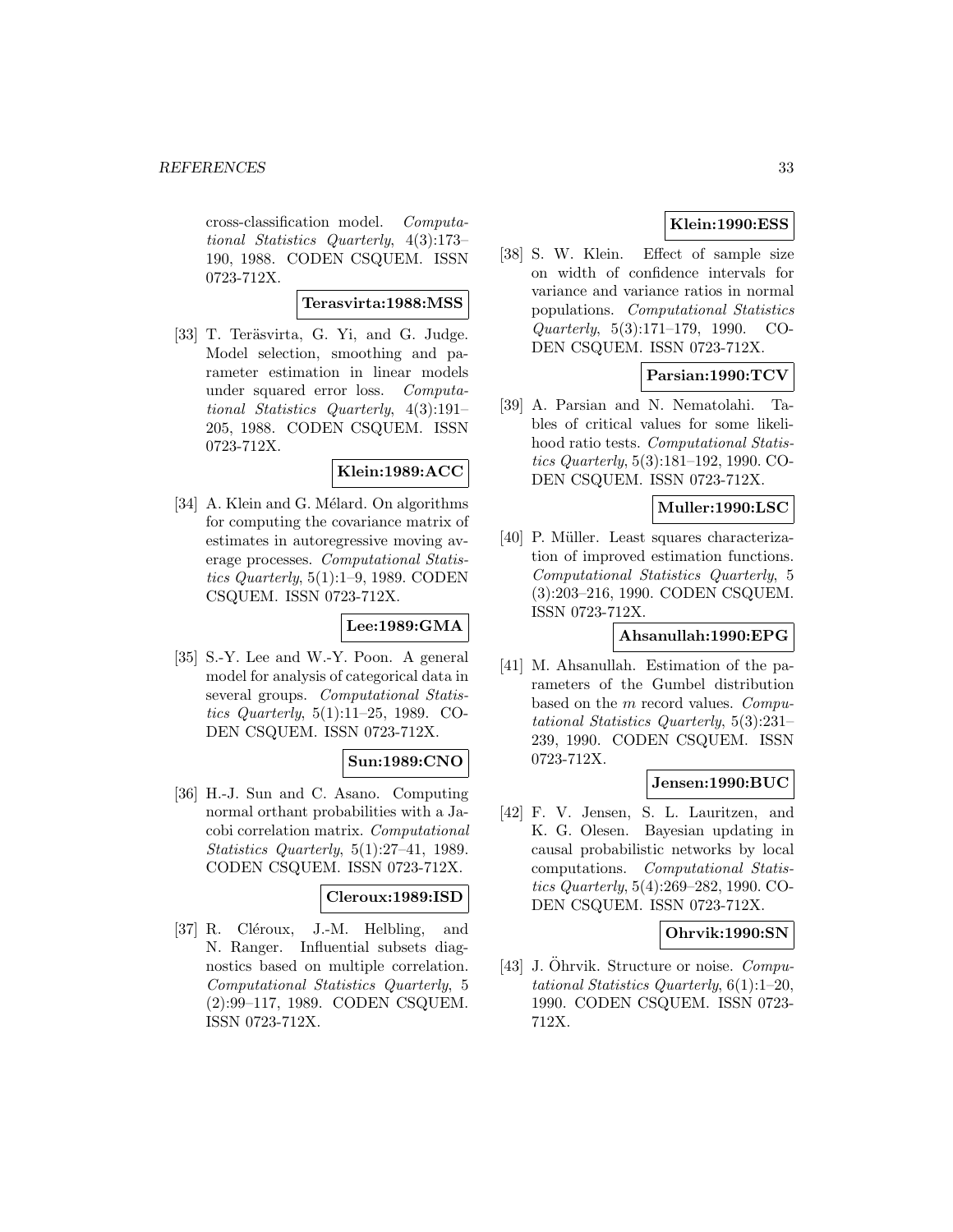# **Chun:1990:CAC**

[44] C. S. Y. Chun, O. J. Dunn, and R. I. Jennrich. Calculation of the asymptotic covariance between squared multiple correlation coefficients. Computational Statistics Quarterly, 6(1):21–30, 1990. CODEN CSQUEM. ISSN 0723- 712X.

# **Poon:1990:PML**

[45] W.-Y. Poon, S.-Y. Lee, and P. M. Bentler. Pseudo maximum likelihood estimation of multivariate polychoric and polyserial correlations. Computational Statistics Quarterly, 6(1):41–53, 1990. CODEN CSQUEM. ISSN 0723- 712X.

### **Granville:1990:NTR**

[46] V. Granville and J.-P. Rasson. A new type of random permutations generator to simulate random images. Computational Statistics Quarterly, 6(1):55–64, 1990. CODEN CSQUEM. ISSN 0723- 712X.

#### **Seyedsadr:1991:SAA**

[47] M. Seyedsadr. On suitability of additivity assumption for combining effects of two factors in a two-way table with no replication. Computational Statistics Quarterly, 6(2):127–137, 1991. CO-DEN CSQUEM. ISSN 0723-712X.

### **Tichavsky:1991:AGC**

[48] P. Tichavský. Algorithms for and geometrical characterization of solutions in the LMS and the LTS linear regression. Computational Statistics Quarterly, 6 (2):139–151, 1991. CODEN CSQUEM. ISSN 0723-712X.

# **Vach:1991:LSA**

[49] W. Vach and P. O. Degens. Least squares approximation of additive trees to dissimilarities—characterizations and algorithms. Computational Statistics Quarterly, 6(3):203–218, 1991. CO-DEN CSQUEM. ISSN 0723-712X.

# **Mathes:1991:QLD**

[50] H. Mathes and C. Lü. A quadratic logistic discrimination algorithm in matrix form. Computational Statistics Quarterly, 6(4):269–280, 1991. CO-DEN CSQUEM. ISSN 0723-712X.

### **Tutz:1991:CCV**

[51] G. Tutz. Consistency of crossvalidatory choice of smoothing parameters for direct kernel estimates. Computational Statistics Quarterly, 6(4):295– 314, 1991. CODEN CSQUEM. ISSN 0723-712X.

### **Hermans:1988:SNT**

[52] M. Hermans, J.-P. Rasson, and D. Weverbergh. Some new tests of randomness for point patterns in a rectangle, with some comparisons under Ripley's alternatives. Computational Statistics Quarterly, 4(4):247–258, 1988/89. CO-DEN CSQUEM. ISSN 0723-712X.

### **Rodrigues:1988:NBL**

[53] J. Rodrigues and H. Bolfarine. A note on Bayesian least-squares estimators of time-varying regression coefficients. Computational Statistics Quarterly, 4(4):259–265, 1988/89. CODEN CSQUEM. ISSN 0723-712X.

# **Telegdi:1988:SNM**

[54] L. Telegdi. Some notes on MMDS and the use of MDS for detecting consen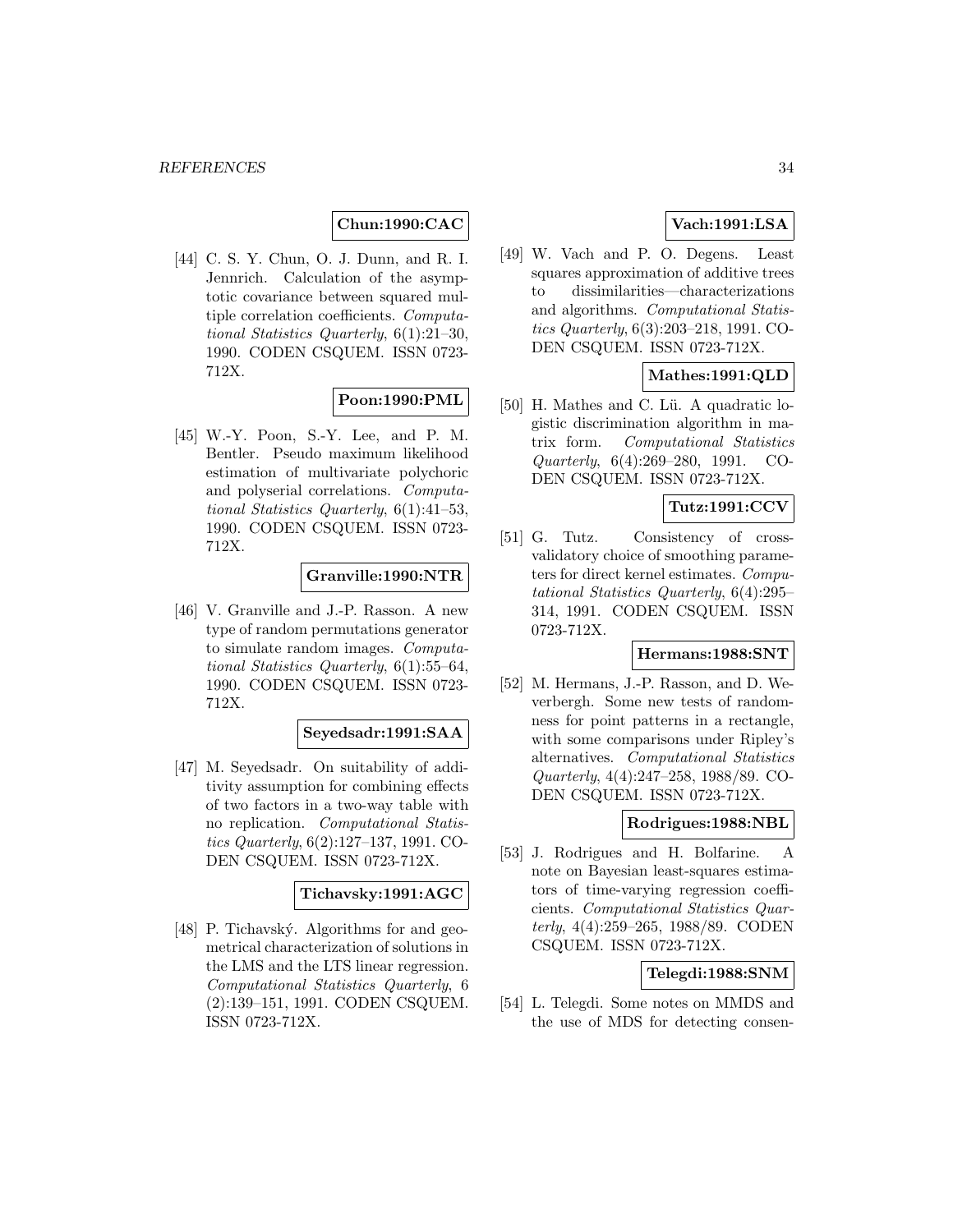sus clusters. Computational Statistics Quarterly, 4(4):267–280, 1988/89. CO-DEN CSQUEM. ISSN 0723-712X.

### **Schlittgen:1988:TWN**

[55] R. Schlittgen. Tests for white noise in the frequency domain. Computational Statistics Quarterly, 4(4):281– 288, 1988/89. CODEN CSQUEM. ISSN 0723-712X.

# **Sposito:1988:CAT**

[56] V. A. Sposito and M. B. Tirol. Computational aspects of the two-way classification model under  $L_1$ . Computational Statistics Quarterly, 4(4):289– 298, 1988/89. CODEN CSQUEM. ISSN 0723-712X.

# **Pordzik:1992:LIB**

[57] P. R. Pordzik. A lemma on g-inverse of the bordered matrix and its application to recursive estimation in the restricted linear model. Computational Statistics, 7(1):31–37, 1992. CODEN CSTAEB. ISSN 0943-4062 (print), 1613-9658 (electronic).

### **Amey:1992:MUV**

[58] A. K. A. Amey and A. K. Gupta. MANOVA under violation. Computational Statistics, 7(1):39–57, 1992. CODEN CSTAEB. ISSN 0943-4062 (print), 1613-9658 (electronic).

### **Hardle:1992:SWA**

[59] W. K. Härdle and D. W. Scott. Smoothing by weighted averaging of rounded points. Computational Statistics, 7(2):97–128, 1992. CODEN CSTAEB. ISSN 0943-4062 (print), 1613-9658 (electronic).

# **Granville:1992:DEF**

[60] V. Granville and J.-P. Rasson. Density estimation on a finite regular lattice. Computational Statistics, 7(2): 129–136, 1992. CODEN CSTAEB. ISSN 0943-4062 (print), 1613-9658 (electronic).

# **Visek:1992:SRM**

[61] J. A. V'išek. Stability of regression model estimates with respect to subsamples. Computational Statistics, 7(2):183–203, 1992. CODEN CSTAEB. ISSN 0943-4062 (print), 1613-9658 (electronic).

## **Dargahi-Noubary:1992:MED**

[62] G. R. Dargahi-Noubary and A. Nanthakumar. A method for estimating and detecting treatment effects. Computational Statistics, 7(3): 301–308, 1992. CODEN CSTAEB. ISSN 0943-4062 (print), 1613-9658 (electronic).

### **Achcar:1992:BAA**

[63] J. A. Achcar and F. Louzada Neto. A Bayesian approach for accelerated life tests considering the Weibull distribution. Computational Statistics, 7 (4):355–369, 1992. CODEN CSTAEB. ISSN 0943-4062 (print), 1613-9658 (electronic).

### **Pezzulli:1993:SPS**

[64] S. Pezzulli and B. W. Silverman. Some properties of smoothed principal components analysis for functional data. Computational Statistics, 8(1):1–16, 1993. CODEN CSTAEB. ISSN 0943- 4062 (print), 1613-9658 (electronic).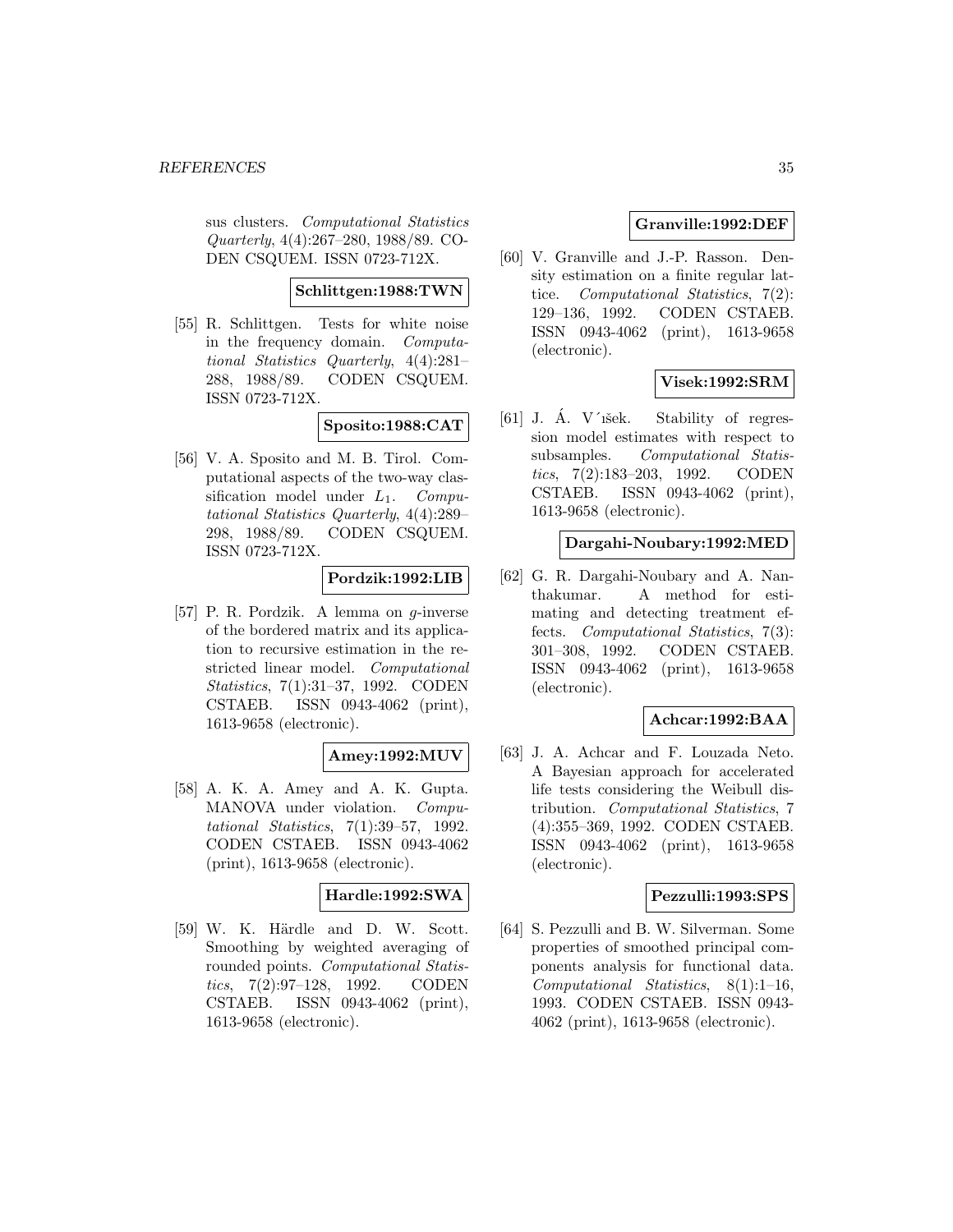# **Rubio:1993:TDB**

[65] A. M. Rubio, L. Z. Aguilar, and J. A. V'išek. Testing for differences between models. Computational Statistics, 8(1):57–70, 1993. CODEN CSTAEB. ISSN 0943-4062 (print), 1613-9658 (electronic).

# **Wood:1993:QED**

[66] Andrew T. A. Wood. Quadratic exponential distributions for categorical and directional data. Computational Statistics, 8(2):141–159, 1993. CODEN CSTAEB. ISSN 0943-4062 (print), 1613-9658 (electronic).

### **Robert:1993:PFB**

[67] Christian P. Robert. Prior feedback: Bayesian tools for maximum likelihood estimation. Computational Statistics, 8(4):279–294, 1993. CODEN CSTAEB. ISSN 0943-4062 (print), 1613-9658 (electronic).

### **Banks:1993:ERB**

[68] David L. Banks. Exact results and bounds for the mean squared error of percentile bootstraps. Computational Statistics, 8(4):347–362, 1993. CODEN CSTAEB. ISSN 0943-4062 (print), 1613-9658 (electronic).

# **Modarres:1994:MSS**

[69] R. Modarres and J. P. Nolan. A method for simulating stable random vectors. Computational Statistics, 9(1):11–19, 1994. CODEN CSTAEB. ISSN 0943- 4062 (print), 1613-9658 (electronic).

#### **Mallows:1994:NDR**

[70] C. L. Mallows. A new distribution related to the logistic. Computational

Statistics, 9(1):21–24, 1994. CODEN CSTAEB. ISSN 0943-4062 (print), 1613-9658 (electronic).

# **vanderGenugten:1994:DLS**

[71] B. B. van der Genugten. Density of the least squares estimator in the multivariate linear model with arbitrarily normal variables. Computational Statistics, 9(1):25–39, 1994. CODEN CSTAEB. ISSN 0943-4062 (print), 1613-9658 (electronic).

# **Wand:1994:MPB**

[72] M. P. Wand and M. C. Jones. Multivariate plug-in bandwidth selection. Computational Statistics, 9(2):97–116, 1994. CODEN CSTAEB. ISSN 0943- 4062 (print), 1613-9658 (electronic).

# **Berlinet:1994:IUA**

[73] Alain Berlinet and Christian Francq. Identification of a univariate ARMA model. Computational Statistics, 9(2): 117–133, 1994. CODEN CSTAEB. ISSN 0943-4062 (print), 1613-9658 (electronic).

### **Manteiga:1994:BR**

[74] Wenceslao González Manteiga, José Manuel Prada Sánchez, and Juan Romo. The bootstrap — a review. Computational Statistics, 9(3): 165–205, 1994. CODEN CSTAEB. ISSN 0943-4062 (print), 1613-9658 (electronic).

### **Djojosugito:1994:UCS**

[75] Rianto A. Djojosugito. On the use of cubic spline smoothing for testing parametric linear regression models. Computational Statistics, 9(3):213– 231, 1994. CODEN CSTAEB. ISSN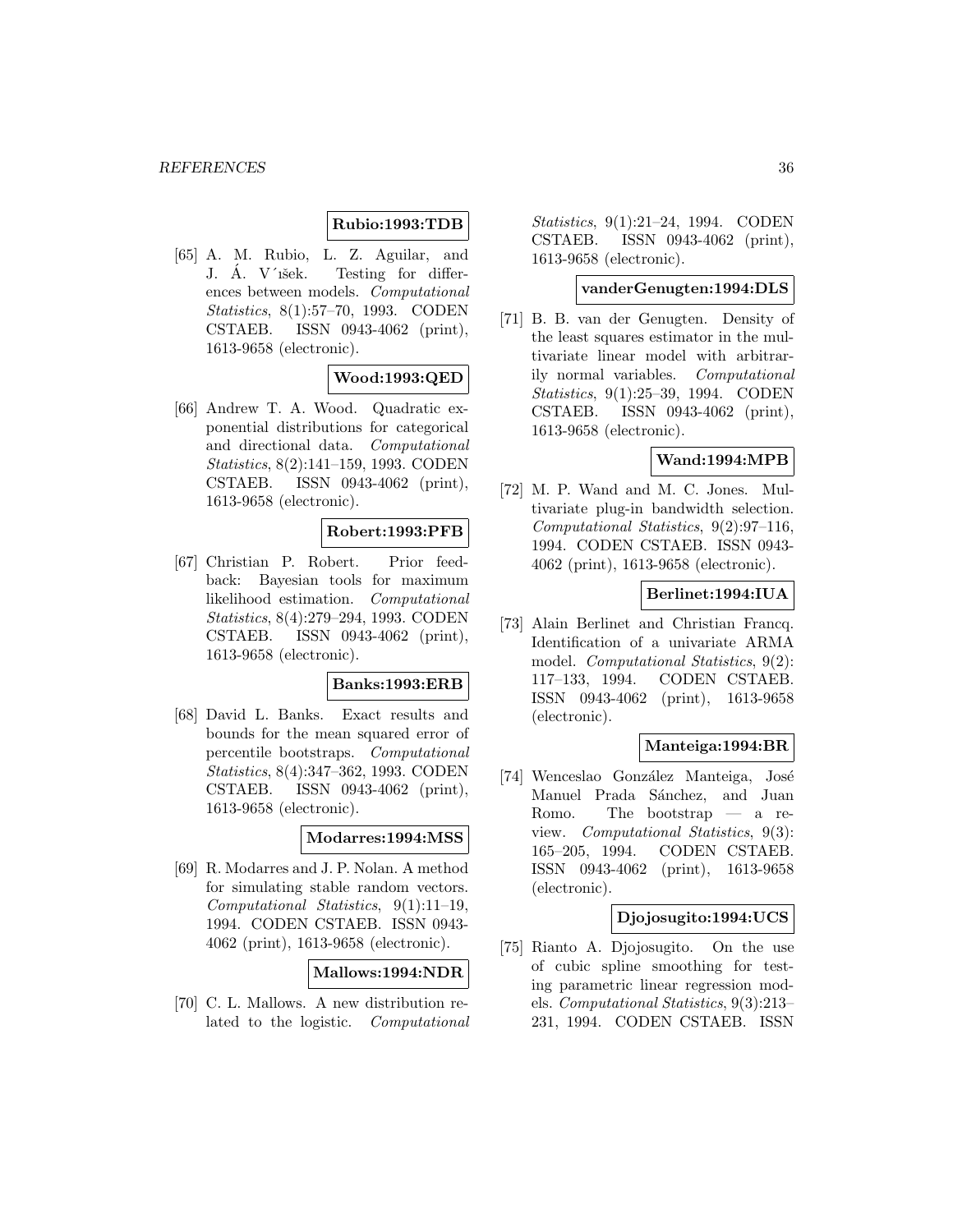0943-4062 (print), 1613-9658 (electronic).

**Gruet:1994:CNS**

[76] Marie-Anne Gruet and Emmanuel Jolivet. Calibration with a nonlinear standard curve: how to do it? Computational Statistics, 9(4):249–276, 1994. CODEN CSTAEB. ISSN 0943-4062 (print), 1613-9658 (electronic).

# **Lee:1994:IAG**

[77] Andy H. Lee and Yer Van Hui. On influence assessment in generalized linear models. Computational Statistics, 9(4):277–285, 1994. CODEN CSTAEB. ISSN 0943-4062 (print), 1613-9658 (electronic).

## **Chan:1994:PGF**

[78] W. S. Chan. On portmanteau goodness-of-fit tests in robust time series modelling. Computational Statistics, 9(4):301–310, 1994. CODEN CSTAEB. ISSN 0943-4062 (print), 1613-9658 (electronic).

### **Cheng:1995:RMO**

[79] Bing Cheng and Jim Kay. A regularization method for one-dimensional edge detection and edge-preserving smoothing. Computational Statistics, 10(1): 53–69, 1995. CODEN CSTAEB. ISSN 0943-4062 (print), 1613-9658 (electronic).

### **Rousseeuw:1995:SFN**

[80] Peter J. Rousseeuw, Christophe Croux, and Ola Hössjer. Sensitivity functions and numerical analysis of the repeated median slope. Computational Statistics, 10(1):71–90, 1995. CODEN

CSTAEB. ISSN 0943-4062 (print), 1613-9658 (electronic).

## **Girard:1995:FMC**

[81] D. A. Girard. The fast Monte-Carlo cross-validation and  $C_L$  procedures: comments, new results and application to image recovery problems. Computational Statistics, 10(3):205–258, 1995. CODEN CSTAEB. ISSN 0943-4062 (print), 1613-9658 (electronic). With comments and a reply by the author.

### **Stander:1995:MEL**

[82] J. Stander and B. W. Silverman. Minimax estimation of linear functionals, particularly in nonparametric regression and positron emission tomography. Computational Statistics, 10(3):259–283, 1995. CODEN CSTAEB. ISSN 0943-4062 (print), 1613-9658 (electronic).

## **Boularan:1995:NMU**

[83] J. Boularan, L. Ferré, and P. Vieu. A nonparametric model for unbalanced longitudinal data with application to geophysical data. Computational Statistics, 10(3):285–298, 1995. CODEN CSTAEB. ISSN 0943-4062 (print), 1613-9658 (electronic).

# **Hurley:1995:LSQ**

[84] C. Hurley and R. Modarres. Lowstorage quantile estimation. Computational Statistics, 10(4):311–325, 1995. CODEN CSTAEB. ISSN 0943-4062 (print), 1613-9658 (electronic).

## **Besse:1995:FEC**

[85] P. C. Besse and F. Ferraty. A fixed effect curvilinear model. Computational Statistics, 10(4):339–351, 1995.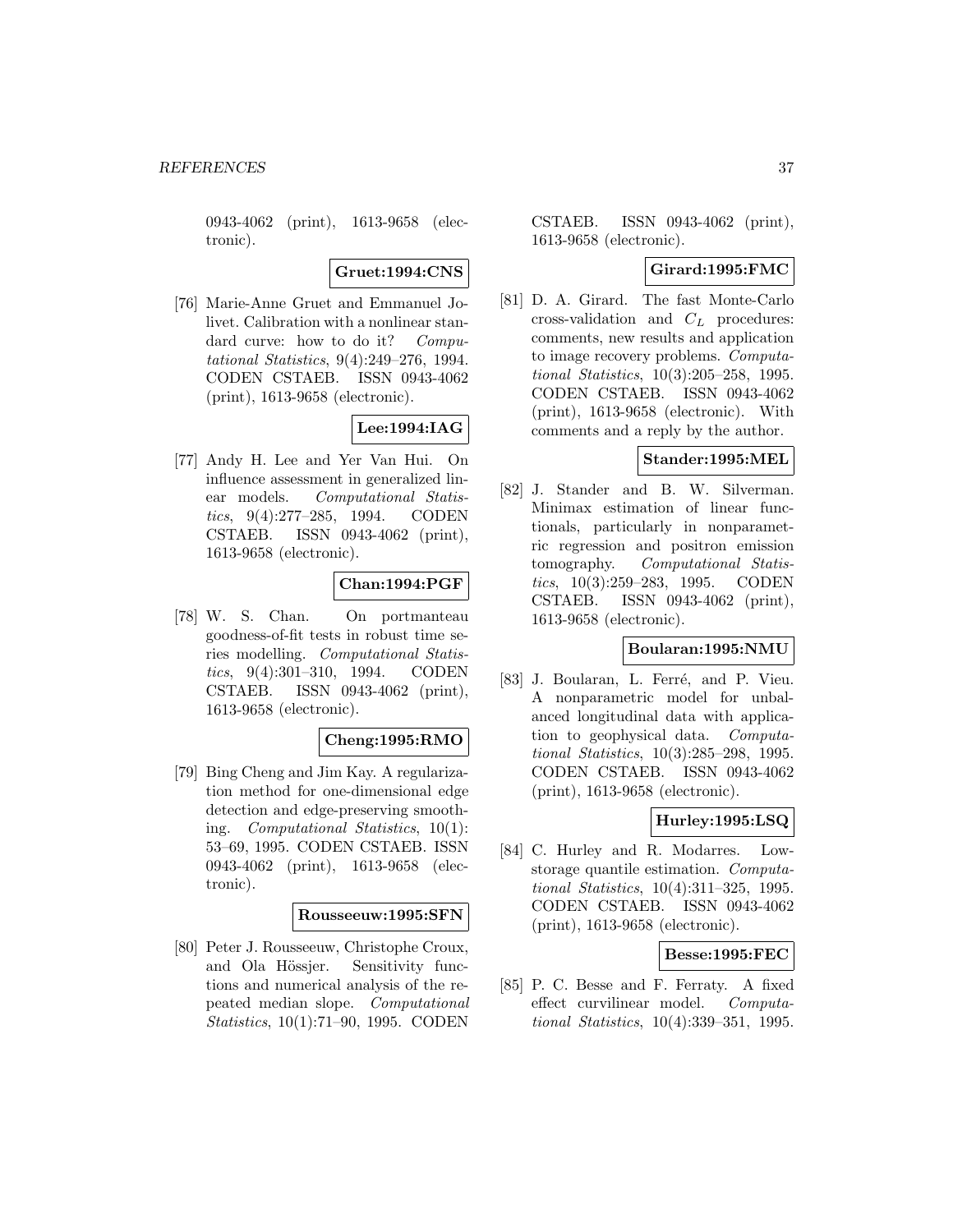CODEN CSTAEB. ISSN 0943-4062 (print), 1613-9658 (electronic).

#### **Minnotte:1996:BOF**

[86] Michael C. Minnotte. The biasoptimized frequency polygon. Computational Statistics, 11(1):35–48, 1996. CODEN CSTAEB. ISSN 0943-4062 (print), 1613-9658 (electronic).

### **Bolfarine:1996:SCC**

[87] Heleno Bolfarine and Manuel Galea Rojas. On structural comparative calibration under a t-model. Computational Statistics, 11(1):63–85, 1996. CODEN CSTAEB. ISSN 0943-4062 (print), 1613-9658 (electronic). See erratum [117].

# **Kotter:1996:ARS**

[88] Thomas Kötter. An asymptotic result for sliced inverse regression. Computational Statistics, 11(2):113–136, 1996. CODEN CSTAEB. ISSN 0943-4062 (print), 1613-9658 (electronic).

### **Visek:1996:HBP**

[89] Jan Amos V'išek. On high breakdown point estimation. Computational Statistics, 11(2):137–146, 1996. CODEN CSTAEB. ISSN 0943-4062 (print), 1613-9658 (electronic).

#### **Vynckier:1996:GFI**

[90] C. Vynckier, J. Beirlant, and L. Tierney. Goodness-of-fit inferences through posterior distribution explorations. Computational Statistics, 11(2):147– 163, 1996. CODEN CSTAEB. ISSN 0943-4062 (print), 1613-9658 (electronic).

# **Schmid:1996:TFO**

[91] Friedrich Schmid and Mark Trede. Testing for first order stochastic dominance in either direction. Computational Statistics, 11(2):165–173, 1996. CODEN CSTAEB. ISSN 0943-4062 (print), 1613-9658 (electronic).

## **Flak:1996:CSP**

[92] Th. Flak, W. Schmid, and R. Sigmund. A comparison of several procedures for identifying outliers in contaminated ARMA processes. Computational Statistics, 11(2):175–195, 1996. CODEN CSTAEB. ISSN 0943-4062 (print), 1613-9658 (electronic).

## **Gupta:1996:DCM**

[93] A. K. Gupta and Jie Chen. Detecting changes of mean in multidimensional normal sequences with applications to literature and geology. Computational Statistics, 11(3):211–221, 1996. CODEN CSTAEB. ISSN 0943-4062 (print), 1613-9658 (electronic).

#### **McKean:1996:DDD**

[94] Joseph W. McKean, Joshua D. Naranjo, and Simon J. Sheather. Diagnostics to detect differences in robust fits of linear models. Computational Statistics, 11(3):223–243, 1996. CODEN CSTAEB. ISSN 0943-4062 (print), 1613-9658 (electronic).

#### **Polasek:1996:VDC**

[95] Wolfgang Polasek. Variance diagnostics for classical and Bayesian linear regression. Computational Statistics, 11(3):245–268, 1996. CODEN CSTAEB. ISSN 0943-4062 (print), 1613-9658 (electronic).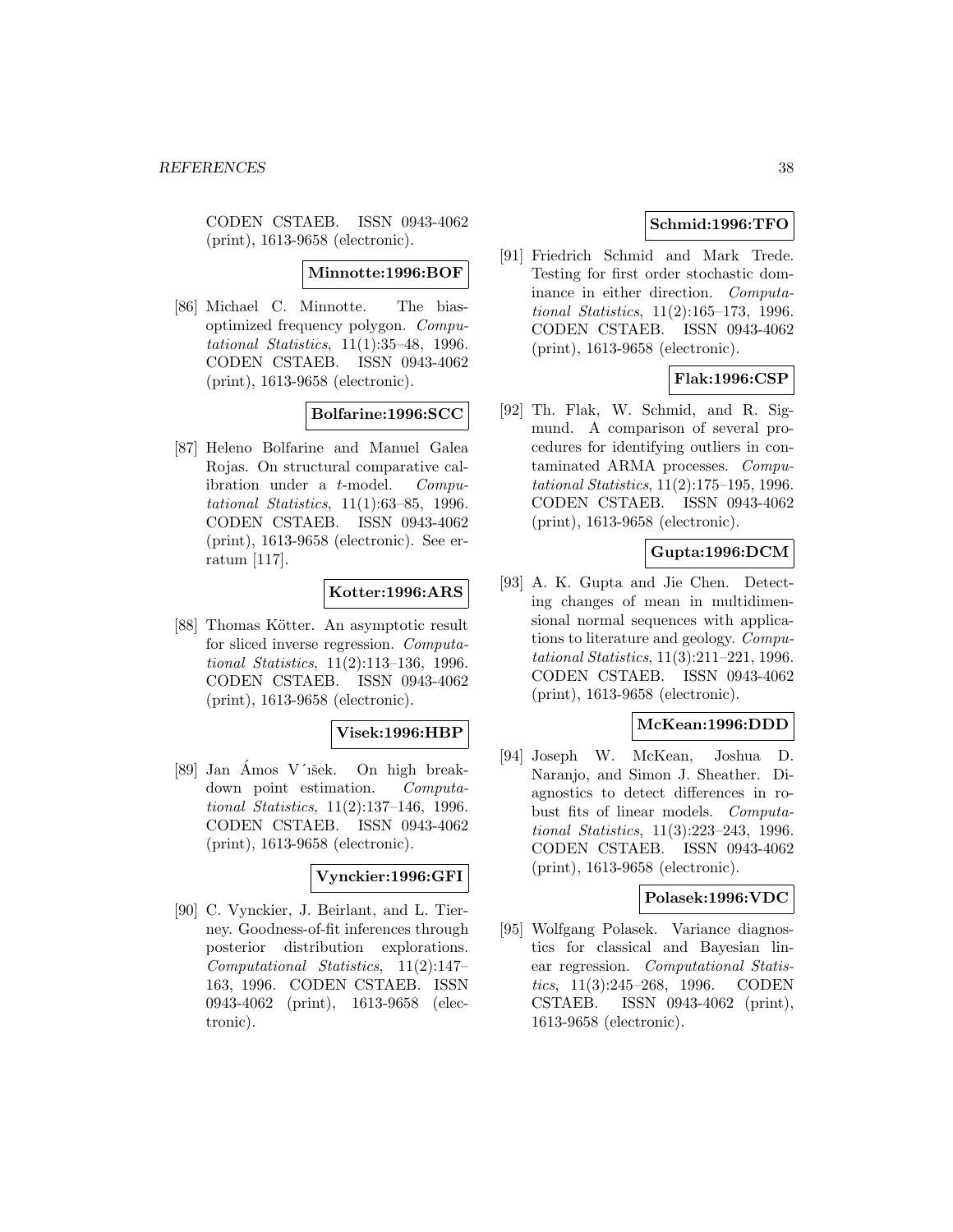## **Smith:1996:FSP**

[96] Michael Smith, Simon Sheather, and Robert Kohn. Finite sample performance of robust Bayesian regression. Computational Statistics, 11(3):269– 301, 1996. CODEN CSTAEB. ISSN 0943-4062 (print), 1613-9658 (electronic).

## **Kanefuji:1996:EIG**

[97] Koji Kanefuji and Kosei Iwase. Exponential inverse Gaussian distribution. Computational Statistics, 11(3):315– 326, 1996. CODEN CSTAEB. ISSN 0943-4062 (print), 1613-9658 (electronic).

## **Coronel-Brizio:1996:ETG**

[98] Hector F. Coronel-Brizio and Federico O'Reilly. EDF tests for the Gumbel distribution with estimated parameters from censored samples. Computational Statistics, 11(3):327–335, 1996. CODEN CSTAEB. ISSN 0943-4062 (print), 1613-9658 (electronic).

### **Jones:1996:PDB**

[99] M. C. Jones, J. S. Marron, and S. J. Sheather. Progress in data-based bandwidth selection for kernel density estimation. Computational Statistics, 11(3):337–381, 1996. CODEN CSTAEB. ISSN 0943-4062 (print), 1613-9658 (electronic).

#### **Pfeifer:1996:MAP**

[100] D. Pfeifer, H.-P. Bäumer, and U. Schleier. The "minimal area" problem in ecology: a spatial Poisson process approach. Computational Statistics, 11(4):415–428, 1996. CODEN CSTAEB. ISSN 0943-4062 (print), 1613-9658 (electronic). See errata [112].

## **Rasch:1997:ROD**

[101] Dieter A. M. K. Rasch, Eligius M. T. Hendrix, and Eric P. J. Boer. Replicationfree optimal designs in regression analysis. Computational Statistics, 12(1):19–52, 1997. CODEN CSTAEB. ISSN 0943-4062 (print), 1613-9658 (electronic).

## **Katkovnik:1997:KHO**

[102] Vladimir Katkovnik. Kernel high-order approximation of time-varying parameters of harmonics. Computational Statistics, 12(1):67–91, 1997. CODEN CSTAEB. ISSN 0943-4062 (print), 1613-9658 (electronic).

#### **Delecroix:1997:DLE**

[103] M. Delecroix, D. Guégan, and G. Léorat. Determinating Lyapunov exponents in deterministic dynamical systems. Computational Statistics, 12(1):93–107, 1997. CODEN CSTAEB. ISSN 0943-4062 (print), 1613-9658 (electronic).

#### **Aragon:1997:SIR**

[104] Yves Aragon and Jérôme Saracco. Sliced inversed regression (SIR): an appraisal of small sample alternatives to slicing. Computational Statistics, 12(1):109–130, 1997. CODEN CSTAEB. ISSN 0943-4062 (print), 1613-9658 (electronic).

#### **Schimek:1997:NSA**

[105] Michael G. Schimek. Non- and semiparametric alternatives to generalized linear models. Computational Statistics, 12(2):173–191, 1997. CODEN CSTAEB. ISSN 0943-4062 (print), 1613-9658 (electronic).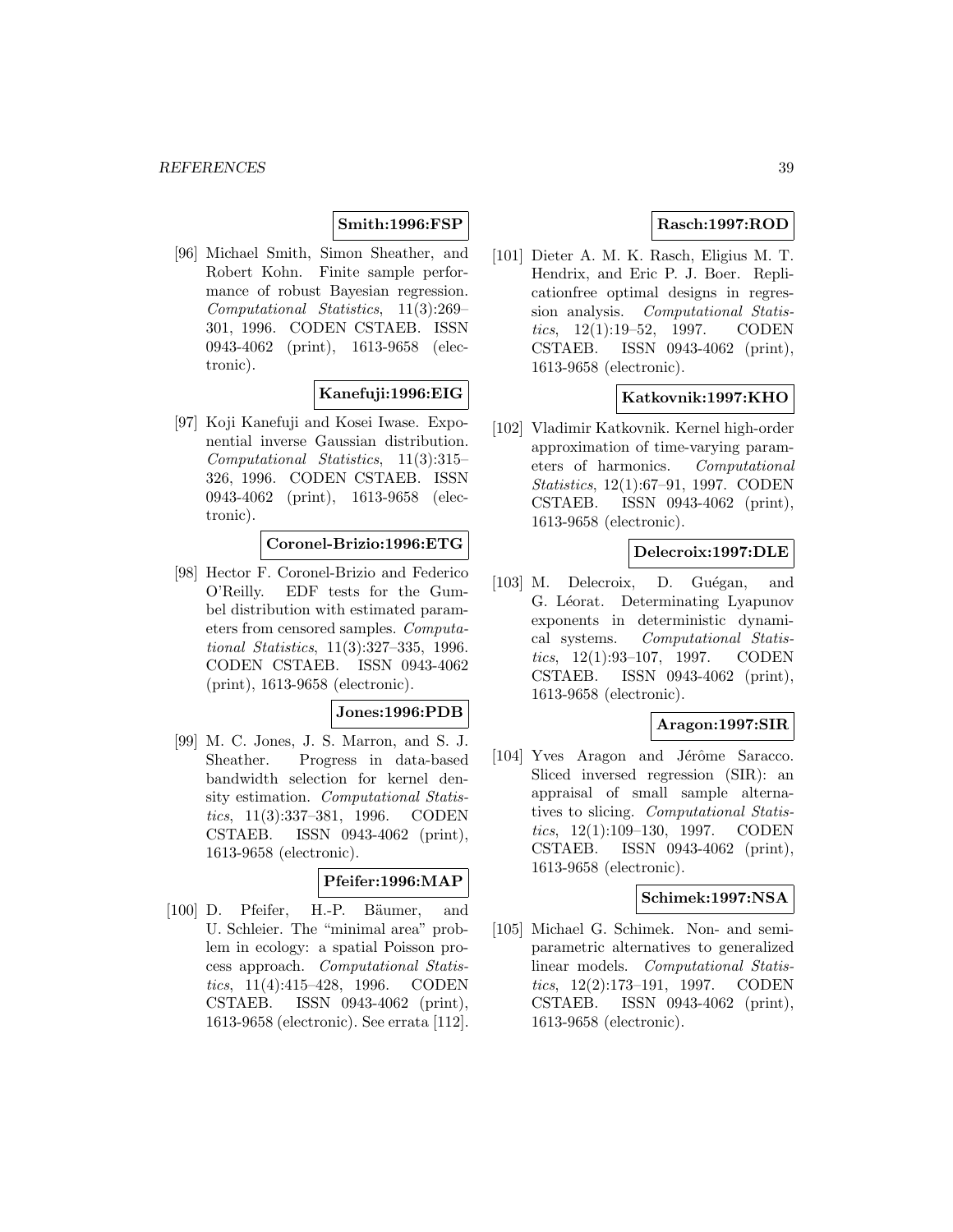#### **Spath:1997:LSF**

[106] Helmuth Späth. Least-squares fitting of ellipses and hyperbolas. Computational Statistics, 12(3):329–341, 1997. CODEN CSTAEB. ISSN 0943-4062 (print), 1613-9658 (electronic).

## **Spath:1997:ODF**

[107] Helmuth Späth. Orthogonal distance fitting by circles and ellipses with given area. Computational Statistics, 12(3):343–354, 1997. CODEN CSTAEB. ISSN 0943-4062 (print), 1613-9658 (electronic).

## **Aragon:1997:GIM**

[108] Yves Aragon. A Gauss implementation of multivariate sliced inverse regression. Computational Statistics, 12 (3):355–372, 1997. CODEN CSTAEB. ISSN 0943-4062 (print), 1613-9658 (electronic).

## **Edlund:1997:ANL**

[109] Ove Edlund, Håkan Ekblom, and Kaj Madsen. Algorithms for non-linear M-estimation. Computational Statistics, 12(3):373–383, 1997. CODEN CSTAEB. ISSN 0943-4062 (print), 1613-9658 (electronic).

### **Arjas:1997:ANB**

[110] Elja Arjas and Juha Heikkinen. An algorithm for nonparametric Bayesian estimation of a Poisson intensity. Computational Statistics, 12(3):385–402, 1997. CODEN CSTAEB. ISSN 0943-4062 (print), 1613-9658 (electronic).

### **Arickx:1997:BCP**

[111] Frans Arickx, Jan Broeckhove, Muriel Dejonghe, and Julien van den Broeck.

BSFM: a computer program for Bayesian stochastic frontier models. Computational Statistics, 12(3):403– 421, 1997. CODEN CSTAEB. ISSN 0943-4062 (print), 1613-9658 (electronic).

# **Pfeifer:1997:EAM**

[112] D. Pfeifer, H.-P. Bäumer, and U. Schleier. Errata to the article: The 'minimal area' problem in ecology: a spatial Poisson process approach [Comput. Statist. **11** (1996), no. 4, 415–428; MR1421635 (97h:62046)]. Computational Statistics, 12(3):429–430, 1997. CODEN CSTAEB. ISSN 0943-4062 (print), 1613-9658 (electronic). See [100].

## **Ma:1997:MFS**

[113] Jun Ma and H. Malcolm Hudson. Modified Fisher scoring algorithms using Jacobi or Gauss-Seidel subiterations. Computational Statistics, 12(4):467– 479, 1997. CODEN CSTAEB. ISSN 0943-4062 (print), 1613-9658 (electronic).

#### **Sjostedt:1997:CME**

[114] S. Sjöstedt and A. Barrlund. A computational method for estimating continuum factor models. Computational Statistics, 12(4):481–495, 1997. CODEN CSTAEB. ISSN 0943-4062 (print), 1613-9658 (electronic).

#### **Ernst:1998:MGL**

[115] Michael D. Ernst. A multivariate generalized Laplace distribution. Computational Statistics, 13(2):227–232, 1998. CODEN CSTAEB. ISSN 0943-4062 (print), 1613-9658 (electronic).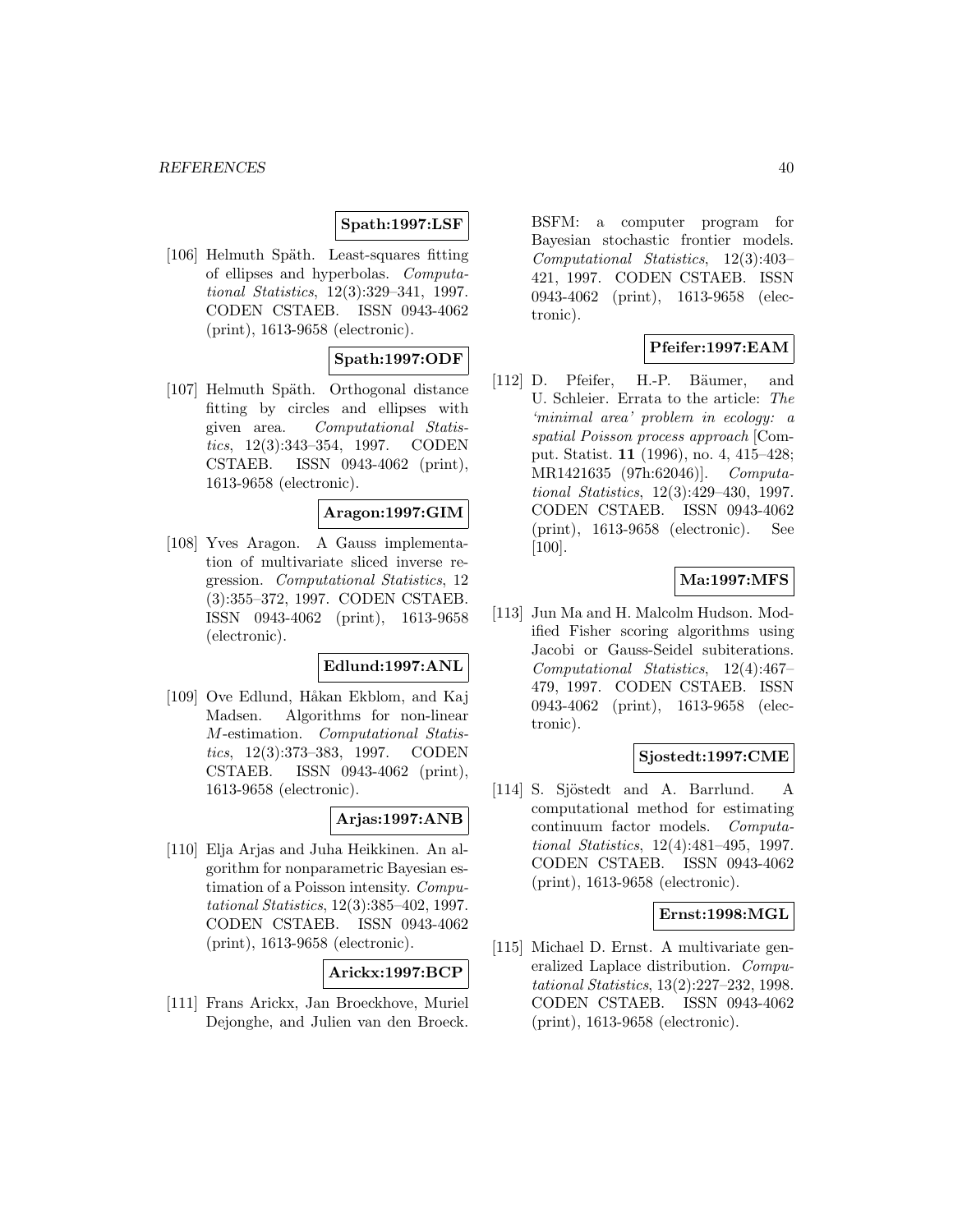#### **Jimenez-Gamero:1998:EMI**

 $[116]$  M. D. Jiménez-Gamero, J. Muñoz-Garc´ia, A. Muñoz-Reyes, and R. Pino-Mej´ıas. On Efron's Method II with identification of outlier bootstrap samples. Computational Statistics, 13(3): 301–318, 1998. CODEN CSTAEB. ISSN 0943-4062 (print), 1613-9658 (electronic).

#### **Anonymous:1998:ESC**

[117] Anonymous. Erratum: On structural comparative calibration under a t-model [Comput. Statist. **11 (1996), no. 1, 63–85; MR1392535 (97g:62117)] by H. Bolfarine and M. Galea Rojas**. Computational Statistics, 13 (3):423–424, 1998. CODEN CSTAEB. ISSN 0943-4062 (print), 1613-9658 (electronic). See [87].

# **Dong:1998:CTP**

[118] Jianping Dong and Renfang Jiang. Contingency table probability estimation — a projection pursuit approach. Computational Statistics, 13(4):425– 445, 1998. CODEN CSTAEB. ISSN 0943-4062 (print), 1613-9658 (electronic).

# **Swayne:1999:ISI**

[119] Deborah F. Swayne and Sigbert Klinke. Introduction to the special issue on interactive graphical data analysis: What is interaction? Computational Statistics, 14(1):1–6, March 1999. CODEN CSTAEB. ISSN 0943-4062 (print), 1613-9658 (electronic). URL http://link.springer. com/article/10.1007/PL00022700.

## **Unwin:1999:RIG**

[120] Antony Unwin. Requirements for interactive graphics software for exploratory data analysis. Computational Statistics, 14(1):7–22, March 1999. CODEN CSTAEB. ISSN 0943-4062 (print), 1613-9658 (electronic). URL http://link.springer. com/article/10.1007/PL00022706.

### **Chao:1999:IDA**

[121] Edward C. Chao. Interactive data analysis based on dialog systems in S-PLUS. Computational Statistics, 14(1):23–38, March 1999. CODEN CSTAEB. ISSN 0943-4062 (print), 1613-9658 (electronic). URL http: //link.springer.com/article/10. 1007/PL00022703.

# **Nelson:1999:XVC**

[122] Laura Nelson, Dianne Cook, and Carolina Cruz-Neira. XGobi vs the C2: Results of an experiment comparing data visualization in a 3-D immersive virtual reality environment with a 2-D workstation display. Computational Statistics, 14(1):39–51, March 1999. CODEN CSTAEB. ISSN 0943-4062 (print), 1613-9658 (electronic). URL http://link.springer. com/article/10.1007/PL00022704.

## **Inselberg:1999:DPL**

[123] Alfred Inselberg. Don't panic ... just do it in parallel! Computational Statistics, 14(1):53–77, March 1999. CODEN CSTAEB. ISSN 0943-4062 (print), 1613-9658 (electronic). URL http://link.springer. com/article/10.1007/PL00022705.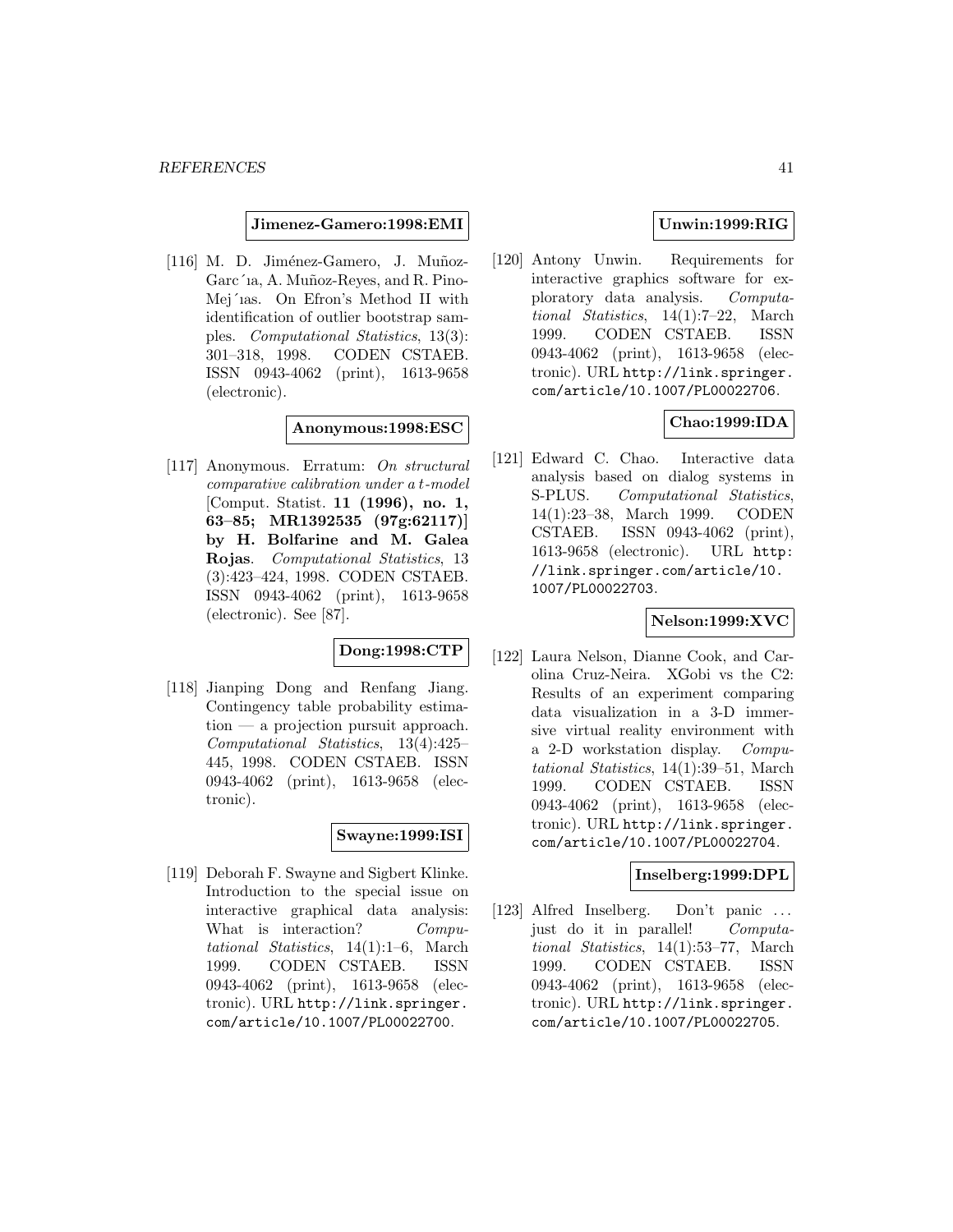## **Avidan:1999:PDM**

[124] Tova Avidan and Shlomo Avidan. ParallAX — a data mining tool based on parallel coordinates. Computational Statistics, 14(1):79–89, March 1999. CODEN CSTAEB. ISSN 0943-4062 (print), 1613-9658 (electronic). URL http://link.springer. com/article/10.1007/PL00022707.

**Theus:1999:ASD**

[125] Martin Theus. Analysing storm data using highly interactive tools. Computational Statistics, 14(1):91–108, March 1999. CODEN CSTAEB. ISSN 0943-4062 (print), 1613-9658 (electronic). URL http://link.springer. com/article/10.1007/PL00022708.

## **Wilhelm:1999:VCC**

[126] Adalbert F. X. Wilhelm, Edward J. Wegman, and Jürgen Symanzik. Visual clustering and classification: The Oronsay particle size data set revisited. Computational Statistics, 14 (1):109–146, March 1999. CODEN CSTAEB. ISSN 0943-4062 (print), 1613-9658 (electronic). URL http: //link.springer.com/article/10. 1007/PL00022701.

## **James:1999:IDA**

[127] David A. James. Interactive data analysis in a manufacturing setting- a case study. Computational Statistics, 14 (1):147–159, March 1999. CODEN CSTAEB. ISSN 0943-4062 (print), 1613-9658 (electronic). URL http: //link.springer.com/article/10. 1007/PL00022702.

# **Lyhagen:1999:IOF**

[128] Johan Lyhagen. Identification of the order of a fractionally differenced ARMA model. Computational Statistics, 14(2):161–169, July 1999. CODEN CSTAEB. ISSN 0943-4062 (print), 1613-9658 (electronic). URL http://link.springer. com/article/10.1007/PL00022709.

### **Gredenhoff:1999:LLS**

[129] Mikael Gredenhoff and Sune Karlsson. Lag-length selection in VAR-models using equal and unequal lag-length procedures. Computational Statistics, 14(2):171–187, July 1999. CODEN CSTAEB. ISSN 0943-4062 (print), 1613-9658 (electronic). URL http: //link.springer.com/article/10. 1007/PL00022710.

## **Ehlgen:1999:SAF**

[130] Jürgen Ehlgen. A simple algorithm to factorize the autocovariance function of a moving average process. Computational Statistics, 14(2):189–195, July 1999. CODEN CSTAEB. ISSN 0943-4062 (print), 1613-9658 (electronic). URL http://link.springer. com/article/10.1007/PL00022711.

### **Muller:1999:ACO**

[131] Werner G. Müller and Andrej Pázman. An algorithm for the computation of optimum designs under a given covariance structure. Computational Statistics, 14(2):197–211, July 1999. CODEN CSTAEB. ISSN 0943-4062 (print), 1613-9658 (electronic). URL http: //link.springer.com/article/10. 1007/s001800050013.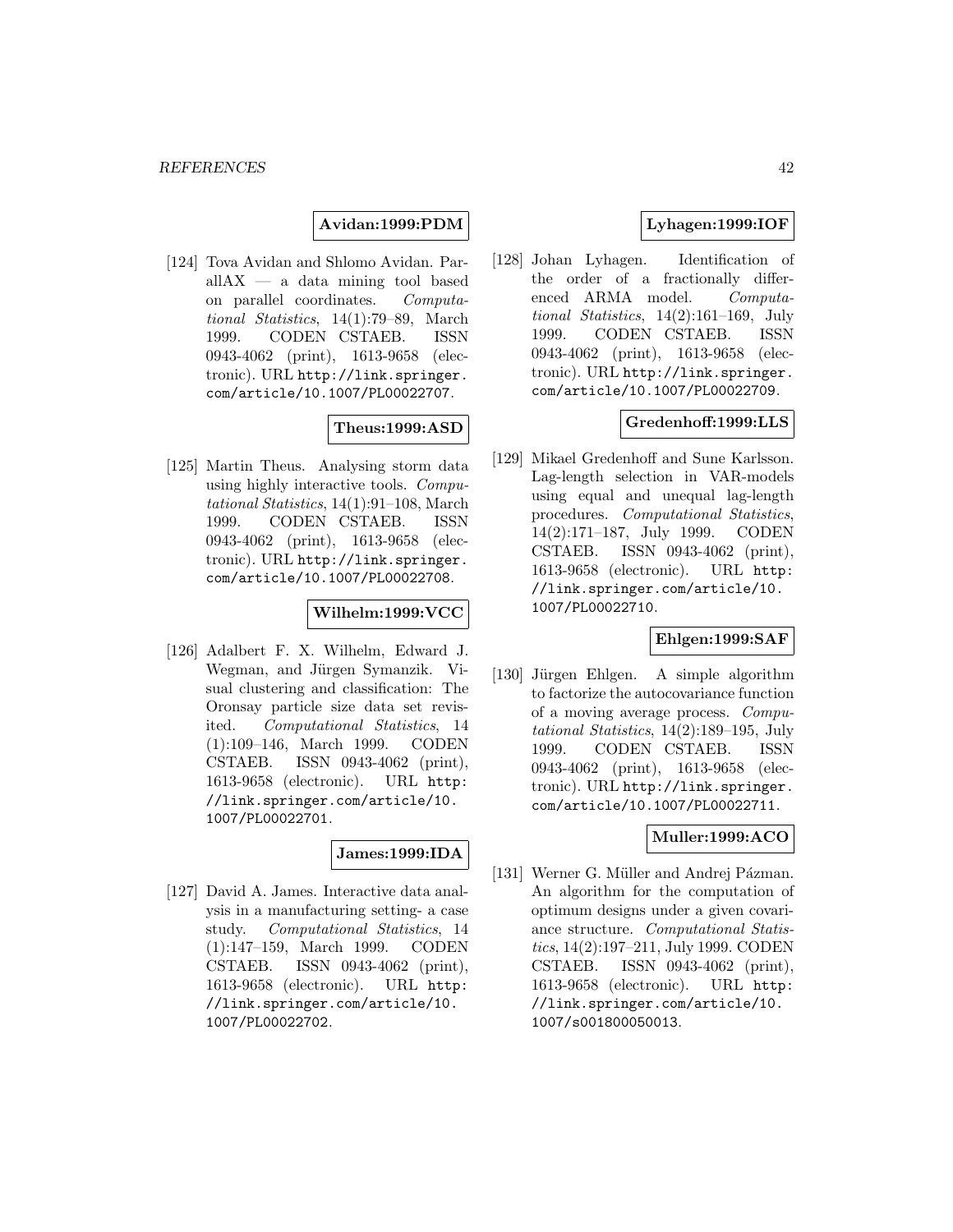## **Holliday:1999:ACA**

[132] Tim Holliday, Giovanni Pistone, Eva Riccomagno, and Henry P. Wynn. The application of computational algebraic geometry to the analysis of designed experiments: a case study. Computational Statistics, 14(2):213–231, July 1999. CODEN CSTAEB. ISSN 0943- 4062 (print), 1613-9658 (electronic). URL http://link.springer.com/ article/10.1007/s001800050014.

### **Achcar:1999:MMT**

[133] Jorge Alberto Achcar and Gilberto de Araújo Pereira. Mixture models for type II censored survival data in the presence of covariates. Computational Statistics, 14(2):233–250, July 1999. CODEN CSTAEB. ISSN 0943- 4062 (print), 1613-9658 (electronic). URL http://link.springer.com/ article/10.1007/s001800050015.

### **Beninel:1999:OAD**

[134] Farid Beninel and François Husson. An optimized algorithm to determine the values of the exact cumulative distribution function of some discrete statistics. Computational Statistics, 14(2):251–261, July 1999. CODEN CSTAEB. ISSN 0943-4062 (print), 1613-9658 (electronic). URL http: //link.springer.com/article/10. 1007/s001800050016.

# **Lu:1999:EMM**

[135] Wang-Shu Lu. The efficiency of the method of moments estimates for hyperparameters in the empirical Bayes binomial model. Computational Statistics, 14(2):263–276, July 1999. CODEN CSTAEB. ISSN 0943-4062 (print),

1613-9658 (electronic). URL http: //link.springer.com/article/10. 1007/s001800050017.

# **Lee:1999:RSB**

[136] Sauchi Stephen Lee. Regularization in skewed binary classification. Computational Statistics, 14(2):277–292, July 1999. CODEN CSTAEB. ISSN 0943- 4062 (print), 1613-9658 (electronic). URL http://link.springer.com/ article/10.1007/s001800050018.

## **Qian:1999:CAR**

[137] Guoqi Qian. Computations and analysis in robust regression model selection using stochastic complexity. Computational Statistics, 14(3): 293–314, September 1999. CODEN CSTAEB. ISSN 0943-4062 (print), 1613-9658 (electronic). URL http: //link.springer.com/article/10. 1007/BF03500911.

## **He:1999:CQC**

[138] Xuming He and Pin Ng. COBS: qualitatively constrained smoothing via linear programming. Computational Statistics, 14(3):315–337, September 1999. CODEN CSTAEB. ISSN 0943- 4062 (print), 1613-9658 (electronic). URL http://link.springer.com/ article/10.1007/s001800050019.

### **Christmann:1999:GST**

[139] Andreas Christmann. On group sequential tests based on robust location and scale estimators in the two-sample problem. Computational Statistics, 14 (3):339–353, September 1999. CODEN CSTAEB. ISSN 0943-4062 (print), 1613-9658 (electronic). URL http: //link.springer.com/article/10. 1007/s001800050020.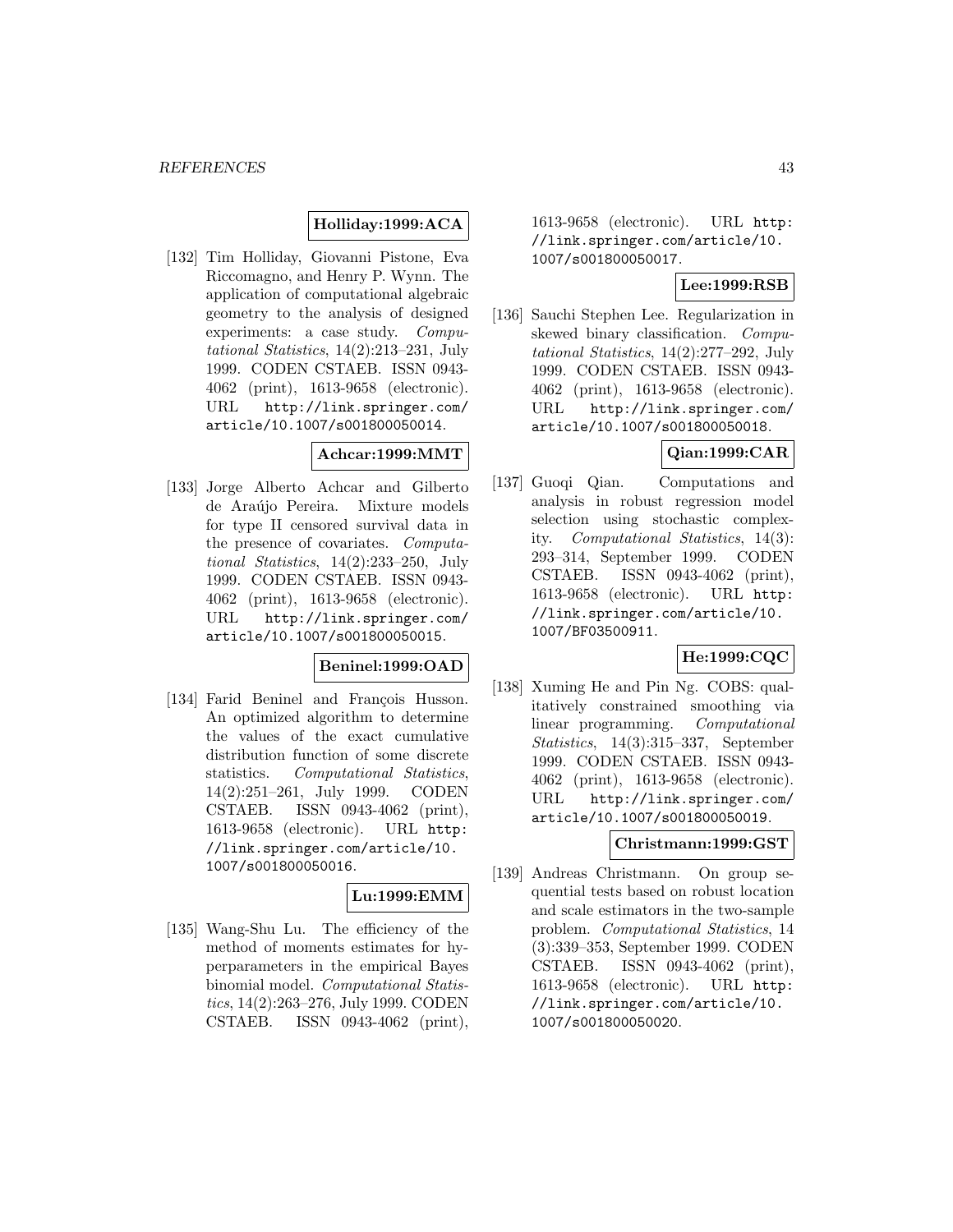### **Saavedra:1999:CST**

[140] Angeles Saavedra and Ricardo Cao. A comperative study of two convolutiontype estimators of the marginal density of moving average processes. Computational Statistics, 14(3):355– 373, September 1999. CODEN CSTAEB. ISSN 0943-4062 (print), 1613-9658 (electronic). URL http: //link.springer.com/article/10. 1007/s001800050021.

### **Haario:1999:APD**

[141] Heikki Haario, Eero Saksman, and Johanna Tamminen. Adaptive proposal distribution for random walk Metropolis algorithm. Computational Statistics, 14(3):375–395, September 1999. CODEN CSTAEB. ISSN 0943- 4062 (print), 1613-9658 (electronic). URL http://link.springer.com/ article/10.1007/s001800050022.

# **Piccarreta:1999:SBM**

[142] Raffaella Piccarreta. Sharp bounds for the maximum of the Goodman– Kruskal  $\tau$  index in a class of  $I \times J$ tables with given row and column totals. Computational Statistics, 14(3): 397–418, September 1999. CODEN CSTAEB. ISSN 0943-4062 (print), 1613-9658 (electronic). URL http: //link.springer.com/article/10. 1007/PL00022712.

### **Chauveau:1999:ASR**

[143] Didier Chauveau and Jean Diebolt. An automated stopping rule for MCMC convergence assessment. Computational Statistics, 14(3):419–442, September 1999. CODEN CSTAEB. ISSN 0943-4062 (print), 1613-9658 (electronic). URL http://link. springer.com/article/10.1007/s001800050024.

#### **Aguilera:1999:FTS**

[144] Ana M. Aguilera, Francisco A. Ocaña, and Mariano J. Valderrama. Forecasting time series by functional PCA. discussion of several weighted approaches. Computational Statistics, 14 (3):443–467, September 1999. CODEN CSTAEB. ISSN 0943-4062 (print), 1613-9658 (electronic). URL http: //link.springer.com/article/10. 1007/s001800050025.

#### **Marchette:1999:LDR**

[145] David J. Marchette and Wendy L. Poston. Local dimensionality reduction. Computational Statistics, 14(4): 469–489, December 1999. CODEN CSTAEB. ISSN 0943-4062 (print), 1613-9658 (electronic). URL http: //link.springer.com/article/10. 1007/s001800050026.

### **Spath:1999:EPE**

[146] Helmuth Späth. Estimating the parameters of an ellipse when angular differences are known. Computational Statistics, 14(4):491–500, December 1999. CODEN CSTAEB. ISSN 0943- 4062 (print), 1613-9658 (electronic). URL http://link.springer.com/ article/10.1007/s001800050027.

## **Linden:1999:EEF**

[147] Mikael Linden. Estimating effort function with semiparametric model. Computational Statistics, 14(4):501– 513, December 1999. CODEN CSTAEB. ISSN 0943-4062 (print), 1613-9658 (electronic). URL http: //link.springer.com/article/10. 1007/s001800050028.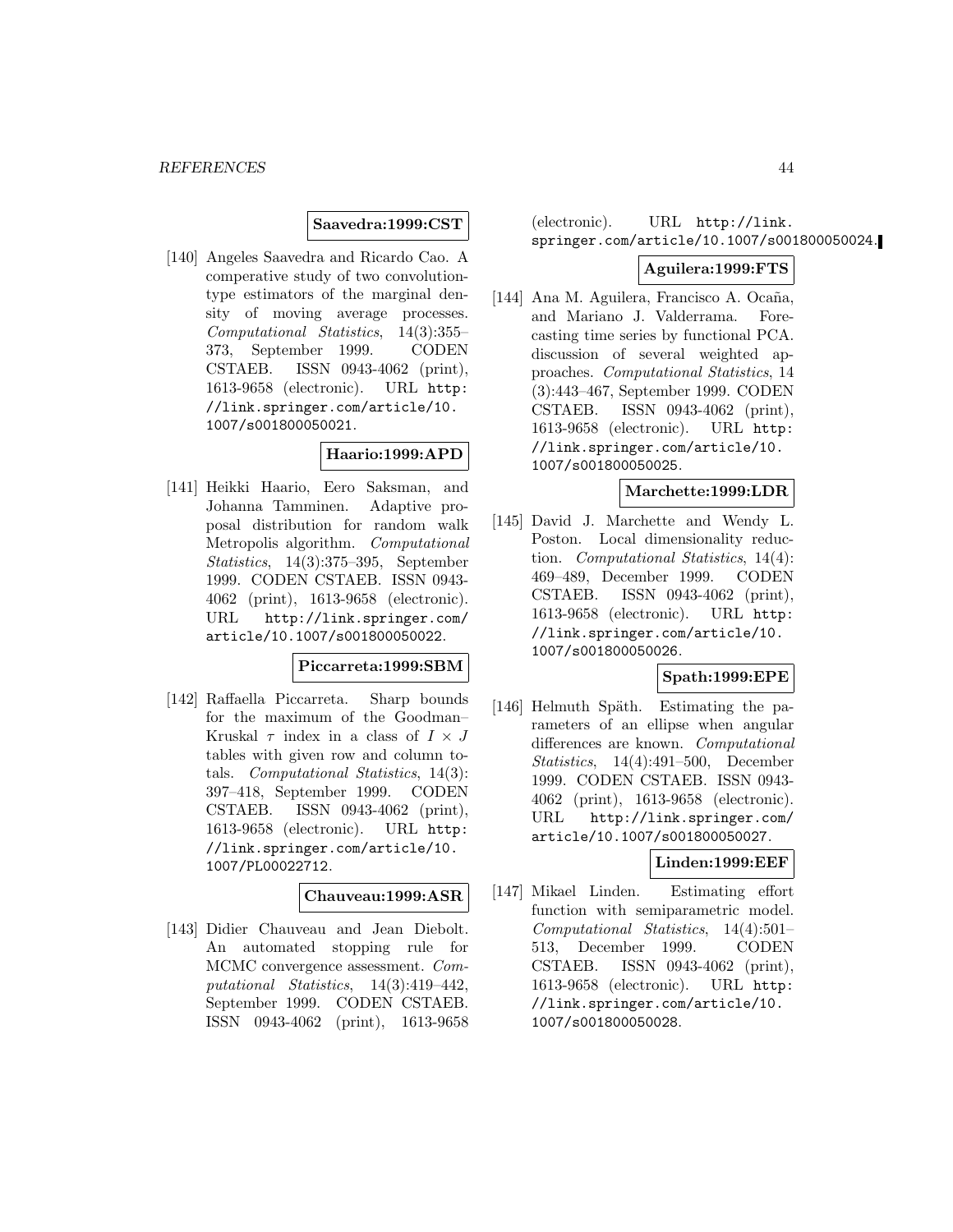## **Lee:1999:BSL**

[148] Thomas C. M. Lee and Victor Solo. Bandwidth selection for local linear regression: A simulation study. Computational Statistics, 14 (4):515–532, December 1999. CODEN CSTAEB. ISSN 0943-4062 (print), 1613-9658 (electronic). URL http: //link.springer.com/article/10. 1007/s001800050029. See erratum [177].

## **Kaiser:1999:DES**

[149] Regina Kaiser. Detection and estimation of structural changes and outliers in unobserved components. Computational Statistics, 14(4):533– 558, December 1999. CODEN CSTAEB. ISSN 0943-4062 (print), 1613-9658 (electronic). URL http: //link.springer.com/article/10. 1007/s001800050030.

### **Lauro:2000:E**

[150] Carlo Lauro and Vincenzo Esposito. Editorial. Computational Statistics, 15(1):1–2, March 2000. CODEN CSTAEB. ISSN 0943-4062 (print), 1613-9658 (electronic). URL http: //link.springer.com/article/10. 1007/BF03500910; http://link. springer.com/content/pdf/10.1007/ BF03500910.pdf.

#### **Bartkowiak:2000:OFC**

[151] Anna Bartkowiak and Adam Szustalewicz. [155] Outliers- finding and classifying which genuine and which spurious. Computational Statistics, 15(1):3–12, March 2000. CODEN CSTAEB. ISSN 0943- 4062 (print), 1613-9658 (electronic). URL http://link.springer.com/ article/10.1007/s001800050031.

## **Bravo:2000:SOD**

[152] M. Carmen Bravo and José M. García-Santesmases. Symbolic object description of strata by segmentation trees. Computational Statistics, 15 (1):13–24, March 2000. CODEN CSTAEB. ISSN 0943-4062 (print), 1613-9658 (electronic). URL http: //link.springer.com/article/10. 1007/s001800050032.

# **Depoutot:2000:FAL**

[153] Raoul Depoutot and Christophe Planas. Finite approximations to linear filters and the monitoring of revisions. Computational Statistics, 15(1):25–30, March 2000. CODEN CSTAEB. ISSN 0943-4062 (print), 1613-9658 (electronic). URL http: //link.springer.com/article/10. 1007/s001800050033.

## **Gammermann:2000:SVM**

[154] A. Gammermann. Support vector machine learning algorithm and transduction. Computational Statistics, 15(1):31–39, March 2000. CODEN CSTAEB. ISSN 0943-4062 (print), 1613-9658 (electronic). URL http: //link.springer.com/article/10. 1007/s001800050034.

## **Grossmann:2000:MUS**

Wilfried Grossmann. Metadata usage in the statistical production process. Computational Statistics, 15 (1):41–51, March 2000. CODEN CSTAEB. ISSN 0943-4062 (print), 1613-9658 (electronic). URL http: //link.springer.com/article/10. 1007/s001800050035.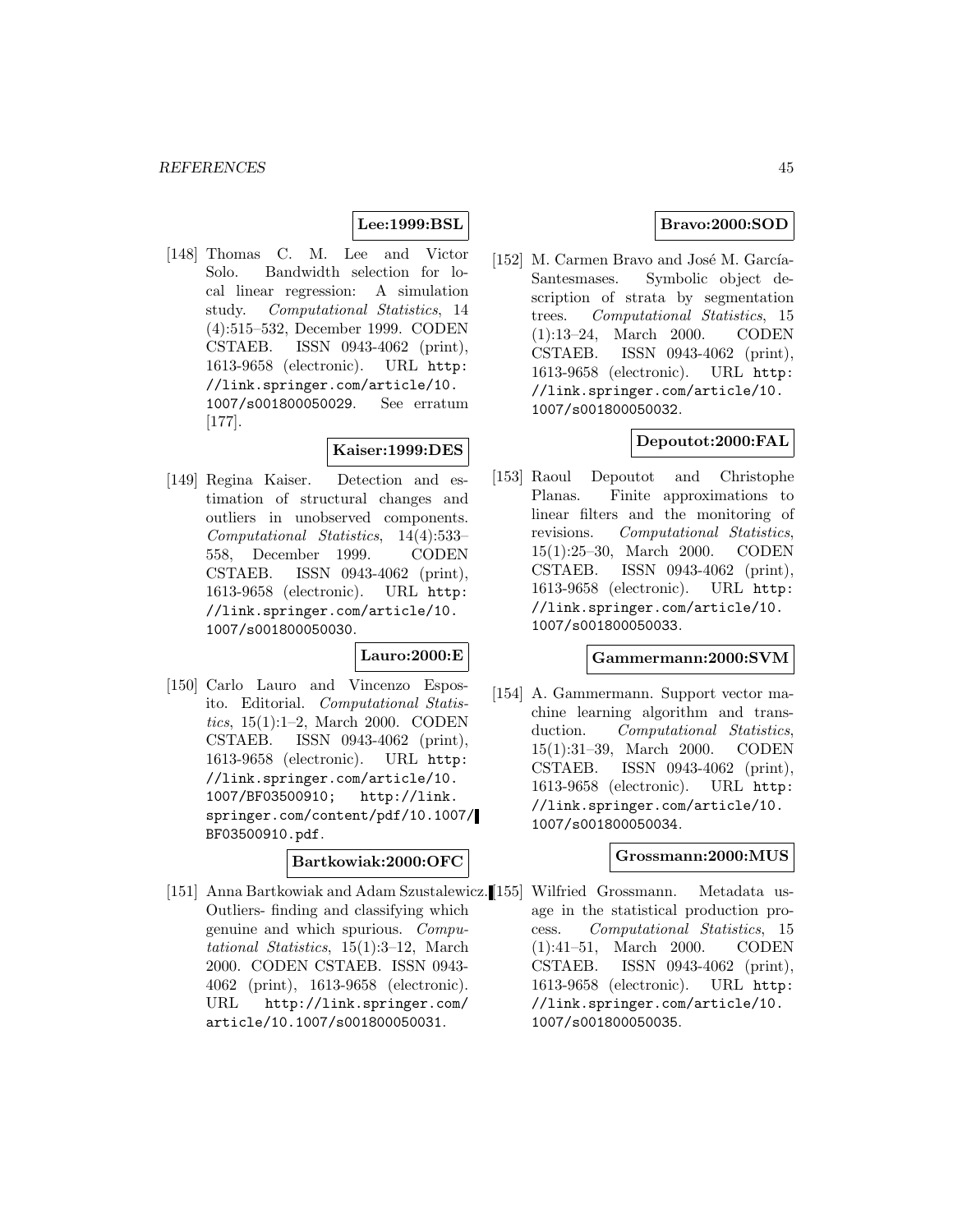#### **Keller:2000:IES**

[156] Wouter J. Keller and Jelke Bethlehem. The impact of EDI on statistical data processing. Computational Statistics, 15(1):53–63, March 2000. CODEN CSTAEB. ISSN 0943-4062 (print), 1613-9658 (electronic). URL http: //link.springer.com/article/10. 1007/s001800050036.

## **Laaksonen:2000:RBN**

[157] Seppo Laaksonen. Regression-based nearest neighbour hot decking. Computational Statistics, 15(1):65–71, March 2000. CODEN CSTAEB. ISSN 0943- 4062 (print), 1613-9658 (electronic). URL http://link.springer.com/ article/10.1007/s001800050037.

## **Lauro:2000:PCA**

[158] Carlo N. Lauro and Francesco Palumbo. Principal component analysis of interval data: a symbolic data analysis approach. Computational Statistics, 15(1):73–87, March 2000. CODEN CSTAEB. ISSN 0943- 4062 (print), 1613-9658 (electronic). URL http://link.springer.com/ article/10.1007/s001800050038.

#### **Papageorgiou:2000:RAM**

[159] H. Papageorgiou, Maria Vardaki, and Fragkiskos Pentaris. Recent advances on metadata. Computational Statistics, 15(1):89–97, March 2000. CODEN CSTAEB. ISSN 0943-4062 (print), 1613-9658 (electronic). URL http: //link.springer.com/article/10. 1007/s001800050039.

#### **Payne:2000:DWD**

[160] R. W. Payne, S. A. Harding, J. A. Dhaliwal, and S. S. Dhaliwal. A

data warehouse for designed experiments. Computational Statistics, 15 (1):99–108, March 2000. CODEN CSTAEB. ISSN 0943-4062 (print), 1613-9658 (electronic). URL http: //link.springer.com/article/10. 1007/s001800050040.

## **Petrakos:2000:TFS**

[161] George Petrakos. The topological foundation and some properties of the mixed estimator. Computational Statistics, 15(1):109–114, March 2000. CODEN CSTAEB. ISSN 0943- 4062 (print), 1613-9658 (electronic). URL http://link.springer.com/ article/10.1007/s001800050041.

#### **Ragozini:2000:CGA**

[162] Giancarlo Ragozini. A computational geometry approach for linear and non linear discriminant analysis. Computational Statistics, 15 (1):115–125, March 2000. CODEN CSTAEB. ISSN 0943-4062 (print), 1613-9658 (electronic). URL http: //link.springer.com/article/10. 1007/s001800050042.

### **Rasson:2000:SKD**

[163] Jean-Paul Rasson and Sandrine Lissoir. Symbolic kernel discriminant analysis. Computational Statistics, 15 (1):127–132, March 2000. CODEN CSTAEB. ISSN 0943-4062 (print), 1613-9658 (electronic). URL http: //link.springer.com/article/10. 1007/s001800050043.

### **Wegman:2000:VNT**

[164] Edward J. Wegman. Visions: New techniques and technologies in statistics. Computational Statistics, 15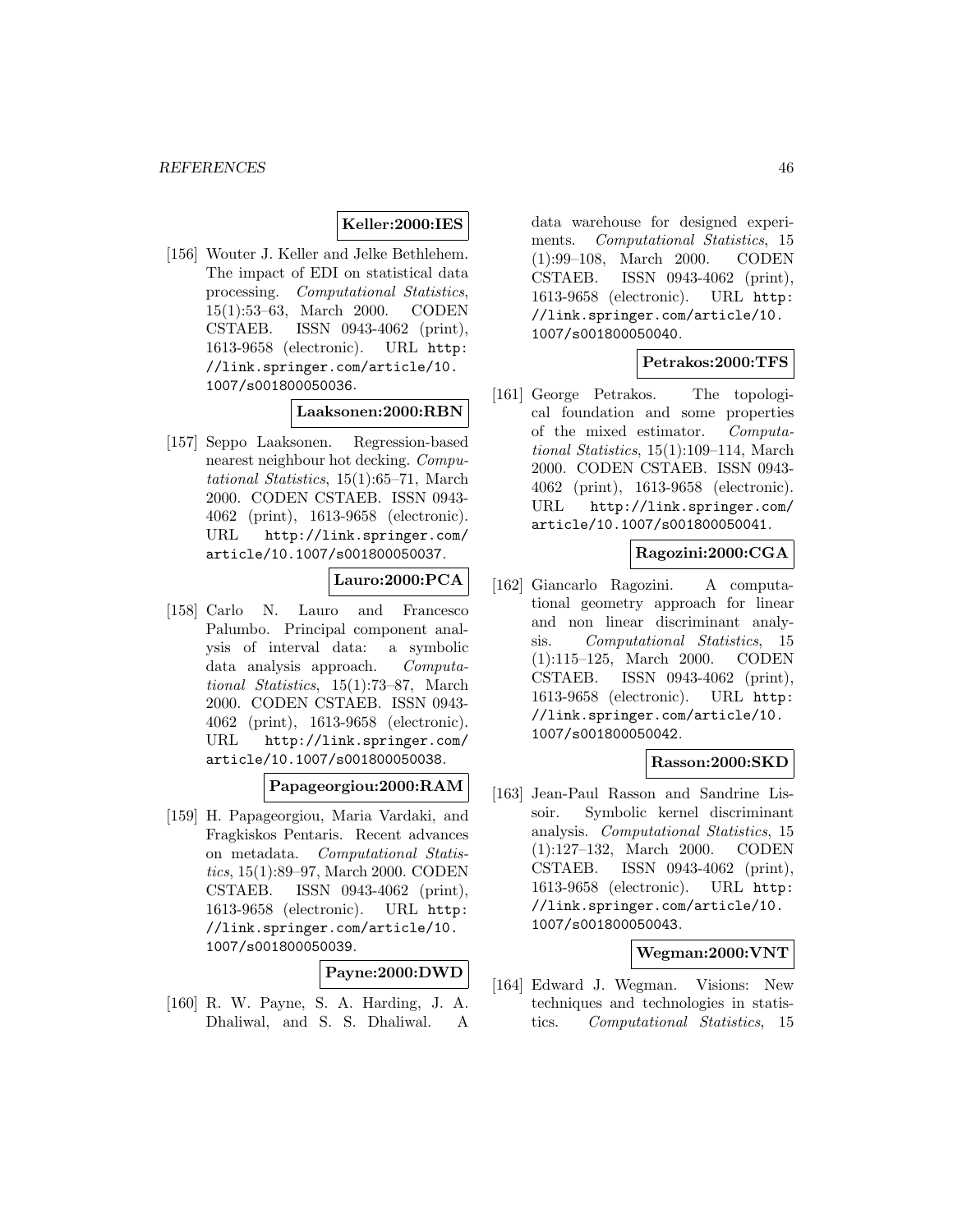(1):133–144, March 2000. CODEN CSTAEB. ISSN 0943-4062 (print), 1613-9658 (electronic). URL http: //link.springer.com/article/10. 1007/s001800050044.

### **Girard:2000:NPB**

[165] Stéphane Girard. A nonlinear PCA based on manifold approximation. Computational Statistics, 15 (2):145–167, July 2000. CODEN CSTAEB. ISSN 0943-4062 (print), 1613-9658 (electronic). URL http: //link.springer.com/article/10. 1007/s001800000025.

### **Lee:2000:EMM**

[166] Dominic Lee and Carey Priebe. Exact mean and mean squared error of the smoothed bootstrap mean integrated squared error estimator. Computational Statistics, 15(2):169–181, July 2000. CODEN CSTAEB. ISSN 0943- 4062 (print), 1613-9658 (electronic). URL http://link.springer.com/ article/10.1007/s001800000026.

#### **Insua:2000:WBR**

[167] David Rios Insua and Brani Vidakovic. Wavelet-based random densities. Computational Statistics, 15 (2):183–203, July 2000. CODEN CSTAEB. ISSN 0943-4062 (print), 1613-9658 (electronic). URL http: //link.springer.com/article/10. 1007/s001800000027.

# **Mohammadpour:2000:ESR**

[168] Adel Mohammadpour and A. Reza Soltani. Exchangeable stable random vectors and their simulations. Computational Statistics, 15(2):205–217, July 2000. CODEN CSTAEB. ISSN 0943- 4062 (print), 1613-9658 (electronic).

### URL http://link.springer.com/ article/10.1007/s001800000028.

# **Penev:2000:WGA**

[169] Spiridon Penev and Tenko Raykov. A Wiener germ approximation of the noncentral chi square distribution and of its quantiles. Computational Statistics, 15(2):219–228, July 2000. CODEN CSTAEB. ISSN 0943-4062 (print), 1613-9658 (electronic). URL http: //link.springer.com/article/10. 1007/s001800000029.

# **Jiang:2000:NGS**

[170] Jiming Jiang. A nonlinear Gauss– Seidel algorithm for inference about GLMM. Computational Statistics, 15(2):229–241, July 2000. CODEN CSTAEB. ISSN 0943-4062 (print), 1613-9658 (electronic). URL http: //link.springer.com/article/10. 1007/s001800000030.

#### **Satten:2000:AMD**

[171] Glen A. Satten and Somnath Datta. The  $S-U$  algorithm for missing data problems. Computational Statistics, 15(2):243–277, July 2000. CODEN CSTAEB. ISSN 0943-4062 (print), 1613-9658 (electronic). URL http: //link.springer.com/article/10. 1007/s001800000031.

### **McCullough:2000:AMS**

[172] B. D. McCullough. The accuracy of Mathematica 4 as a statistical package. Computational Statistics, 15 (2):279–299, July 2000. CODEN CSTAEB. ISSN 0943-4062 (print), 1613-9658 (electronic). URL http: //link.springer.com/article/10. 1007/PL00022713.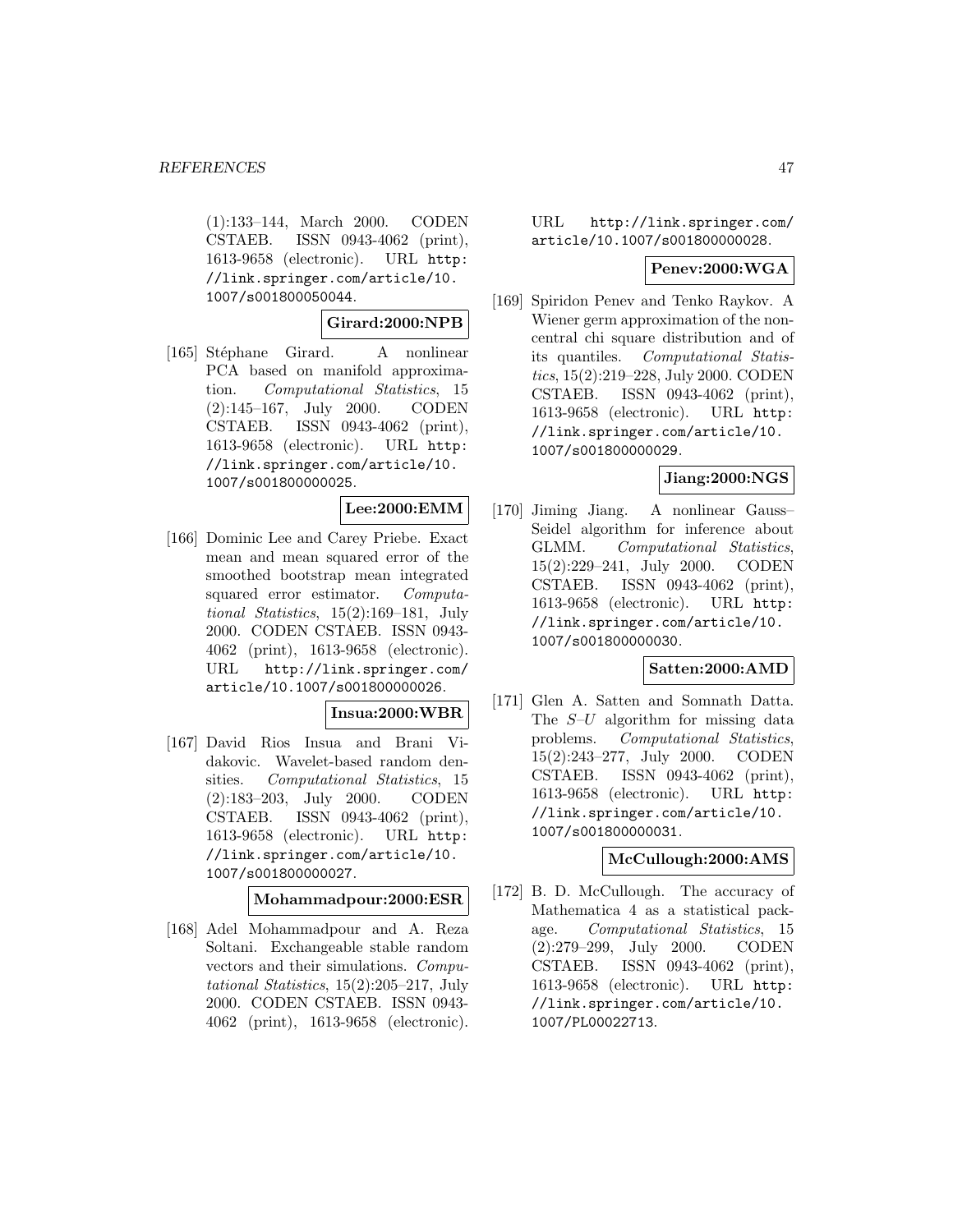### **Rossini:2000:BRA**

[173] A. J. Rossini. Book review: Applied Smoothing Techniques for Data Analysis: The Kernel Approach with S-Plus Illustrations by Adrian W. Bowman and Adelchi Azzalini. Computational Statistics, 15(2):301–302, July 2000. CODEN CSTAEB. ISSN 0943- 4062 (print), 1613-9658 (electronic). URL http://link.springer.com/ article/10.1007/s001800000033.

## **Theus:2000:CPC**

[174] Martin Theus. COMPSTAT 1998 proceedings in computational statistics. Computational Statistics, 15 (2):303–305, July 2000. CODEN CSTAEB. ISSN 0943-4062 (print), 1613-9658 (electronic). URL http: //link.springer.com/article/10. 1007/s001800000034.

#### **Baumer:2000:SAE**

[175] Hans-Peter Bäumer. Statistical analysis of extreme values- from insurance, finance, hydrology and other fields. Computational Statistics, 15 (2):307–311, July 2000. CODEN CSTAEB. ISSN 0943-4062 (print), 1613-9658 (electronic). URL http: //link.springer.com/article/10. 1007/s001800000035.

## **Ickstadt:2000:BRC**

[176] Katja Ickstadt. Book review: Collecting Spatial Data by W. G. Müller Physica–Verlag (1998), ISBN 3-7908- 1134-3. Computational Statistics, 15 (2):313–314, July 2000. CODEN CSTAEB. ISSN 0943-4062 (print), 1613-9658 (electronic). URL http: //link.springer.com/article/10. 1007/s001800000036.

## **Lee:2000:EBS**

[177] Thomas Lee and Victor Solo. Erratum to: Bandwidth Selection for Local Linear Regression: A Simulation Study  $4/1999$ , pp 515– 532. Computational Statistics, 15(2):A3, July 2000. CODEN CSTAEB. ISSN 0943-4062 (print), 1613-9658 (electronic). URL http: //link.springer.com/article/10. 1007/BF03500912; http://link. springer.com/content/pdf/10.1007/ BF03500912.pdf. See [148].

## **Hoijtink:2000:PIR**

[178] Herbert Hoijtink. Posterior inference in the random intercept model based on samples obtained with Markov chain Monte Carlo methods. Computational Statistics, 15(3):315–336, September 2000. CODEN CSTAEB. ISSN 0943- 4062 (print), 1613-9658 (electronic). URL http://link.springer.com/ article/10.1007/s001800000037.

## **Berkhof:2000:PPC**

[179] Johannes Berkhof, Iven van Mechelen, and Herbert Hoijtink. Posterior predictive checks: Principles and discussion. Computational Statistics, 15(3): 337–354, September 2000. CODEN CSTAEB. ISSN 0943-4062 (print), 1613-9658 (electronic). URL http: //link.springer.com/article/10. 1007/s001800000038.

# **Leenen:2000:BPE**

[180] Iwin Leenen, Iven Van Mechelen, and Andrew Gelman. Bayesian probabilistic extensions of a deterministic classification model. Computational Statistics, 15(3):355–371, September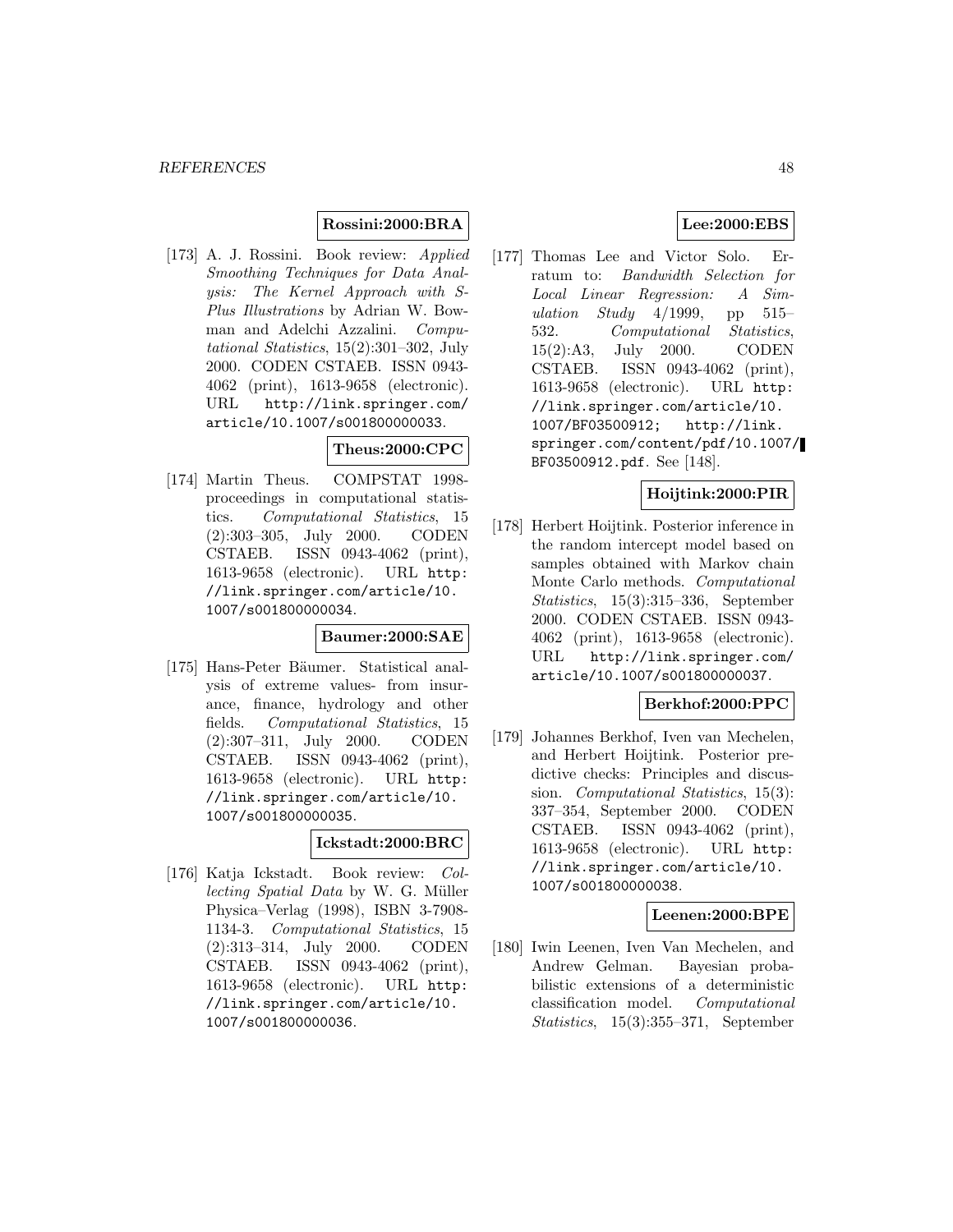2000. CODEN CSTAEB. ISSN 0943- 4062 (print), 1613-9658 (electronic). URL http://link.springer.com/ article/10.1007/s001800000039.

## **Gelman:2000:TER**

[181] Andrew Gelman and Francis Tuerlinckx. Type s error rates for classical and Bayesian single and multiple comparison procedures. Computational Statistics, 15(3):373–390, September 2000. CODEN CSTAEB. ISSN 0943- 4062 (print), 1613-9658 (electronic). URL http://link.springer.com/ article/10.1007/s001800000040.

## **Browne:2000:IPI**

[182] William J. Browne and David Draper. Implementation and performance issues in the Bayesian and likelihood fitting of multilevel models. Computational Statistics, 15(3):391– 420, September 2000. CODEN CSTAEB. ISSN 0943-4062 (print), 1613-9658 (electronic). URL http: //link.springer.com/article/10. 1007/s001800000041.

# **Janssen:2000:EPH**

[183] Rianne Janssen and Paul De Boeck. Exploring the posterior of a hierarchical IRT model for item effects. Computational Statistics, 15(3): 421–442, September 2000. CODEN CSTAEB. ISSN 0943-4062 (print), 1613-9658 (electronic). URL http: //link.springer.com/article/10. 1007/PL00022714.

### **Wand:2000:CRS**

[184] M. P. Wand. A comparison of regression spline smoothing procedures. Computational Statistics, 15

(4):443–462, December 2000. CODEN CSTAEB. ISSN 0943-4062 (print), 1613-9658 (electronic). URL http: //link.springer.com/article/10. 1007/s001800000047.

# **Bakin:2000:PMA**

[185] Sergey Bakin, Markus Hegland, and Michael R. Osborne. Parallel MARS algorithm based on B-splines. Computational Statistics, 15(4):463–484, December 2000. CODEN CSTAEB. ISSN 0943-4062 (print), 1613-9658 (electronic). URL http://link.springer. com/article/10.1007/PL00022715.

## **Bergkvist:2000:WDE**

[186] Erik Bergkvist and Per Johansson. Weighted derivative estimation of quantal response models: Simulations and applications to choice of truck freight carrier. Computational Statistics, 15(4):485–510, December 2000. CODEN CSTAEB. ISSN 0943-4062 (print), 1613-9658 (electronic). URL http://link.springer. com/article/10.1007/PL00022716.

# **Delecroix:2000:RSE**

[187] Michel Delecroix and Camelia Protopopescu. Are regression series estimators efficient in practice? a computational comparison study. Computational Statistics, 15(4):511– 529, December 2000. CODEN CSTAEB. ISSN 0943-4062 (print), 1613-9658 (electronic). URL http: //link.springer.com/article/10. 1007/s001800000045.

## **Kozubowski:2000:MAG**

[188] Tomasz J. Kozubowski and Krzysztof Podgórski. A multivariate and asym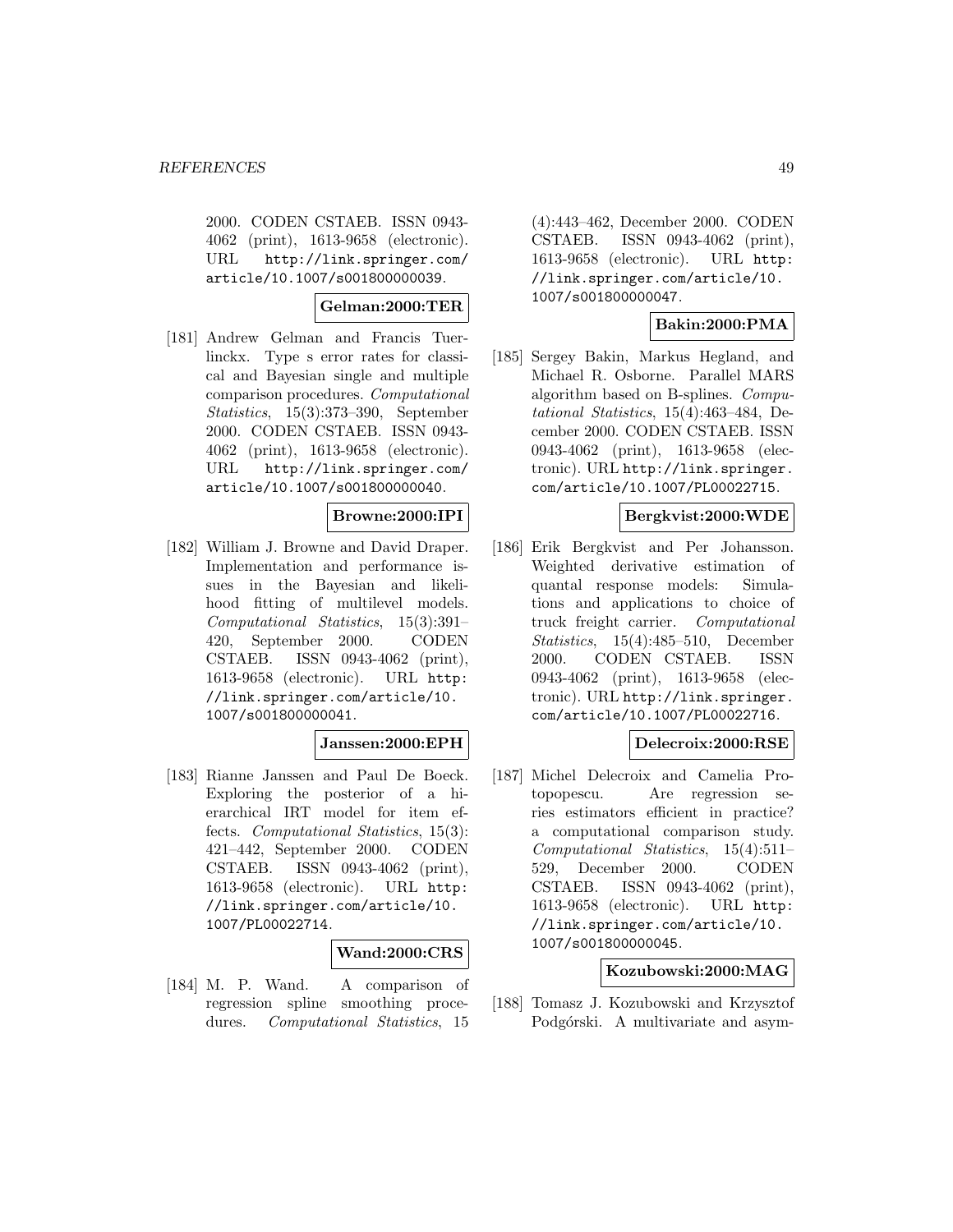metric generalization of Laplace distribution. Computational Statistics, 15 (4):531–540, December 2000. CODEN CSTAEB. ISSN 0943-4062 (print), 1613-9658 (electronic). URL http: //link.springer.com/article/10. 1007/PL00022717.

**Glendinning:2000:EIA**

[189] R. H. Glendinning. Estimating the inverse autocorrelation function from outlier contaminated data. Computational Statistics, 15(4):541– 565, December 2000. CODEN CSTAEB. ISSN 0943-4062 (print), 1613-9658 (electronic). URL http: //link.springer.com/article/10. 1007/s001800000048.

**Cheng:2001:SAE**

[190] Jian Cheng. Sampling algorithms for estimating the mean of bounded random variables. Computational Statistics, 16(1):1–23, March 2001. CODEN CSTAEB. ISSN 0943-4062 (print), 1613-9658 (electronic). URL http: //link.springer.com/article/10. 1007/s001800100049.

# **Dybowski:2001:PRV**

[191] Richard Dybowski and Peter R. Weller. Prediction regions for the visualization of incomplete datasets. Computational Statistics, 16(1):25–41, March 2001. CODEN CSTAEB. ISSN 0943-4062 (print), 1613-9658 (electronic). URL http://link.springer. com/article/10.1007/PL00022718.

**vanderLinde:2001:ESPa**

[192] Angelika van der Linde. Estimating the smoothing parameter in generalized spline-based regression. Computational Statistics, 16(1):43–71, March

2001. CODEN CSTAEB. ISSN 0943- 4062 (print), 1613-9658 (electronic). URL http://link.springer.com/ article/10.1007/s001800100051.

#### **vanderLinde:2001:ESPb**

[193] Angelika van der Linde. Estimating the smoothing parameter in generalized spline-based regression. Computational Statistics, 16(1):73–95, March 2001. CODEN CSTAEB. ISSN 0943- 4062 (print), 1613-9658 (electronic). URL http://link.springer.com/ article/10.1007/s001800100052.

## **Onen:2001:GFT**

[194] Bora H. Onen, Dennis C. Dietz, Vincent C. Yen, and Albert H. Moore. Goodness-of-fit tests for the Cauchy distribution. Computational Statistics, 16(1):97–107, March 2001. CODEN CSTAEB. ISSN 0943-4062 (print), 1613-9658 (electronic). URL http: //link.springer.com/article/10. 1007/s001800100053.

### **Heng-Hui:2001:SSA**

[195] Lue Heng-Hui. A study of sensitivity analysis on the method of principal Hessian directions. Computational Statistics, 16(1):109–130, March 2001. CODEN CSTAEB. ISSN 0943- 4062 (print), 1613-9658 (electronic). URL http://link.springer.com/ article/10.1007/s001800100054.

### **Chamayou:2001:PRN**

[196] J.-F. Chamayou. Pseudo random numbers for the Landau and Vavilov distributions. Computational Statistics, 16(1):131–152, March 2001. CODEN CSTAEB. ISSN 0943-4062 (print), 1613-9658 (electronic). URL http: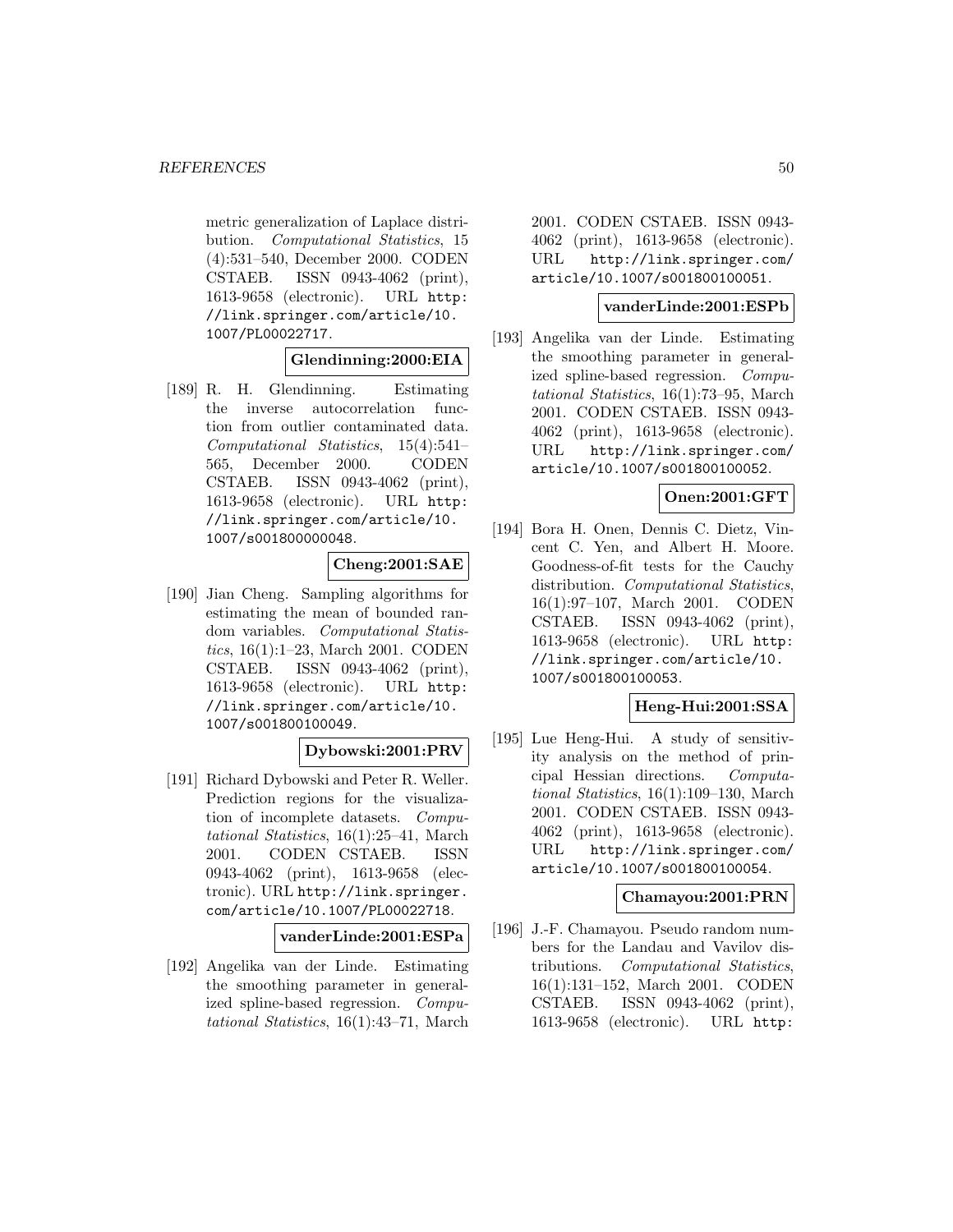//link.springer.com/article/10. 1007/s001800100055.

**Linton:2001:SUT**

[197] Oliver Linton. Symmetrizing and unitizing transformations for linear smoother weights. Computational Statistics, 16(1):153–164, March 2001. CODEN CSTAEB. ISSN 0943- 4062 (print), 1613-9658 (electronic). URL http://link.springer.com/ article/10.1007/s001800100056.

## **Kwong:2001:ACM**

[198] Koon-Shing Kwong. An algorithm for construction of multiple hypothesis testing. Computational Statistics, 16(1):165–171, March 2001. CODEN CSTAEB. ISSN 0943-4062 (print), 1613-9658 (electronic). URL http: //link.springer.com/article/10. 1007/s001800100057.

# **Lacruz:2001:SDG**

[199] Beatriz Lacruz, Pilar Lasala, and Alberto Lekuona. Selecting dynamic graphical models with hidden variables from data. Computational Statistics, 16(1):173–194, March 2001. CODEN CSTAEB. ISSN 0943-4062 (print), 1613-9658 (electronic). URL http: //link.springer.com/article/10. 1007/s001800100058.

### **Marron:2001:PSF**

[200] J. S. Marron and S. S. Chung. Presentation of smoothers: the family approach. Computational Statistics, 16 (1):195–207, March 2001. CODEN CSTAEB. ISSN 0943-4062 (print), 1613-9658 (electronic). URL http: //link.springer.com/article/10. 1007/s001800100059.

## **Polat:2001:SR**

[201] Cihat Polat. Software review. Computational Statistics, 16(1):209–219, March 2001. CODEN CSTAEB. ISSN 0943-4062 (print), 1613-9658 (electronic). URL http://link.springer. com/article/10.1007/s001800100060.

## **Andersson:2001:BEC**

[202] Michael K. Andersson and Sune Karlsson. Bootstrapping error component models. Computational Statistics, 16 (2):221–231, July 2001. CODEN CSTAEB. ISSN 0943-4062 (print), 1613-9658 (electronic). URL http: //link.springer.com/article/10. 1007/s001800100061.

# **Kim:2001:FTC**

[203] Jinhyo Kim and Sangwon Seo. Fourier transformation can improve quadrature efficiency of Laplace distribution. Computational Statistics, 16 (2):233–242, July 2001. CODEN CSTAEB. ISSN 0943-4062 (print), 1613-9658 (electronic). URL http: //link.springer.com/article/10. 1007/s001800100062.

### **Louzada-Neto:2001:BAH**

[204] Francisco Louzada-Neto. Bayesian analysis for hazard models with nonconstant shape parameter. Computational Statistics, 16(2):243–254, July 2001. CODEN CSTAEB. ISSN 0943- 4062 (print), 1613-9658 (electronic). URL http://link.springer.com/ article/10.1007/s001800100063.

# **Alba:2001:HTB**

[205] M. V. Alba, D. Barrera, and M. D. Jiménez. A homogeneity test based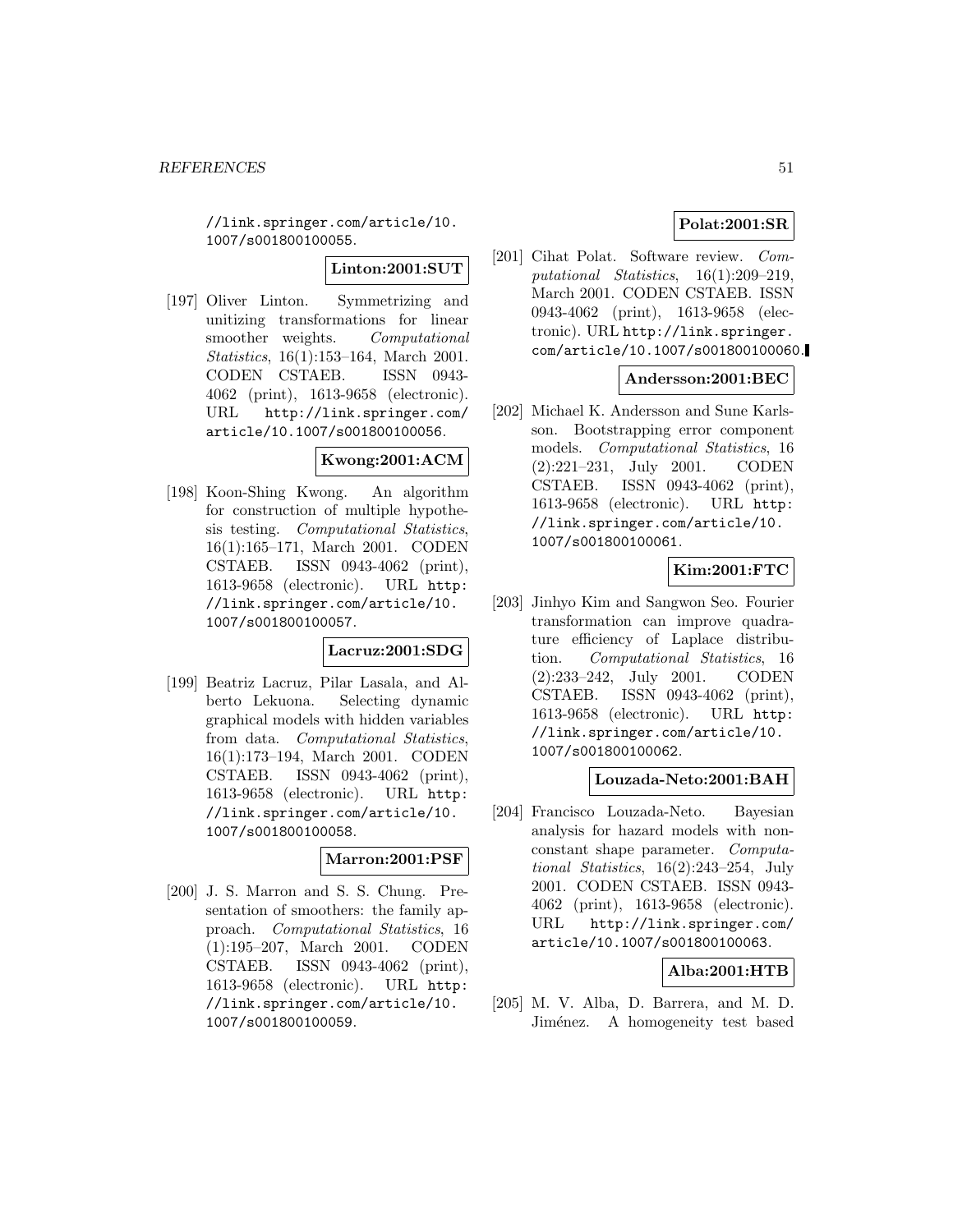on empirical characteristic functions. Computational Statistics, 16 (2):255–270, July 2001. CODEN CSTAEB. ISSN 0943-4062 (print), 1613-9658 (electronic). URL http: //link.springer.com/article/10. 1007/s001800100064.

**Butucea:2001:NRC**

[206] Cristina Butucea. Numerical results concerning a sharp adaptive density estimator. Computational Statistics, 16(2):271–298, July 2001. CODEN CSTAEB. ISSN 0943-4062 (print), 1613-9658 (electronic). URL http: //link.springer.com/article/10. 1007/s001800100065.

### **Mattos:2001:BAR**

[207] Néli Maria Costa Mattos and Hélio Santos dos Migon. A Bayesian analysis of reliability in accelerated life tests using Gibbs sampler. Computational Statistics, 16(2):299–312, July 2001. CODEN CSTAEB. ISSN 0943-4062 (print), 1613-9658 (electronic). URL http: //link.springer.com/article/10. 1007/s001800100066.

### **Hofmann:2001:DMS**

[208] Heike Hofmann, Antony Unwin, and Adalbert Wilhem. Data mining and statistics- introduction. Computational Statistics, 16(3):317–321, September 2001. CODEN CSTAEB. ISSN 0943- 4062 (print), 1613-9658 (electronic). URL http://link.springer.com/ article/10.1007/s001800100069.

**Conversano:2001:PAC**

[209] Claudio Conversano, Francesco Mola, and Roberta Siciliano. Partitioning algorithms and combined model integration for data mining. Computational

Statistics, 16(3):323–339, September 2001. CODEN CSTAEB. ISSN 0943- 4062 (print), 1613-9658 (electronic). URL http://link.springer.com/ article/10.1007/s001800100070.

#### **Muruzabal:2001:CSR**

[210] Jorge Muruzábal. Combining statistical and reinforcement learning in rulebased classification. Computational Statistics, 16(3):341–359, September 2001. CODEN CSTAEB. ISSN 0943- 4062 (print), 1613-9658 (electronic). URL http://link.springer.com/ article/10.1007/s001800100071.

## **PhD:2001:LRE**

[211] Xiuju Fu Ph.D and Lipo Wang. Linguistic rule extraction from a simplified RBF neural network. Computational Statistics, 16(3):361–372, September 2001. CODEN CSTAEB. ISSN 0943- 4062 (print), 1613-9658 (electronic). URL http://link.springer.com/ article/10.1007/s001800100072.

## **Becker:2001:BHR**

[212] Ursula Becker and Ludwig Fahrmeir. Bump hunting for risk: a new data mining tool and its applications. Computational Statistics, 16(3): 373–386, September 2001. CODEN CSTAEB. ISSN 0943-4062 (print), 1613-9658 (electronic). URL http: //link.springer.com/article/10. 1007/s001800100073.

## **Bruzzese:2001:SPD**

[213] Dario Bruzzese and Cristina Davino. Statistical pruning of discovered association rules. Computational Statistics, 16(3):387–398, September 2001. CODEN CSTAEB. ISSN 0943- 4062 (print), 1613-9658 (electronic).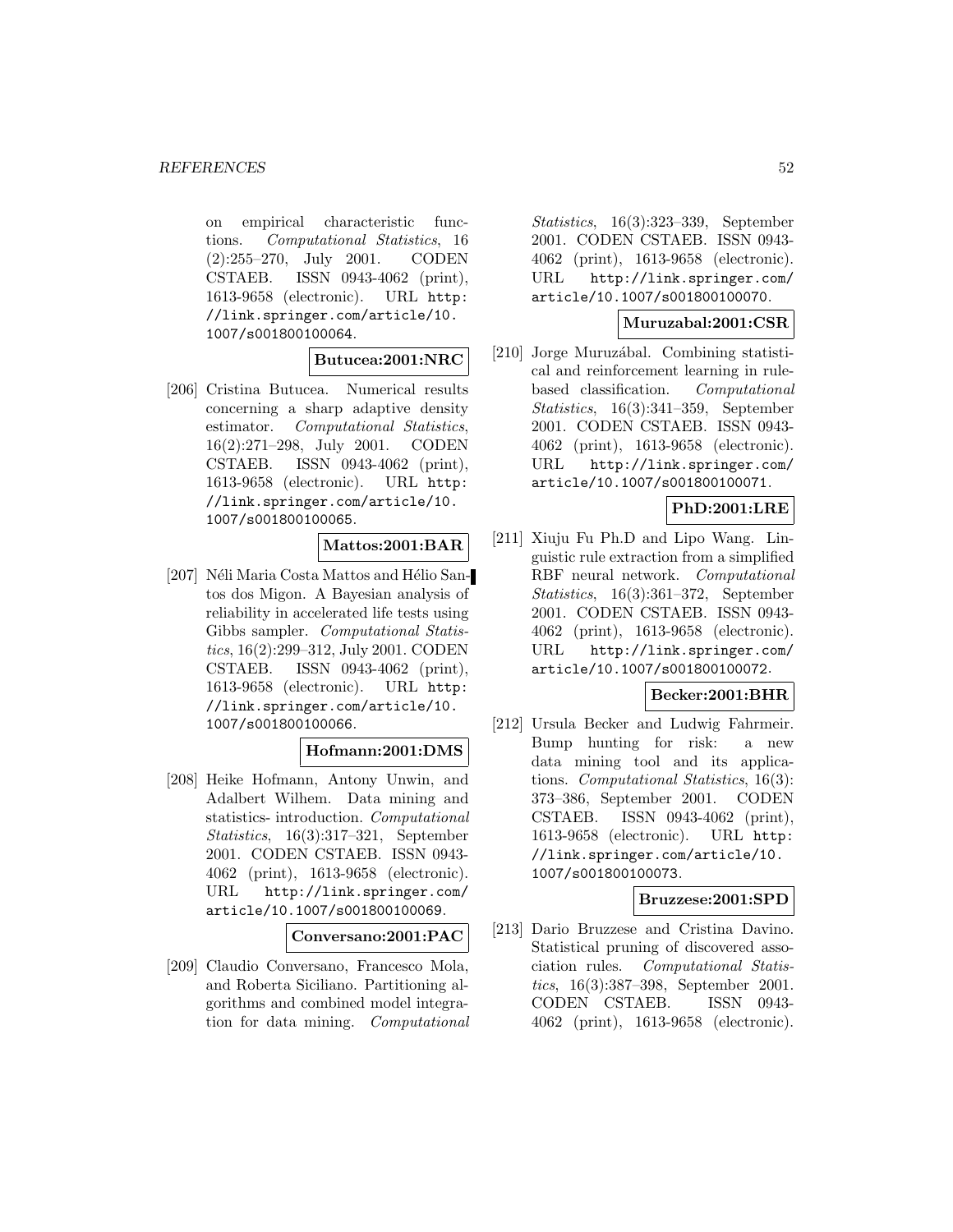URL http://link.springer.com/ article/10.1007/s001800100074.

**Hofmann:2001:VCA**

[214] Heike Hofmann and Adalbert Wilhelm. Visual comparison of association rules. Computational Statistics, 16 (3):399–415, September 2001. CODEN CSTAEB. ISSN 0943-4062 (print), 1613-9658 (electronic). URL http: //link.springer.com/article/10. 1007/s001800100075.

## **Andrienko:2001:ECC**

[215] Natalia Andrienko, Gennady Andrienko, and Peter Gatalsky. Exploring changes in census time series with interactive dynamic maps and graphics. Computational Statistics, 16(3): 417–433, September 2001. CODEN CSTAEB. ISSN 0943-4062 (print), 1613-9658 (electronic). URL http: //link.springer.com/article/10. 1007/s001800100076.

### **Michailidis:2001:DVT**

[216] George Michailidis and Jan de Leeuw. Data visualization through graph drawing. Computational Statistics, 16 (3):435–450, September 2001. CODEN CSTAEB. ISSN 0943-4062 (print), 1613-9658 (electronic). URL http: //link.springer.com/article/10. 1007/s001800100077.

# **Virili:2001:NNM**

[217] Francesco Virili and Bernd Freisleben. Neural network model selection for financial time series prediction. Computational Statistics, 16(3):451–463, September 2001. CODEN CSTAEB. ISSN 0943-4062 (print), 1613-9658 (electronic). URL http://link.

# **Sofyan:2001:AXD**

[218] Hizir Sofyan and Axel Werwatz. Analyzing XploRe download profiles with intelligent Miner. Computational Statistics, 16(3):465–479, September 2001. CODEN CSTAEB. ISSN 0943- 4062 (print), 1613-9658 (electronic). URL http://link.springer.com/ article/10.1007/s001800100079.

# **Jernigan:2001:ISP**

[219] Robert Jernigan and Julie O'Connell. Influence on smoothness in penalized likelihood regression for binary data. Computational Statistics, 16(4): 481–504, December 2001. CODEN CSTAEB. ISSN 0943-4062 (print), 1613-9658 (electronic). URL http: //link.springer.com/article/10. 1007/s180-001-8326-z.

# **Chen:2001:SSB**

[220] Cathy W. S. Chen, Tsai-Hung Cherng, and Berlin Wu. On the selection of subset bilinear time series models: a genetic algorithm approach. Computational Statistics, 16 (4):505–517, December 2001. CODEN CSTAEB. ISSN 0943-4062 (print), 1613-9658 (electronic). URL http: //link.springer.com/article/10. 1007/s180-001-8327-9.

# **vandeWiel:2001:SAF**

[221] Mark van de Wiel. The split-up algorithm: a fast symbolic method for computing p-values of distribution-free statistics. Computational Statistics, 16 (4):519–538, December 2001. CODEN CSTAEB. ISSN 0943-4062 (print), 1613-9658 (electronic). URL http: //link.springer.com/article/10.

springer.com/article/10.1007/s00180010007807/s180-001-8328-6.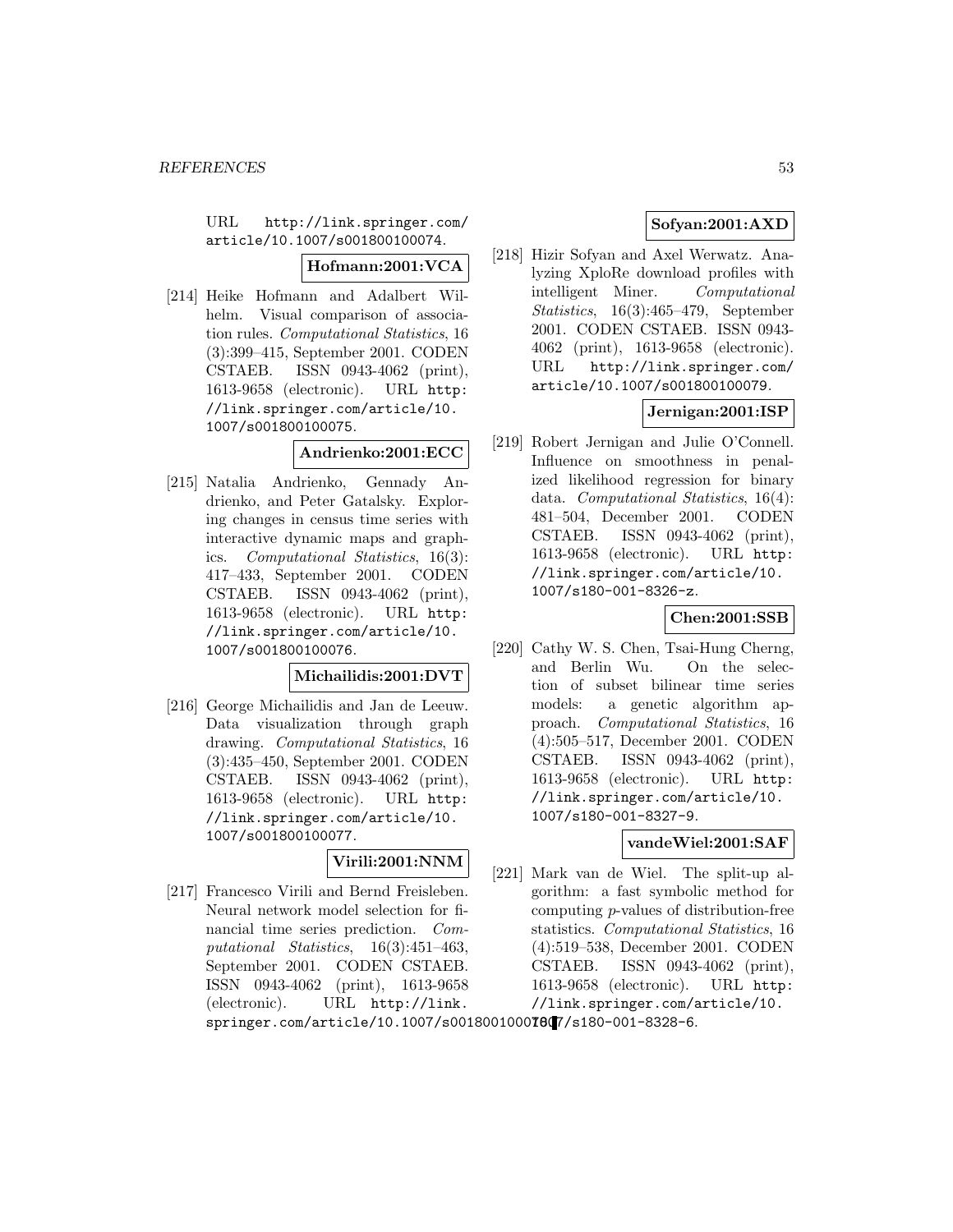## **Wedel:2001:CSE**

[222] Michel Wedel. Computing the standards errors of mixture model parameters with EM when classes are well separated. Computational Statistics, 16 (4):539–558, December 2001. CODEN CSTAEB. ISSN 0943-4062 (print), 1613-9658 (electronic). URL http: //link.springer.com/article/10. 1007/s180-001-8329-3.

# **Tsionas:2001:PAS**

[223] Efthymios G. Tsionas. Posterior analysis of stochastic frontier models with truncated normal errors. Computational Statistics, 16(4):559– 575, December 2001. CODEN CSTAEB. ISSN 0943-4062 (print), 1613-9658 (electronic). URL http: //link.springer.com/article/10. 1007/s180-001-8330-0.

### **Sainz:2002:FSB**

[224] Ana Fernandez Sainz, Juan Rodriguez-Poo, and Inmaculada Villanua Martin. Finite sample behavior of two step estimators in selection models. Computational Statistics, 17(1):1–16, March 2002. CODEN CSTAEB. ISSN 0943- 4062 (print), 1613-9658 (electronic). URL http://link.springer.com/ article/10.1007/s001800200087.

### **Smyth:2002:ISA**

[225] Gordon K. Smyth and Heather M. Podlich. An improved saddlepoint approximation based on the negative binomial distribution for the general birth process. Computational Statistics, 17(1):17–28, March 2002. CODEN CSTAEB. ISSN 0943-4062 (print), 1613-9658 (electronic). URL http:

//link.springer.com/article/10. 1007/s001800200088.

### **Rohl:2002:DME**

[226] Michael C. Röhl, Claus Weihs, and Winfried Theis. Direct minimization of error rates in multivariate classification. Computational Statistics, 17(1):29–46, March 2002. CODEN CSTAEB. ISSN 0943-4062 (print), 1613-9658 (electronic). URL http: //link.springer.com/article/10. 1007/s001800200089.

### **Brown:2002:LDA**

[227] Barry W. Brown, Floyd M. Spears, and Lawrence B. Levy. The  $log F$ : A distribution for all seasons. Computational Statistics, 17(1):47–58, March 2002. CODEN CSTAEB. ISSN 0943- 4062 (print), 1613-9658 (electronic). URL http://link.springer.com/ article/10.1007/s001800200098.

#### **Yi:2002:LDA**

[228] Seongbaek Yi and ByoungSeon Choi. Levinson–Durbin algorithm as a Szegö polynomial recursion. Computational Statistics, 17(1):59–64, March 2002. CODEN CSTAEB. ISSN 0943- 4062 (print), 1613-9658 (electronic). URL http://link.springer.com/ article/10.1007/s001800200090.

### **Sawitzki:2002:KSA**

[229] Günther Sawitzki. Keeping statistics alive in documents. Computational Statistics, 17(1):65–88, March 2002. CODEN CSTAEB. ISSN 0943- 4062 (print), 1613-9658 (electronic). URL http://link.springer.com/ article/10.1007/s001800200091.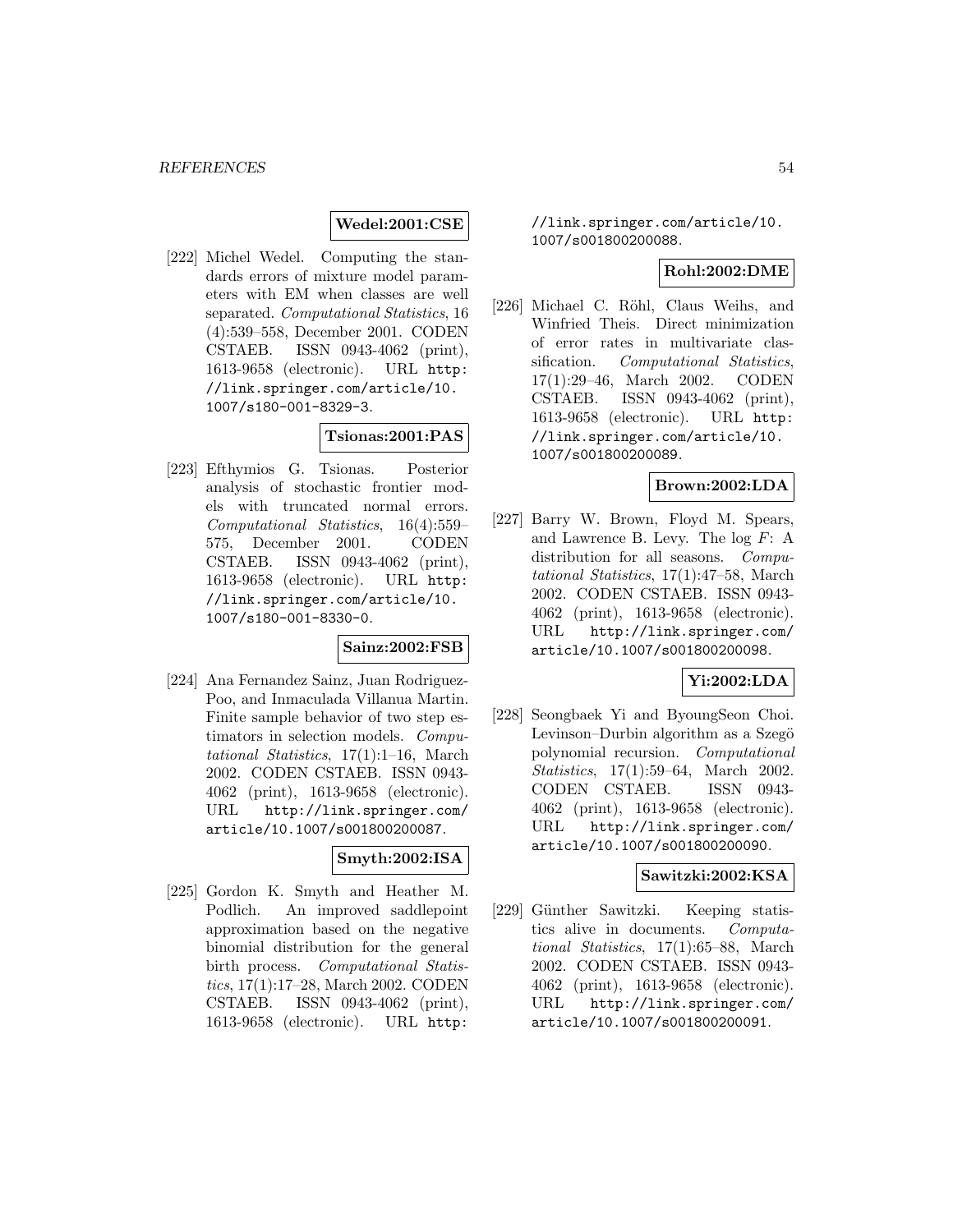## **Cardot:2002:LRP**

[230] Hervé Cardot. Local roughness penalties for regression splines. Computational Statistics, 17(1):89–102, March 2002. CODEN CSTAEB. ISSN 0943- 4062 (print), 1613-9658 (electronic). URL http://link.springer.com/ article/10.1007/s001800200092.

### **Spencer:2002:CMS**

[231] Neil H. Spencer and Antony Fielding. A comparison of modelling strategies for value–added analyses of educational data. Computational Statistics, 17(1):103–116, March 2002. CODEN CSTAEB. ISSN 0943-4062 (print), 1613-9658 (electronic). URL http: //link.springer.com/article/10. 1007/s001800200093.

#### **Bonett:2002:EVM**

[232] Douglas G. Bonett, J. Arthur Woodward, and Robert L. Randall. Estimating p-values for Mardia's coefficients of multivariate skewness and kurtosis. Computational Statistics, 17 (1):117–122, March 2002. CODEN CSTAEB. ISSN 0943-4062 (print), 1613-9658 (electronic). URL http: //link.springer.com/article/10. 1007/s001800200094.

#### **Kathman:2002:EPM**

[233] Steven J. Kathman. An expansion of the probability mass function that may be used to improve Poisson approximations. Computational Statistics, 17 (1):123–140, March 2002. CODEN CSTAEB. ISSN 0943-4062 (print), 1613-9658 (electronic). URL http: //link.springer.com/article/10. 1007/s001800200095.

## **Trosset:2002:ECM**

[234] Michael W. Trosset. Extensions of classical multidimensional scaling via variable reduction. Computational Statistics, 17(2):147–163, July 2002. CODEN CSTAEB. ISSN 0943-4062 (print), 1613-9658 (electronic). URL http: //link.springer.com/article/10. 1007/s001800200099.

#### **Rahnenfuhrer:2002:MPT**

[235] Jörg Rahnenführer. Multivariate permutation tests for the k-sample problem with clustered data. Computational Statistics, 17(2):165–184, July 2002. CODEN CSTAEB. ISSN 0943- 4062 (print), 1613-9658 (electronic). URL http://link.springer.com/ article/10.1007/s001800200100.

## **Koolaard:2002:UDM**

[236] J. P. Koolaard, S. Ganesalingam, and C. R. O. Lawoko. The use of a distance measure in regularised discriminant analysis. Computational Statistics, 17(2):185–202, July 2002. CODEN CSTAEB. ISSN 0943-4062 (print), 1613-9658 (electronic). URL http: //link.springer.com/article/10. 1007/s001800200101.

#### **Yamamoto:2002:OBG**

[237] Yoshikazu Yamamoto and Junji Nakano. An object-based graphical user interface for time series analysis. Computational Statistics, 17 (2):203–213, July 2002. CODEN CSTAEB. ISSN 0943-4062 (print), 1613-9658 (electronic). URL http: //link.springer.com/article/10. 1007/s001800200102.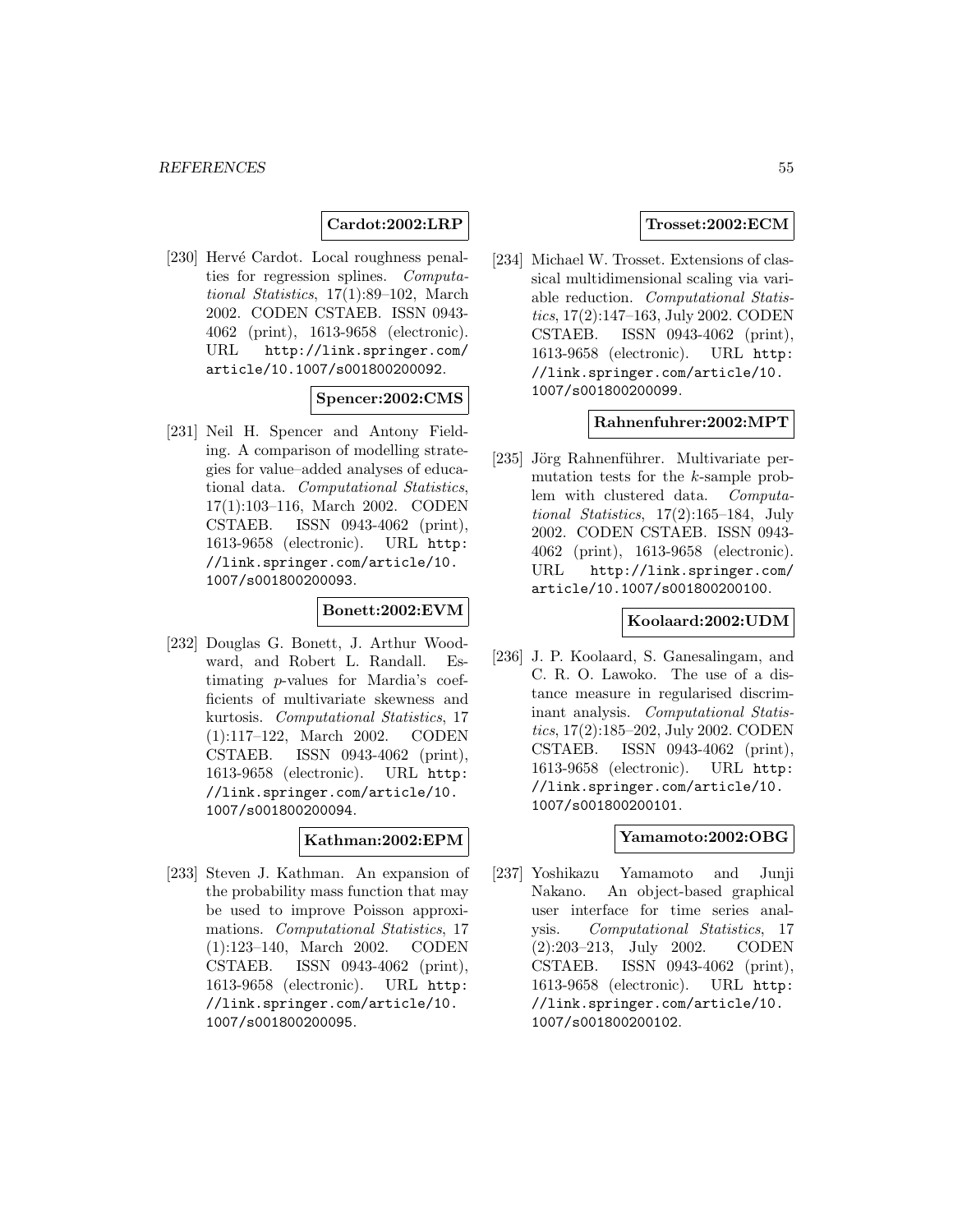#### **Toutenburg:2002:LRM**

[238] Helge Toutenburg and Thomas Nittner. Linear regression models with incomplete categorical covariates. Computational Statistics, 17 (2):215–232, July 2002. CODEN CSTAEB. ISSN 0943-4062 (print), 1613-9658 (electronic). URL http: //link.springer.com/article/10. 1007/s001800200103.

# **Grammig:2002:TBE**

[239] Joachim Grammig, Reinhard Hujer, and Stefan Kokot. Tackling boundary effects in nonparametric estimation of intra–day liquidity measures. Computational Statistics, 17 (2):233–249, July 2002. CODEN CSTAEB. ISSN 0943-4062 (print), 1613-9658 (electronic). URL http: //link.springer.com/article/10. 1007/s001800200104.

#### **Silva:2002:DVP**

[240] António Pedro Duarte Silva. Discarding variables in a principal component analysis: Algorithms for all–subsets comparisons. Computational Statistics, 17(2):251–271, July 2002. CODEN CSTAEB. ISSN 0943-4062 (print), 1613-9658 (electronic). URL http: //link.springer.com/article/10. 1007/s001800200105.

#### **Christmann:2002:CBV**

[241] Andreas Christmann, Paul Fischer, and Thorsten Joachims. Comparison between various regression depth methods and the support vector machine to approximate the minimum number of misclassifications. Computational Statistics, 17(2):273–287, July

2002. CODEN CSTAEB. ISSN 0943- 4062 (print), 1613-9658 (electronic). URL http://link.springer.com/ article/10.1007/s001800200106.

### **Sullivan:2002:ELM**

[242] Joe H. Sullivan. Estimating the locations of multiple change points in the mean. Computational Statistics, 17(2):289–296, July 2002. CODEN CSTAEB. ISSN 0943-4062 (print), 1613-9658 (electronic). URL http: //link.springer.com/article/10. 1007/s001800200107.

#### **Buning:2002:ADF**

[243] Herbert Büning. An adaptive distribution-free test for the general two-sample problem. Computational Statistics, 17(2):297–313, July 2002. CODEN CSTAEB. ISSN 0943- 4062 (print), 1613-9658 (electronic). URL http://link.springer.com/ article/10.1007/s001800200108.

### **Kleinow:2002:CSB**

[244] Torsten Kleinow and Heiko Lehmann. Client/ server based statistical computing. Computational Statistics, 17 (3):315–328, September 2002. CODEN CSTAEB. ISSN 0943-4062 (print), 1613-9658 (electronic). URL http: //link.springer.com/article/10. 1007/s001800200109.

## **Aydinli:2002:MLX**

[245] Gökhan Aydinli, Wolfgang Härdle, Torsten Kleinow, and Hizir Sofyan. MD\*ReX: Linking XploRe to standard spreadsheet applications. Computational Statistics, 17(3):329– 341, September 2002. CODEN CSTAEB. ISSN 0943-4062 (print),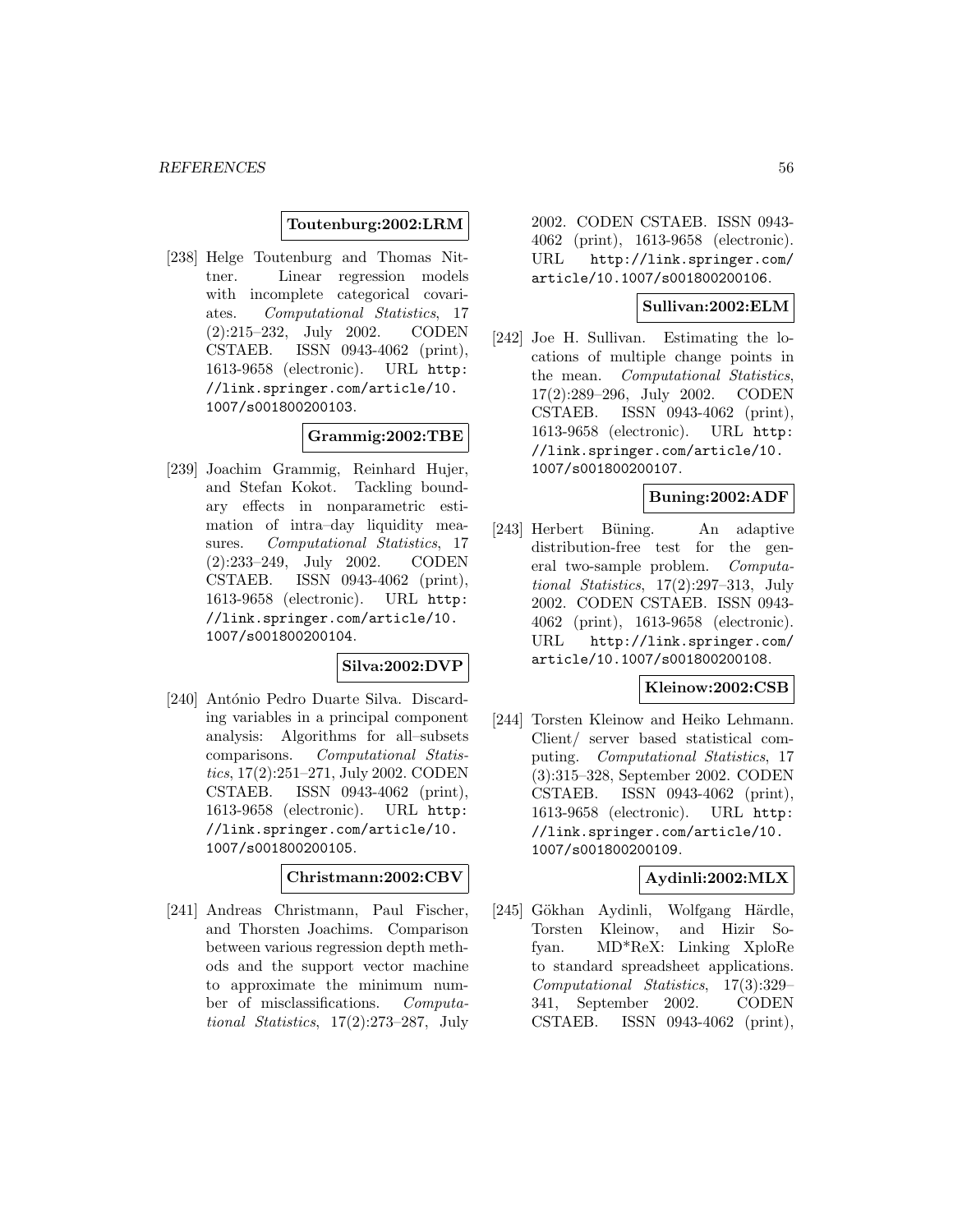1613-9658 (electronic). URL http: //link.springer.com/article/10. 1007/s001800200110.

## **Kang:2002:UFS**

[246] Gunseog Kang and Jung Jin Lee. A user friendly software for the design and analysis of experiments. Computational Statistics, 17(3):343– 353, September 2002. CODEN CSTAEB. ISSN 0943-4062 (print), 1613-9658 (electronic). URL http: //link.springer.com/article/10. 1007/s001800200111.

## **Lee:2002:CAT**

[247] Jung Jin Lee, Gunseog Kang, and Kyung Soo Han. Computer aided teaching for statistics in Internet age. Computational Statistics, 17(3): 355–365, September 2002. CODEN CSTAEB. ISSN 0943-4062 (print), 1613-9658 (electronic). URL http: //link.springer.com/article/10. 1007/s001800200112.

#### **Inoue:2002:SDR**

[248] Tatsuki Inoue, Yumi Asahi, Hiroshi Yadohisa, and Yoshiro Yamamoto. A statistical data representation system on the Web. Computational Statistics, 17(3):367–378, September 2002. CODEN CSTAEB. ISSN 0943- 4062 (print), 1613-9658 (electronic). URL http://link.springer.com/ article/10.1007/s001800200113.

### **Yamamoto:2002:MUI**

[249] Yoshikazu Yamamoto, Junji Nakano, Takeshi Fujiwara, and Ikunori Kobayashi. A mixed user interface for a statistical system. Computational Statistics, 17 (3):379–393, September 2002. CODEN

CSTAEB. ISSN 0943-4062 (print), 1613-9658 (electronic). URL http: //link.springer.com/article/10. 1007/s001800200114.

#### **Kobayashi:2002:POO**

[250] Ikunori Kobayashi, Takeshi Fujiwara, Junji Nakano, and Yoshikazu Yamamoto. A procedural and object– oriented statistical scripting language. Computational Statistics, 17(3):395– 410, September 2002. CODEN CSTAEB. ISSN 0943-4062 (print), 1613-9658 (electronic). URL http: //link.springer.com/article/10. 1007/s001800200115.

## **Huh:2002:DJB**

[251] Moon Yul Huh and Kwangryeol Song. DAVIS: A Java-based data visualization system. Computational Statistics, 17(3):411–423, September 2002. CODEN CSTAEB. ISSN 0943- 4062 (print), 1613-9658 (electronic). URL http://link.springer.com/ article/10.1007/s001800200116.

### **Yoshioka:2002:KUO**

[252] Koichi Yoshioka. KyPlot — a useroriented tool for statistical data analysis and visualization. Computational Statistics, 17(3):425–437, September 2002. CODEN CSTAEB. ISSN 0943- 4062 (print), 1613-9658 (electronic). URL http://link.springer.com/ article/10.1007/s001800200117.

### **Takeuchi:2002:DLL**

[253] Akinobu Takeuchi, Yadohisa Hiroshi, Kazunori Yamaguchi, Michiko Watanabe, and Chooichiro Asano. Dynamic link library for statistical analysis and its Excel interface. Computational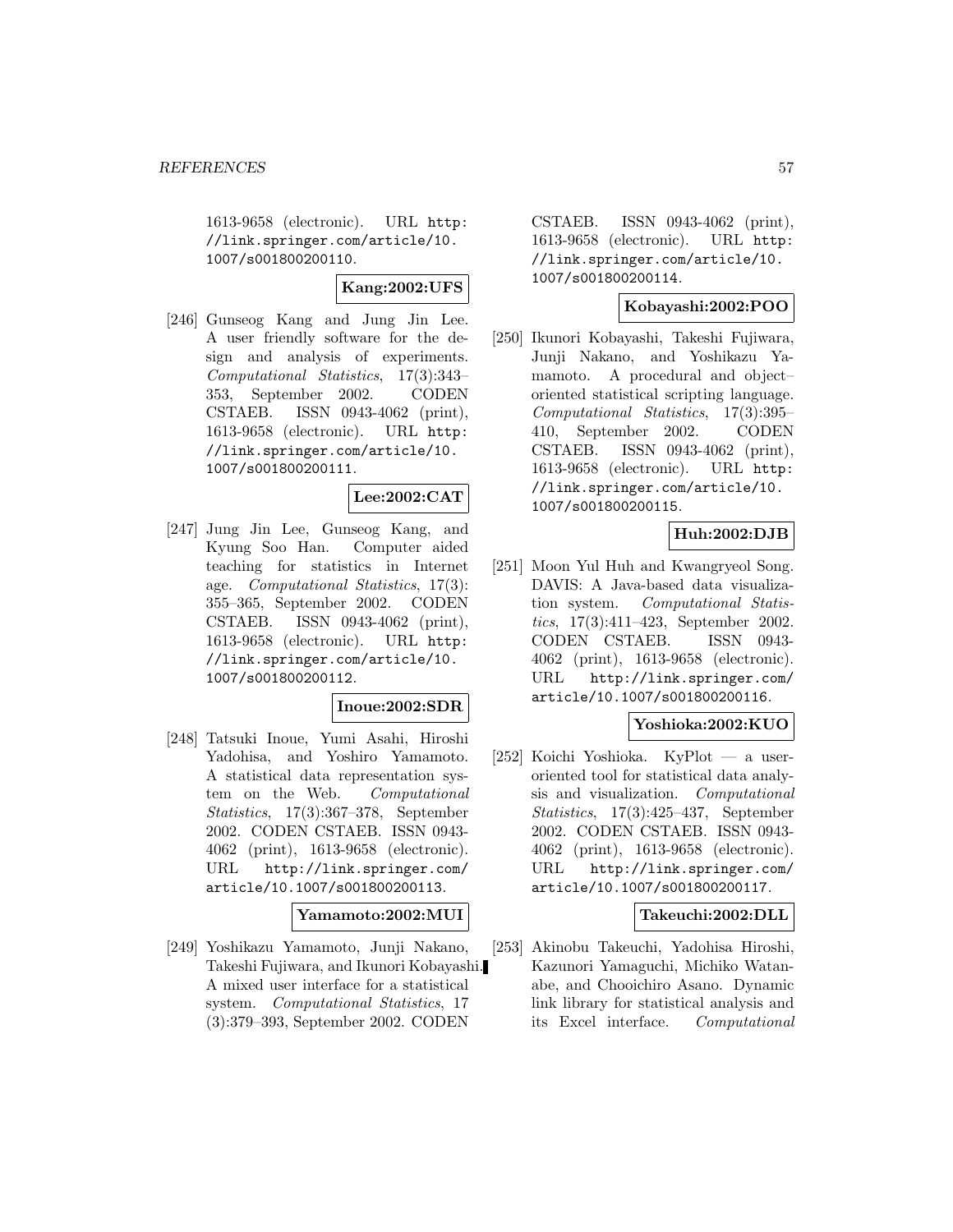Statistics, 17(3):439–452, September 2002. CODEN CSTAEB. ISSN 0943- 4062 (print), 1613-9658 (electronic). URL http://link.springer.com/ article/10.1007/s001800200118.

**Hristache:2002:EES**

[254] Marian Hristache. Are efficient estimators in single–index models really efficient? a computational discussion. Computational Statistics, 17 (4):453–464, December 2002. CODEN CSTAEB. ISSN 0943-4062 (print), 1613-9658 (electronic). URL http: //link.springer.com/article/10. 1007/s001800200119.

# **Lengvarszky:2002:ICL**

[255] Zsolt Lengvárszky and R. Webster West. Influence contours in linear regression. Computational Statistics, 17 (4):465–477, December 2002. CODEN CSTAEB. ISSN 0943-4062 (print), 1613-9658 (electronic). URL http: //link.springer.com/article/10. 1007/s001800200120.

### **Lang:2002:FEL**

[256] Stefan Lang, Eva-Maria Pronk, and Ludwig Fahrmeir. Function estimation with locally adaptive dynamic models. Computational Statistics, 17(4): 479–499, December 2002. CODEN CSTAEB. ISSN 0943-4062 (print), 1613-9658 (electronic). URL http: //link.springer.com/article/10. 1007/s001800200121. See correction [339].

### **Flachaire:2002:BHC**

[257] Emmanuel Flachaire. Bootstrapping heteroskedasticity consistent covariance matrix estimator. Computational

Statistics, 17(4):501–506, December 2002. CODEN CSTAEB. ISSN 0943- 4062 (print), 1613-9658 (electronic). URL http://link.springer.com/ article/10.1007/s001800200122.

## **Zheng:2002:CRB**

[258] Qi Zheng. Computing relations between moments and cumulants. Computational Statistics, 17(4):507– 515, December 2002. CODEN CSTAEB. ISSN 0943-4062 (print), 1613-9658 (electronic). URL http: //link.springer.com/article/10. 1007/s001800200123.

## **Ip:2002:SVM**

[259] Edward H. Ip. On single versus multiple imputation for a class of stochastic algorithms estimating maximum likelihood. Computational Statistics, 17 (4):517–524, December 2002. CODEN CSTAEB. ISSN 0943-4062 (print), 1613-9658 (electronic). URL http: //link.springer.com/article/10. 1007/s001800200124.

### **Heinzl:2002:ARM**

[260] Harald Heinzl and Martina Mittlböck. Adjusted  $R^2$  measures for the inverse Gaussian regression model. Computational Statistics, 17(4):525– 544, December 2002. CODEN CSTAEB. ISSN 0943-4062 (print), 1613-9658 (electronic). URL http: //link.springer.com/article/10. 1007/s001800200125.

### **Ferraty:2002:FNM**

[261] Frédéric Ferraty and Philippe Vieu. The functional nonparametric model and application to spectrometric data. Computational Statistics, 17(4):545– 564, December 2002. CODEN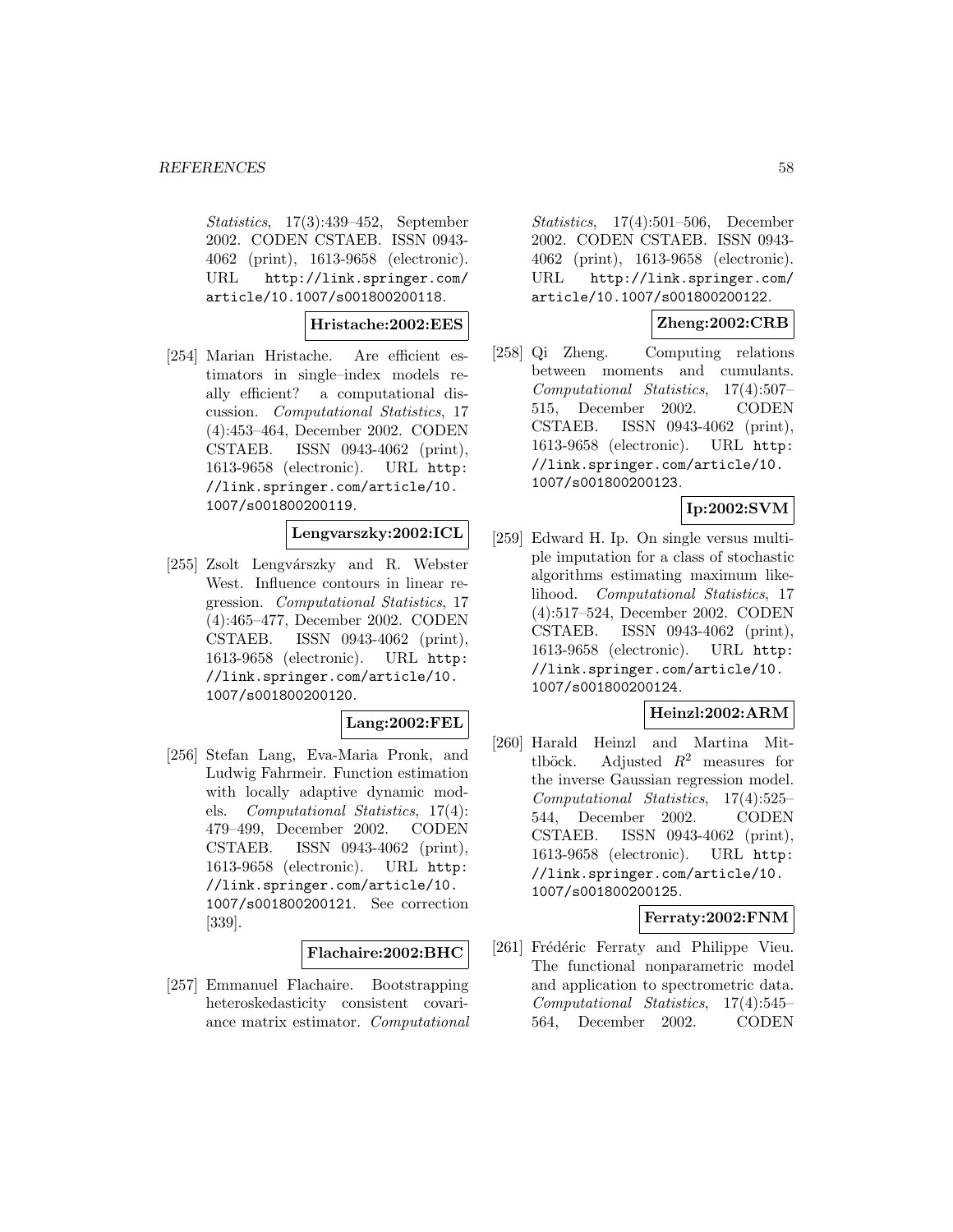CSTAEB. ISSN 0943-4062 (print), 1613-9658 (electronic). URL http: //link.springer.com/article/10. 1007/s001800200126.

#### **Bonett:2002:SAP**

[262] Douglas G. Bonett. A simple approximation to the percentiles of the  $t$  distribution. Computational Statistics, 17 (4):565–568, December 2002. CODEN CSTAEB. ISSN 0943-4062 (print), 1613-9658 (electronic). URL http: //link.springer.com/article/10. 1007/s001800200127.

# **Nedelman:2002:BRV**

[263] Jerry R. Nedelman. Book review: VBA for Modelers: Developing Decision Support Systems Using Microsoft Excel, by S. Christian Albright Duxbury Press, 2001. Computational Statistics, 17(4):569–571, December 2002. CODEN CSTAEB. ISSN 0943-4062 (print), 1613-9658 (electronic). URL http://link.springer. com/article/10.1007/BF03500930.

#### **Thamerus:2003:FMD**

[264] Markus Thamerus. Fitting a mixture distribution to a variable subject to heteroscedastie measurement errors. Computational Statistics, 18 (1):1–17, March 2003. CODEN CSTAEB. ISSN 0943-4062 (print), 1613-9658 (electronic). URL http: //link.springer.com/article/10. 1007/s001800300129.

### **Moerbeek:2003:CEM**

[265] Mirjam Moerbeek, Gerard J. P. Van Breukelen, and Martijn P. F. Berger. A comparison of estimation methods for multilevel logistic models. Computational Statistics, 18(1):19–37, March

2003. CODEN CSTAEB. ISSN 0943- 4062 (print), 1613-9658 (electronic). URL http://link.springer.com/ article/10.1007/s001800300130.

### **Achcar:2003:RMC**

[266] Jorge Alberto Achcar, Vanderly Janeiro, and Josmar Mazucheli. Regression models for correlated biliary data with random effects assuming a mixture of normal distributions. Computational Statistics, 18(1):39–55, March 2003. CODEN CSTAEB. ISSN 0943-4062 (print), 1613-9658 (electronic). URL http: //link.springer.com/article/10. 1007/s001800300131.

# **Pan:2003:GHQ**

[267] Jianxin Pan and Robin Thompson. Gauss-Hermite quadrature approximation for estimation in generalised linear mixed models. Computational Statistics, 18(1):57–78, March 2003. CODEN CSTAEB. ISSN 0943-4062 (print), 1613-9658 (electronic). URL http: //link.springer.com/article/10. 1007/s001800300132.

## **Singer:2003:SML**

[268] Hermann Singer. Simulated maximum likelihood in nonlinear continuous– discrete state space models: Importance sampling by approximate smoothing. Computational Statistics, 18(1):79–106, March 2003. CODEN CSTAEB. ISSN 0943-4062 (print), 1613-9658 (electronic). URL http: //link.springer.com/article/10. 1007/s001800300133.

## **Kitchen:2003:ARW**

[269] A. M. Kitchen, R. Drachenberg, and J. Symanzik. Assessing the relia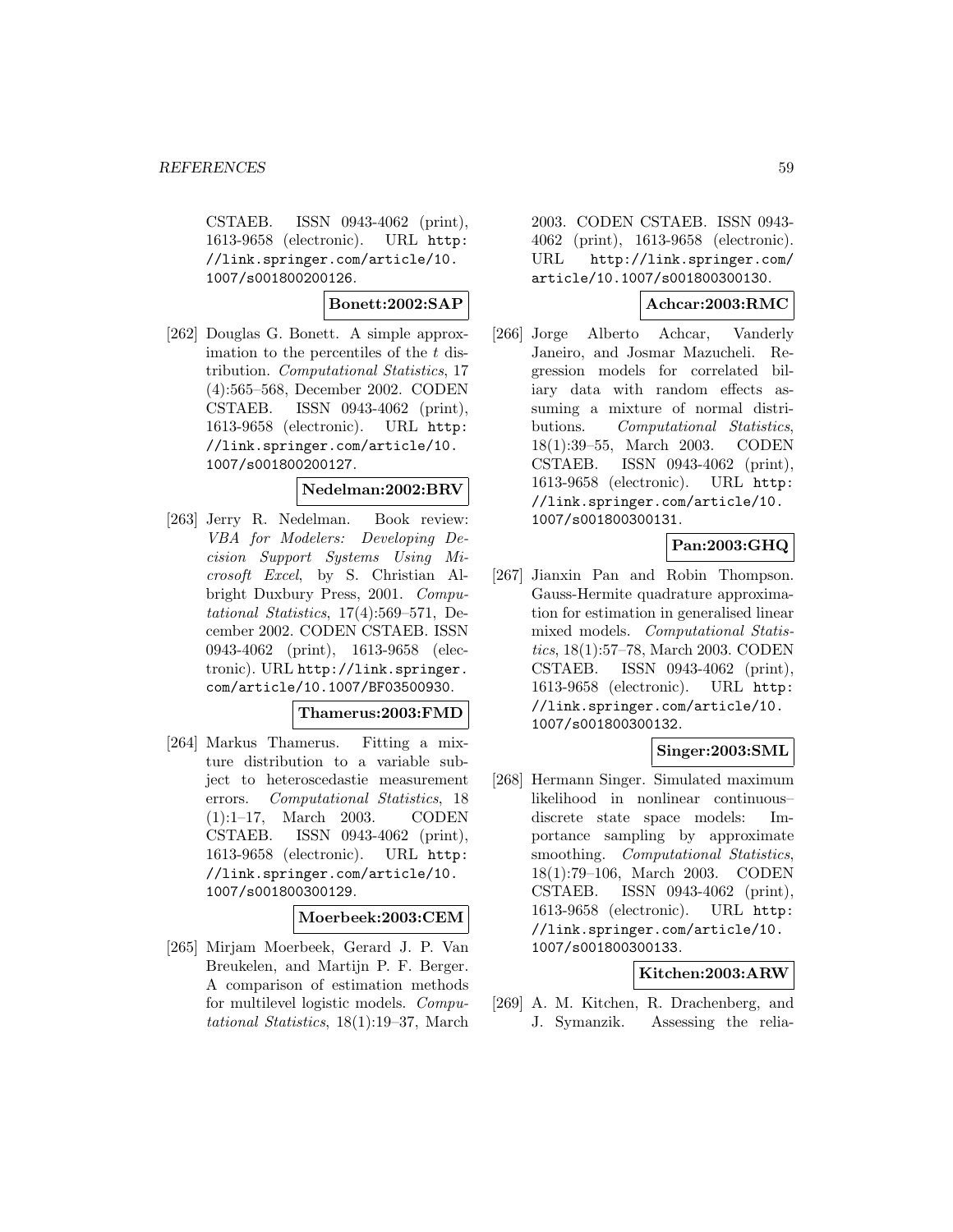bility of web-based statistical software. Computational Statistics, 18 (1):107–122, March 2003. CODEN CSTAEB. ISSN 0943-4062 (print), 1613-9658 (electronic). URL http: //link.springer.com/article/10. 1007/s001800300134.

**Terpstra:2003:SAT**

[270] Jeffrey T. Terpstra, Joseph W. McKean, and Kirk Anderson. Studentized autoregressive time series residuals. Computational Statistics, 18 (1):123–141, March 2003. CODEN CSTAEB. ISSN 0943-4062 (print), 1613-9658 (electronic). URL http: //link.springer.com/article/10. 1007/s001800300135.

**Garczarek:2003:SCP**

[271] Ursula Garczarek and Glaus Weihs. Standardizing the comparison of partitions. Computational Statistics, 18 (1):143–162, March 2003. CODEN CSTAEB. ISSN 0943-4062 (print), 1613-9658 (electronic). URL http: //link.springer.com/article/10. 1007/s001800300136.

### **McMullan:2003:NLN**

[272] A. McMullan, A. W. Bowman, and E. M. Scott. Non-linear and nonparametric modelling of seasonal environmental data. Computational Statistics, 18(2):167–183, July 2003. CODEN CSTAEB. ISSN 0943-4062 (print), 1613-9658 (electronic). URL http: //link.springer.com/article/10. 1007/s001800300139.

### **Einbeck:2003:MLF**

[273] Jochen Einbeck. Multivariate local fitting with general basis functions. Computational Statistics, 18 (2):185–203, July 2003. CODEN CSTAEB. ISSN 0943-4062 (print), 1613-9658 (electronic). URL http: //link.springer.com/article/10. 1007/s001800300140.

## **Kvaloy:2003:EIN**

[274] Jan Terje Kvaløy and Bo Henry Lindqvist. Estimation and inference in nonparametric Cox-models: Time transformation methods. Computational Statistics, 18(2):205–221, July 2003. CODEN CSTAEB. ISSN 0943- 4062 (print), 1613-9658 (electronic). URL http://link.springer.com/ article/10.1007/s001800300141.

### **Wand:2003:SMM**

[275] M. P. Wand. Smoothing and mixed models. Computational Statistics, 18 (2):223–249, July 2003. CODEN CSTAEB. ISSN 0943-4062 (print), 1613-9658 (electronic). URL http: //link.springer.com/article/10. 1007/s001800300142.

### **Durban:2003:NSA**

[276] Maria Durbán and Iain D. Currie. A note on P-spline additive models with correlated errors. Computational Statistics, 18(2):251–262, July 2003. CODEN CSTAEB. ISSN 0943- 4062 (print), 1613-9658 (electronic). URL http://link.springer.com/ article/10.1007/s001800300143.

## **Lang:2003:BGS**

[277] Stefan Lang, Samson B. Adebayo, Ludwig Fahrmeir, and Winfried J. Steiner. Bayesian geoadditive seemingly unrelated regression. Computational Statistics, 18(2):263–292, July 2003. CODEN CSTAEB. ISSN 0943-4062 (print),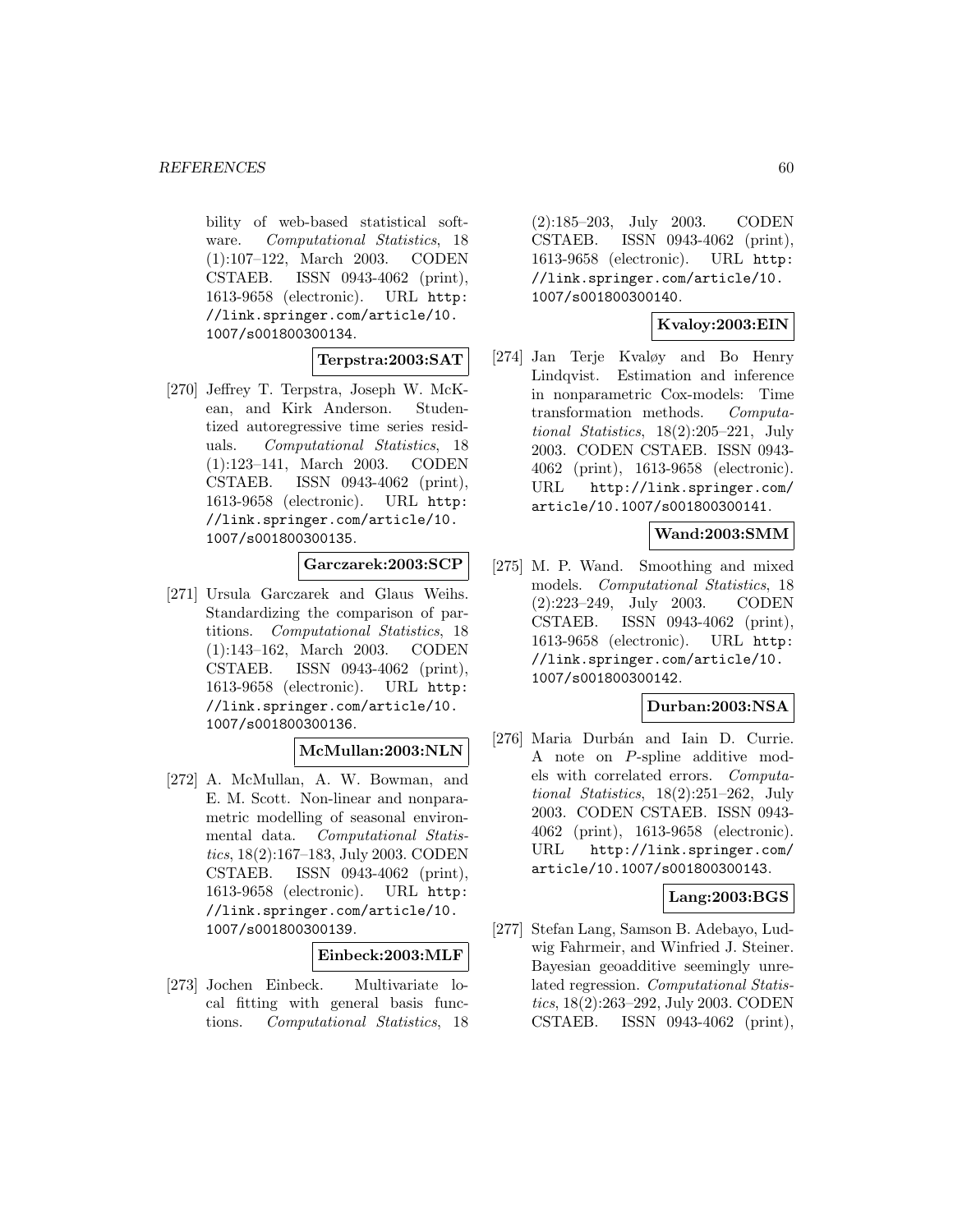1613-9658 (electronic). URL http: //link.springer.com/article/10. 1007/s001800300144.

**Delicado:2003:PCO**

[278] Pedro Delicado and Mario Huerta. Principal curves of oriented points: theoretical and computational improvements. Computational Statistics, 18(2):293–315, July 2003. CODEN CSTAEB. ISSN 0943-4062 (print), 1613-9658 (electronic). URL http: //link.springer.com/article/10. 1007/s001800300145.

# **Zagst:2003:POU**

[279] Rudi Zagst, Jan Kehrbaum, and Bernd Schmid. Portfolio optimization under credit risk. Computational Statistics, 18(3):317–338, September 2003. CODEN CSTAEB. ISSN 0943-4062 (print), 1613-9658 (electronic). URL http://link.springer. com/article/10.1007/BF03354601.

### **Hafner:2003:SAO**

[280] Christian M. Hafner. Simple approximations for option pricing under mean reversion and stochastic volatility. Computational Statistics, 18(3): 339–353, September 2003. CODEN CSTAEB. ISSN 0943-4062 (print), 1613-9658 (electronic). URL http: //link.springer.com/article/10. 1007/BF03354602.

# **Platen:2003:SGS**

[281] Eckhard Platen and Gerhard Stahl. A structure for general and specific market risk. Computational Statistics, 18(3):355–373, September 2003. CODEN CSTAEB. ISSN 0943-4062 (print), 1613-9658 (elec-

## tronic). URL http://link.springer. com/article/10.1007/BF03354603.

#### **Stadie:2003:DPW**

[282] Andreas Stadie. Detecting periods in which a time series model fails to predict the observed volatility. Computational Statistics, 18(3): 375–386, September 2003. CODEN CSTAEB. ISSN 0943-4062 (print), 1613-9658 (electronic). URL http: //link.springer.com/article/10. 1007/BF03354604.

## **Storti:2003:LIB**

[283] Giuseppe Storti and Cosimo Vitale. Likelihood inference in BL–GARCH models. Computational Statistics, 18 (3):387–400, September 2003. CODEN CSTAEB. ISSN 0943-4062 (print), 1613-9658 (electronic). URL http: //link.springer.com/article/10. 1007/BF03354605.

## **Fernandez-Pascual:2003:MEP**

[284] R. Fernández-Pascual, M. D. Ruiz-Medina, and J. M. Angulo. Multiscale estimation of processes related to the fractional black–Scholes equation. Computational Statistics, 18(3): 401–415, September 2003. CODEN CSTAEB. ISSN 0943-4062 (print), 1613-9658 (electronic). URL http: //link.springer.com/article/10. 1007/BF03354606.

## **Meyer:2003:PBI**

[285] Sascha Meyer and Willi Schwarz. A PDE based implementation of the Hull & White model for cashflow derivatives. Computational Statistics, 18(3): 417–434, September 2003. CODEN CSTAEB. ISSN 0943-4062 (print),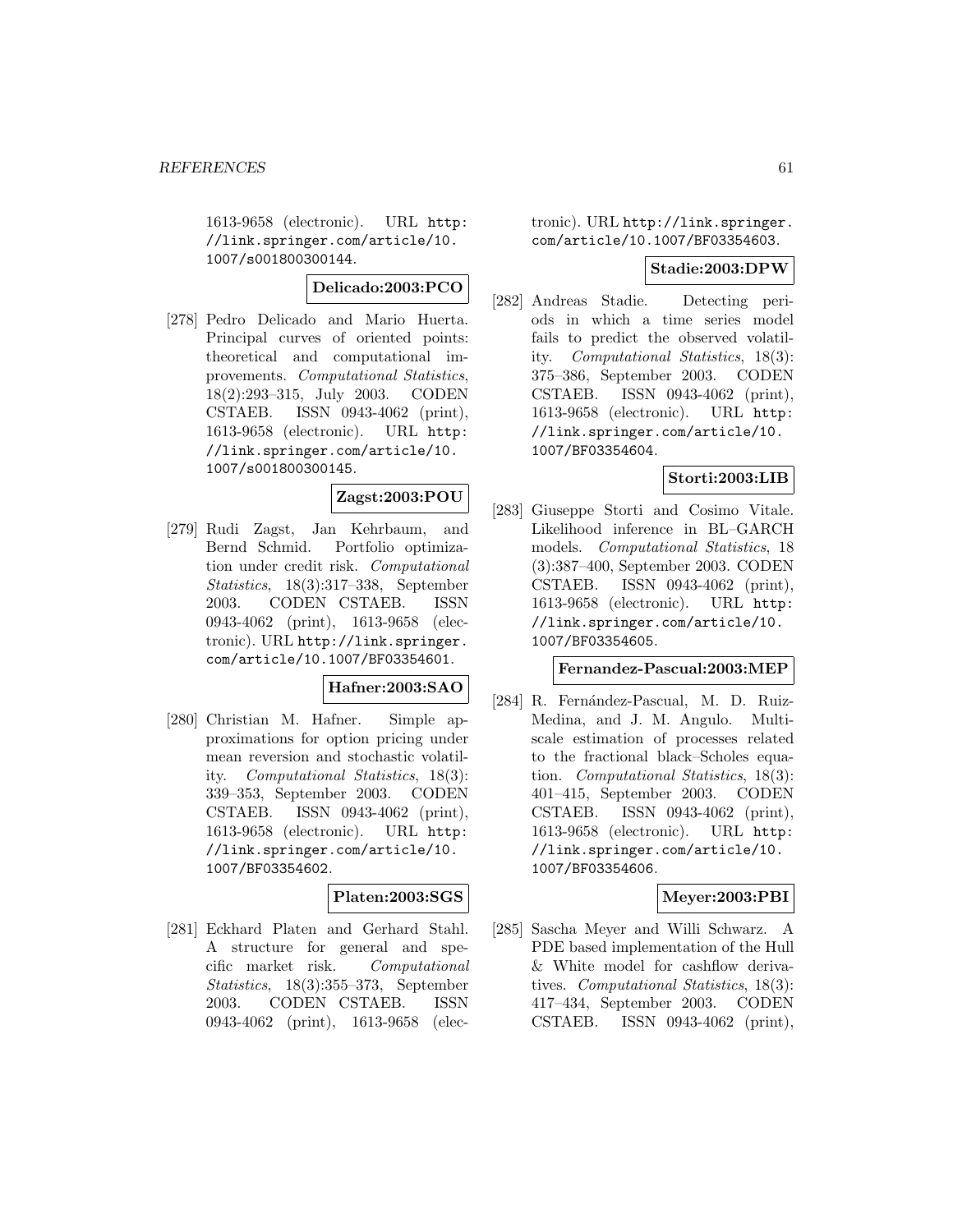1613-9658 (electronic). URL http: //link.springer.com/article/10. 1007/BF03354607.

**Komorad:2003:ITT**

[286] Karel Komorád. Implied trinomial trees and their implementation with XploRe. Computational Statistics, 18 (3):435–448, September 2003. CODEN CSTAEB. ISSN 0943-4062 (print), 1613-9658 (electronic). URL http: //link.springer.com/article/10. 1007/BF03354608.

## **Schulz:2003:OPB**

[287] Rainer Schulz, Hizir Sofyan, Axel Werwatz, and Rodrigo Witzel. Online prediction of Berlin single–family house prices. Computational Statistics, 18 (3):449–462, September 2003. CODEN CSTAEB. ISSN 0943-4062 (print), 1613-9658 (electronic). URL http: //link.springer.com/article/10. 1007/BF03354609.

#### **Papalia:2003:GME**

[288] Rosa Bernardini Papalia. Generalized maximum entropy estimation of dynamic programming models with sample selection bias. Computational Statistics, 18(3):463–475, September 2003. CODEN CSTAEB. ISSN 0943-4062 (print), 1613-9658 (electronic). URL http://link.springer. com/article/10.1007/BF03354610.

# **Ellis:2003:FPN**

[289] Suria Ellis, Faans Steyn, and Hennie Venter. Fitting a Pareto–normal-Pareto distribution to the residuals of financial data. Computational Statistics, 18(3):477–491, September 2003. CODEN CSTAEB. ISSN

0943-4062 (print), 1613-9658 (electronic). URL http://link.springer. com/article/10.1007/BF03354611.

## **Kim:2003:FSD**

[290] Jeong-Ryeol Kim. Finite-sample distributions of self-normalised sums. Computational Statistics, 18(3):493– 504, September 2003. CODEN CSTAEB. ISSN 0943-4062 (print), 1613-9658 (electronic). URL http: //link.springer.com/article/10. 1007/BF03354612.

### **Aluja-Banet:2003:SSD**

[291] Tomàs Aluja-Banet and Eduard Nafria. Stability and scalability in decision trees. Computational Statistics, 18(3): 505–520, September 2003. CODEN CSTAEB. ISSN 0943-4062 (print), 1613-9658 (electronic). URL http: //link.springer.com/article/10. 1007/BF03354613.

## **M:2003:SEL**

[292] Rahmatullah Imon A. H. M. Simulation of errors in linear regression: An approach based on fixed percentage area. Computational Statistics, 18 (3):521–531, September 2003. CODEN CSTAEB. ISSN 0943-4062 (print), 1613-9658 (electronic). URL http: //link.springer.com/article/10. 1007/BF03354614.

#### **Valderrama:2003:DSS**

[293] Mariano J. Valderrama, Mónica Ortega-Moreno, Pedro González, and Ana M. Aguilera. Derivation of a state– space model by functional data analysis. Computational Statistics, 18(3): 533–546, September 2003. CODEN CSTAEB. ISSN 0943-4062 (print),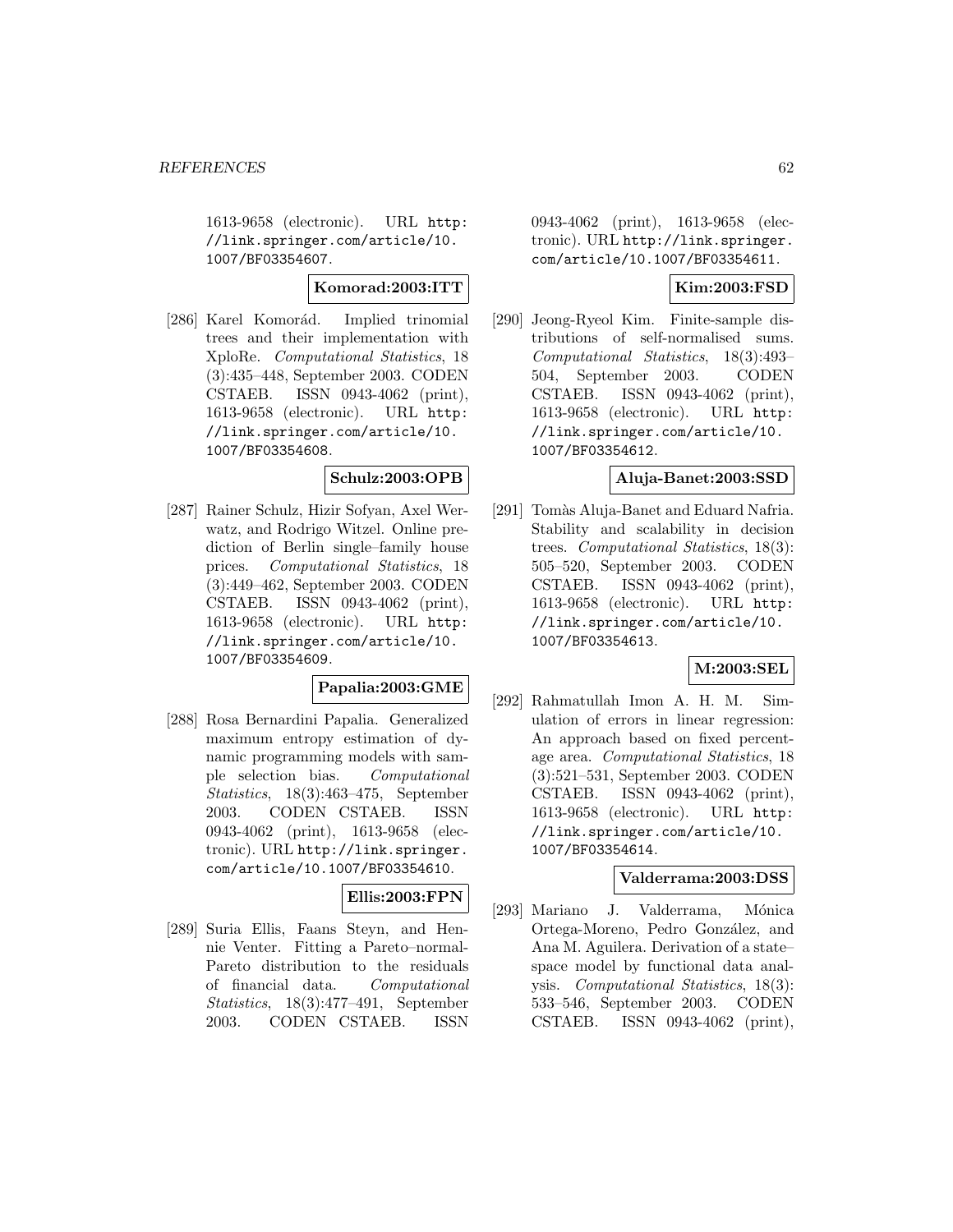1613-9658 (electronic). URL http: //link.springer.com/article/10. 1007/BF03354615.

**Sim:2003:CXB**

[294] C. H. Sim. Combined X-bar and CRL charts for the Gamma process. Computational Statistics, 18(3): 547–563, September 2003. CODEN CSTAEB. ISSN 0943-4062 (print), 1613-9658 (electronic). URL http: //link.springer.com/article/10. 1007/BF03354616.

### **Harkanen:2003:BBI**

[295] Tommi Härkänen. BITE: A Bayesian intensity estimator. Computational Statistics, 18(3):565–583, September 2003. CODEN CSTAEB. ISSN 0943-4062 (print), 1613-9658 (electronic). URL http://link.springer. com/article/10.1007/BF03354617.

### **Gannoun:2003:TCV**

[296] Ali Gannoun and Jérôme Saracco. Two cross validation criteria for  $\text{SIR}_{\alpha}$  and  $PSIR_{\alpha}$  methods in view of prediction. Computational Statistics, 18(3): 585–603, September 2003. CODEN CSTAEB. ISSN 0943-4062 (print), 1613-9658 (electronic). URL http: //link.springer.com/article/10. 1007/BF03354618.

# **Ahn:2003:PPM**

[297] Ju Sun Ahn, Heike Hofmann, and Dianne Cook. A projection pursuit method on the multidimensional squared contingency table. Computational Statistics, 18(3):605– 626, September 2003. CODEN CSTAEB. ISSN 0943-4062 (print), 1613-9658 (electronic). URL http:

//link.springer.com/article/10. 1007/BF03354619.

# **Anonymous:2004:IJG**

[298] Anonymous. Interview with James E. Gentle. Computational Statistics, 19(1):1–4, February 2004. CODEN CSTAEB. ISSN 0943-4062 (print), 1613-9658 (electronic). URL http: //link.springer.com/article/10. 1007/BF02915272.

## **Unwin:2004:PDV**

[299] Antony Unwin and Martin Theus. Papers on data visualisation-what can we see in them? Computational Statistics, 19(1):5–8, February 2004. CODEN CSTAEB. ISSN 0943-4062 (print), 1613-9658 (electronic). URL http://link.springer. com/article/10.1007/BF02915273.

### **Andrienko:2004:CCE**

[300] Natalia Andrienko and Gennady Andrienko. Cumulative curves for exploration of demographic data: a case study of Northwest England. Computational Statistics, 19(1):9–28, February 2004. CODEN CSTAEB. ISSN 0943-4062 (print), 1613-9658 (electronic). URL http://link.springer. com/article/10.1007/BF02915274.

### **Atkinson:2004:FSD**

[301] Anthony C. Atkinson and Marco Riani. The forward search and data visualisation. Computational Statistics, 19(1):29–54, February 2004. CODEN CSTAEB. ISSN 0943-4062 (print), 1613-9658 (electronic). URL http: //link.springer.com/article/10. 1007/BF02915275.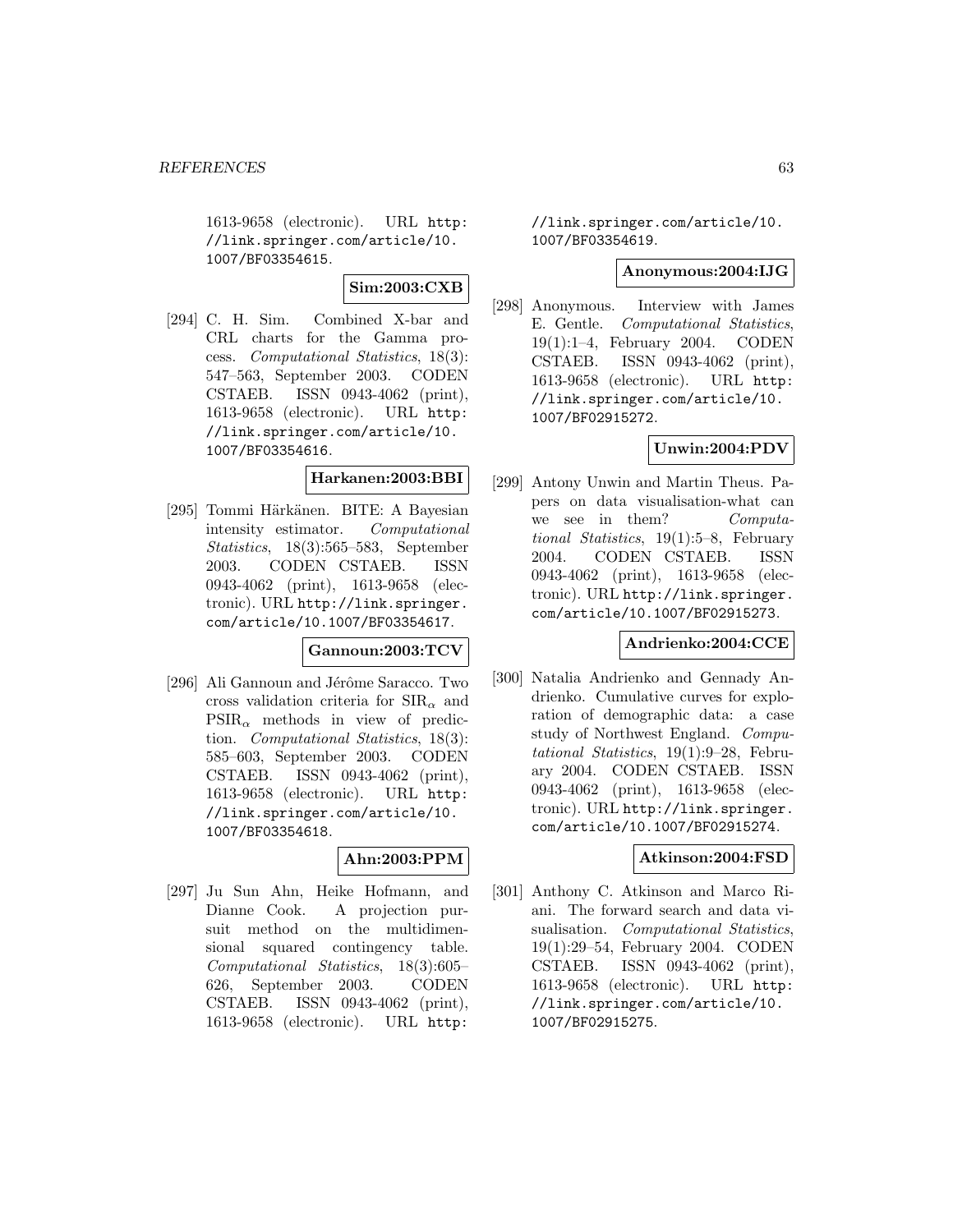## **Nagel:2004:EDV**

[302] Henrik R. Nagel and Erik Granum. Explorative and dynamic visualization of data in virtual reality. Computational Statistics, 19(1):55–73, February 2004. CODEN CSTAEB. ISSN 0943-4062 (print), 1613-9658 (electronic). URL http://link.springer. com/article/10.1007/BF02915276.

# **Nocke:2004:MVC**

[303] Thomas Nocke, Heidrun Schumann, and Uwe Böhm. Methods for the visualization of clustered climate data. Computational Statistics, 19 (1):75–94, February 2004. CODEN CSTAEB. ISSN 0943-4062 (print), 1613-9658 (electronic). URL http: //link.springer.com/article/10. 1007/BF02915277.

## **Schonlau:2004:VNH**

[304] Matthias Schonlau. Visualizing nonhierarchical and hierarchical cluster analyses with clustergrams. Computational Statistics, 19(1):95–111, February 2004. CODEN CSTAEB. ISSN 0943-4062 (print), 1613-9658 (electronic). URL http://link.springer. com/article/10.1007/BF02915278.

**Valero-Mora:2004:VPL**

[305] Pedro Valero-Mora, María F. Rodrigo, and Forrest W. Young. Visualizing parameters from loglinear models. Computational Statistics, 19(1): 113–135, February 2004. CODEN CSTAEB. ISSN 0943-4062 (print), 1613-9658 (electronic). URL http: //link.springer.com/article/10. 1007/BF02915279.

## **Nakano:2004:AVF**

[306] Junji Nakano, Moon Yul Huh, Yoshikazu Yamamoto, Takeshi Fujiwara, and Ikunori Kobayashi. Adding visualization functions of DAVIS to jasp: Mixing two Java-based statistical systems. Computational Statistics, 19 (1):137–146, February 2004. CODEN CSTAEB. ISSN 0943-4062 (print), 1613-9658 (electronic). URL http: //link.springer.com/article/10. 1007/BF02915280.

#### **Ward:2004:HVD**

[307] Matthew Ward, Wei Peng, and Xiaoning Wang. Hierarchical visual data mining for large-scale data. Computational Statistics, 19(1):147–158, February 2004. CODEN CSTAEB. ISSN 0943-4062 (print), 1613-9658 (electronic). URL http://link.springer. com/article/10.1007/BF02915281.

## **Charmpis:2004:HAG**

[308] Dimos C. Charmpis and Panayiota L. Panteli. A heuristic approach for the generation of multivariate random samples with specified marginal distributions and correlation matrix. Computational Statistics, 19(2):??, May 2004. CODEN CSTAEB. ISSN 0943-4062 (print), 1613-9658 (electronic). URL http://link.springer. com/article/10.1007/BF02892061.

#### **Nittner:2004:AMA**

[309] Thomas Nittner. The additive model affected by missing completely at random in the covariate. Computational Statistics, 19(2):??, May 2004. CODEN CSTAEB. ISSN 0943-4062 (print), 1613-9658 (elec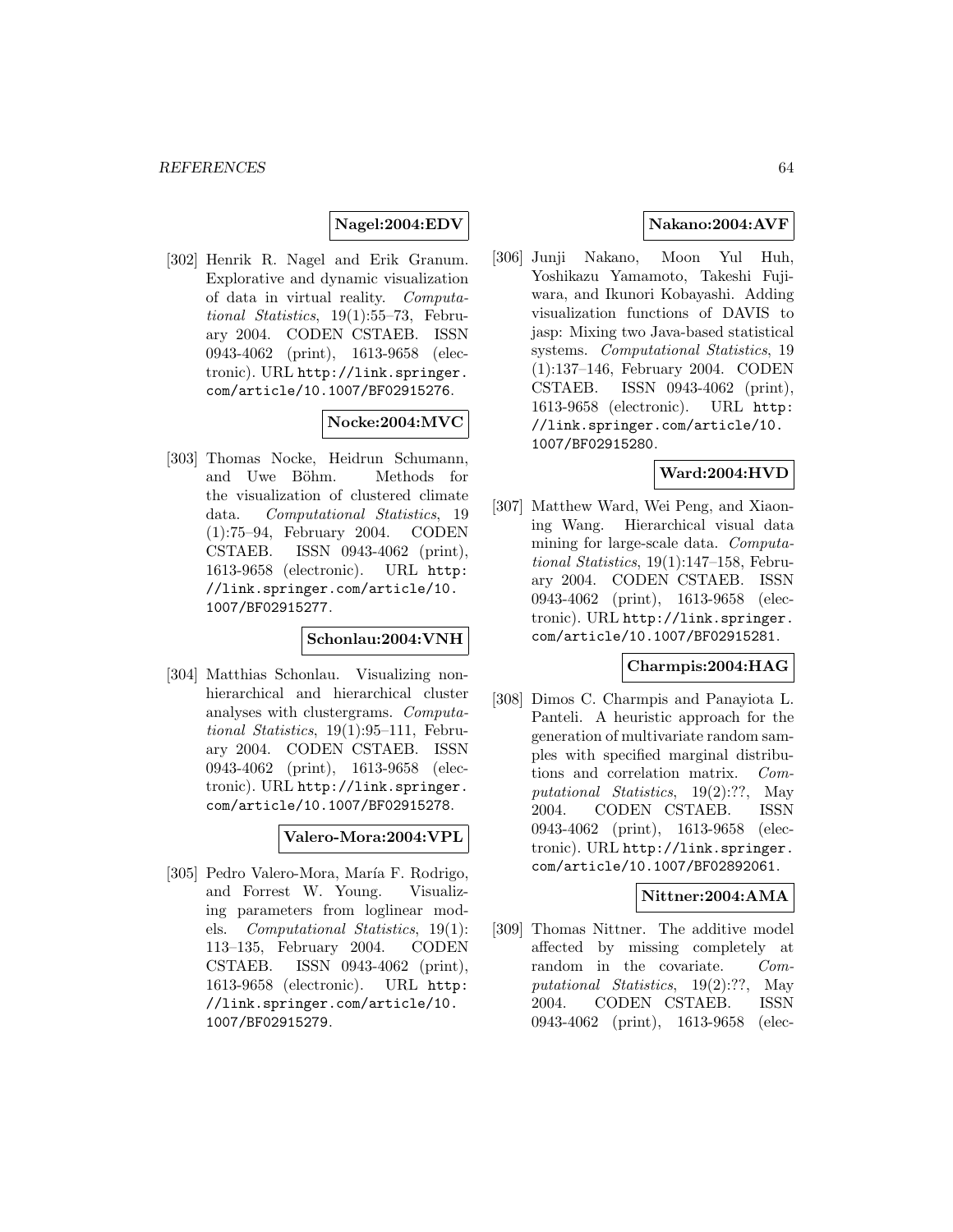tronic). URL http://link.springer. com/article/10.1007/BF02892060.

**Ghosh:2004:BNN**

[310] Anil Kumar Ghosh and Smarajit Bose. Backfitting neural networks. Computational Statistics, 19(2):??, May 2004. CODEN CSTAEB. ISSN 0943-4062 (print), 1613-9658 (electronic). URL http://link.springer. com/article/10.1007/BF02892056.

# **Lardjane:2004:CLE**

[311] Salim Lardjane. Consistent Lyapunov exponent estimation for onedimensional dynamical systems. Computational Statistics, 19(2):159–168, May 2004. CODEN CSTAEB. ISSN 0943-4062 (print), 1613-9658 (electronic). URL http://link.springer. com/article/10.1007/BF02892054.

**Ferre:2004:AEC**

[312] L. Ferré and J. Whittaker. Application of the empirical characteristic function to compare and estimate densities by pooling information. Computational Statistics, 19(2):169–192, May 2004. CODEN CSTAEB. ISSN 0943-4062 (print), 1613-9658 (electronic). URL http://link.springer. com/article/10.1007/BF02892055.

## **Karavas:2004:ECD**

[313] Vassilios N. Karavas and L. Joe Moffitt. Evolutionary computation of a deterministic switching regressions estimator. Computational Statistics, 19(2):211–225, May 2004. CODEN CSTAEB. ISSN 0943-4062 (print), 1613-9658 (electronic). URL http: //link.springer.com/article/10. 1007/BF02892057.

## **Eubank:2004:SSS**

[314] R. L. Eubank. A simple smoothing spline, III. Computational Statistics, 19(2):227–241, May 2004. CODEN CSTAEB. ISSN 0943-4062 (print), 1613-9658 (electronic). URL http: //link.springer.com/article/10. 1007/BF02892058.

# **Franco:2004:BTS**

[315] Glaura C. Franco and Valderio A. Reisen. Bootstrap techniques in semiparametric estimation methods for ARFIMA models: A comparison study. Computational Statistics, 19(2):243–259, May 2004. CODEN CSTAEB. ISSN 0943-4062 (print), 1613-9658 (electronic). URL http: //link.springer.com/article/10. 1007/BF02892059.

## **Marrelec:2004:ARS**

[316] G. Marrelec and H. Benali. Automated rejection sampling from product of distributions. Computational Statistics, 19(2):301–315, May 2004. CODEN CSTAEB. ISSN 0943-4062 (print), 1613-9658 (electronic). URL http: //link.springer.com/article/10. 1007/BF02892062.

# **Lund:2004:PSI**

[317] Jens Lund and Elke Thönnes. Perfect simulation and inference for point processes given noisy observations. Computational Statistics, 19(2):317–336, May 2004. CODEN CSTAEB. ISSN 0943-4062 (print), 1613-9658 (electronic). URL http://link.springer. com/article/10.1007/BF02892063.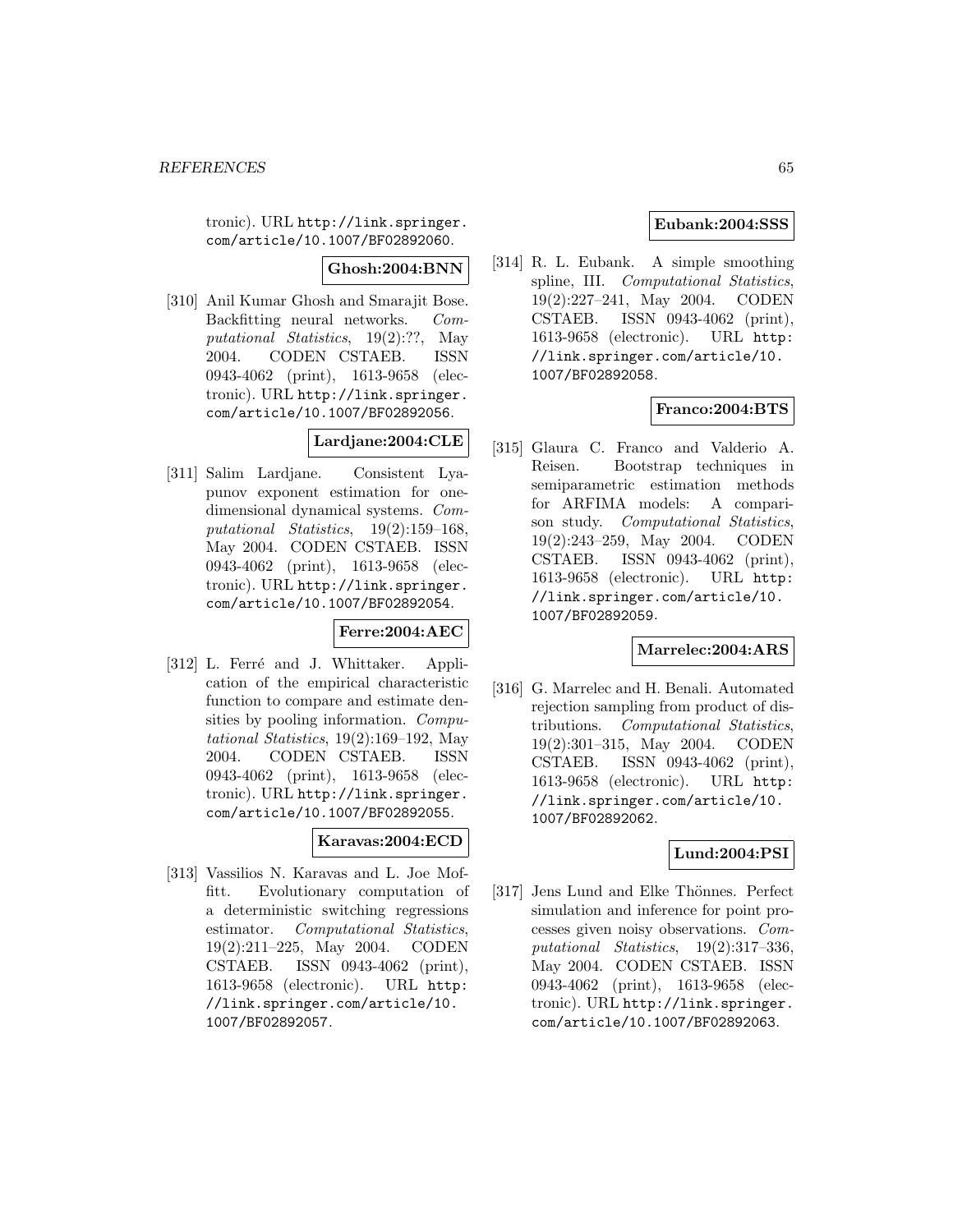### **Aires:2004:GFP**

[318] Nibia Aires. A guide to the Fortran programs to calculate inclusion probabilities for conditional Poisson sampling and Pareto  $\pi ps$  sampling designs. Computational Statistics, 19(3): 337–345, September 2004. CODEN CSTAEB. ISSN 0943-4062 (print), 1613-9658 (electronic). URL http: //link.springer.com/article/10. 1007/BF03372100.

### **Dobra:2004:DCA**

[319] Adrian Dobra and Seth Sullivant. A divide-and-conquer algorithm for generating Markov bases of multi-way tables. Computational Statistics, 19(3): 347–366, September 2004. CODEN CSTAEB. ISSN 0943-4062 (print), 1613-9658 (electronic). URL http: //link.springer.com/article/10. 1007/BF03372101.

## **Park:2004:RWW**

[320] Dongryeon Park. Robustness weight by weighted median distance. Computational Statistics, 19(3):367–383, September 2004. CODEN CSTAEB. ISSN 0943-4062 (print), 1613-9658 (electronic). URL http://link. springer.com/article/10.1007/BF03372102.

### **Berchtold:2004:OMM**

[321] André Berchtold. Optimization of mixture models: Comparison of different strategies. Computational Statistics, 19 (3):385–406, September 2004. CODEN CSTAEB. ISSN 0943-4062 (print), 1613-9658 (electronic). URL http: //link.springer.com/article/10. 1007/BF03372103.

## **Hazelton:2004:DEA**

[322] Martin Hazelton. Density estimation from aggregate data. Computational Statistics, 19(3):407–423, September 2004. CODEN CSTAEB. ISSN 0943-4062 (print), 1613-9658 (electronic). URL http://link.springer. com/article/10.1007/BF03372104.

### **Toscas:2004:UFS**

[323] Peter J. Toscas and Malcolm J. Faddy. Using Fisher scoring to fit extended Poisson process models. Computational Statistics, 19(3):425–443, September 2004. CODEN CSTAEB. ISSN 0943-4062 (print), 1613-9658 (electronic). URL http://link.springer. com/article/10.1007/BF03372105.

#### **Futschik:2004:IBS**

[324] Andreas Futschik and Brenton R. Clarke. Improving bandwidth selection methods by adding qualitative constraints. Computational Statistics, 19(3):445–453, September 2004. CODEN CSTAEB. ISSN 0943-4062 (print), 1613-9658 (electronic). URL http://link.springer. com/article/10.1007/BF03372106.

#### **Frees:2004:ESE**

[325] Edward W. Frees and Chunfang Jin. Empirical standard errors for longitudinal data mixed linear models. Computational Statistics, 19(3): 455–475, September 2004. CODEN CSTAEB. ISSN 0943-4062 (print), 1613-9658 (electronic). URL http: //link.springer.com/article/10. 1007/BF03372107.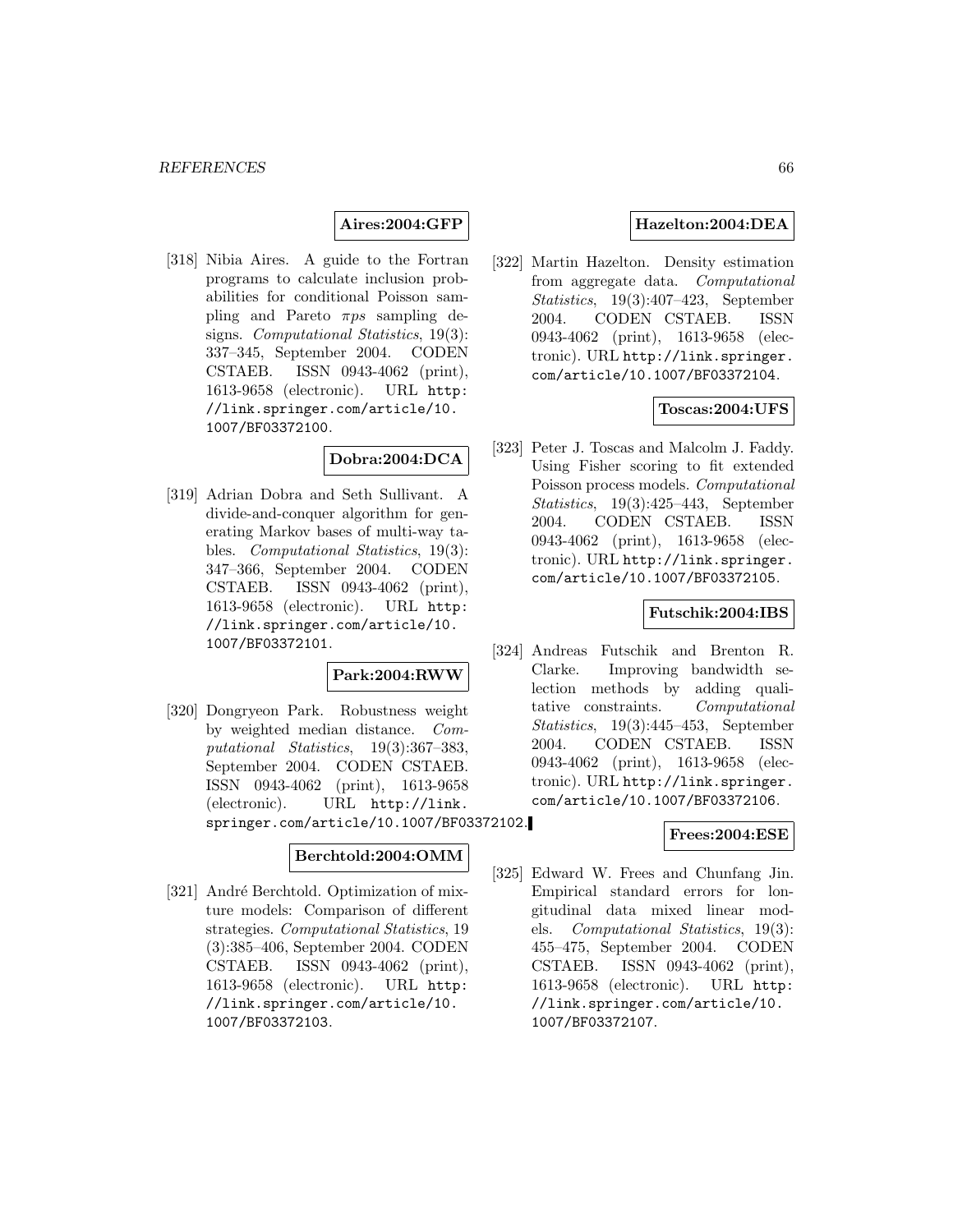### **Jan:2004:NEC**

[326] Show-Li Jan. Nonparametric equivalents of contrasts for identifying the minimum effective dose. Computational Statistics, 19(3):477– 491, September 2004. CODEN CSTAEB. ISSN 0943-4062 (print), 1613-9658 (electronic). URL http: //link.springer.com/article/10. 1007/BF03372108.

## **Meyer:2004:SXF**

[327] David Meyer, Friedrich Leisch, Torsten Hothorn, and Kurt Hornik. Stat-DataML: An XML format for statistical data. Computational Statistics, 19 (3):493–509, September 2004. CODEN CSTAEB. ISSN 0943-4062 (print), 1613-9658 (electronic). URL http: //link.springer.com/article/10. 1007/BF03372109.

#### **Yi:2004:SFA**

[328] Seongbaek Yi and ByoungSeon Choi. Spectral factorization of the autocorrelation sequence of an IIR filter using patterns of three functions. Computational Statistics, 19(3): 511–519, September 2004. CODEN CSTAEB. ISSN 0943-4062 (print), 1613-9658 (electronic). URL http: //link.springer.com/article/10. 1007/BF03372110.

#### **Kochkarev:2004:PPE**

[329] Yuriy A. Kochkarev. Polynomial parameter estimations of close to Gaussian random variables. Computational Statistics, 19(3):521–523, September 2004. CODEN CSTAEB. ISSN 0943-4062 (print), 1613-9658 (electronic). URL http://link.springer. com/article/10.1007/BF03372111.

# **Wu:2004:FBE**

[330] Hsien-Chung Wu. Fuzzy Bayesian estimation on lifetime data. Computational Statistics, 19(4):??, December 2004. CODEN CSTAEB. ISSN 0943-4062 (print), 1613-9658 (electronic). URL http://link.springer. com/article/10.1007/BF02753915.

### **Dinwoodie:2004:EAP**

[331] I. H. Dinwoodie and Brenda MacGibbon. Exact analysis of a paired sibling study. Computational Statistics, 19 (4):525–534, December 2004. CODEN CSTAEB. ISSN 0943-4062 (print), 1613-9658 (electronic). URL http: //link.springer.com/article/10. 1007/BF02753910.

## **Krzensk:2004:SEA**

[332] Udo Krzensk. Simple and efficient algorithms for computing exact cumulative discrete probabilities and its inverses. Computational Statistics, 19(4):535–550, December 2004. CODEN CSTAEB. ISSN 0943-4062 (print), 1613-9658 (electronic). URL http://link.springer. com/article/10.1007/BF02753911.

## **Rueda:2004:MDA**

[333] M. Rueda and S. González. Missing data and auxiliary information in surveys. Computational Statistics, 19(4): 551–567, December 2004. CODEN CSTAEB. ISSN 0943-4062 (print), 1613-9658 (electronic). URL http: //link.springer.com/article/10. 1007/BF02753912.

### **Maiboroda:2004:EHT**

[334] Rostislav E. Maiboroda and Natalia M. Markovich. Estimation of heavy-tailed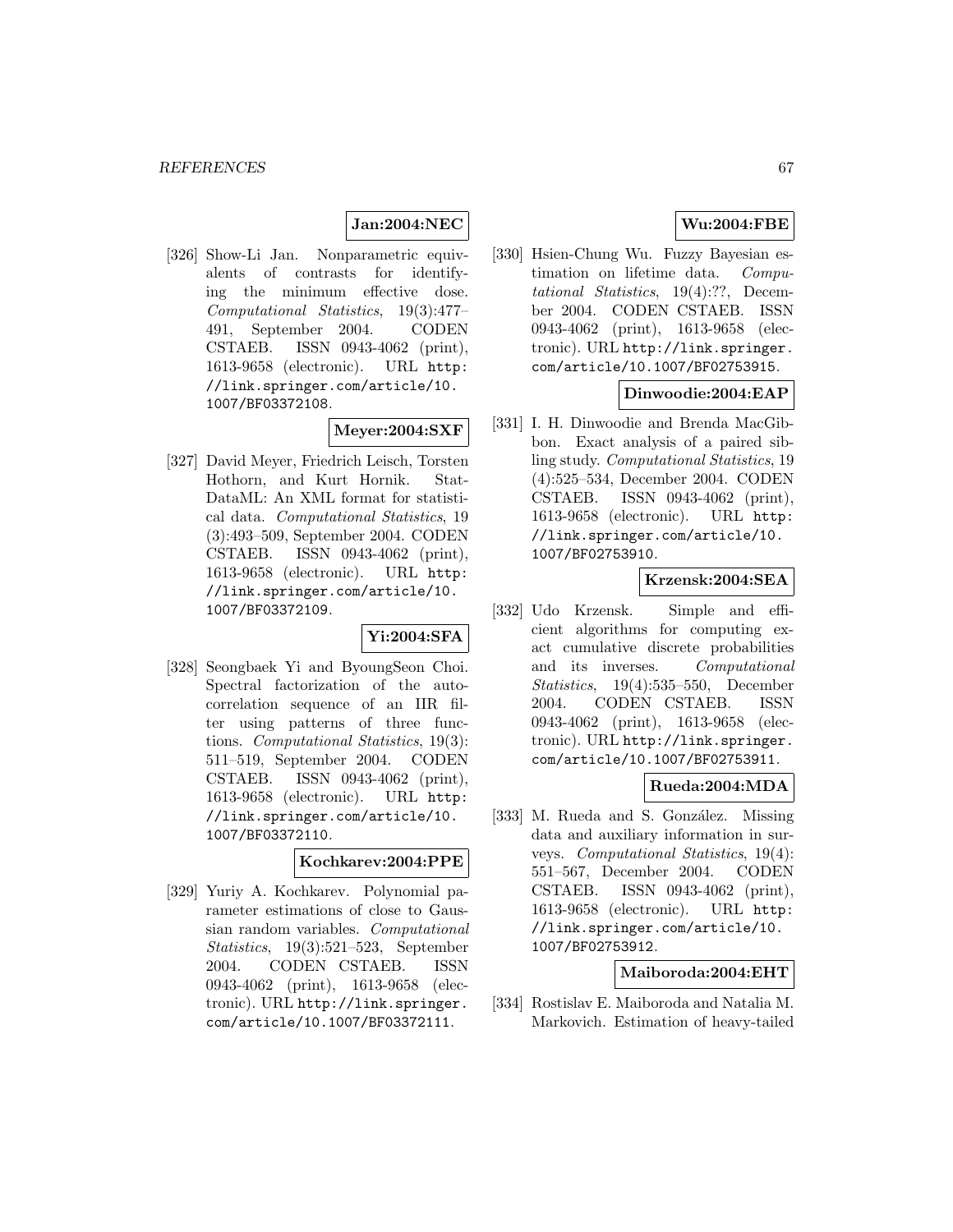probability density function with application to Web data. Computational Statistics, 19(4):569–592, December 2004. CODEN CSTAEB. ISSN 0943-4062 (print), 1613-9658 (electronic). URL http://link.springer. com/article/10.1007/BF02753913.

## **Beh:2004:PCO**

[335] Eric J. Beh. S-PLUS code for ordinal correspondence analysis. Computational Statistics, 19(4):593–612, December 2004. CODEN CSTAEB. ISSN 0943-4062 (print), 1613-9658 (electronic). URL http://link.springer. com/article/10.1007/BF02753914.

# **Abe:2004:ICA**

[336] Makoto Abe, Yasemin Boztug, and Lutz Hildebrandt. Investigating the competitive assumption of multinomial logit models of brand choice by nonparametric modeling. Computational Statistics, 19(4):635–657, December 2004. CODEN CSTAEB. ISSN 0943-4062 (print), 1613-9658 (electronic). URL http://link.springer. com/article/10.1007/BF02753916.

# **Espejo:2004:ANR**

[337] Mariano Ruiz Espejo and Miguel Delgado Pineda. Automatic nonuniform random variate generation. Computational Statistics, 19(4):659–660, December 2004. CODEN CSTAEB. ISSN 0943-4062 (print), 1613-9658 (electronic). URL http://link.springer. com/article/10.1007/BF02753917.

### **Hornik:2004:RV**

[338] Kurt Hornik and Friedrich Leisch. R Version 2.0.0. Computational Statistics, 19(4):661–664, December

2004. CODEN CSTAEB. ISSN 0943-4062 (print), 1613-9658 (electronic). URL http://link.springer. com/article/10.1007/BF02753918.

# **Lang:2004:CFE**

[339] Stefan Lang, Eva-Maria Fronk, and Ludwig Fahrmeir. Correction to: Function estimation with locally adaptive dynamic models. Computational Statistics, 19(4):665, December 2004. CODEN CSTAEB. ISSN 0943-4062 (print), 1613-9658 (electronic). URL http://link.springer. com/article/10.1007/BF02753919; http://link.springer.com/content/ pdf/10.1007/BF02753919.pdf. See [256].

#### **Anonymous:2005:IAU**

[340] Anonymous. Interview with Antony Unwin. Computational Statistics, 20(1):1–5, March 2005. CODEN CSTAEB. ISSN 0943-4062 (print), 1613-9658 (electronic). URL http: //link.springer.com/article/10. 1007/BF02736119.

# **Haynes:2005:BED**

[341] Michele Haynes and Kerrie Mengersen. Bayesian estimation of  $g$ -and-  $k$  distributions using MCMC. Computational Statistics, 20(1):7–30, March 2005. CODEN CSTAEB. ISSN 0943-4062 (print), 1613-9658 (electronic). URL http://link.springer. com/article/10.1007/BF02736120.

### **Lim:2005:SAV**

[342] Hoi-Jeong Lim. Saddlepoint approximations to P-values for comparison of density estimates. Computational Statistics, 20(1):31–50, March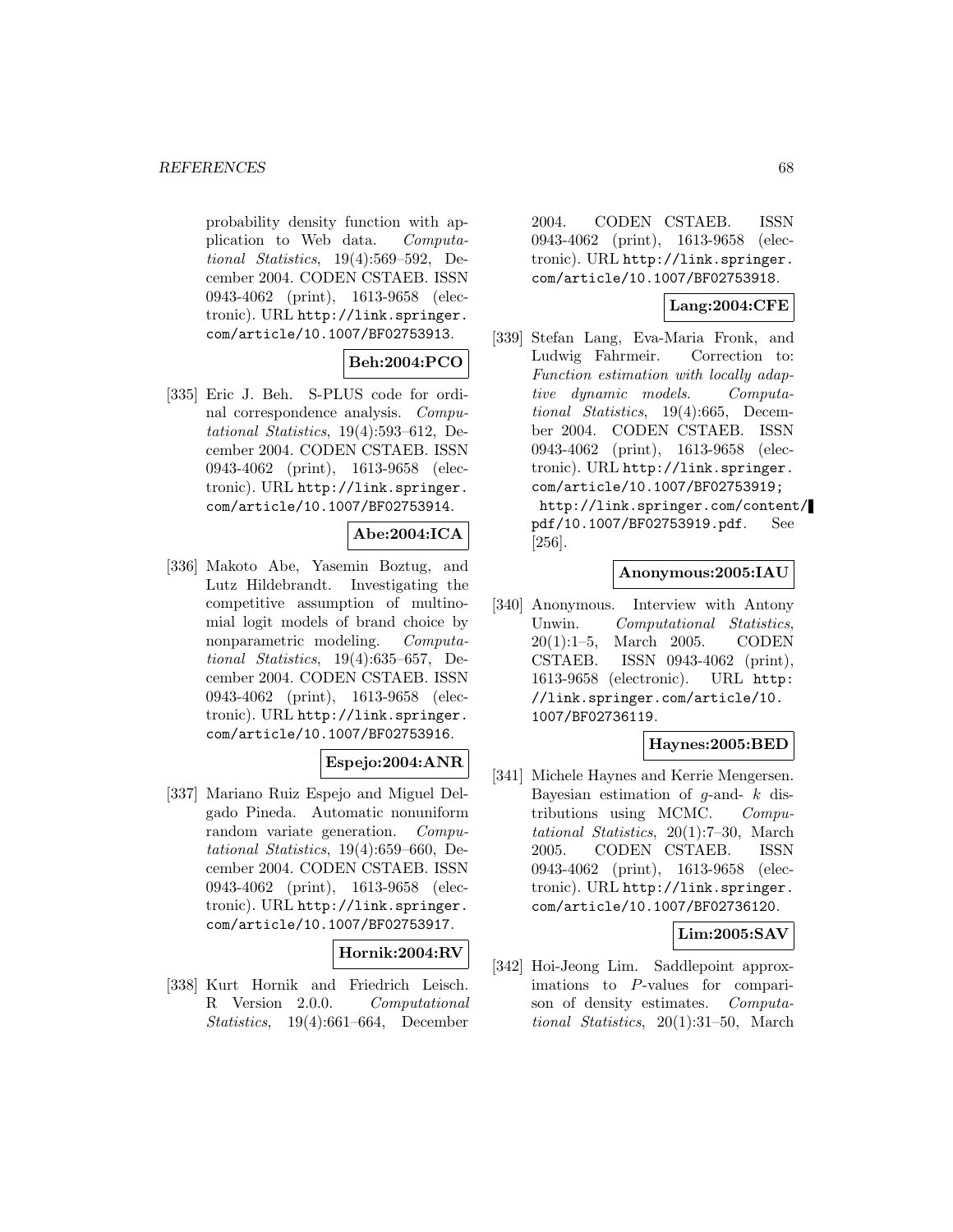2005. CODEN CSTAEB. ISSN 0943-4062 (print), 1613-9658 (electronic). URL http://link.springer. com/article/10.1007/BF02736121.

# **Christensen:2005:FAC**

[343] David Christensen. Fast algorithms for the calculation of Kendall's  $\tau$ . Computational Statistics, 20(1):51–62, March 2005. CODEN CSTAEB. ISSN 0943-4062 (print), 1613-9658 (electronic). URL http://link.springer. com/article/10.1007/BF02736122.

### **Yuan:2005:MCS**

[344] Ao Yuan and Yimin Yang. A Markov chain sampler for contingency table exact inference. Computational Statistics, 20(1):63–80, March 2005. CODEN CSTAEB. ISSN 0943-4062 (print), 1613-9658 (electronic). URL http://link.springer. com/article/10.1007/BF02736123.

#### **Turlach:2005:SCS**

[345] Berwin A. Turlach. Shape constrained smoothing using smoothing splines. Computational Statistics, 20 (1):81–104, March 2005. CODEN CSTAEB. ISSN 0943-4062 (print), 1613-9658 (electronic). URL http: //link.springer.com/article/10. 1007/BF02736124.

#### **Munoz-Reyes:2005:ESB**

[346] A. Muñoz-Reyes, J. L. Moreno-Rebollo, M. D. Jiménez-Gamero, and J. Munoz-Garcia. An efficient shrinkage bootstrap bias estimator for smooth functions of sample means. Computational Statistics, 20(1):105–118, March 2005. CODEN CSTAEB. ISSN 0943-4062 (print),

1613-9658 (electronic). URL http: //link.springer.com/article/10. 1007/BF02736125.

# **DeMacq:2005:HRS**

[347] Isabelle De Macq and Leopold Simar. Hyper-rectangular space partitioning trees: A practical approach. Computational Statistics, 20(1):119–135, March 2005. CODEN CSTAEB. ISSN 0943-4062 (print), 1613-9658 (electronic). URL http://link.springer. com/article/10.1007/BF02736126.

## **Zele:2005:ECL**

[348] Mina Zele and Djani Juricić. Estimation of the confidence limits for the quadratic forms in normal variables using a simple Gaussian distribution approximation. Computational Statistics, 20(1):137–150, March 2005. CODEN CSTAEB. ISSN 0943-4062 (print), 1613-9658 (electronic). URL http://link.springer. com/article/10.1007/BF02736127.

### **Sutzle:2005:NME**

[349] Eric A. Sützle and Tomas Hrycej. Numerical method for estimating multivariate conditional distributions. Computational Statistics, 20(1):151–176, March 2005. CODEN CSTAEB. ISSN 0943-4062 (print), 1613-9658 (electronic). URL http://link.springer. com/article/10.1007/BF02736128.

# **Levine:2005:IRS**

[350] Richard A. Levine, Zhaoxia Yu, William G. Hanley, and John J. Nitao. Implementing random scan Gibbs samplers. Computational Statistics, 20 (1):177–196, March 2005. CODEN CSTAEB. ISSN 0943-4062 (print),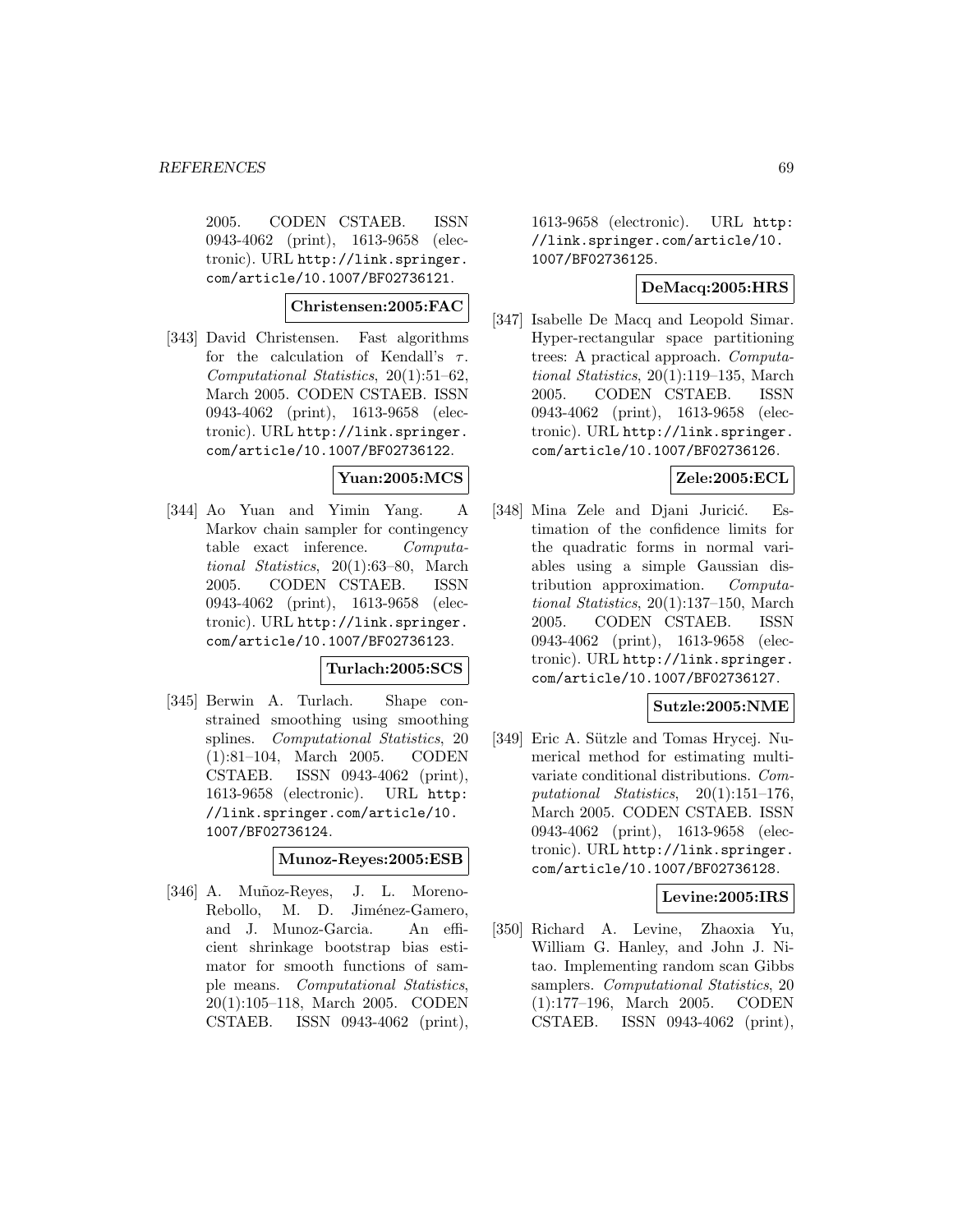1613-9658 (electronic). URL http: //link.springer.com/article/10. 1007/BF02736129.

**Hornik:2005:RV**

[351] Kurt Hornik and Friedrich Leisch. R Version 2.1.0. Computational Statistics, 20(2):197–202, June 2005. CODEN CSTAEB. ISSN 0943- 4062 (print), 1613-9658 (electronic). URL http://link.springer.com/ article/10.1007/BF02789699.

# **Branco:2005:RCC**

[352] J. A. Branco, C. Croux, P. Filzmoser, and M. R. Oliveira. Robust canonical correlations: A comparative study. Computational Statistics, 20(2):203–229, June 2005. CODEN CSTAEB. ISSN 0943-4062 (print), 1613-9658 (electronic). URL http: //link.springer.com/article/10. 1007/BF02789700.

### **Kuonen:2005:SAS**

[353] Diego Kuonen. Saddlepoint approximations to Studentized bootstrap distributions based on M-estimates. Computational Statistics, 20(2):231–244, June 2005. CODEN CSTAEB. ISSN 0943-4062 (print), 1613-9658 (electronic). URL http://link.springer. com/article/10.1007/BF02789701.

### **Nag:2005:MOD**

[354] Ashok K. Nag, Amit Mitra, and Sharmishtha Mitra. Multiple outlier detection in multivariate data using self-organizing maps title. *Computa*tional Statistics, 20(2):245–264, June 2005. CODEN CSTAEB. ISSN 0943-4062 (print), 1613-9658 (electronic). URL http://link.springer. com/article/10.1007/BF02789702.

# **Haario:2005:CAH**

[355] Heikki Haario, Eero Saksman, and Johanna Tamminen. Componentwise adaptation for high dimensional MCMC. Computational Statistics, 20(2):265–273, June 2005. CODEN CSTAEB. ISSN 0943-4062 (print), 1613-9658 (electronic). URL http: //link.springer.com/article/10. 1007/BF02789703.

# **Lee:2005:MCP**

[356] Juneyoung Lee, André I. Khuri, and KeeWhan Kim. Modeling the coverage probability of a confidence interval on the among-group variance component in the unbalanced random one-way model. Computational Statistics, 20(2):275–294, June 2005. CODEN CSTAEB. ISSN 0943-4062 (print), 1613-9658 (electronic). URL http://link.springer. com/article/10.1007/BF02789704.

# **Lee:2005:HMD**

[357] Youngjo Lee, Maengseok Noh, and Keunkwan Ryu. HGLM modelling of dropout process using a frailty model. Computational Statistics, 20 (2):295–309, June 2005. CODEN CSTAEB. ISSN 0943-4062 (print), 1613-9658 (electronic). URL http: //link.springer.com/article/10. 1007/BF02789705.

### **Yamanishi:2005:SAF**

[358] Yoshihiro Yamanishi and Yutaka Tanaka. Sensitivity analysis in functional principal component analysis. Computational Statistics, 20 (2):311–326, June 2005. CODEN CSTAEB. ISSN 0943-4062 (print),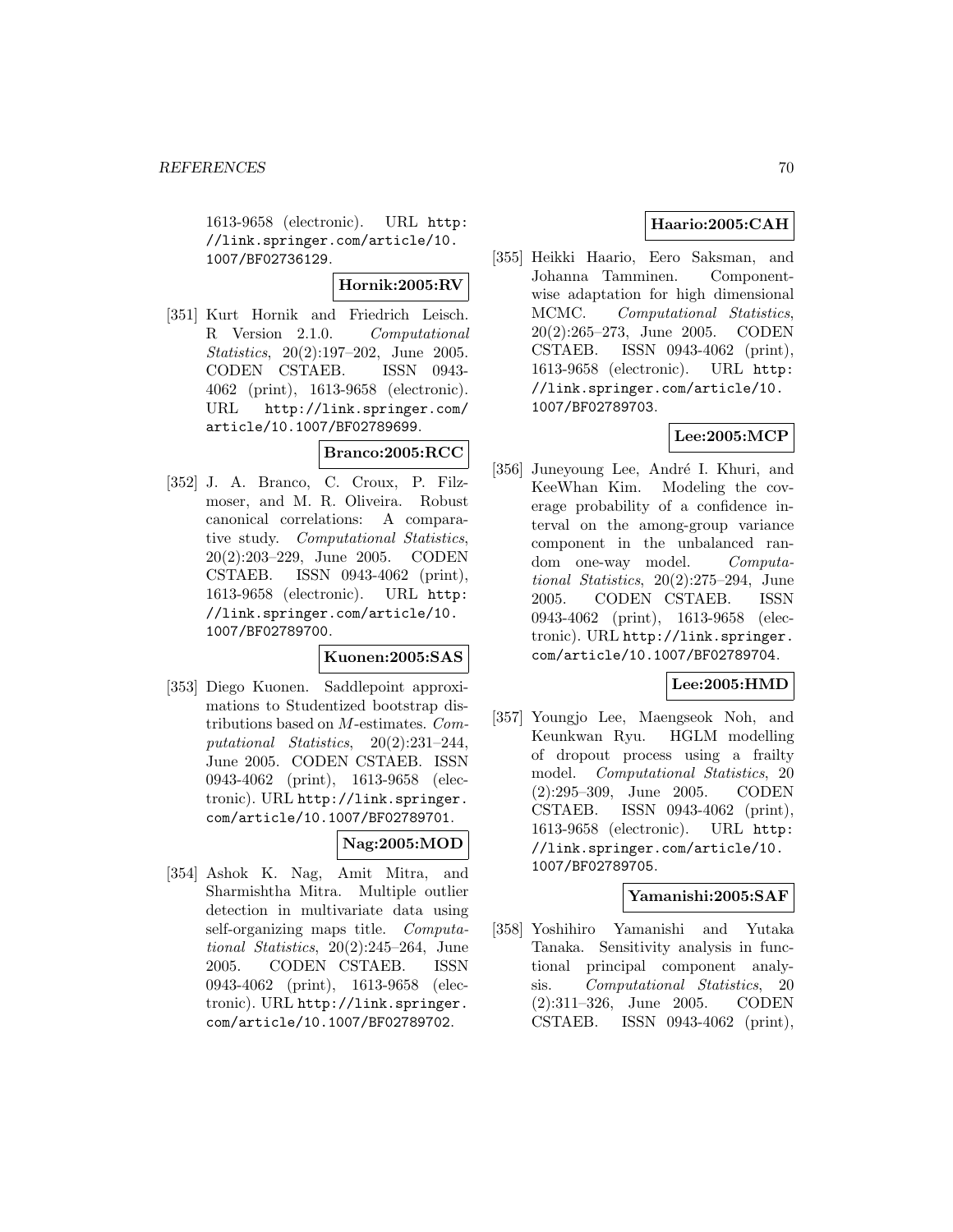1613-9658 (electronic). URL http: //link.springer.com/article/10. 1007/BF02789706.

# **Ayuda:2005:BSS**

[359] María-Isabel Ayuda and Antonio Aznar. Behaviour in small samples of some tests of non-nested hypotheses in non-stationary regressions and their bootstrap versions. Computational Statistics, 20(2):327–347, June 2005. CODEN CSTAEB. ISSN 0943-4062 (print), 1613-9658 (electronic). URL http://link.springer. com/article/10.1007/BF02789707.

## **Klemela:2005:AML**

[360] Jussi Klemelä. Algorithms for manipulation of level sets of nonparametric density estimates. Computational Statistics, 20(2):349–368, June 2005. CODEN CSTAEB. ISSN 0943-4062 (print), 1613-9658 (electronic). URL http://link.springer. com/article/10.1007/BF02789708.

#### **Janssen:2005:MCC**

[361] Arnold Janssen and Thorsten Pauls. A Monte Carlo comparison of studentized bootstrap and permutation tests for heteroscedastic two-sample problems. Computational Statistics, 20(3): 369–383, September 2005. CODEN CSTAEB. ISSN 0943-4062 (print), 1613-9658 (electronic). URL http: //link.springer.com/article/10. 1007/BF02741303.

**Martinez-Miranda:2005:QEU**

[362] M. D. Martínez-Miranda, M. Rueda-Garcia, A. Arcos-Cebrián, Y. Román-Montoya, and S. Gonzalez-Aguilera. Quantile estimation under successive sampling. *Computational Statistics*, 20 (3):385–399, September 2005. CODEN CSTAEB. ISSN 0943-4062 (print), 1613-9658 (electronic). URL http: //link.springer.com/article/10. 1007/BF02741304.

## **Kabaila:2005:CEC**

[363] Paul Kabaila. Computation of exact confidence limits from discrete data. Computational Statistics, 20(3): 401–414, September 2005. CODEN CSTAEB. ISSN 0943-4062 (print), 1613-9658 (electronic). URL http: //link.springer.com/article/10. 1007/BF02741305.

### **Beh:2005:PCS**

[364] Eric J. Beh. S-PLUS code for simple and multiple correspondence analysis. Computational Statistics, 20(3): 415–438, September 2005. CODEN CSTAEB. ISSN 0943-4062 (print), 1613-9658 (electronic). URL http: //link.springer.com/article/10. 1007/BF02741306.

### **Joe:2005:CFA**

[365] Harry Joe and A. H. M. Mahbub ul Latif. Computations for the familial analysis of binary traits. Computational Statistics, 20(3):439– 448, September 2005. CODEN CSTAEB. ISSN 0943-4062 (print), 1613-9658 (electronic). URL http: //link.springer.com/article/10. 1007/BF02741307.

#### **Daunis-i-Estadella:2005:DII**

[366] Josep Daunis i Estadella, Tomàs Aluja-Banet, and Santiago Thió-Henestrosa. Distribution of the inter and intra inertia in conditional MCA. Computational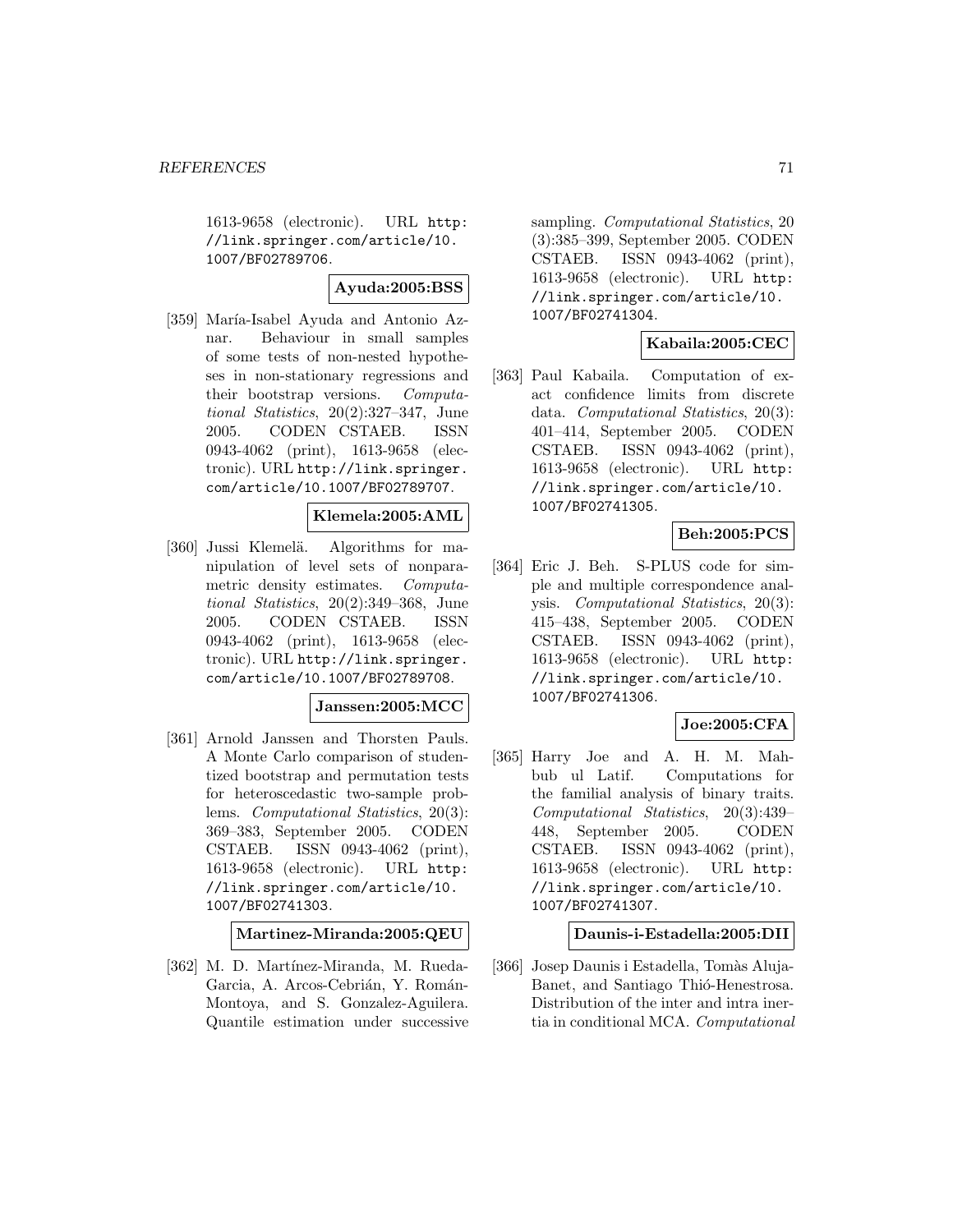Statistics, 20(3):449–463, September 2005. CODEN CSTAEB. ISSN 0943-4062 (print), 1613-9658 (electronic). URL http://link.springer. com/article/10.1007/BF02741308.

### **Gonzalez:2005:SSB**

[367] Luis González, Francisco Velasco, and Rafael M. Gasca. A study of the similarities between topics. Computational Statistics, 20(3):465–479, September 2005. CODEN CSTAEB. ISSN 0943-4062 (print), 1613-9658 (electronic). URL http://link.springer. com/article/10.1007/BF02741309.

#### **Marron:2005:SSS**

[368] J. S. Marron and Jin Ting Zhang. SiZer for smoothing splines. Computational Statistics, 20(3):481–502, September 2005. CODEN CSTAEB. ISSN 0943-4062 (print), 1613-9658 (electronic). URL http://link.springer. com/article/10.1007/BF02741310.

#### **Vasconcellos:2005:IES**

[369] Klaus L. P. Vasconcellos, Alejandro C. Frery, and Luciano B. Silva. Improving estimation in speckled imagery. Computational Statistics, 20(3): 503–519, September 2005. CODEN CSTAEB. ISSN 0943-4062 (print), 1613-9658 (electronic). URL http: //link.springer.com/article/10. 1007/BF02741311.

# **Kim:2005:CID**

[370] Choongrak Kim and Whasoo Bae. Case influence diagnostics in the Kaplan– Meier estimator and the log-rank test. Computational Statistics, 20(3): 521–534, September 2005. CODEN CSTAEB. ISSN 0943-4062 (print),

1613-9658 (electronic). URL http: //link.springer.com/article/10. 1007/BF02741312.

## **Warner:2005:BRD**

[371] John Warner. Book review: Data Mining Using SAS Applications by George Fernandes Chapman & Hall/ CRC, with sep. CD-ROM, 2002. Computational Statistics, 20(3):535– 537, September 2005. CODEN CSTAEB. ISSN 0943-4062 (print), 1613-9658 (electronic). URL http: //link.springer.com/article/10. 1007/BF02741313.

#### **Francisco-Fernandez:2005:BSL**

[372] Mario Francisco-Fernández and Juan M. Vilar-Fernández. Bandwidth selection for the local polynomial estimator under dependence: A simulation study. Computational Statistics, 20 (4):539–558, December 2005. CODEN CSTAEB. ISSN 0943-4062 (print), 1613-9658 (electronic). URL http: //link.springer.com/article/10. 1007/BF02741314.

### **Ohrvik:2005:SMS**

[373] John Öhrvik and Gabriella Schoier. SE-TAR model selection — a bootstrap approach. Computational Statistics, 20 (4):559–573, December 2005. CODEN CSTAEB. ISSN 0943-4062 (print), 1613-9658 (electronic). URL http: //link.springer.com/article/10. 1007/BF02741315.

### **Kozumi:2005:BNB**

[374] Hideo Kozumi and Xingyuan Zhang. Bayesian and non-Bayesian analysis of gamma stochastic frontier models by Markov Chain Monte Carlo methods. Computational Statistics, 20(4):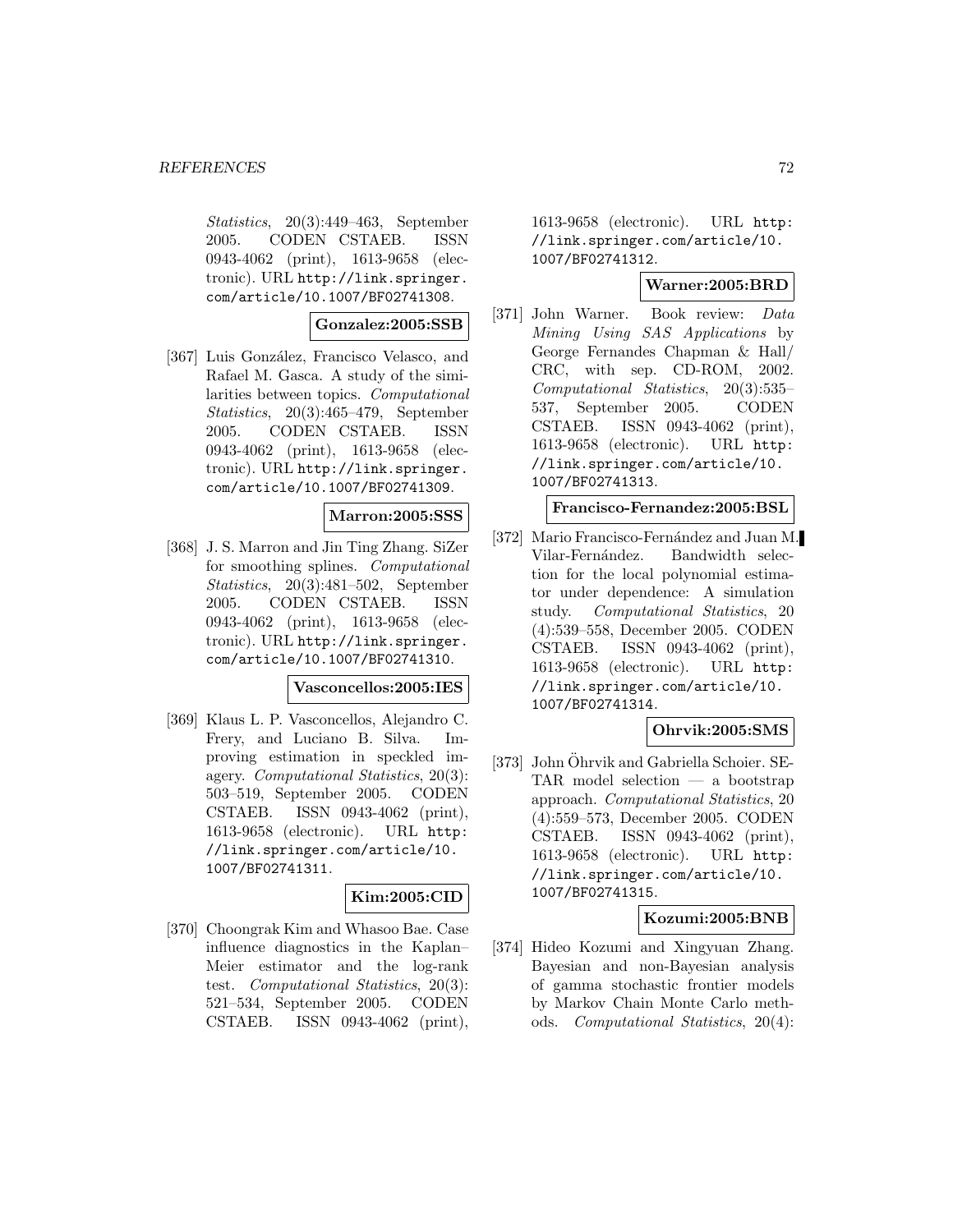575–593, December 2005. CODEN CSTAEB. ISSN 0943-4062 (print), 1613-9658 (electronic). URL http: //link.springer.com/article/10. 1007/BF02741316.

# **Toscas:2005:FEP**

[375] Peter J. Toscas and Malcolm J. Faddy. Fitting the extended Poisson process model to grouped binary data. Computational Statistics, 20(4):595–609, December 2005. CODEN CSTAEB. ISSN 0943-4062 (print), 1613-9658 (electronic). URL http://link.springer. com/article/10.1007/BF02741317.

### **Vrbik:2005:PMS**

[376] Jan Vrbik. Population moments of sampling distributions. Computational Statistics,  $20(4):611-621$ , December 2005. CODEN CSTAEB. ISSN 0943-4062 (print), 1613-9658 (electronic). URL http://link.springer. com/article/10.1007/BF02741318.

#### **Menezes:2005:CAV**

[377] Raquel Menezes, Pilar Garcia-Soidán, and Manuel Febrero-Bande. A comparison of approaches for valid variogram achievement. Computational Statistics, 20(4):623–642, December 2005. CODEN CSTAEB. ISSN 0943-4062 (print), 1613-9658 (electronic). URL http://link.springer. com/article/10.1007/BF02741319.

# **Finos:2005:NNA**

[378] Livio Finos and Luigi Salmaso. A new nonparametric approach for multiplicity control: Optimal subset procedures. Computational Statistics, 20 (4):643–654, December 2005. CODEN CSTAEB. ISSN 0943-4062 (print),

1613-9658 (electronic). URL http: //link.springer.com/article/10. 1007/BF02741320.

## **Nedelman:2005:BRB**

[379] Jerry R. Nedelman. Book review: Bayesian Data Analysis, Second Edition by A. Gelman, J. B. Carlin, H. S. Stern, and D. B. Rubin, Chapman & Hall/CRC, 2004. Computational Statistics, 20(4):655–657, December 2005. CODEN CSTAEB. ISSN 0943-4062 (print), 1613-9658 (electronic). URL http://link.springer. com/article/10.1007/BF02741321.

# **Temme:2006:CBI**

[380] Dirk Temme. Constraint-based inference algorithms for structural models with latent confounders- empirical application and simulations. Computational Statistics, 21(1):??, ???? 2006. CODEN CSTAEB. ISSN 0943-4062 (print), 1613-9658 (electronic). URL http://link.springer. com/article/10.1007/s00180-006- 0257-8.

## **Anonymous:2006:IGK**

[381] Anonymous. Interview with Genshiro Kitagawa. Computational Statistics, 21(1):1–7, ???? 2006. CODEN CSTAEB. ISSN 0943-4062 (print), 1613-9658 (electronic). URL http: //link.springer.com/article/10. 1007/s00180-006-0247-x.

### **Krause:2006:GAS**

[382] Rüdiger Krause and Gerhard Tutz. Genetic algorithms for the selection of smoothing parameters in additive models. Computational Statistics, 21(1):9–31, ???? 2006. CODEN CSTAEB. ISSN 0943-4062 (print),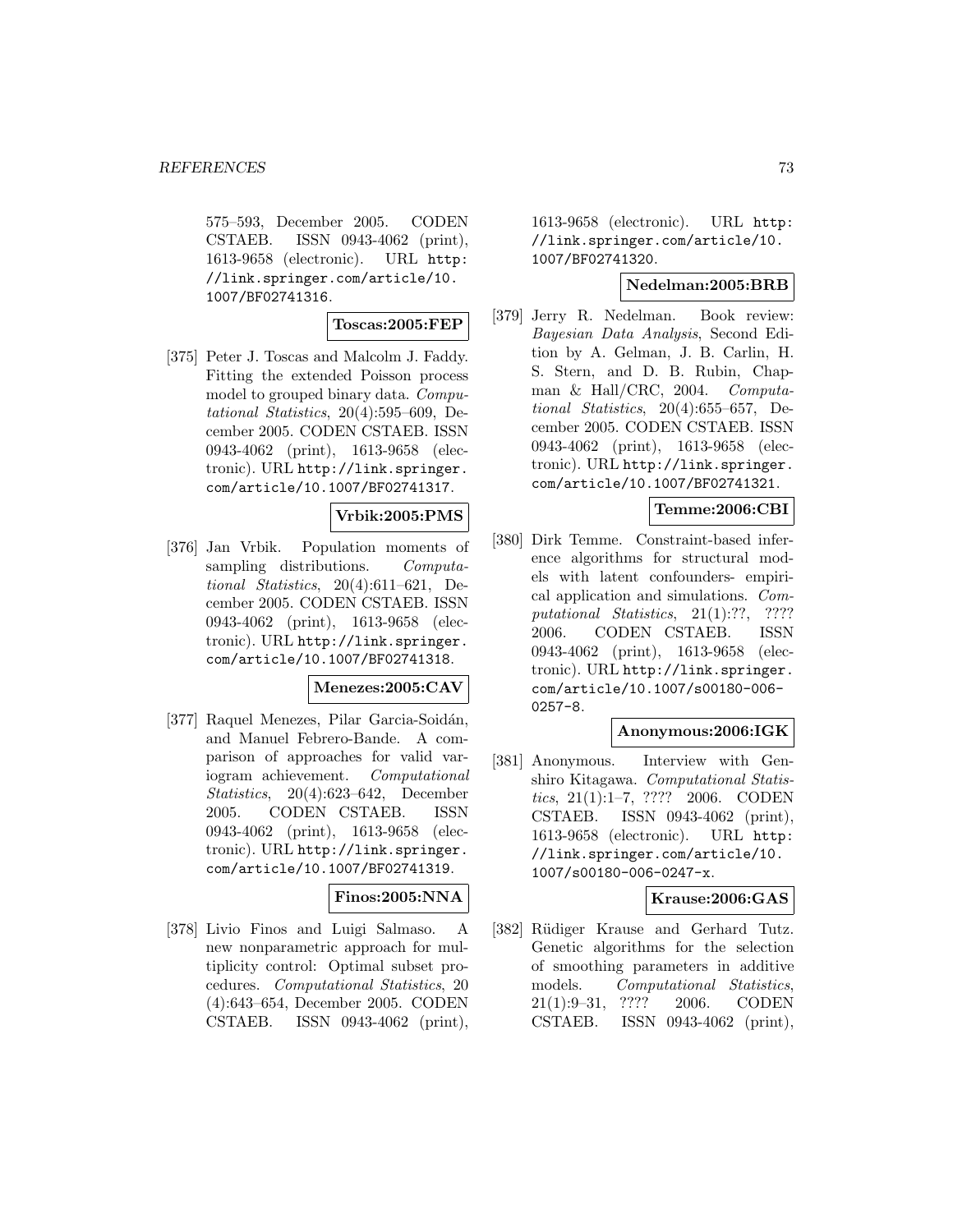1613-9658 (electronic). URL http: //link.springer.com/article/10. 1007/s00180-006-0248-9.

**Gather:2006:OSE**

[383] Ursula Gather, Karen Schettlinger, and Roland Fried. Online signal extraction by robust linear regression. Computational Statistics, 21(1):33–51, ???? 2006. CODEN CSTAEB. ISSN 0943-4062 (print), 1613-9658 (electronic). URL http://link.springer. com/article/10.1007/s00180-006- 0249-8.

#### **Chauvet:2006:FAB**

[384] Guillaume Chauvet and Yves Tillé. A fast algorithm for balanced sampling. Computational Statistics, 21(1):53–62, ???? 2006. CODEN CSTAEB. ISSN 0943-4062 (print), 1613-9658 (electronic). URL http://link.springer. com/article/10.1007/s00180-006-  $0250 - 2.$ 

### **Nadarajah:2006:LCN**

[385] Saralees Nadarajah. On the linear combination of normal and Laplace random variables. Computational Statistics, 21(1):63–71, ???? 2006. CODEN CSTAEB. ISSN 0943-4062 (print), 1613-9658 (electronic). URL http: //link.springer.com/article/10. 1007/s00180-006-0251-1. See correction [508].

# **Bouzas:2006:SSP**

[386] P. R. Bouzas, A. M. Aguilera, M. J. Valderrama, and N. Ruiz-Fuentes. On the structure of the stochastic process of mortgages in Spain. Computational Statistics, 21(1):73–89, ???? 2006. CODEN CSTAEB. ISSN

0943-4062 (print), 1613-9658 (electronic). URL http://link.springer. com/article/10.1007/s00180-006-  $0252 - 0.$ 

## **Luengo:2006:TCT**

[387] I. Luengo, C. N. Hernández, and P. Saavedra. Test to compare two population logspectra. Computational Statistics, 21(1):91–101, ???? 2006. CODEN CSTAEB. ISSN 0943-4062 (print), 1613-9658 (electronic). URL http://link.springer. com/article/10.1007/s00180-006- 0253-z.

### **Chakraborty:2006:GMC**

[388] Arnab Chakraborty. Generating multivariate correlated samples. Computational Statistics, 21(1):103–119, ???? 2006. CODEN CSTAEB. ISSN 0943-4062 (print), 1613-9658 (electronic). URL http://link.springer. com/article/10.1007/s00180-006- 0254-y.

### **Al-Awadhi:2006:QEO**

[389] Shafiqah A. Al-Awadhi and Paul H. Garthwaite. Quantifying expert opinion for modelling fauna habitat distributions. Computational Statistics, 21(1):121–140, ???? 2006. CODEN CSTAEB. ISSN 0943-4062 (print), 1613-9658 (electronic). URL http: //link.springer.com/article/10. 1007/s00180-006-0255-x.

#### **Holgersson:2006:GMA**

[390] H. E. T. Holgersson. A graphical method for assessing multivariate normality. Computational Statistics, 21 (1):141–149, ???? 2006. CODEN CSTAEB. ISSN 0943-4062 (print),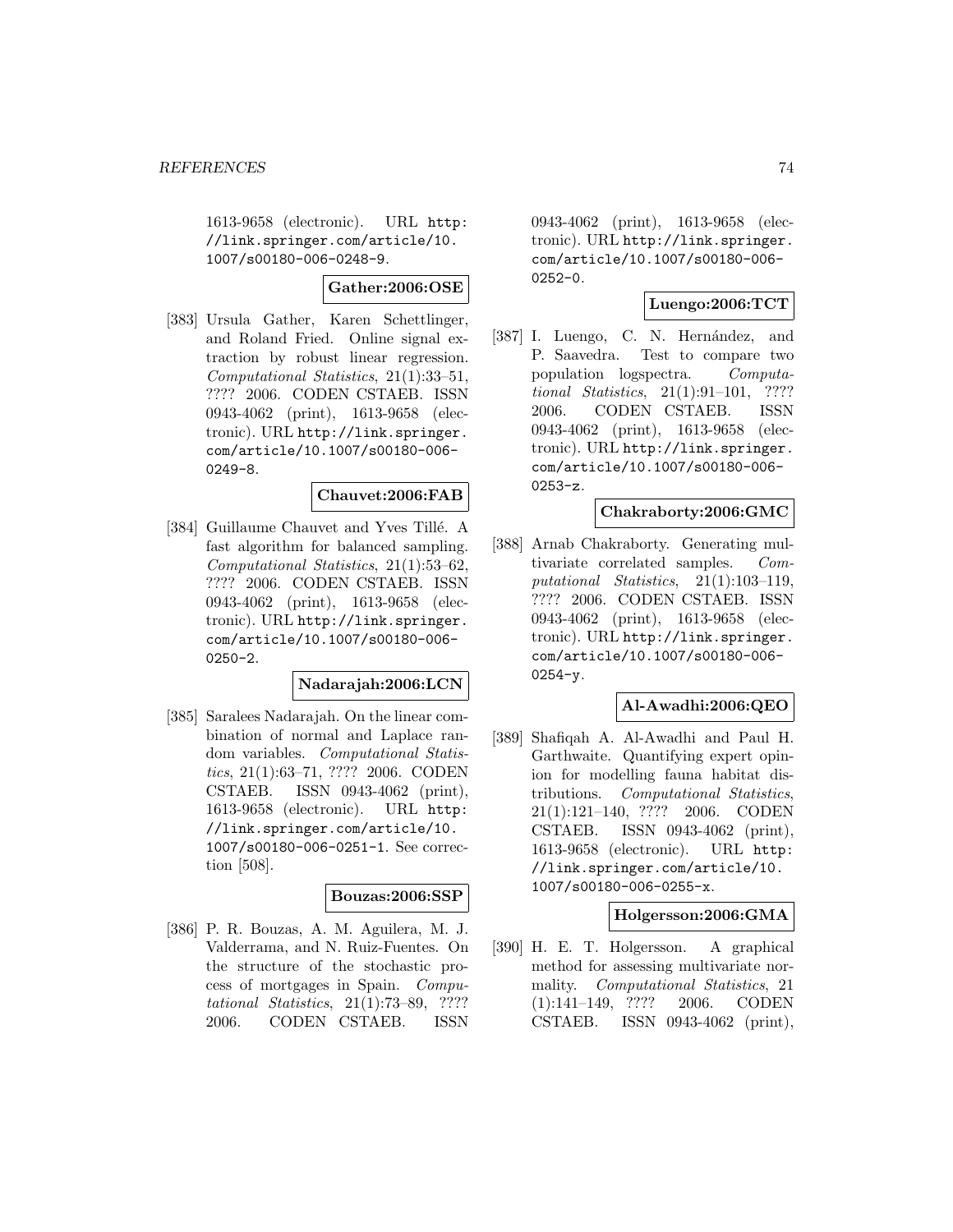1613-9658 (electronic). URL http: //link.springer.com/article/10. 1007/s00180-006-0256-9.

**Palumbo:2006:E**

[391] Francesco Palumbo. Editorial. Computational Statistics, 21(2):183–185, ???? 2006. CODEN CSTAEB. ISSN 0943-4062 (print), 1613-9658 (electronic). URL http://link.springer. com/article/10.1007/s00180-006- 0258-7; http://link.springer. com/content/pdf/10.1007/s00180- 006-0258-7.pdf.

## **Billard:2006:DSI**

[392] L. Billard and E. Diday. Descriptive statistics for interval-valued observations in the presence of rules. Computational Statistics, 21(2):187–210, ???? 2006. CODEN CSTAEB. ISSN 0943-4062 (print), 1613-9658 (electronic). URL http://link.springer. com/article/10.1007/s00180-006- 0259-6.

#### **Chavent:2006:NCM**

[393] Marie Chavent, Francisco de A. T. de Carvalho, Yves Lechevallier, and Rosanna Verde. New clustering methods for interval data. Computational Statistics, 21(2):211–229, ???? 2006. CODEN CSTAEB. ISSN 0943-4062 (print), 1613-9658 (electronic). URL http://link.springer. com/article/10.1007/s00180-006- 0260-0.

#### **deCarvalho:2006:DCI**

[394] Francisco de A. T. de Carvalho, Paula Brito, and Hans-Hermann Bock. Dynamic clustering for interval data based on  $L_2$  distance. Computational Statistics, 21(2):231–250, ????

2006. CODEN CSTAEB. ISSN 0943-4062 (print), 1613-9658 (electronic). URL http://link.springer. com/article/10.1007/s00180-006- 0261-z.

# **DUrso:2006:RFM**

[395] Pierpaolo D'Urso and Paolo Giordani. A robust fuzzy k-means clustering model for interval valued data. Computational Statistics, 21(2):251–269, ???? 2006. CODEN CSTAEB. ISSN 0943-4062 (print), 1613-9658 (electronic). URL http://link.springer. com/article/10.1007/s00180-006- 0262-y.

# **Irpino:2006:CRI**

[396] Antonio Irpino and Valentino Tontodonato. Clustering reduced interval data using Hausdorff distance. Computational Statistics, 21(2):271–288, ???? 2006. CODEN CSTAEB. ISSN 0943-4062 (print), 1613-9658 (electronic). URL http://link.springer. com/article/10.1007/s00180-006- 0263-x.

### **Silva:2006:LDA**

[397] António Pedro Duarte Silva and Paula Brito. Linear discriminant analysis for interval data. Computational Statistics, 21(2):289–308, ???? 2006. CODEN CSTAEB. ISSN 0943-4062 (print), 1613-9658 (electronic). URL http: //link.springer.com/article/10. 1007/s00180-006-0264-9.

### **Ichino:2006:IAS**

[398] Manabu Ichino and Shinya Ishikawa. Interclass analysis in symbolic pattern classification problems. Computational Statistics, 21(2):309–323, ???? 2006. CODEN CSTAEB. ISSN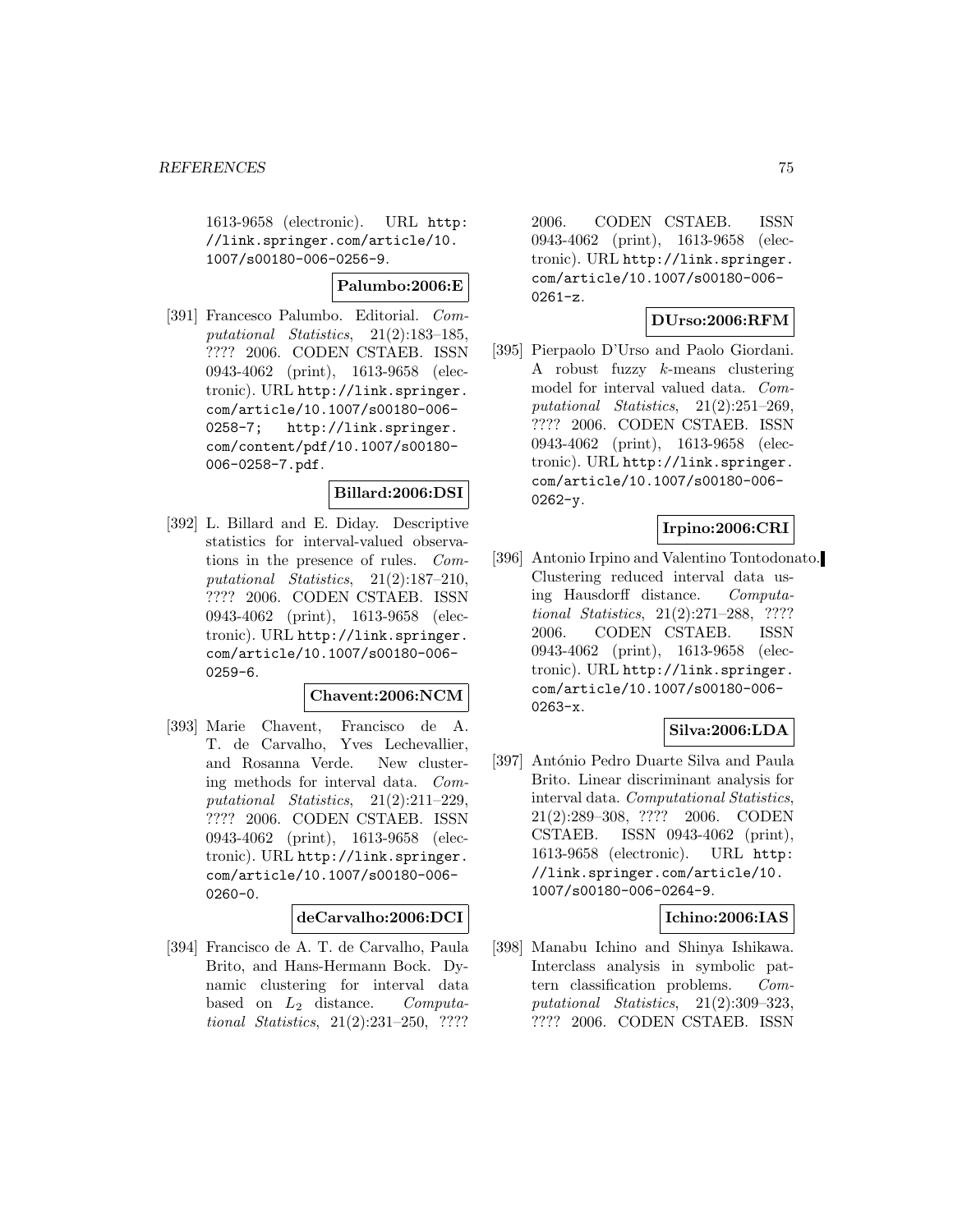0943-4062 (print), 1613-9658 (electronic). URL http://link.springer. com/article/10.1007/s00180-006- 0265-8.

#### **Cariou:2006:EMR**

[399] Véronique Cariou. Extension of multivariate regression trees to interval data. application to electricity load profiling. Computational Statistics, 21(2):325–341, ???? 2006. CODEN CSTAEB. ISSN 0943-4062 (print), 1613-9658 (electronic). URL http: //link.springer.com/article/10. 1007/s00180-006-0266-7.

### **Gioia:2006:PCA**

[400] Federica Gioia and Carlo N. Lauro. Principal component analysis on interval data. Computational Statistics, 21(2):343–363, ???? 2006. CODEN CSTAEB. ISSN 0943-4062 (print), 1613-9658 (electronic). URL http: //link.springer.com/article/10. 1007/s00180-006-0267-6.

# **Corsaro:2006:ILS**

[401] Stefania Corsaro and Marina Marino. Interval linear systems: the state of the art. Computational Statistics, 21 (2):365–384, ???? 2006. CODEN CSTAEB. ISSN 0943-4062 (print), 1613-9658 (electronic). URL http: //link.springer.com/article/10. 1007/s00180-006-0268-5.

### **Bar-Hen:2006:SSD**

[402] Avner Bar-Hen and Nicolas Picard. Simulation study of dissimilarity between point process. Computational Statistics, 21(3–4):??, December 2006. CODEN CSTAEB. ISSN 0943-4062 (print), 1613-9658 (electronic). URL http://link.springer.

com/article/10.1007/s00180-006- 0008-x.

### **Singer:2006:MEH**

[403] Hermann Singer. Moment equations and Hermite expansion for nonlinear stochastic differential equations with application to stock price models. Computational Statistics, 21(3– 4):385–397, December 2006. CODEN CSTAEB. ISSN 0943-4062 (print), 1613-9658 (electronic). URL http: //link.springer.com/article/10. 1007/s00180-006-0001-4.

### **Souza:2006:CCL**

[404] Leonardo R. Souza, Jeremy Smith, and Reinaldo C. Souza. Convex combinations of long memory estimates from different sampling rates. Computational Statistics, 21(3–4):399–413, December 2006. CODEN CSTAEB. ISSN 0943-4062 (print), 1613-9658 (electronic). URL http://link.springer. com/article/10.1007/s00180-006- 0002-3.

#### **Franke:2006:ILM**

[405] Jürgen Franke and Jochen Löhr. On the identification of large multilinear systems. Computational Statistics, 21(3–4):415–429, December 2006. CODEN CSTAEB. ISSN 0943- 4062 (print), 1613-9658 (electronic). URL http://link.springer.com/ article/10.1007/s00180-006-0003- 2.

### **Rootzen:2006:IPD**

[406] Holger Rootzén and Jonny Olsson. On the influence of the prior distribution in image reconstruction. Computational Statistics, 21(3–4):431–444, December 2006. CODEN CSTAEB. ISSN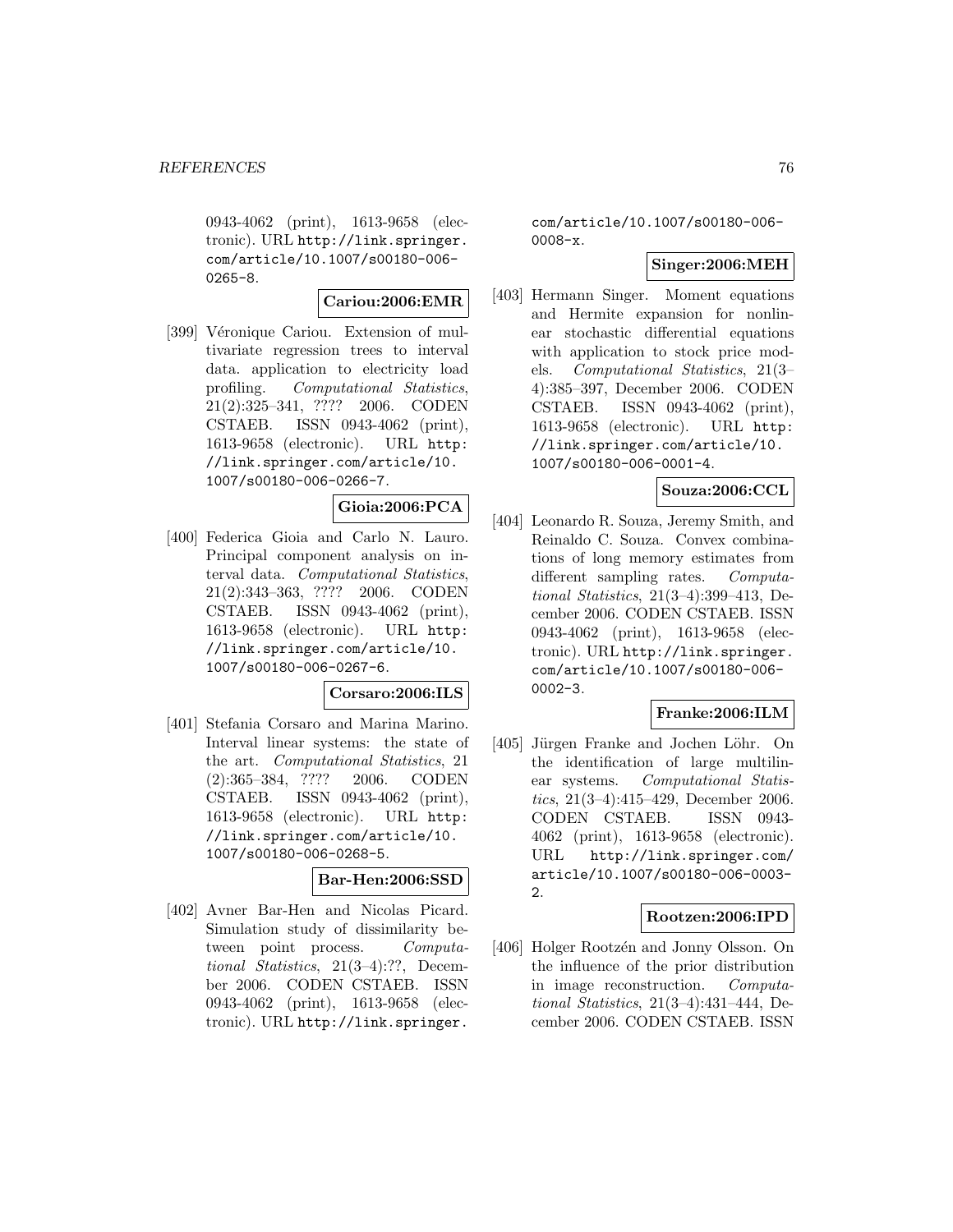0943-4062 (print), 1613-9658 (electronic). URL http://link.springer. com/article/10.1007/s00180-006-  $0004-1.$ 

#### **Olbermann:2006:IFD**

[407] Barbara P. Olbermann, Sílvia R. C. Lopes, and Valdério A. Reisen. Invariance of the first difference in ARFIMA models. Computational Statistics, 21(3–4):445–461, December 2006. CODEN CSTAEB. ISSN 0943-4062 (print), 1613-9658 (electronic). URL http://link.springer. com/article/10.1007/s00180-006- 0005-0.

#### **Solorzano:2006:NCC**

[408] Eleanne Solorzano. Nonparametric comparisons with  $k_2 > 2$  controls using normal scores and Savage statistics. Computational Statistics, 21(3– 4):463–472, December 2006. CODEN CSTAEB. ISSN 0943-4062 (print), 1613-9658 (electronic). URL http: //link.springer.com/article/10. 1007/s00180-006-0006-z.

#### **Kim:2006:CMR**

[409] Hea-Jung Kim. A computational method for ranking L products of parameters. Computational Statistics, 21(3–4):473–485, December 2006. CODEN CSTAEB. ISSN 0943- 4062 (print), 1613-9658 (electronic). URL http://link.springer.com/ article/10.1007/s00180-006-0007 y.

### **Mira:2006:SPE**

[410] Antonietta Mira. Stationarity preserving and efficiency increasing probability mass transfers made possible. Computational Statistics, 21(3– 4):509–522, December 2006. CODEN CSTAEB. ISSN 0943-4062 (print), 1613-9658 (electronic). URL http: //link.springer.com/article/10. 1007/s00180-006-0009-9.

## **Baillo:2006:PVN**

[411] Amparo Baíllo and Antonio Cuevas. Parametric versus nonparametric tolerance regions in detection problems. Computational Statistics, 21(3– 4):523–536, December 2006. CODEN CSTAEB. ISSN 0943-4062 (print), 1613-9658 (electronic). URL http: //link.springer.com/article/10. 1007/s00180-006-0010-3.

## **Chernobai:2006:MCC**

[412] Anna Chernobai, Krzysztof Burnecki, Svetlozar Rachev, Stefan Trück, and Rafał Weron. Modelling catastrophe claims with left-truncated severity distributions. Computational Statistics, 21(3–4):537–555, December 2006. CODEN CSTAEB. ISSN 0943-4062 (print), 1613-9658 (electronic). URL http://link.springer. com/article/10.1007/s00180-006-  $0011 - 2.$ 

#### **Sanchez-Borrego:2006:LLK**

[413] I. R. Sánchez-Borrego, M. D. Martínez-Miranda, and A. González-Carmona. Local linear kernel estimation of the discontinuous regression function. Computational Statistics, 21(3– 4):557–569, December 2006. CODEN CSTAEB. ISSN 0943-4062 (print), 1613-9658 (electronic). URL http: //link.springer.com/article/10. 1007/s00180-006-0014-z.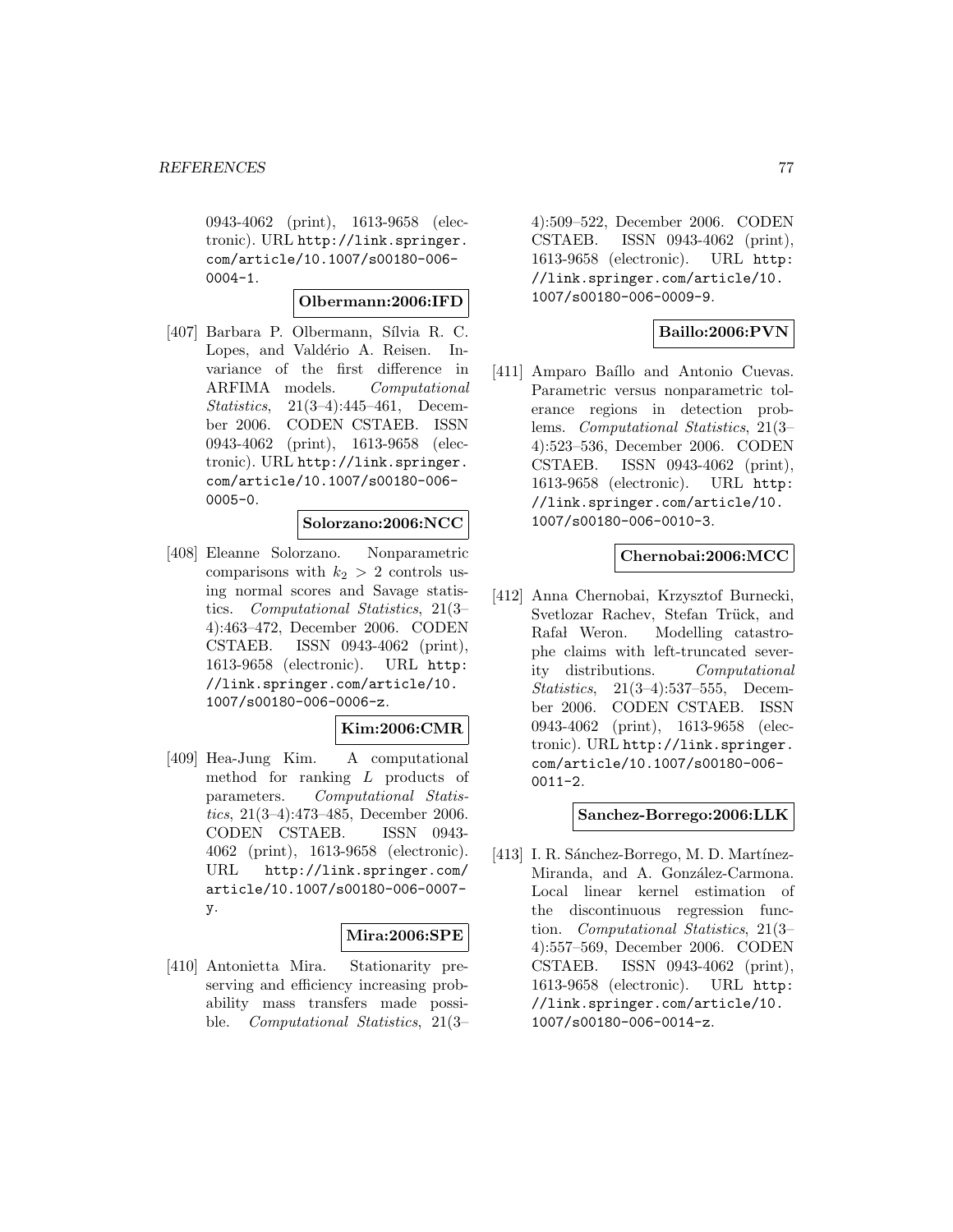# **Yang:2006:NMD**

[414] Kung Han Yang and Yue-Cune Chang. A note on model diagnostics in longitudinal data analysis. Computational Statistics, 21(3–4):571–587, December 2006. CODEN CSTAEB. ISSN 0943-4062 (print), 1613-9658 (electronic). URL http://link.springer. com/article/10.1007/s00180-006-  $0015 - y$ .

# **Kim:2006:BRT**

[415] Choongrak Kim, Sungsoo Kim, Mira Park, and Hakbae Lee. A bias reducing technique in kernel distribution function estimation. Computational Statistics, 21(3–4):589–601, December 2006. CODEN CSTAEB. ISSN 0943-4062 (print), 1613-9658 (electronic). URL http://link.springer. com/article/10.1007/s00180-006- 0016-x.

### **Nott:2006:SEM**

[416] David Nott. Semiparametric estimation of mean and variance functions for non-Gaussian data. Computational Statistics, 21(3–4):603–620, December 2006. CODEN CSTAEB. ISSN 0943-4062 (print), 1613-9658 (electronic). URL http://link.springer. com/article/10.1007/s00180-006- 0017-9.

### **Rufo:2006:BAF**

[417] M. J. Rufo, J. Martín, and C. J. Pérez. Bayesian analysis of finite mixture models of distributions from exponential families. Computational Statistics, 21(3–4):621–637, December 2006. CODEN CSTAEB. ISSN 0943-4062 (print), 1613-9658 (electronic). URL http://link.springer.

com/article/10.1007/s00180-006- 0018-8.

#### **Berger:2006:BRS**

[418] V. W. Berger. Book review: Stephen Senn: Dicing with Death: Chance, Risk, and Health. Computational Statistics, 21(3–4):639–641, December 2006. CODEN CSTAEB. ISSN 0943-4062 (print), 1613-9658 (electronic). URL http://link.springer. com/article/10.1007/s00180-006- 0012-1.

#### **Tarpey:2007:PMA**

[419] Thaddeus Tarpey. A parametric k-means algorithm. Computational Statistics, 22(1):??, April 2007. CODEN CSTAEB. ISSN 0943-4062 (print), 1613-9658 (electronic). URL http://link.springer. com/article/10.1007/s00180-007-  $0022 - 7.$ 

### **Tokushige:2007:CFM**

[420] Shuichi Tokushige, Hiroshi Yadohisa, and Koichi Inada. Crisp and fuzzy kmeans clustering algorithms for multivariate functional data. Computational Statistics, 22(1):1–16, April 2007. CODEN CSTAEB. ISSN 0943-4062 (print), 1613-9658 (electronic). URL http://link.springer. com/article/10.1007/s00180-006- 0013-0.

#### **Colby:2007:SEM**

[421] Gordana Colby and Paul Rilstone. Simplified estimation of multivariate duration models with unobserved heterogeneity. Computational Statistics, 22(1):17–29, April 2007. CODEN CSTAEB. ISSN 0943-4062 (print),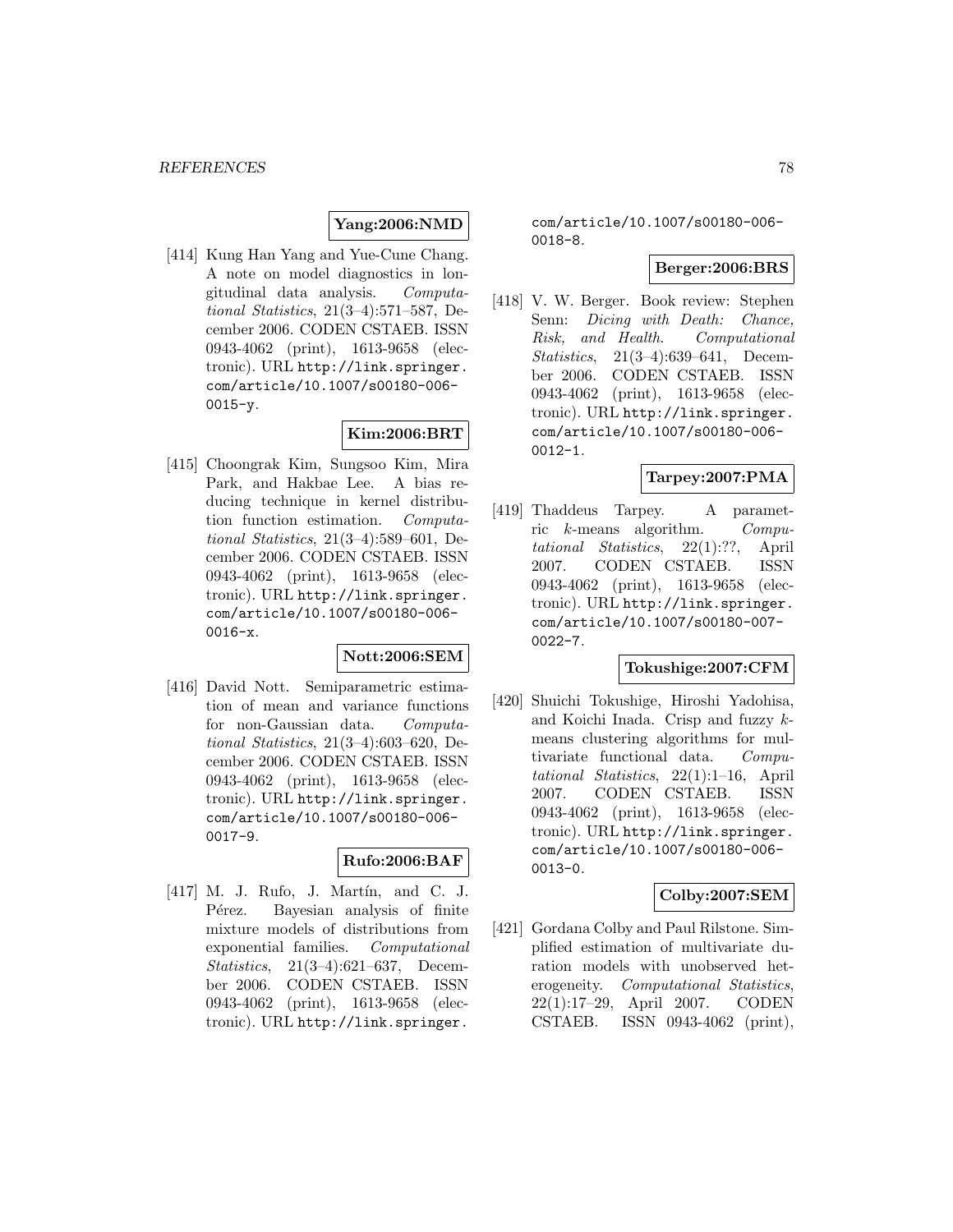1613-9658 (electronic). URL http: //link.springer.com/article/10. 1007/s00180-006-0019-7.

**Horova:2007:CBC**

[422] Ivana Horová and Jirí Zelinka. Contribution to the bandwidth choice for kernel density estimates. Computational Statistics, 22(1):31–47, April 2007. CODEN CSTAEB. ISSN 0943-4062 (print), 1613-9658 (electronic). URL http://link.springer. com/article/10.1007/s00180-007- 0020-9.

## **Shmilovici:2007:UMR**

[423] Armin Shmilovici and Irad Ben-Gal. Using a VOM model for reconstructing potential coding regions in EST sequences. Computational Statistics, 22(1):49–69, April 2007. CODEN CSTAEB. ISSN 0943-4062 (print), 1613-9658 (electronic). URL http: //link.springer.com/article/10. 1007/s00180-007-0021-8.

#### **Baier:2007:ECR**

[424] Thomas Baier and Erich Neuwirth. Excel :: COM :: R. Computational Statistics, 22(1):91–108, April 2007. CODEN CSTAEB. ISSN 0943-4062 (print), 1613-9658 (electronic). URL http: //link.springer.com/article/10. 1007/s00180-007-0023-6.

### **Kim:2007:DMO**

[425] Sung-Soo Kim and W. J. Krzanowski. Detecting multiple outliers in linear regression using a cluster method combined with graphical visualization. Computational Statistics, 22 (1):109–119, April 2007. CODEN CSTAEB. ISSN 0943-4062 (print), 1613-9658 (electronic). URL http: //link.springer.com/article/10. 1007/s00180-007-0026-3.

## **Sakaori:2007:NCI**

[426] Fumitake Sakaori, Takayuki Yamada, Akihisa Kawamura, and Takakazu Sugiyama. A new confidence interval for all characteristic roots of a covariance matrix. Computational Statistics, 22(1):121–131, April 2007. CODEN CSTAEB. ISSN 0943-4062 (print), 1613-9658 (electronic). URL http: //link.springer.com/article/10. 1007/s00180-007-0028-1.

# **Jin:2007:MEN**

[427] Xin Jin, Wengang Zhou, and Rongfang Bie. Multinomial event naive Bayesian modeling for SAGE data classification. Computational Statistics, 22(1):133–143, April 2007. CODEN CSTAEB. ISSN 0943-4062 (print), 1613-9658 (electronic). URL http: //link.springer.com/article/10. 1007/s00180-007-0029-0.

### **Tanabe:2007:PEM**

[428] Akihiro Tanabe, Kenji Fukumizu, Shigeyuki Oba, Takashi Takenouchi, and Shin Ishii. Parameter estimation for von Mises–Fisher distributions. Computational Statistics, 22 (1):145–157, April 2007. CODEN CSTAEB. ISSN 0943-4062 (print), 1613-9658 (electronic). URL http: //link.springer.com/article/10. 1007/s00180-007-0030-7.

### **Lee:2007:RPR**

[429] Thomas C. M. Lee and Hee-Seok Oh. Robust penalized regression spline fitting with application to additive mixed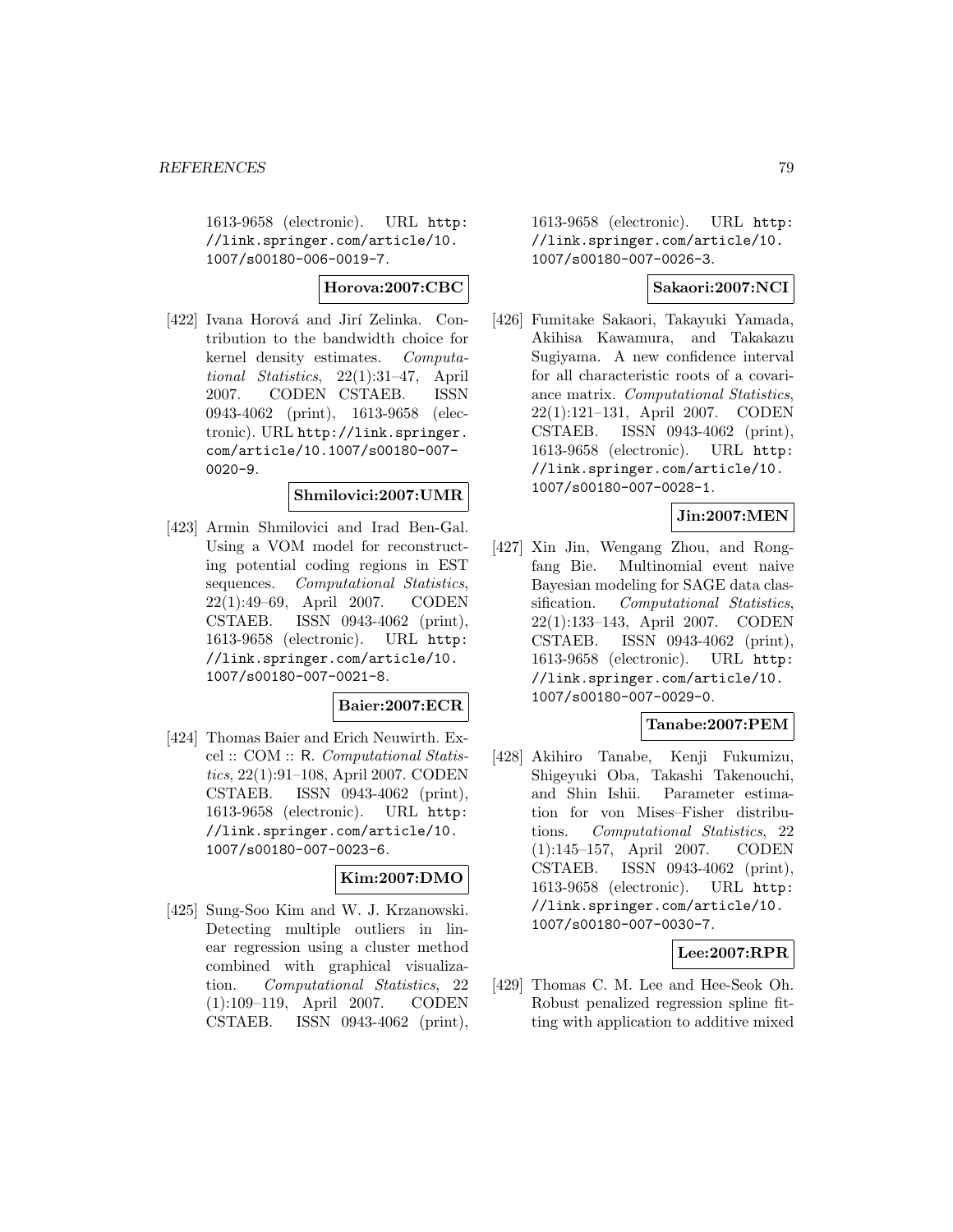modeling. *Computational Statistics*, 22(1):159–171, April 2007. CODEN CSTAEB. ISSN 0943-4062 (print), 1613-9658 (electronic). URL http: //link.springer.com/article/10. 1007/s00180-007-0031-6.

### **Takemura:2007:CSR**

[430] Akimichi Takemura and Hisayuki Hara. Conditions for swappability of records in a microdata set when some marginals are fixed. Computational Statistics, 22(1):173–185, April 2007. CODEN CSTAEB. ISSN 0943-4062 (print), 1613-9658 (electronic). URL http://link.springer. com/article/10.1007/s00180-007- 0024-5.

# **Karlsson:2007:BRS**

[431] Andreas Karlsson. Book review: A SAS Companion for Nonparametric Statistics, by Scott J. Richter and James J. Higgins. Computational Statistics, 22(1):187–188, April 2007. CODEN CSTAEB. ISSN 0943-4062 (print), 1613-9658 (electronic). URL http://link.springer. com/article/10.1007/s00180-007- 0032-5.

### **Johnson:2007:IFA**

[432] Kjell Johnson and William Rayens. Influence function analysis applied to partial least squares. Computational Statistics, 22(2):??, July 2007. CODEN CSTAEB. ISSN 0943-4062 (print), 1613-9658 (electronic). URL http: //link.springer.com/article/10. 1007/s00180-007-0037-0.

### **Liu:2007:PDR**

[433] Yushu Liu and William Rayens. PLS and dimension reduction for classification. Computational Statistics, 22(2):189–208, July 2007. CODEN CSTAEB. ISSN 0943-4062 (print), 1613-9658 (electronic). URL http: //link.springer.com/article/10. 1007/s00180-007-0039-y.

### **Bougeard:2007:MLR**

[434] Stéphanie Bougeard, Mohamed Hanafi, and El Mostafa Qannari. Multiblock latent root regression. application to epidemiological data. Computational Statistics, 22(2):209–222, July 2007. CODEN CSTAEB. ISSN 0943-4062 (print), 1613-9658 (electronic). URL http://link.springer. com/article/10.1007/s00180-007- 0036-1.

# **Preda:2007:PCF**

[435] Cristian Preda, Gilbert Saporta, and Caroline Lévéder. PLS classification of functional data. Computational Statistics, 22(2):223–235, July 2007. CODEN CSTAEB. ISSN 0943-4062 (print), 1613-9658 (electronic). URL http: //link.springer.com/article/10. 1007/s00180-007-0041-4.

# **Boj:2007:IPD**

[436] Eva Boj, Aurea Grané, Josep Fortiana, and M. Mercè Claramunt. Implementing PLS for distance-based regression: computational issues. Computational Statistics, 22(2):237–248, July 2007. CODEN CSTAEB. ISSN 0943-4062 (print), 1613-9658 (electronic). URL http://link.springer. com/article/10.1007/s00180-007- 0035-2.

### **Kramer:2007:OSP**

[437] Nicole Krämer. An overview on the shrinkage properties of partial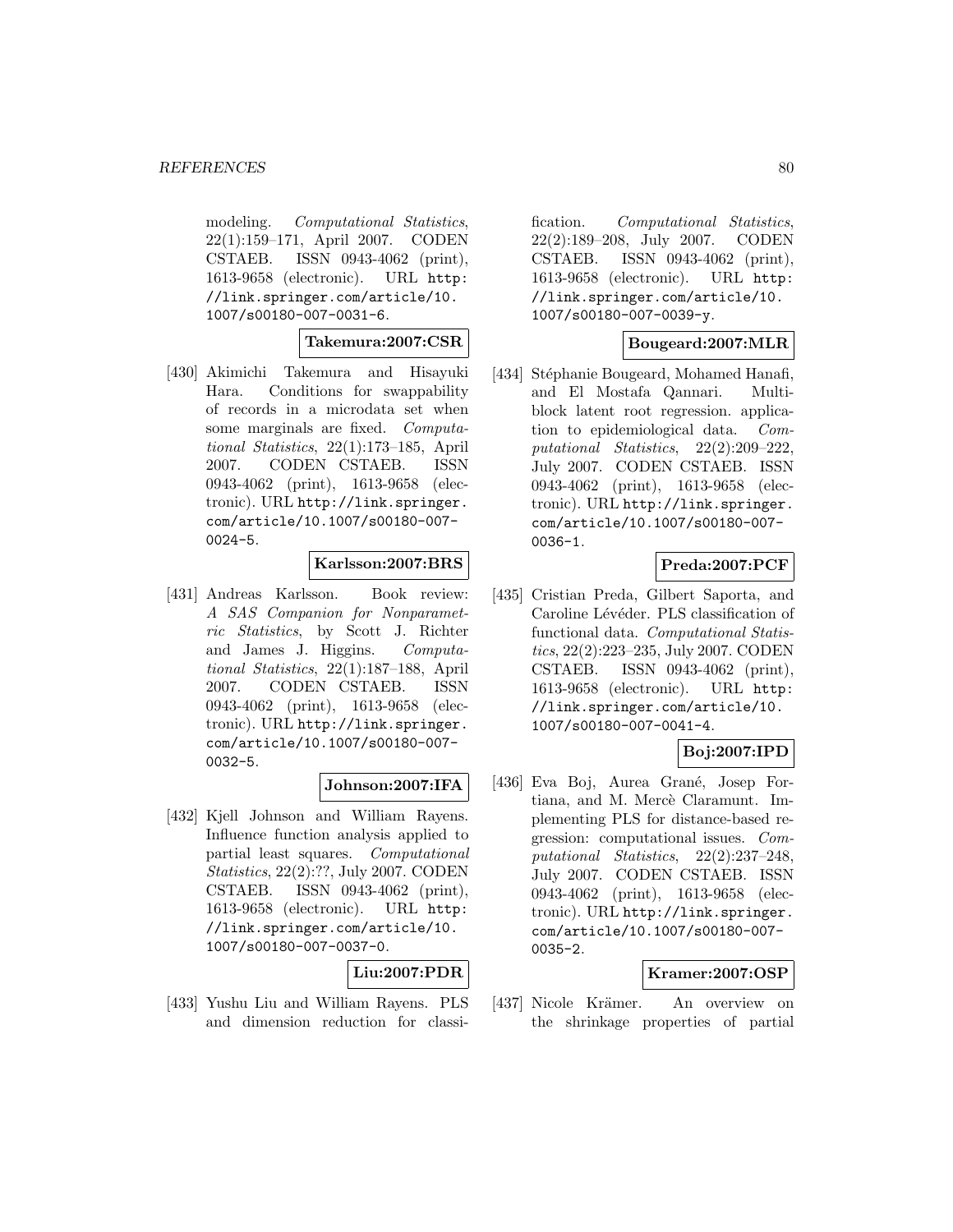least squares regression. Computational Statistics, 22(2):249–273, July 2007. CODEN CSTAEB. ISSN 0943-4062 (print), 1613-9658 (electronic). URL http://link.springer. com/article/10.1007/s00180-007- 0038-z.

# **Hanafi:2007:PPM**

[438] Mohamed Hanafi. PLS path modelling: computation of latent variables with the estimation mode B. Computational Statistics, 22(2):275–292, July 2007. CODEN CSTAEB. ISSN 0943-4062 (print), 1613-9658 (electronic). URL http://link.springer. com/article/10.1007/s00180-007-  $0042 - 3$ .

# **Kondylis:2007:ESP**

[439] Athanassios Kondylis and Joe Whittaker. An empirical study of PLAD regression using the bootstrap. Computational Statistics, 22(2):307–321, July 2007. CODEN CSTAEB. ISSN 0943-4062 (print), 1613-9658 (electronic). URL http://link.springer. com/article/10.1007/s00180-007- 0034-3.

# **Renteria:2007:MAS**

[440] Raúl Rentería, Ruy Milidiú, and Rafael Souza. MKPLS approach: switching strategies for the non-linear multikernel PLSR. Computational Statistics, 22(2):323–330, July 2007. CODEN CSTAEB. ISSN 0943-4062 (print), 1613-9658 (electronic). URL http: //link.springer.com/article/10. 1007/s00180-007-0040-5.

**Valderrama:2007:OMF**

[441] Mariano J. Valderrama. An overview to modelling functional data. Com-

putational Statistics, 22(3):331–334, September 2007. CODEN CSTAEB. ISSN 0943-4062 (print), 1613-9658 (electronic). URL http://link. springer.com/article/10.1007/s00180- 007-0043-2.

# **Cao:2007:PCP**

[442] Jiguo Cao and James O. Ramsay. Parameter cascades and profiling in functional data analysis. Computational Statistics, 22(3):335–351, September 2007. CODEN CSTAEB. ISSN 0943-4062 (print), 1613-9658 (electronic). URL http://link.springer. com/article/10.1007/s00180-007-  $0044 - 1$ .

### **Benhenni:2007:LSR**

[443] K. Benhenni, F. Ferraty, M. Rachdi, and P. Vieu. Local smoothing regression with functional data. Computational Statistics, 22(3):353– 369, September 2007. CODEN CSTAEB. ISSN 0943-4062 (print), 1613-9658 (electronic). URL http: //link.springer.com/article/10. 1007/s00180-007-0045-0.

# **Cardot:2007:NEL**

[444] Hervé Cardot, Lubos Prchal, and Pascal Sarda. No effect and lack-of-fit permutation tests for functional regression. Computational Statistics, 22(3): 371–390, September 2007. CODEN CSTAEB. ISSN 0943-4062 (print), 1613-9658 (electronic). URL http: //link.springer.com/article/10. 1007/s00180-007-0046-z.

### **Delicado:2007:FSP**

[445] Pedro Delicado. Functional k-sample problem when data are density functions. Computational Statistics, 22(3):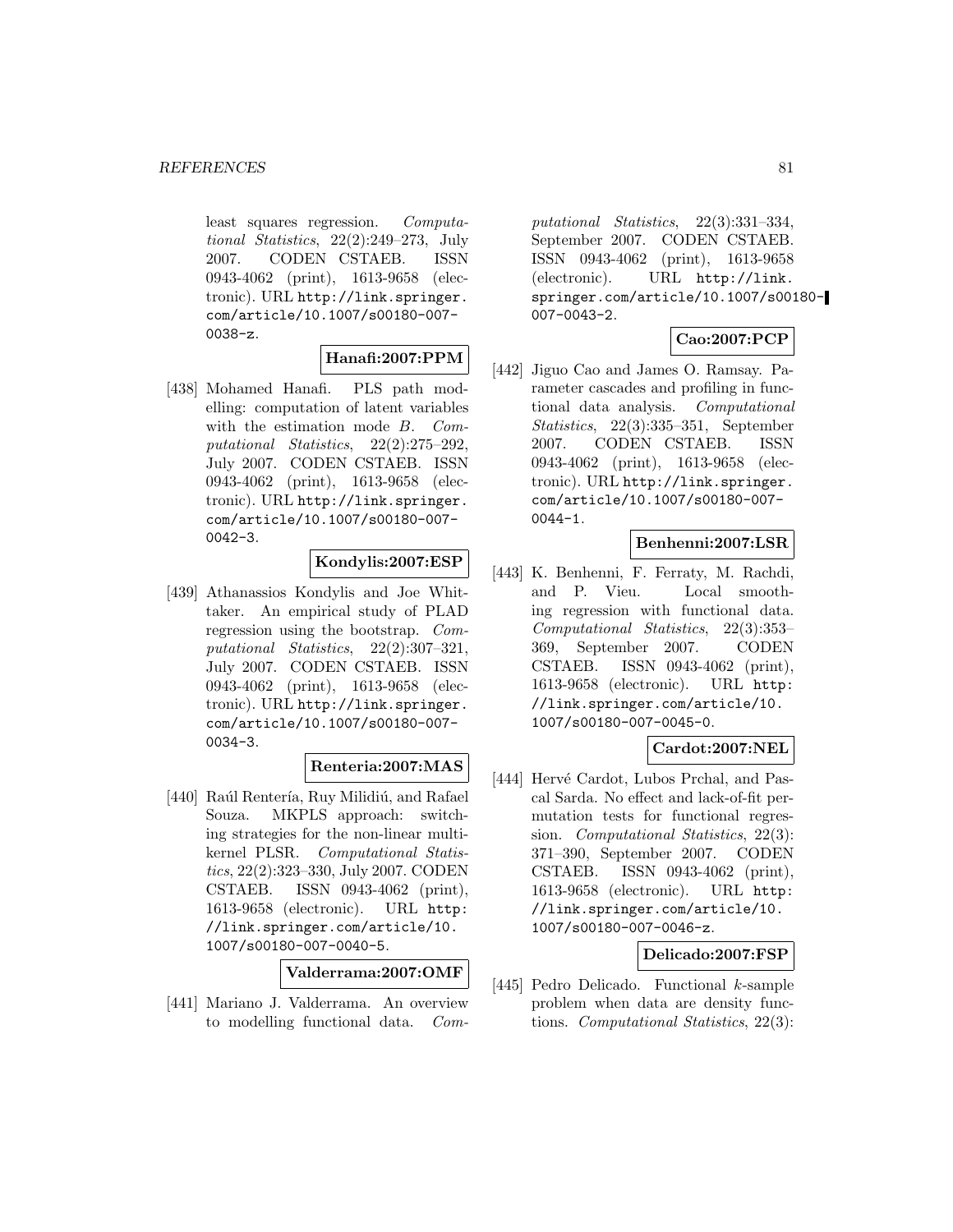391–410, September 2007. CODEN CSTAEB. ISSN 0943-4062 (print), 1613-9658 (electronic). URL http: //link.springer.com/article/10. 1007/s00180-007-0047-y.

## **Febrero:2007:FAN**

[446] Manuel Febrero, Pedro Galeano, and Wenceslao González-Manteiga. A functional analysis of NOx levels: location and scale estimation and outlier detection. Computational Statistics, 22(3): 411–427, September 2007. CODEN CSTAEB. ISSN 0943-4062 (print), 1613-9658 (electronic). URL http: //link.springer.com/article/10. 1007/s00180-007-0048-x.

#### **Ortega-Moreno:2007:SSM**

[447] Mónica Ortega-Moreno and Manuel Escabias. On a state-space modelling for functional data. Computational Statistics, 22(3):429–438, September 2007. CODEN CSTAEB. ISSN 0943-4062 (print), 1613-9658 (electronic). URL http://link.springer. com/article/10.1007/s00180-007- 0049-9.

#### **Fernandez-Alcala:2007:FEI**

[448] R. M. Fernández-Alcalá, J. Navarro-Moreno, and J. C. Ruiz-Molina. Functional estimation incorporating prior correlation information. Computational Statistics, 22(3):439–447, September 2007. CODEN CSTAEB. ISSN 0943-4062 (print), 1613-9658 (electronic). URL http://link.springer. com/article/10.1007/s00180-007- 0050-3.

### **Ocana:2007:CCF**

[449] Francisco A. Ocaña, Ana M. Aguilera, and Manuel Escabias. Computational

considerations in functional principal component analysis. Computational Statistics, 22(3):449–465, September 2007. CODEN CSTAEB. ISSN 0943-4062 (print), 1613-9658 (electronic). URL http://link.springer. com/article/10.1007/s00180-007- 0051-2.

# **Bouzas:2007:FAR**

[450] P. R. Bouzas, N. Ruiz-Fuentes, and F. M. Ocaña. Functional approach to the random mean of a compound Cox process. Computational Statistics, 22 (3):467–479, September 2007. CODEN CSTAEB. ISSN 0943-4062 (print), 1613-9658 (electronic). URL http: //link.springer.com/article/10. 1007/s00180-007-0052-1.

### **Cuevas:2007:REC**

[451] Antonio Cuevas, Manuel Febrero, and Ricardo Fraiman. Robust estimation and classification for functional data via projection-based depth notions. Computational Statistics, 22(3): 481–496, September 2007. CODEN CSTAEB. ISSN 0943-4062 (print), 1613-9658 (electronic). URL http: //link.springer.com/article/10. 1007/s00180-007-0053-0.

### **Klinke:2007:SIW**

[452] Sigbert Klinke. Special issue: workshop data and information visualisation 2006. Computational Statistics, 22(4):497, December 2007. CODEN CSTAEB. ISSN 0943-4062 (print), 1613-9658 (electronic). URL http: //link.springer.com/article/10. 1007/s00180-007-0056-x.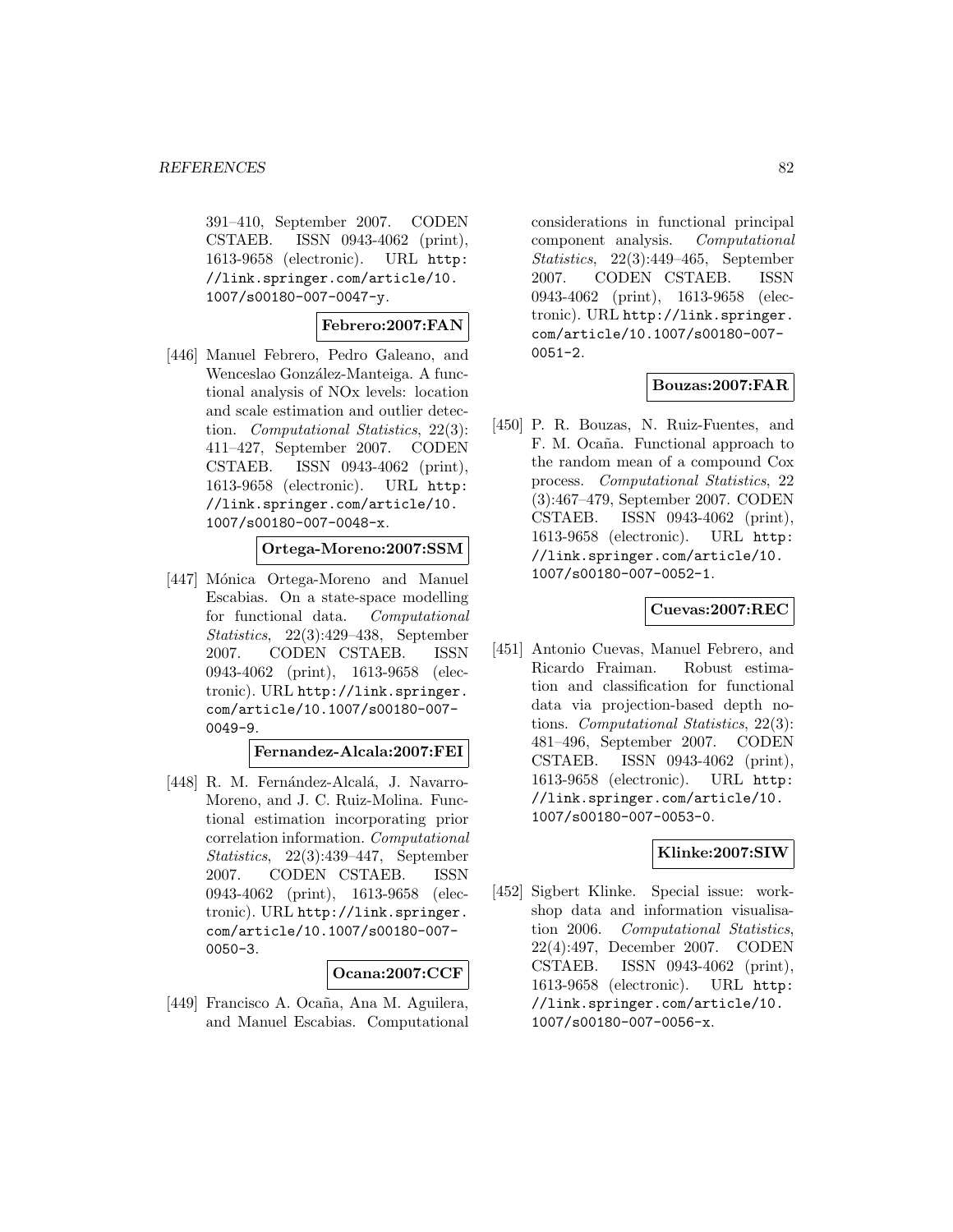## **Vidmar:2007:VC**

[453] Gaj Vidmar and Nino Rode. Visualising concordance. Computational Statistics, 22(4):499–509, December 2007. CODEN CSTAEB. ISSN 0943-4062 (print), 1613-9658 (electronic). URL http://link.springer. com/article/10.1007/s00180-007- 0057-9.

### **Fujino:2007:SNF**

[454] Tomokazu Fujino. SVG+Ajax+R: a new framework for WebGIS. Computational Statistics, 22(4):511–520, December 2007. CODEN CSTAEB. ISSN 0943-4062 (print), 1613-9658 (electronic). URL http://link.springer. com/article/10.1007/s00180-007- 0058-8.

# **Kunz:2007:VCM**

[455] Werner Kunz. Visualization of competitive market structure by means of choice data. Computational Statistics, 22(4):521–531, December 2007. CODEN CSTAEB. ISSN 0943- 4062 (print), 1613-9658 (electronic). URL http://link.springer.com/ article/10.1007/s00180-007-0059- 7.

### **Pittelkow:2007:VHP**

[456] Y. E. Pittelkow and S. R. Wilson. Visualisation of "high  $p$ , small  $n$ " data. Computational Statistics, 22(4): 533–541, December 2007. CODEN CSTAEB. ISSN 0943-4062 (print), 1613-9658 (electronic). URL http: //link.springer.com/article/10. 1007/s00180-007-0060-1.

#### **Benko:2007:EII**

[457] M. Benko, M. Fengler, W. Härdle, and M. Kopa. On extracting infor-

mation implied in options. Computational Statistics, 22(4):543–553, December 2007. CODEN CSTAEB. ISSN 0943-4062 (print), 1613-9658 (electronic). URL http://link.springer. com/article/10.1007/s00180-007-  $0061 - 0.$ 

### **Leisch:2007:CYR**

[458] Friedrich Leisch. Compstat 2006 Young Researcher Award. Computational Statistics, 22(4):555, December 2007. CODEN CSTAEB. ISSN 0943-4062 (print), 1613-9658 (electronic). URL http://link.springer. com/article/10.1007/s00180-007- 0096-2.

# **Cascos:2007:ECH**

[459] Ignacio Cascos. The expected convex hull trimmed regions of a sample. Computational Statistics, 22(4): 557–569, December 2007. CODEN CSTAEB. ISSN 0943-4062 (print), 1613-9658 (electronic). URL http: //link.springer.com/article/10. 1007/s00180-007-0095-3.

### **Hohle:2007:RPM**

[460] Michael Höhle. surveillance: an R package for the monitoring of infectious diseases. Computational Statistics, 22 (4):571–582, December 2007. CODEN CSTAEB. ISSN 0943-4062 (print), 1613-9658 (electronic). URL http: //link.springer.com/article/10. 1007/s00180-007-0074-8.

#### **Sakamoto:2007:MSB**

[461] Wataru Sakamoto. MARS: selecting basis functions and knots with an empirical Bayes method. Computational Statistics, 22(4):583–597, December 2007. CODEN CSTAEB. ISSN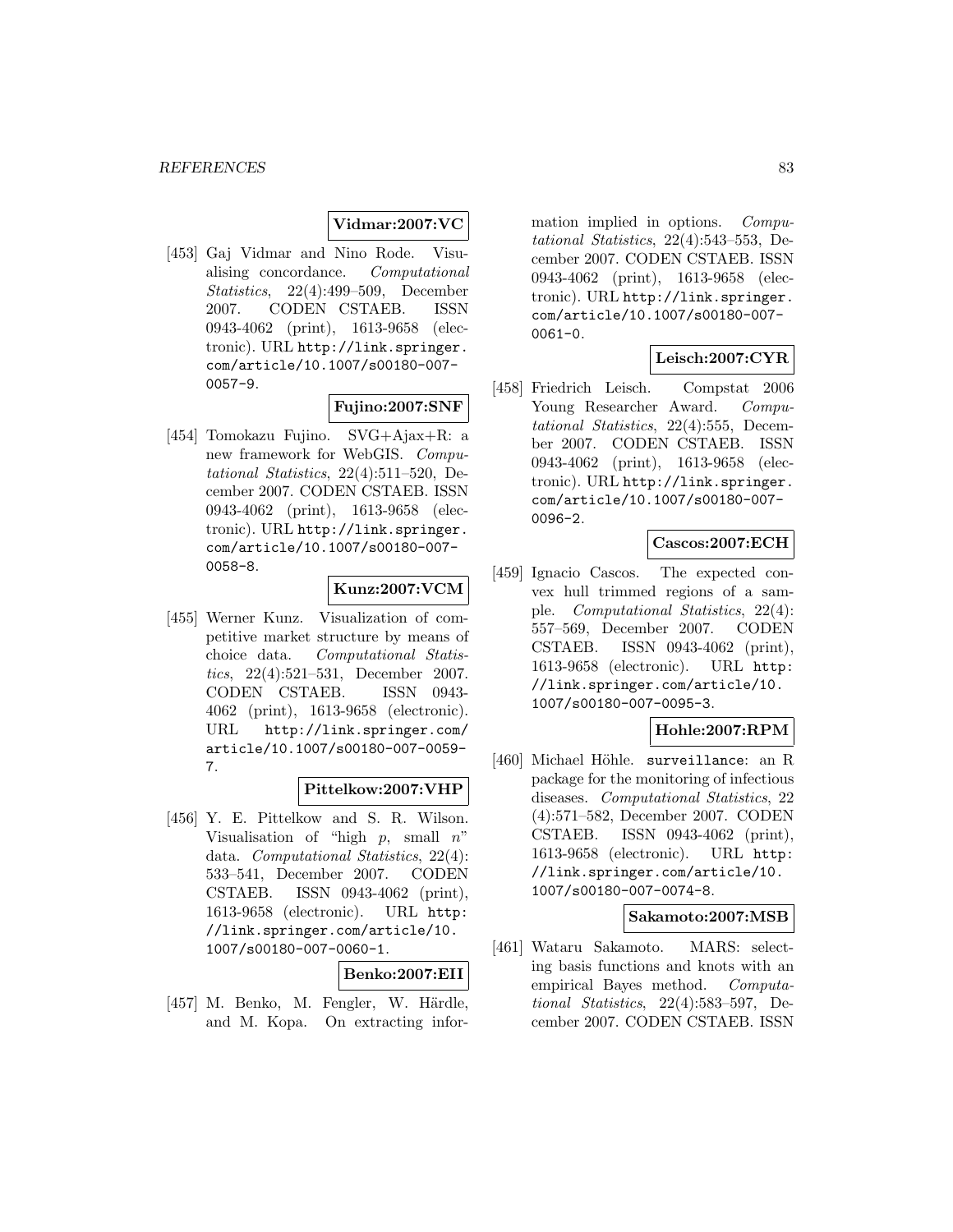0943-4062 (print), 1613-9658 (electronic). URL http://link.springer. com/article/10.1007/s00180-007- 0075-7.

### **Liquet:2007:PMS**

[462] Benoît Liquet and Jérôme Saracco. Pooled marginal slicing approach via  $\text{SIR}_{\alpha}$  with discrete covariables. Computational Statistics, 22(4):599–617, December 2007. CODEN CSTAEB. ISSN 0943-4062 (print), 1613-9658 (electronic). URL http://link.springer. com/article/10.1007/s00180-007- 0078-4.

### **Liquet:2007:SBP**

[463] Benoit Liquet, Jérôme Saracco, and Daniel Commenges. Selection between proportional and stratified hazards models based on expected loglikelihood. Computational Statistics, 22 (4):619–634, December 2007. CODEN CSTAEB. ISSN 0943-4062 (print), 1613-9658 (electronic). URL http: //link.springer.com/article/10. 1007/s00180-007-0079-3.

### **Aparicio:2007:SSC**

[464] Teresa Aparicio and Inmaculada Villanúa. Some selection criteria for nested binary choice models: a comparative study. Computational Statistics, 22(4):635–660, December 2007. CODEN CSTAEB. ISSN 0943-4062 (print), 1613-9658 (electronic). URL http://link.springer. com/article/10.1007/s00180-007-  $0080-x$ .

### **Bradstreet:2007:BRN**

[465] Thomas E. Bradstreet. Book review: Naomi B. Robbins: Creating more effective graphs. Compu-

tational Statistics, 22(4):661–663, December 2007. CODEN CSTAEB. ISSN 0943-4062 (print), 1613-9658 (electronic). URL http://link.springer. com/article/10.1007/s00180-007- 0064-x.

#### **Bradstreet:2007:BRH**

[466] Thomas E. Bradstreet. Book review: Howard Wainer: Graphic discovery: a trout in the milk and other visual adventures. Computational Statistics, 22 (4):665–667, December 2007. CODEN CSTAEB. ISSN 0943-4062 (print), 1613-9658 (electronic). URL http: //link.springer.com/article/10. 1007/s00180-007-0065-9.

## **Karlsson:2007:BRJ**

[467] Andreas Karlsson. Book review: J. E. Gentle, W. Härdle, and Y. Mori (eds): Handbook of computational statistics: concepts and methods. Computational Statistics, 22(4):669–670, December 2007. CODEN CSTAEB. ISSN 0943-4062 (print), 1613-9658 (electronic). URL http://link.springer. com/article/10.1007/s00180-007- 0086-4.

# **Bulla:2008:CIP**

[468] Jan Bulla and Andreas Berzel. Computational issues in parameter estimation for stationary hidden Markov models. Computational Statistics, 23 (1):1–18, January 2008. CODEN CSTAEB. ISSN 0943-4062 (print), 1613-9658 (electronic). URL http: //link.springer.com/article/10. 1007/s00180-007-0063-y.

# **Trenkler:2008:DVS**

[469] Carsten Trenkler. Determining pvalues for systems cointegration tests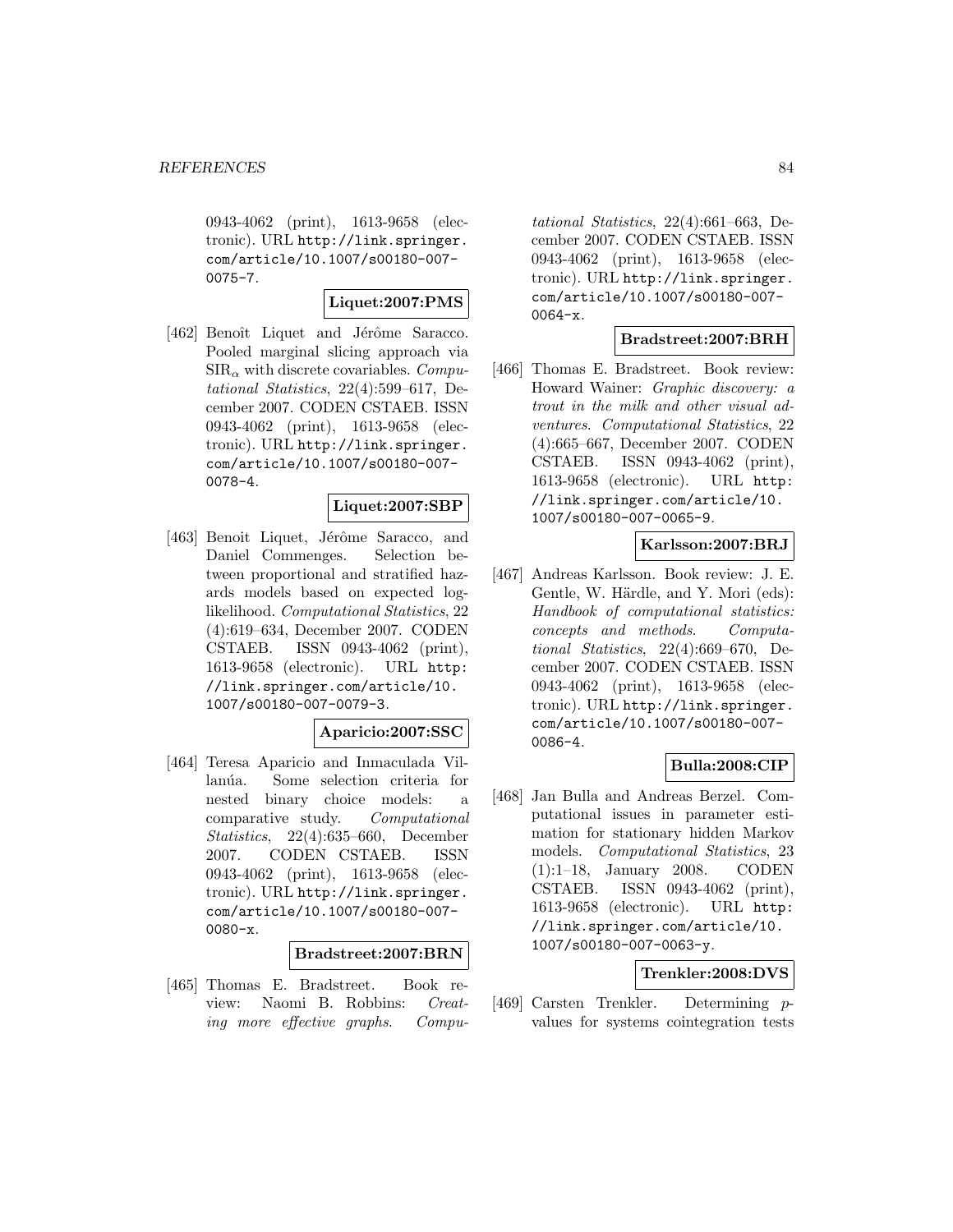with a prior adjustment for deterministic terms. Computational Statistics, 23(1):19–39, January 2008. CODEN CSTAEB. ISSN 0943-4062 (print), 1613-9658 (electronic). URL http: //link.springer.com/article/10. 1007/s00180-007-0066-8.

### **Dudek:2008:SCB**

[470] Anna Dudek, Maciej Goćwin, and Jacek Leśkow. Simultaneous confidence bands for the integrated hazard function. Computational Statistics, 23(1):41–62, January 2008. CODEN CSTAEB. ISSN 0943-4062 (print), 1613-9658 (electronic). URL http: //link.springer.com/article/10. 1007/s00180-007-0067-7.

### **Kolacek:2008:PMN**

[471] Jan Kolácek. Plug-in method for nonparametric regression. Computational Statistics, 23(1):63–78, January 2008. CODEN CSTAEB. ISSN 0943-4062 (print), 1613-9658 (electronic). URL http://link.springer. com/article/10.1007/s00180-007- 0068-6.

### **Saavedra:2008:EPS**

[472] P. Saavedra, C. N. Hernández, I. Luengo, J. Artiles, and A. Santana. Estimation of population spectrum for linear processes with random coefficients. Computational Statistics, 23 (1):79–98, January 2008. CODEN CSTAEB. ISSN 0943-4062 (print), 1613-9658 (electronic). URL http: //link.springer.com/article/10. 1007/s00180-007-0069-5.

### **Lavergne:2008:EMS**

[473] Christian Lavergne, Marie-José Martinez, and Catherine Trottier. Em-

pirical model selection in generalized linear mixed effects models. Computational Statistics, 23(1):99–109, January 2008. CODEN CSTAEB. ISSN 0943-4062 (print), 1613-9658 (electronic). URL http://link.springer. com/article/10.1007/s00180-007-  $0071 - y.$ 

# **Corander:2008:BSM**

[474] Jukka Corander, Jukka Sirén, and Elja Arjas. Bayesian spatial modeling of genetic population structure. Computational Statistics, 23(1):111–129, January 2008. CODEN CSTAEB. ISSN 0943-4062 (print), 1613-9658 (electronic). URL http://link.springer. com/article/10.1007/s00180-007- 0072-x.

### **Escribano:2008:TCU**

[475] Alvaro Escribano, M. Teresa Santos, and Ana E. Sipols. Testing for cointegration using induced-order statistics. Computational Statistics, 23 (1):131–151, January 2008. CODEN CSTAEB. ISSN 0943-4062 (print), 1613-9658 (electronic). URL http: //link.springer.com/article/10. 1007/s00180-007-0081-9.

### **Al-Ibrahim:2008:SPC**

[476] A. H. Al-Ibrahim and Noriah M. Al-Kandari. Stability of principal components. Computational Statistics, 23 (1):153–171, January 2008. CODEN CSTAEB. ISSN 0943-4062 (print), 1613-9658 (electronic). URL http: //link.springer.com/article/10. 1007/s00180-007-0082-8.

# **Bradstreet:2008:VBS**

[477] Thomas E. Bradstreet. V. Berger: Selection bias and covariate imbalances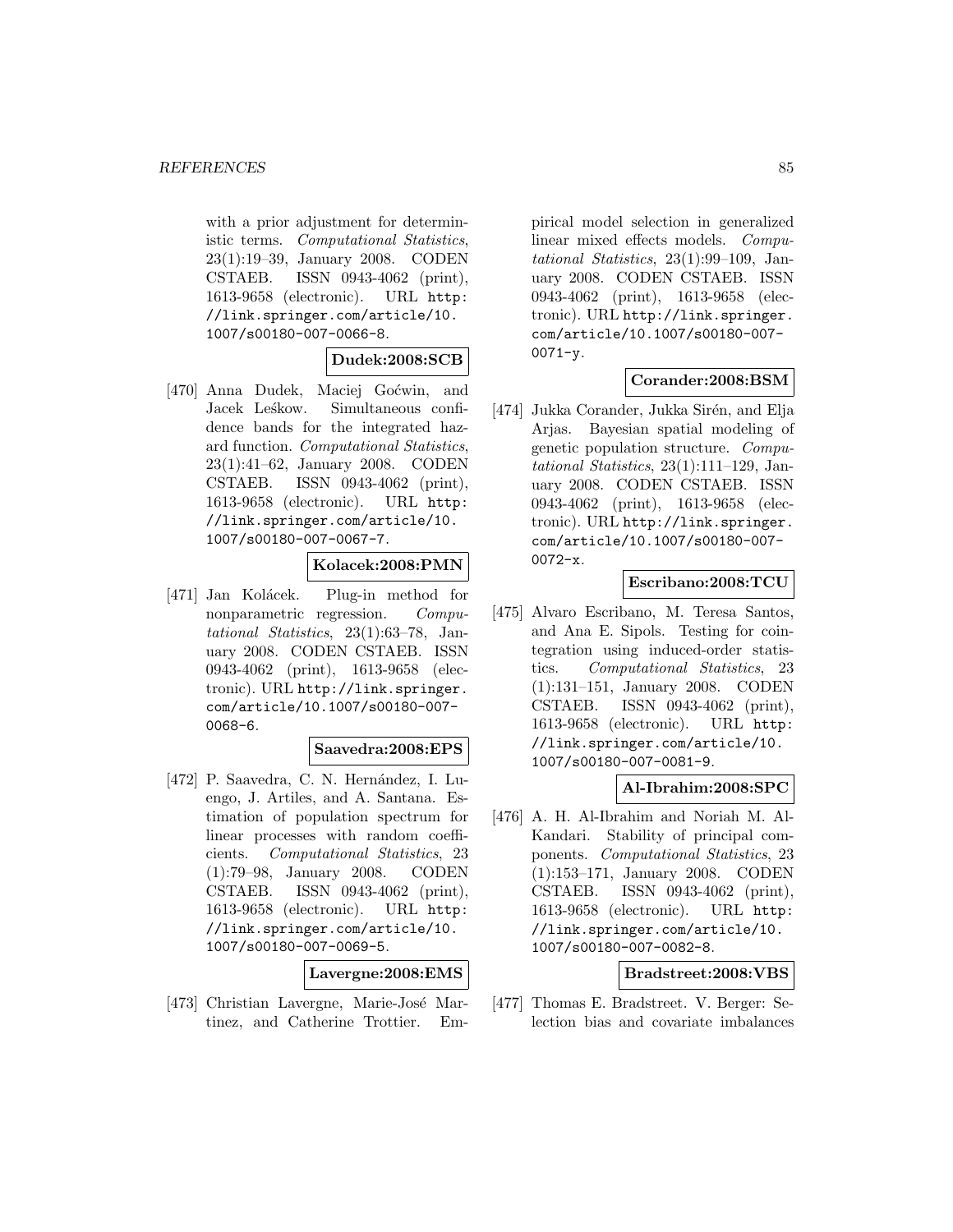in randomized clinical trials. Computational Statistics, 23(1):173–176, January 2008. CODEN CSTAEB. ISSN 0943-4062 (print), 1613-9658 (electronic). URL http://link.springer. com/article/10.1007/s00180-007- 0087-3.

# **Symanzik:2008:IAB**

[478] Jürgen Symanzik. Interview with Andreas Buja. Computational Statistics, 23(2):177–184, April 2008. CODEN CSTAEB. ISSN 0943-4062 (print), 1613-9658 (electronic). URL http: //link.springer.com/article/10. 1007/s00180-008-0113-0.

# **Bae:2008:IDV**

[479] Whasoo Bae, Soonyoung Hwang, and Choongrak Kim. Influence diagnostics in the varying coefficient model with longitudinal data. Computational Statistics, 23(2):185–196, April 2008. CODEN CSTAEB. ISSN 0943-4062 (print), 1613-9658 (electronic). URL http://link.springer. com/article/10.1007/s00180-007- 0025-4.

### **Yano:2008:SOS**

[480] Koiti Yano. A self-organizing state space model and simplex initial distribution search. Computational Statistics, 23(2):197–216, April 2008. CODEN CSTAEB. ISSN 0943- 4062 (print), 1613-9658 (electronic). URL http://link.springer.com/ article/10.1007/s00180-007-0027- 2.

#### **Foster:2008:RMA**

[481] Scott D. Foster, Arunas P. Verbyla, and Wayne S. Pitchford. A random

model approach for the LASSO. Computational Statistics, 23(2):217–233, April 2008. CODEN CSTAEB. ISSN 0943-4062 (print), 1613-9658 (electronic). URL http://link.springer. com/article/10.1007/s00180-007- 0033-4.

## **Wei:2008:JDP**

[482] Wen Hsiang Wei and Guan Jhih Chen. JavaStatSoft: design patterns and features. Computational Statistics, 23 (2):235–251, April 2008. CODEN CSTAEB. ISSN 0943-4062 (print), 1613-9658 (electronic). URL http: //link.springer.com/article/10. 1007/s00180-007-0092-6.

### **Riaz:2008:MPV**

[483] Muhammad Riaz. Monitoring process variability using auxiliary information. Computational Statistics, 23 (2):253–276, April 2008. CODEN CSTAEB. ISSN 0943-4062 (print), 1613-9658 (electronic). URL http: //link.springer.com/article/10. 1007/s00180-007-0084-6.

# **Zhou:2008:MCE**

[484] Xingcai Zhou and Xinsheng Liu. The Monte Carlo EM method for estimating multinomial probit latent variable models. Computational Statistics, 23 (2):277–289, April 2008. CODEN CSTAEB. ISSN 0943-4062 (print), 1613-9658 (electronic). URL http: //link.springer.com/article/10. 1007/s00180-007-0091-7.

### **Park:2008:BSP**

[485] Chun Gun Park, Hee-Seok Oh, and Hakbae Lee. Bayesian selection of primary resolution and wavelet basis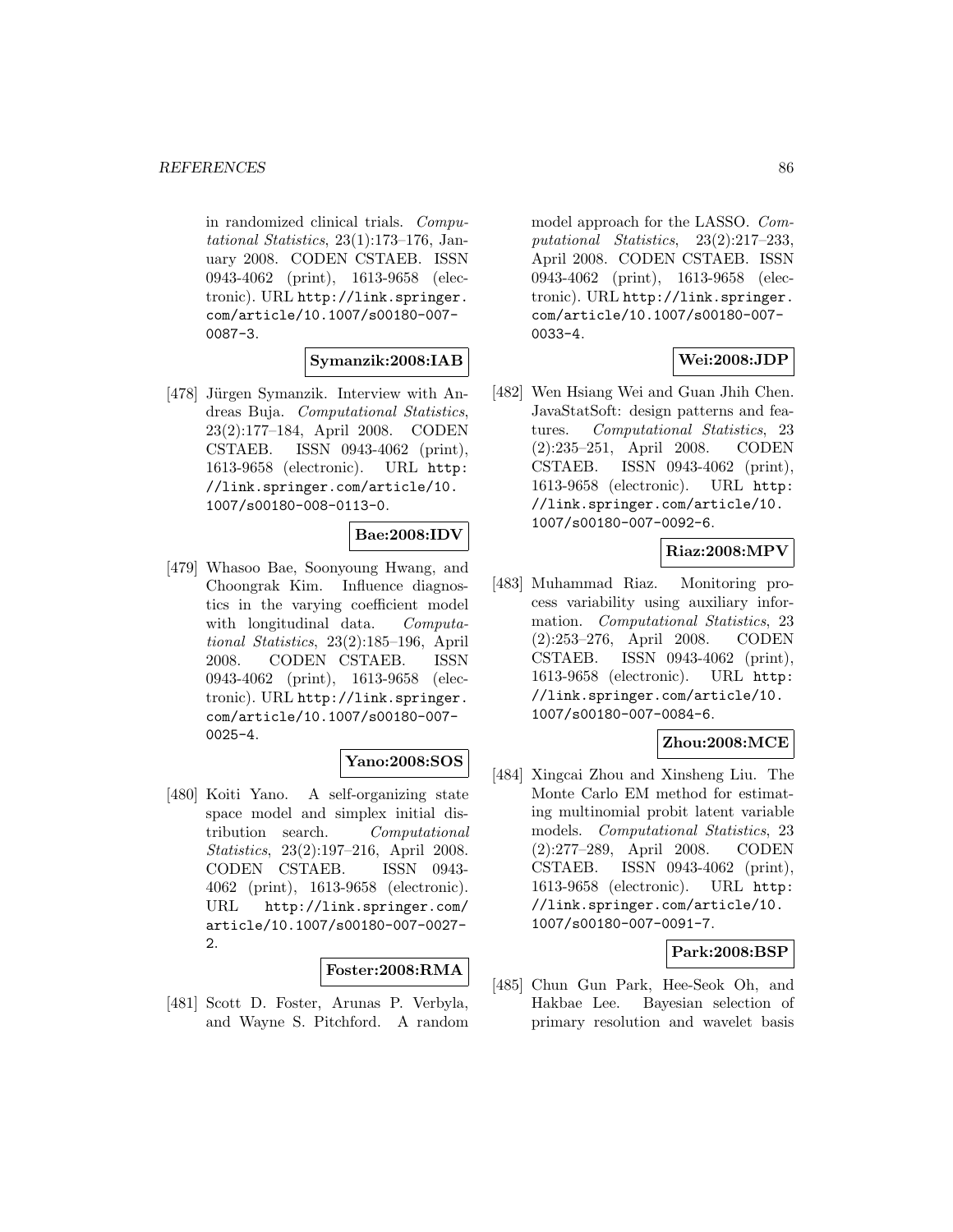functions for wavelet regression. Computational Statistics, 23(2):291–302, April 2008. CODEN CSTAEB. ISSN 0943-4062 (print), 1613-9658 (electronic). URL http://link.springer. com/article/10.1007/s00180-007-  $0055 - v.$ 

### **Hahsler:2008:SAR**

[486] Michael Hahsler, Christian Buchta, and Kurt Hornik. Selective association rule generation. Computational Statistics, 23(2):303–315, April 2008. CODEN CSTAEB. ISSN 0943-4062 (print), 1613-9658 (electronic). URL http://link.springer. com/article/10.1007/s00180-007-  $0062-z.$ 

### **Santos:2008:ASI**

[487] Carlos Santos, David F. Hendry, and Soren Johansen. Automatic selection of indicators in a fully saturated regression. Computational Statistics, 23(2):317–335, April 2008. CODEN CSTAEB. ISSN 0943-4062 (print), 1613-9658 (electronic). URL http: //link.springer.com/article/10. 1007/s00180-007-0054-z.

### **Hendry:2008:ASI**

[488] David F. Hendry, Søren Johansen, and Carlos Santos. Automatic selection of indicators in a fully saturated regression. Computational Statistics, 23(2):337–339, April 2008. CODEN CSTAEB. ISSN 0943-4062 (print), 1613-9658 (electronic). URL http: //link.springer.com/article/10. 1007/s00180-008-0112-1; http: //link.springer.com/content/pdf/ 10.1007/s00180-008-0112-1.pdf.

### **Gonzalez-Manteiga:2008:BRF**

[489] Wenceslao González-Manteiga. Book review: F. Ferraty and P. Vieu: Nonparametric functional data analysis: theory and practice. Computational Statistics, 23(2):341–342, April 2008. CODEN CSTAEB. ISSN 0943-4062 (print), 1613-9658 (electronic). URL http://link.springer. com/article/10.1007/s00180-008- 0111-2.

## **Bognar:2008:BMC**

[490] Matthew A. Bognar. Bayesian modeling of continuously marked spatial point patterns. Computational Statistics, 23(3):??, July 2008. CODEN CSTAEB. ISSN 0943-4062 (print), 1613-9658 (electronic). URL http: //link.springer.com/article/10. 1007/s00180-007-0073-9.

### **Heinzmann:2008:FPA**

[491] Dominik Heinzmann. A filtered polynomial approach to density estimation. Computational Statistics, 23 (3):343–360, July 2008. CODEN CSTAEB. ISSN 0943-4062 (print), 1613-9658 (electronic). URL http: //link.springer.com/article/10. 1007/s00180-007-0070-z.

# **Jacome:2008:CPM**

[492] M. A. Jácome, I. Gijbels, and R. Cao. Comparison of presmoothing methods in kernel density estimation under censoring. Computational Statistics, 23(3):381–406, July 2008. CODEN CSTAEB. ISSN 0943-4062 (print), 1613-9658 (electronic). URL http: //link.springer.com/article/10. 1007/s00180-007-0076-6.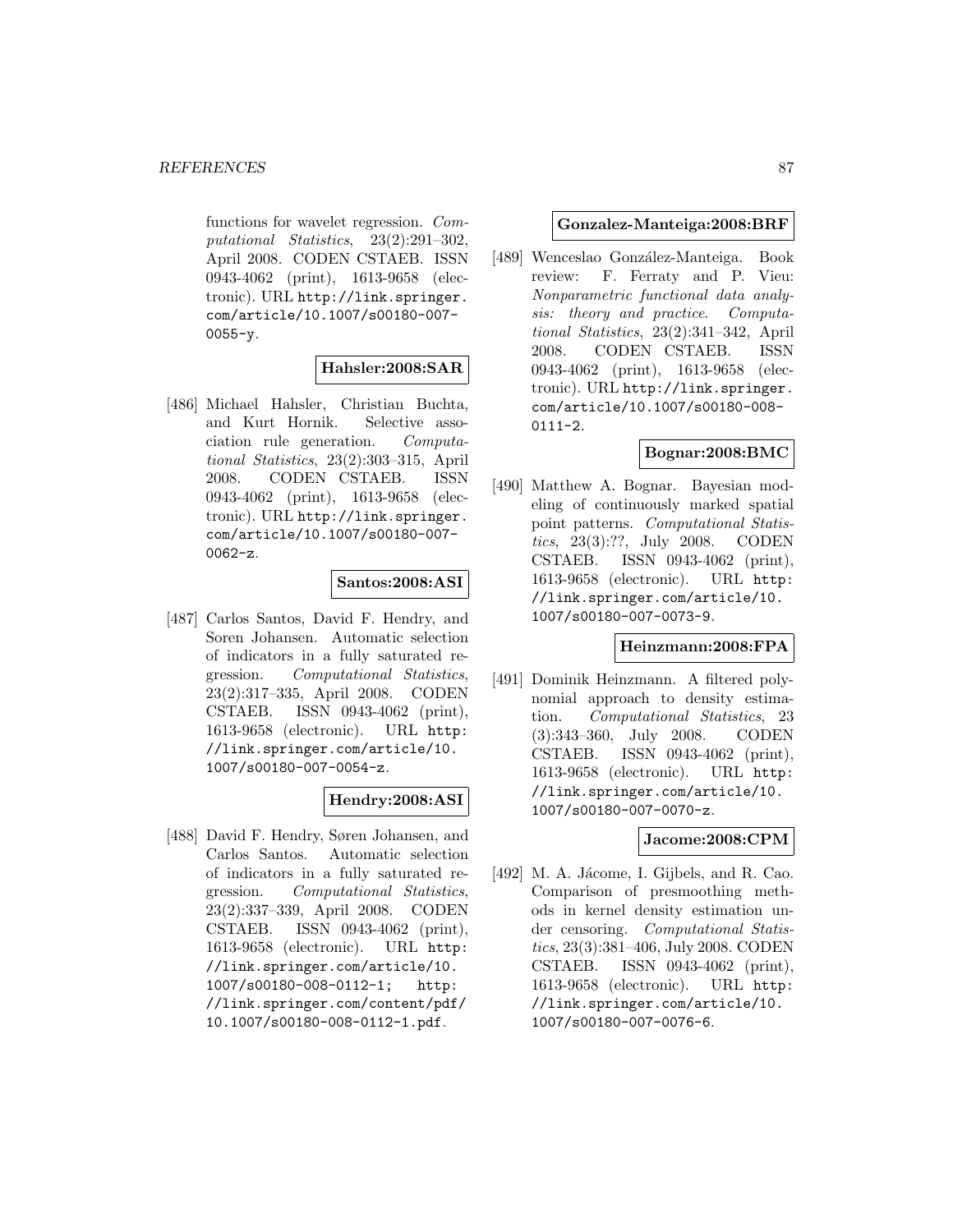### **Piccarreta:2008:CTO**

[493] Raffaella Piccarreta. Classification trees for ordinal variables. Computational Statistics, 23(3):407–427, July 2008. CODEN CSTAEB. ISSN 0943-4062 (print), 1613-9658 (electronic). URL http://link.springer. com/article/10.1007/s00180-007- 0077-5.

### **Brys:2008:GFT**

[494] Guy Brys, Mia Hubert, and Anja Struyf. Goodness-of-fit tests based on a robust measure of skewness. Computational Statistics, 23(3):429–442, July 2008. CODEN CSTAEB. ISSN 0943-4062 (print), 1613-9658 (electronic). URL http://link.springer. com/article/10.1007/s00180-007- 0083-7.

### **Yang:2008:TNA**

[495] Jun Yang, Guohua Zou, and Yu Zhao. Two noniterative algorithms for computing posteriors. Computational Statistics, 23(3):443–453, July 2008. CODEN CSTAEB. ISSN 0943- 4062 (print), 1613-9658 (electronic). URL http://link.springer.com/ article/10.1007/s00180-007-0085- 5.

### **Alin:2008:OPM**

[496] Aylin Alin and Serdar Kurt. Ordinary and penalized minimum powerdivergence estimators in two-way contingency tables. Computational Statistics, 23(3):455–468, July 2008. CODEN CSTAEB. ISSN 0943-4062 (print), 1613-9658 (electronic). URL http: //link.springer.com/article/10. 1007/s00180-007-0088-2.

# **Wang:2008:AEA**

[497] Mingfeng Wang, Masahiro Kuroda, Michio Sakakihara, and Zhi Geng. Acceleration of the EM algorithm using the vector epsilon algorithm. Computational Statistics, 23(3):469–486, July 2008. CODEN CSTAEB. ISSN 0943-4062 (print), 1613-9658 (electronic). URL http://link.springer. com/article/10.1007/s00180-007- 0089-1.

# **Law:2008:TMI**

[498] Derek Law. Taligent MVP in interactive statistical graphics. Computational Statistics, 23(3):487–495, July 2008. CODEN CSTAEB. ISSN 0943-4062 (print), 1613-9658 (electronic). URL http://link.springer. com/article/10.1007/s00180-007- 0093-5.

### **Giles:2008:ID**

[499] Kendall E. Giles, Michael W. Trosset, David J. Marchette, and Carey E. Priebe. Iterative denoising. Computational Statistics, 23(4):497–517, October 2008. CODEN CSTAEB. ISSN 0943-4062 (print), 1613-9658 (electronic). URL http://link.springer. com/article/10.1007/s00180-007- 0090-8.

### **Mazzoni:2008:CAC**

[500] Thomas Mazzoni. Computational aspects of continuous-discrete extended Kalman-filtering. Computational Statistics, 23(4):519–539, October 2008. CODEN CSTAEB. ISSN 0943-4062 (print), 1613-9658 (electronic). URL http://link.springer. com/article/10.1007/s00180-007- 0094-4.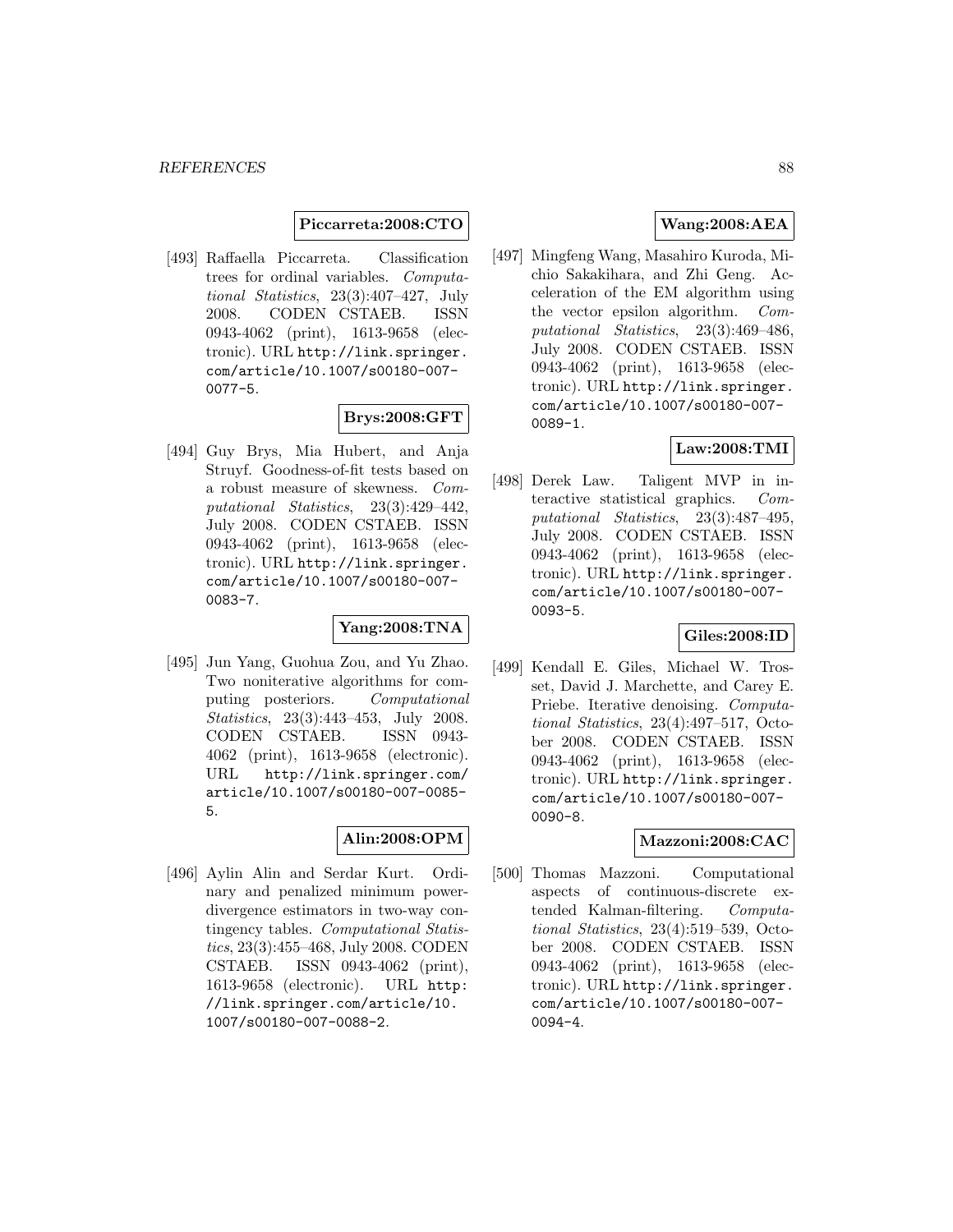# **Celeux:2008:SHM**

[501] Gilles Celeux and Jean-Baptiste Durand. Selecting hidden Markov model state number with cross-validated likelihood. Computational Statistics, 23 (4):541–564, October 2008. CODEN CSTAEB. ISSN 0943-4062 (print), 1613-9658 (electronic). URL http: //link.springer.com/article/10. 1007/s00180-007-0097-1.

### **Sarkar:2008:ELU**

[502] Deepayan Sarkar. Extending lattice: using generics and methods to implement new visualization methods within the Trellis framework. Computational Statistics, 23(4):565–572, October 2008. CODEN CSTAEB. ISSN 0943-4062 (print), 1613-9658 (electronic). URL http://link.springer. com/article/10.1007/s00180-007- 0098-0.

### **Roman-Montoya:2008:CIQ**

[503] Y. Román-Montoya, M. Rueda, and A. Arcos. Confidence intervals for quantile estimation using jackknife techniques. Computational Statistics, 23(4):573–585, October 2008. CODEN CSTAEB. ISSN 0943-4062 (print), 1613-9658 (electronic). URL http: //link.springer.com/article/10. 1007/s00180-007-0099-z.

### **Tsai:2008:CRB**

[504] Miao-Yu Tsai and Chuhsing K. Hsiao. Computation of reference Bayesian inference for variance components in longitudinal studies. Computational Statistics, 23(4):587–604, October 2008. CODEN CSTAEB. ISSN 0943-4062 (print), 1613-9658 (electronic). URL http://link.springer.

com/article/10.1007/s00180-007-  $0100-x$ .

## **Arasan:2008:AIE**

[505] Jayanthi Arasan and Mary Lunn. Alternative interval estimation for parameters of bivariate exponential model with time varying covariate. Computational Statistics, 23(4):605–622, October 2008. CODEN CSTAEB. ISSN 0943-4062 (print), 1613-9658 (electronic). URL http://link.springer. com/article/10.1007/s00180-007- 0101-9.

### **Ormerod:2008:PSS**

[506] John T. Ormerod, M. P. Wand, and Inge Koch. Penalised spline support vector classifiers: computational issues. Computational Statistics, 23 (4):623–641, October 2008. CODEN CSTAEB. ISSN 0943-4062 (print), 1613-9658 (electronic). URL http: //link.springer.com/article/10. 1007/s00180-007-0102-8.

# **Dias:2008:BBA**

[507] José G. Dias and Jeroen K. Vermunt. A bootstrap-based aggregate classifier for model-based clustering. Computational Statistics, 23(4):643–659, October 2008. CODEN CSTAEB. ISSN 0943-4062 (print), 1613-9658 (electronic). URL http://link.springer. com/article/10.1007/s00180-007- 0103-7.

### **Diaz-Frances:2008:CLC**

[508] Eloísa Díaz-Francés and José A. Montoya. Correction to On the linear combination of normal and Laplace random variables, by Nadarajah, S., Computational Statistics, 2006, **21**, 63–71. Computational Statistics, 23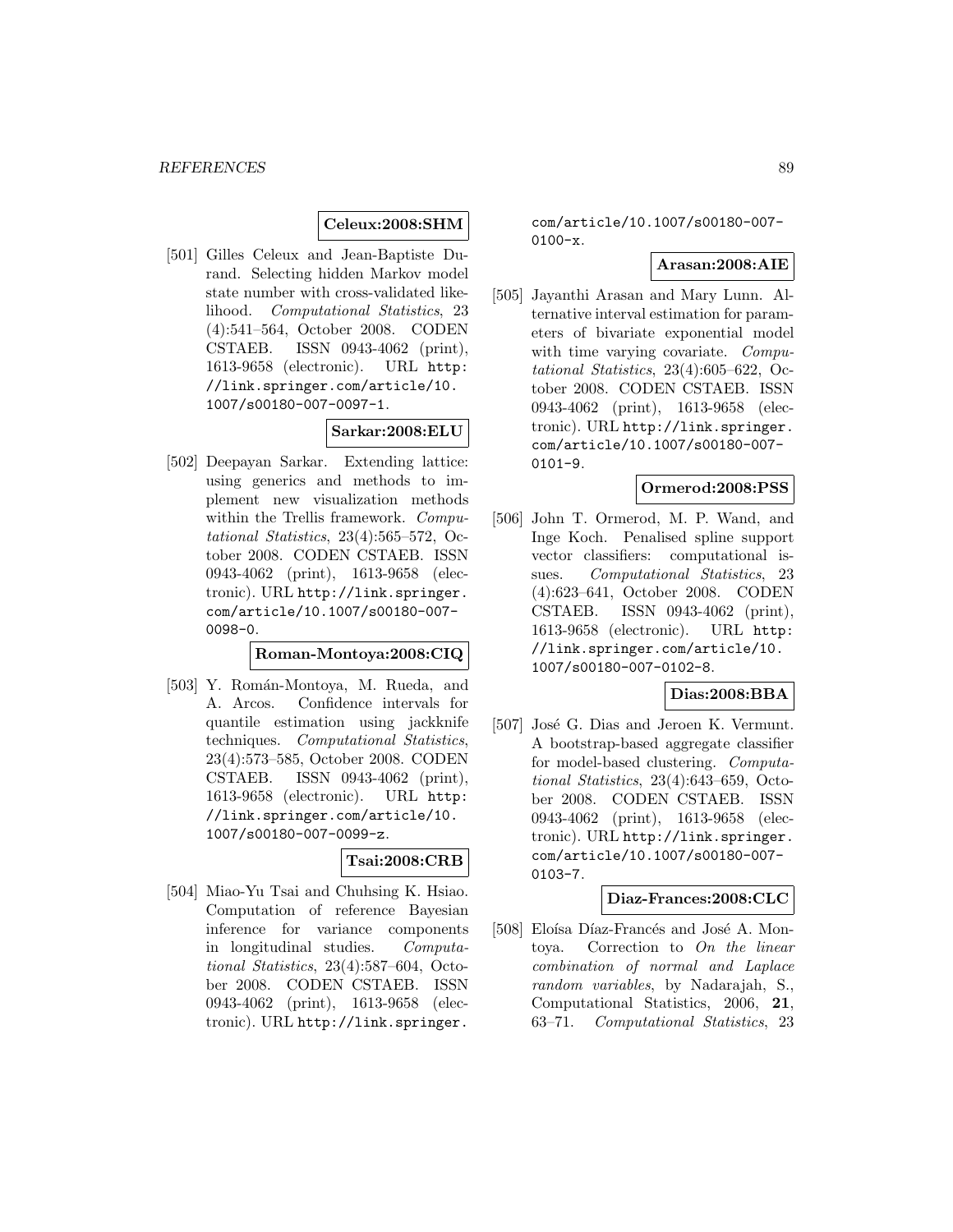(4):661–666, October 2008. CODEN CSTAEB. ISSN 0943-4062 (print), 1613-9658 (electronic). URL http: //link.springer.com/article/10. 1007/s00180-008-0137-5. See [385].

**Nadarajah:2008:RLE**

[509] Saralees Nadarajah. Reply to the letter to the editor. Computational Statistics, 23(4):667–668, October 2008. CODEN CSTAEB. ISSN 0943-4062 (print), 1613-9658 (electronic). URL http: //link.springer.com/article/10. 1007/s00180-008-0136-6.

#### **Rueda:2009:PEF**

[510] M. Rueda and I. R. Sánchez-Borrego. A predictive estimator of finite population mean using nonparametric regression. Computational Statistics, 24 (1):1–14, February 2009. CODEN CSTAEB. ISSN 0943-4062 (print), 1613-9658 (electronic). URL http: //link.springer.com/article/10. 1007/s00180-008-0140-x.

#### **Jerez:2009:LSI**

[511] Miguel Jerez, José Casals, and Sonia Sotoca. Likelihood stabilization for ill-conditioned vector GARCH models. Computational Statistics, 24 (1):15–35, February 2009. CODEN CSTAEB. ISSN 0943-4062 (print), 1613-9658 (electronic). URL http: //link.springer.com/article/10. 1007/s00180-007-0104-6.

#### **Castillo:2009:CRM**

[512] Enrique Castillo, Carmen Castillo, Ali S. Hadi, and José M. Sarabia. Combined regression models. Computational Statistics, 24(1):37–66, February 2009. CODEN CSTAEB. ISSN

0943-4062 (print), 1613-9658 (electronic). URL http://link.springer. com/article/10.1007/s00180-007- 0105-5.

# **Wang:2009:CFS**

[513] Yong Wang. The constrained Fisher scoring method for maximum likelihood computation of a nonparametric mixing distribution. Computational Statistics, 24(1):67–81, February 2009. CODEN CSTAEB. ISSN 0943-4062 (print), 1613-9658 (electronic). URL http://link.springer. com/article/10.1007/s00180-007- 0106-4.

### **Shim:2009:NCQ**

[514] Jooyong Shim, Changha Hwang, and Kyung Ha Seok. Non-crossing quantile regression via doubly penalized kernel machine. Computational Statistics, 24(1):83–94, February 2009. CODEN CSTAEB. ISSN 0943-4062 (print), 1613-9658 (electronic). URL http: //link.springer.com/article/10. 1007/s00180-008-0123-y.

#### **Aminzadeh:2009:SNS**

[515] M. S. Aminzadeh. Sequential and non-sequential acceptance sampling plans for autocorrelated processes using  $ARMA(p, q)$  models. Computational Statistics, 24(1):95–111, February 2009. CODEN CSTAEB. ISSN 0943-4062 (print), 1613-9658 (electronic). URL http://link.springer. com/article/10.1007/s00180-008- 0108-x.

### **Cao:2009:UAR**

[516] Ricardo Cao, Alicia de las Heras, and Angeles Saavedra. The uncertainties about the relationships risk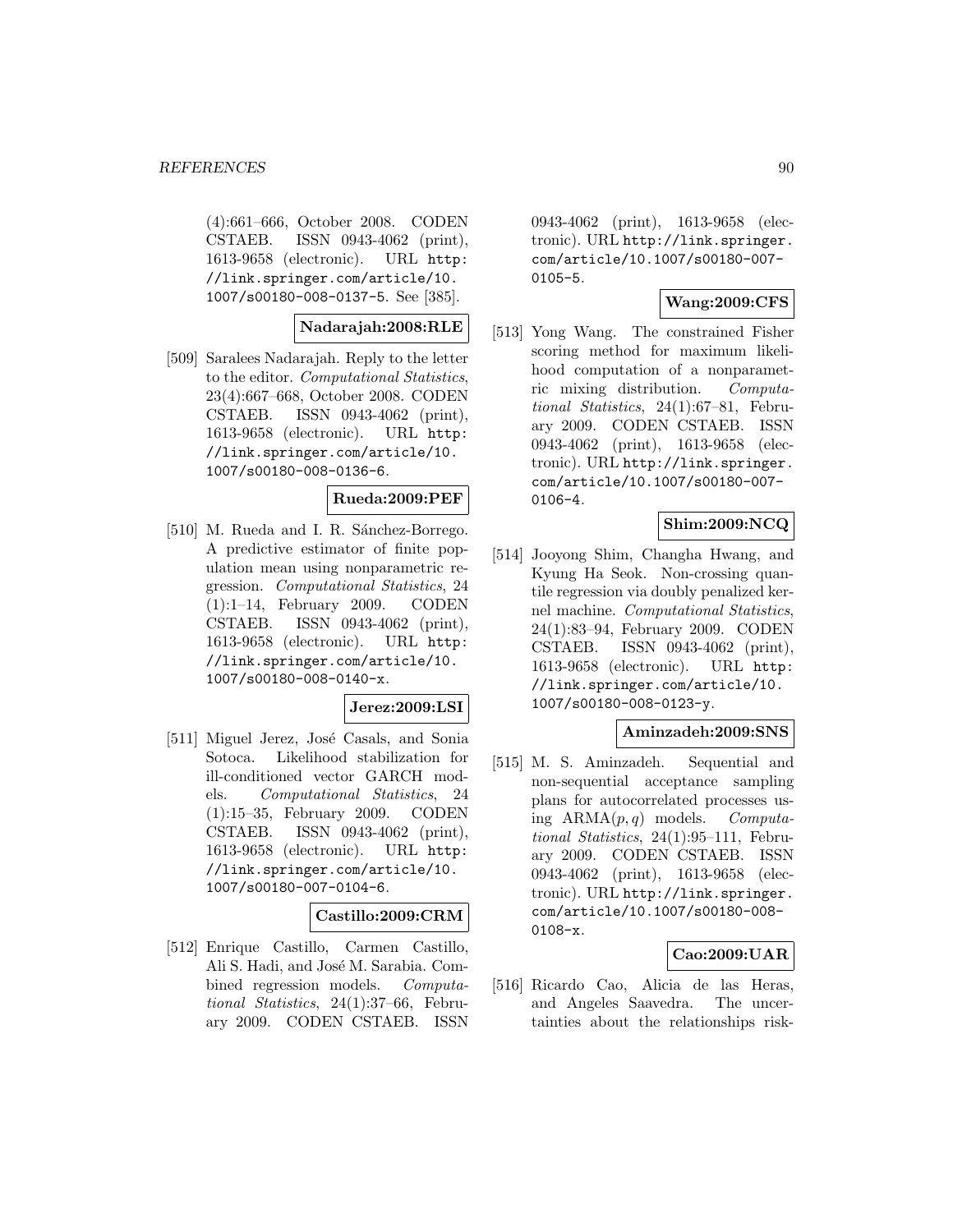return-volatility in the Spanish stock market. Computational Statistics, 24 (1):113–126, February 2009. CODEN CSTAEB. ISSN 0943-4062 (print), 1613-9658 (electronic). URL http: //link.springer.com/article/10. 1007/s00180-008-0141-9.

# **Fueda:2009:VSM**

[517] Kaoru Fueda, Masaya Iizuka, and Yuichi Mori. Variable selection in multivariate methods using global score estimation. Computational Statistics, 24 (1):127–144, February 2009. CODEN CSTAEB. ISSN 0943-4062 (print), 1613-9658 (electronic). URL http: //link.springer.com/article/10. 1007/s00180-008-0109-9.

**Francisco-Fernandez:2009:TTH**

[518] Mario Francisco-Fernández and Juan M. Vilar-Fernández. Two tests for heteroscedasticity in nonparametric regression. Computational Statistics, 24 (1):145–163, February 2009. CODEN CSTAEB. ISSN 0943-4062 (print), 1613-9658 (electronic). URL http: //link.springer.com/article/10. 1007/s00180-008-0110-3.

# **Yokoyama:2009:OMT**

[519] Satoru Yokoyama, Atsuho Nakayama, and Akinori Okada. One-mode three-way overlapping cluster analysis. Computational Statistics, 24(1): 165–179, February 2009. CODEN CSTAEB. ISSN 0943-4062 (print), 1613-9658 (electronic). URL http: //link.springer.com/article/10. 1007/s00180-008-0114-z.

### **Murrell:2009:E**

[520] Paul Murrell. Editorial. Computational Statistics, 24(2):181–182, May

2009. CODEN CSTAEB. ISSN 0943-4062 (print), 1613-9658 (electronic). URL http://link.springer. com/article/10.1007/s00180-009- 0157-9; http://link.springer. com/content/pdf/10.1007/s00180- 009-0157-9.pdf.

# **Wessa:2009:FSS**

[521] Patrick Wessa. A framework for statistical software development, maintenance, and publishing within an open-access business model. Computational Statistics, 24(2):183–193, May 2009. CODEN CSTAEB. ISSN 0943-4062 (print), 1613-9658 (electronic). URL http://link.springer. com/article/10.1007/s00180-008-  $0107 - y$ .

### **Lawrence:2009:EGP**

[522] Michael Lawrence, Hadley Wickham, Dianne Cook, Heike Hofmann, and Deborah F. Swayne. Extending the GGobi pipeline from R. Computational Statistics,  $24(2):195-205$ , May 2009. CODEN CSTAEB. ISSN 0943-4062 (print), 1613-9658 (electronic). URL http://link.springer. com/article/10.1007/s00180-008-  $0115 - y.$ 

# **Wickham:2009:PIG**

[523] Hadley Wickham, Michael Lawrence, Dianne Cook, Andreas Buja, Heike Hofmann, and Deborah F. Swayne. The plumbing of interactive graphics. Computational Statistics, 24 (2):207–215, May 2009. CODEN CSTAEB. ISSN 0943-4062 (print), 1613-9658 (electronic). URL http: //link.springer.com/article/10. 1007/s00180-008-0116-x.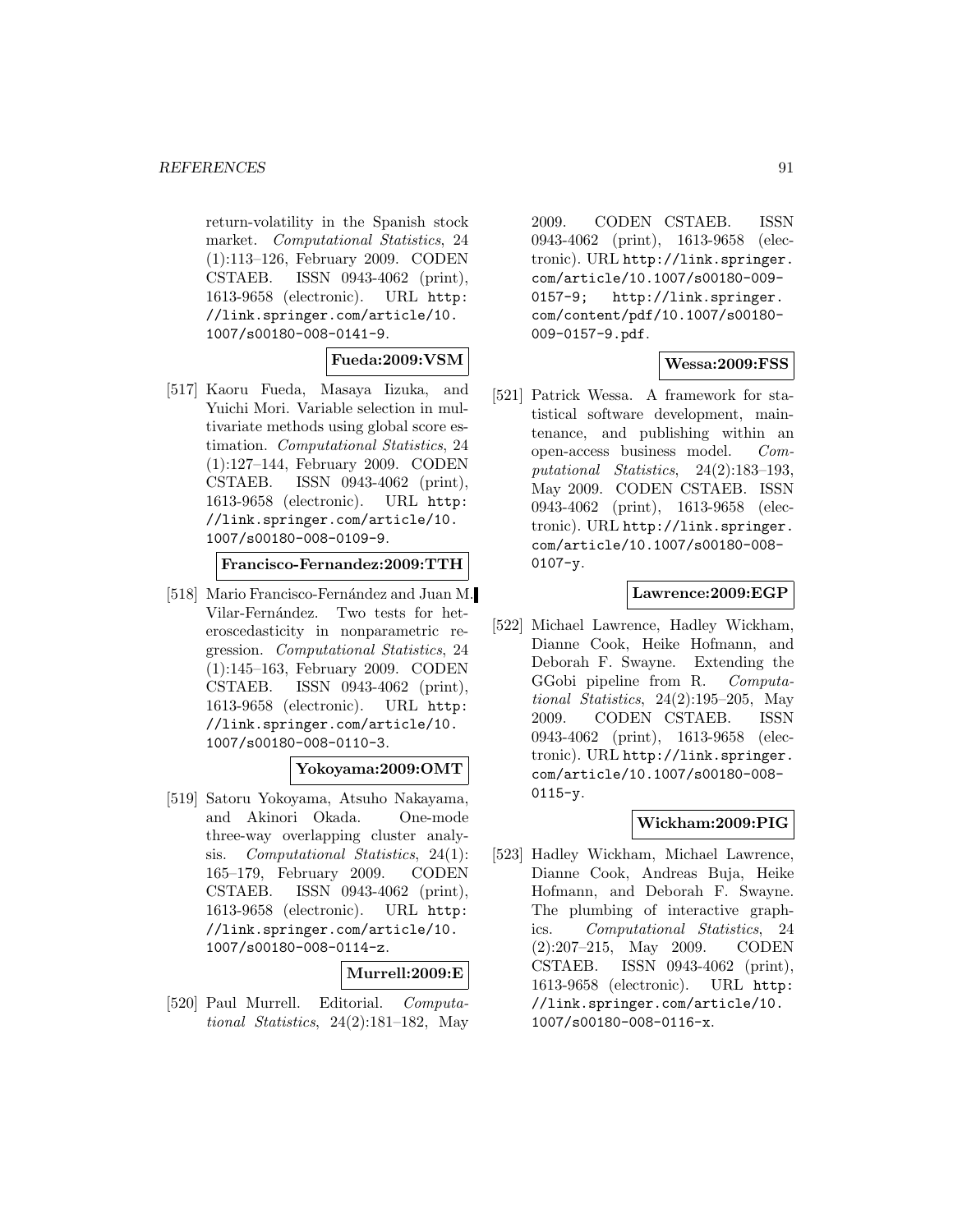## **Tierney:2009:CAP**

[524] Luke Tierney. Code analysis and parallelizing vector operations in R. Computational Statistics, 24(2):217–223, May 2009. CODEN CSTAEB. ISSN 0943-4062 (print), 1613-9658 (electronic). URL http://link.springer. com/article/10.1007/s00180-008- 0117-9.

# **Hornik:2009:OSM**

[525] Kurt Hornik, Christian Buchta, and Achim Zeileis. Open-source machine learning: R meets Weka. Computational Statistics, 24(2):225–232, May 2009. CODEN CSTAEB. ISSN 0943-4062 (print), 1613-9658 (electronic). URL http://link.springer. com/article/10.1007/s00180-008- 0119-7.

### **Fox:2009:VHT**

[526] John Fox, Michael Friendly, and Georges Monette. Visualizing hypothesis tests in multivariate linear models: the heplots package for R. Computational Statistics, 24(2):233–246, May 2009. CODEN CSTAEB. ISSN 0943-4062 (print), 1613-9658 (electronic). URL http://link.springer. com/article/10.1007/s00180-008- 0120-1.

#### **Eckel:2009:ILR**

[527] Sandrah P. Eckel and Roger D. Peng. Interacting with local and remote data repositories using the stashR package. Computational Statistics, 24 (2):247–254, May 2009. CODEN CSTAEB. ISSN 0943-4062 (print), 1613-9658 (electronic). URL http: //link.springer.com/article/10. 1007/s00180-008-0124-x.

# **Falcon:2009:CCC**

[528] Seth Falcon. Caching code chunks in dynamic documents. Computational Statistics,  $24(2):255-261$ , May 2009. CODEN CSTAEB. ISSN 0943-4062 (print), 1613-9658 (electronic). URL http://link.springer. com/article/10.1007/s00180-008- 0125-9.

#### **Dalgaard:2009:CWB**

[529] Peter Dalgaard. Can we have better semantics for r's attach mechanism? Computational Statistics, 24(2):263–269, May 2009. CODEN CSTAEB. ISSN 0943-4062 (print), 1613-9658 (electronic). URL http: //link.springer.com/article/10. 1007/s00180-008-0126-8.

## **Lang:2009:MPA**

[530] Duncan Temple Lang. A modest proposal: an approach to making the internal R system extensible. Computational Statistics, 24(2):271–281, May 2009. CODEN CSTAEB. ISSN 0943-4062 (print), 1613-9658 (electronic). URL http://link.springer. com/article/10.1007/s00180-008- 0127-7.

### **Lang:2009:WMD**

[531] Duncan Temple Lang. Working with meta-data from  $C/C++$  code in R: the RGCCTranslationUnit package. Computational Statistics, 24(2):283–293, May 2009. CODEN CSTAEB. ISSN 0943-4062 (print), 1613-9658 (electronic). URL http://link.springer. com/article/10.1007/s00180-008- 0128-6.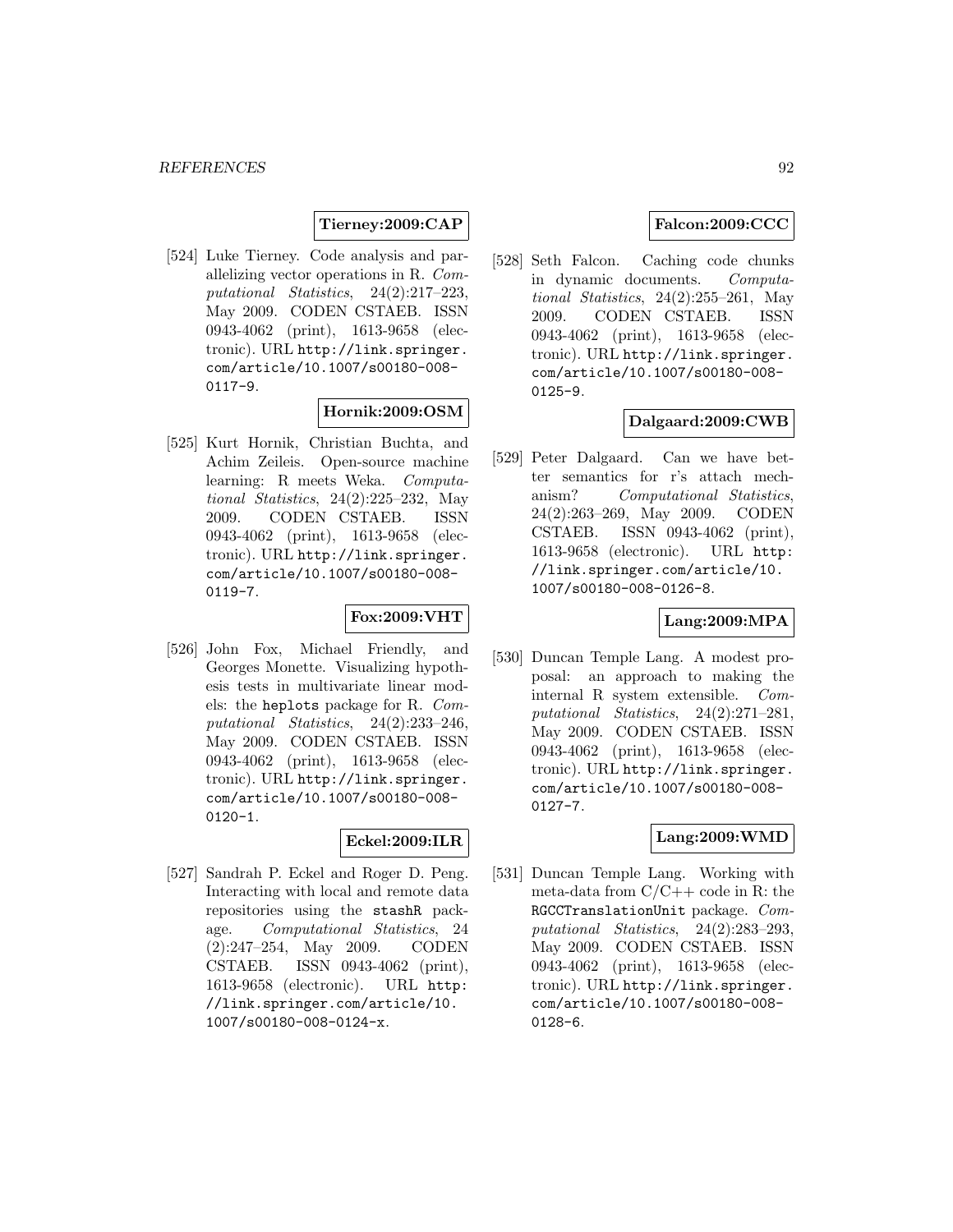## **Harner:2009:JJR**

[532] E. James Harner, Dajie Luo, and Jun Tan. JavaStat: a Java/R-based statistical computing environment. Computational Statistics, 24(2):295–302, May 2009. CODEN CSTAEB. ISSN 0943-4062 (print), 1613-9658 (electronic). URL http://link.springer. com/article/10.1007/s00180-008-  $0131 - y$ .

# **Urbanek:2009:HTS**

[533] Simon Urbanek. How to talk to strangers: ways to leverage connectivity between R, Java and Objective C. Computational Statistics, 24 (2):303–311, May 2009. CODEN CSTAEB. ISSN 0943-4062 (print), 1613-9658 (electronic). URL http: //link.springer.com/article/10. 1007/s00180-008-0132-x.

### **Ogasawara:2009:ACP**

[534] Haruhiko Ogasawara. Asymptotic cumulants of the parameter estimators in item response theory. Computational Statistics, 24(2):313–331, May 2009. CODEN CSTAEB. ISSN 0943-4062 (print), 1613-9658 (electronic). URL http://link.springer. com/article/10.1007/s00180-008- 0118-8.

### **Mak:2009:NAC**

[535] Tak K. Mak and Fassil Nebebe. Numerical approximation of conditional asymptotic variances using Monte Carlo simulation. Computational Statistics, 24(2):333–344, May 2009. CODEN CSTAEB. ISSN 0943-4062 (print), 1613-9658 (electronic). URL http://link.springer.

com/article/10.1007/s00180-008-  $0121 - 0.$ 

# **Riaz:2009:PVC**

[536] Muhammad Riaz and Ronald J. M. M. Does. A process variability control chart. Computational Statistics, 24 (2):345–368, May 2009. CODEN CSTAEB. ISSN 0943-4062 (print), 1613-9658 (electronic). URL http: //link.springer.com/article/10. 1007/s00180-008-0122-z; http: //link.springer.com/content/pdf/ 10.1007/s00180-008-0122-z.pdf.

#### **Rosenblad:2009:BRJ**

[537] Andreas Rosenblad. Book review: J. J. Faraway: Extending the linear model with R: generalized linear, mixed effects and nonparametric regression models. Computational Statistics, 24(2):369–370, May 2009. CODEN CSTAEB. ISSN 0943-4062 (print), 1613-9658 (electronic). URL http: //link.springer.com/article/10. 1007/s00180-009-0152-1.

### **Rosenblad:2009:BRB**

[538] Andreas Rosenblad. Book review: B. F. J. Manly: Randomization, bootstrap and Monte Carlo methods in biology, third edition. Computational Statistics, 24(2):371–372, May 2009. CODEN CSTAEB. ISSN 0943-4062 (print), 1613-9658 (electronic). URL http: //link.springer.com/article/10. 1007/s00180-009-0150-3.

### **Shang:2009:BRD**

[539] Han Lin Shang. Book review: D. Hand: Information generation (2007): how data rule our world. Computational Statistics, 24(2):373–374, May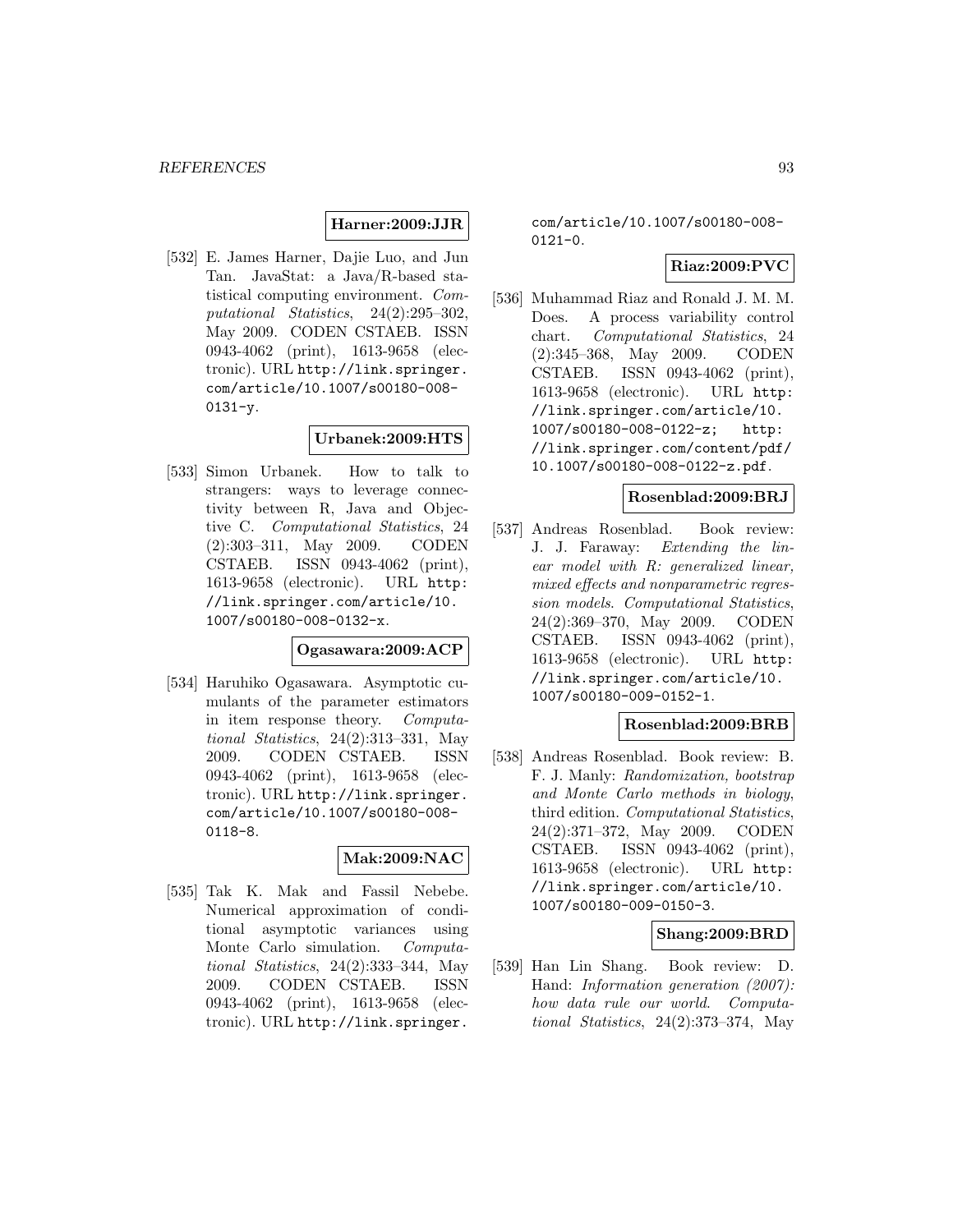2009. CODEN CSTAEB. ISSN 0943-4062 (print), 1613-9658 (electronic). URL http://link.springer. com/article/10.1007/s00180-009-  $0151 - 2.$ 

# **Lin:2009:CEL**

[540] Tsung-I Lin, Hsiu J. Ho, and Pao S. Shen. Computationally efficient learning of multivariate  $t$  mixture models with missing information. Computational Statistics, 24(3):375–392, August 2009. CODEN CSTAEB. ISSN 0943-4062 (print), 1613-9658 (electronic). URL http://link.springer. com/article/10.1007/s00180-008-  $0129 - 5.$ 

### **Cho:2009:EBA**

[541] HyungJun Cho, Jaewoo Kang, and Jae K. Lee. Empirical Bayes analysis of unreplicated microarray data. Computational Statistics, 24(3):393–408, August 2009. CODEN CSTAEB. ISSN 0943-4062 (print), 1613-9658 (electronic). URL http://link.springer. com/article/10.1007/s00180-008- 0133-9.

## **Fushing:2009:CCR**

[542] Hsieh Fushing, Shu-Chun Chen, and How-Jing Lee. Computing circadian rhythmic patterns and beyond: introduction to a new non-Fourier analysis. Computational Statistics, 24 (3):409–430, August 2009. CODEN CSTAEB. ISSN 0943-4062 (print), 1613-9658 (electronic). URL http: //link.springer.com/article/10. 1007/s00180-008-0134-8.

**Al-Awadhi:2009:TMA**

[543] F. Al-Awadhi and A. R. Soltani. Thresholds of moving average of sta-

tionary processes for given on target significant levels. Computational Statistics, 24(3):431–440, August 2009. CODEN CSTAEB. ISSN 0943-4062 (print), 1613-9658 (electronic). URL http://link.springer. com/article/10.1007/s00180-008- 0135-7.

### **Molina:2009:BEM**

[544] Isabel Molina, Nicola Salvati, and Monica Pratesi. Bootstrap for estimating the MSE of the spatial EBLUP. Computational Statistics, 24(3):441–458, August 2009. CODEN CSTAEB. ISSN 0943-4062 (print), 1613-9658 (electronic). URL http://link.springer. com/article/10.1007/s00180-008- 0138-4.

# **Morana:2009:ONF**

[545] Claudio Morana. An omnibus noise filter. Computational Statistics, 24 (3):459–479, August 2009. CODEN CSTAEB. ISSN 0943-4062 (print), 1613-9658 (electronic). URL http: //link.springer.com/article/10. 1007/s00180-008-0139-3.

## **Shen:2009:SSC**

[546] Pao sheng Shen. A simulation study for a class of central composite designs with nested sub-experiment. *Compu*tational Statistics, 24(3):481–495, August 2009. CODEN CSTAEB. ISSN 0943-4062 (print), 1613-9658 (electronic). URL http://link.springer. com/article/10.1007/s00180-008- 0142-8.

### **Oh:2009:CVW**

[547] Hee-Seok Oh, Donghoh Kim, and Youngjo Lee. Cross-validated wavelet shrinkage. Computational Statistics, 24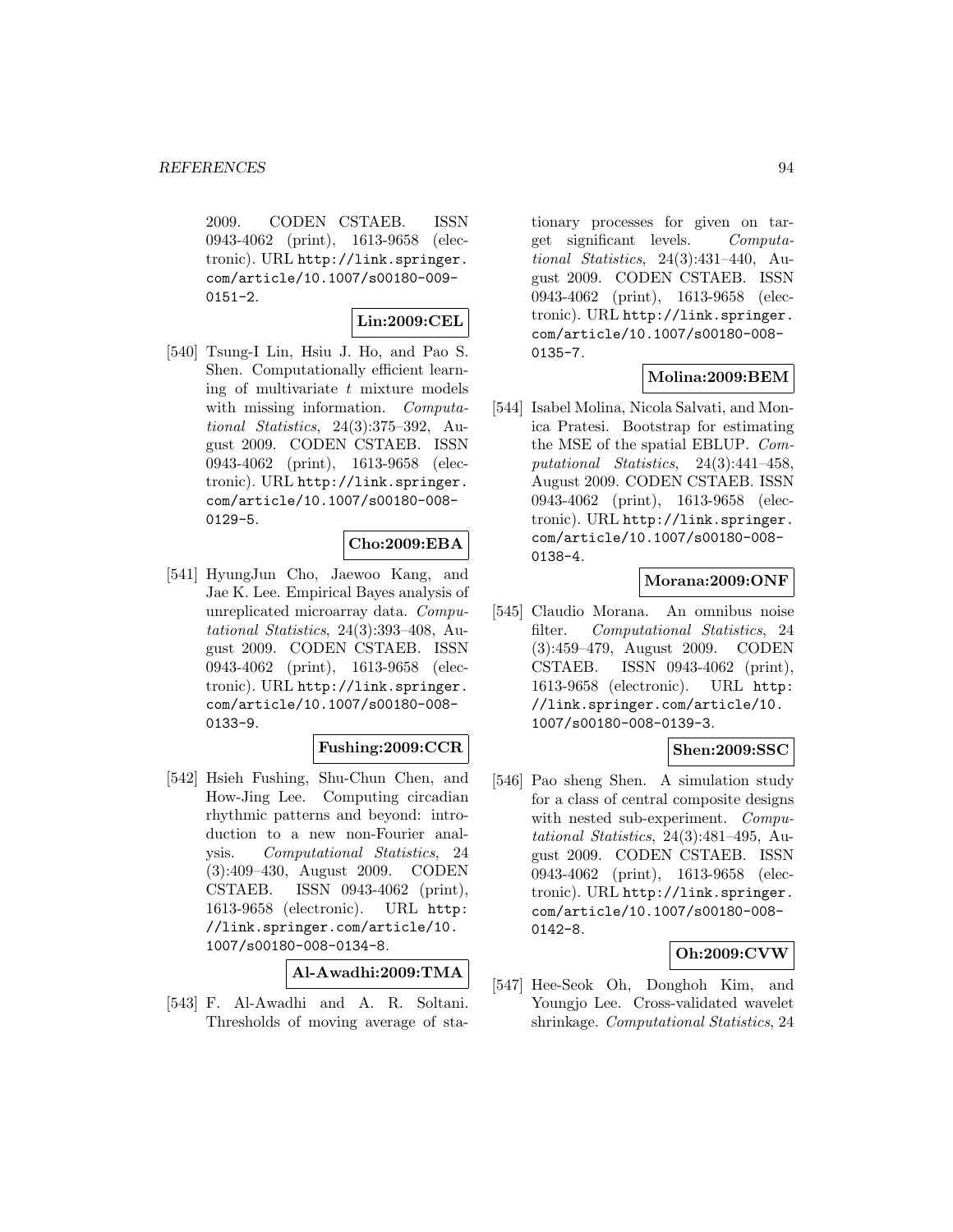(3):497–512, August 2009. CODEN CSTAEB. ISSN 0943-4062 (print), 1613-9658 (electronic). URL http: //link.springer.com/article/10. 1007/s00180-008-0143-7.

#### **Fernandez:2009:HTB**

[548] V. Alba Fernández, D. Barrera Rosillo, M. J. Ibáñez Pérez, and M. D. Jiménez Gamero. A homogeneity test for bivariate random variables. Computational Statistics, 24(3):513–531, August 2009. CODEN CSTAEB. ISSN 0943-4062 (print), 1613-9658 (electronic). URL http://link.springer. com/article/10.1007/s00180-008- 0144-6.

# **Winker:2009:CEB**

[549] Peter Winker and Dietmar Maringer. The convergence of estimators based on heuristics: theory and application to a GARCH model. Computational Statistics, 24(3):533–550, August 2009. CODEN CSTAEB. ISSN 0943-4062 (print), 1613-9658 (electronic). URL http://link.springer. com/article/10.1007/s00180-008- 0145-5.

### **Habeck:2009:GTD**

[550] Michael Habeck. Generation of threedimensional random rotations in fitting and matching problems. Computational Statistics, 24(4):??, December 2009. CODEN CSTAEB. ISSN 0943-4062 (print), 1613-9658 (electronic). URL http://link.springer. com/article/10.1007/s00180-009- 0156-x; http://link.springer. com/content/pdf/10.1007/s00180- 009-0156-x.pdf.

# **Nofuentes:2009:CMC**

[551] J. A. Roldán Nofuentes, J. D. Luna del Castillo, and P. Femia Marzo. Computational methods for comparing two binary diagnostic tests in the presence of partial verification of the disease. Computational Statistics, 24(4):??, December 2009. CODEN CSTAEB. ISSN 0943-4062 (print), 1613-9658 (electronic). URL http://link.springer. com/article/10.1007/s00180-009- 0155-y.

### **Parra-Frutos:2009:BML**

[552] Isabel Parra-Frutos. The behaviour of the modified Levene's test when data are not normally distributed. Computational Statistics, 24(4):??, December 2009. CODEN CSTAEB. ISSN 0943-4062 (print), 1613-9658 (electronic). URL http://link.springer. com/article/10.1007/s00180-009- 0154-z.

## **Mayrink:2009:CAB**

[553] Vinicius Diniz Mayrink and Dani Gamerman. On computational aspects of Bayesian spatial models: influence of the neighboring structure in the efficiency of MCMC algorithms. Computational Statistics, 24(4):??, December 2009. CODEN CSTAEB. ISSN 0943-4062 (print), 1613-9658 (electronic). URL http://link.springer. com/article/10.1007/s00180-009- 0153-0.

### **Fattorini:2009:AAE**

[554] Lorenzo Fattorini. An adaptive algorithm for estimating inclusion probabilities and performing the Horvitz– Thompson criterion in complex designs. Computational Statistics, 24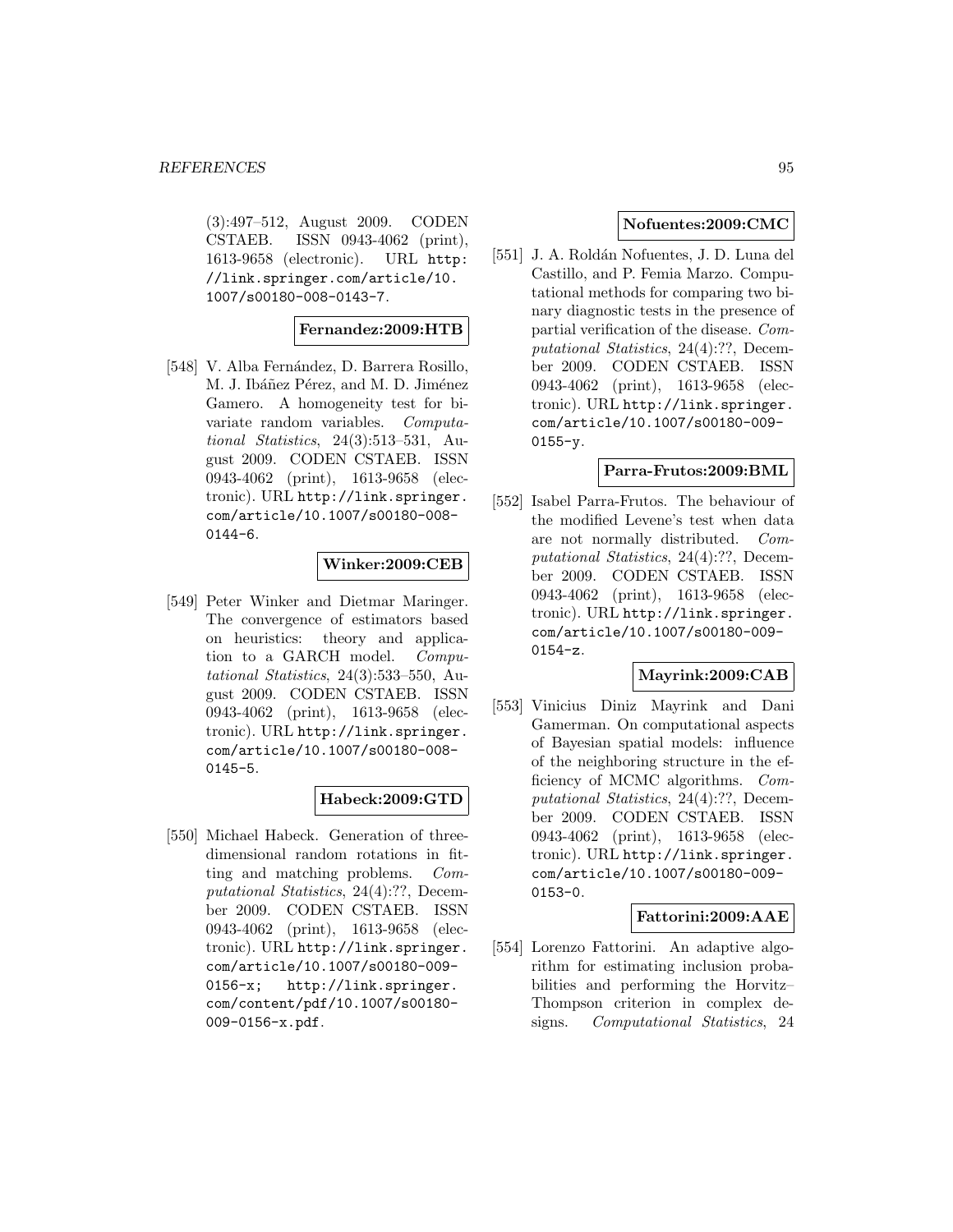(4):??, December 2009. CODEN CSTAEB. ISSN 0943-4062 (print), 1613-9658 (electronic). URL http: //link.springer.com/article/10. 1007/s00180-009-0149-9.

#### **Nagarajan:2009:REA**

[555] Niranjan Nagarajan and Uri Keich. Reliability and efficiency of algorithms for computing the significance of the Mann–Whitney test. Computational Statistics, 24(4):??, December 2009. CODEN CSTAEB. ISSN 0943-4062 (print), 1613-9658 (electronic). URL http://link.springer. com/article/10.1007/s00180-009- 0148-x.

### **Farcomeni:2009:EAS**

[556] Alessio Farcomeni. An exact approach to sparse principal component analysis. Computational Statistics, 24(4):??, December 2009. CODEN CSTAEB. ISSN 0943-4062 (print), 1613-9658 (electronic). URL http://link.springer. com/article/10.1007/s00180-008- 0147-3.

#### **Ke:2009:CFE**

[557] Jau-Chuan Ke and Yunn-Kuang Chu. Comparison on five estimation approaches of intensity for a queueing system with short run. Computational Statistics, 24(4):??, December 2009. CODEN CSTAEB. ISSN 0943-4062 (print), 1613-9658 (electronic). URL http://link.springer. com/article/10.1007/s00180-008-  $0146 - 4.$ 

### **Symanzik:2009:CWP**

[558] Jürgen Symanzik, William Fischetti, and Ian Spence. Commemorating William Playfair's 250th birthday.

Computational Statistics, 24(4):??, December 2009. CODEN CSTAEB. ISSN 0943-4062 (print), 1613-9658 (electronic). URL http://link.springer. com/article/10.1007/s00180-009- 0170-z; http://link.springer. com/content/pdf/10.1007/s00180- 009-0170-z.pdf.

### **Scheinerman:2010:MGU**

[559] Edward R. Scheinerman and Kimberly Tucker. Modeling graphs using dot product representations. Computational Statistics, 25(1):1–16, March 2010. CODEN CSTAEB. ISSN 0943-4062 (print), 1613-9658 (electronic). URL http://link.springer. com/article/10.1007/s00180-009- 0158-8.

### **Joo:2010:BMB**

[560] Yongsung Joo, George Casella, and James Hobert. Bayesian model-based tight clustering for time course data. Computational Statistics, 25(1):17–38, March 2010. CODEN CSTAEB. ISSN 0943-4062 (print), 1613-9658 (electronic). URL http://link.springer. com/article/10.1007/s00180-009- 0159-7.

### **Hoef:2010:FCS**

[561] Jay M. Ver Hoef, Josh M. London, and Peter L. Boveng. Fast computing of some generalized linear mixed pseudo-models with temporal autocorrelation. Computational Statistics, 25(1):39–55, March 2010. CODEN CSTAEB. ISSN 0943-4062 (print), 1613-9658 (electronic). URL http: //link.springer.com/article/10. 1007/s00180-009-0160-1.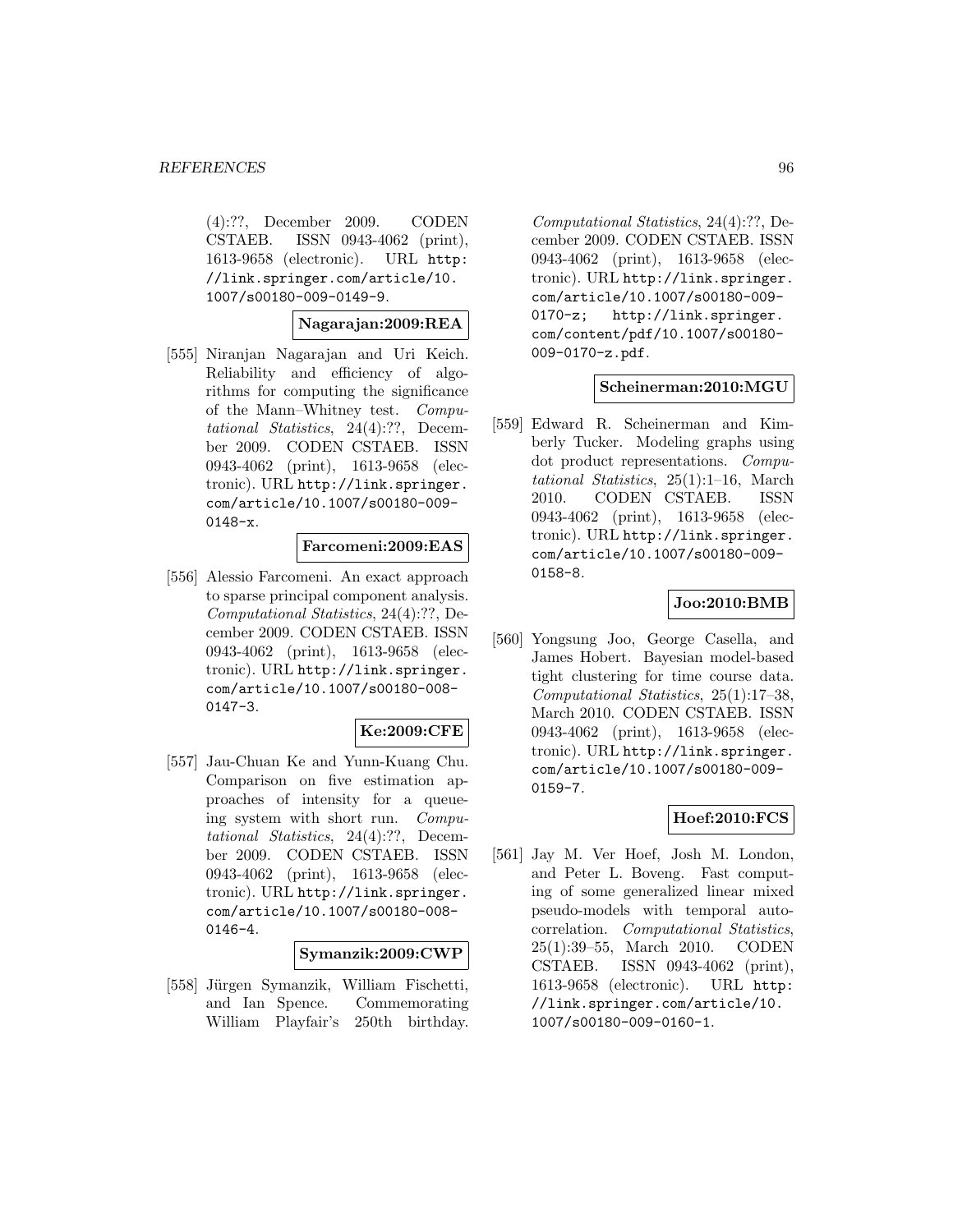#### **Kuroda:2010:CVC**

[562] Masahiro Kuroda, Hiroki Hashiguchi, and Shigakazu Nakagawa. Computing p-values in conditional independence models for a contingency table. Computational Statistics, 25(1):57–70, March 2010. CODEN CSTAEB. ISSN 0943-4062 (print), 1613-9658 (electronic). URL http://link.springer. com/article/10.1007/s00180-009- 0161-0.

### **Chang:2010:CSP**

[563] Ching-Hui Chang, Nabendu Pal, Wooi Khai Lim, and Jyh-Jiuan Lin. Comparing several population means: a parametric bootstrap method, and its comparison with usual ANOVA F test as well as ANOM. Computational Statistics, 25(1):71–95, March 2010. CODEN CSTAEB. ISSN 0943-4062 (print), 1613-9658 (electronic). URL http://link.springer. com/article/10.1007/s00180-009-  $0162-z.$ 

### **Zhang:2010:HEE**

[564] Jin Zhang. A highly efficient Lestimator for the location parameter of the Cauchy distribution. Computational Statistics, 25(1):97–105, March 2010. CODEN CSTAEB. ISSN 0943-4062 (print), 1613-9658 (electronic). URL http://link.springer. com/article/10.1007/s00180-009- 0163-y.

#### **Henseler:2010:CPL**

[565] Jörg Henseler. On the convergence of the partial least squares path modeling algorithm. Computational Statistics, 25(1):107–120, March 2010. CODEN CSTAEB. ISSN 0943-4062 (print),

1613-9658 (electronic). URL http: //link.springer.com/article/10. 1007/s00180-009-0164-x; http: //link.springer.com/content/pdf/ 10.1007/s00180-009-0164-x.pdf.

### **Bashir:2010:PMM**

[566] Shaheena Bashir and Edward M. Carter. Penalized multinomial mixture logit model. Computational Statistics, 25(1):121–141, March 2010. CODEN CSTAEB. ISSN 0943-4062 (print), 1613-9658 (electronic). URL http: //link.springer.com/article/10. 1007/s00180-009-0165-9; http: //link.springer.com/content/pdf/ 10.1007/s00180-009-0165-9.pdf.

### **Antoch:2010:NVI**

[567] Jaromír Antoch, Miroslav Brzezina, and Rafaelle Miele. A note on variability of interval data. Computational Statistics, 25(1):143–153, March 2010. CODEN CSTAEB. ISSN 0943-4062 (print), 1613-9658 (electronic). URL http://link.springer. com/article/10.1007/s00180-009- 0166-8.

### **Soltani:2010:TSR**

[568] A. R. Soltani and A. Shirvani. Truncated stable random variables: characterization and simulation. Computational Statistics, 25(1):155–161, March 2010. CODEN CSTAEB. ISSN 0943-4062 (print), 1613-9658 (electronic). URL http://link.springer. com/article/10.1007/s00180-009- 0167-7.

# **Jach:2010:EWA**

[569] Agnieszka Jach and Piotr Kokoszka. Empirical wavelet analysis of tail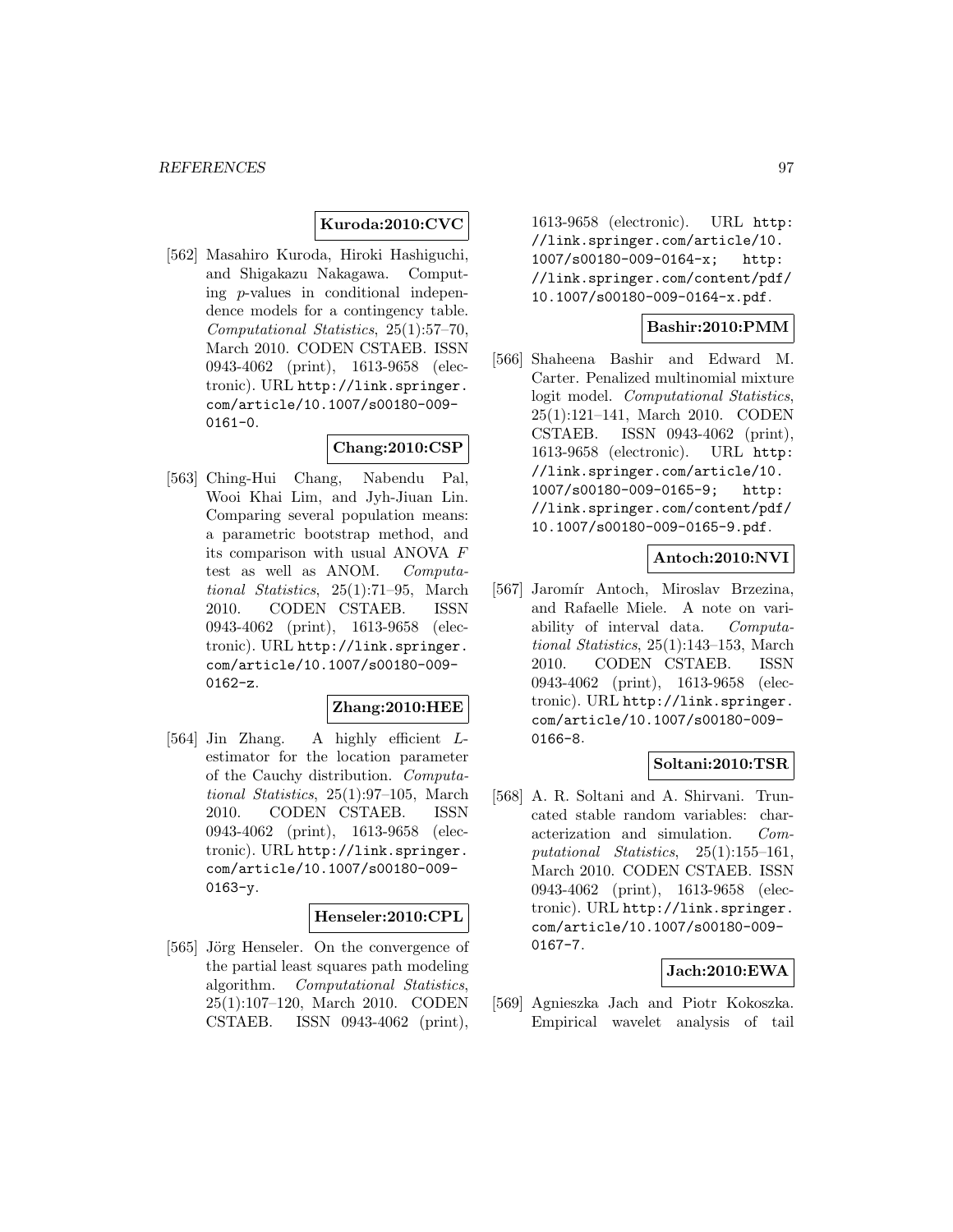and memory properties of LARCH and FIGARCH models. Computational Statistics, 25(1):163–182, March 2010. CODEN CSTAEB. ISSN 0943-4062 (print), 1613-9658 (electronic). URL http://link.springer. com/article/10.1007/s00180-009- 0168-6.

### **Lin:2010:SLM**

[570] Tzy-Chy Lin and Tsung-I Lin. Supervised learning of multivariate skew normal mixture models with missing information. Computational Statistics, 25(2):183–201, June 2010. CODEN CSTAEB. ISSN 0943-4062 (print), 1613-9658 (electronic). URL http: //link.springer.com/article/10. 1007/s00180-009-0169-5.

# **Shen:2010:NEB**

[571] Pao sheng Shen. Nonparametric estimation of the bivariate survival function for one modified form of doubly censored data. Computational Statistics, 25(2):203–213, June 2010. CODEN CSTAEB. ISSN 0943-4062 (print), 1613-9658 (electronic). URL http://link.springer. com/article/10.1007/s00180-009-  $0171 - y$ .

# **Kim:2010:BMC**

[572] Jaehee Kim and Sooyoung Cheon. Bayesian multiple change-point estimation with annealing stochastic approximation Monte Carlo. Computational Statistics, 25(2):215–239, June 2010. CODEN CSTAEB. ISSN 0943-4062 (print), 1613-9658 (electronic). URL http://link.springer. com/article/10.1007/s00180-009- 0172-x.

# **Irigoien:2010:GGV**

[573] Itziar Irigoien, Concepcion Arenas, Elena Fernández, and Francisco Mestres. GEVA: geometric variabilitybased approaches for identifying patterns in data. Computational Statistics, 25(2):241–255, June 2010. CODEN CSTAEB. ISSN 0943-4062 (print), 1613-9658 (electronic). URL http: //link.springer.com/article/10. 1007/s00180-009-0173-9.

# **Fard:2010:PPO**

[574] Mir Nabi Pirouzi Fard. Probability plots and order statistics of the standard extreme value distribution. Computational Statistics, 25(2):257–267, June 2010. CODEN CSTAEB. ISSN 0943-4062 (print), 1613-9658 (electronic). URL http://link.springer. com/article/10.1007/s00180-009- 0174-8.

# **Huskova:2010:NSC**

[575] Marie Husková and Claudia Kirch. A note on Studentized confidence intervals for the change-point. Computational Statistics, 25(2):269–289, June 2010. CODEN CSTAEB. ISSN 0943-4062 (print), 1613-9658 (electronic). URL http://link.springer. com/article/10.1007/s00180-009- 0175-7.

### **Yamamoto:2010:PCS**

[576] Yoshikazu Yamamoto, Junji Nakano, and Takeshi Fujiwara. Parallel computing in the statistical system jasp. Computational Statistics, 25(2):291–298, June 2010. CODEN CSTAEB. ISSN 0943-4062 (print), 1613-9658 (electronic). URL http://link.springer.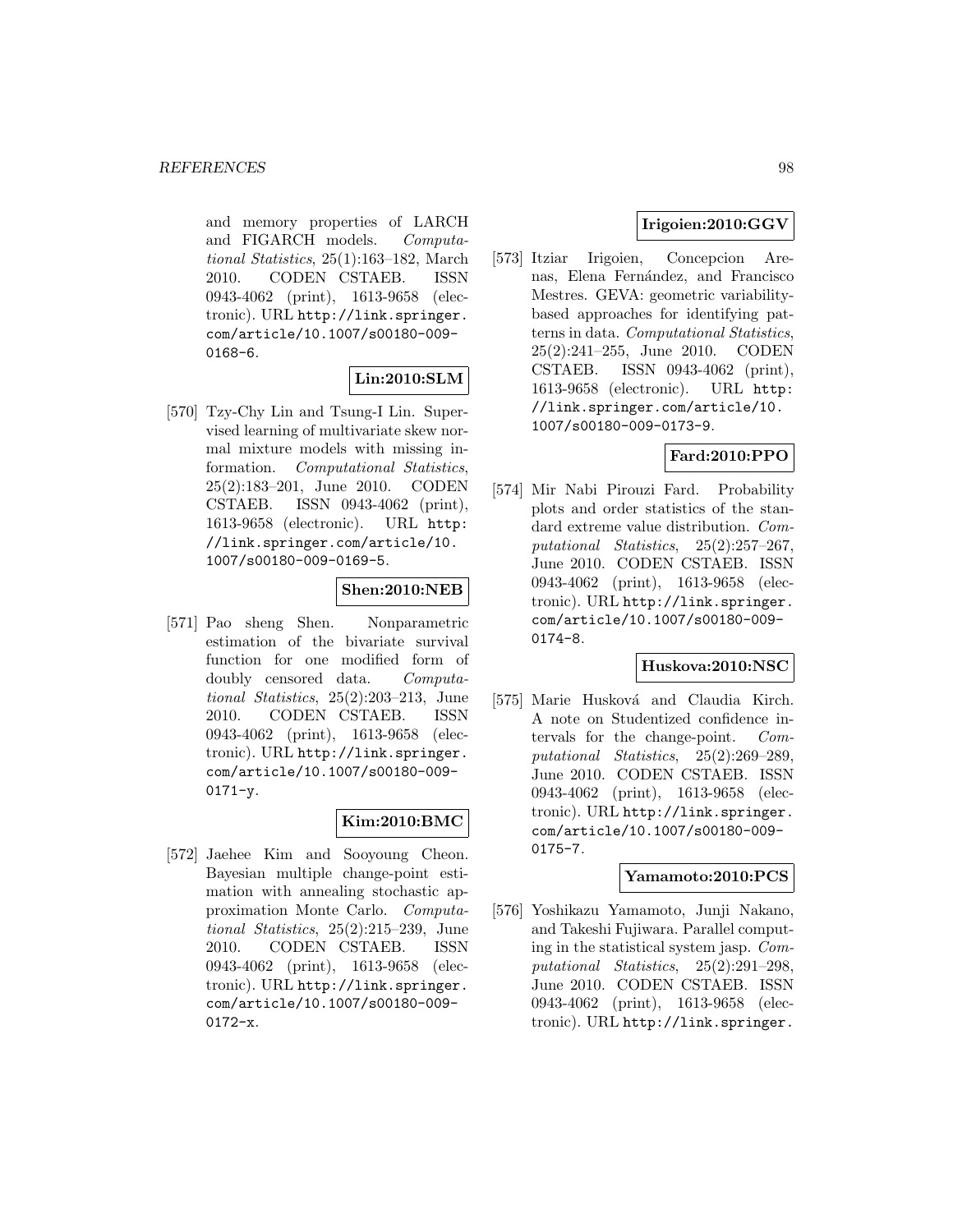com/article/10.1007/s00180-009- 0176-6.

## **Khoo:2010:UOE**

[577] Michael Boon Chong Khoo, Zhang Wu, Chung-Ho Chen, and Kah Wai Yeong. Using one EWMA chart to jointly monitor the process mean and variance. Computational Statistics, 25(2):299–316, June 2010. CODEN CSTAEB. ISSN 0943-4062 (print), 1613-9658 (electronic). URL http: //link.springer.com/article/10. 1007/s00180-009-0177-5.

# **Genolini:2010:KML**

[578] Christophe Genolini and Bruno Falissard. KmL: k-means for longitudinal data. Computational Statistics, 25(2):317–328, June 2010. CODEN CSTAEB. ISSN 0943-4062 (print), 1613-9658 (electronic). URL http: //link.springer.com/article/10. 1007/s00180-009-0178-4.

## **Psaradakis:2010:IBO**

[579] Zacharias Psaradakis. On inference based on the one-sample sign statistic for long-range dependent data. Computational Statistics, 25(2):329–340, June 2010. CODEN CSTAEB. ISSN 0943-4062 (print), 1613-9658 (electronic). URL http://link.springer. com/article/10.1007/s00180-009- 0179-3.

# **Perperoglou:2010:PRI**

[580] Aris Perperoglou and Paul H. C. Eilers. Penalized regression with individual deviance effects. Computational Statistics, 25(2):341–361, June 2010. CODEN CSTAEB. ISSN 0943-4062 (print), 1613-9658 (electronic). URL http://link.springer.

com/article/10.1007/s00180-009- 0180-x; http://link.springer. com/content/pdf/10.1007/s00180- 009-0180-x.pdf.

### **Martinez-Camblor:2010:CIR**

[581] Pablo Martínez-Camblor. Comparing k-independent and right censored samples based on the likelihood ratio. Computational Statistics, 25(3): 363–374, September 2010. CODEN CSTAEB. ISSN 0943-4062 (print), 1613-9658 (electronic). URL http: //link.springer.com/article/10. 1007/s00180-009-0181-9.

## **Salinas:2010:BES**

[582] Victor H. Salinas, José S. Romeo, and Alexis Peña. On Bayesian estimation of a survival curve: comparative study and examples. Computational Statistics, 25(3):375–389, September 2010. CODEN CSTAEB. ISSN 0943-4062 (print), 1613-9658 (electronic). URL http://link.springer. com/article/10.1007/s00180-009- 0182-8.

# **Minnotte:2010:MTH**

[583] Michael C. Minnotte. Mode testing via higher-order density estimation. Computational Statistics, 25(3): 391–407, September 2010. CODEN CSTAEB. ISSN 0943-4062 (print), 1613-9658 (electronic). URL http: //link.springer.com/article/10. 1007/s00180-010-0183-7.

# **Takane:2010:AMT**

[584] Yoshio Takane, Kwanghee Jung, and Heungsun Hwang. An acceleration method for ten Berge et 40al.'s algorithm for orthogonal INDSCAL.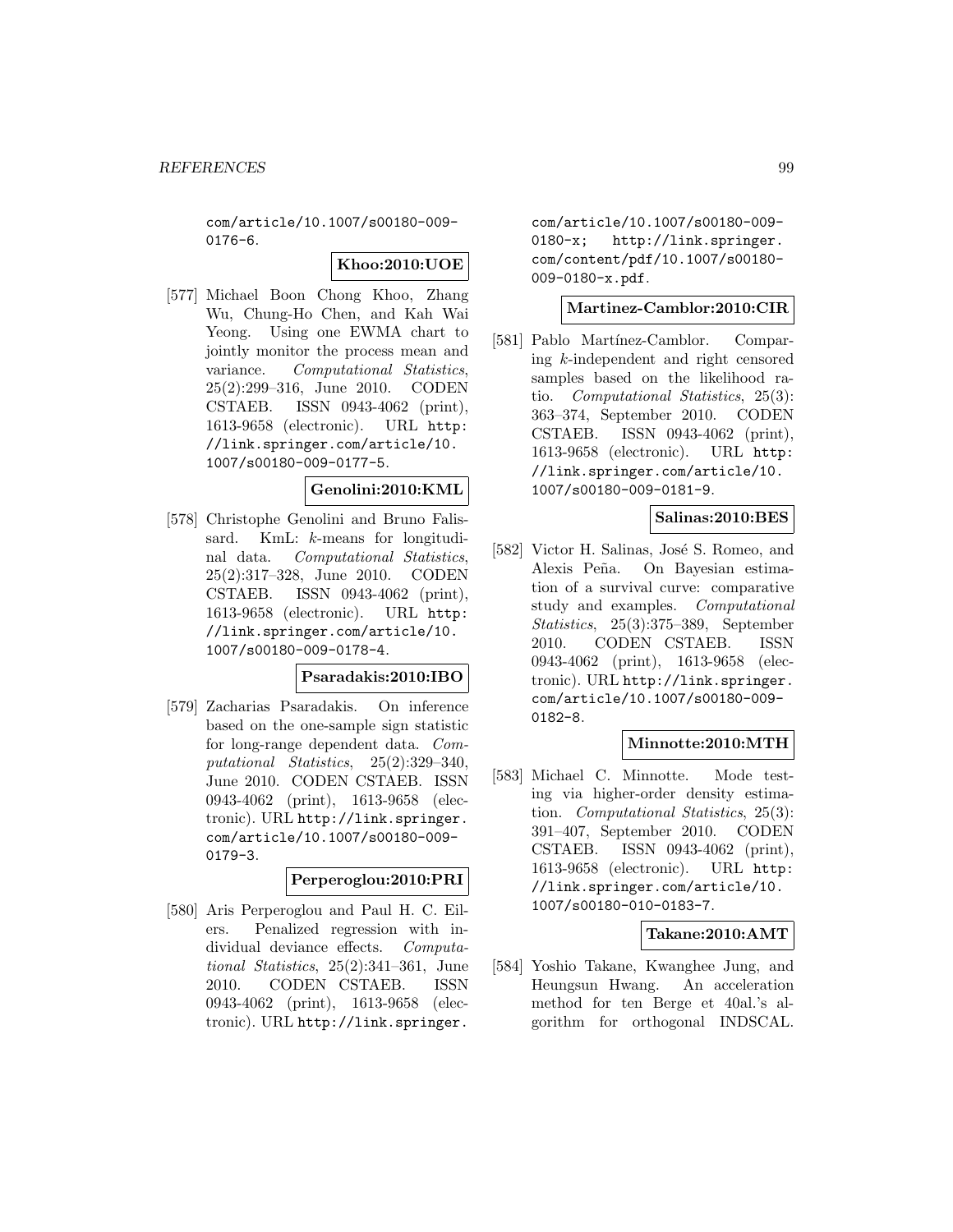(French) []. Computational Statistics, 25(3):409–428, September 2010. CODEN CSTAEB. ISSN 0943- 4062 (print), 1613-9658 (electronic). URL http://link.springer.com/ article/10.1007/s00180-010-0184- 6.

# **Lee:2010:CIR**

[585] Seung-Hwan Lee. Confidence intervals for the regression parameter based on weighted log-rank estimating functions. Computational Statistics, 25(3): 429–440, September 2010. CODEN CSTAEB. ISSN 0943-4062 (print), 1613-9658 (electronic). URL http: //link.springer.com/article/10. 1007/s00180-010-0185-5.

### **Armagan:2010:MSA**

[586] Artin Armagan and Russell L. Zaretzki. Model selection via adaptive shrinkage with t priors. Computational Statistics, 25(3):441–461, September 2010. CODEN CSTAEB. ISSN 0943-4062 (print), 1613-9658 (electronic). URL http://link.springer. com/article/10.1007/s00180-010- 0186-4.

### **Yoshida:2010:CEM**

[587] Takuma Yoshida, Masaru Kanba, and Kanta Naito. A computationally efficient model selection in the generalized linear mixed model. Computational Statistics, 25(3):463–484, September 2010. CODEN CSTAEB. ISSN 0943-4062 (print), 1613-9658 (electronic). URL http://link.springer. com/article/10.1007/s00180-010- 0187-3.

# **Stehlik:2010:FEF**

[588] Milan Stehlík, Rastislav Potocký, Helmut Waldl, and Zdenek Fabián. On the favorable estimation for fitting heavy tailed data. Computational Statistics, 25(3):485–503, September 2010. CODEN CSTAEB. ISSN 0943-4062 (print), 1613-9658 (electronic). URL http://link.springer. com/article/10.1007/s00180-010- 0189-1.

# **Chan:2010:BGP**

[589] Jennifer S. K. Chan and Doris Y. P. Leung. Binary geometric process model for the modeling of longitudinal binary data with trend. Computational Statistics, 25(3):505–536, September 2010. CODEN CSTAEB. ISSN 0943-4062 (print), 1613-9658 (electronic). URL http://link.springer. com/article/10.1007/s00180-010- 0190-8; http://link.springer. com/content/pdf/10.1007/s00180- 010-0190-8.pdf.

# **Rufo:2010:NPP**

[590] M. J. Rufo, J. Martín, and C. J. Pérez. A note on the prior parameter choice in finite mixture models of distributions from exponential families. Computational Statistics, 25(3): 537–550, September 2010. CODEN CSTAEB. ISSN 0943-4062 (print), 1613-9658 (electronic). URL http: //link.springer.com/article/10. 1007/s00180-010-0188-2.

### **Murrell:2010:DEA**

[591] Paul Murrell. The 2006 Data Expo of the American Statistical Association. Computational Statistics, 25(4): 551–554, December 2010. CODEN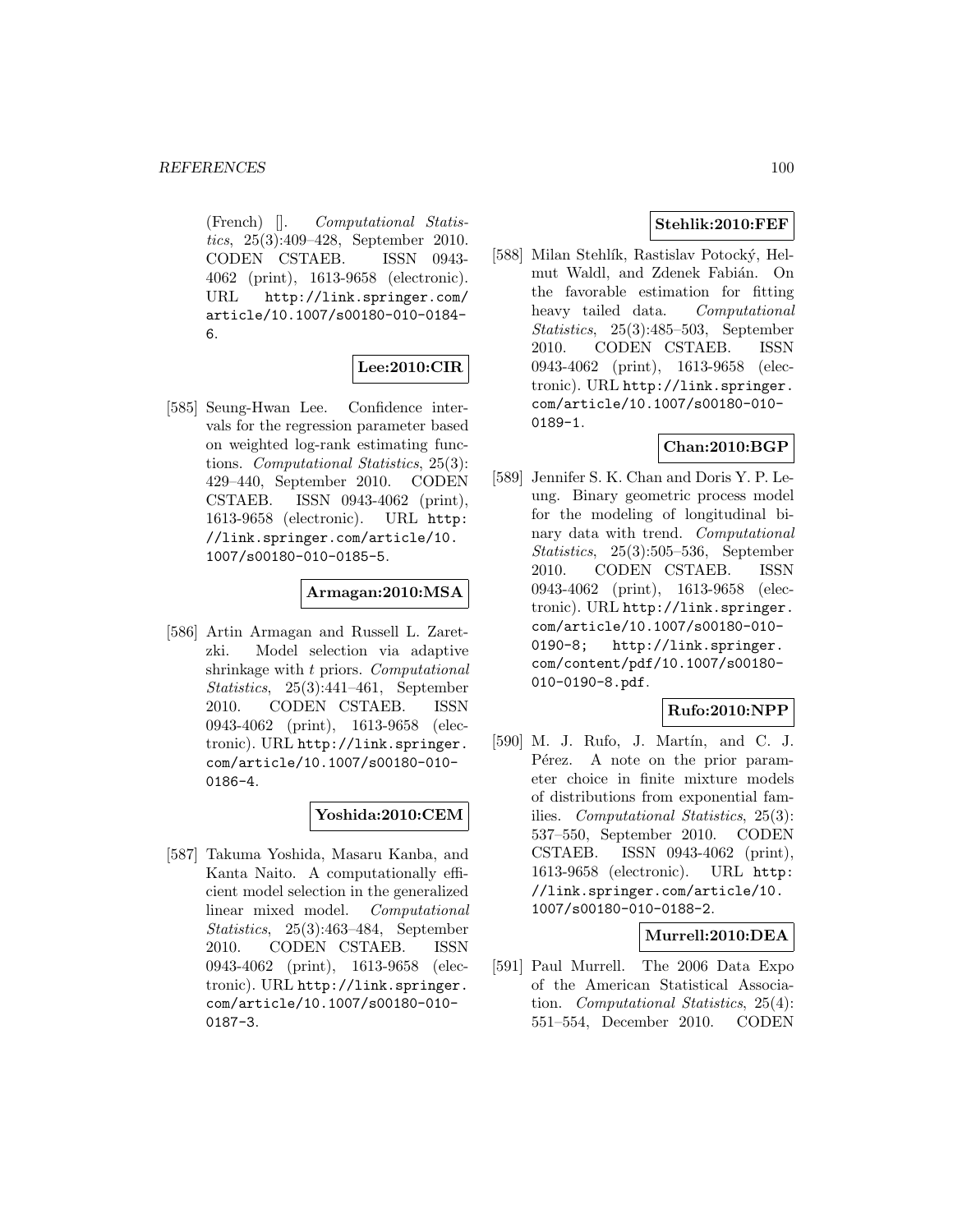CSTAEB. ISSN 0943-4062 (print), 1613-9658 (electronic). URL http: //link.springer.com/article/10. 1007/s00180-010-0207-3; http: //link.springer.com/content/pdf/ 10.1007/s00180-010-0207-3.pdf.

# **Cho:2010:VAC**

[592] Sang-Hoon Cho and Hyonho Chun. Visualizing abnormal climate changes in central America from 1995 to 2000. Computational Statistics, 25(4): 555–567, December 2010. CODEN CSTAEB. ISSN 0943-4062 (print), 1613-9658 (electronic). URL http: //link.springer.com/article/10. 1007/s00180-010-0204-6.

## **Hobbs:2010:GMM**

[593] J. Hobbs, H. Wickham, H. Hofmann, and D. Cook. Glaciers melt as mountains warm: a graphical case study. Computational Statistics, 25 (4):569–586, December 2010. CODEN CSTAEB. ISSN 0943-4062 (print), 1613-9658 (electronic). URL http: //link.springer.com/article/10. 1007/s00180-010-0202-8.

### **Eden:2010:TSP**

[594] Svetlana K. Eden, Angel Q. An, Jeffrey Horner, Cathy A. Jenkins, and Theresa A. Scott. A two-step process for graphically summarizing spatial temporal multivariate data in two dimensions. Computational Statistics, 25 (4):587–601, December 2010. CODEN CSTAEB. ISSN 0943-4062 (print), 1613-9658 (electronic). URL http: //link.springer.com/article/10. 1007/s00180-010-0210-8.

# **Choi:2010:CVS**

[595] Byeong Yeob Choi, Ho Kim, Un Yeong Go, Jong-Hyeon Jeong, and Jae Won Lee. Comparison of various statistical methods for detecting disease outbreaks. Computational Statistics, 25 (4):603–617, December 2010. CODEN CSTAEB. ISSN 0943-4062 (print), 1613-9658 (electronic). URL http: //link.springer.com/article/10. 1007/s00180-010-0191-7.

# **Lue:2010:PHD**

[596] Heng-Hui Lue. On principal Hessian directions for multivariate response regressions. Computational Statistics, 25 (4):619–632, December 2010. CODEN CSTAEB. ISSN 0943-4062 (print), 1613-9658 (electronic). URL http: //link.springer.com/article/10. 1007/s00180-010-0192-6.

### **Murakami:2010:NCN**

[597] Hidetoshi Murakami. A numerical comparison of the normal and some saddlepoint approximations to a distributionfree test for stochastic ordering in the competing risks model. Computational Statistics, 25(4):633–643, December 2010. CODEN CSTAEB. ISSN 0943-4062 (print), 1613-9658 (electronic). URL http://link.springer. com/article/10.1007/s00180-010- 0193-5.

### **Kugiumtzis:2010:NCC**

[598] Dimitris Kugiumtzis and Efthymia Bora-Senta. Normal correlation coefficient of non-normal variables using piece-wise linear approximation. Computational Statistics, 25(4):645– 662, December 2010. CODEN CSTAEB. ISSN 0943-4062 (print),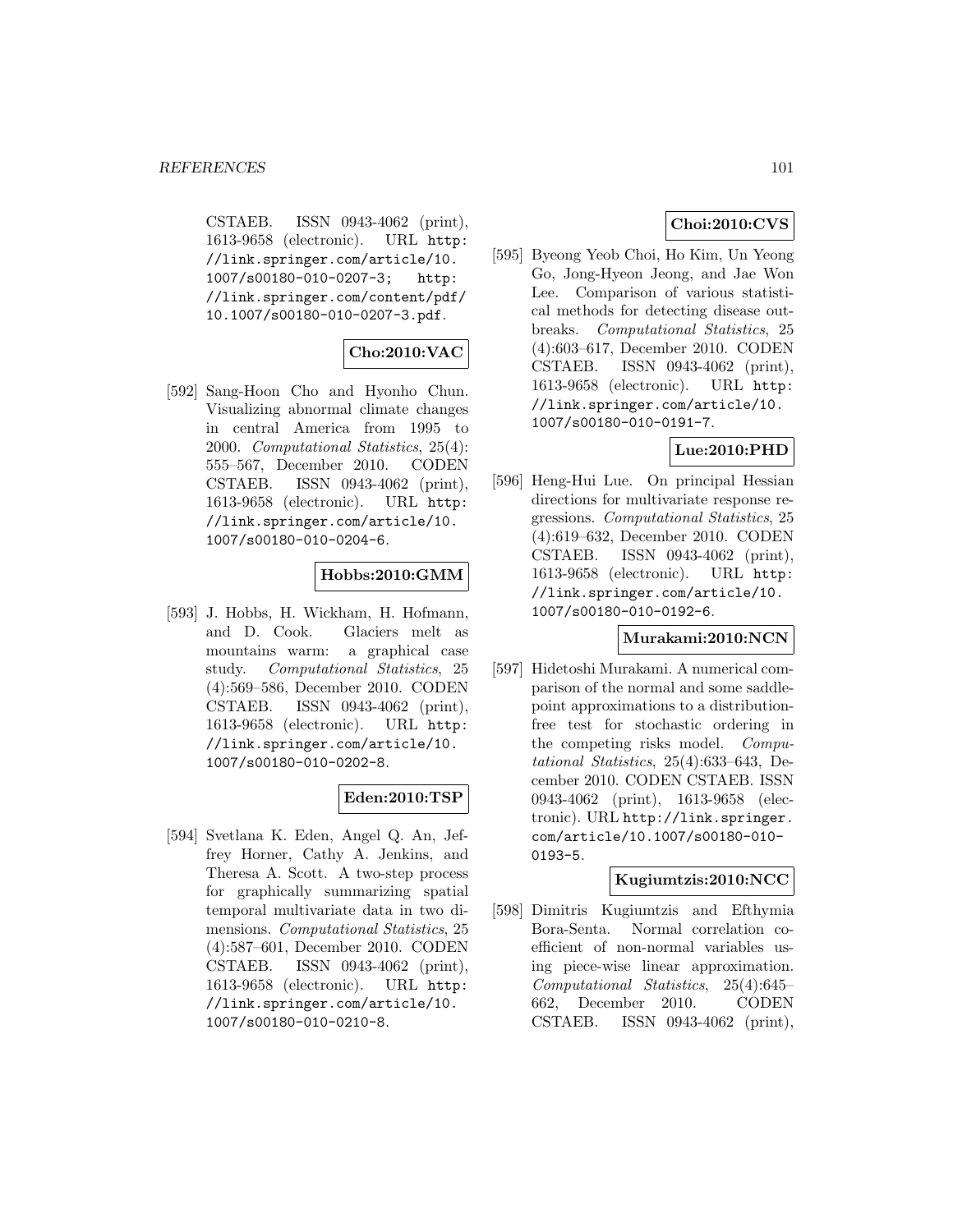1613-9658 (electronic). URL http: //link.springer.com/article/10. 1007/s00180-010-0195-3.

### **Pitsoulis:2010:FAR**

[599] L. Pitsoulis and G. Zioutas. A fast algorithm for robust regression with penalised trimmed squares. Computational Statistics, 25(4):663–689, December 2010. CODEN CSTAEB. ISSN 0943-4062 (print), 1613-9658 (electronic). URL http://link.springer. com/article/10.1007/s00180-010- 0196-2.

## **Hallam:2010:GAS**

[600] Joshua W. Hallam, Olcay Akman, and Füsun Akman. Genetic algorithms with shrinking population size. *Compu*tational Statistics, 25(4):691–705, December 2010. CODEN CSTAEB. ISSN 0943-4062 (print), 1613-9658 (electronic). URL http://link.springer. com/article/10.1007/s00180-010- 0197-1.

#### **Furno:2010:RTS**

[601] Marilena Furno. A robust test of specification based on order statistics. Computational Statistics, 25(4): 707–723, December 2010. CODEN CSTAEB. ISSN 0943-4062 (print), 1613-9658 (electronic). URL http: //link.springer.com/article/10. 1007/s00180-010-0199-z.

### **Herwartz:2010:CBM**

[602] Helmut Herwartz and Israel Waichman. A comparison of bootstrap and Monte–Carlo testing approaches to value-at-risk diagnosis. Computational Statistics, 25(4):725–732, December 2010. CODEN CSTAEB. ISSN

0943-4062 (print), 1613-9658 (electronic). URL http://link.springer. com/article/10.1007/s00180-010- 0194-4.

# **Chen:2011:BSS**

[603] Cathy W. S. Chen, Feng Chi Liu, and Richard Gerlach. Bayesian subset selection for threshold autoregressive moving-average models. Computational Statistics, 26(1):1–30, March 2011. CODEN CSTAEB. ISSN 0943-4062 (print), 1613-9658 (electronic). URL http://link.springer. com/article/10.1007/s00180-010- 0198-0.

### **Weiss:2011:CPE**

[604] Gregor Weiß. Copula parameter estimation by maximum-likelihood and minimum-distance estimators: a simulation study. Computational Statistics, 26(1):31–54, March 2011. CODEN CSTAEB. ISSN 0943-4062 (print), 1613-9658 (electronic). URL http: //link.springer.com/article/10. 1007/s00180-010-0203-7.

### **Chang:2011:TES**

[605] Ching-Hui Chang, Jyh-Jiuan Lin, and Nabendu Pal. Testing the equality of several gamma means: a parametric bootstrap method with applications. Computational Statistics, 26(1):55–76, March 2011. CODEN CSTAEB. ISSN 0943-4062 (print), 1613-9658 (electronic). URL http://link.springer. com/article/10.1007/s00180-010- 0209-1.

#### **Stokes:2011:DMN**

[606] Houston H. Stokes and Melvin Hinich. Detecting and modeling nonlinearity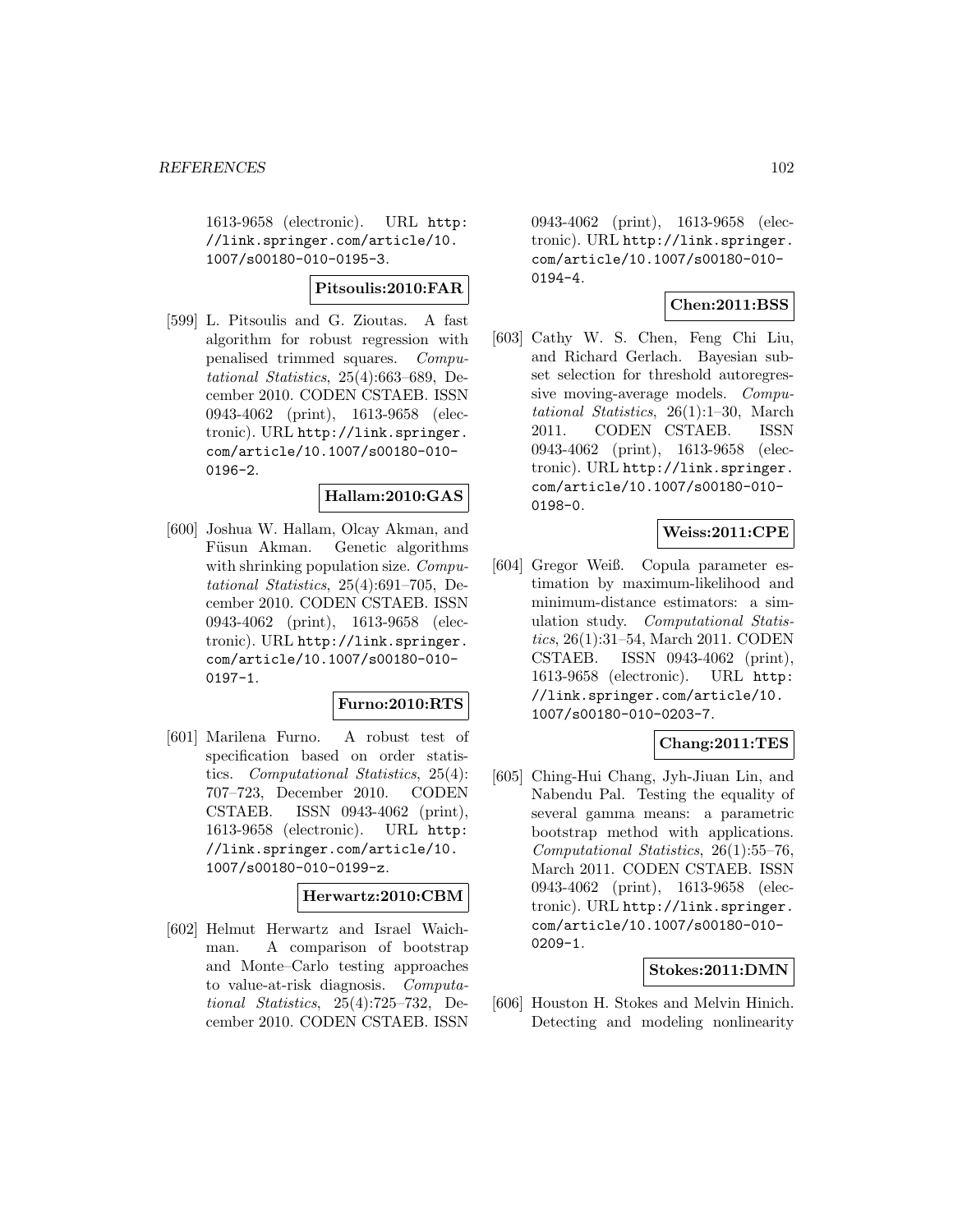in the gas furnace data. Computational Statistics, 26(1):77–93, March 2011. CODEN CSTAEB. ISSN 0943-4062 (print), 1613-9658 (electronic). URL http://link.springer. com/article/10.1007/s00180-010-  $0211 - 7.$ 

# **Chang:2011:MTM**

[607] Yi-Ping Chang, Ming-Chin Hung, and Yi-Chen Ko. A multinomial tree model for pricing credit default swap options. Computational Statistics, 26 (1):95–120, March 2011. CODEN CSTAEB. ISSN 0943-4062 (print), 1613-9658 (electronic). URL http: //link.springer.com/article/10. 1007/s00180-010-0212-6.

# **Chan:2011:BAA**

[608] Jennifer S. K. Chan and Wai Y. Wan. Bayesian approach to analysing longitudinal bivariate binary data with informative dropout. Computational Statistics, 26(1):121–144, March 2011. CODEN CSTAEB. ISSN 0943-4062 (print), 1613-9658 (electronic). URL http://link.springer. com/article/10.1007/s00180-010- 0213-5.

## **Shen:2011:NED**

[609] Pao sheng Shen. Nonparametric estimation with doubly censored and truncated data. Computational Statistics, 26(1):145–157, March 2011. CODEN CSTAEB. ISSN 0943-4062 (print), 1613-9658 (electronic). URL http: //link.springer.com/article/10. 1007/s00180-010-0214-4.

### **Lee:2011:PID**

[610] Youngjo Lee, Myoungjin Jang, and Woojoo Lee. Prediction interval for

disease mapping using hierarchical likelihood. Computational Statistics, 26 (1):159–179, March 2011. CODEN CSTAEB. ISSN 0943-4062 (print), 1613-9658 (electronic). URL http: //link.springer.com/article/10. 1007/s00180-010-0215-3.

# **Adler:2011:CRM**

[611] Werner Adler, Sergej Potapov, and Berthold Lausen. Classification of repeated measurements data using tree-based ensemble methods. Computational Statistics, 26(2):??, June 2011. CODEN CSTAEB. ISSN 0943-4062 (print), 1613-9658 (electronic). URL http://link.springer. com/article/10.1007/s00180-011- 0249-1.

# **Allignol:2011:ESF**

[612] Arthur Allignol, Martin Schumacher, and Jan Beyersmann. Estimating summary functionals in multistate models with an application to hospital infection data. Computational Statistics, 26(2):181–197, June 2011. CODEN CSTAEB. ISSN 0943-4062 (print), 1613-9658 (electronic). URL http: //link.springer.com/article/10. 1007/s00180-010-0200-x.

### **Grzegorczyk:2011:MNS**

[613] Marco Grzegorczyk, Dirk Husmeier, and Jörg Rahnenführer. Modelling non-stationary dynamic gene regulatory processes with the BGM model. Computational Statistics, 26 (2):199–218, June 2011. CODEN CSTAEB. ISSN 0943-4062 (print), 1613-9658 (electronic). URL http: //link.springer.com/article/10. 1007/s00180-010-0201-9.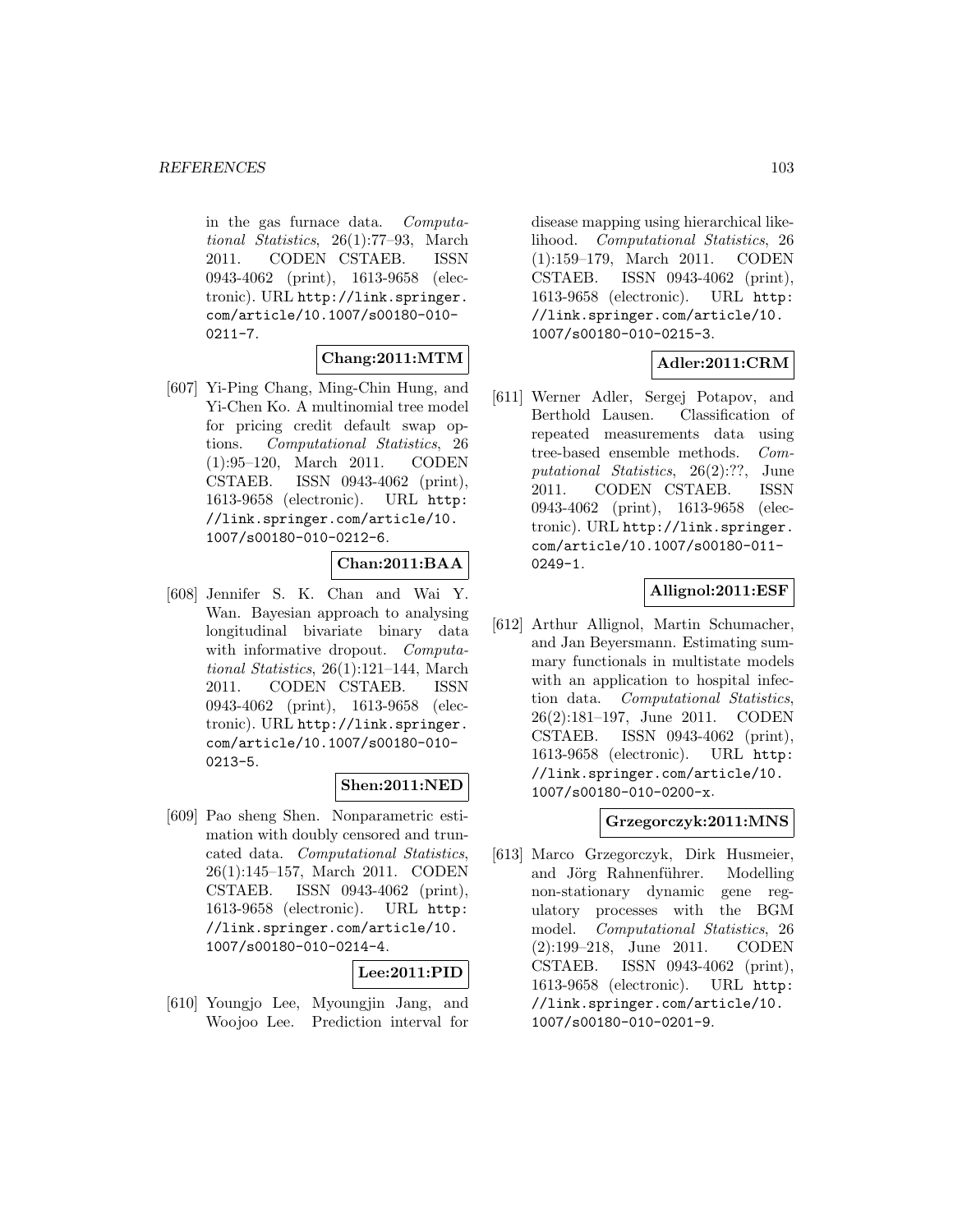### **Eugster:2011:HTP**

[614] Manuel J. A. Eugster, Jochen Knaus, Christine Porzelius, Markus Schmidberger, and Esmeralda Vicedo. Handson tutorial for parallel computing with R. Computational Statistics, 26(2):219–239, June 2011. CODEN CSTAEB. ISSN 0943-4062 (print), 1613-9658 (electronic). URL http: //link.springer.com/article/10. 1007/s00180-010-0206-4.

#### **Schrodle:2011:PDM**

[615] Birgit Schrödle and Leonhard Held. A primer on disease mapping and ecological regression using INLA. Computational Statistics, 26(2):241–258, June 2011. CODEN CSTAEB. ISSN 0943-4062 (print), 1613-9658 (electronic). URL http://link.springer. com/article/10.1007/s00180-010- 0208-2.

### **Schmidberger:2011:ESA**

[616] Markus Schmidberger, Esmeralda Vicedo, and Ulrich Mansmann. Empirical study for the agreement between statistical methods in quality assessment and control of microarray data. Computational Statistics, 26(2):259–277, June 2011. CODEN CSTAEB. ISSN 0943-4062 (print), 1613-9658 (electronic). URL http: //link.springer.com/article/10. 1007/s00180-010-0216-2.

### **Ligges:2011:FCI**

[617] Uwe Ligges and Sebastian Krey. Feature clustering for instrument classification. Computational Statistics, 26(2):279–291, June 2011. CODEN CSTAEB. ISSN 0943-4062 (print), 1613-9658 (electronic). URL http: //link.springer.com/article/10. 1007/s00180-011-0234-8.

### **Porzelius:2011:BDB**

[618] Christine Porzelius, Martin Schumacher, and Harald Binder. The benefit of data-based model complexity selection via prediction error curves in time-to-event data. Computational Statistics, 26(2):293–302, June 2011. CODEN CSTAEB. ISSN 0943-4062 (print), 1613-9658 (electronic). URL http://link.springer. com/article/10.1007/s00180-011- 0236-6.

## **Maucher:2011:SHI**

[619] M. Maucher, U. Schöning, and H. A. Kestler. Search heuristics and the influence of non-perfect randomness: examining genetic algorithms and simulated annealing. Computational Statistics, 26(2):303–319, June 2011. CODEN CSTAEB. ISSN 0943-4062 (print), 1613-9658 (electronic). URL http: //link.springer.com/article/10. 1007/s00180-011-0237-5.

### **Kestler:2011:FTC**

[620] Hans A. Kestler, Ludwig Lausser, Wolfgang Lindner, and Günther Palm. On the fusion of threshold classifiers for categorization and dimensionality reduction. Computational Statistics, 26(2):321–340, June 2011. CODEN CSTAEB. ISSN 0943-4062 (print), 1613-9658 (electronic). URL http: //link.springer.com/article/10. 1007/s00180-011-0243-7.

### **Kraus:2011:MOS**

[621] Johann M. Kraus, Christoph Müssel, Günther Palm, and Hans A. Kestler.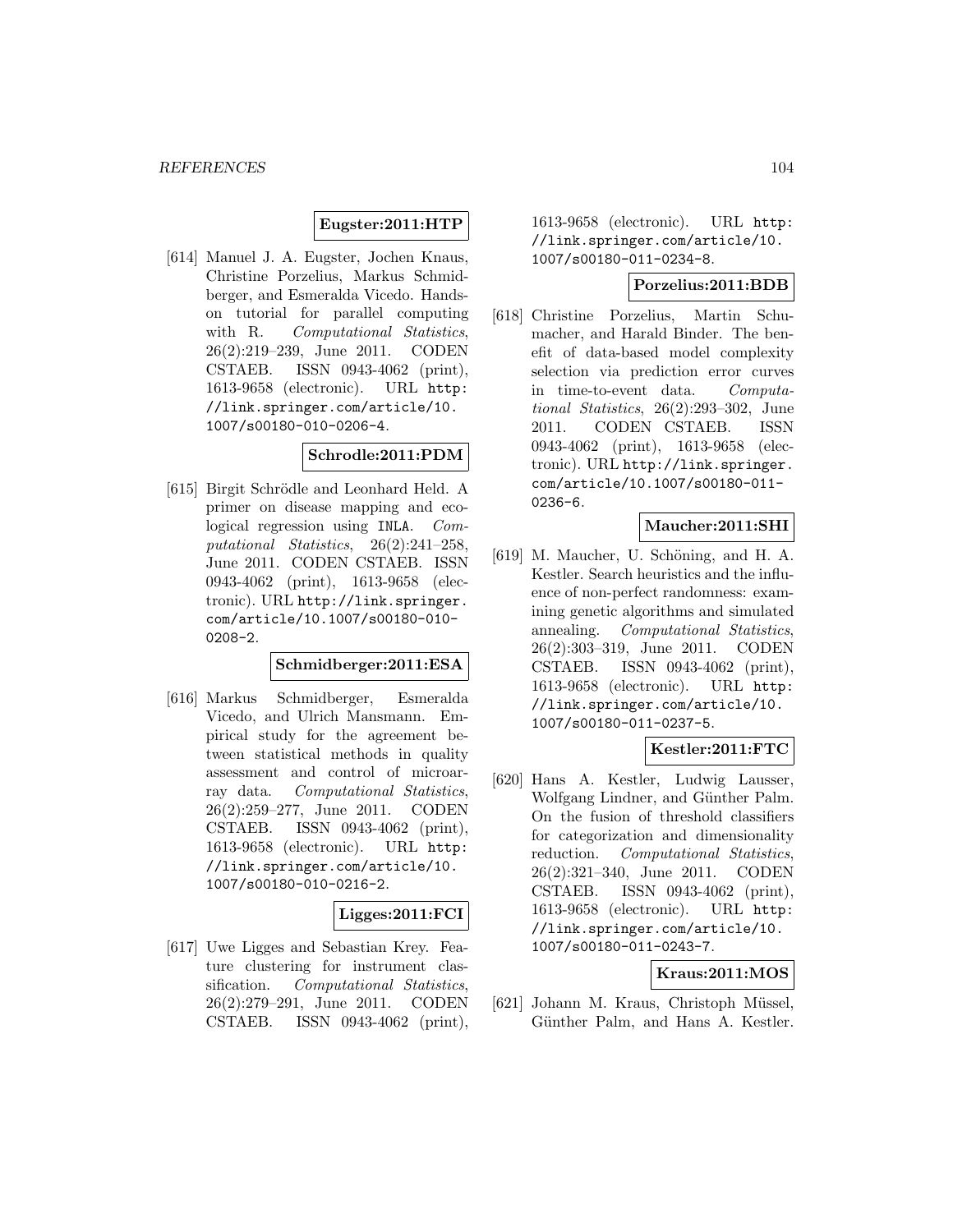Multi-objective selection for collecting cluster alternatives. Computational Statistics, 26(2):341–353, June 2011. CODEN CSTAEB. ISSN 0943-4062 (print), 1613-9658 (electronic). URL http://link.springer. com/article/10.1007/s00180-011- 0244-6.

# **Tjur:2011:SCA**

[622] Tue Tjur. Statistics in the computer age: personal reflections. Computational Statistics, 26(3):371– 379, September 2011. CODEN CSTAEB. ISSN 0943-4062 (print), 1613-9658 (electronic). URL http: //link.springer.com/article/10. 1007/s00180-011-0257-1.

# **Urbanek:2011:IEN**

[623] Simon Urbanek. iPlots eXtreme: nextgeneration interactive graphics design and implementation of modern interactive graphics. Computational Statistics, 26(3):381–393, September 2011. CODEN CSTAEB. ISSN 0943-4062 (print), 1613-9658 (electronic). URL http://link.springer. com/article/10.1007/s00180-011- 0240-x.

### **Theussl:2011:PCR**

[624] Stefan Theußl, Uwe Ligges, and Kurt Hornik. Prospects and challenges in R package development. Computational Statistics, 26(3):395–404, September 2011. CODEN CSTAEB. ISSN 0943-4062 (print), 1613-9658 (electronic). URL http://link.springer. com/article/10.1007/s00180-010- 0205-5.

# **Wickham:2011:MOR**

[625] Hadley Wickham. Mutable objects in R. Computational Statistics, 26(3): 405–418, September 2011. CODEN CSTAEB. ISSN 0943-4062 (print), 1613-9658 (electronic). URL http: //link.springer.com/article/10. 1007/s00180-011-0235-7.

# **Lenth:2011:RSA**

[626] Russell Lenth and Søren Højsgaard. Reproducible statistical analysis with multiple languages. Computational Statistics, 26(3):419–426, September 2011. CODEN CSTAEB. ISSN 0943-4062 (print), 1613-9658 (electronic). URL http://link.springer. com/article/10.1007/s00180-011- 0245-5.

### **Runnalls:2011:ACI**

[627] Andrew R. Runnalls. Aspects of CXXR internals. Computational Statistics, 26 (3):427–442, September 2011. CODEN CSTAEB. ISSN 0943-4062 (print), 1613-9658 (electronic). URL http: //link.springer.com/article/10. 1007/s00180-010-0218-0.

### **Henningsen:2011:PMP**

[628] Arne Henningsen and Ott Toomet. maxLik: A package for maximum likelihood estimation in R. Computational Statistics, 26(3):443–458, September 2011. CODEN CSTAEB. ISSN 0943-4062 (print), 1613-9658 (electronic). URL http://link.springer. com/article/10.1007/s00180-010- 0217-1.

### **Scott:2011:MGH**

[629] David J. Scott, Diethelm Würtz, Christine Dong, and Thanh Tam Tran. Mo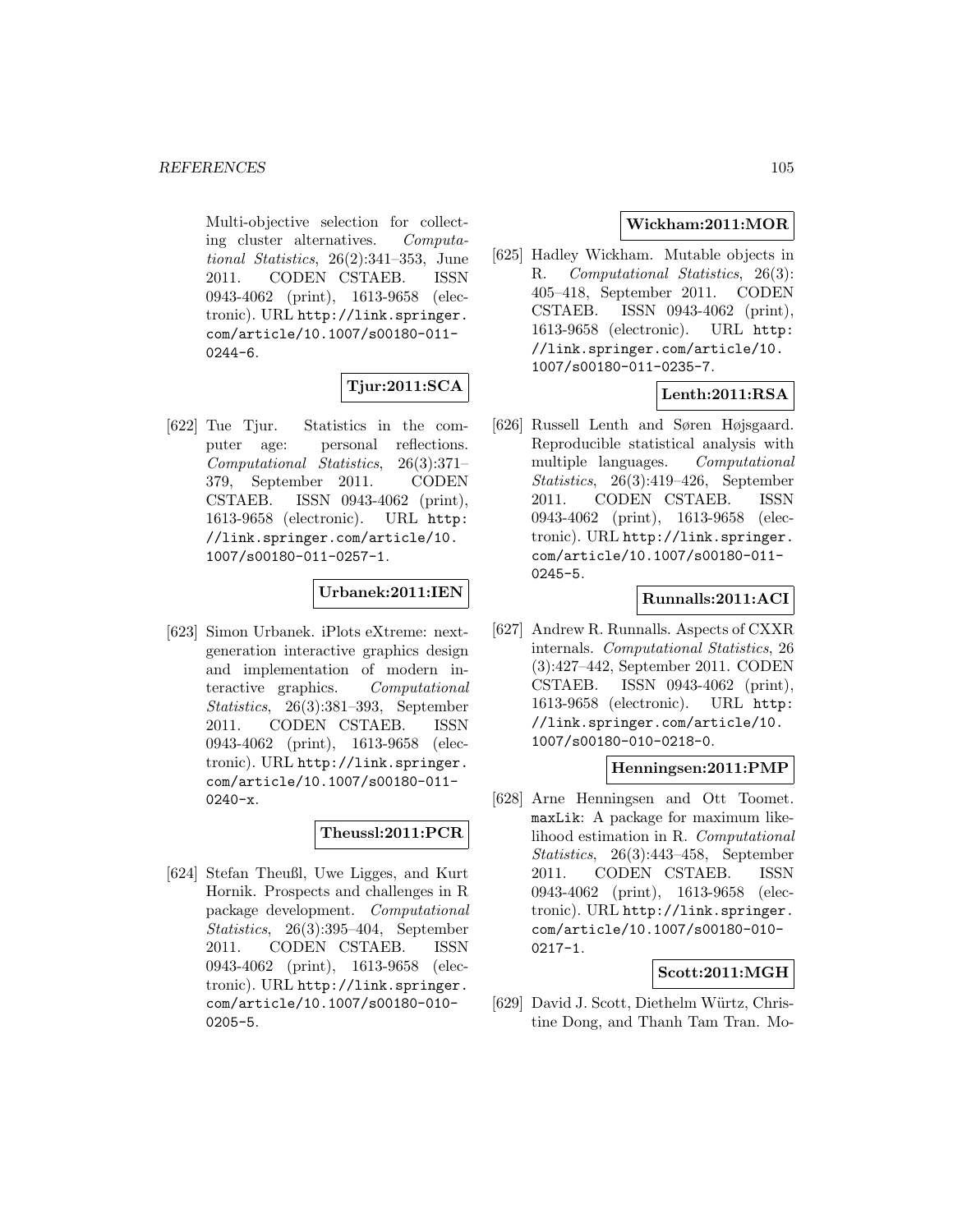ments of the generalized hyperbolic distribution. Computational Statistics, 26 (3):459–476, September 2011. CODEN CSTAEB. ISSN 0943-4062 (print), 1613-9658 (electronic). URL http: //link.springer.com/article/10. 1007/s00180-010-0219-z.

### **Tateishi:2011:NRM**

[630] Shohei Tateishi and Sadanori Konishi. Nonlinear regression modeling and detecting change points via the relevance vector machine. Computational Statistics, 26(3):477–490, September 2011. CODEN CSTAEB. ISSN 0943-4062 (print), 1613-9658 (electronic). URL http://link.springer. com/article/10.1007/s00180-010-  $0220 - 6.$ 

## **Muller:2011:PST**

[631] Samuel Müller and Houng Chhay. Partially smooth tail-index estimation for small samples. Computational Statistics, 26(3):491–505, September 2011. CODEN CSTAEB. ISSN 0943-4062 (print), 1613-9658 (electronic). URL http://link.springer. com/article/10.1007/s00180-010- 0221-5.

### **Tsou:2011:LIL**

[632] Tsung-Shan Tsou. Likelihood inferences for the link function without knowing the true underlying distributions. Computational Statistics, 26(3): 507–519, September 2011. CODEN CSTAEB. ISSN 0943-4062 (print), 1613-9658 (electronic). URL http: //link.springer.com/article/10. 1007/s00180-010-0222-4.

# **Shen:2011:SAT**

[633] Pao sheng Shen. Semiparametric analysis of transformation models with left-truncated and right-censored data. Computational Statistics, 26(3): 521–537, September 2011. CODEN CSTAEB. ISSN 0943-4062 (print), 1613-9658 (electronic). URL http: //link.springer.com/article/10. 1007/s00180-010-0223-3.

# **Tayeb:2011:SGH**

[634] Arafat Tayeb, Aurélie Labbe, Alexandre Bureau, and Chantal Mérette. Solving genetic heterogeneity in extended families by identifying subtypes of complex diseases. Computational Statistics, 26(3):539–560, September 2011. CODEN CSTAEB. ISSN 0943-4062 (print), 1613-9658 (electronic). URL http://link. springer.com/article/10.1007/s00180-010-0224-2.

### **Conversano:2011:IVM**

[635] Claudio Conversano. Interactive visualization in multiclass learning: integrating the SASSC algorithm with KLIMT. Computational Statistics, 26(4):??, December 2011. CODEN CSTAEB. ISSN 0943-4062 (print), 1613-9658 (electronic). URL http: //link.springer.com/article/10. 1007/s00180-011-0255-3.

### **Linsen:2011:LTT**

[636] Lars Linsen and Sabine Behrendt. Linked treemap: a 3D treemapnodelink layout for visualizing hierarchical structures. Computational Statistics, 26(4):??, December 2011. CODEN CSTAEB. ISSN 0943- 4062 (print), 1613-9658 (electronic).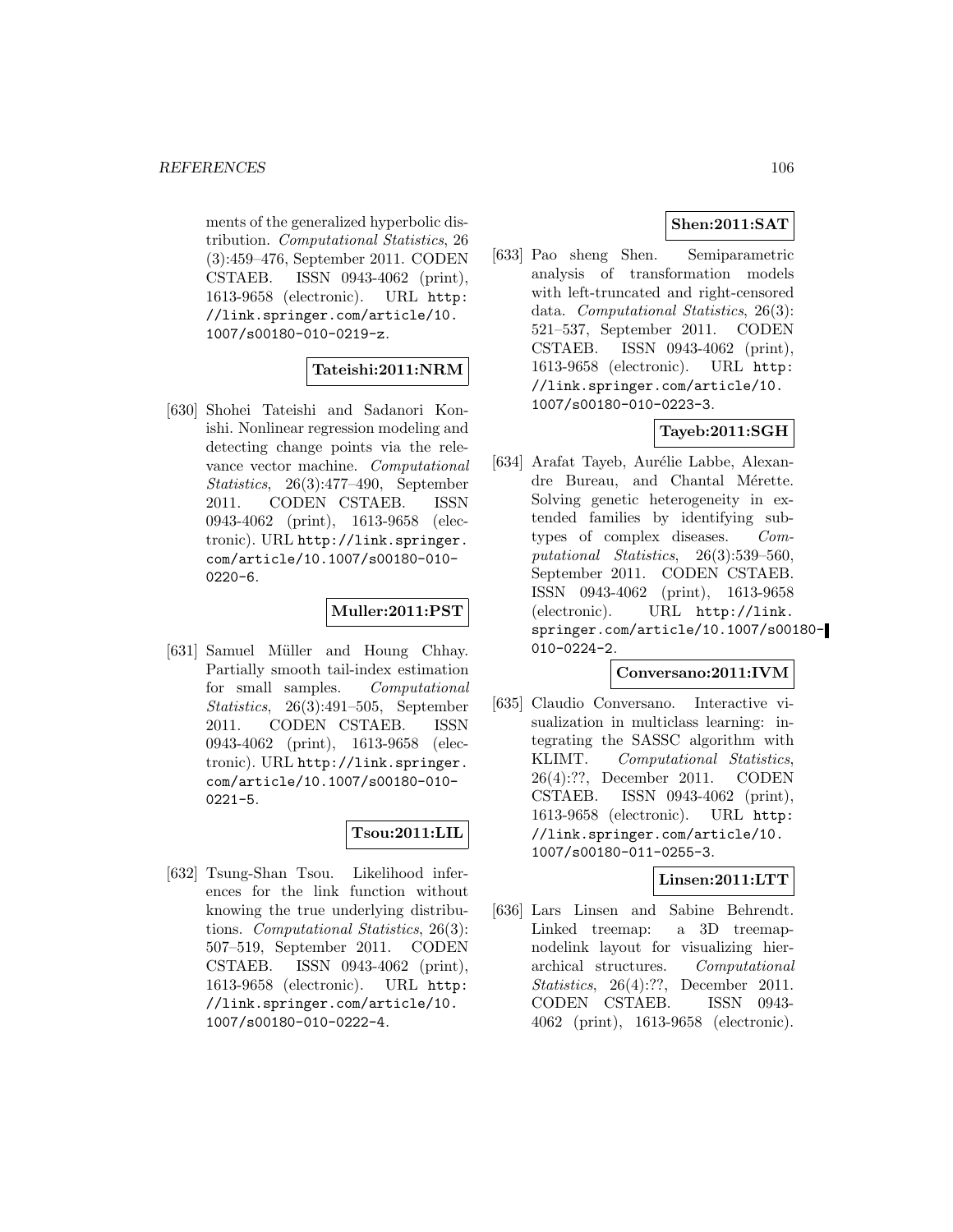URL http://link.springer.com/ article/10.1007/s00180-011-0272-  $\mathcal{L}$ 

# **Long:2011:VHD**

[637] Tran Van Long and Lars Linsen. Visualizing high density clusters in multidimensional data using optimized star coordinates. Computational Statistics, 26(4):??, December 2011. CODEN CSTAEB. ISSN 0943-4062 (print), 1613-9658 (electronic). URL http: //link.springer.com/article/10. 1007/s00180-011-0271-3.

### **Telea:2011:VSA**

[638] Alexandru Telea and Lucian Voinea. Visual software analytics for the build optimization of large-scale software systems. Computational Statistics, 26(4):??, December 2011. CODEN CSTAEB. ISSN 0943-4062 (print), 1613-9658 (electronic). URL http: //link.springer.com/article/10. 1007/s00180-011-0248-2; http: //link.springer.com/content/pdf/ 10.1007/s00180-011-0248-2.pdf.

# **Wilhelm:2011:DVV**

[639] Adalbert F. X. Wilhelm and Lars Linsen. Data viz VI. Computational Statistics, 26(4):??, December 2011. CODEN CSTAEB. ISSN 0943-4062 (print), 1613-9658 (electronic). URL http: //link.springer.com/article/10. 1007/s00180-011-0278-9; http: //link.springer.com/content/pdf/ 10.1007/s00180-011-0278-9.pdf.

### **Ward:2011:QAV**

[640] Matthew Ward, Zaixian Xie, Di Yang, and Elke Rundensteiner. Qualityaware visual data analysis. Compu-

tational Statistics, 26(4):567–584, December 2011. CODEN CSTAEB. ISSN 0943-4062 (print), 1613-9658 (electronic). URL http://link.springer. com/article/10.1007/s00180-010- 0226-0.

# **Hurley:2011:GNI**

[641] C. B. Hurley and R. W. Oldford. Graphs as navigational infrastructure for high dimensional data spaces. Computational Statistics, 26 (4):585–612, December 2011. CODEN CSTAEB. ISSN 0943-4062 (print), 1613-9658 (electronic). URL http: //link.springer.com/article/10. 1007/s00180-011-0228-6.

# **Hurley:2011:ETA**

[642] C. B. Hurley and R. W. Oldford. Eulerian tour algorithms for data visualization and the PairViz package. Computational Statistics, 26(4):613–633, December 2011. CODEN CSTAEB. ISSN 0943-4062 (print), 1613-9658 (electronic). URL http://link.springer. com/article/10.1007/s00180-011- 0229-5.

# **Eugster:2011:EAB**

[643] Manuel J. A. Eugster and Friedrich Leisch. Exploratory analysis of benchmark experiments an interactive approach. Computational Statistics, 26 (4):699–710, December 2011. CODEN CSTAEB. ISSN 0943-4062 (print), 1613-9658 (electronic). URL http: //link.springer.com/article/10. 1007/s00180-010-0227-z.

# **Zhao:2012:ICR**

[644] Yichuan Zhao and Ali Jinnah. Inference for Cox's regression models via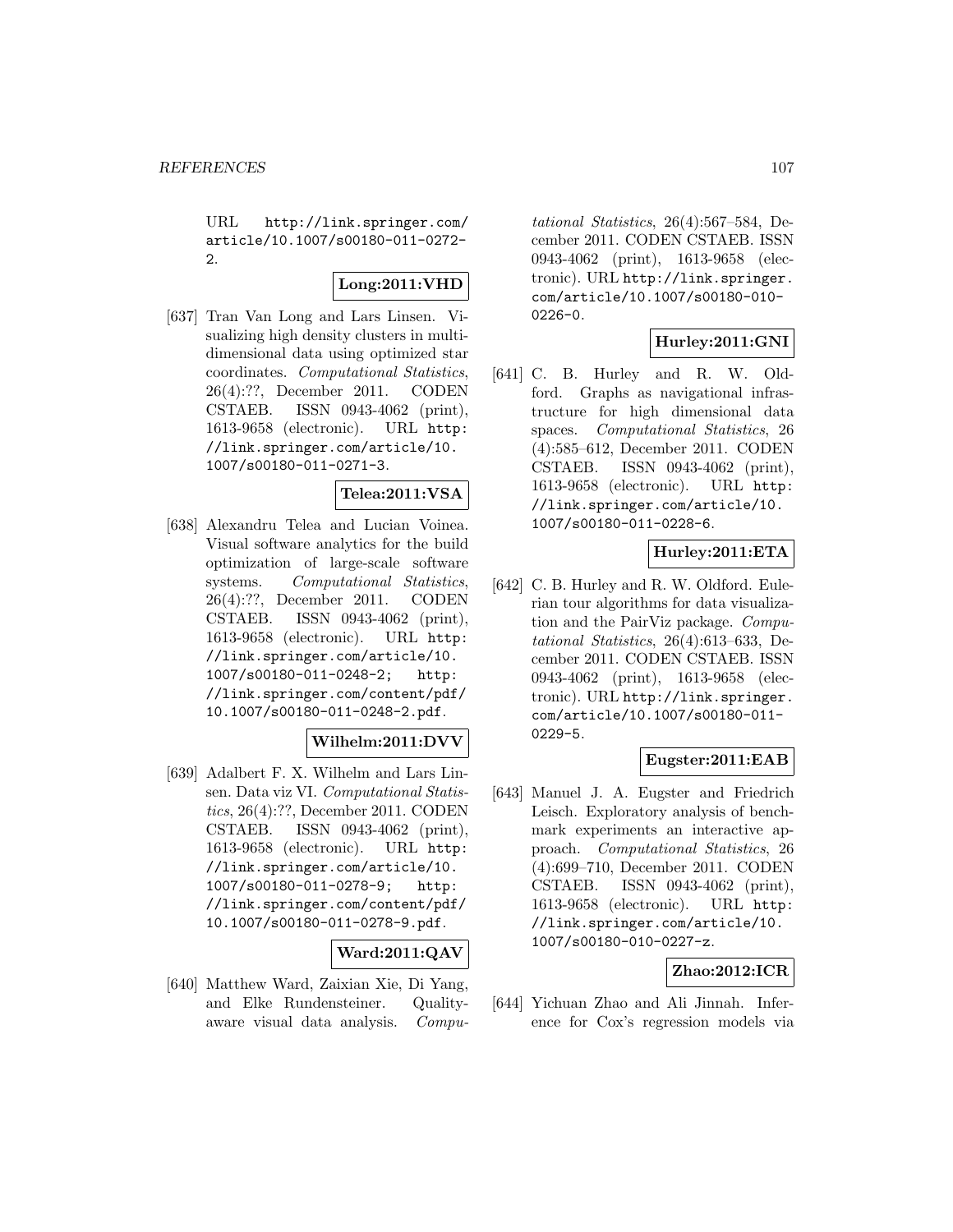adjusted empirical likelihood. Computational Statistics, 27(1):1–12, March 2012. CODEN CSTAEB. ISSN 0943-4062 (print), 1613-9658 (electronic). URL http://link.springer. com/article/10.1007/s00180-010-  $0225 - 1.$ 

# **Brinch:2012:ESM**

[645] Christian N. Brinch. Efficient simulated maximum likelihood estimation through explicitly parameter dependent importance sampling. Computational Statistics, 27(1):13–28, March 2012. CODEN CSTAEB. ISSN 0943-4062 (print), 1613-9658 (electronic). URL http://link.springer. com/article/10.1007/s00180-011- 0230-z.

#### **Paindaveine:2012:CMO**

[646] Davy Paindaveine and Miroslav Siman. Computing multiple-output regression quantile regions from projection quantiles. Computational Statistics, 27 (1):29–49, March 2012. CODEN CSTAEB. ISSN 0943-4062 (print), 1613-9658 (electronic). URL http: //link.springer.com/article/10. 1007/s00180-011-0231-y.

# **Singh:2012:GLN**

[647] Bhupendra Singh, K. K. Sharma, Shubhi Rathi, and Gajraj Singh. A generalized log-normal distribution and its goodness of fit to censored data. Computational Statistics, 27(1):51–67, March 2012. CODEN CSTAEB. ISSN 0943-4062 (print), 1613-9658 (electronic). URL http://link.springer. com/article/10.1007/s00180-011- 0233-9.

# **Figueiredo:2012:GFC**

[648] Adelaide Maria Sousa Figueiredo. Goodness-of-fit for a concentrated von Mises–Fisher distribution. Computational Statistics, 27(1):69–82, March 2012. CODEN CSTAEB. ISSN 0943-4062 (print), 1613-9658 (electronic). URL http://link.springer. com/article/10.1007/s00180-011- 0238-4.

# **Sawant:2012:FOD**

[649] Pallavi Sawant, Nedret Billor, and Hyejin Shin. Functional outlier detection with robust functional principal component analysis. Computational Statistics, 27(1):83–102, March 2012. CODEN CSTAEB. ISSN 0943-4062 (print), 1613-9658 (electronic). URL http://link.springer. com/article/10.1007/s00180-011- 0239-3.

### **Liquet:2012:GTS**

[650] Benoît Liquet and Jérôme Saracco. A graphical tool for selecting the number of slices and the dimension of the model in SIR and SAVE approaches. Computational Statistics, 27(1):103–125, March 2012. CODEN CSTAEB. ISSN 0943-4062 (print), 1613-9658 (electronic). URL http://link.springer. com/article/10.1007/s00180-011- 0241-9.

#### **Suknovic:2012:RCD**

[651] Milija Suknovic, Boris Delibasic, Milos Jovanovic, Milan Vukicevic, Dragana Becejski-Vujaklija, and Zoran Obradovic. Reusable components in decision tree induction algorithms. Computational Statistics, 27 (1):127–148, March 2012. CODEN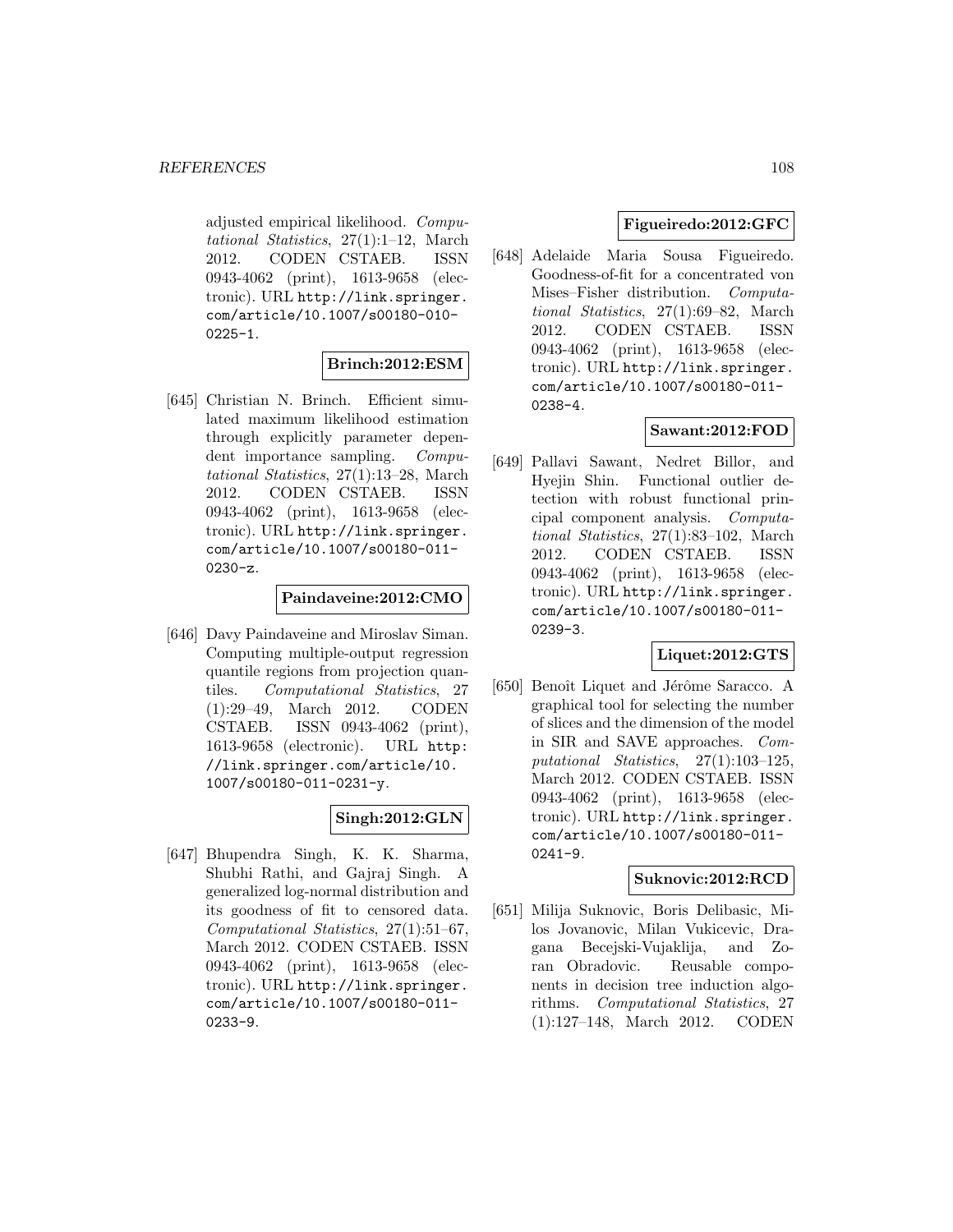CSTAEB. ISSN 0943-4062 (print), 1613-9658 (electronic). URL http: //link.springer.com/article/10. 1007/s00180-011-0242-8.

**Shen:2012:VMC**

[652] Yuan Shen, Dan Cornford, Manfred Opper, and Cedric Archambeau. Variational Markov chain Monte Carlo for Bayesian smoothing of non-linear diffusions. Computational Statistics, 27 (1):149–176, March 2012. CODEN CSTAEB. ISSN 0943-4062 (print), 1613-9658 (electronic). URL http: //link.springer.com/article/10. 1007/s00180-011-0246-4.

### **Sra:2012:SNP**

[653] Suvrit Sra. A short note on parameter approximation for von Mises–Fisher distributions: and a fast implementation of  $I_s(x)$ . Computational Statistics, 27(1):177–190, March 2012. CODEN CSTAEB. ISSN 0943-4062 (print), 1613-9658 (electronic). URL http: //link.springer.com/article/10. 1007/s00180-011-0232-x.

### **Sohn:2012:PTU**

[654] Sooncheol Sohn, Byoung Cheol Jung, and Myoungshic Jhun. Permutation tests using least distance estimator in the multivariate regression model. Computational Statistics, 27 (2):191–201, June 2012. CODEN CSTAEB. ISSN 0943-4062 (print), 1613-9658 (electronic). URL http: //link.springer.com/article/10. 1007/s00180-011-0247-3.

**Hayashi:2012:BMA**

[655] Kenichi Hayashi. A boosting method with asymmetric mislabeling probabil-

ities which depend on covariates. Computational Statistics, 27(2):203–218, June 2012. CODEN CSTAEB. ISSN 0943-4062 (print), 1613-9658 (electronic). URL http://link.springer. com/article/10.1007/s00180-011- 0250-8.

### **Elster:2012:CNP**

[656] Clemens Elster and Ignacio Lira. On the choice of a noninformative prior for Bayesian inference of discretized normal observations. Computational Statistics, 27(2):219–235, June 2012. CODEN CSTAEB. ISSN 0943-4062 (print), 1613-9658 (electronic). URL http://link.springer. com/article/10.1007/s00180-011- 0251-7.

## **Yin:2012:NBP**

[657] Yuliang Yin. A new Bayesian procedure for testing point null hypotheses. Computational Statistics, 27 (2):237–249, June 2012. CODEN CSTAEB. ISSN 0943-4062 (print), 1613-9658 (electronic). URL http: //link.springer.com/article/10. 1007/s00180-011-0252-6.

## **Klar:2012:STR**

[658] Bernhard Klar and Simos G. Meintanis. Specification tests for the response distribution in generalized linear models. Computational Statistics, 27(2):251–267, June 2012. CODEN CSTAEB. ISSN 0943-4062 (print), 1613-9658 (electronic). URL http: //link.springer.com/article/10. 1007/s00180-011-0253-5.

## **Worton:2012:ECS**

[659] Bruce J. Worton. Efficient construction of a smooth nonparametric fam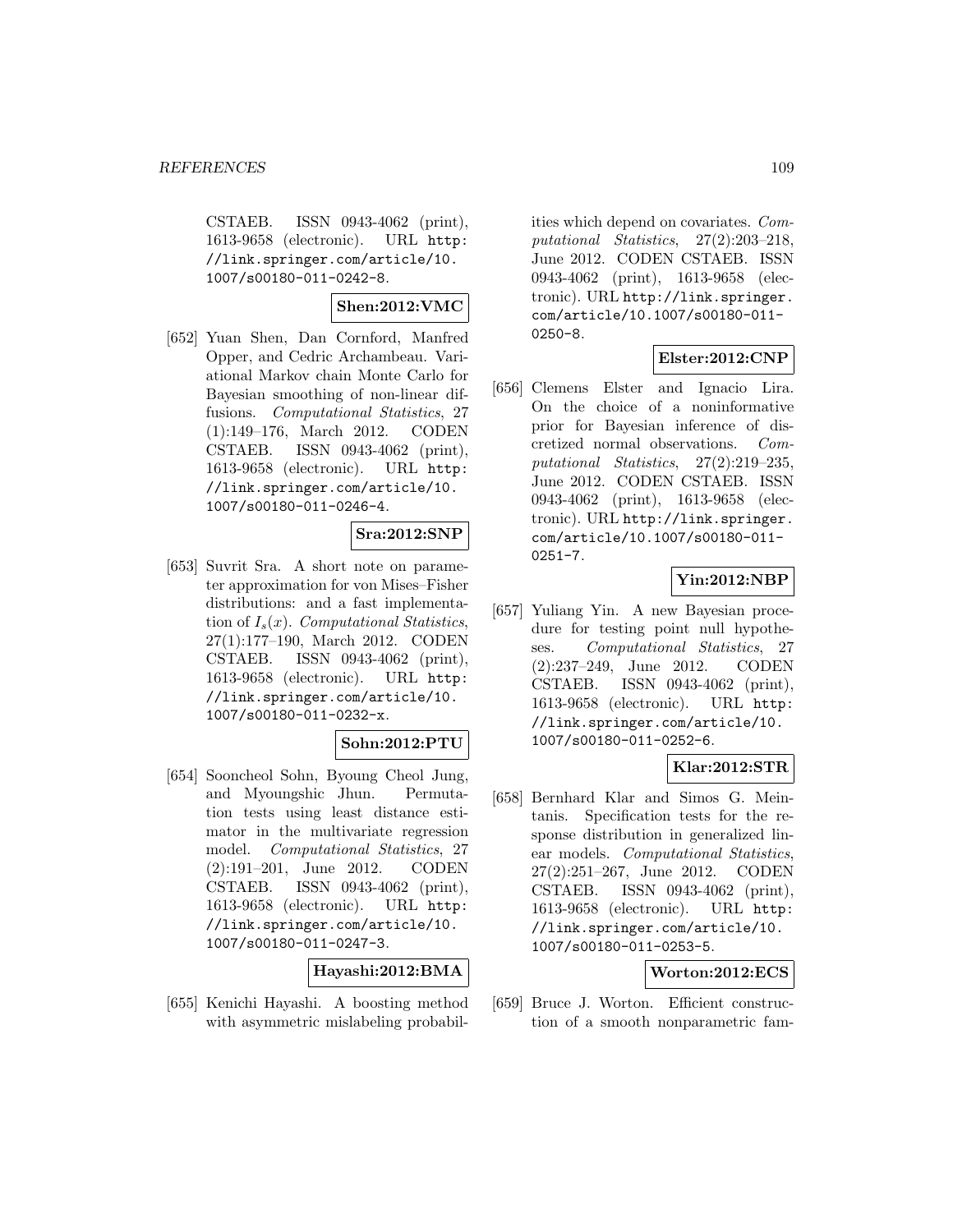ily of empirical distributions and calculation of bootstrap likelihood. Computational Statistics, 27(2):269–283, June 2012. CODEN CSTAEB. ISSN 0943-4062 (print), 1613-9658 (electronic). URL http://link.springer. com/article/10.1007/s00180-011- 0254-4.

### **Didericksen:2012:EPF**

[660] Devin Didericksen, Piotr Kokoszka, and Xi Zhang. Empirical properties of forecasts with the functional autoregressive model. Computational Statistics, 27(2):285–298, June 2012. CODEN CSTAEB. ISSN 0943-4062 (print), 1613-9658 (electronic). URL http://link.springer. com/article/10.1007/s00180-011- 0256-2.

#### **Nakagawa:2012:IOT**

[661] Shigekazu Nakagawa, Hiroki Hashiguchi, and Naoto Niki. Improved omnibus test statistic for normality. Computational Statistics, 27(2):299–317, June 2012. CODEN CSTAEB. ISSN 0943-4062 (print), 1613-9658 (electronic). URL http://link.springer. com/article/10.1007/s00180-011- 0258-0.

### **Battaglia:2012:MRM**

[662] Francesco Battaglia and Mattheos K. Protopapas. Multi-regime models for nonlinear nonstationary time series. Computational Statistics, 27 (2):319–341, June 2012. CODEN CSTAEB. ISSN 0943-4062 (print), 1613-9658 (electronic). URL http: //link.springer.com/article/10. 1007/s00180-011-0259-z.

## **Li:2012:TNE**

[663] Chin-Shang Li. Testing for no effect via splines. Computational Statistics, 27(2):343–357, June 2012. CODEN CSTAEB. ISSN 0943-4062 (print), 1613-9658 (electronic). URL http: //link.springer.com/article/10. 1007/s00180-011-0260-6.

### **Kobayashi:2012:BAQ**

[664] Genya Kobayashi and Hideo Kozumi. Bayesian analysis of quantile regression for censored dynamic panel data. Computational Statistics, 27(2):359–380, June 2012. CODEN CSTAEB. ISSN 0943-4062 (print), 1613-9658 (electronic). URL http://link.springer. com/article/10.1007/s00180-011- 0263-3.

### **Abuzaid:2012:BCV**

[665] Ali H. Abuzaid, Ibrahim B. Mohamed, and Abdul G. Hussin. Boxplot for circular variables. Computational Statistics, 27(3):381–392, September 2012. CODEN CSTAEB. ISSN 0943-4062 (print), 1613-9658 (electronic). URL http://link.springer. com/article/10.1007/s00180-011- 0261-5.

### **Fritz:2012:CAM**

[666] Heinrich Fritz, Peter Filzmoser, and Christophe Croux. A comparison of algorithms for the multivariate  $L_1$ median. Computational Statistics, 27 (3):393–410, September 2012. CODEN CSTAEB. ISSN 0943-4062 (print), 1613-9658 (electronic). URL http: //link.springer.com/article/10. 1007/s00180-011-0262-4.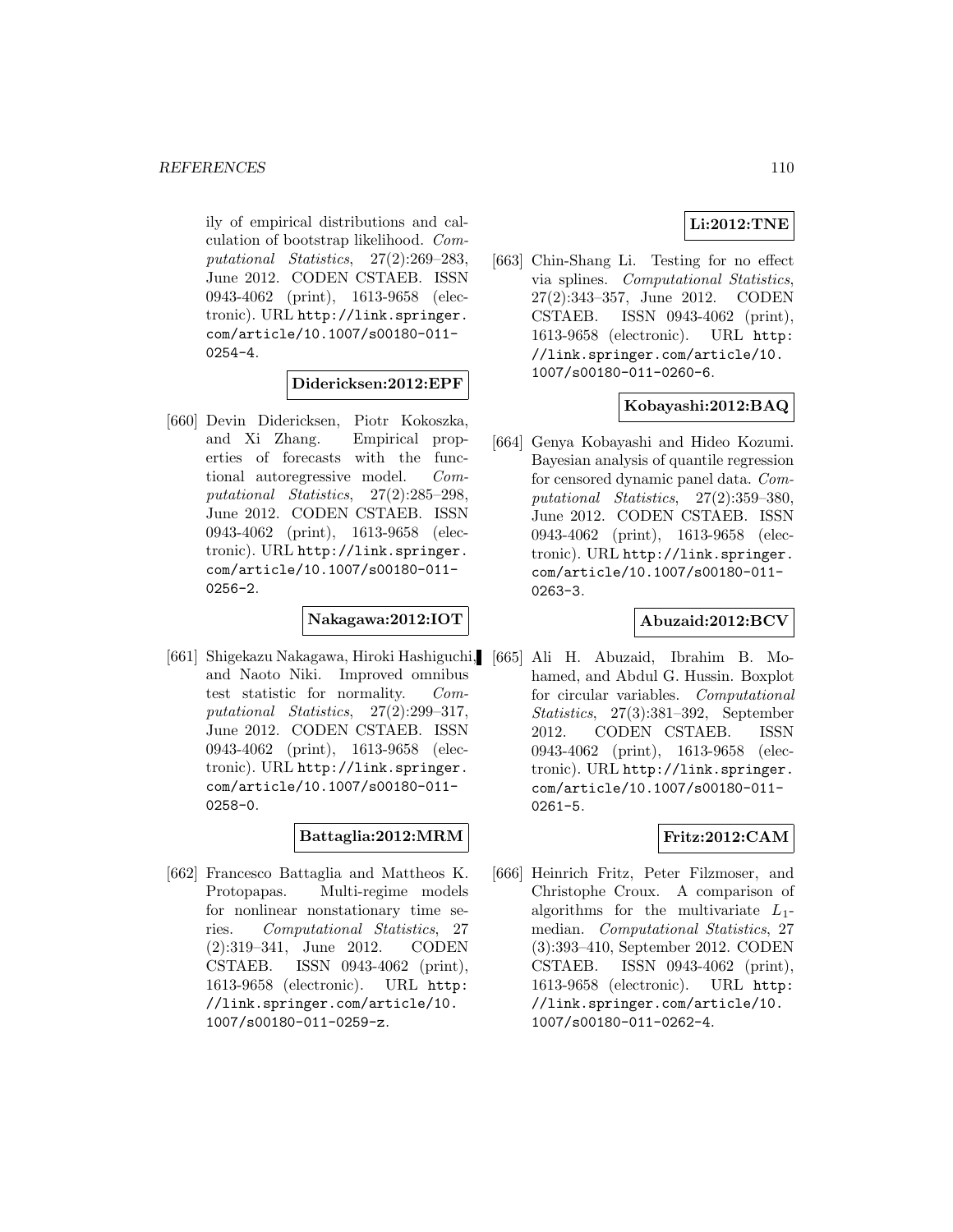#### **Garcia-Hiernaux:2012:ESO**

[667] Alfredo García-Hiernaux, José Casals, and Miguel Jerez. Estimating the system order by subspace methods. Computational Statistics, 27(3):411– 425, September 2012. CODEN CSTAEB. ISSN 0943-4062 (print), 1613-9658 (electronic). URL http: //link.springer.com/article/10. 1007/s00180-011-0264-2.

# **Vrac:2012:CAM**

[668] M. Vrac, L. Billard, E. Diday, and A. Chédin. Copula analysis of mixture models. Computational Statistics, 27 (3):427–457, September 2012. CODEN CSTAEB. ISSN 0943-4062 (print), 1613-9658 (electronic). URL http: //link.springer.com/article/10. 1007/s00180-011-0266-0.

### **Hayter:2012:ETS**

[669] A. J. Hayter and Y. Lin. The evaluation of two-sided orthant probabilities for a quadrivariate normal distribution. Computational Statistics, 27 (3):459–471, September 2012. CODEN CSTAEB. ISSN 0943-4062 (print), 1613-9658 (electronic). URL http: //link.springer.com/article/10. 1007/s00180-011-0267-z.

## **Otero:2012:RSM**

[670] Jesús Otero and Jeremy Smith. Response surface models for the Leybourne unit root tests and lag order dependence. Computational Statistics, 27 (3):473–486, September 2012. CODEN CSTAEB. ISSN 0943-4062 (print), 1613-9658 (electronic). URL http: //link.springer.com/article/10. 1007/s00180-011-0268-y.

### **Cahoy:2012:MET**

[671] Dexter O. Cahoy. Moment estimators for the two-parameter M-Wright distribution. Computational Statistics, 27 (3):487–497, September 2012. CODEN CSTAEB. ISSN 0943-4062 (print), 1613-9658 (electronic). URL http: //link.springer.com/article/10. 1007/s00180-011-0269-x.

### **Bonato:2012:MFT**

[672] Matteo Bonato. Modeling fat tails in stock returns: a multivariate stable-GARCH approach. Computational Statistics, 27(3):499–521, September 2012. CODEN CSTAEB. ISSN 0943-4062 (print), 1613-9658 (electronic). URL http://link.springer. com/article/10.1007/s00180-011- 0270-4.

### **Hu:2012:RPD**

[673] Yonggang Hu, Qiang Li, Yong Wang, and Yi Wu. Rayleigh projection depth. Computational Statistics, 27 (3):523–530, September 2012. CODEN CSTAEB. ISSN 0943-4062 (print), 1613-9658 (electronic). URL http: //link.springer.com/article/10. 1007/s00180-011-0273-1.

### **Vidaurre:2012:LLL**

[674] Diego Vidaurre, Concha Bielza, and Pedro Larrañaga. Lazy lasso for local regression. Computational Statistics, 27(3):531–550, September 2012. CODEN CSTAEB. ISSN 0943- 4062 (print), 1613-9658 (electronic). URL http://link.springer.com/ article/10.1007/s00180-011-0274- 0.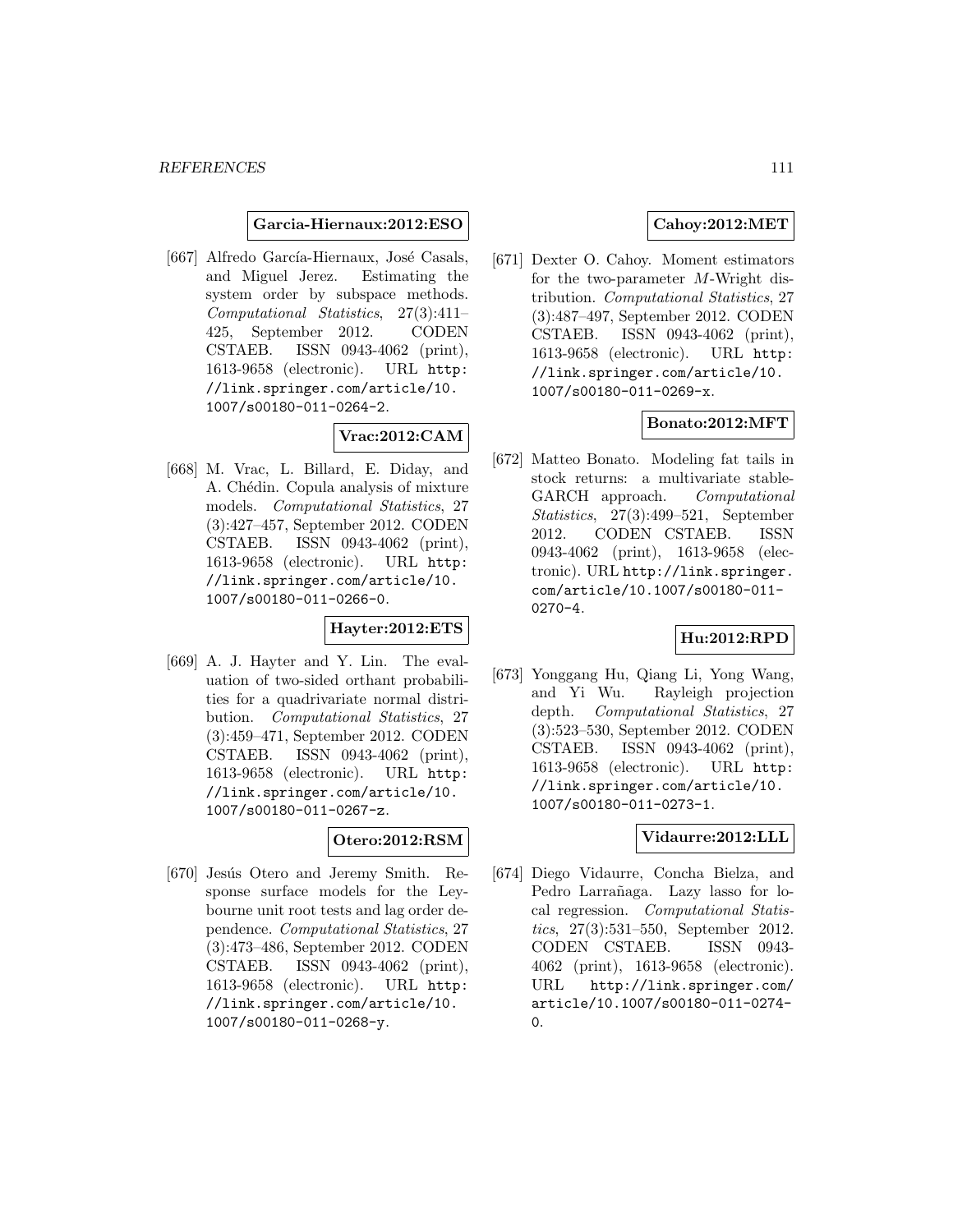#### **vandeVelden:2012:GCC**

[675] Michel van de Velden and Yoshio Takane. Generalized canonical correlation analysis with missing values. Computational Statistics, 27(3): 551–571, September 2012. CODEN CSTAEB. ISSN 0943-4062 (print), 1613-9658 (electronic). URL http: //link.springer.com/article/10. 1007/s00180-011-0276-y; http: //link.springer.com/content/pdf/ 10.1007/s00180-011-0276-y.pdf.

#### **Zhang:2012:SSU**

[676] Guoyi Zhang. Smoothing splines using compactly supported, positive definite, radial basis functions. Computational Statistics, 27(3):573–584, September 2012. CODEN CSTAEB. ISSN 0943-4062 (print), 1613-9658 (electronic). URL http://link.springer. com/article/10.1007/s00180-011- 0277-x.

## **Filzmoser:2012:DAC**

[677] Peter Filzmoser, Karel Hron, and Matthias Templ. Discriminant analysis for compositional data and robust parameter estimation. Computational Statistics, 27(4):585–604, December 2012. CODEN CSTAEB. ISSN 0943-4062 (print), 1613-9658 (electronic). URL http://link.springer. com/article/10.1007/s00180-011- 0279-8.

# **Enki:2012:SPC**

[678] Doyo G. Enki and Nickolay T. Trendafilov. Sparse principal components by semi-partition clustering. Computational Statistics, 27(4): 605–626, December 2012. CODEN CSTAEB. ISSN 0943-4062 (print), 1613-9658 (electronic). URL http: //link.springer.com/article/10. 1007/s00180-011-0280-2.

#### **Coelho:2012:NED**

[679] Carlos A. Coelho and Filipe J. Marques. Near-exact distributions for the likelihood ratio test statistic to test equality of several variance-covariance matrices in elliptically contoured distributions. Computational Statistics, 27 (4):627–659, December 2012. CODEN CSTAEB. ISSN 0943-4062 (print), 1613-9658 (electronic). URL http: //link.springer.com/article/10. 1007/s00180-011-0281-1.

#### **Ogasawara:2012:AEA**

[680] Haruhiko Ogasawara. Asymptotic expansions for the ability estimator in item response theory. Computational Statistics, 27(4):661–683, December 2012. CODEN CSTAEB. ISSN 0943-4062 (print), 1613-9658 (electronic). URL http://link.springer. com/article/10.1007/s00180-011- 0282-0.

### **Shim:2012:EVR**

[681] Jooyong Shim, Yongtae Kim, Jangtaek Lee, and Changha Hwang. Estimating value at risk with semiparametric support vector quantile regression. Computational Statistics, 27(4): 685–700, December 2012. CODEN CSTAEB. ISSN 0943-4062 (print), 1613-9658 (electronic). URL http: //link.springer.com/article/10. 1007/s00180-011-0283-z.

### **Takai:2012:CEA**

[682] Keiji Takai. Constrained EM algorithm with projection method. Computational Statistics, 27(4):701–714, De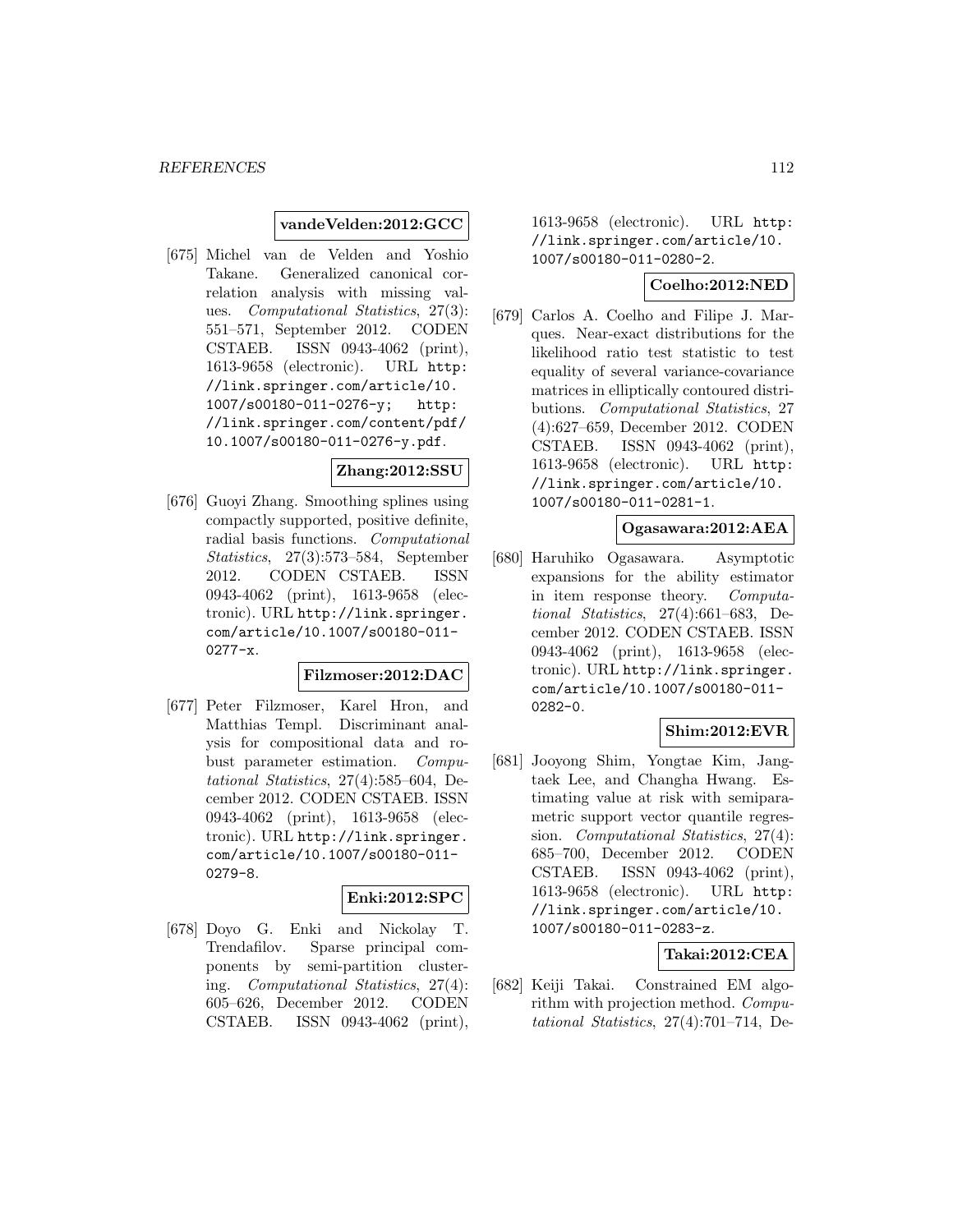cember 2012. CODEN CSTAEB. ISSN 0943-4062 (print), 1613-9658 (electronic). URL http://link.springer. com/article/10.1007/s00180-011- 0285-x.

**Prates:2012:FSS**

[683] Marcos O. Prates, Renato M. Assunção, and Marcelo A. Costa. Flexible scan statistic test to detect disease clusters in hierarchical trees. Computational Statistics, 27(4):715–737, December 2012. CODEN CSTAEB. ISSN 0943-4062 (print), 1613-9658 (electronic). URL http://link.springer. com/article/10.1007/s00180-011- 0286-9.

## **Kawai:2012:LRG**

[684] Reiichiro Kawai. Likelihood ratio gradient estimation for Meixner distribution and Lévy processes. Computational Statistics, 27(4):739–755, December 2012. CODEN CSTAEB. ISSN 0943-4062 (print), 1613-9658 (electronic). URL http://link.springer. com/article/10.1007/s00180-011- 0288-7.

### **Schellhase:2012:DEC**

[685] Christian Schellhase and Göran Kauermann. Density estimation and comparison with a penalized mixture approach. Computational Statistics, 27 (4):757–777, December 2012. CODEN CSTAEB. ISSN 0943-4062 (print), 1613-9658 (electronic). URL http: //link.springer.com/article/10. 1007/s00180-011-0289-6.

### **Jentsch:2012:HBA**

[686] C. Jentsch, J.-P. Kreiss, P. Mantalos, and E. Paparoditis. Hybrid bootstrap aided unit root testing. Compu-

tational Statistics, 27(4):779–797, December 2012. CODEN CSTAEB. ISSN 0943-4062 (print), 1613-9658 (electronic). URL http://link.springer. com/article/10.1007/s00180-011-  $0290 - 0.$ 

### **Edwards:2012:NAD**

[687] David Edwards. A note on adding and deleting edges in hierarchical log-linear models. Computational Statistics, 27 (4):799–803, December 2012. CODEN CSTAEB. ISSN 0943-4062 (print), 1613-9658 (electronic). URL http: //link.springer.com/article/10. 1007/s00180-011-0287-8; http: //link.springer.com/content/pdf/ 10.1007/s00180-011-0287-8.pdf.

## **Binder:2013:PR**

[688] Harald Binder, Hans A. Kestler, and Matthias Schmid. Proceedings of Reisensburg 2010. Computational Statistics, 28(1):1–3, February 2013. CODEN CSTAEB. ISSN 0943-4062 (print), 1613-9658 (electronic). URL http://link.springer. com/article/10.1007/s00180-013- 0394-9; http://link.springer. com/content/pdf/10.1007/s00180- 013-0394-9.pdf.

### **Schels:2013:DEE**

[689] Martin Schels, Stefan Scherer, Michael Glodek, Hans A. Kestler, Günther Palm, and Friedhelm Schwenker. On the discovery of events in EEG data utilizing information fusion. Computational Statistics, 28(1):5–18, February 2013. CODEN CSTAEB. ISSN 0943-4062 (print), 1613-9658 (electronic). URL http://link.springer. com/article/10.1007/s00180-011-  $0292 - y.$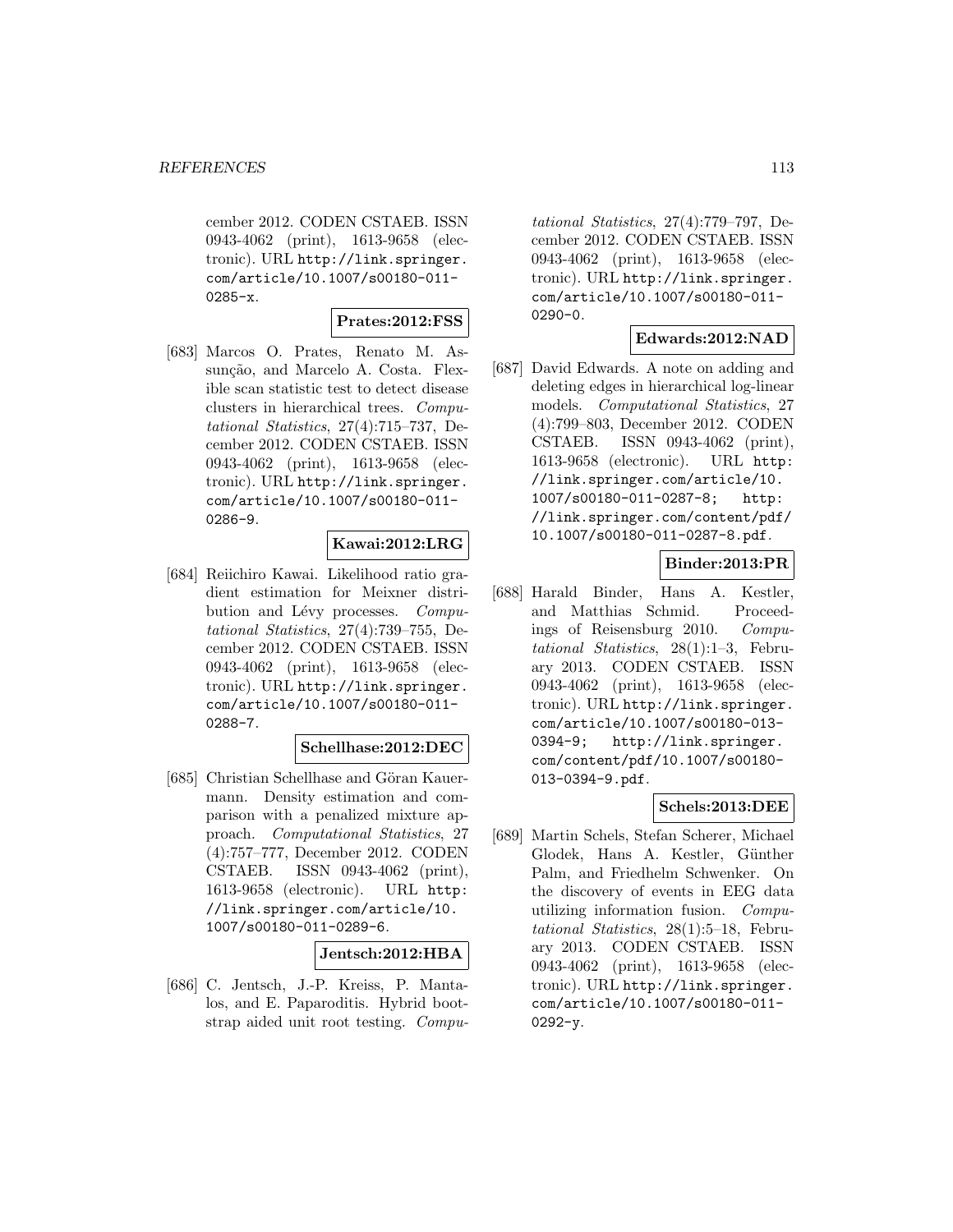#### **Hopfensitz:2013:ABN**

[690] Martin Hopfensitz, Christoph Müssel, Markus Maucher, and Hans A. Kestler. Attractors in Boolean networks: a tutorial. Computational Statistics, 28 (1):19–36, February 2013. CODEN CSTAEB. ISSN 0943-4062 (print), 1613-9658 (electronic). URL http: //link.springer.com/article/10. 1007/s00180-012-0324-2.

### **Reiser:2013:CMI**

[691] Veronika Reiser, Christine Porzelius, Susanne Stampf, Martin Schumacher, and Harald Binder. Can matching improve the performance of boosting for identifying important genes in observational studies? Computational Statistics, 28(1):37–49, February 2013. CODEN CSTAEB. ISSN 0943-4062 (print), 1613-9658 (electronic). URL http://link.springer. com/article/10.1007/s00180-012- 0306-4.

#### **Lausser:2013:MVS**

[692] Ludwig Lausser, Christoph Müssel, Markus Maucher, and Hans A. Kestler. Measuring and visualizing the stability of biomarker selection techniques. Computational Statistics, 28 (1):51–65, February 2013. CODEN CSTAEB. ISSN 0943-4062 (print), 1613-9658 (electronic). URL http: //link.springer.com/article/10. 1007/s00180-011-0284-y.

## **Telaar:2013:BDC**

[693] Anna Telaar, Dirk Repsilber, and Gerd Nürnberg. Biomarker discovery: classification using pooled samples. Computational Statistics, 28 (1):67–106, February 2013. CODEN

CSTAEB. ISSN 0943-4062 (print), 1613-9658 (electronic). URL http: //link.springer.com/article/10. 1007/s00180-011-0302-0.

### **Unkel:2013:ZZE**

[694] Steffen Unkel and Nickolay T. Trendafilov. Zig-zag exploratory factor analysis with more variables than observations. Computational Statistics, 28(1):107–125, February 2013. CODEN CSTAEB. ISSN 0943- 4062 (print), 1613-9658 (electronic). URL http://link.springer.com/ article/10.1007/s00180-011-0275 z.

### **Glodek:2013:EGM**

[695] Michael Glodek, Martin Schels, and Friedhelm Schwenker. Ensemble Gaussian mixture models for probability density estimation. Computational Statistics, 28(1):127–138, February 2013. CODEN CSTAEB. ISSN 0943-4062 (print), 1613-9658 (electronic). URL http://link.springer. com/article/10.1007/s00180-012- 0374-5.

### **Luck:2013:SAI**

[696] Sebastian Lück, Alois Fichtl, Michaela Sailer, Helga Joos, Rolf E. Brenner, Paul Walther, and Volker Schmidt. Statistical analysis of the intermediate filament network in cells of mesenchymal lineage by greyvalue-oriented image segmentation. Computational Statistics, 28(1):139–160, February 2013. CODEN CSTAEB. ISSN 0943-4062 (print), 1613-9658 (electronic). URL http://link.springer. com/article/10.1007/s00180-011- 0265-1.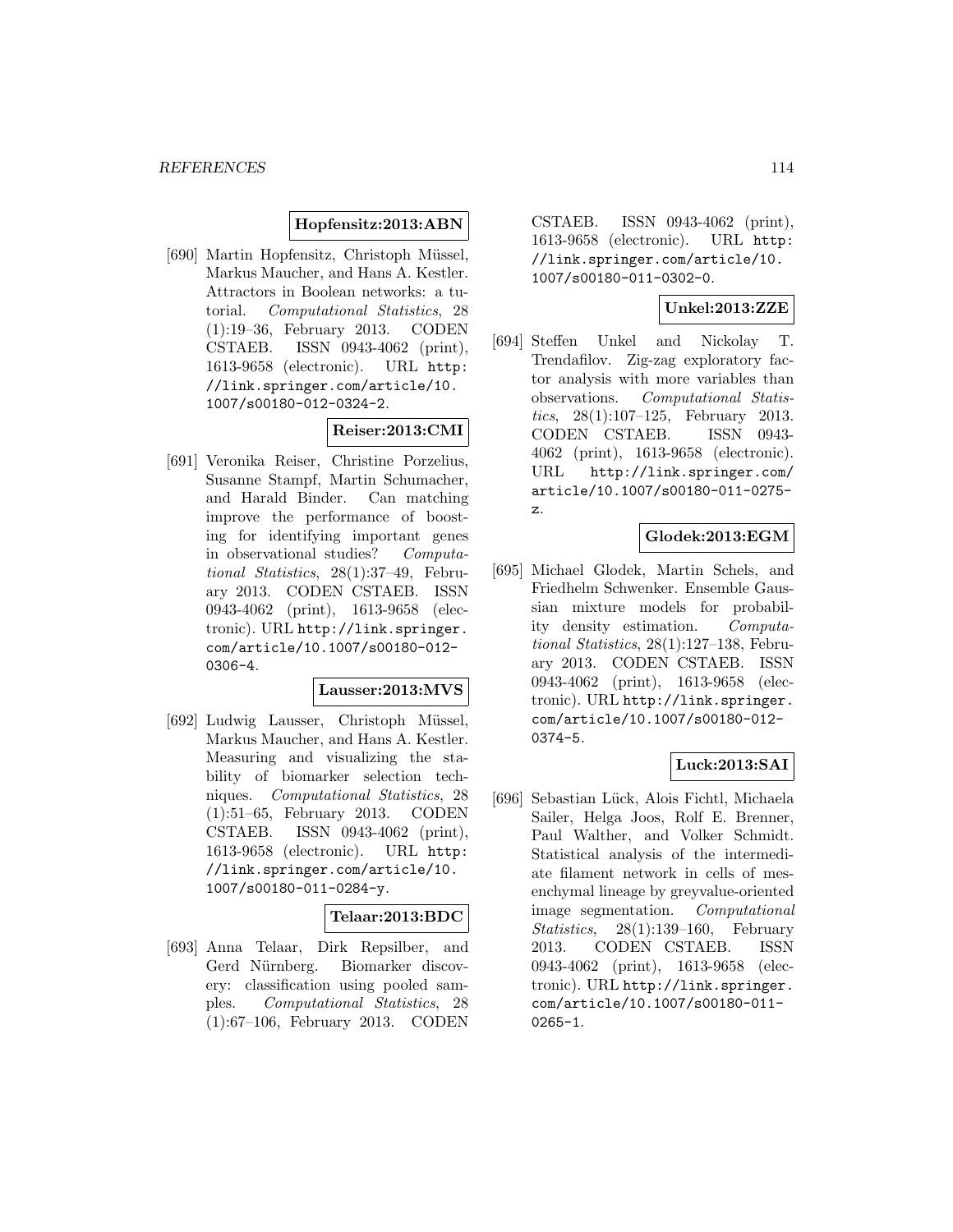## **Bee:2013:MLE**

[697] Marco Bee, Roberto Benedetti, and Giuseppe Espa. On maximum likelihood estimation of a Pareto mixture. Computational Statistics, 28 (1):161–178, February 2013. CODEN CSTAEB. ISSN 0943-4062 (print), 1613-9658 (electronic). URL http: //link.springer.com/article/10. 1007/s00180-011-0291-z.

# **Maki:2013:IHV**

[698] Daiki Maki. The influence of heteroskedastic variances on cointegration tests: A comparison using Monte Carlo simulations. Computational Statistics, 28(1):179–198, February 2013. CODEN CSTAEB. ISSN 0943-4062 (print), 1613-9658 (electronic). URL http://link.springer. com/article/10.1007/s00180-011- 0293-x.

#### **Yang:2013:TAM**

[699] Ya-Wen Yang and Chong Yau Fu. Two advanced methods for adjusting the main coefficient in logistic regression. Computational Statistics, 28 (1):199–218, February 2013. CODEN CSTAEB. ISSN 0943-4062 (print), 1613-9658 (electronic). URL http: //link.springer.com/article/10. 1007/s00180-011-0294-9.

#### **Tsai:2013:IEF**

[700] Jia-Ren Tsai. Interval estimation for fitting straight line when both variables are subject to error. Computational Statistics, 28(1):219–240, February 2013. CODEN CSTAEB. ISSN 0943-4062 (print), 1613-9658 (electronic). URL http://link.springer.

com/article/10.1007/s00180-011- 0295-8.

### **Fontana:2013:AGM**

[701] Roberto Fontana. Algebraic generation of minimum size orthogonal fractional factorial designs: an approach based on integer linear programming. Computational Statistics, 28(1):241–253, February 2013. CODEN CSTAEB. ISSN 0943-4062 (print), 1613-9658 (electronic). URL http://link.springer. com/article/10.1007/s00180-011- 0296-7.

### **Pfyffer:2013:ESA**

[702] Samuel Pfyffer and Riccardo Gatto. An efficient simulation algorithm for the generalized von Mises distribution of order two. Computational Statistics, 28 (1):255–268, February 2013. CODEN CSTAEB. ISSN 0943-4062 (print), 1613-9658 (electronic). URL http: //link.springer.com/article/10. 1007/s00180-011-0297-6.

### **Martinez-Camblor:2013:DCI**

[703] Pablo Martínez-Camblor and Jacobo de Uña-Álvarez. Density comparison for independent and right censored samples via kernel smoothing. Computational Statistics, 28(1): 269–288, February 2013. CODEN CSTAEB. ISSN 0943-4062 (print), 1613-9658 (electronic). URL http: //link.springer.com/article/10. 1007/s00180-011-0298-5.

#### **Abd-Elfattah:2013:SAT**

[704] Ehab F. Abd-Elfattah. Saddlepoint approximations for tests of dispersion. Computational Statistics, 28(1): 289–306, February 2013. CODEN CSTAEB. ISSN 0943-4062 (print),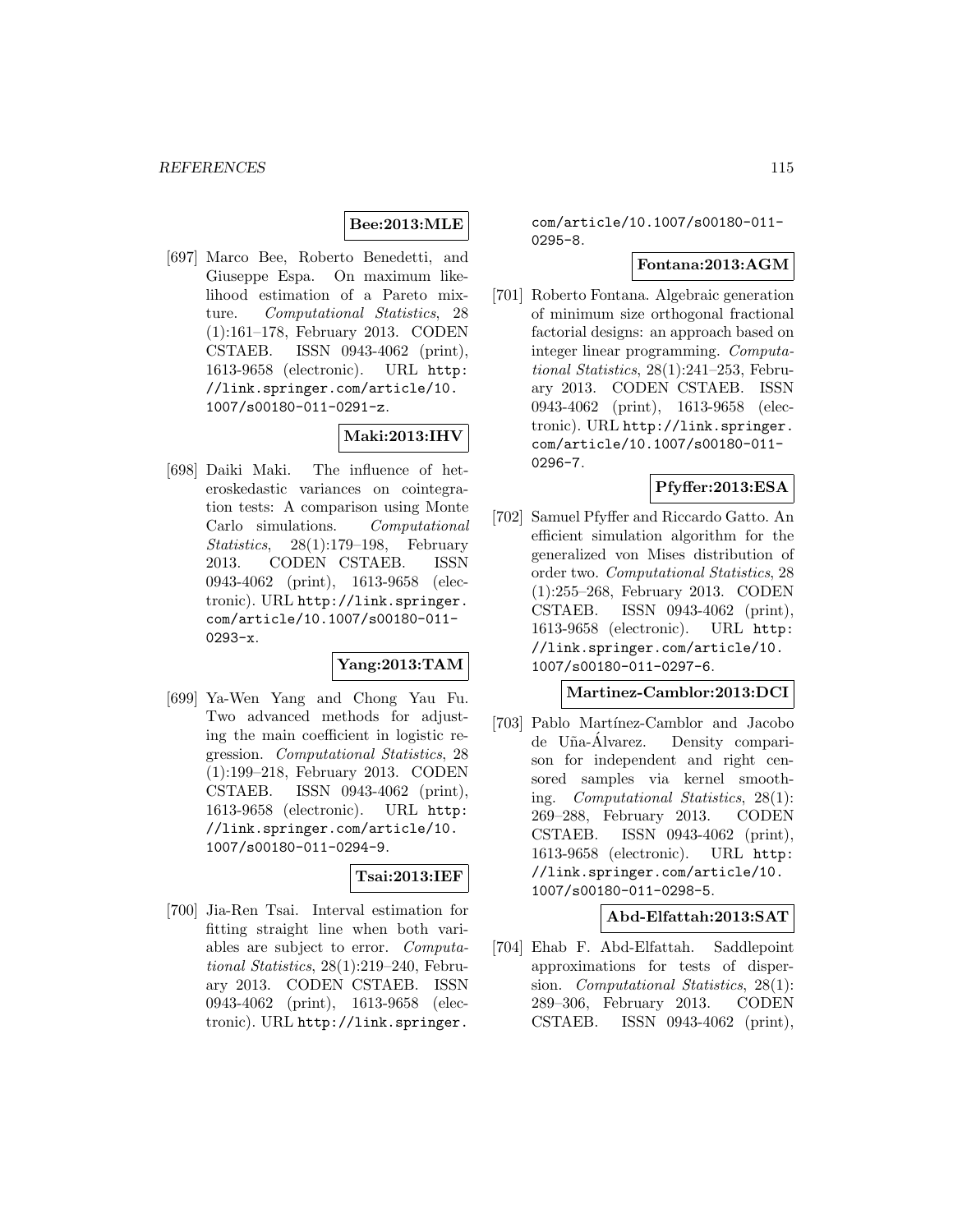1613-9658 (electronic). URL http: //link.springer.com/article/10. 1007/s00180-011-0299-4.

**Wilde:2013:ECG**

[705] Sarah L. Wilde and Scott D. Grimshaw. Efficient computation of generalized median estimators. Computational Statistics, 28(1):307– 317, February 2013. CODEN CSTAEB. ISSN 0943-4062 (print), 1613-9658 (electronic). URL http: //link.springer.com/article/10. 1007/s00180-011-0300-2.

# **Agostinelli:2013:WSH**

[706] Claudio Agostinelli and Luca Greco. A weighted strategy to handle likelihood uncertainty in Bayesian inference. Computational Statistics, 28 (1):319–339, February 2013. CODEN CSTAEB. ISSN 0943-4062 (print), 1613-9658 (electronic). URL http: //link.springer.com/article/10. 1007/s00180-011-0301-1.

### **Maruo:2013:PEB**

[707] Kazushi Maruo and Masashi Goto. Percentile estimation based on the power-normal distribution. Computational Statistics, 28(1):341–356, February 2013. CODEN CSTAEB. ISSN 0943-4062 (print), 1613-9658 (electronic). URL http://link.springer. com/article/10.1007/s00180-012- 0303-7.

### **Lund:2013:MCM**

[708] Ulric J. Lund. Monte Carlo maximum likelihood circle fitting using circular density functions. Computational Statistics, 28(2):393–411, April 2013. CODEN CSTAEB. ISSN

0943-4062 (print), 1613-9658 (electronic). URL http://link.springer. com/article/10.1007/s00180-012- 0307-3.

#### **Aneiros-Perez:2013:TLS**

[709] Germán Aneiros-Pérez and Philippe Vieu. Testing linearity in semiparametric functional data analysis. Computational Statistics, 28 (2):413–434, April 2013. CODEN CSTAEB. ISSN 0943-4062 (print), 1613-9658 (electronic). URL http: //link.springer.com/article/10. 1007/s00180-012-0308-2.

# **Bissantz:2013:ASR**

[710] Nicolai Bissantz and Hajo Holzmann. Asymptotics for spectral regularization estimators in statistical inverse problems. Computational Statistics, 28(2):435–453, April 2013. CODEN CSTAEB. ISSN 0943-4062 (print), 1613-9658 (electronic). URL http: //link.springer.com/article/10. 1007/s00180-012-0309-1.

### **Blumentritt:2013:RRR**

[711] Thomas Blumentritt and Oliver Grothe. Ranking ranks: a ranking algorithm for bootstrapping from the empirical copula. Computational Statistics, 28(2):455–462, April 2013. CODEN CSTAEB. ISSN 0943-4062 (print), 1613-9658 (electronic). URL http://link.springer. com/article/10.1007/s00180-012- 0310-8.

### **Ross:2013:SMB**

[712] Gordon J. Ross, Dimitris K. Tasoulis, and Niall M. Adams. Sequential monitoring of a Bernoulli sequence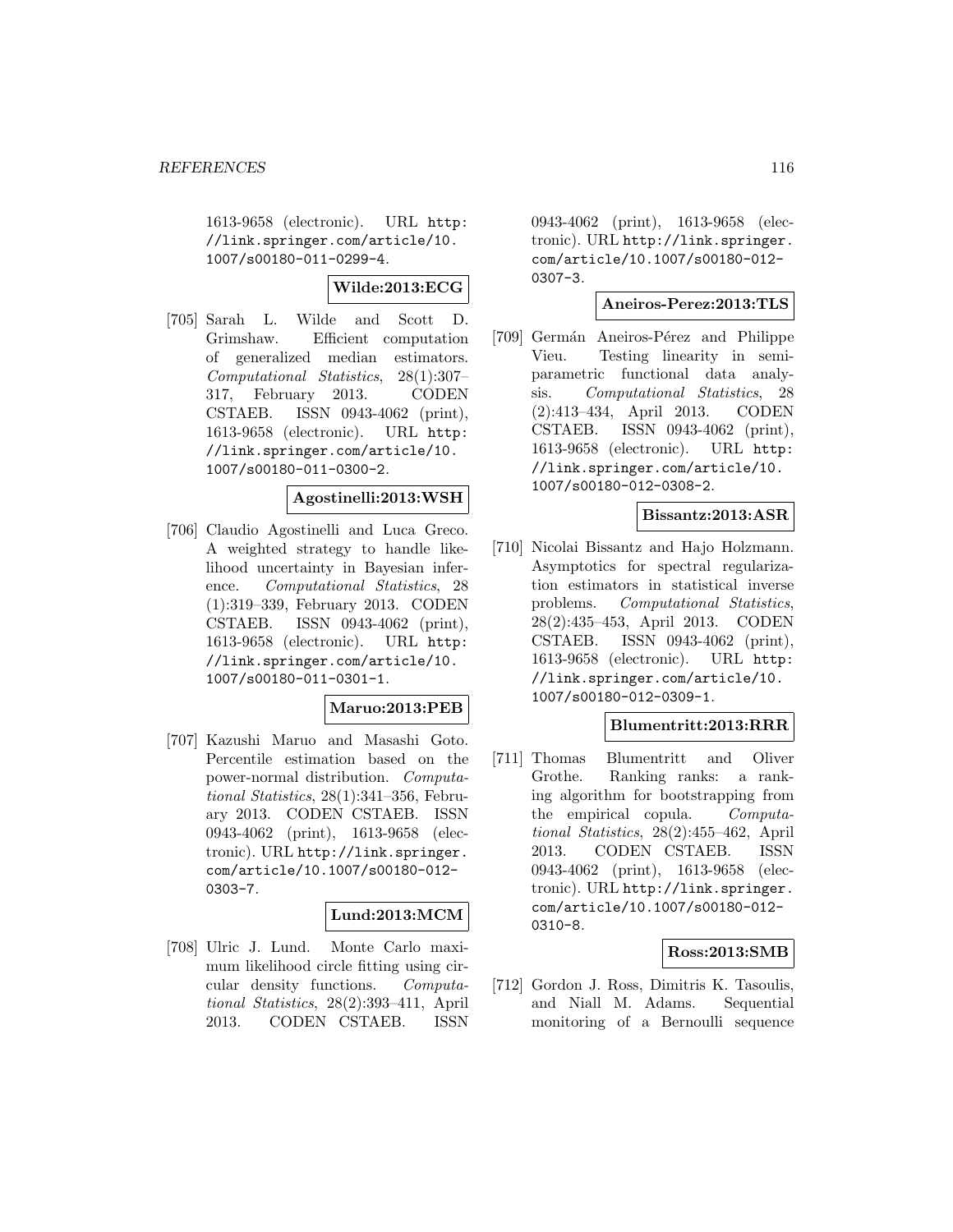when the pre-change parameter is unknown. Computational Statistics, 28 (2):463–479, April 2013. CODEN CSTAEB. ISSN 0943-4062 (print), 1613-9658 (electronic). URL http: //link.springer.com/article/10. 1007/s00180-012-0311-7.

### **Ahmad:2013:UWB**

[713] Taleb Ahmad, Wolfgang Härdle, Sigbert Klinke, and Shafiqah Alawadhi. Using wiki to build an e-learning system in statistics in the Arabic language. Computational Statistics, 28 (2):481–491, April 2013. CODEN CSTAEB. ISSN 0943-4062 (print), 1613-9658 (electronic). URL http: //link.springer.com/article/10. 1007/s00180-012-0312-6.

### **Park:2013:LWL**

[714] Heewon Park and Fumitake Sakaori. Lag weighted lasso for time series model. Computational Statistics, 28 (2):493–504, April 2013. CODEN CSTAEB. ISSN 0943-4062 (print), 1613-9658 (electronic). URL http: //link.springer.com/article/10. 1007/s00180-012-0313-5.

## **Noufaily:2013:MLG**

[715] Angela Noufaily and M. C. Jones. On maximization of the likelihood for the generalized gamma distribution. Computational Statistics, 28(2):505-517, April 2013. CODEN CSTAEB. ISSN 0943-4062 (print), 1613-9658 (electronic). URL http://link.springer. com/article/10.1007/s00180-012- 0314-4.

### **Dippold:2013:VSM**

[716] Katrin Dippold and Harald Hruschka. Variable selection for market basket analysis. Computational Statistics, 28(2):519–539, April 2013. CODEN CSTAEB. ISSN 0943-4062 (print), 1613-9658 (electronic). URL http: //link.springer.com/article/10. 1007/s00180-012-0315-3.

# **Weiss:2013:MTO**

[717] Christian H. Weiß. Monitoring  $k$  th order runs in binary processes. Computational Statistics, 28(2):541–562, April 2013. CODEN CSTAEB. ISSN 0943-4062 (print), 1613-9658 (electronic). URL http://link.springer. com/article/10.1007/s00180-012- 0316-2. See erratum [718].

# **Weiss:2013:EMO**

[718] Christian H. Weiß. Erratum to: Monitoring k th order runs in binary processes. Computational Statistics, 28(2):563, April 2013. CODEN CSTAEB. ISSN 0943-4062 (print), 1613-9658 (electronic). URL http: //link.springer.com/article/10. 1007/s00180-012-0334-0; http: //link.springer.com/content/pdf/ 10.1007/s00180-012-0334-0.pdf. See [717].

### **Henseler:2013:GFI**

[719] Jörg Henseler and Marko Sarstedt. Goodness-of-fit indices for partial least squares path modeling. Computational Statistics, 28(2):565–580, April 2013. CODEN CSTAEB. ISSN 0943-4062 (print), 1613-9658 (electronic). URL http://link.springer. com/article/10.1007/s00180-012- 0317-1; http://link.springer. com/content/pdf/10.1007/s00180- 012-0317-1.pdf.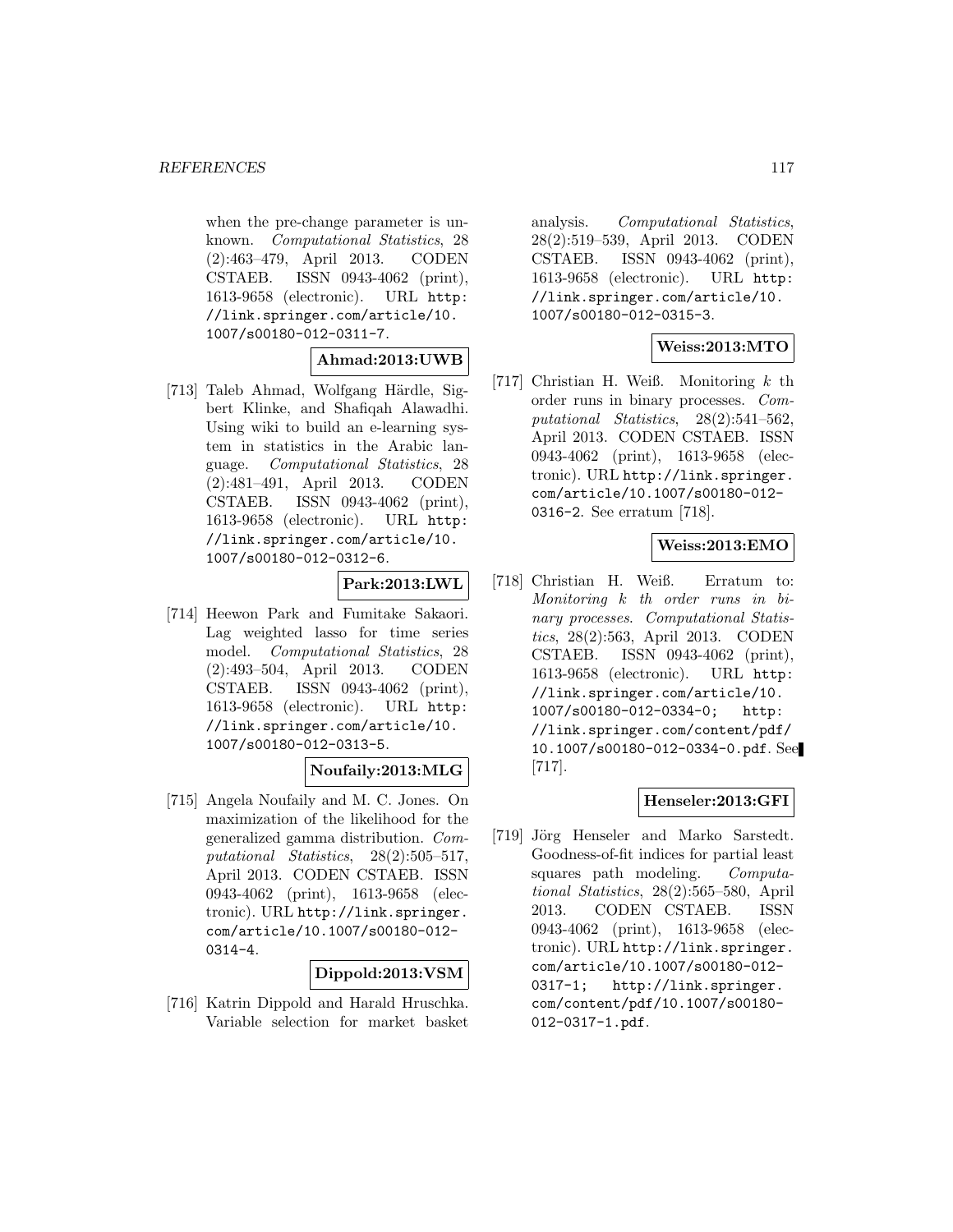# **Shen:2013:RAI**

[720] Pao sheng Shen. Regression analysis of interval censored and doubly truncated data with linear transformation models. Computational Statistics, 28(2):581–596, April 2013. CODEN CSTAEB. ISSN 0943-4062 (print), 1613-9658 (electronic). URL http: //link.springer.com/article/10. 1007/s00180-012-0318-0.

## **Cagnone:2013:LVM**

[721] Silvia Cagnone and Paola Monari. Latent variable models for ordinal data by using the adaptive quadrature approximation. Computational Statistics, 28(2):597–619, April 2013. CODEN CSTAEB. ISSN 0943-4062 (print), 1613-9658 (electronic). URL http: //link.springer.com/article/10. 1007/s00180-012-0319-z.

### **Bacciu:2013:EII**

[722] Davide Bacciu, Terence A. Etchells, Paulo J. G. Lisboa, and Joe Whittaker. Efficient identification of independence networks using mutual information. Computational Statistics, 28(2):621–646, April 2013. CODEN CSTAEB. ISSN 0943-4062 (print), 1613-9658 (electronic). URL http: //link.springer.com/article/10. 1007/s00180-012-0320-6.

## **Hsu:2013:LCB**

[723] Man-Jen Hsu and Huey-Miin Hsueh. The linear combinations of biomarkers which maximize the partial area under the ROC curves. Computational Statistics, 28(2):647–666, April 2013. CODEN CSTAEB. ISSN 0943-4062 (print), 1613-9658 (electronic). URL http://link.springer.

com/article/10.1007/s00180-012- 0321-5.

### **Mehmood:2013:EPC**

[724] Rashid Mehmood, Muhammad Riaz, and Ronald J. M. M. Does. Efficient power computation for r out of m runs rules schemes. Computational Statistics, 28(2):667–681, April 2013. CODEN CSTAEB. ISSN 0943-4062 (print), 1613-9658 (electronic). URL http://link.springer. com/article/10.1007/s00180-012- 0322-4; http://link.springer. com/content/pdf/10.1007/s00180- 012-0322-4.pdf.

### **Mohammadi:2013:UMG**

[725] A. Mohammadi, M. R. Salehi-Rad, and E. C. Wit. Using mixture of gamma distributions for Bayesian analysis in an M/  $G/1$  queue with optional second service. Computational Statistics, 28(2):683–700, April 2013. CODEN CSTAEB. ISSN 0943-4062 (print), 1613-9658 (electronic). URL http: //link.springer.com/article/10. 1007/s00180-012-0323-3; http: //link.springer.com/content/pdf/ 10.1007/s00180-012-0323-3.pdf.

### **Perez-Rodriguez:2013:ECV**

[726] Jorge V. Pérez-Rodríguez and Julián Andrada-Félix. Estimating critical values for testing the i.i.d. in standardized residuals from GARCH models in finite samples. Computational Statistics, 28(2):701–734, April 2013. CODEN CSTAEB. ISSN 0943-4062 (print), 1613-9658 (electronic). URL http: //link.springer.com/article/10. 1007/s00180-012-0325-1.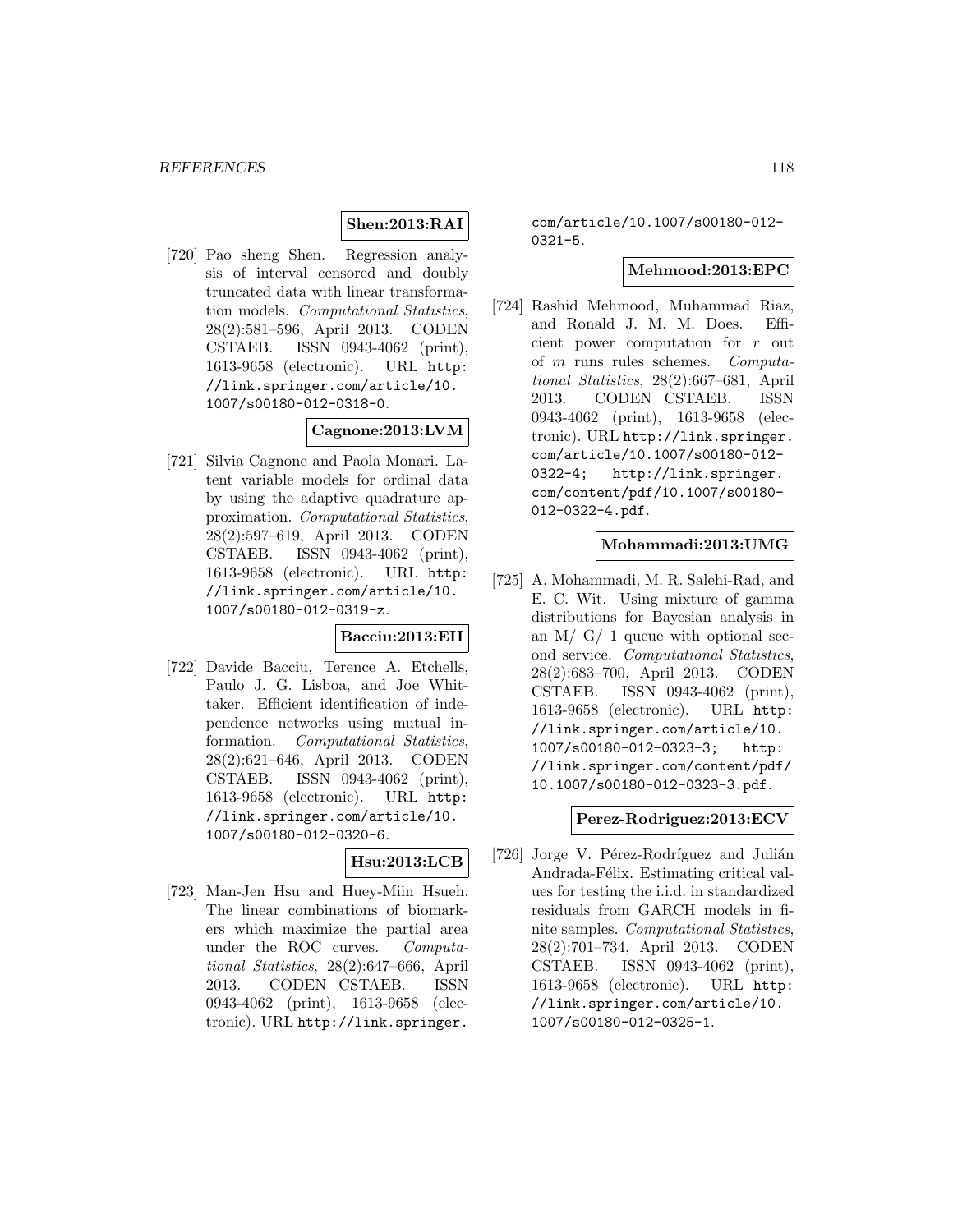### **Chen:2013:IFS**

[727] Qihui Chen and Yu Ren. Improvement in finite-sample properties of GMM-based Wald tests. Computational Statistics, 28(2):735–749, April 2013. CODEN CSTAEB. ISSN 0943-4062 (print), 1613-9658 (electronic). URL http://link.springer. com/article/10.1007/s00180-012- 0326-0.

#### **Balakrishnan:2013:CAS**

[728] N. Balakrishnan, E. Beutner, and E. Cramer. Computational aspects of statistical intervals based on two Type–II censored samples. Computational Statistics, 28(3):893–917, June 2013. CODEN CSTAEB. ISSN 0943-4062 (print), 1613-9658 (electronic). URL http://link.springer. com/article/10.1007/s00180-012- 0335-z.

### **Cano:2013:BMS**

[ $729$ ] J. A. Cano, C. Carazo, and D. Salmerón. Bayesian model selection approach to the one way analysis of variance under homoscedasticity. Computational Statistics, 28(3):919–931, June 2013. CODEN CSTAEB. ISSN 0943-4062 (print), 1613-9658 (electronic). URL http://link.springer. com/article/10.1007/s00180-012- 0339-8.

#### **Hashimoto:2013:NNT**

[730] Elizabeth M. Hashimoto, Gauss M. Cordeiro, and Edwin M. M. Ortega. The new Neyman type a beta Weibull model with long-term survivors. Computational Statistics, 28(3):933–954, June 2013. CODEN CSTAEB. ISSN 0943-4062 (print), 1613-9658 (electronic). URL http://link.springer. com/article/10.1007/s00180-012- 0338-9.

## **Taylor:2013:CCD**

[731] James Taylor and Jochen Einbeck. Challenging the curse of dimensionality in multivariate local linear regression. Computational Statistics, 28(3):955–976, June 2013. CODEN CSTAEB. ISSN 0943-4062 (print), 1613-9658 (electronic). URL http: //link.springer.com/article/10. 1007/s00180-012-0342-0.

### **Nadarajah:2013:CRP**

[732] Saralees Nadarajah, Bozidar V. Popović, and Miroslav M. Ristić. Compounding: an R package for computing continuous distributions obtained by compounding a continuous and a discrete distribution. Computational Statistics, 28(3):977–992, June 2013. CODEN CSTAEB. ISSN 0943-4062 (print), 1613-9658 (electronic). URL http://link.springer. com/article/10.1007/s00180-012- 0336-y.

# **Chua:2013:TMA**

[733] K. C. Chua and S. H. Ong. Test of misspecification with application to negative binomial distribution. Computational Statistics, 28(3):993–1009, June 2013. CODEN CSTAEB. ISSN 0943-4062 (print), 1613-9658 (electronic). URL http://link.springer. com/article/10.1007/s00180-012- 0345-x.

### **Shirvani:2013:CTC**

[734] A. Shirvani and A. R. Soltani. A characterization for truncated Cauchy random variables with nonzero skewness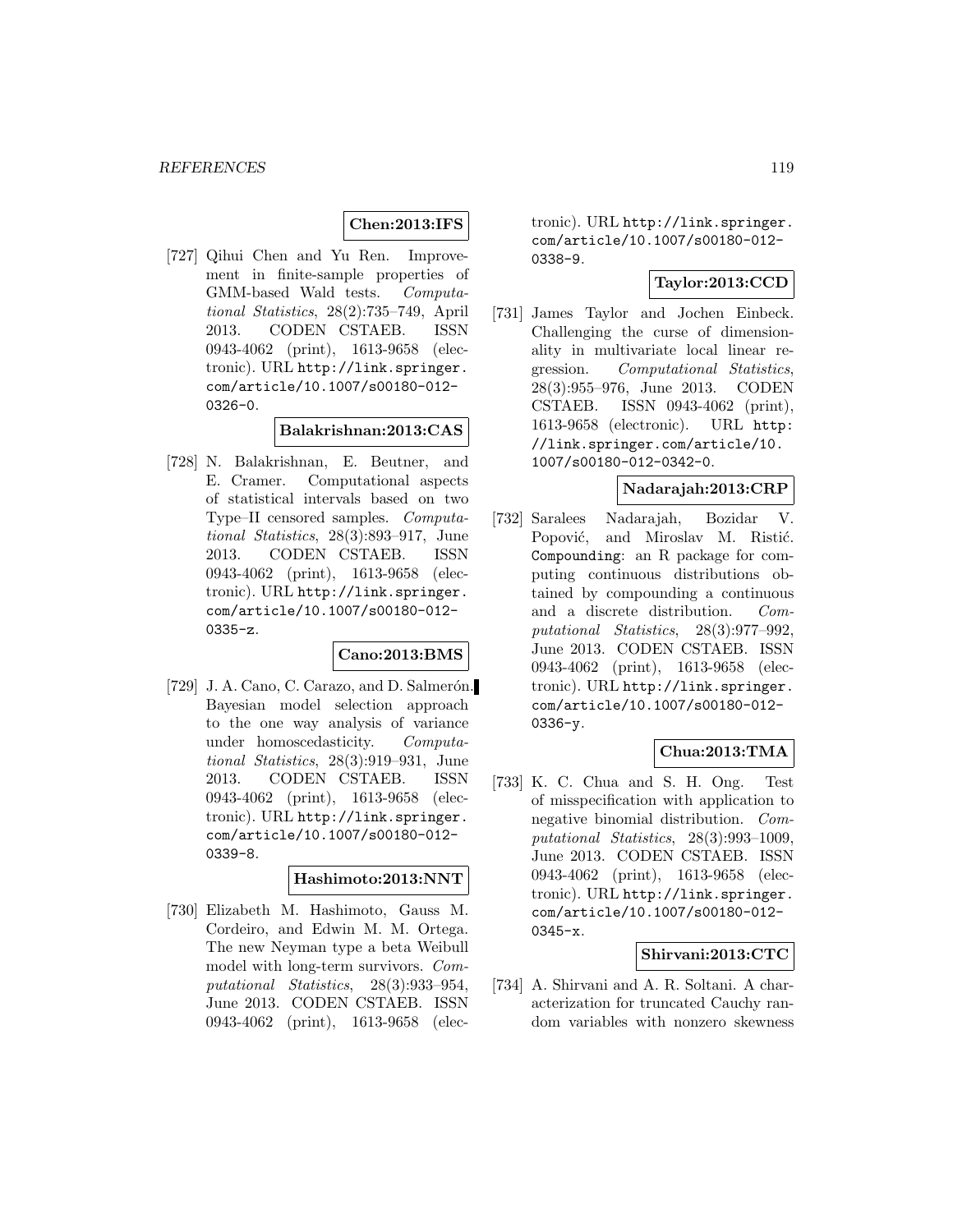parameter. Computational Statistics, 28(3):1011–1016, June 2013. CODEN CSTAEB. ISSN 0943-4062 (print), 1613-9658 (electronic). URL http: //link.springer.com/article/10. 1007/s00180-012-0340-2.

# **Zahid:2013:REM**

[735] Faisal Maqbool Zahid and Gerhard Tutz. Ridge estimation for multinomial logit models with symmetric side constraints. Computational Statistics, 28(3):1017–1034, June 2013. CODEN CSTAEB. ISSN 0943-4062 (print), 1613-9658 (electronic). URL http: //link.springer.com/article/10. 1007/s00180-012-0341-1.

### **Cortese:2013:AHO**

[736] Giuliana Cortese and Laura Ventura. Accurate higher-order likelihood inference on  $P(Y \& It; X)$ . Computational Statistics, 28(3):1035–1059, June 2013. CODEN CSTAEB. ISSN 0943-4062 (print), 1613-9658 (electronic). URL http://link.springer. com/article/10.1007/s00180-012- 0343-z.

## **Kisielinska:2013:EBM**

[737] Joanna Kisielinska. The exact bootstrap method shown on the example of the mean and variance estimation. Computational Statistics, 28 (3):1061–1077, June 2013. CODEN CSTAEB. ISSN 0943-4062 (print), 1613-9658 (electronic). URL http: //link.springer.com/article/10. 1007/s00180-012-0350-0; http: //link.springer.com/content/pdf/ 10.1007/s00180-012-0350-0.pdf.

# **Hofner:2013:VSM**

[738] Benjamin Hofner, Torsten Hothorn, and Thomas Kneib. Variable selection and model choice in structured survival models. Computational Statistics, 28 (3):1079–1101, June 2013. CODEN CSTAEB. ISSN 0943-4062 (print), 1613-9658 (electronic). URL http: //link.springer.com/article/10. 1007/s00180-012-0337-x.

## **Chen:2013:SPQ**

[739] Cathy W. S. Chen and Richard Gerlach. Semi-parametric quantile estimation for double threshold autoregressive models with heteroskedasticity. Computational Statistics, 28(3):1103–1131, June 2013. CODEN CSTAEB. ISSN 0943-4062 (print), 1613-9658 (electronic). URL http://link.springer. com/article/10.1007/s00180-012- 0346-9.

### **Inoue:2013:DNR**

[740] Kiyoshi Inoue and Sigeo Aki. Distributions of numbers of runs and scans on directed acyclic graphs with generation. Computational Statistics, 28 (3):1133–1150, June 2013. CODEN CSTAEB. ISSN 0943-4062 (print), 1613-9658 (electronic). URL http: //link.springer.com/article/10. 1007/s00180-012-0349-6.

### **Hung:2013:EIV**

[741] Ying-Chao Hung and Neng-Fang Tseng. Extracting informative variables in the validation of two-group causal relationship. Computational Statistics, 28(3):1151–1167, June 2013. CODEN CSTAEB. ISSN 0943- 4062 (print), 1613-9658 (electronic).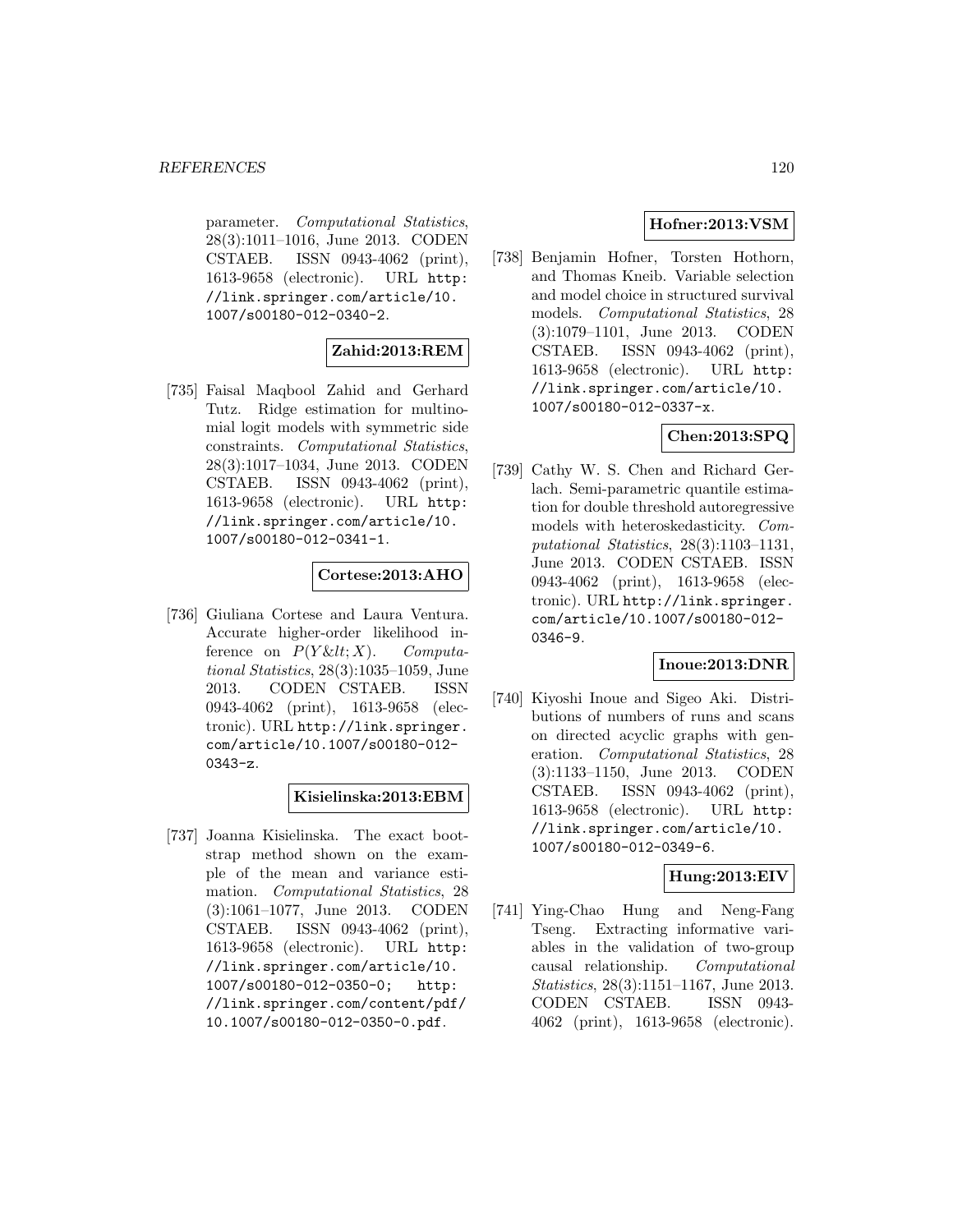URL http://link.springer.com/ article/10.1007/s00180-012-0351 z.

#### **Hussein:2013:GSC**

[742] A. Hussein, H. A. Muttlak, and M. Saleh. Group sequential comparison of two binomial proportions under ranked set sampling design. Computational Statistics, 28(3):1169–1194, June 2013. CODEN CSTAEB. ISSN 0943-4062 (print), 1613-9658 (electronic). URL http://link.springer. com/article/10.1007/s00180-012- 0347-8.

### **Mbalawata:2013:PES**

[743] Isambi S. Mbalawata, Simo Särkkä, and Heikki Haario. Parameter estimation in stochastic differential equations with Markov chain Monte Carlo and non-linear Kalman filtering. Computational Statistics, 28(3):1195–1223, June 2013. CODEN CSTAEB. ISSN 0943-4062 (print), 1613-9658 (electronic). URL http://link.springer. com/article/10.1007/s00180-012-  $0352 - y.$ 

### **Guegan:2013:OTD**

[744] Dominique Guégan and Philippe de Peretti. An omnibus test to detect time-heterogeneity in time series. Computational Statistics, 28(3):1225–1239, June 2013. CODEN CSTAEB. ISSN 0943-4062 (print), 1613-9658 (electronic). URL http://link.springer. com/article/10.1007/s00180-012- 0356-7.

**Zheng:2013:ELM**

[745] Ming Zheng and Wen Yu. Empirical likelihood method for multivariate Cox regression. Computational Statistics,

28(3):1241–1267, June 2013. CODEN CSTAEB. ISSN 0943-4062 (print), 1613-9658 (electronic). URL http: //link.springer.com/article/10. 1007/s00180-012-0348-7.

### **Parra-Frutos:2013:THV**

[746] I. Parra-Frutos. Testing homogeneity of variances with unequal sample sizes. Computational Statistics, 28 (3):1269–1297, June 2013. CODEN CSTAEB. ISSN 0943-4062 (print), 1613-9658 (electronic). URL http: //link.springer.com/article/10. 1007/s00180-012-0353-x.

### **Lue:2013:HDR**

[747] Heng-Hui Lue and Bing-Ran You. High-dimensional regression analysis with treatment comparisons. *Com*putational Statistics, 28(3):1299–1317, June 2013. CODEN CSTAEB. ISSN 0943-4062 (print), 1613-9658 (electronic). URL http://link.springer. com/article/10.1007/s00180-012- 0357-6.

## **Mori:2013:MLP**

[748] Yuichi Mori, Helmut Herwartz, and Jürgen Symanzik. A memorial for the Late Professor Wolfgang Polasek. Computational Statistics, 28 (4):1383–1384, August 2013. CODEN CSTAEB. ISSN 0943-4062 (print), 1613-9658 (electronic). URL http: //link.springer.com/article/10. 1007/s00180-013-0431-8; http: //link.springer.com/content/pdf/ 10.1007/s00180-013-0431-8.pdf.

### **Holst:2013:LLV**

[749] Klaus Kähler Holst and Esben Budtz-Jørgensen. Linear latent variable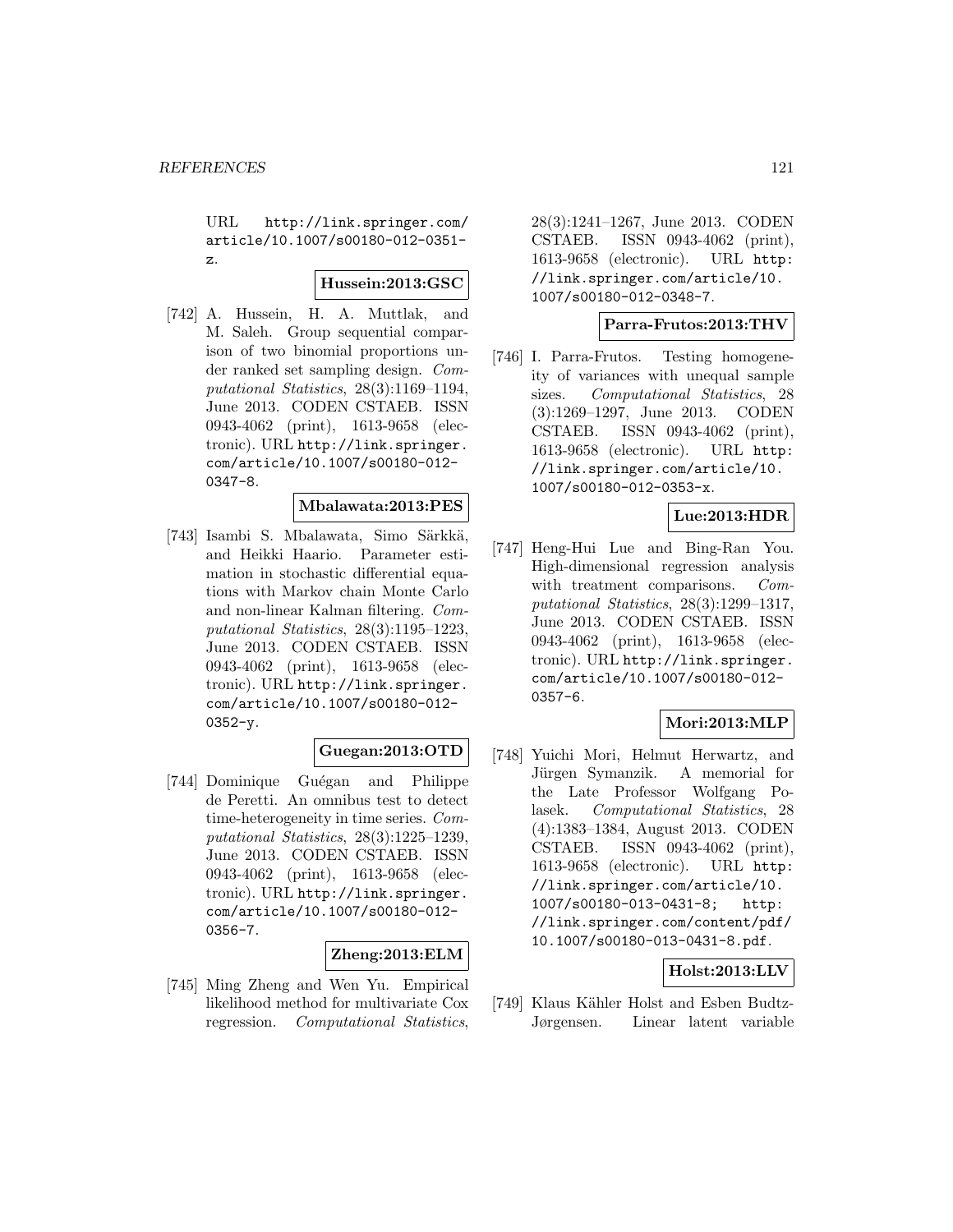models: the lava-package. Computational Statistics, 28(4):1385–1452, August 2013. CODEN CSTAEB. ISSN 0943-4062 (print), 1613-9658 (electronic). URL http://link.springer. com/article/10.1007/s00180-012-  $0344 - y.$ 

### **Zhang:2013:SJC**

[750] Jin Zhang. Simplification of joint confidence regions for the parameters of the Pareto distribution. Computational Statistics, 28(4):1453–1462, August 2013. CODEN CSTAEB. ISSN 0943-4062 (print), 1613-9658 (electronic). URL http://link.springer. com/article/10.1007/s00180-012- 0354-9.

#### **Alonso:2013:SIM**

[751] Andrés M. Alonso, Ana E. Sipols, and Silvia Quintas. A single-index model procedure for interpolation intervals in time series. Computational Statistics, 28(4):1463–1484, August 2013. CODEN CSTAEB. ISSN 0943-4062 (print), 1613-9658 (electronic). URL http://link.springer. com/article/10.1007/s00180-012- 0355-8.

### **Jiang:2013:MLE**

[752] Jie Jiang, Xinsheng Liu, and Keming Yu. Maximum likelihood estimation of multinomial probit factor analysis models for multivariate t-distribution. Computational Statistics, 28(4):1485–1500, August 2013. CODEN CSTAEB. ISSN 0943-4062 (print), 1613-9658 (electronic). URL http://link.springer. com/article/10.1007/s00180-012- 0363-8.

# **Tyralis:2013:ACM**

[753] Hristos Tyralis, Demetris Koutsoyiannis, and Stefanos Kozanis. An algorithm to construct Monte Carlo confidence intervals for an arbitrary function of probability distribution parameters. Computational Statistics, 28 (4):1501–1527, August 2013. CODEN CSTAEB. ISSN 0943-4062 (print), 1613-9658 (electronic). URL http: //link.springer.com/article/10. 1007/s00180-012-0364-7.

### **Brouste:2013:PED**

[754] Alexandre Brouste and Stefano M. Iacus. Parameter estimation for the discretely observed fractional Ornstein– Uhlenbeck process and the Yuima R package. Computational Statistics, 28 (4):1529–1547, August 2013. CODEN CSTAEB. ISSN 0943-4062 (print), 1613-9658 (electronic). URL http: //link.springer.com/article/10. 1007/s00180-012-0365-6.

### **Azzimonti:2013:NNM**

[755] Laura Azzimonti, Francesca Ieva, and Anna Maria Paganoni. Nonlinear nonparametric mixed-effects models for unsupervised classification. Computational Statistics, 28(4):1549–1570, August 2013. CODEN CSTAEB. ISSN 0943-4062 (print), 1613-9658 (electronic). URL http://link.springer. com/article/10.1007/s00180-012- 0366-5.

### **Bagnato:2013:FMU**

[756] Luca Bagnato and Antonio Punzo. Finite mixtures of unimodal beta and gamma densities and the k-bumps algorithm. Computational Statistics, 28 (4):1571–1597, August 2013. CODEN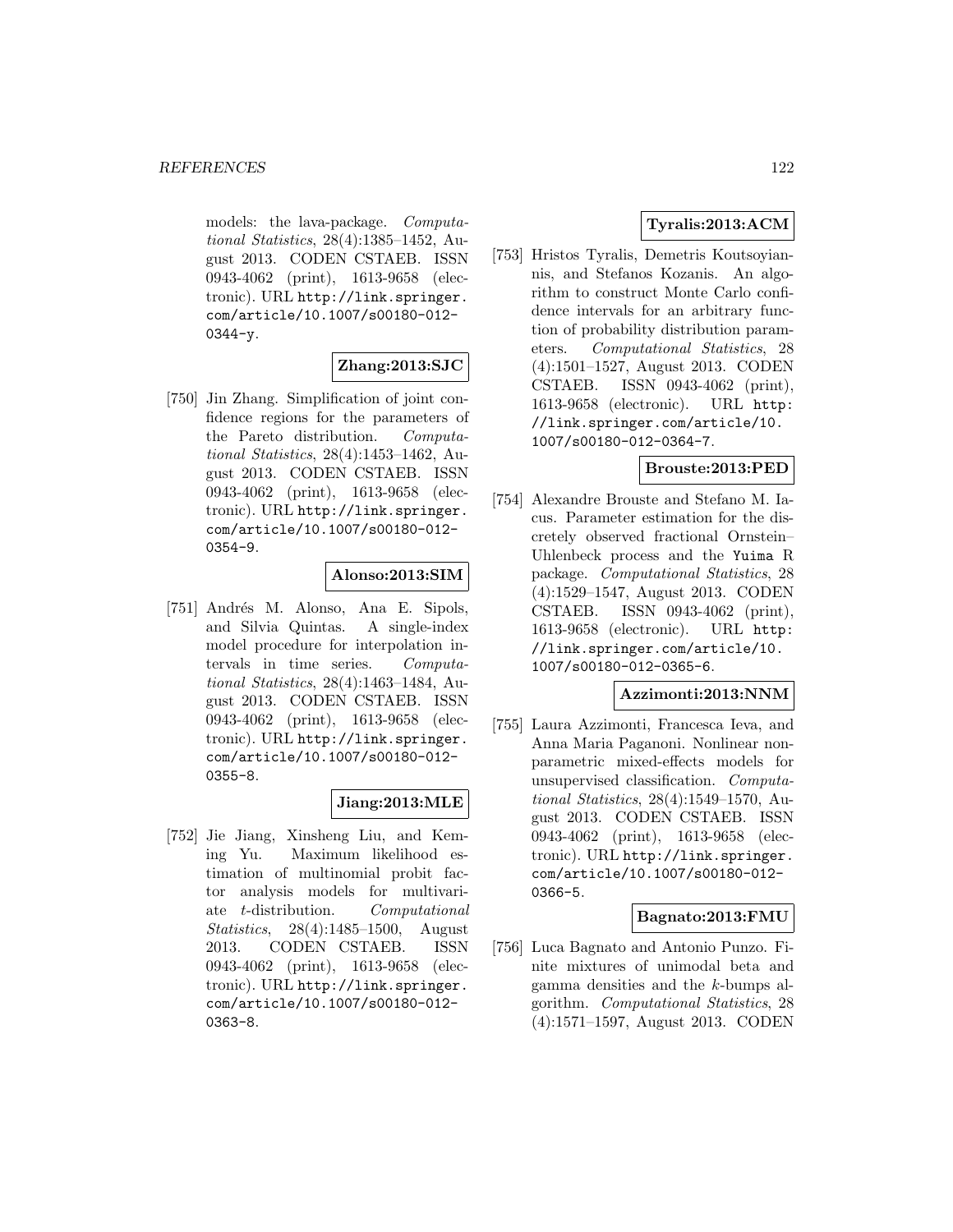CSTAEB. ISSN 0943-4062 (print), 1613-9658 (electronic). URL http: //link.springer.com/article/10. 1007/s00180-012-0367-4.

**Wang:2013:SIR**

[757] Shun-Fang Wang and Xue-Ren Wang. Statistical inference of risk ratio in a correlated  $2 \times 2$  table with structural zero. Computational Statistics, 28 (4):1599–1615, August 2013. CODEN CSTAEB. ISSN 0943-4062 (print), 1613-9658 (electronic). URL http: //link.springer.com/article/10. 1007/s00180-012-0368-3.

### **Morell:2013:RCV**

[758] Oliver Morell, Dennis Otto, and Roland Fried. On robust crossvalidation for nonparametric smoothing. Computational Statistics, 28(4): 1617–1637, August 2013. CODEN CSTAEB. ISSN 0943-4062 (print), 1613-9658 (electronic). URL http: //link.springer.com/article/10. 1007/s00180-012-0369-2.

### **Chien:2013:MDD**

[759] Li-Chu Chien. Multiple deletion diagnostics in beta regression models. Computational Statistics, 28(4):1639–1661, August 2013. CODEN CSTAEB. ISSN 0943-4062 (print), 1613-9658 (electronic). URL http://link.springer. com/article/10.1007/s00180-012- 0370-9.

### **deOliveira:2013:CNG**

[760] Izabela Regina Cardoso de Oliveira and Daniel Furtado Ferreira. Computing the noncentral gamma distribution, its inverse and the noncentrality parameter. Computational Statistics, 28 (4):1663–1680, August 2013. CODEN

CSTAEB. ISSN 0943-4062 (print), 1613-9658 (electronic). URL http: //link.springer.com/article/10. 1007/s00180-012-0371-8.

### **Tsou:2013:EIC**

[761] Tsung-Shan Tsou and Wan-Chen Chen. Estimation of intra-cluster correlation coefficient via the failure of Bartlett's second identity. Computational Statistics, 28(4):1681–1698, August 2013. CODEN CSTAEB. ISSN 0943-4062 (print), 1613-9658 (electronic). URL http://link.springer. com/article/10.1007/s00180-012- 0372-7.

### **Wang:2013:SEA**

[762] Lichun Wang, Yuan You, and Heng Lian. A simple and efficient algorithm for fused lasso signal approximator with convex loss function. Computational Statistics, 28(4):1699–1714, August 2013. CODEN CSTAEB. ISSN 0943-4062 (print), 1613-9658 (electronic). URL http://link.springer. com/article/10.1007/s00180-012- 0373-6.

## **Zhang:2013:RBM**

[763] Jin Zhang. Reducing bias of the maximum likelihood estimator of shape parameter for the gamma distribution. Computational Statistics, 28(4): 1715–1724, August 2013. CODEN CSTAEB. ISSN 0943-4062 (print), 1613-9658 (electronic). URL http: //link.springer.com/article/10. 1007/s00180-012-0375-4.

### **Wensch:2013:EVC**

[764] Jörg Wensch, Monika Wensch-Dorendorf, and Hermann H. Swalve. The evaluation of variance component estima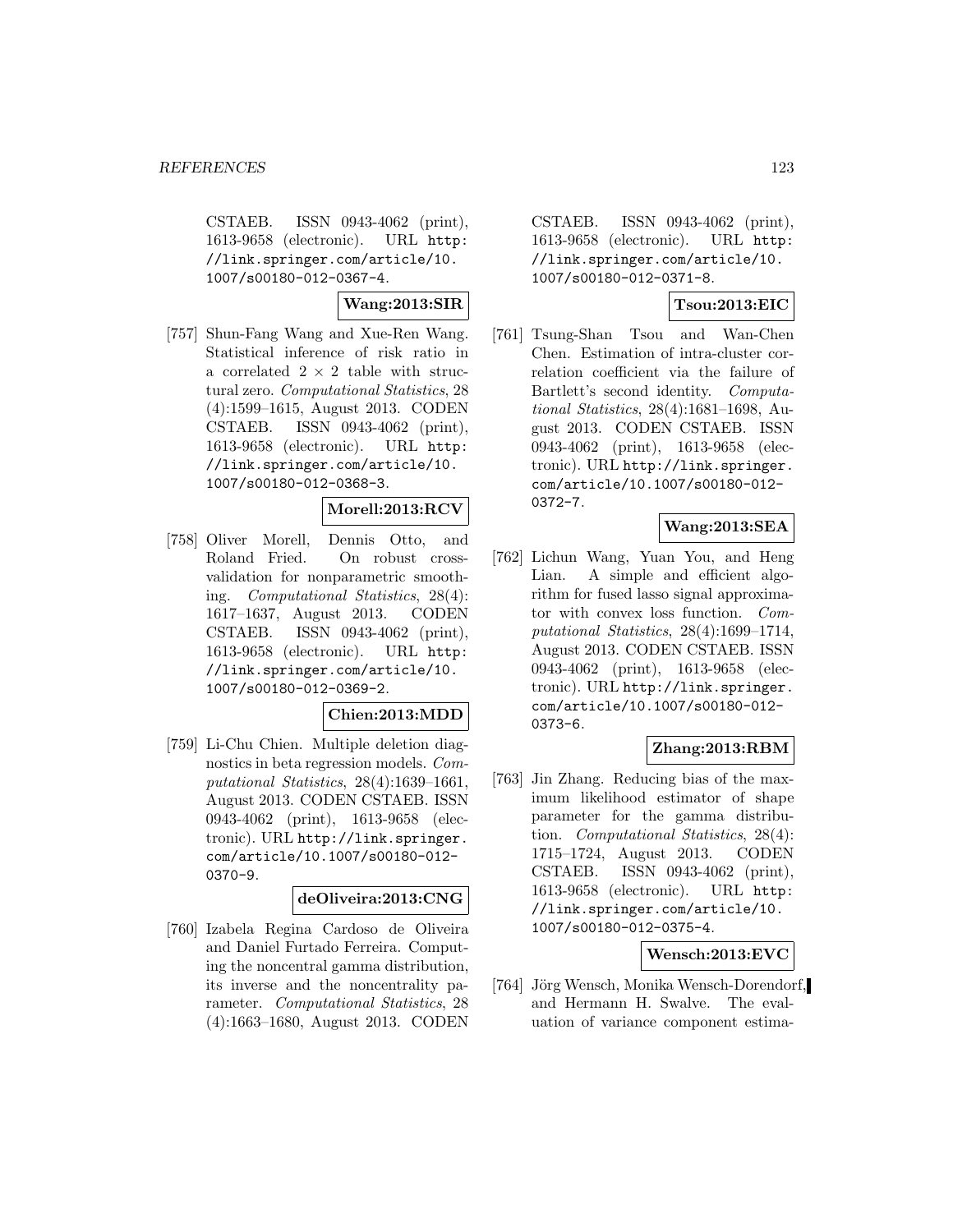tion software: generating benchmark problems by exact and approximate methods. Computational Statistics, 28 (4):1725–1748, August 2013. CODEN CSTAEB. ISSN 0943-4062 (print), 1613-9658 (electronic). URL http: //link.springer.com/article/10. 1007/s00180-012-0376-3.

# **Botts:2013:ARA**

[765] Carsten Botts. An accept-reject algorithm for the positive multivariate normal distribution. Computational Statistics, 28(4):1749–1773, August 2013. CODEN CSTAEB. ISSN 0943-4062 (print), 1613-9658 (electronic). URL http://link.springer. com/article/10.1007/s00180-012- 0377-2.

### **Delsol:2013:NET**

[766] Laurent Delsol. No effect tests in regression on functional variable and some applications to spectrometric studies. Computational Statistics, 28 (4):1775–1811, August 2013. CODEN CSTAEB. ISSN 0943-4062 (print), 1613-9658 (electronic). URL http: //link.springer.com/article/10. 1007/s00180-012-0378-1.

### **Chen:2013:CET**

[767] Ray-Bing Chen, Ying-Chao Hung, Weichung Wang, and Sung-Wei Yen. Contour estimation via two fidelity computer simulators under limited resources. Computational Statistics, 28 (4):1813–1834, August 2013. CODEN CSTAEB. ISSN 0943-4062 (print), 1613-9658 (electronic). URL http: //link.springer.com/article/10. 1007/s00180-012-0380-7.

# **Ahmed:2013:PDF**

[768] Shamsuddin Ahmed. Performance of derivative free search ANN training algorithm with time series and classification problems. Computational Statistics, 28(5):1881–1914, October 2013. CODEN CSTAEB. ISSN 0943-4062 (print), 1613-9658 (electronic). URL http://link.springer. com/article/10.1007/s00180-012- 0386-1.

## **Yu:2013:FAP**

[769] Philip L. H. Yu, Paul H. Lee, and W. M. Wan. Factor analysis for paired ranked data with application on parent-child value orientation preference data. Computational Statistics, 28 (5):1915–1945, October 2013. CODEN CSTAEB. ISSN 0943-4062 (print), 1613-9658 (electronic). URL http: //link.springer.com/article/10. 1007/s00180-012-0387-0.

### **Jochmann:2013:WBW**

[770] Markus Jochmann. What belongs where? variable selection for zeroinflated count models with an application to the demand for health care. Computational Statistics, 28(5): 1947–1964, October 2013. CODEN CSTAEB. ISSN 0943-4062 (print), 1613-9658 (electronic). URL http: //link.springer.com/article/10. 1007/s00180-012-0388-z.

# **Park:2013:RFD**

[771] Minjeong Park, Sinsup Cho, and Hee-Seok Oh. The role of functional data analysis for instantaneous frequency estimation. Computational Statistics, 28 (5):1965–1987, October 2013. CODEN CSTAEB. ISSN 0943-4062 (print),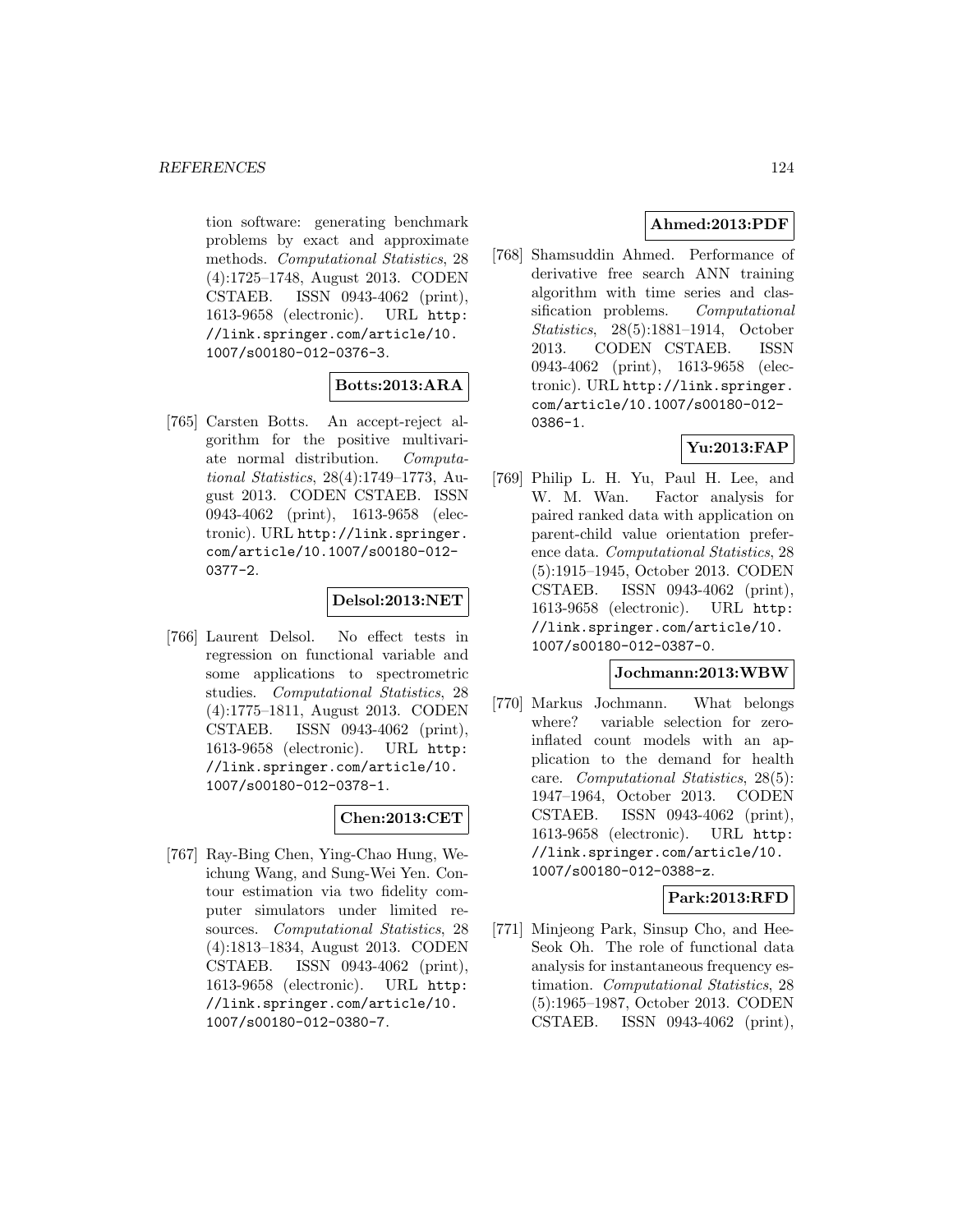1613-9658 (electronic). URL http: //link.springer.com/article/10. 1007/s00180-012-0389-y.

## **Murray:2013:RFM**

[772] Kevin Murray, Samuel Müller, and Berwin A. Turlach. Revisiting fitting monotone polynomials to data. Computational Statistics, 28(5):1989– 2005, October 2013. CODEN CSTAEB. ISSN 0943-4062 (print), 1613-9658 (electronic). URL http: //link.springer.com/article/10. 1007/s00180-012-0390-5.

#### **Rikhtehgaran:2013:SPB**

[773] Reyhaneh Rikhtehgaran and Iraj Kazemi. Semi-parametric Bayesian estimation of mixed-effects models using the multivariate skew-normal distribution. Computational Statistics, 28(5): 2007–2027, October 2013. CODEN CSTAEB. ISSN 0943-4062 (print), 1613-9658 (electronic). URL http: //link.springer.com/article/10. 1007/s00180-012-0392-3.

#### **Zhao:2013:AON**

[774] Hui-Xiu Zhao and Jin-Guan Lin. An approximately optimal non-parametric procedure for analyzing exchangeable binary data with random cluster sizes. *Computational Statistics*, 28(5): 2029–2047, October 2013. CODEN CSTAEB. ISSN 0943-4062 (print), 1613-9658 (electronic). URL http: //link.springer.com/article/10. 1007/s00180-012-0393-2.

### **Solonen:2013:PAS**

[775] Antti Solonen. Proposal adaptation in simulated annealing for continuous optimization problems. Computa-

tional Statistics, 28(5):2049–2065, October 2013. CODEN CSTAEB. ISSN 0943-4062 (print), 1613-9658 (electronic). URL http://link.springer. com/article/10.1007/s00180-013- 0395-8.

### **Nolan:2013:MEC**

[776] John P. Nolan. Multivariate elliptically contoured stable distributions: theory and estimation. Computational Statistics, 28(5):2067–2089, October 2013. CODEN CSTAEB. ISSN 0943-4062 (print), 1613-9658 (electronic). URL http://link.springer. com/article/10.1007/s00180-013- 0396-7.

# **Marques:2013:OEN**

[777] Filipe J. Marques and Carlos A. Coelho. Obtaining the exact and nearexact distributions of the likelihood ratio statistic to test circular symmetry through the use of characteristic functions. Computational Statistics, 28(5): 2091–2115, October 2013. CODEN CSTAEB. ISSN 0943-4062 (print), 1613-9658 (electronic). URL http: //link.springer.com/article/10. 1007/s00180-013-0398-5.

### **Le-Rademacher:2013:PCH**

[778] J. Le-Rademacher and L. Billard. Principal component histograms from interval-valued observations. Computational Statistics, 28(5):2117–2138, October 2013. CODEN CSTAEB. ISSN 0943-4062 (print), 1613-9658 (electronic). URL http://link.springer. com/article/10.1007/s00180-013- 0399-4.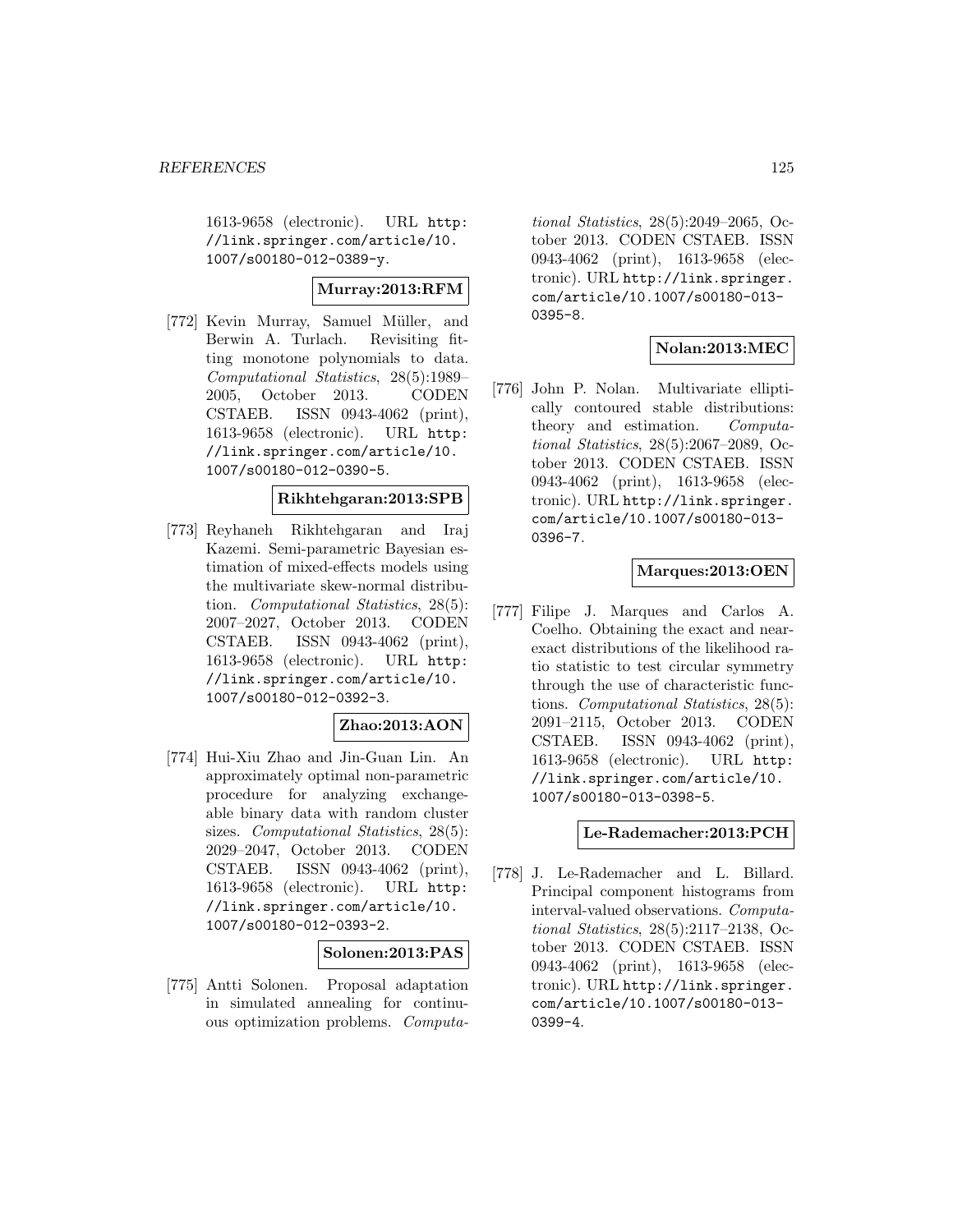### **Nadarajah:2013:NRP**

[779] S. Nadarajah and S. A. A. Bakar. A new R package for actuarial survival models. Computational Statistics, 28 (5):2139–2160, October 2013. CODEN CSTAEB. ISSN 0943-4062 (print), 1613-9658 (electronic). URL http: //link.springer.com/article/10. 1007/s00180-013-0400-2.

#### **Antoch:2013:TMC**

[780] Jaromír Antoch and Daniela Jarusková. Testing for multiple change points. Computational Statistics, 28(5):2161– 2183, October 2013. CODEN CSTAEB. ISSN 0943-4062 (print), 1613-9658 (electronic). URL http: //link.springer.com/article/10. 1007/s00180-013-0401-1.

#### **Meira-Machado:2013:BSE**

[781] Luís Meira-Machado, Javier Roca-Pardiñas, Ingrid Van Keilegom, and Carmen Cadarso-Suárez. Bandwidth selection for the estimation of transition probabilities in the locationscale progressive three-state model. Computational Statistics, 28(5):2185– 2210, October 2013. CODEN CSTAEB. ISSN 0943-4062 (print), 1613-9658 (electronic). URL http: //link.springer.com/article/10. 1007/s00180-013-0402-0.

#### **Mak:2013:GCP**

[782] Tak K. Mak and Fassil Nebebe. On a general class of probability distributions and its applications. Computational Statistics, 28(5):2211–2230, October 2013. CODEN CSTAEB. ISSN 0943-4062 (print), 1613-9658 (electronic). URL http://link.springer.

com/article/10.1007/s00180-013- 0403-z.

## **Volterman:2013:EIC**

[783] William Volterman and N. Balakrishnan. Efficient iterative computation of mixture weights for pooled order statistics for meta-analysis of multiple type-II right censored data. Computational Statistics, 28(5):2231–2239, October 2013. CODEN CSTAEB. ISSN 0943-4062 (print), 1613-9658 (electronic). URL http://link.springer. com/article/10.1007/s00180-013- 0404-y.

### **Xiao:2013:MPL**

[784] Yuanhui Xiao and Huayu Liu. Modified profile likelihood approach for certain intraclass correlation coefficients. Computational Statistics, 28 (5):2241–2265, October 2013. CODEN CSTAEB. ISSN 0943-4062 (print), 1613-9658 (electronic). URL http: //link.springer.com/article/10. 1007/s00180-013-0405-x.

### **Migon:2013:ESS**

[785] Helio S. Migon, Alexandra M. Schmidt, Romy E. R. Ravines, and João B. M. Pereira. An efficient sampling scheme for dynamic generalized models. Computational Statistics, 28(5): 2267–2293, October 2013. CODEN CSTAEB. ISSN 0943-4062 (print), 1613-9658 (electronic). URL http: //link.springer.com/article/10. 1007/s00180-013-0406-9.

#### **Chen:2013:DFR**

[786] Shu-Chun Chen, Hsieh Fushing, and Chii-Ruey Hwang. Discovering focal regions of slightly-aggregated sparse signals. Computational Statistics, 28(5):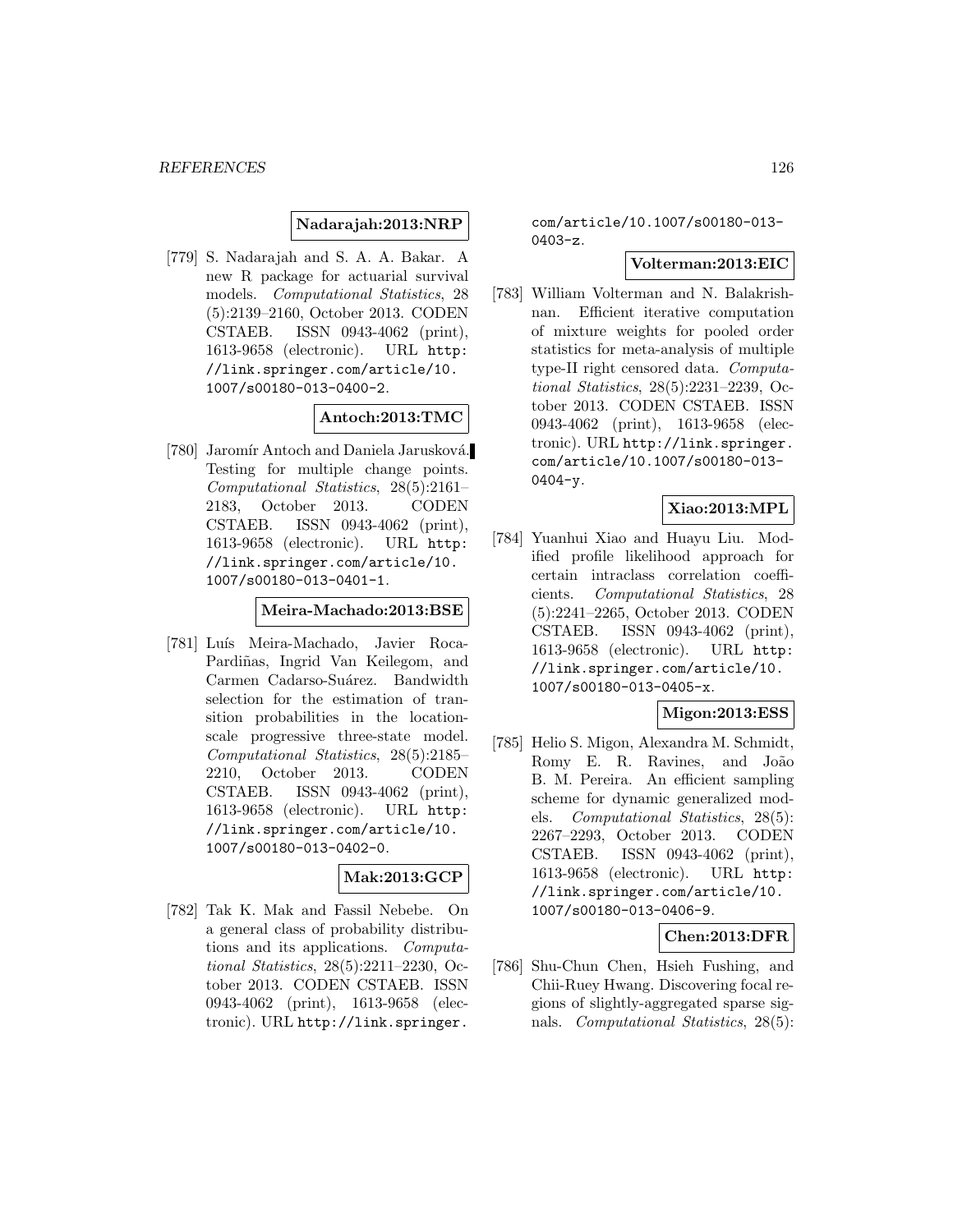2295–2308, October 2013. CODEN CSTAEB. ISSN 0943-4062 (print), 1613-9658 (electronic). URL http: //link.springer.com/article/10. 1007/s00180-013-0407-8.

#### **Contreras-Reyes:2013:SAA**

[787] Javier E. Contreras-Reyes and Wilfredo Palma. Statistical analysis of autoregressive fractionally integrated moving average models in R. Computational Statistics, 28(5):2309–2331, October 2013. CODEN CSTAEB. ISSN 0943-4062 (print), 1613-9658 (electronic). URL http://link.springer. com/article/10.1007/s00180-013- 0408-7.

#### **Mlodak:2013:NSA**

[788] Andrzej Młodak. Neighbourhood of spatial areas in the physical and socioeconomical context. Computational Statistics, 28(6):2379–2414, December 2013. CODEN CSTAEB. ISSN 0943-4062 (print), 1613-9658 (electronic). URL http://link.springer. com/article/10.1007/s00180-013-  $0411-z.$ 

#### **Chen:2013:TVS**

[789] Cathy W. S. Chen, Feng-Chi Liu, and Mike K. P. So. Threshold variable selection of asymmetric stochastic volatility models. Computational Statistics, 28(6):2415–2447, December 2013. CODEN CSTAEB. ISSN 0943-4062 (print), 1613-9658 (electronic). URL http://link.springer. com/article/10.1007/s00180-013-  $0412 - y.$ 

### **Adachi:2013:GJP**

[790] Kohei Adachi. Generalized joint Procrustes analysis. Computational

Statistics, 28(6):2449–2464, December 2013. CODEN CSTAEB. ISSN 0943-4062 (print), 1613-9658 (electronic). URL http://link.springer. com/article/10.1007/s00180-013-  $0413-x.$ 

### **Aminzadeh:2013:BEE**

[791] M. S. Aminzadeh. Bayesian estimation of the expected time of first arrival past a truncated time t: the case of NHPP with power law intensity. Computational Statistics, 28(6): 2465–2477, December 2013. CODEN CSTAEB. ISSN 0943-4062 (print), 1613-9658 (electronic). URL http: //link.springer.com/article/10. 1007/s00180-013-0414-9.

## **He:2013:ESC**

[792] Qinying He, H. N. Nagaraja, and Chunjie Wu. Efficient simulation of complete and censored samples from common bivariate exponential distributions. Computational Statistics, 28(6): 2479–2494, December 2013. CODEN CSTAEB. ISSN 0943-4062 (print), 1613-9658 (electronic). URL http: //link.springer.com/article/10. 1007/s00180-013-0415-8.

### **Zhu:2013:MHD**

[793] Yayuan Zhu, Jingjing Wu, and Xuewen Lu. Minimum Hellinger distance estimation for a two-sample semiparametric cure rate model with censored survival data. Computational Statistics, 28(6):2495–2518, December 2013. CODEN CSTAEB. ISSN 0943-4062 (print), 1613-9658 (electronic). URL http://link.springer. com/article/10.1007/s00180-013- 0416-7.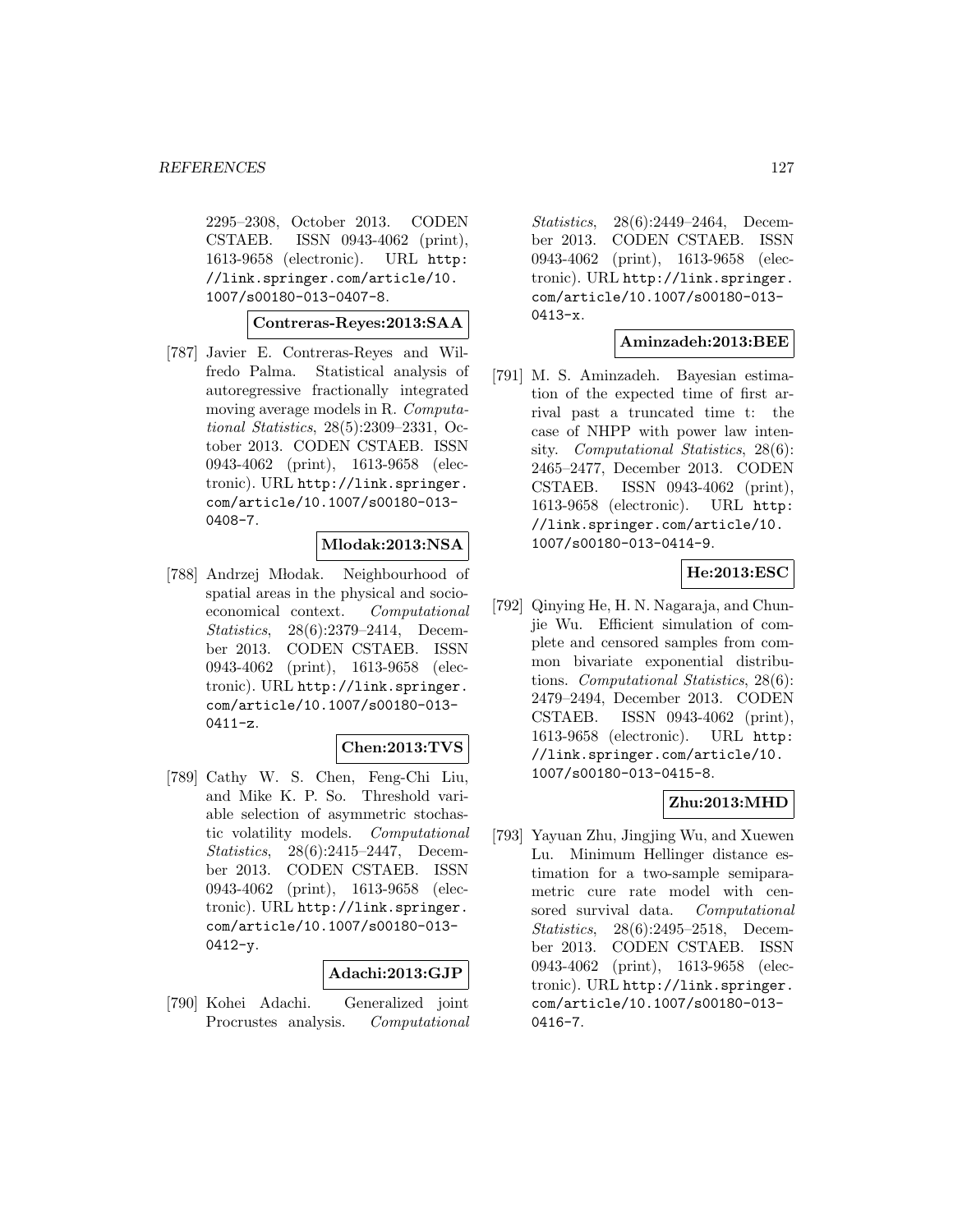## **Saleh:2013:IRR**

[794] A. K. Md. E. Saleh and B. M. Golam Kibria. Improved ridge regression estimators for the logistic regression model. *Computational Statistics*, 28(6): 2519–2558, December 2013. CODEN CSTAEB. ISSN 0943-4062 (print), 1613-9658 (electronic). URL http: //link.springer.com/article/10. 1007/s00180-013-0417-6.

# **Ogasawara:2013:APB**

[795] Haruhiko Ogasawara. Asymptotic properties of the Bayes modal estimators of item parameters in item response theory. Computational Statistics, 28(6):2559–2583, December 2013. CODEN CSTAEB. ISSN 0943- 4062 (print), 1613-9658 (electronic). URL http://link.springer.com/ article/10.1007/s00180-013-0418- 5.

#### **Reschenhofer:2013:NMP**

[796] Erhard Reschenhofer, David Preinerstorfer, and Lukas Steinberger. Nonmonotonic penalizing for the number of structural breaks. Computational Statistics, 28(6):2585–2598, December 2013. CODEN CSTAEB. ISSN 0943-4062 (print), 1613-9658 (electronic). URL http://link.springer. com/article/10.1007/s00180-013- 0419-4.

### **Bischl:2013:BLC**

[797] Bernd Bischl, Julia Schiffner, and Claus Weihs. Benchmarking local classification methods. Computational Statistics, 28(6):2599–2619, December 2013. CODEN CSTAEB. ISSN 0943-4062 (print), 1613-9658 (electronic). URL http://link.springer.

com/article/10.1007/s00180-013-  $0420 - y.$ 

### **Jafari:2013:PBA**

[798] Ali Akbar Jafari and Mohammad Reza Kazemi. A parametric bootstrap approach for the equality of coefficients of variation. Computational Statistics, 28(6):2621–2639, December 2013. CODEN CSTAEB. ISSN 0943-4062 (print), 1613-9658 (electronic). URL http://link.springer. com/article/10.1007/s00180-013-  $0421-x$ .

#### **Guedon:2013:ELS**

[799] Yann Guédon. Exploring the latent segmentation space for the assessment of multiple change-point models. Computational Statistics, 28(6): 2641–2678, December 2013. CODEN CSTAEB. ISSN 0943-4062 (print), 1613-9658 (electronic). URL http: //link.springer.com/article/10. 1007/s00180-013-0422-9.

### **Stober:2013:ESE**

[800] Jakob Stöber and Ulf Schepsmeier. Estimating standard errors in regular vine copula models. Computational Statistics, 28(6):2679–2707, December 2013. CODEN CSTAEB. ISSN 0943-4062 (print), 1613-9658 (electronic). URL http://link.springer. com/article/10.1007/s00180-013- 0423-8.

### **Parpia:2013:ECI**

[801] Sameer Parpia, John J. Koval, and Allan Donner. Evaluation of confidence intervals for the kappa statistic when the assumption of marginal homogeneity is violated. Computational Statistics, 28(6):2709–2718, De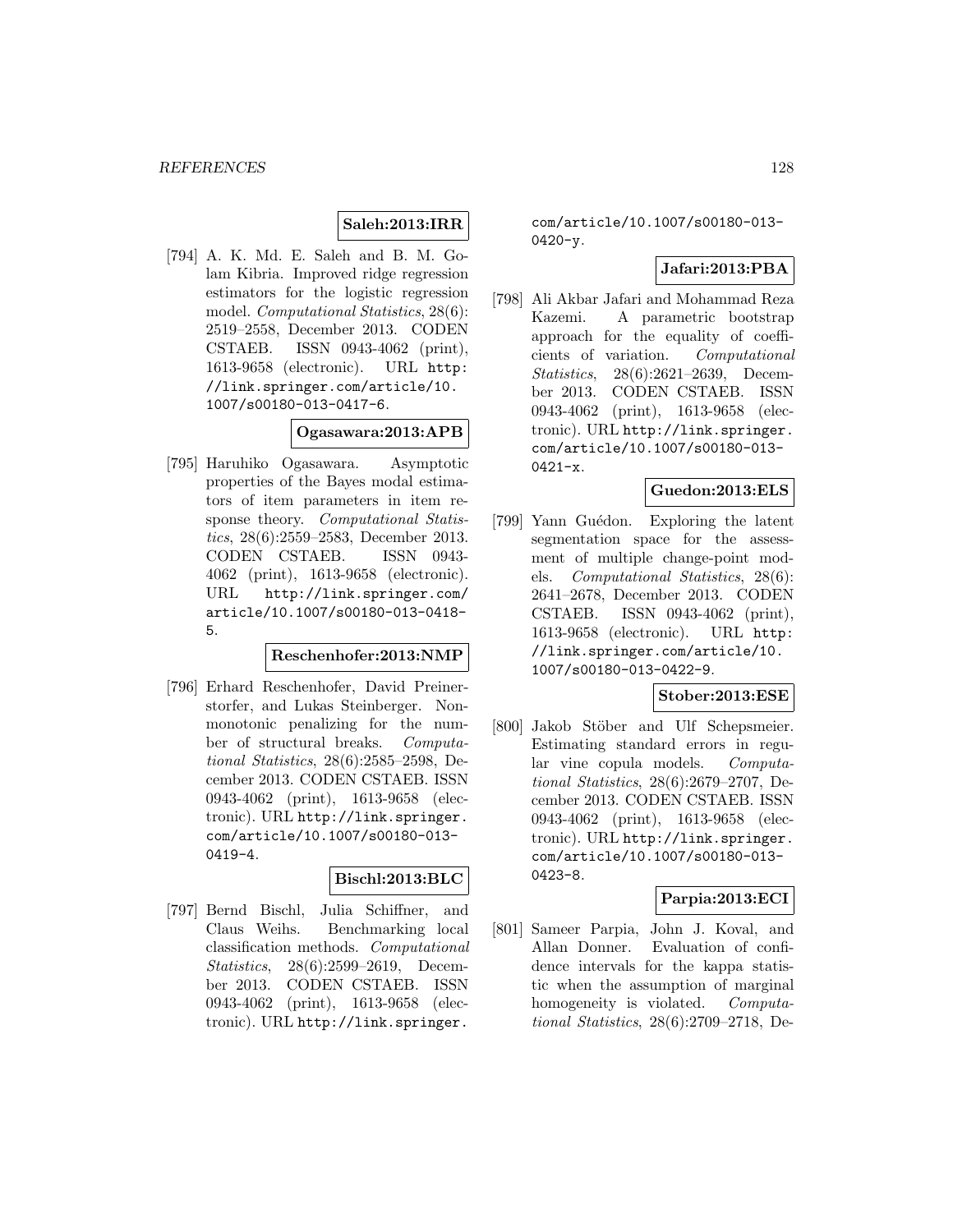cember 2013. CODEN CSTAEB. ISSN 0943-4062 (print), 1613-9658 (electronic). URL http://link.springer. com/article/10.1007/s00180-013- 0424-7.

#### **Ahlgren:2013:PBT**

[802] Niklas Ahlgren and Jan Antell. The power of bootstrap tests of cointegration rank. Computational Statistics, 28(6):2719–2748, December 2013. CODEN CSTAEB. ISSN 0943- 4062 (print), 1613-9658 (electronic). URL http://link.springer.com/ article/10.1007/s00180-013-0425- 6.

#### **Musella:2013:PAV**

[803] Flaminia Musella. A PC algorithm variation for ordinal variables. Computational Statistics, 28(6):2749– 2759, December 2013. CODEN CSTAEB. ISSN 0943-4062 (print), 1613-9658 (electronic). URL http: //link.springer.com/article/10. 1007/s00180-013-0426-5.

# **Gonzalez:2013:TLG**

[804] Eduardo Gutiérrez González, José A. Villaseñor Alva, Olga Vladimirovna Panteleeva, and Humberto Vaquera Huerta. On testing the log-gamma distribution hypothesis by bootstrap. Computational Statistics, 28(6):2761– 2776, December 2013. CODEN CSTAEB. ISSN 0943-4062 (print), 1613-9658 (electronic). URL http: //link.springer.com/article/10. 1007/s00180-013-0427-4.

#### **Lenormand:2013:AAB**

[805] Maxime Lenormand, Franck Jabot, and Guillaume Deffuant. Adaptive approximate Bayesian computation

for complex models. Computational Statistics, 28(6):2777–2796, December 2013. CODEN CSTAEB. ISSN 0943-4062 (print), 1613-9658 (electronic). URL http://link.springer. com/article/10.1007/s00180-013- 0428-3.

### **Martino:2013:FDM**

[806] Luca Martino and Jesse Read. On the flexibility of the design of multiple try Metropolis schemes. Computational Statistics, 28(6):2797–2823, December 2013. CODEN CSTAEB. ISSN 0943-4062 (print), 1613-9658 (electronic). URL http://link.springer. com/article/10.1007/s00180-013- 0429-2.

# **Basiri:2013:NPI**

[807] Elham Basiri and Jafar Ahmadi. Nonparametric prediction intervals for progressive Type–II censored order statistics based on k-records. Computational Statistics, 28(6):2825–2848, December 2013. CODEN CSTAEB. ISSN 0943-4062 (print), 1613-9658 (electronic). URL http://link.springer. com/article/10.1007/s00180-013- 0430-9.

### **Binder:2014:PR**

[808] Harald Binder, Hans A. Kestler, and Matthias Schmid. Proceedings of Reisensburg 2011. Computational Statistics, 29(1–2):1–2, February 2014. CODEN CSTAEB. ISSN 0943-4062 (print), 1613-9658 (electronic). URL http://link.springer. com/article/10.1007/s00180-013- 0475-9; http://link.springer. com/content/pdf/10.1007/s00180- 013-0475-9.pdf.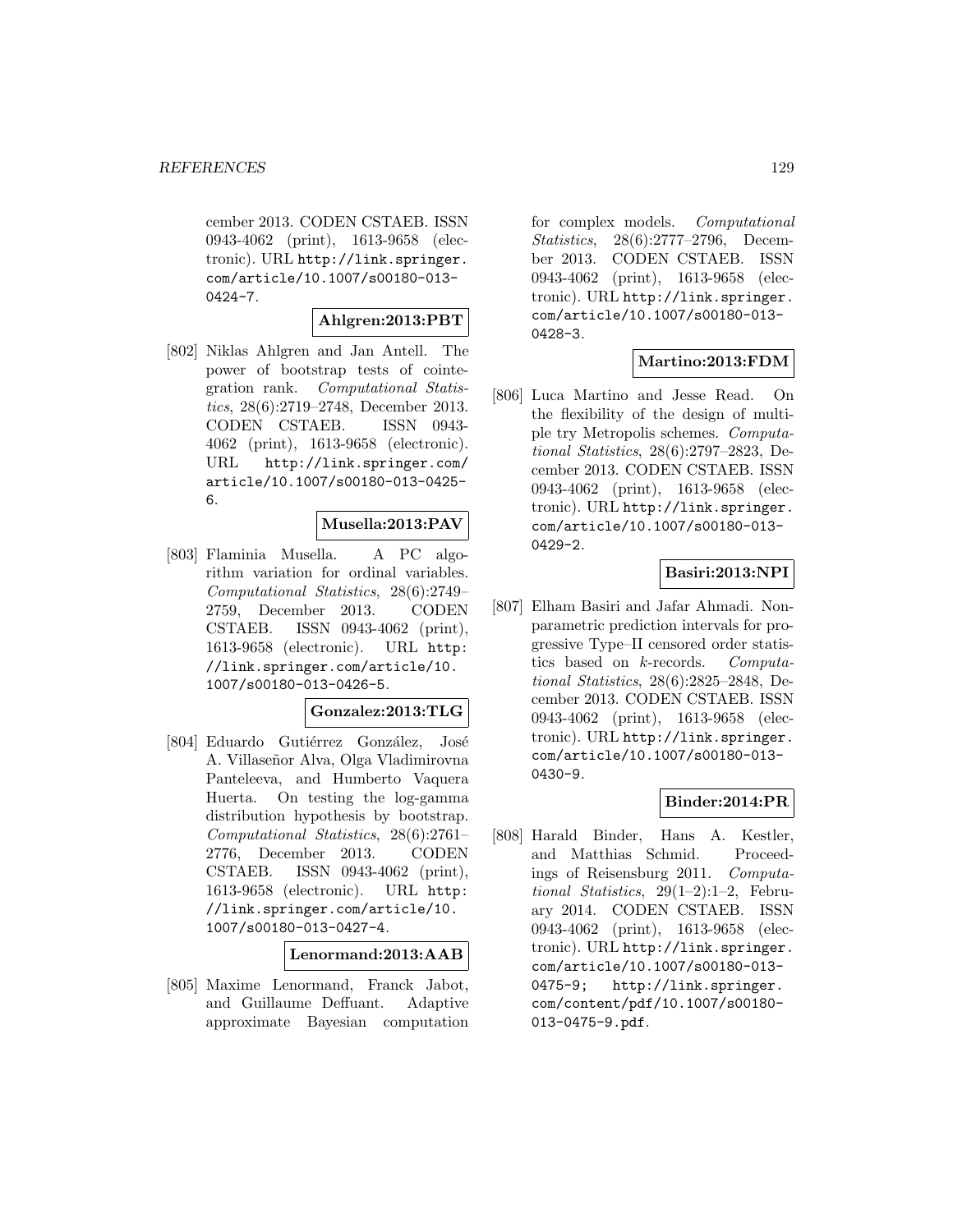#### **Hofner:2014:MBB**

[809] Benjamin Hofner, Andreas Mayr, Nikolay Robinzonov, and Matthias Schmid. Model-based boosting in R: a handson tutorial using the R package mboost. Computational Statistics, 29 (1–2):3–35, February 2014. CODEN CSTAEB. ISSN 0943-4062 (print), 1613-9658 (electronic). URL http: //link.springer.com/article/10. 1007/s00180-012-0382-5.

### **Krey:2014:MTS**

[810] Sebastian Krey, Uwe Ligges, and Friedrich Leisch. Music and timbre segmentation by recursive constrained K-means clustering. Computational Statistics,  $29(1-2):37-50$ , February 2014. CODEN CSTAEB. ISSN 0943-4062 (print), 1613-9658 (electronic). URL http://link.springer. com/article/10.1007/s00180-012- 0358-5.

#### **Hieke:2014:MRB**

[811] Stefanie Hieke, Harald Binder, Alexandra Nieters, and Martin Schumacher. minPtest: a resampling based gene region-level testing procedure for genetic case-control studies. Computational Statistics, 29(1–2):51–63, February 2014. CODEN CSTAEB. ISSN 0943-4062 (print), 1613-9658 (electronic). URL http://link.springer. com/article/10.1007/s00180-012- 0391-4.

#### **Schmidt:2014:SGF**

[812] Miriam Schmidt, Günther Palm, and Friedhelm Schwenker. Spectral graph features for the classification of graphs and graph sequences. Computational Statistics, 29(1–2):65–80, Febru-

ary 2014. CODEN CSTAEB. ISSN 0943-4062 (print), 1613-9658 (electronic). URL http://link.springer. com/article/10.1007/s00180-012- 0381-6.

### **Lausser:2014:IPH**

[813] Ludwig Lausser, Christoph Müssel, Alexander Melkozerov, and Hans A. Kestler. Identifying predictive hubs to condense the training set of  $k$ nearest neighbour classifiers. Computational Statistics, 29(1–2):81–95, February 2014. CODEN CSTAEB. ISSN 0943-4062 (print), 1613-9658 (electronic). URL http://link.springer. com/article/10.1007/s00180-012- 0379-0.

### **Maucher:2014:IBF**

[814] Markus Maucher, David V. Kracht, Steffen Schober, Martin Bossert, and Hans A. Kestler. Inferring Boolean functions via higher-order correlations. Computational Statistics, 29(1– 2):97–115, February 2014. CODEN CSTAEB. ISSN 0943-4062 (print), 1613-9658 (electronic). URL http: //link.springer.com/article/10. 1007/s00180-012-0385-2.

### **Cook:2014:DEA**

[815] Dianne Cook. The 2011 data Expo of the American Statistical Association. Computational Statistics, 29(1– 2):117–119, February 2014. CODEN CSTAEB. ISSN 0943-4062 (print), 1613-9658 (electronic). URL http: //link.springer.com/article/10. 1007/s00180-013-0474-x; http: //link.springer.com/content/pdf/ 10.1007/s00180-013-0474-x.pdf.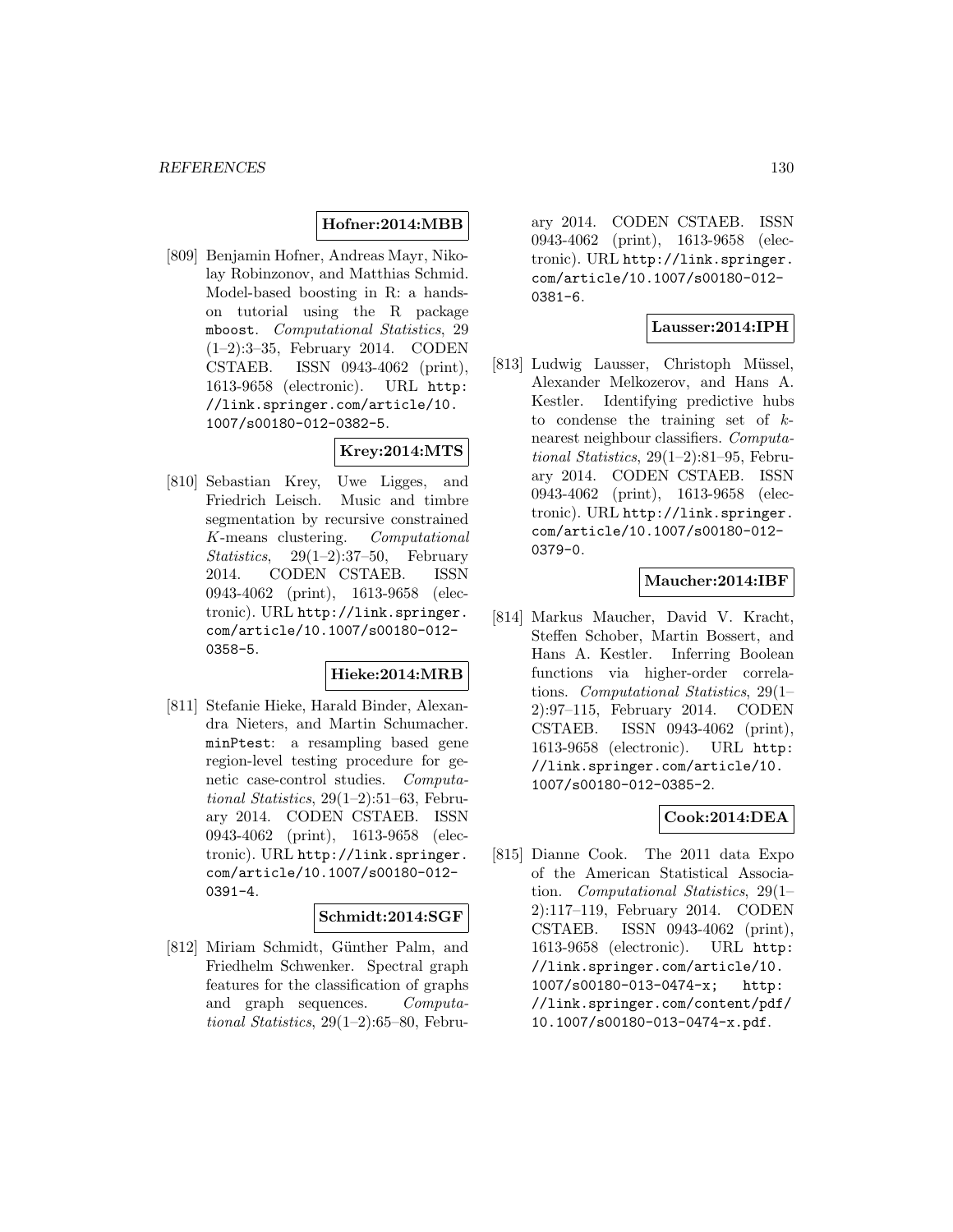# **Follett:2014:GED**

[816] Lendie Follett, Ulrike Genschel, and Heike Hofmann. A graphical exploration of the deepwater horizon oil spill. Computational Statistics, 29(1– 2):121–132, February 2014. CODEN CSTAEB. ISSN 0943-4062 (print), 1613-9658 (electronic). URL http: //link.springer.com/article/10. 1007/s00180-013-0432-7.

## **Tran:2014:EOS**

[817] Tony Tran, Aida Yazdanparast, and Eric A. Suess. Effect of oil spill on birds: A graphical assay of the deepwater horizon oil Spill's impact on birds. Computational Statistics, 29(1– 2):133–140, February 2014. CODEN CSTAEB. ISSN 0943-4062 (print), 1613-9658 (electronic). URL http: //link.springer.com/article/10. 1007/s00180-013-0472-z.

## **Li:2014:DIA**

[818] Tianxi Li, Chao Gao, Meng Xu, and Bala Rajaratnam. Detecting the impact area of BP deepwater horizon oil discharge: an analysis by time varying coefficient logistic models and boosted trees. Computational Statistics, 29(1– 2):141–157, February 2014. CODEN CSTAEB. ISSN 0943-4062 (print), 1613-9658 (electronic). URL http: //link.springer.com/article/10. 1007/s00180-013-0449-y.

# **Fishman:2014:CSC**

[819] George S. Fishman. Counting subsets of contingency tables. Computational Statistics, 29(1–2):159–187, February 2014. CODEN CSTAEB. ISSN 0943-4062 (print), 1613-9658 (electronic). URL http://link.springer.

com/article/10.1007/s00180-013- 0442-5.

# **Lee:2014:DME**

[820] Ming Ha Lee and Michael B. C. Khoo. Design of a multivariate exponentially weighted moving average control chart with variable sampling intervals. Computational Statistics, 29(1– 2):189–214, February 2014. CODEN CSTAEB. ISSN 0943-4062 (print), 1613-9658 (electronic). URL http: //link.springer.com/article/10. 1007/s00180-013-0443-4.

### **Krishnamoorthy:2014:ITE**

[821] K. Krishnamoorthy and Meesook Lee. Improved tests for the equality of normal coefficients of variation. Computational Statistics, 29(1– 2):215–232, February 2014. CODEN CSTAEB. ISSN 0943-4062 (print), 1613-9658 (electronic). URL http: //link.springer.com/article/10. 1007/s00180-013-0445-2.

### **Ouysse:2014:PBB**

[822] Rachida Ouysse. On the performance of block-bootstrap continuously updated GMM for a class of non-linear conditional moment models. Computational Statistics, 29(1– 2):233–261, February 2014. CODEN CSTAEB. ISSN 0943-4062 (print), 1613-9658 (electronic). URL http: //link.springer.com/article/10. 1007/s00180-013-0447-0.

### **Zhou:2014:SND**

[823] Lan Zhou and Huijun Pan. Smoothing noisy data for irregular regions using penalized bivariate splines on triangulations. Computational Statistics, 29(1–2):263–281, February 2014.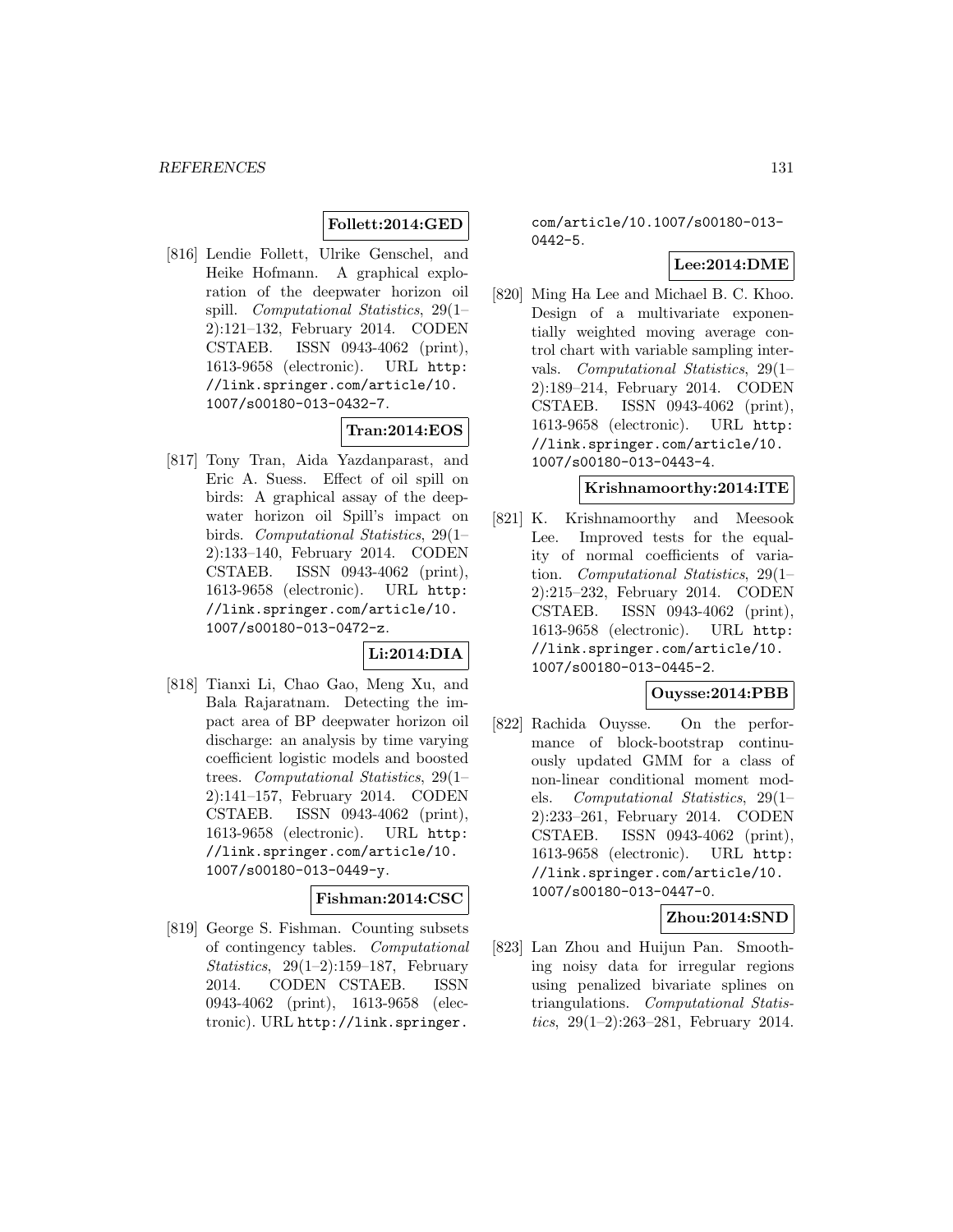CODEN CSTAEB. ISSN 0943- 4062 (print), 1613-9658 (electronic). URL http://link.springer.com/ article/10.1007/s00180-013-0448 z.

### **Kauermann:2014:PML**

[824] Göran Kauermann and Renate Meyer. Penalized marginal likelihood estimation of finite mixtures of Archimedean copulas. Computational Statistics,  $29(1-2):283-306$ , February 2014. CODEN CSTAEB. ISSN 0943- 4062 (print), 1613-9658 (electronic). URL http://link.springer.com/ article/10.1007/s00180-013-0454- 1.

### **Bertrand:2014:HLC**

[825] Aurélie M. E. Bertrand and Christian M. Hafner. On heterogeneous latent class models with applications to the analysis of rating scores. Computational Statistics, 29(1– 2):307–330, February 2014. CODEN CSTAEB. ISSN 0943-4062 (print), 1613-9658 (electronic). URL http: //link.springer.com/article/10. 1007/s00180-013-0450-5.

## **Chang:2014:BCI**

[826] Yi-Ping Chang and Chih-Tun Yu. Bayesian confidence intervals for probability of default and asset correlation of portfolio credit risk. Computational Statistics, 29(1–2):331–361, February 2014. CODEN CSTAEB. ISSN 0943-4062 (print), 1613-9658 (electronic). URL http://link.springer. com/article/10.1007/s00180-013- 0453-2.

#### **Jimenez-Gamero:2014:MDE**

[827] M. D. Jiménez-Gamero, R. Pino-Mejías, and A. Rufián-Lizana. Minimum  $K_{\phi}$ -divergence estimators for multinomial models and applications. Computational Statistics, 29(1–2): 363–401, February 2014. CODEN CSTAEB. ISSN 0943-4062 (print), 1613-9658 (electronic). URL http: //link.springer.com/article/10. 1007/s00180-013-0452-3.

### **Trendafilov:2014:SMD**

[828] Nickolay Trendafilov, Martin Kleinsteuber, and Hui Zou. Sparse matrices in data analysis. Computational Statistics, 29(3–4):403–405, June 2014. CODEN CSTAEB. ISSN 0943-4062 (print), 1613-9658 (electronic). URL http://link.springer. com/article/10.1007/s00180-013- 0468-8; http://link.springer. com/content/pdf/10.1007/s00180- 013-0468-8.pdf.

## **Buhlmann:2014:HDV**

[829] Peter Bühlmann and Jacopo Mandozzi. High-dimensional variable screening and bias in subsequent inference, with an empirical comparison. Computational Statistics, 29(3–4):407–430, June 2014. CODEN CSTAEB. ISSN 0943-4062 (print), 1613-9658 (electronic). URL http://link.springer. com/article/10.1007/s00180-013- 0436-3.

#### **Trendafilov:2014:SSS**

[830] Nickolay T. Trendafilov. From simple structure to sparse components: a review. Computational Statistics, 29 (3–4):431–454, June 2014. CODEN CSTAEB. ISSN 0943-4062 (print),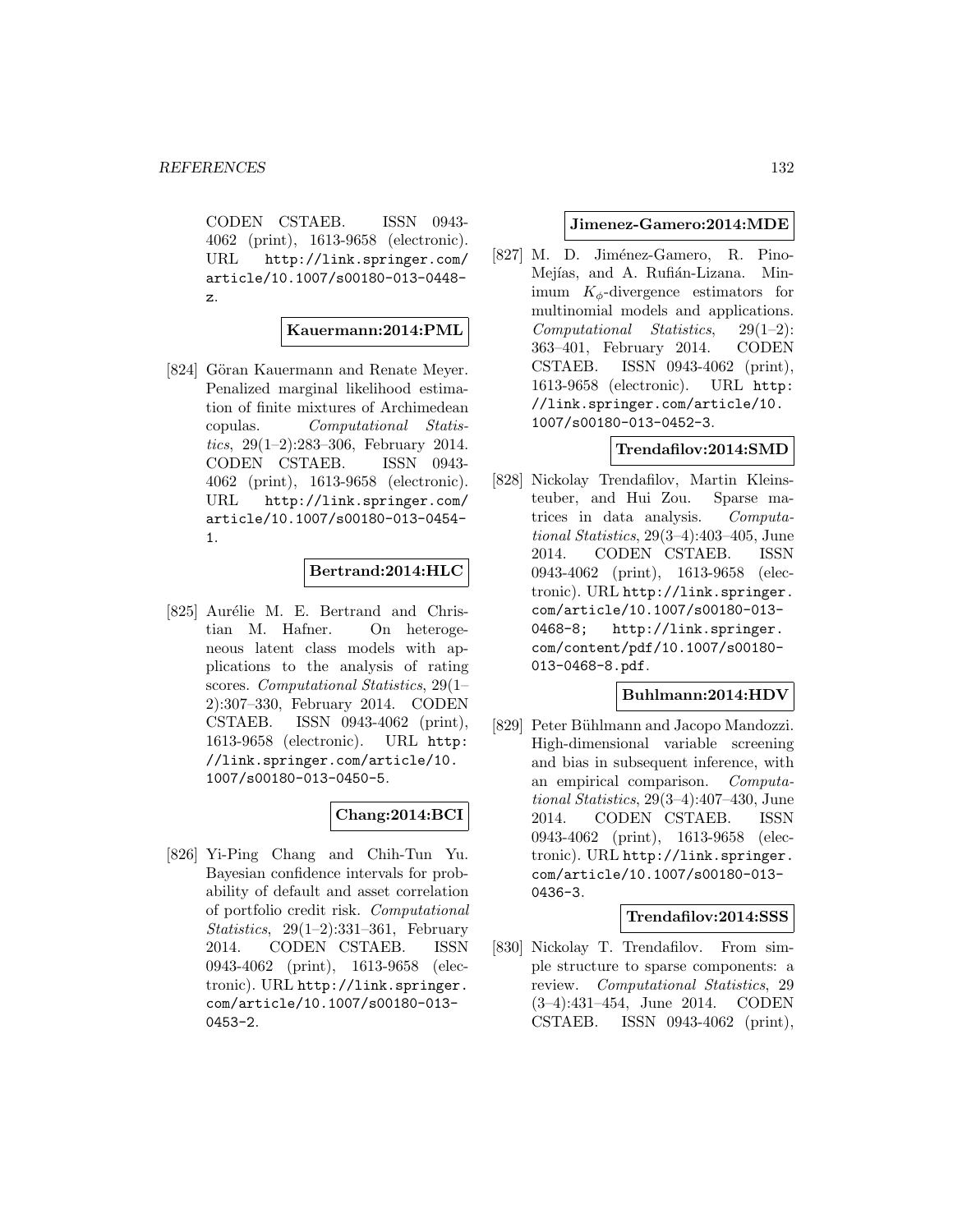1613-9658 (electronic). URL http: //link.springer.com/article/10. 1007/s00180-013-0434-5.

### **Fang:2014:RPC**

[831] Yixin Fang, Yang Feng, and Ming Yuan. Regularized principal components of heritability. Computational Statistics, 29(3–4):455–465, June 2014. CODEN CSTAEB. ISSN 0943-4062 (print), 1613-9658 (electronic). URL http://link.springer. com/article/10.1007/s00180-013- 0444-3.

## **Hage:2014:RPS**

[832] Clemens Hage and Martin Kleinsteuber. Robust PCA and subspace tracking from incomplete observations using  $\ell_0$ -surrogates. Computational Statistics, 29(3–4):467–487, June 2014. CODEN CSTAEB. ISSN 0943-4062 (print), 1613-9658 (electronic). URL http://link.springer. com/article/10.1007/s00180-013- 0435-4.

#### **Bouveyron:2014:DVS**

[833] Charles Bouveyron and Camille Brunet-Saumard. Discriminative variable selection for clustering with the sparse Fisher–EM algorithm. Computational Statistics, 29(3–4):489–513, June 2014. CODEN CSTAEB. ISSN 0943-4062 (print), 1613-9658 (electronic). URL http://link.springer. com/article/10.1007/s00180-013- 0433-6.

#### **Choy:2014:SDM**

[834] Tze Choy and Nicolai Meinshausen. Sparse distance metric learning. Computational Statistics, 29(3–4):515–528, June 2014. CODEN CSTAEB. ISSN

0943-4062 (print), 1613-9658 (electronic). URL http://link.springer. com/article/10.1007/s00180-013- 0437-2.

### **GSell:2014:SAI**

[835] Max Grazier G'Sell, Shai S. Shen-Orr, and Robert Tibshirani. Sensitivity analysis for inference with partially identifiable covariance matrices. Computational Statistics, 29(3–4):529–546, June 2014. CODEN CSTAEB. ISSN 0943-4062 (print), 1613-9658 (electronic). URL http://link.springer. com/article/10.1007/s00180-013- 0451-4.

#### **Krahmer:2014:SMF**

[836] Felix Krahmer, Gitta Kutyniok, and Jakob Lemvig. Sparse matrices in frame theory. Computational Statistics, 29(3–4):547–568, June 2014. CODEN CSTAEB. ISSN 0943-4062 (print), 1613-9658 (electronic). URL http: //link.springer.com/article/10. 1007/s00180-013-0446-1.

### **Absil:2014:TNM**

[837] P.-A. Absil, Luca Amodei, and Gilles Meyer. Two Newton methods on the manifold of fixed-rank matrices endowed with Riemannian quotient geometries. Computational Statistics, 29 (3–4):569–590, June 2014. CODEN CSTAEB. ISSN 0943-4062 (print), 1613-9658 (electronic). URL http: //link.springer.com/article/10. 1007/s00180-013-0441-6.

### **Mishra:2014:FRM**

[838] Bamdev Mishra, Gilles Meyer, Silvère Bonnabel, and Rodolphe Sepulchre. Fixed-rank matrix factorizations and Riemannian low-rank opti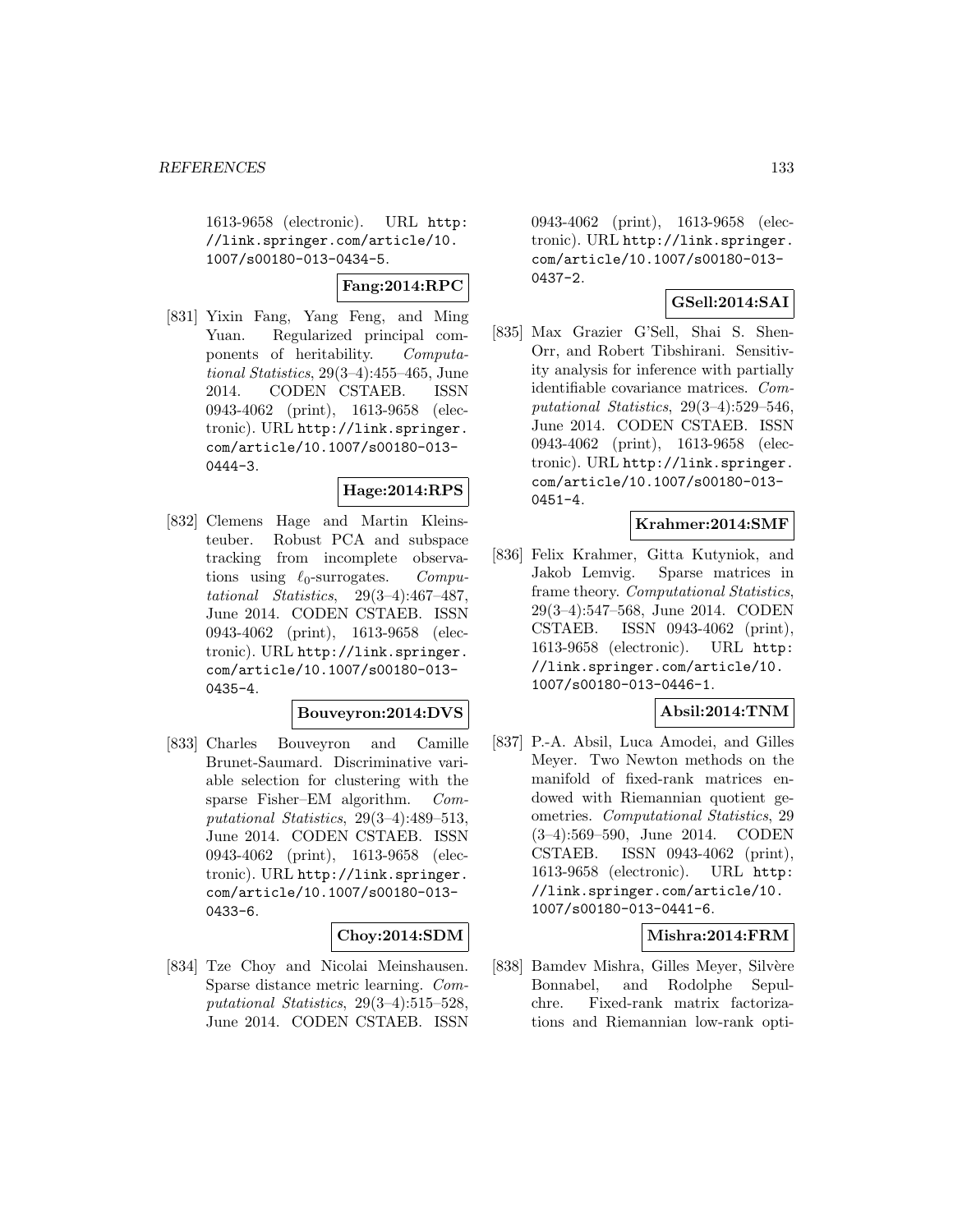mization. Computational Statistics, 29 (3–4):591–621, June 2014. CODEN CSTAEB. ISSN 0943-4062 (print), 1613-9658 (electronic). URL http: //link.springer.com/article/10. 1007/s00180-013-0464-z.

## **Chen:2014:STN**

[839] Jianhui Chen and Jieping Ye. Sparse trace norm regularization. Computational Statistics, 29(3–4):623–639, June 2014. CODEN CSTAEB. ISSN 0943-4062 (print), 1613-9658 (electronic). URL http://link.springer. com/article/10.1007/s00180-013- 0440-7.

### **Shen:2014:SNE**

[840] Pao sheng Shen. Simple nonparametric estimators of the bivariate survival function under random left truncation and right censoring. Computational Statistics, 29(3–4):641–659, June 2014. CODEN CSTAEB. ISSN 0943-4062 (print), 1613-9658 (electronic). URL http://link.springer. com/article/10.1007/s00180-013- 0455-0.

### **Koyama:2014:HGD**

[841] Tamio Koyama, Hiromasa Nakayama, Kenta Nishiyama, and Nobuki Takayama. Holonomic gradient descent for the Fisher–Bingham distribution on the d-dimensional sphere. Computational Statistics, 29(3–4):661–683, June 2014. CODEN CSTAEB. ISSN 0943-4062 (print), 1613-9658 (electronic). URL http://link.springer. com/article/10.1007/s00180-013- 0456-z.

### **Salinas-Gutierrez:2014:CSG**

[842] Rogelio Salinas-Gutiérrez, Arturo Hernández-Aguirre, and Enrique R. Villa-Diharce. Copula selection for graphical models in continuous estimation of distribution algorithms. Computational Statistics, 29(3–4):685–713, June 2014. CODEN CSTAEB. ISSN 0943-4062 (print), 1613-9658 (electronic). URL http://link.springer. com/article/10.1007/s00180-013- 0457-y.

## **Marra:2014:THA**

[843] Giampiero Marra, Rosalba Radice, and Silvia Missiroli. Testing the hypothesis of absence of unobserved confounding in semiparametric bivariate probit models. Computational Statistics, 29 (3–4):715–741, June 2014. CODEN CSTAEB. ISSN 0943-4062 (print), 1613-9658 (electronic). URL http: //link.springer.com/article/10. 1007/s00180-013-0458-x; http: //link.springer.com/content/pdf/ 10.1007/s00180-013-0458-x.pdf.

### **Cattaneo:2014:ILC**

[844] Marco E. G. V. Cattaneo and Andrea Wiencierz. On the implementation of LIR: the case of simple linear regression with interval data. Computational Statistics, 29(3–4):743–767, June 2014. CODEN CSTAEB. ISSN 0943-4062 (print), 1613-9658 (electronic). URL http://link.springer. com/article/10.1007/s00180-013- 0459-9.

#### **Lindsey:2014:USM**

[845] Charles D. Lindsey, Simon J. Sheather, and Joseph W. McKean. Using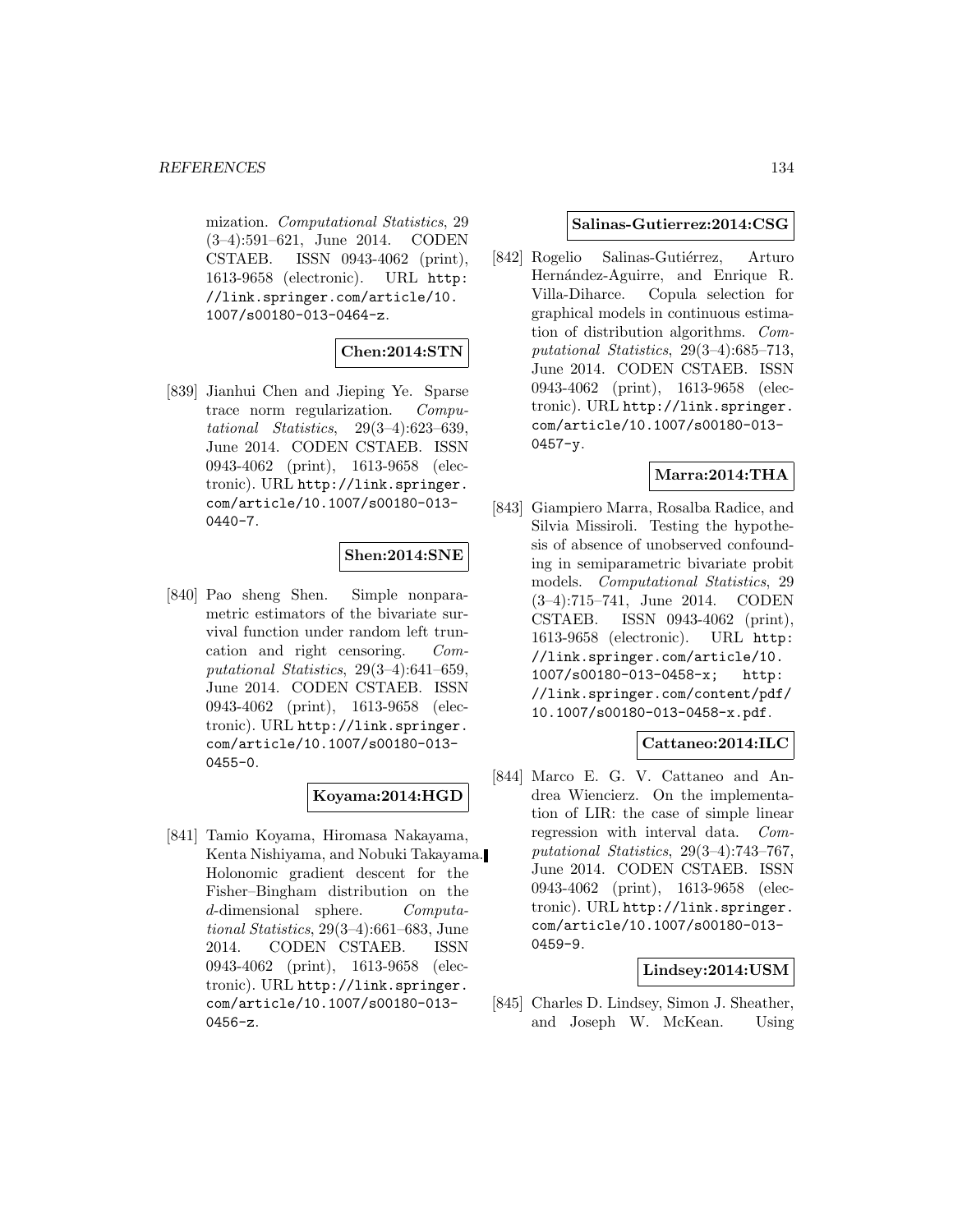sliced mean variance-covariance inverse regression for classification and dimension reduction. Computational Statistics, 29(3–4):769–798, June 2014. CODEN CSTAEB. ISSN 0943- 4062 (print), 1613-9658 (electronic). URL http://link.springer.com/ article/10.1007/s00180-013-0460- 3.

# **Rey:2014:FAS**

[846] Sergio J. Rey. Fast algorithms for a space-time concordance measure. Computational Statistics, 29(3–4):799–811, June 2014. CODEN CSTAEB. ISSN 0943-4062 (print), 1613-9658 (electronic). URL http://link.springer. com/article/10.1007/s00180-013- 0461-2.

# **Shen:2014:SRA**

[847] Pao sheng Shen. Semiparametric regression analysis for clustered doubly-censored data. Computational Statistics, 29(3–4):813–828, June 2014. CODEN CSTAEB. ISSN 0943-4062 (print), 1613-9658 (electronic). URL http://link.springer. com/article/10.1007/s00180-013- 0462-1.

### **Mlodak:2014:CAM**

[848] Andrzej Młodak. On the construction of an aggregated measure of the development of interval data. Computational Statistics, 29(5):895–929, October 2014. CODEN CSTAEB. ISSN 0943-4062 (print), 1613-9658 (electronic). URL http://link.springer. com/article/10.1007/s00180-013- 0469-7.

## **Rosadi:2014:SOL**

[849] Dedi Rosadi and Shelton Peiris. Second-order least-squares estimation for regression models with autocorrelated errors. Computational Statistics, 29(5):931–943, October 2014. CODEN CSTAEB. ISSN 0943-4062 (print), 1613-9658 (electronic). URL http: //link.springer.com/article/10. 1007/s00180-013-0470-1.

# **Hornik:2014:MLE**

[850] Kurt Hornik and Bettina Grün. On maximum likelihood estimation of the concentration parameter of von Mises–Fisher distributions. Computational Statistics, 29(5):945–957, October 2014. CODEN CSTAEB. ISSN 0943-4062 (print), 1613-9658 (electronic). URL http://link.springer. com/article/10.1007/s00180-013- 0471-0; http://link.springer. com/content/pdf/10.1007/s00180- 013-0471-0.pdf.

## **Conceicao:2014:ZMP**

[851] Katiane S. Conceição, Marinho G. Andrade, and Francisco Louzada. On the zero-modified Poisson model: Bayesian analysis and posterior divergence measure. Computational Statistics, 29 (5):959–980, October 2014. CODEN CSTAEB. ISSN 0943-4062 (print), 1613-9658 (electronic). URL http: //link.springer.com/article/10. 1007/s00180-013-0473-y.

## **Luo:2014:ERR**

[852] Ji Luo, Jiajia Zhang, and Han Sun. Estimation of relative risk using a log-binomial model with constraints. Computational Statistics, 29 (5):981–1003, October 2014. CODEN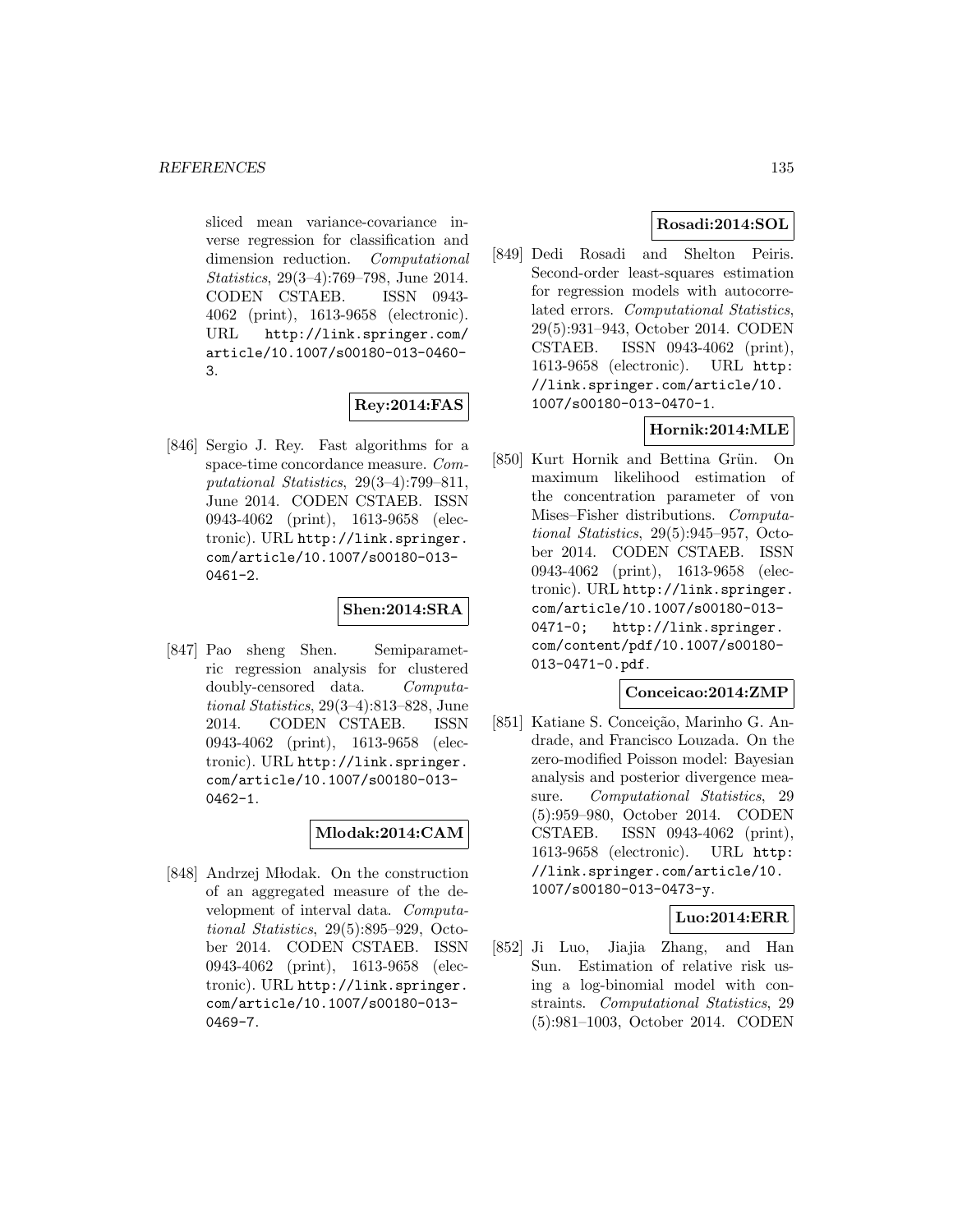CSTAEB. ISSN 0943-4062 (print), 1613-9658 (electronic). URL http: //link.springer.com/article/10. 1007/s00180-013-0476-8.

**Kim:2014:ABE**

[853] Daeju Kim, Shuichi Kawano, and Yoshiyuki Ninomiya. Adaptive basis expansion via  $\ell_1$  trend filtering. Computational Statistics, 29(5): 1005–1023, October 2014. CODEN CSTAEB. ISSN 0943-4062 (print), 1613-9658 (electronic). URL http: //link.springer.com/article/10. 1007/s00180-013-0477-7.

### **Gau:2014:BAM**

[854] Shiow-Lan Gau, Jean de Dieu Tapsoba, and Shen-Ming Lee. Bayesian approach for mixture models with grouped data. Computational Statistics, 29(5): 1025–1043, October 2014. CODEN CSTAEB. ISSN 0943-4062 (print), 1613-9658 (electronic). URL http: //link.springer.com/article/10. 1007/s00180-013-0478-6.

### **Niu:2014:PMA**

[855] Hongli Niu and Jun Wang. Phase and multifractality analyses of random price time series by finite-range interacting biased voter system. Computational Statistics, 29(5):1045–1063, October 2014. CODEN CSTAEB. ISSN 0943-4062 (print), 1613-9658 (electronic). URL http://link.springer. com/article/10.1007/s00180-014- 0479-0.

#### **Baker:2014:SAB**

[856] Rose D. Baker and Dan Jackson. Statistical application of barycentric rational interpolants: an alternative to splines. Computational Statistics, 29 (5):1065–1081, October 2014. CODEN CSTAEB. ISSN 0943-4062 (print), 1613-9658 (electronic). URL http: //link.springer.com/article/10. 1007/s00180-014-0480-7; http: //link.springer.com/content/pdf/ 10.1007/s00180-014-0480-7.pdf.

### **Malekzadeh:2014:CEL**

[857] A. Malekzadeh, M. Kharrati-Kopaei, and S. M. Sadooghi-Alvandi. Comparing exponential location parameters with several controls under heteroscedasticity. Computational Statistics, 29(5):1083–1094, October 2014. CODEN CSTAEB. ISSN 0943- 4062 (print), 1613-9658 (electronic). URL http://link.springer.com/ article/10.1007/s00180-014-0481- 6.

### **Melard:2014:ASP**

[858] Guy Mélard. On the accuracy of statistical procedures in Microsoft Excel 2010. Computational Statistics, 29(5): 1095–1128, October 2014. CODEN CSTAEB. ISSN 0943-4062 (print), 1613-9658 (electronic). URL http: //link.springer.com/article/10. 1007/s00180-014-0482-5.

### **Chavent:2014:SIR**

[859] Marie Chavent, Stéphane Girard, Vanessa Kuentz-Simonet, Benoit Liquet, Thi Mong Ngoc Nguyen, and Jérôme Saracco. A sliced inverse regression approach for data stream. Computational Statistics, 29 (5):1129–1152, October 2014. CODEN CSTAEB. ISSN 0943-4062 (print), 1613-9658 (electronic). URL http: //link.springer.com/article/10. 1007/s00180-014-0483-4.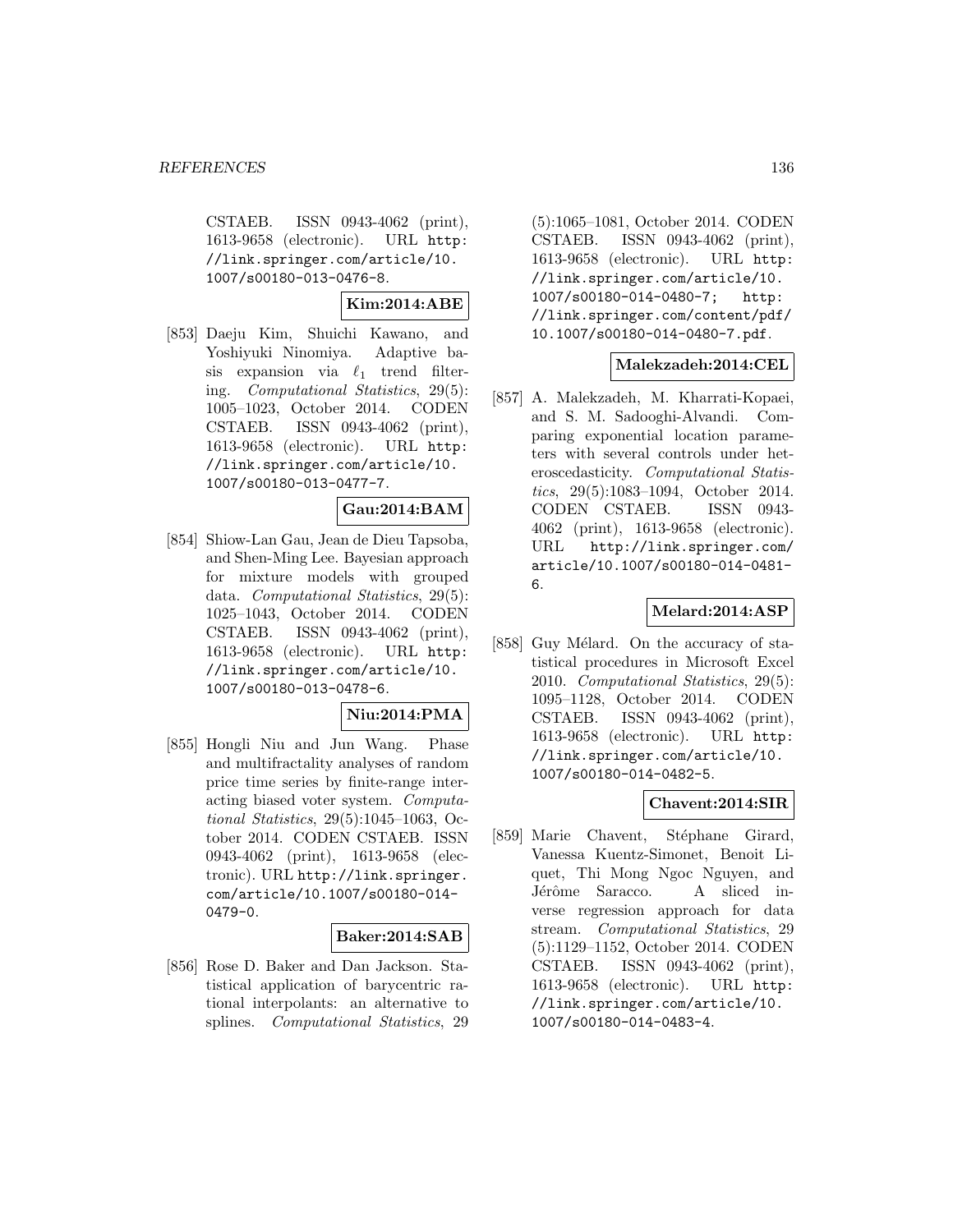## **Belaghi:2014:ICI**

[860] R. Arabi Belaghi, M. Arashi, and S. M. M. Tabatabaey. Improved confidence intervals for the scale parameter of Burr XII model based on record values. Computational Statistics, 29 (5):1153–1173, October 2014. CODEN CSTAEB. ISSN 0943-4062 (print), 1613-9658 (electronic). URL http: //link.springer.com/article/10. 1007/s00180-014-0484-3.

### **Wilcox:2014:CRR**

[861] Rand R. Wilcox and Florence Clark. Comparing robust regression lines associated with two dependent groups when there is heteroscedasticity. Computational Statistics, 29(5):1175–1186, October 2014. CODEN CSTAEB. ISSN 0943-4062 (print), 1613-9658 (electronic). URL http://link.springer. com/article/10.1007/s00180-014- 0485-2.

### **Ng:2014:FAS**

[862] Chi Tim Ng, Johan Lim, Kyeong Eun Lee, Donghyeon Yu, and Sujung Choi. A fast algorithm to sample the number of vertexes and the area of the random convex hull on the unit square. Computational Statistics, 29 (5):1187–1205, October 2014. CODEN CSTAEB. ISSN 0943-4062 (print), 1613-9658 (electronic). URL http: //link.springer.com/article/10. 1007/s00180-014-0486-1.

### **Hayter:2014:RFM**

[863] A. J. Hayter. Recursive formulas for multinomial probabilities with applications. Computational Statistics, 29 (5):1207–1219, October 2014. CODEN CSTAEB. ISSN 0943-4062 (print),

1613-9658 (electronic). URL http: //link.springer.com/article/10. 1007/s00180-014-0487-0.

### **Meintanis:2014:VTI**

[864] Simos G. Meintanis and Dimitris Karlis. Validation tests for the innovation distribution in INAR time series models. Computational Statistics, 29 (5):1221–1241, October 2014. CODEN CSTAEB. ISSN 0943-4062 (print), 1613-9658 (electronic). URL http: //link.springer.com/article/10. 1007/s00180-014-0488-z.

### **Strzalkowska-Kominiak:2014:BBA**

[865] Ewa Strzalkowska-Kominiak and Ricardo Cao. Beran-based approach for single-index models under censoring. Computational Statistics, 29(5): 1243–1261, October 2014. CODEN CSTAEB. ISSN 0943-4062 (print), 1613-9658 (electronic). URL http: //link.springer.com/article/10. 1007/s00180-014-0489-y.

### **Espinheira:2014:BPI**

[866] Patrícia L. Espinheira, Silvia L. P. Ferrari, and Francisco Cribari-Neto. Bootstrap prediction intervals in beta regressions. Computational Statistics, 29 (5):1263–1277, October 2014. CODEN CSTAEB. ISSN 0943-4062 (print), 1613-9658 (electronic). URL http: //link.springer.com/article/10. 1007/s00180-014-0490-5.

## **Mirfarah:2014:PCR**

[867] Elham Mirfarah and Jafar Ahmadi. Pitman closeness of k-records from two sequences to progressive Type–II censored order statistics. Computational Statistics, 29(5):1279–1300, October 2014. CODEN CSTAEB. ISSN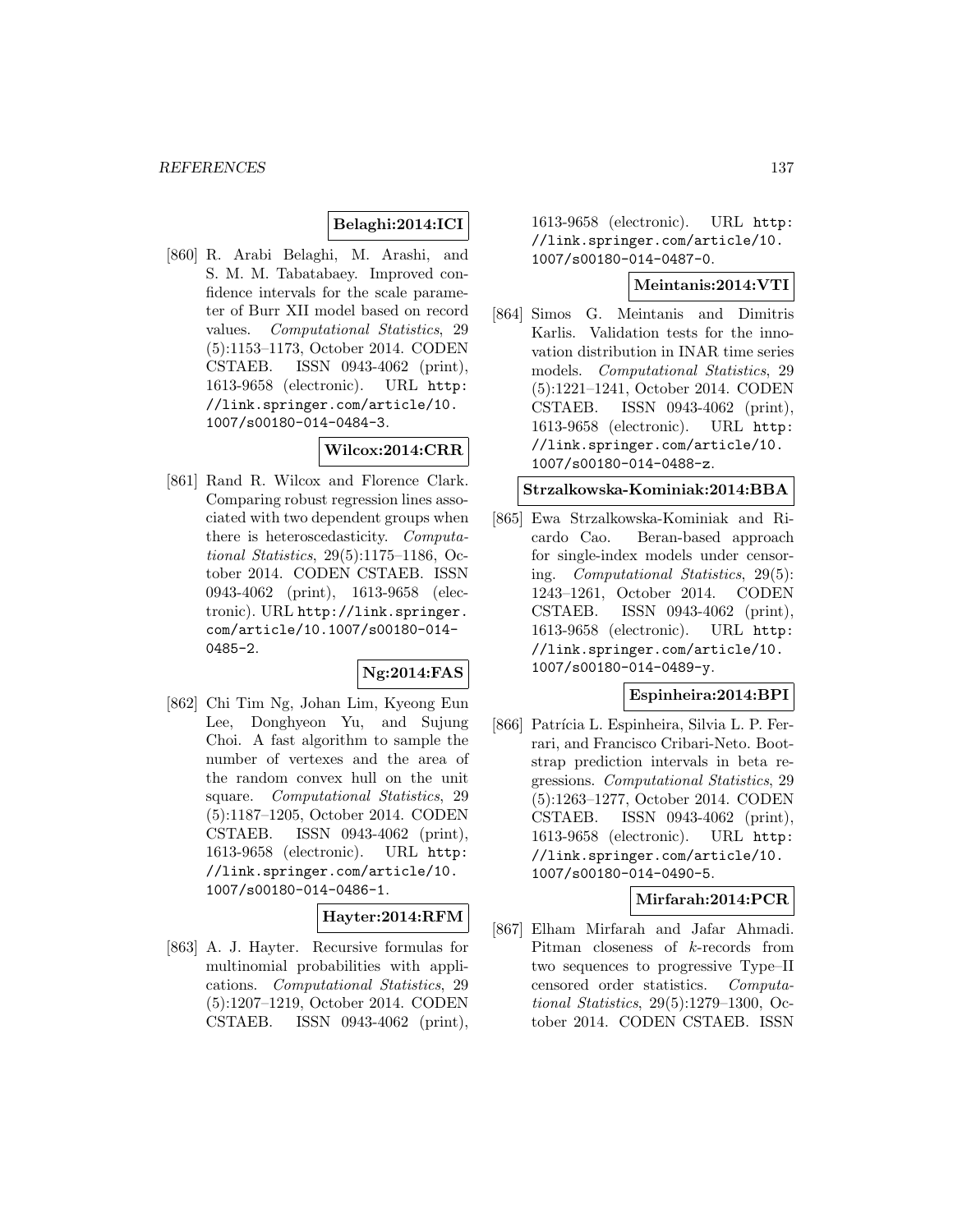0943-4062 (print), 1613-9658 (electronic). URL http://link.springer. com/article/10.1007/s00180-014-  $0491 - 4.$ 

### **Zheng:2014:GNA**

[868] Songfeng Zheng. A generalized Newton algorithm for quantile regression models. Computational Statistics, 29(6): 1403–1426, December 2014. CODEN CSTAEB. ISSN 0943-4062 (print), 1613-9658 (electronic). URL http: //link.springer.com/article/10. 1007/s00180-014-0498-x.

# **Yee:2014:RCI**

[869] Thomas W. Yee and Alfian F. Hadi. Row-column interaction models, with an R implementation. Computational Statistics, 29(6):1427–1445, December 2014. CODEN CSTAEB. ISSN 0943-4062 (print), 1613-9658 (electronic). URL http://link.springer. com/article/10.1007/s00180-014- 0499-9.

## **Safari:2014:ISV**

[870] Amir Safari. An e-E-insensitive support vector regression machine. Computational Statistics, 29(6):1447– 1468, December 2014. CODEN CSTAEB. ISSN 0943-4062 (print), 1613-9658 (electronic). URL http: //link.springer.com/article/10. 1007/s00180-014-0500-7.

#### **Barrett:2014:ECP**

[871] Bruce E. Barrett and J. Brian Gray. Efficient computation for the Poisson binomial distribution. Computational Statistics, 29(6):1469–1479, December 2014. CODEN CSTAEB. ISSN 0943-4062 (print), 1613-9658 (electronic). URL http://link.springer.

com/article/10.1007/s00180-014- 0501-6.

### **Li:2014:WIT**

[872] Yushu Li and Simon Reese. Wavelet improvement in turning point detection using a 40hidden Markov model: from the aspects of cyclical identification and outlier correction. Computational Statistics, 29(6):1481–1496, December 2014. CODEN CSTAEB. ISSN 0943-4062 (print), 1613-9658 (electronic). URL http://link.springer. com/article/10.1007/s00180-014- 0502-5.

### **Chang:2014:FDC**

[873] Chung Chang, Yakuan Chen, and R. Todd Ogden. Functional data classification: a wavelet approach. Computational Statistics, 29(6):1497–1513, December 2014. CODEN CSTAEB. ISSN 0943-4062 (print), 1613-9658 (electronic). URL http://link.springer. com/article/10.1007/s00180-014- 0503-4.

## **Jou:2014:VBO**

[874] Yow-Jen Jou, Chien-Chia Liäm Huang, and Hsun-Jung Cho. A VIF-based optimization model to alleviate collinearity problems in multiple linear regression. Computational Statistics, 29(6): 1515–1541, December 2014. CODEN CSTAEB. ISSN 0943-4062 (print), 1613-9658 (electronic). URL http: //link.springer.com/article/10. 1007/s00180-014-0504-3.

#### **Chen:2014:DAA**

[875] Shiyi Chen and Wolfgang K. Härdle. Dynamic activity analysis model-based win–win development forecasting under environment regulations in China.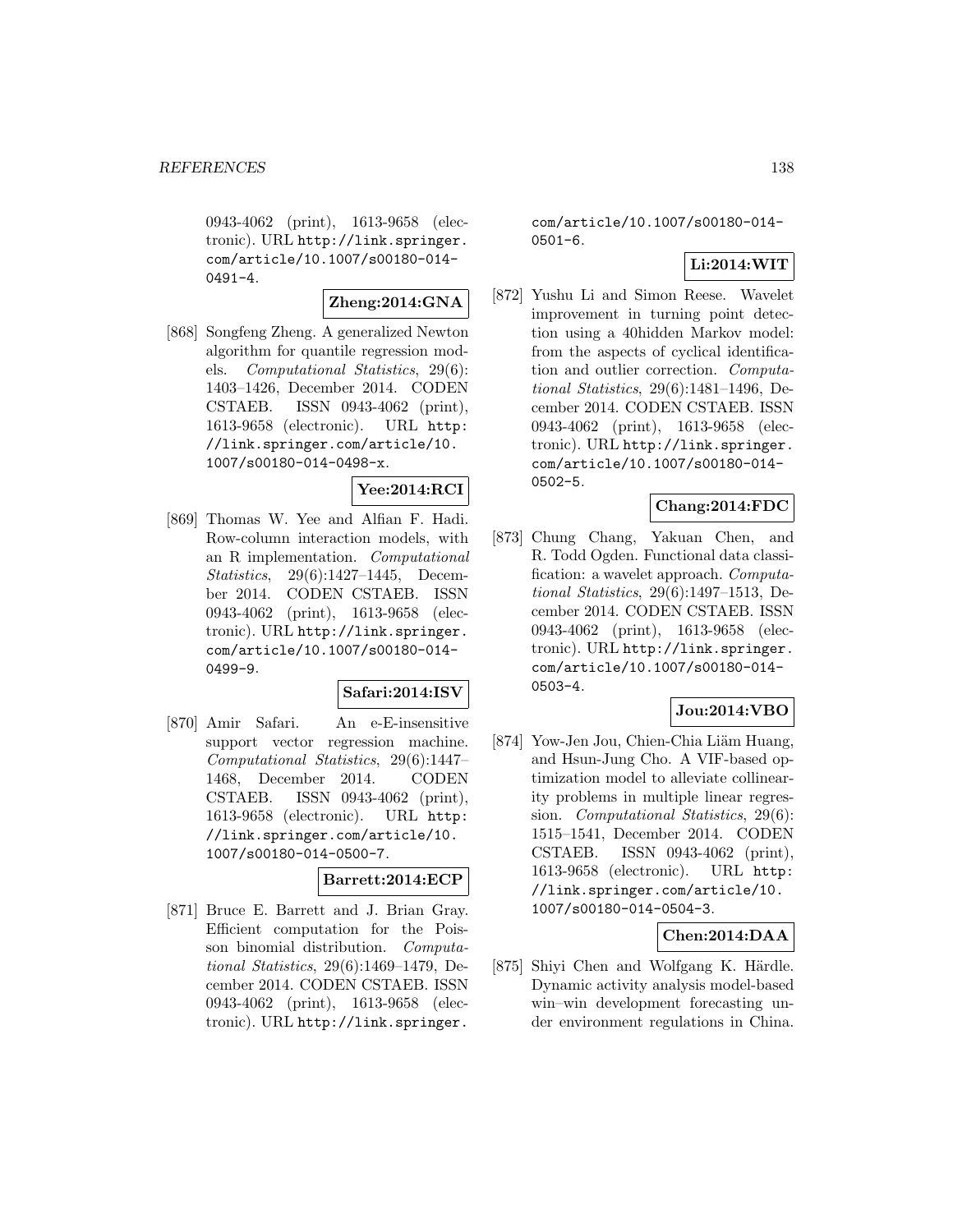Computational Statistics, 29(6):1543– 1570, December 2014. CODEN CSTAEB. ISSN 0943-4062 (print), 1613-9658 (electronic). URL http: //link.springer.com/article/10. 1007/s00180-014-0505-2. See erratum [948].

## **Cheng:2014:QRR**

[876] Jung-Yu Cheng and Shinn-Jia Tzeng. Quantile regression of right-censored length-biased data using the Buckley– James-type method. Computational Statistics, 29(6):1571–1592, December 2014. CODEN CSTAEB. ISSN 0943-4062 (print), 1613-9658 (electronic). URL http://link.springer. com/article/10.1007/s00180-014- 0507-0.

### **Pallmann:2014:LTT**

[877] Philip Pallmann, Ludwig A. Hothorn, and Gemechis D. Djira. A levenetype test of homogeneity of variances against ordered alternatives. Computational Statistics, 29(6):1593–1608, December 2014. CODEN CSTAEB. ISSN 0943-4062 (print), 1613-9658 (electronic). URL http://link.springer. com/article/10.1007/s00180-014- 0508-z.

### **Guseo:2014:MNL**

[878] Renato Guseo and Cinzia Mortarino. Multivariate nonlinear least squares: robustness and efficiency of standard versus Beauchamp and Cornell methodologies. Computational Statistics, 29(6):1609–1636, December 2014. CODEN CSTAEB. ISSN 0943-4062 (print), 1613-9658 (electronic). URL http://link.springer. com/article/10.1007/s00180-014- 0509-y.

## **Hardouin:2014:RME**

[879] Cécile Hardouin and Xavier Guyon. Recursions on the marginals and exact computation of the normalizing constant for Gibbs processes. Computational Statistics, 29(6):1637–1650, December 2014. CODEN CSTAEB. ISSN 0943-4062 (print), 1613-9658 (electronic). URL http://link.springer. com/article/10.1007/s00180-014- 0510-5.

## **Shim:2014:CSV**

[880] Jooyong Shim, Changha Hwang, and Kyungha Seok. Composite support vector quantile regression estimation. Computational Statistics, 29(6): 1651–1665, December 2014. CODEN CSTAEB. ISSN 0943-4062 (print), 1613-9658 (electronic). URL http: //link.springer.com/article/10. 1007/s00180-014-0511-4.

### **Abebe:2014:RBO**

[881] H. T. Abebe, F. E. S. Tan, G. J. P. Van Breukelen, and M. P. F. Berger. Robustness of Bayesian D-optimal design for the logistic mixed model against misspecification of autocorrelation. Computational Statistics, 29(6): 1667–1690, December 2014. CODEN CSTAEB. ISSN 0943-4062 (print), 1613-9658 (electronic). URL http: //link.springer.com/article/10. 1007/s00180-014-0512-3.

### **Ogura:2014:RTB**

[882] T. Ogura and H. Murakami. A rank test based on the moments of order statistics of the modified Makeham distribution. Computational Statistics, 29(6):1691–1711, December 2014. CODEN CSTAEB. ISSN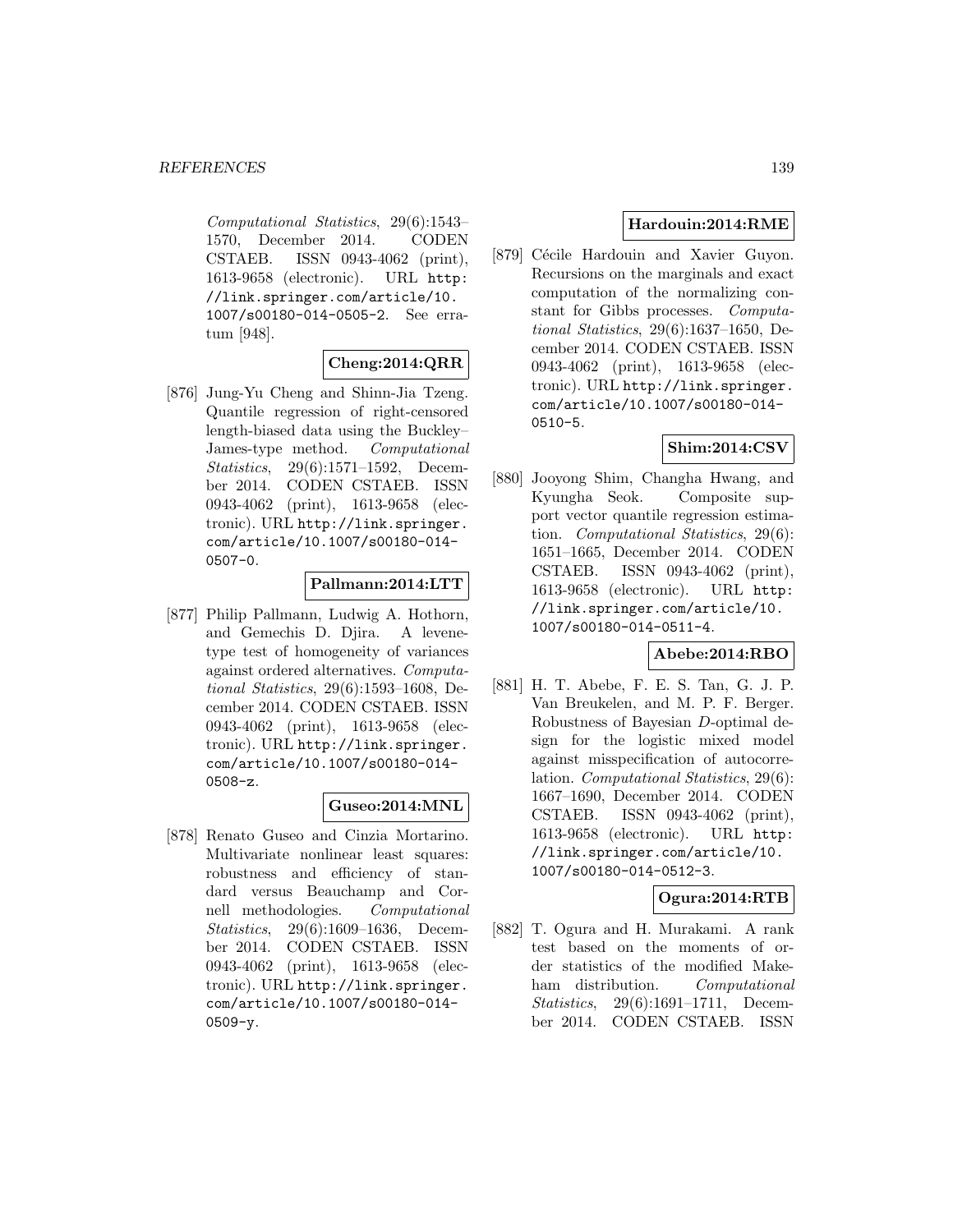0943-4062 (print), 1613-9658 (electronic). URL http://link.springer. com/article/10.1007/s00180-014-  $0513 - 2.$ 

# **Yu:2014:TBM**

[883] Wei Yu, Wangli Xu, and Lixing Zhu. Transformation-based model averaged tail area inference. Computational Statistics, 29(6):1713–1726, December 2014. CODEN CSTAEB. ISSN 0943-4062 (print), 1613-9658 (electronic). URL http://link.springer. com/article/10.1007/s00180-014- 0514-1.

### **Haggstrom:2014:TSP**

[884] Jenny Häggström and Xavier de Luna. Targeted smoothing parameter selection for estimating average causal effects. Computational Statistics, 29(6): 1727–1748, December 2014. CODEN CSTAEB. ISSN 0943-4062 (print), 1613-9658 (electronic). URL http: //link.springer.com/article/10. 1007/s00180-014-0515-0; http: //link.springer.com/content/pdf/ 10.1007/s00180-014-0515-0.pdf.

## **Shah:2014:MLS**

[885] Jasmit Shah, Somnath Datta, and Susmita Datta. A multi-loss super regression learner (MSRL) with application to survival prediction using proteomics. Computational Statistics, 29(6):1749– 1767, December 2014. CODEN CSTAEB. ISSN 0943-4062 (print), 1613-9658 (electronic). URL http: //link.springer.com/article/10. 1007/s00180-014-0516-z.

### **Manukyan:2014:DPM**

[886] Artür Manukyan, Erhan Cene, Ahmet Sedef, and Ibrahim Demir. Dandelion

plot: a method for the visualization of R-mode exploratory factor analyses. Computational Statistics, 29(6): 1769–1791, December 2014. CODEN CSTAEB. ISSN 0943-4062 (print), 1613-9658 (electronic). URL http: //link.springer.com/article/10. 1007/s00180-014-0518-x.

### **Sullivan:2014:PPS**

[887] Francis Sullivan and Isabel Beichl. Permanents,  $\alpha$ -permanents and Sinkhorn balancing. Computational Statistics, 29(6):1793–1798, December 2014. CODEN CSTAEB. ISSN 0943- 4062 (print), 1613-9658 (electronic). URL http://link.springer.com/ article/10.1007/s00180-014-0506- 1.

### **Kim:2015:BLT**

[888] Hea-Jung Kim. A best linear threshold classification with scale mixture of skew normal populations. Computational Statistics, 30(1):1–28, March 2015. CODEN CSTAEB. ISSN 0943-4062 (print), 1613-9658 (electronic). URL http://link.springer. com/article/10.1007/s00180-014- 0517-y.

### **Yang:2015:GCA**

[889] Tae Young Yang. A GS–CORE algorithm for performing a reduction test on multiple gene sets and their core genes. Computational Statistics, 30(1):29–41, March 2015. CODEN CSTAEB. ISSN 0943-4062 (print), 1613-9658 (electronic). URL http: //link.springer.com/article/10. 1007/s00180-014-0519-9.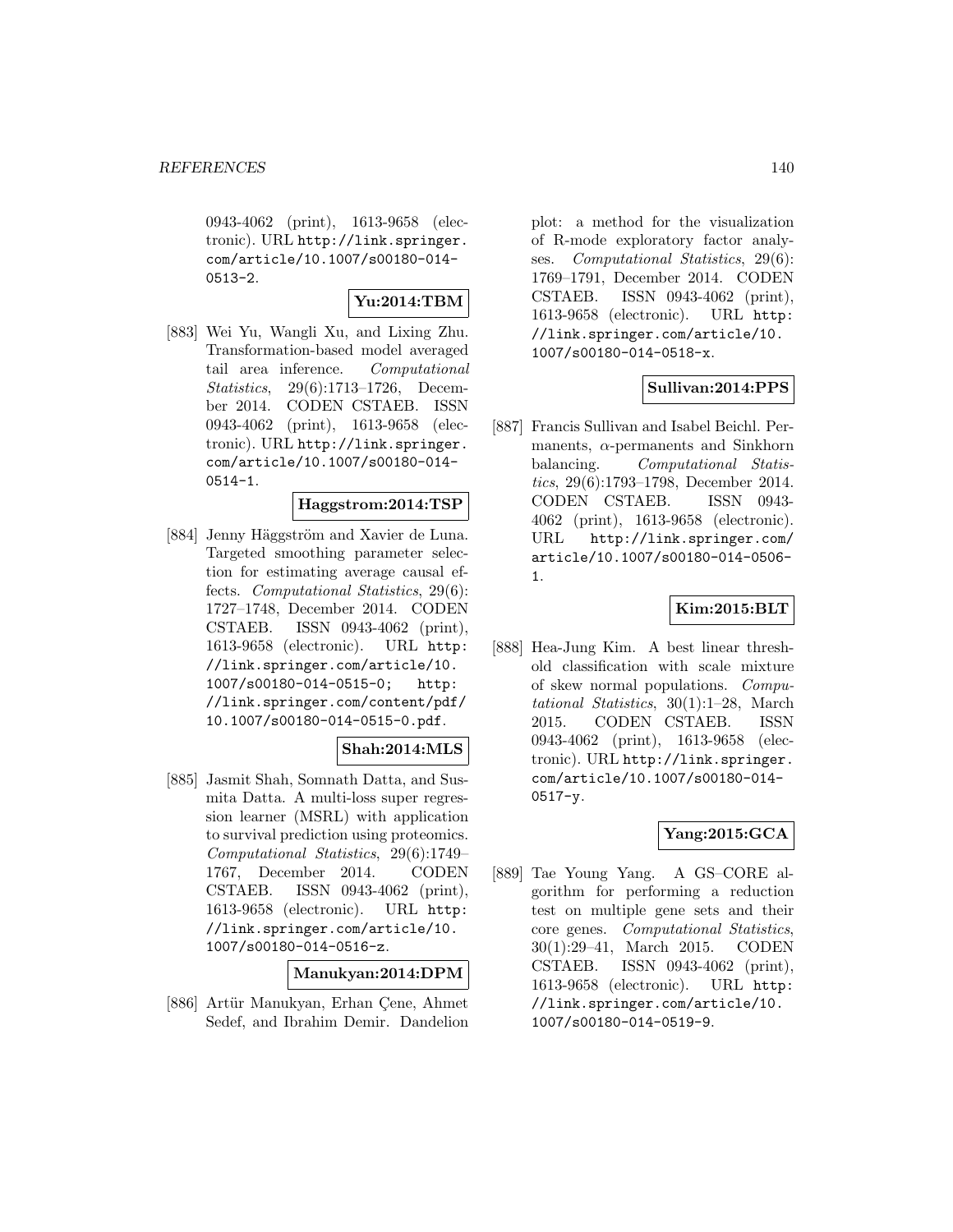### **Matsui:2015:VSV**

[890] Hidetoshi Matsui and Toshihiro Misumi. Variable selection for varyingcoefficient models with the sparse regularization. Computational Statistics, 30(1):43–55, March 2015. CODEN CSTAEB. ISSN 0943-4062 (print), 1613-9658 (electronic). URL http: //link.springer.com/article/10. 1007/s00180-014-0520-3.

## **Farcomeni:2015:EHM**

[891] Alessio Farcomeni and Luca Greco. Sestimation of hidden Markov models. Computational Statistics, 30(1):57–80, March 2015. CODEN CSTAEB. ISSN 0943-4062 (print), 1613-9658 (electronic). URL http://link.springer. com/article/10.1007/s00180-014- 0521-2.

### **Gupta:2015:SCG**

[892] Abhinav Gupta and Karmeshu. Study of compound generalized Nakagamigeneralized inverse Gaussian distribution and related densities: application to ultrasound imaging. Computational Statistics, 30(1):81–96, March 2015. CODEN CSTAEB. ISSN 0943-4062 (print), 1613-9658 (electronic). URL http://link.springer. com/article/10.1007/s00180-014- 0522-1.

## **Kim:2015:IMB**

[893] Myung Geun Kim. Influence measure based on probabilistic behavior of regression estimators. Computational Statistics, 30(1):97–105, March 2015. CODEN CSTAEB. ISSN 0943-4062 (print), 1613-9658 (electronic). URL http://link.springer.

com/article/10.1007/s00180-014- 0524-z.

### **Wang:2015:ECP**

[894] Xinlei Wang, Johan Lim, Seung-Jean Kim, and Kyu S. Hahn. Estimating cell probabilities in contingency tables with constraints on marginals/conditionals by geometric programming with applications. Computational Statistics, 30(1):107–129, March 2015. CODEN CSTAEB. ISSN 0943-4062 (print), 1613-9658 (electronic). URL http: //link.springer.com/article/10. 1007/s00180-014-0525-y.

### **Pereira:2015:GAA**

[895] André G. C. Pereira and Bernardo B. de Andrade. On the genetic algorithm with adaptive mutation rate and selected statistical applications. Computational Statistics, 30(1):131–150, March 2015. CODEN CSTAEB. ISSN 0943-4062 (print), 1613-9658 (electronic). URL http://link.springer. com/article/10.1007/s00180-014- 0526-x.

#### **Balakrishnan:2015:EAE**

[896] N. Balakrishnan and Suvra Pal. An EM algorithm for the estimation of parameters of a flexible cure rate model with generalized gamma lifetime and model discrimination using likelihoodand information-based methods. Computational Statistics, 30(1):151–189, March 2015. CODEN CSTAEB. ISSN 0943-4062 (print), 1613-9658 (electronic). URL http://link.springer. com/article/10.1007/s00180-014- 0527-9.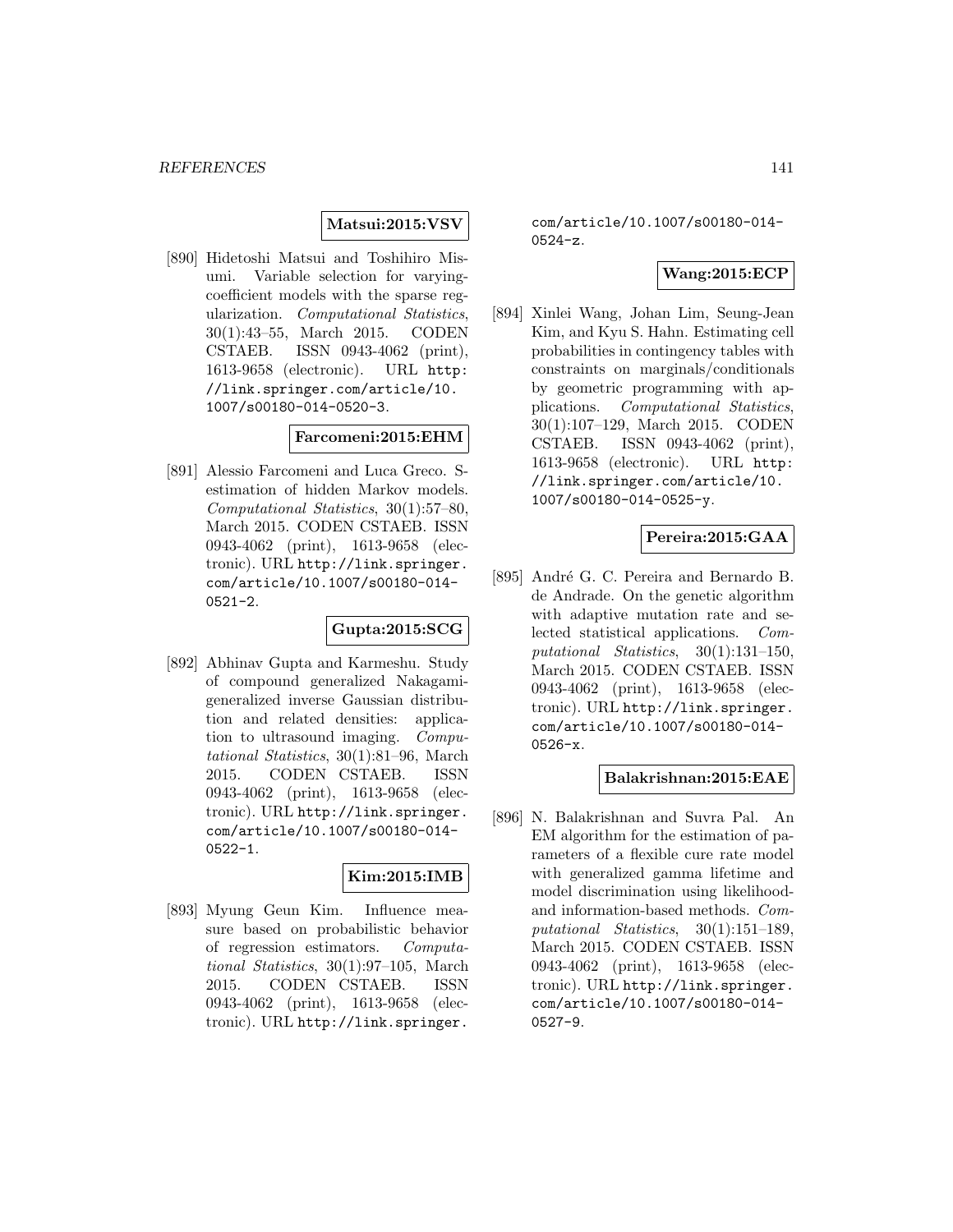### **Zhu:2015:VSA**

[897] Xiaoyi Zhu and Yuhong Yang. Variable selection after screening: with or without data splitting? Computational Statistics, 30(1):191–203, March 2015. CODEN CSTAEB. ISSN 0943-4062 (print), 1613-9658 (electronic). URL http://link.springer. com/article/10.1007/s00180-014- 0528-8.

# **Wang:2015:BSV**

[898] Min Wang, Xiaoqian Sun, and Tao Lu. Bayesian structured variable selection in linear regression models. Computational Statistics, 30(1):205–229, March 2015. CODEN CSTAEB. ISSN 0943-4062 (print), 1613-9658 (electronic). URL http://link.springer. com/article/10.1007/s00180-014- 0529-7.

### **Neath:2015:MED**

[899] Andrew A. Neath, Joseph E. Cavanaugh, and Adam G. Weyhaupt. Model evaluation, discrepancy function estimation, and social choice theory. Computational Statistics, 30 (1):231–249, March 2015. CODEN CSTAEB. ISSN 0943-4062 (print), 1613-9658 (electronic). URL http: //link.springer.com/article/10. 1007/s00180-014-0532-z.

#### **Indira:2015:ARM**

[900] K. Indira and S. Kanmani. Association rule mining through adaptive parameter control in particle swarm optimization. Computational Statistics, 30(1):251–277, March 2015. CODEN CSTAEB. ISSN 0943-4062 (print), 1613-9658 (electronic). URL http:

### //link.springer.com/article/10. 1007/s00180-014-0533-y.

#### **Makino:2015:GDF**

[901] Naomichi Makino. Generalized datafitting factor analysis with multiple quantification of categorical variables. Computational Statistics, 30 (1):279–292, March 2015. CODEN CSTAEB. ISSN 0943-4062 (print), 1613-9658 (electronic). URL http: //link.springer.com/article/10. 1007/s00180-014-0536-8.

### **Chowdhury:2015:UVS**

[902] Niladri Roy Chowdhury, Dianne Cook, Heike Hofmann, Mahbubul Majumder, Eun-Kyung Lee, and Amy L. Toth. Using visual statistical inference to better understand random class separations in high dimension, low sample size data. Computational Statistics, 30(2):293–316, June 2015. CODEN CSTAEB. ISSN 0943-4062 (print), 1613-9658 (electronic). URL http: //link.springer.com/article/10. 1007/s00180-014-0534-x.

# **Murua:2015:KBM**

[903] Alejandro Murua and Nicolas Wicker. Kernel-based mixture models for classification. Computational Statistics, 30(2):317–344, June 2015. CODEN CSTAEB. ISSN 0943-4062 (print), 1613-9658 (electronic). URL http: //link.springer.com/article/10. 1007/s00180-014-0535-9.

#### **Lim:2015:SCI**

[904] Yaeji Lim and Hee-Seok Oh. Simultaneous confidence interval for quantile regression. Computational Statistics, 30(2):345–358, June 2015. CODEN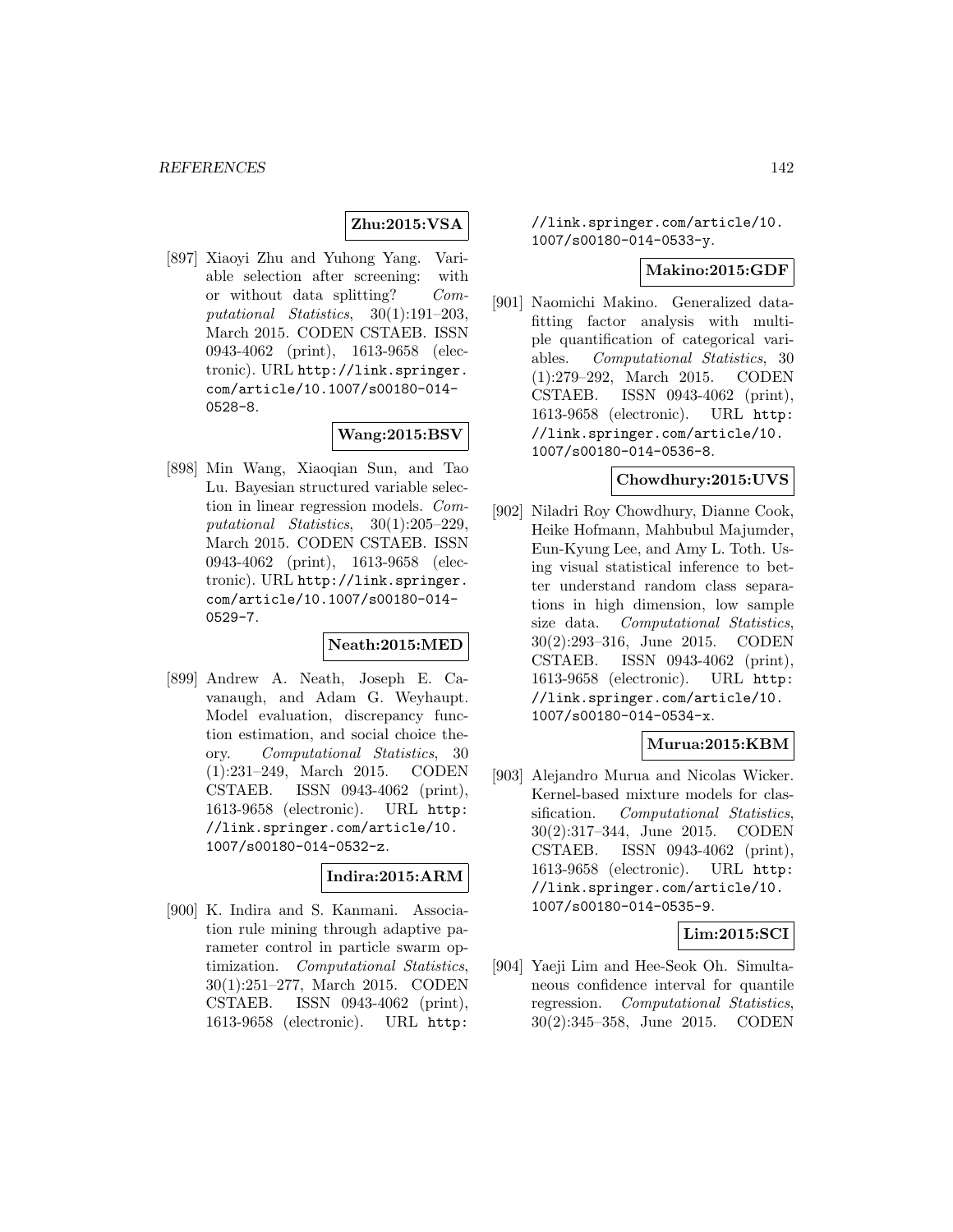CSTAEB. ISSN 0943-4062 (print), 1613-9658 (electronic). URL http: //link.springer.com/article/10. 1007/s00180-014-0537-7.

**Arashi:2015:SES**

[905] Mohammad Arashi and Mahdi Roozbeh. Shrinkage estimation in system regression model. Computational Statistics, 30(2):359–376, June 2015. CODEN CSTAEB. ISSN 0943-4062 (print), 1613-9658 (electronic). URL http: //link.springer.com/article/10. 1007/s00180-014-0539-5.

#### **Meira-Machado:2015:NEC**

[906] Luís Meira-Machado, Jacobo de Uña-Alvarez, and Somnath Datta. Non- ´ parametric estimation of conditional transition probabilities in a non-Markov illness-death model. Computational Statistics, 30(2):377–397, June 2015. CODEN CSTAEB. ISSN 0943-4062 (print), 1613-9658 (electronic). URL http://link.springer. com/article/10.1007/s00180-014- 0538-6.

#### **Yang:2015:BVS**

[907] Aijun Yang, Yunxian Li, Niansheng Tang, and Jinguan Lin. Bayesian variable selection in multinomial probit model for classifying high-dimensional data. Computational Statistics, 30 (2):399–418, June 2015. CODEN CSTAEB. ISSN 0943-4062 (print), 1613-9658 (electronic). URL http: //link.springer.com/article/10. 1007/s00180-014-0540-z.

### **Paiva:2015:PST**

[908] Thais Paiva, Renato Assunção, and Taynãna Simões. Prospective spacetime surveillance with cumulative sur-

faces for geographical identification of the emerging cluster. Computational Statistics, 30(2):419–440, June 2015. CODEN CSTAEB. ISSN 0943-4062 (print), 1613-9658 (electronic). URL http://link.springer. com/article/10.1007/s00180-014- 0541-y.

## **Golia:2015:AIU**

[909] Silvia Golia. Assessing the impact of uniform and nonuniform differential item functioning items on Rasch measure: the polytomous case. Computational Statistics, 30(2):441–461, June 2015. CODEN CSTAEB. ISSN 0943-4062 (print), 1613-9658 (electronic). URL http://link.springer. com/article/10.1007/s00180-014- 0542-x.

### **Mitsuhiro:2015:RMC**

[910] Masaki Mitsuhiro and Hiroshi Yadohisa. Reduced k-means clustering with MCA in a low-dimensional space. Computational Statistics, 30(2):463–475, June 2015. CODEN CSTAEB. ISSN 0943-4062 (print), 1613-9658 (electronic). URL http://link.springer. com/article/10.1007/s00180-014- 0544-8.

## **Aloui:2015:GPM**

[911] Abdelouhab Aloui, Arezki Zioui, Megdouda Ourbih-Tari, and Amine Alioui. A general purpose module using refined descriptive sampling for installation in simulation systems. Computational Statistics, 30(2):477–490, June 2015. CODEN CSTAEB. ISSN 0943-4062 (print), 1613-9658 (electronic). URL http://link.springer. com/article/10.1007/s00180-014- 0545-7.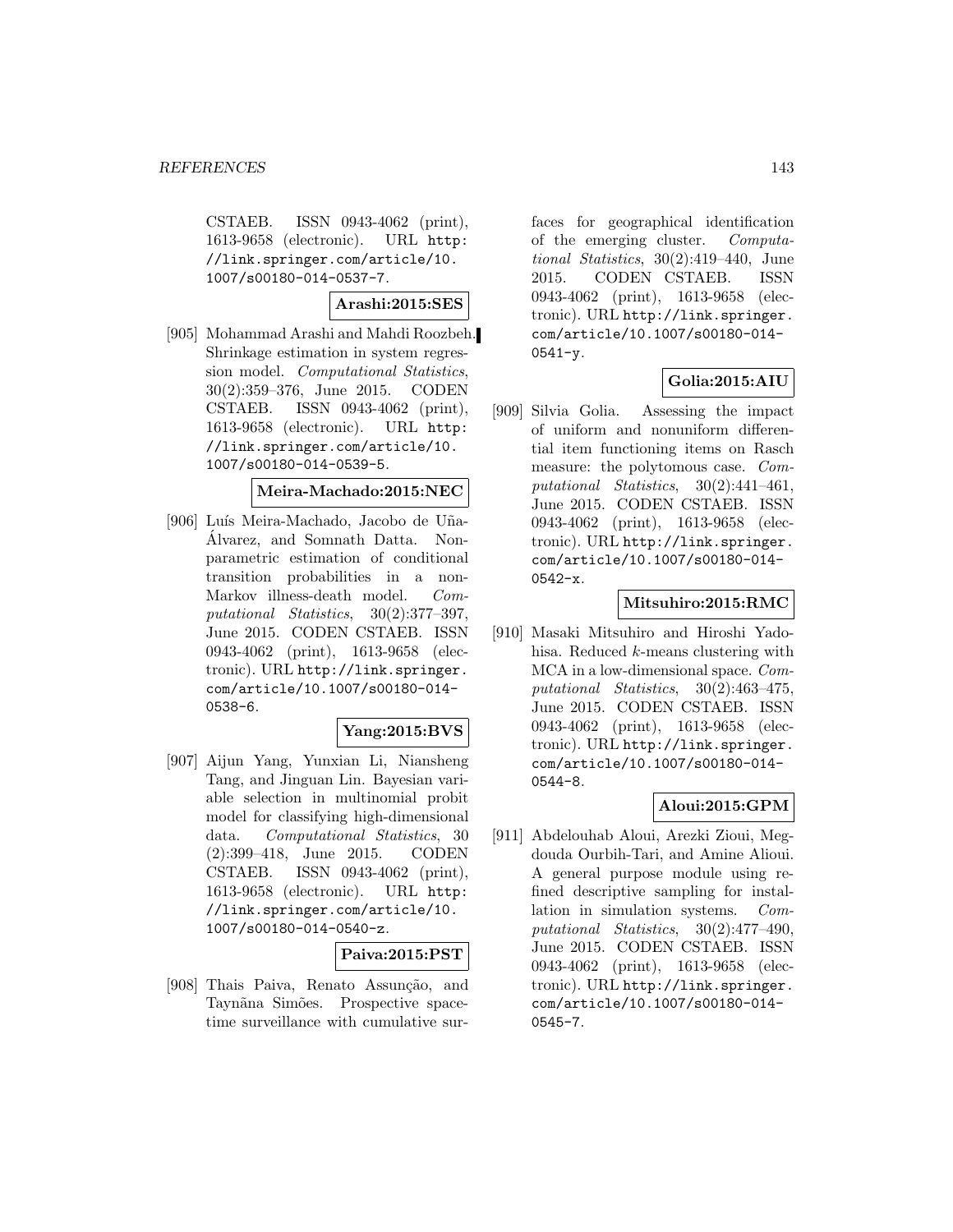### **Nugroho:2015:ERS**

[912] Didit B. Nugroho and Takayuki Morimoto. Estimation of realized stochastic volatility models using Hamiltonian Monte Carlo–based methods. Computational Statistics, 30(2):491–516, June 2015. CODEN CSTAEB. ISSN 0943-4062 (print), 1613-9658 (electronic). URL http://link.springer. com/article/10.1007/s00180-014- 0546-6.

#### **Langrock:2015:SSV**

[913] Roland Langrock, Théo Michelot, Alexander Sohn, and Thomas Kneib. Semiparametric stochastic volatility modelling using penalized splines. Computational Statistics, 30(2):517– 537, June 2015. CODEN CSTAEB. ISSN 0943-4062 (print), 1613-9658 (electronic). URL http://link. springer.com/article/10.1007/s00180- 014-0547-5.

#### **Ivanescu:2015:PFF**

[914] Andrada E. Ivanescu, Ana-Maria Staicu, Fabian Scheipl, and Sonja Greven. Penalized function-on-function regression. Computational Statistics, 30(2):539–568, June 2015. CODEN CSTAEB. ISSN 0943-4062 (print), 1613-9658 (electronic). URL http: //link.springer.com/article/10. 1007/s00180-014-0548-4.

# **Lu:2015:WQR**

[915] Xiaoming Lu and Zhaozhi Fan. Weighted quantile regression for longitudinal data. Computational Statistics, 30(2):569–592, June 2015. CODEN CSTAEB. ISSN 0943-4062 (print), 1613-9658 (electronic). URL http:

//link.springer.com/article/10. 1007/s00180-014-0550-x.

#### **Abd-Elfattah:2015:SVC**

[916] Ehab F. Abd-Elfattah. Saddlepoint pvalues and confidence intervals for the class of linear rank tests for censored data under generalized randomized block design. Computational Statistics, 30(2):593–604, June 2015. CODEN CSTAEB. ISSN 0943-4062 (print), 1613-9658 (electronic). URL http: //link.springer.com/article/10. 1007/s00180-014-0551-9.

#### **Amini:2015:PPI**

[917] Morteza Amini and Narayanaswamy Balakrishnan. Pooled parametric inference for minimal repair systems. Computational Statistics, 30(2):605–623, June 2015. CODEN CSTAEB. ISSN 0943-4062 (print), 1613-9658 (electronic). URL http://link.springer. com/article/10.1007/s00180-014- 0552-8.

### **Wong:2015:IAM**

[918] Ka Yiu Wong and Sung Nok Chiu. An iterative approach to minimize the mean squared error in ridge regression. Computational Statistics, 30(2):625–639, June 2015. CODEN CSTAEB. ISSN 0943-4062 (print), 1613-9658 (electronic). URL http: //link.springer.com/article/10. 1007/s00180-015-0557-y.

### **Okhrin:2015:ESI**

[919] Ostap Okhrin and Stefan Trück. Editorial to the special issue on applicable semiparametrics of computational statistics. Computational Statistics, 30 (3):641–646, September 2015. CODEN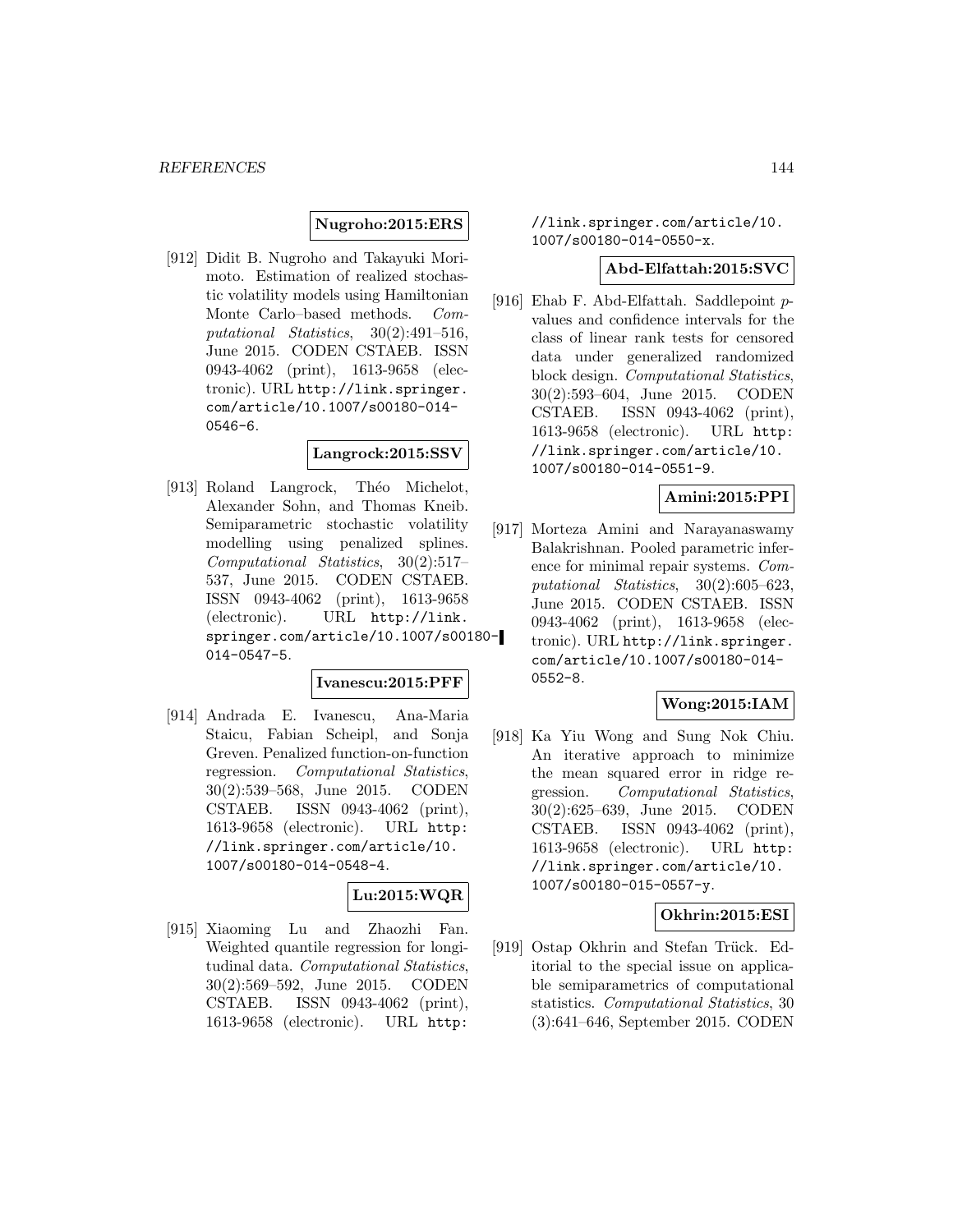CSTAEB. ISSN 0943-4062 (print), 1613-9658 (electronic). URL http: //link.springer.com/article/10. 1007/s00180-015-0616-4; http: //link.springer.com/content/pdf/ 10.1007/s00180-015-0616-4.pdf.

# **Aneiros:2015:PLM**

[920] Germán Aneiros and Philippe Vieu. Partial linear modelling with multifunctional covariates. Computational Statistics, 30(3):647–671, September 2015. CODEN CSTAEB. ISSN 0943-4062 (print), 1613-9658 (electronic). URL http://link.springer. com/article/10.1007/s00180-015- 0568-8.

# **Goia:2015:PSF**

[921] Aldo Goia and Philippe Vieu. A partitioned single functional index model. Computational Statistics, 30 (3):673–692, September 2015. CODEN CSTAEB. ISSN 0943-4062 (print), 1613-9658 (electronic). URL http: //link.springer.com/article/10. 1007/s00180-014-0530-1.

# **Sperlich:2015:MHP**

[922] Stefan Sperlich and Raoul Theler. Modeling heterogeneity: a praise for varying-coefficient models in causal analysis. Computational Statistics, 30 (3):693–718, September 2015. CODEN CSTAEB. ISSN 0943-4062 (print), 1613-9658 (electronic). URL http: //link.springer.com/article/10. 1007/s00180-015-0581-y.

#### **Liu:2015:FCS**

[923] Xialu Liu, Zongwu Cai, and Rong Chen. Functional coefficient seasonal time series models with an application

of Hawaii tourism data. Computational Statistics, 30(3):719–744, September 2015. CODEN CSTAEB. ISSN 0943-4062 (print), 1613-9658 (electronic). URL http://link.springer. com/article/10.1007/s00180-015- 0574-x.

# **Cao:2015:MST**

[924] Xiaofeng Cao, Ostap Okhrin, Martin Odening, and Matthias Ritter. Modelling spatio-temporal variability of temperature. Computational Statistics, 30(3):745–766, September 2015. CODEN CSTAEB. ISSN 0943-4062 (print), 1613-9658 (electronic). URL http://link.springer. com/article/10.1007/s00180-015- 0561-2.

# **Kolbe:2015:IBL**

[925] Jens Kolbe, Rainer Schulz, Martin Wersing, and Axel Werwatz. Identifying Berlin's land value map using adaptive weights smoothing. Computational Statistics, 30(3):767–790, September 2015. CODEN CSTAEB. ISSN 0943-4062 (print), 1613-9658 (electronic). URL http://link.springer. com/article/10.1007/s00180-015- 0559-9.

# **Nowotarski:2015:CES**

[926] Jakub Nowotarski and Rafał Weron. Computing electricity spot price prediction intervals using quantile regression and forecast averaging. Computational Statistics, 30(3):791– 803, September 2015. CODEN CSTAEB. ISSN 0943-4062 (print), 1613-9658 (electronic). URL http: //link.springer.com/article/10. 1007/s00180-014-0523-0; http: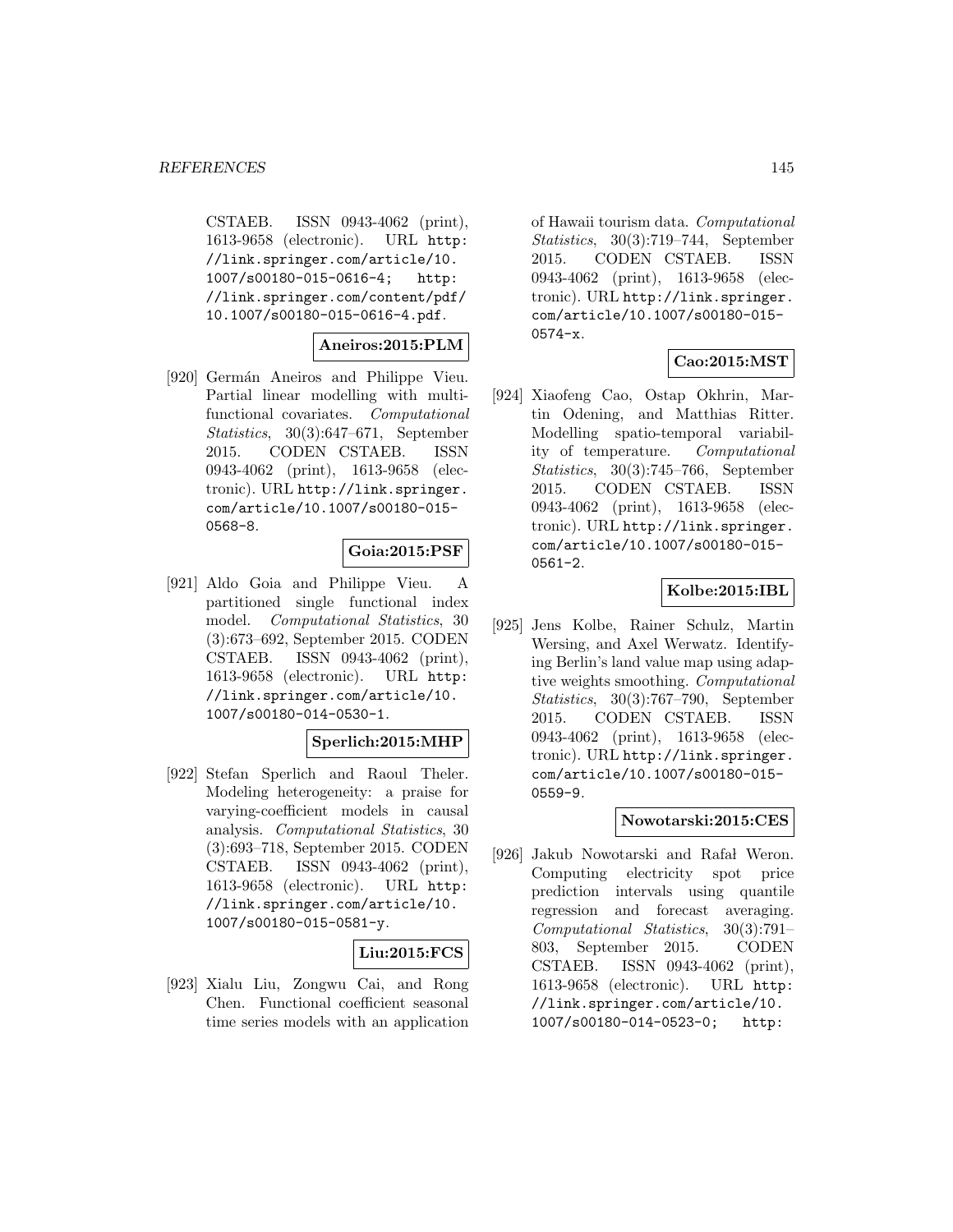//link.springer.com/content/pdf/ 10.1007/s00180-014-0523-0.pdf.

#### **Maciejowska:2015:FDE**

[927] Katarzyna Maciejowska and Rafał Weron. Forecasting of daily electricity prices with factor models: utilizing intra-day and inter-zone relationships. *Computational Statistics*, 30(3): 805–819, September 2015. CODEN CSTAEB. ISSN 0943-4062 (print), 1613-9658 (electronic). URL http: //link.springer.com/article/10. 1007/s00180-014-0531-0; http: //link.springer.com/content/pdf/ 10.1007/s00180-014-0531-0.pdf.

# **Chen:2015:RSV**

[928] Shiyi Chen, Kiho Jeong, and Wolfgang K. Härdle. Recurrent support vector regression for a non-linear ARMA model with applications to forecasting financial returns. Computational Statistics, 30(3):821–843, September 2015. CODEN CSTAEB. ISSN 0943-4062 (print), 1613-9658 (electronic). URL http://link.springer. com/article/10.1007/s00180-014- 0543-9.

# **Chen:2015:CFC**

[929] Cathy Yi-Hsuan Chen and Wolfgang Karl Härdle. Common factors in credit defaults swap markets. Computational Statistics, 30(3): 845–863, September 2015. CODEN CSTAEB. ISSN 0943-4062 (print), 1613-9658 (electronic). URL http: //link.springer.com/article/10. 1007/s00180-015-0578-6.

#### **Proenca:2015:MBI**

[930] Isabel Proenca and Horácio C. Faustino. Modelling bilateral intraindustry trade indexes with panel data: a semiparametric approach. Computational Statistics, 30(3):865– 884, September 2015. CODEN CSTAEB. ISSN 0943-4062 (print), 1613-9658 (electronic). URL http: //link.springer.com/article/10. 1007/s00180-015-0556-z.

# **Rodriguez-Poo:2015:DTS**

[931] Juan M. Rodriguez-Poo and Alexandra Soberón. Differencing techniques in semi-parametric panel data varying coefficient models with fixed effects: a Monte Carlo study. Computational Statistics, 30(3):885–906, September 2015. CODEN CSTAEB. ISSN 0943-4062 (print), 1613-9658 (electronic). URL http://link.springer. com/article/10.1007/s00180-014- 0549-3.

# **Braun:2015:VER**

[932] W. John Braun. Visualization of evidence in regression with the QR decomposition. Computational Statistics, 30 (4):907–927, December 2015. CODEN CSTAEB. ISSN 0943-4062 (print), 1613-9658 (electronic). URL http: //link.springer.com/article/10. 1007/s00180-015-0558-x.

# **Meermeyer:2015:WLR**

[933] Martin Meermeyer. Weighted linear regression models with fixed weights and spherical disturbances. Computational Statistics, 30(4):929–955, December 2015. CODEN CSTAEB. ISSN 0943-4062 (print), 1613-9658 (electronic). URL http://link.springer. com/article/10.1007/s00180-015- 0572-z.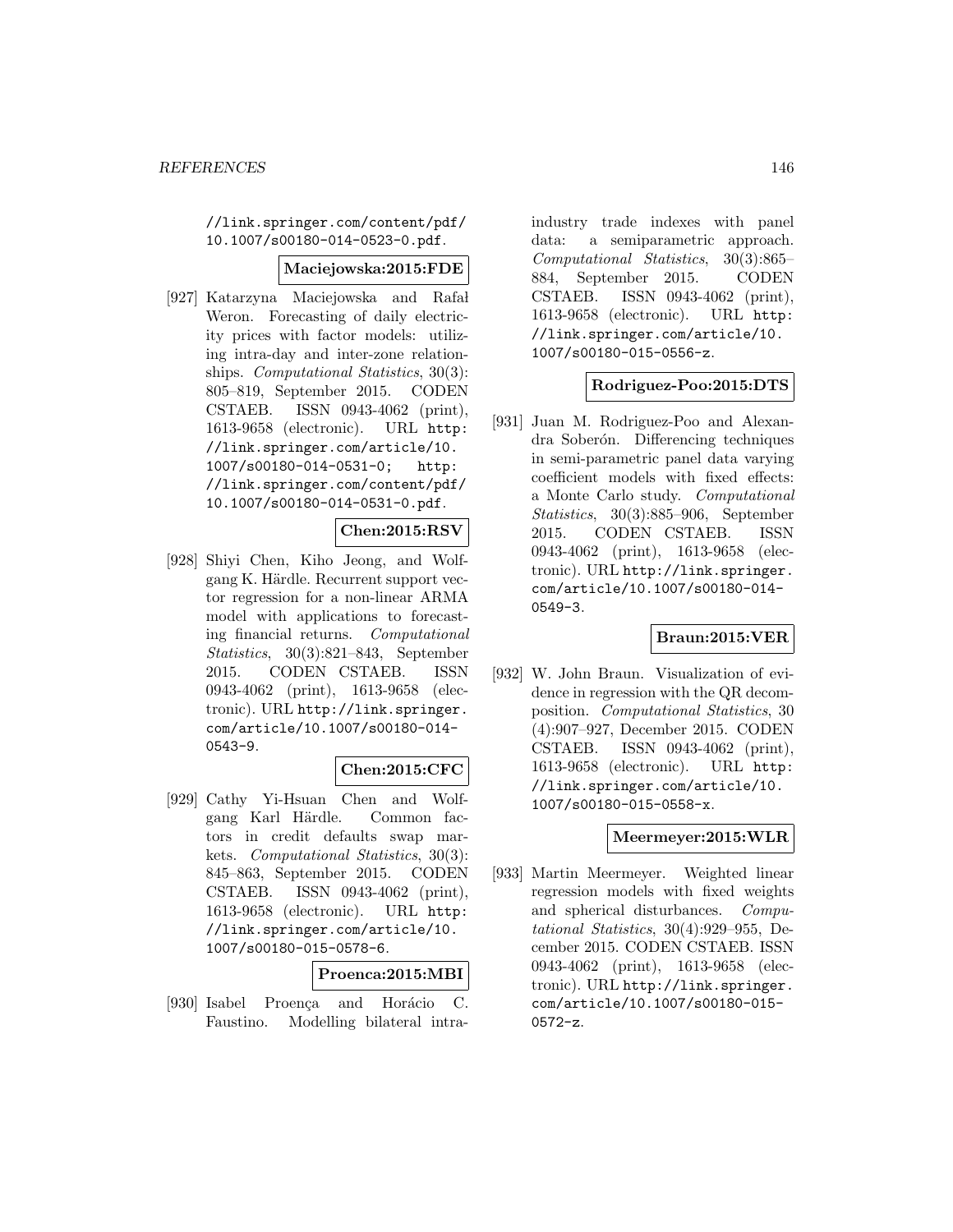# **Park:2015:ERB**

[934] Chun Gun Park and Inyoung Kim. Efficient resolution and basis functions selection in wavelet regression. Computational Statistics, 30(4):957–986, December 2015. CODEN CSTAEB. ISSN 0943-4062 (print), 1613-9658 (electronic). URL http://link.springer. com/article/10.1007/s00180-015- 0575-9.

# **Gorecki:2015:CTO**

[935] Tomasz Górecki and Lukasz Smaga. A comparison of tests for the oneway ANOVA problem for functional data. Computational Statistics, 30(4): 987–1010, December 2015. CODEN CSTAEB. ISSN 0943-4062 (print), 1613-9658 (electronic). URL http: //link.springer.com/article/10. 1007/s00180-015-0555-0; http: //link.springer.com/content/pdf/ 10.1007/s00180-015-0555-0.pdf.

# **Hlubinka:2015:IDD**

[936] Daniel Hlubinka, Irène Gijbels, Marek Omelka, and Stanislav Nagy. Integrated data depth for smooth functions and its application in supervised classification. Computational Statistics, 30(4):1011–1031, December 2015. CODEN CSTAEB. ISSN 0943-4062 (print), 1613-9658 (electronic). URL http://link.springer. com/article/10.1007/s00180-015- 0566-x.

### **Balakrishnan:2015:SMC**

[937] Narayanaswamy Balakrishnan and Majid Mojirsheibani. A simple method for combining estimates to improve the overall error rates in classification. Computational Statistics, 30(4):

1033–1049, December 2015. CODEN CSTAEB. ISSN 0943-4062 (print), 1613-9658 (electronic). URL http: //link.springer.com/article/10. 1007/s00180-015-0571-0.

# **Kuroda:2015:IVA**

[938] Masahiro Kuroda, Zhi Geng, and Michio Sakakihara. Improving the vector  $\varepsilon$  acceleration for the EM algorithm using a re-starting procedure. Computational Statistics, 30(4):1051–1077, December 2015. CODEN CSTAEB. ISSN 0943-4062 (print), 1613-9658 (electronic). URL http://link.springer. com/article/10.1007/s00180-015- 0565-y.

# **Wang:2015:PCA**

[939] Huiwen Wang, Liying Shangguan, Rong Guan, and Lynne Billard. Principal component analysis for compositional data vectors. Computational Statistics, 30(4):1079–1096, December 2015. CODEN CSTAEB. ISSN 0943-4062 (print), 1613-9658 (electronic). URL http://link.springer. com/article/10.1007/s00180-015- 0570-1.

# **Zhou:2015:RFK**

[940] Mai Zhou and Yifan Yang. A recursive formula for the Kaplan–Meier estimator with mean constraints and its application to empirical likelihood. Computational Statistics, 30(4): 1097–1109, December 2015. CODEN CSTAEB. ISSN 0943-4062 (print), 1613-9658 (electronic). URL http: //link.springer.com/article/10. 1007/s00180-015-0567-9.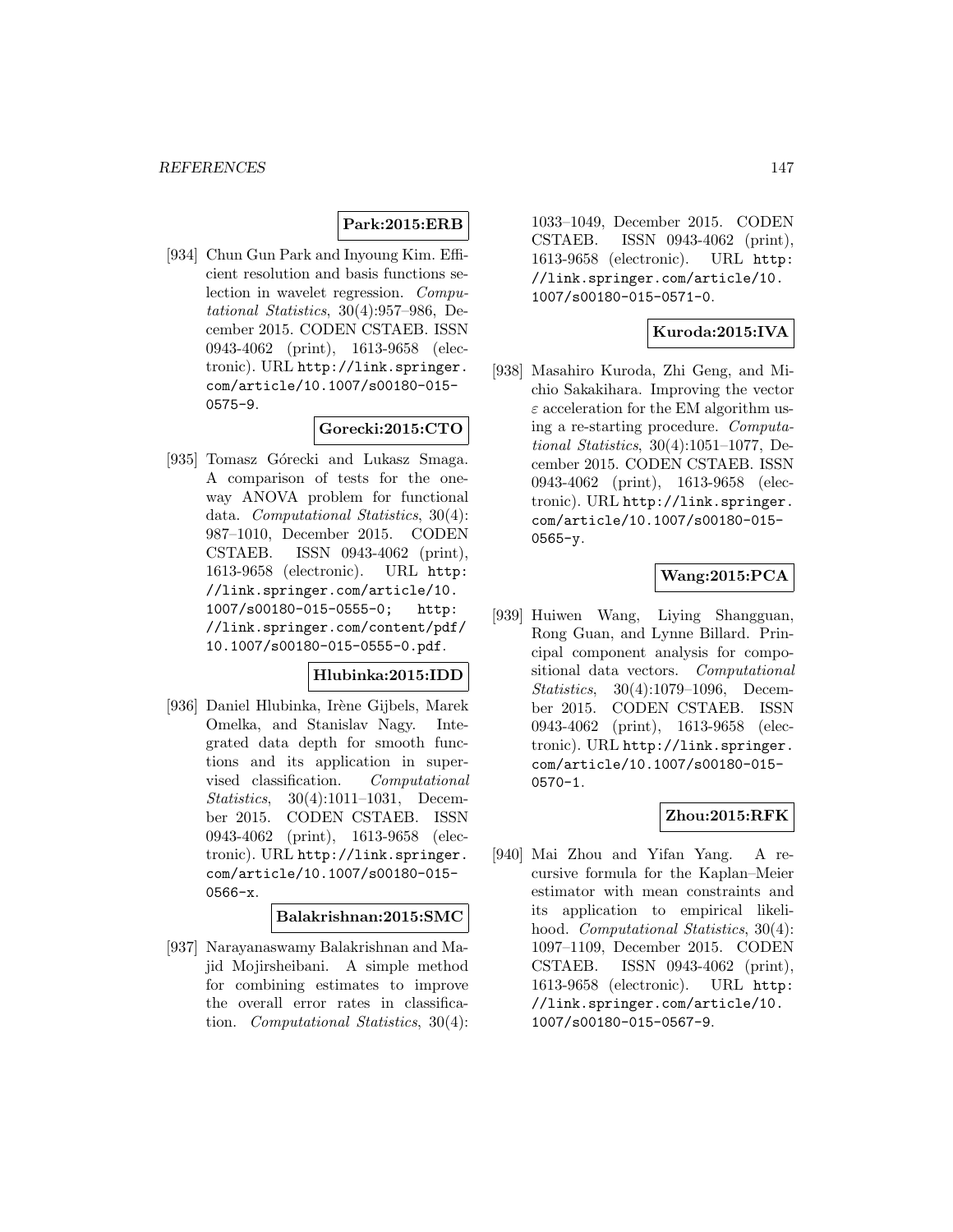# **Iacus:2015:ILC**

[941] Stefano M. Iacus and Lorenzo Mercuri. Implementation of Lévy CARMA model in Yuima package. Computational Statistics, 30(4):1111–1141, December 2015. CODEN CSTAEB. ISSN 0943-4062 (print), 1613-9658 (electronic). URL http://link.springer. com/article/10.1007/s00180-015- 0569-7.

# **Castro-Conde:2015:PFC**

[942] Irene Castro-Conde and Jacobo de Uña-Álvarez. Power, FDR and conservativeness of BB–SGoF method. Computational Statistics, 30(4):1143– 1161, December 2015. CODEN CSTAEB. ISSN 0943-4062 (print), 1613-9658 (electronic). URL http: //link.springer.com/article/10. 1007/s00180-015-0553-2.

#### **MirMostafaee:2015:PCP**

[943] S. M. T. K. MirMostafaee, Jafar Ahmadi, and Narjes Sadeghian. Pitman closeness of predictors of future order statistics for two parameter exponential distribution. Computational Statistics, 30(4):1163–1183, December 2015. CODEN CSTAEB. ISSN 0943-4062 (print), 1613-9658 (electronic). URL http://link.springer. com/article/10.1007/s00180-015- 0554-1.

#### **Delgarm:2015:NGL**

[944] Leila Delgarm and Mohammad Reza Zadkarami. A new generalization of lifetime distributions. Computational Statistics, 30(4):1185–1198, December 2015. CODEN CSTAEB. ISSN 0943-4062 (print), 1613-9658 (electronic). URL http://link.springer.

com/article/10.1007/s00180-015- 0563-0.

# **Hu:2015:MLE**

[945] Ya-Hsuan Hu and Takeshi Emura. Maximum likelihood estimation for a special exponential family under random double-truncation. Computational Statistics, 30(4):1199–1229, December 2015. CODEN CSTAEB. ISSN 0943-4062 (print), 1613-9658 (electronic). URL http://link.springer. com/article/10.1007/s00180-015- 0564-z.

# **Fontana:2015:ODG**

[946] Roberto Fontana. Optimal design generation: an approach based on discovery probability. Computational Statistics, 30(4):1231–1244, December 2015. CODEN CSTAEB. ISSN 0943-4062 (print), 1613-9658 (electronic). URL http://link.springer. com/article/10.1007/s00180-015- 0562-1.

# **You:2015:SSG**

[947] H. W. You, Michael B. C. Khoo, P. Castagliola, and Yanjing Ou. Side sensitive group runs  $\bar{X}$  chart with estimated process parameters. Computational Statistics, 30(4):1245–1278, December 2015. CODEN CSTAEB. ISSN 0943-4062 (print), 1613-9658 (electronic). URL http://link.springer. com/article/10.1007/s00180-015- 0573-y.

# **Chen:2015:EDA**

[948] Shiyi Chen and Wolfgang K. Härdle. Erratum to: Dynamic activity analysis model-based win–win development forecasting under environment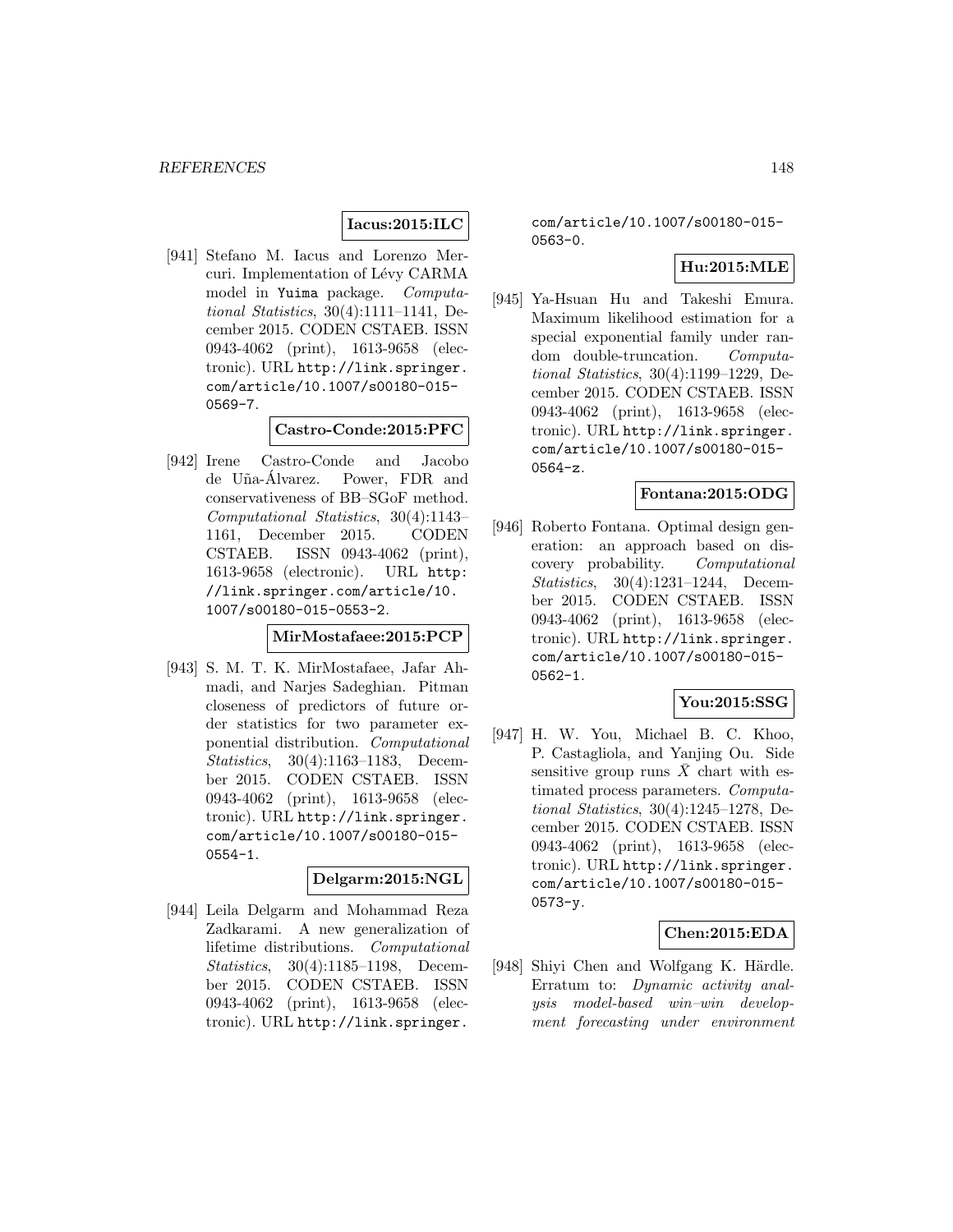regulations in China. Computational Statistics, 30(4):1279, December 2015. CODEN CSTAEB. ISSN 0943-4062 (print), 1613-9658 (electronic). URL http://link.springer. com/article/10.1007/s00180-015- 0592-8; http://link.springer. com/content/pdf/10.1007/s00180- 015-0592-8.pdf. See [875].

# **Chen:2016:LNS**

[949] Cathy W. S. Chen, Sangyeol Lee, and Shu-Yu Chen. Local non-stationarity test in mean for Markov switching GARCH models: an approximate Bayesian approach. Computational Statistics, 31(1):1–24, March 2016. CODEN CSTAEB. ISSN 0943-4062 (print), 1613-9658 (electronic). URL http://link.springer. com/article/10.1007/s00180-015- 0624-4.

# **Gerlach:2016:BEI**

[950] Richard Gerlach, Shelton Peiris, and Edward M. H. Lin. Bayesian estimation and inference for log-ACD models. Computational Statistics, 31(1):25–48, March 2016. CODEN CSTAEB. ISSN 0943-4062 (print), 1613-9658 (electronic). URL http://link.springer. com/article/10.1007/s00180-015- 0576-8.

### **Kobayashi:2016:SEP**

[951] Genya Kobayashi. Skew exponential power stochastic volatility model for analysis of skewness, non-normal tails, quantiles and expectiles. Computational Statistics, 31(1):49–88, March 2016. CODEN CSTAEB. ISSN 0943-4062 (print), 1613-9658 (electronic). URL http://link.springer.

com/article/10.1007/s00180-015- 0596-4.

# **Mukhopadhyay:2016:BAL**

[952] Chiranjit Mukhopadhyay and Soumya Roy. Bayesian accelerated life testing under competing log-location-scale family of causes of failure. Computational Statistics, 31(1):89–119, March 2016. CODEN CSTAEB. ISSN 0943-4062 (print), 1613-9658 (electronic). URL http://link.springer. com/article/10.1007/s00180-015- 0602-x.

# **Dagne:2016:BSG**

[953] Getachew A. Dagne. Bayesian segmental growth mixture tobit models with skew distributions. Computational Statistics, 31(1):121–137, March 2016. CODEN CSTAEB. ISSN 0943-4062 (print), 1613-9658 (electronic). URL http://link.springer. com/article/10.1007/s00180-015- 0620-8.

# **Dube:2016:PFF**

[954] Madhulika Dube, Renu Garg, and Hare Krishna. On progressively first failure censored Lindley distribution. Computational Statistics, 31(1):139–163, March 2016. CODEN CSTAEB. ISSN 0943-4062 (print), 1613-9658 (electronic). URL http://link.springer. com/article/10.1007/s00180-015- 0622-6.

#### **Cepeda-Cuervo:2016:BBR**

[955] Edilberto Cepeda-Cuervo, Daniel Jaimes, Margarita Marín, and Javier Rojas. Bayesian beta regression with Bayesianbetareg R-package. Computational Statistics, 31(1):165–187, March 2016. CODEN CSTAEB. ISSN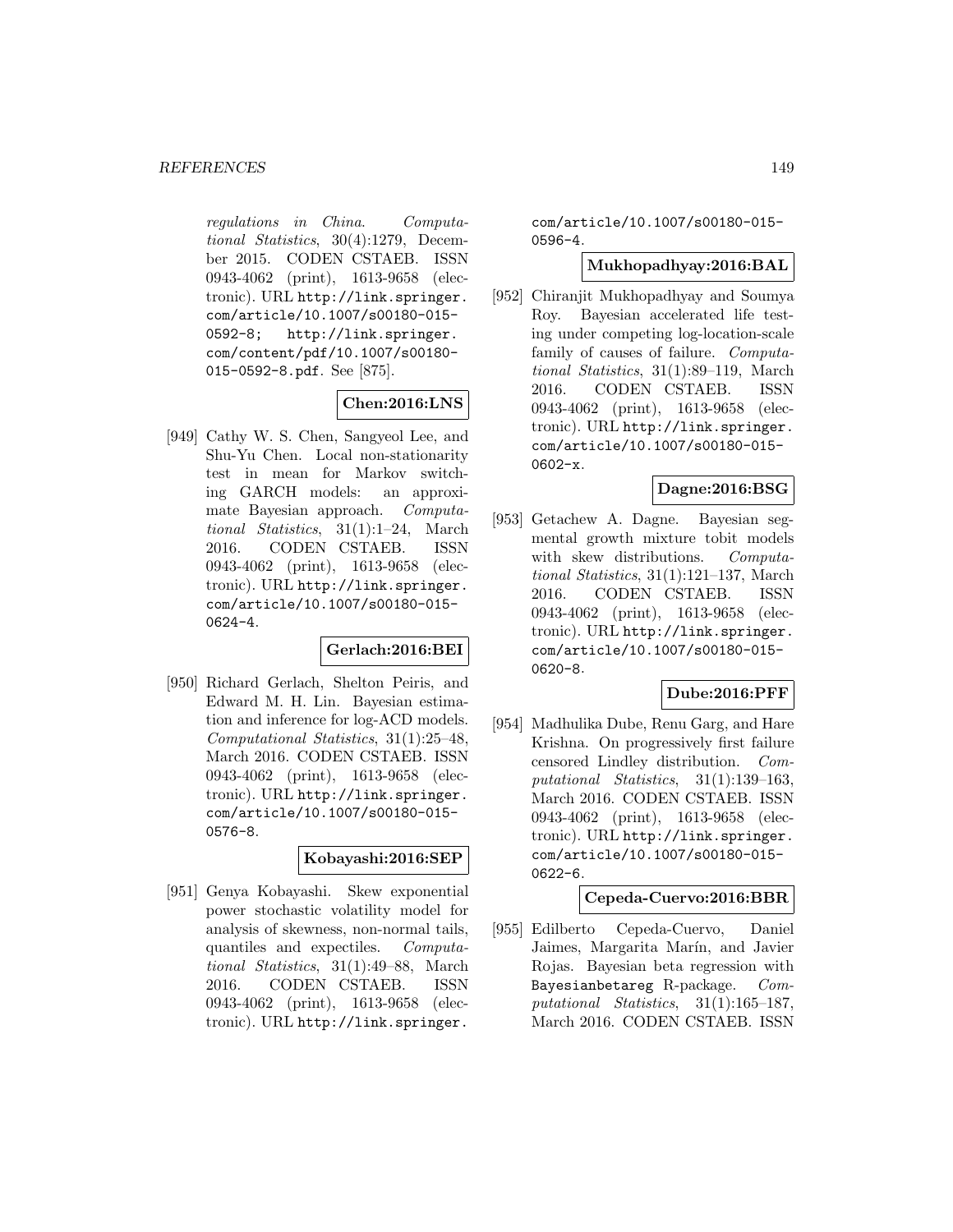0943-4062 (print), 1613-9658 (electronic). URL http://link.springer. com/article/10.1007/s00180-015- 0591-9.

### **Kiesse:2016:BEB**

[956] Tristan Senga Kiessé, Nabil Zougab, and Célestin C. Kokonendji. Bayesian estimation of bandwidth in semiparametric kernel estimation of unknown probability mass and regression functions of count data. Computational Statistics, 31(1):189–206, March 2016. CODEN CSTAEB. ISSN 0943-4062 (print), 1613-9658 (electronic). URL http://link.springer. com/article/10.1007/s00180-015- 0627-1.

# **Wang:2016:BAB**

[957] Min Wang, Xiaoqian Sun, and Chanseok Park. Bayesian analysis of Birnbaum–Saunders distribution via the generalized ratio-of-uniforms method. Computational Statistics, 31 (1):207–225, March 2016. CODEN CSTAEB. ISSN 0943-4062 (print), 1613-9658 (electronic). URL http: //link.springer.com/article/10. 1007/s00180-015-0629-z.

# **Ali:2016:PIB**

[958] S. F. Niazi Ali. Prediction intervals based on Gompertz doubly censored data. Computational Statistics, 31 (1):227–246, March 2016. CODEN CSTAEB. ISSN 0943-4062 (print), 1613-9658 (electronic). URL http: //link.springer.com/article/10. 1007/s00180-015-0613-7.

#### **Zhao:2016:NEG**

[959] Yan-Yong Zhao, Jin-Guan Lin, and Xing-Fang Huang. Nonparametric

estimation in generalized varyingcoefficient models based on iterative weighted quasi-likelihood method. Computational Statistics, 31(1):247– 268, March 2016. CODEN CSTAEB. ISSN 0943-4062 (print), 1613-9658 (electronic). URL http://link. springer.com/article/10.1007/s00180- 015-0579-5.

#### **Lukas:2016:PUR**

[960] Mark A. Lukas, Frank R. de Hoog, and Robert S. Anderssen. Practical use of robust GCV and modified GCV for spline smoothing. Computational Statistics, 31(1):269–289, March 2016. CODEN CSTAEB. ISSN 0943-4062 (print), 1613-9658 (electronic). URL http://link.springer. com/article/10.1007/s00180-015- 0577-7.

#### **Wornowizki:2016:TSH**

[961] Max Wornowizki and Roland Fried. Two-sample homogeneity tests based on divergence measures. Computational Statistics, 31(1):291–313, March 2016. CODEN CSTAEB. ISSN 0943-4062 (print), 1613-9658 (electronic). URL http://link.springer. com/article/10.1007/s00180-015- 0633-3.

# **Weihs:2016:ECB**

[962] Luca Weihs, Mathias Drton, and Dennis Leung. Efficient computation of the Bergsma–Dassios sign covariance. Computational Statistics, 31 (1):315–328, March 2016. CODEN CSTAEB. ISSN 0943-4062 (print), 1613-9658 (electronic). URL http: //link.springer.com/article/10. 1007/s00180-015-0639-x.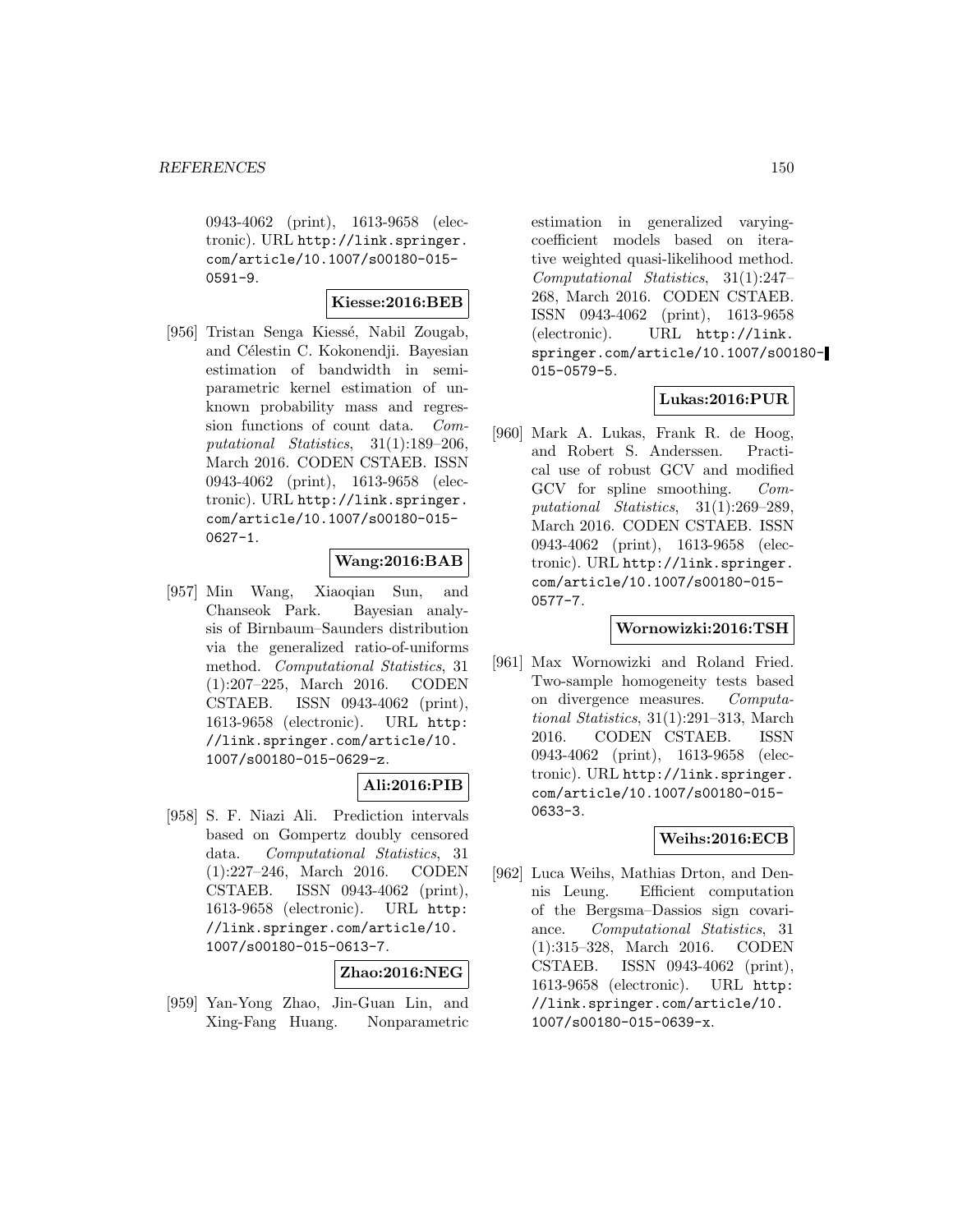# **Sun:2016:CQR**

[963] Jing Sun. Composite quantile regression for single-index models with asymmetric errors. Computational Statistics, 31(1):329–351, March 2016. CODEN CSTAEB. ISSN 0943- 4062 (print), 1613-9658 (electronic). URL http://link.springer.com/ article/10.1007/s00180-016-0645- 7.

# **Amerise:2016:CDM**

[964] Ilaria L. Amerise and Agostino Tarsitano. Combining dissimilarity matrices by using rank correlations. Computational Statistics, 31(1):353–367, March 2016. CODEN CSTAEB. ISSN 0943-4062 (print), 1613-9658 (electronic). URL http://link.springer. com/article/10.1007/s00180-015- 0590-x.

# **Woo:2016:DCV**

[965] Sook young Woo, Seonwoo Kim, and Jinheum Kim. Determining cutoff values of prognostic factors in survival data with competing risks. Computational Statistics, 31(1):369–386, March 2016. CODEN CSTAEB. ISSN 0943-4062 (print), 1613-9658 (electronic). URL http://link.springer. com/article/10.1007/s00180-015- 0582-x.

# **Minoux:2016:CGC**

[966] Michel Minoux and Riadh Zorgati. Convexity of Gaussian chance constraints and of related probability maximization problems. Computational Statistics, 31(1):387–408, March 2016. CODEN CSTAEB. ISSN 0943-4062 (print), 1613-9658 (electronic). URL http://link.springer.

com/article/10.1007/s00180-015- 0580-z.

# **Latif:2016:GAD**

[967] A. H. M. Mahbub Latif and Edgar Brunner. A genetic algorithm for designing microarray experiments. Computational Statistics, 31(2):409–424, June 2016. CODEN CSTAEB. ISSN 0943-4062 (print), 1613-9658 (electronic). URL http://link.springer. com/article/10.1007/s00180-015- 0618-2.

# **Zhang:2016:CLM**

[968] Bo Zhang, Wei Liu, Hui Zhang, Qihui Chen, and Zhiwei Zhang. Composite likelihood and maximum likelihood methods for joint latent class modeling of disease prevalence and highdimensional semicontinuous biomarker data. Computational Statistics, 31 (2):425–449, June 2016. CODEN CSTAEB. ISSN 0943-4062 (print), 1613-9658 (electronic). URL http: //link.springer.com/article/10. 1007/s00180-015-0597-3.

# **Kim:2016:HDT**

[969] Soeun Kim, Jae Youn Ahn, and Woojoo Lee. On high-dimensional two sample mean testing statistics: a comparative study with a data adaptive choice of coefficient vector. Computational Statistics, 31(2):451–464, June 2016. CODEN CSTAEB. ISSN 0943-4062 (print), 1613-9658 (electronic). URL http://link.springer. com/article/10.1007/s00180-015- 0605-7.

# **Munteanu:2016:CSM**

[970] Alexander Munteanu and Max Wornowizki. Correcting statistical models via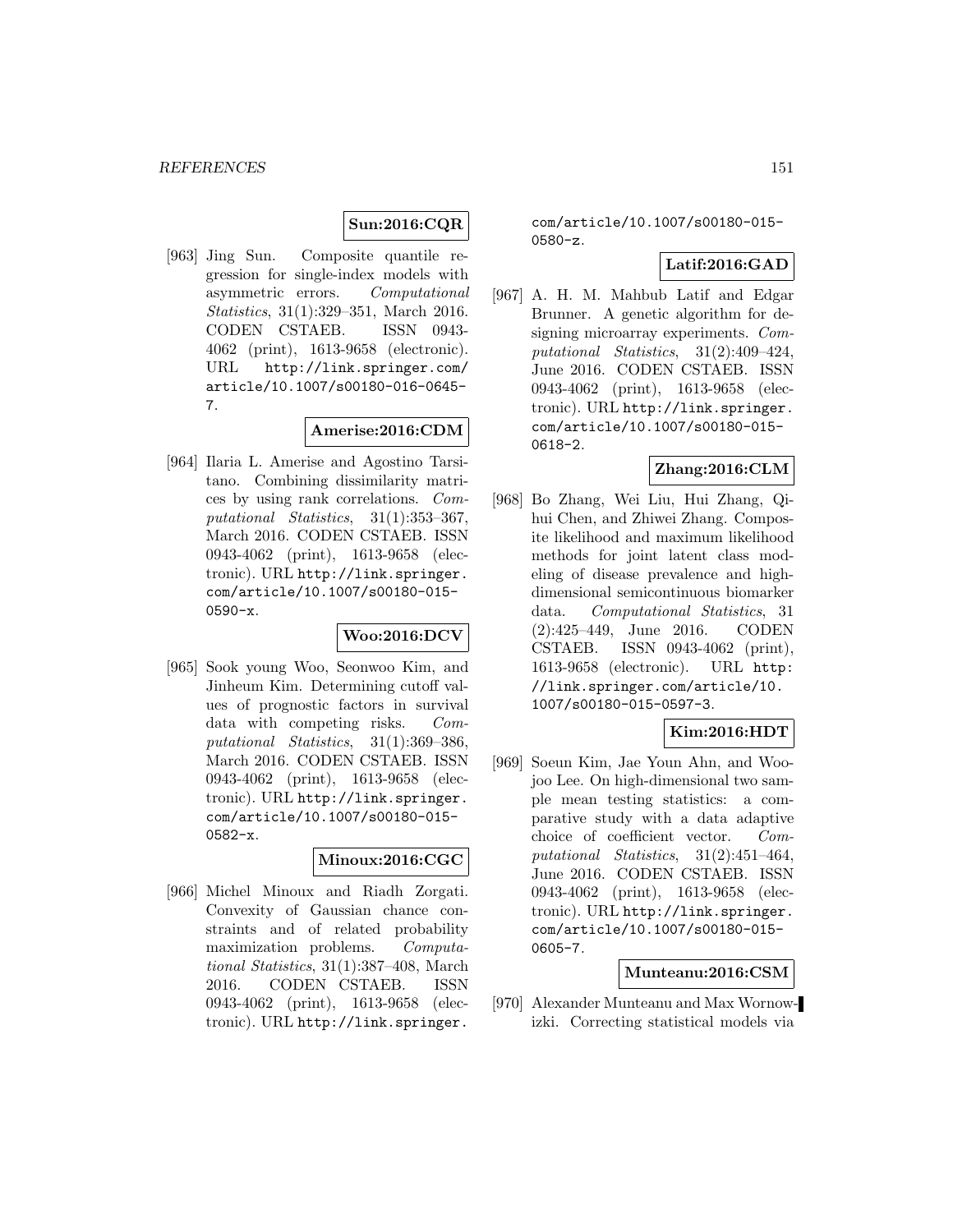empirical distribution functions. Computational Statistics, 31(2):465–495, June 2016. CODEN CSTAEB. ISSN 0943-4062 (print), 1613-9658 (electronic). URL http://link.springer. com/article/10.1007/s00180-015- 0607-5; http://link.springer. com/content/pdf/10.1007/s00180- 015-0607-5.pdf.

# **Xu:2016:CIE**

[971] Wangli Xu, Wei Yu, and Zaixing Li. Confidence interval estimation by a joint pivot method. Computational Statistics, 31(2):497–511, June 2016. CODEN CSTAEB. ISSN 0943-4062 (print), 1613-9658 (electronic). URL http://link.springer. com/article/10.1007/s00180-015- 0585-7.

# **DeBin:2016:BCR**

[972] Riccardo De Bin. Boosting in Cox regression: a comparison between the likelihood-based and the modelbased approaches with focus on the Rpackages CoxBoost and mboost. Computational Statistics, 31(2):513–531, June 2016. CODEN CSTAEB. ISSN 0943-4062 (print), 1613-9658 (electronic). URL http://link.springer. com/article/10.1007/s00180-015- 0642-2.

# **Mi:2016:SRP**

[973] Xuefei Mi, H. Friedrich Utz, and Albrecht E. Melchinger. Selectiongain: an R package for optimizing multistage selection. Computational Statistics, 31(2):533-543, June 2016. CODEN CSTAEB. ISSN 0943- 4062 (print), 1613-9658 (electronic). URL http://link.springer.com/

article/10.1007/s00180-015-0583- 9.

# **Luukko:2016:IPL**

[974] P. J. J. Luukko, J. Helske, and E. Räsänen. Introducing libeemd: a program package for performing the ensemble empirical mode decomposition. Computational Statistics, 31 (2):545–557, June 2016. CODEN CSTAEB. ISSN 0943-4062 (print), 1613-9658 (electronic). URL http: //link.springer.com/article/10. 1007/s00180-015-0603-9.

# **Dinov:2016:PDW**

[975] Ivo D. Dinov, Kyle Siegrist, Dennis K. Pearl, Alexandr Kalinin, and Nicolas Christou. Probability Distributome: a web computational infrastructure for exploring the properties, interrelations, and applications of probability distributions. Computational Statistics, 31(2):559–577, June 2016. CODEN CSTAEB. ISSN 0943-4062 (print), 1613-9658 (electronic). URL http: //link.springer.com/article/10. 1007/s00180-015-0594-6.

### **Bernardi:2016:CVR**

[976] Mauro Bernardi and Leopoldo Catania. Comparison of value-at-risk models using the MCS approach. Computational Statistics, 31(2):579–608, June 2016. CODEN CSTAEB. ISSN 0943-4062 (print), 1613-9658 (electronic). URL http://link.springer. com/article/10.1007/s00180-016- 0646-6.

# **Yang:2016:SEM**

[977] Yandan Yang, Hon Keung Tony Ng, and Narayanaswamy Balakrishnan. A stochastic expectation-maximization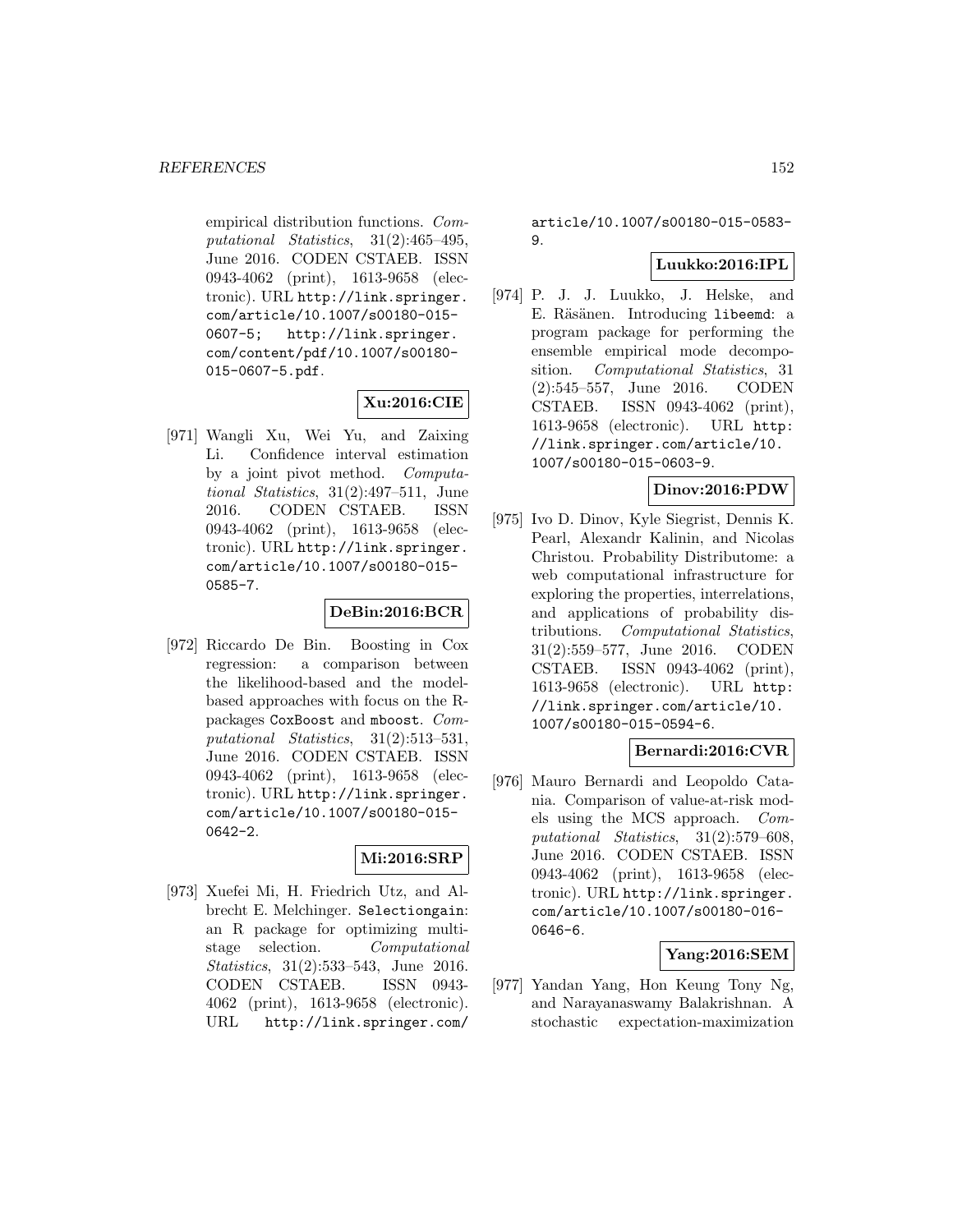algorithm for the analysis of system lifetime data with known signature. Computational Statistics, 31 (2):609–641, June 2016. CODEN CSTAEB. ISSN 0943-4062 (print), 1613-9658 (electronic). URL http: //link.springer.com/article/10. 1007/s00180-015-0586-6.

# **Zhang:2016:MAB**

[978] Tao Zhang and Joseph E. Cavanaugh. A multistage algorithm for bestsubset model selection based on the Kullback–Leibler discrepancy. Computational Statistics, 31(2):643–669, June 2016. CODEN CSTAEB. ISSN 0943-4062 (print), 1613-9658 (electronic). URL http://link.springer. com/article/10.1007/s00180-015- 0584-8.

# **Shi:2016:SMC**

[979] Xiaoping Shi, Xiang-Sheng Wang, Dongwei Wei, and Yuehua Wu. A sequential multiple change-point detection procedure via VIF regression. Computational Statistics, 31 (2):671–691, June 2016. CODEN CSTAEB. ISSN 0943-4062 (print), 1613-9658 (electronic). URL http: //link.springer.com/article/10. 1007/s00180-015-0587-5.

# **Yuan:2016:SVS**

[980] Jinyi Yuan, Peixin Zhao, and Weiguo Zhang. Semiparametric variable selection for partially varying coefficient models with endogenous variables. Computational Statistics, 31 (2):693–707, June 2016. CODEN CSTAEB. ISSN 0943-4062 (print), 1613-9658 (electronic). URL http: //link.springer.com/article/10. 1007/s00180-015-0601-y.

# **Roy:2016:IED**

[981] Vivekananda Roy. Improving efficiency of data augmentation algorithms using Peskun's theorem. Computational Statistics, 31(2):709–728, June 2016. CODEN CSTAEB. ISSN 0943-4062 (print), 1613-9658 (electronic). URL http://link.springer. com/article/10.1007/s00180-015- 0632-4.

# **Baccini:2016:RVG**

[982] Alberto Baccini, Lucio Barabesi, and Luisa Stracqualursi. Random variate generation and connected computational issues for the Poisson–Tweedie distribution. Computational Statistics, 31(2):729–748, June 2016. CODEN CSTAEB. ISSN 0943-4062 (print), 1613-9658 (electronic). URL http: //link.springer.com/article/10. 1007/s00180-015-0623-5.

# **Kalema:2016:SOG**

[983] George Kalema, Geert Molenberghs, and Wondwosen Kassahun. Secondorder generalized estimating equations for correlated count data. Computational Statistics, 31(2):749–770, June 2016. CODEN CSTAEB. ISSN 0943-4062 (print), 1613-9658 (electronic). URL http://link.springer. com/article/10.1007/s00180-015- 0599-1.

# **Azzalini:2016:DBC**

[984] Adelchi Azzalini and Giovanna Menardi. Density-based clustering with noncontinuous data. Computational Statistics, 31(2):771–798, June 2016. CODEN CSTAEB. ISSN 0943- 4062 (print), 1613-9658 (electronic). URL http://link.springer.com/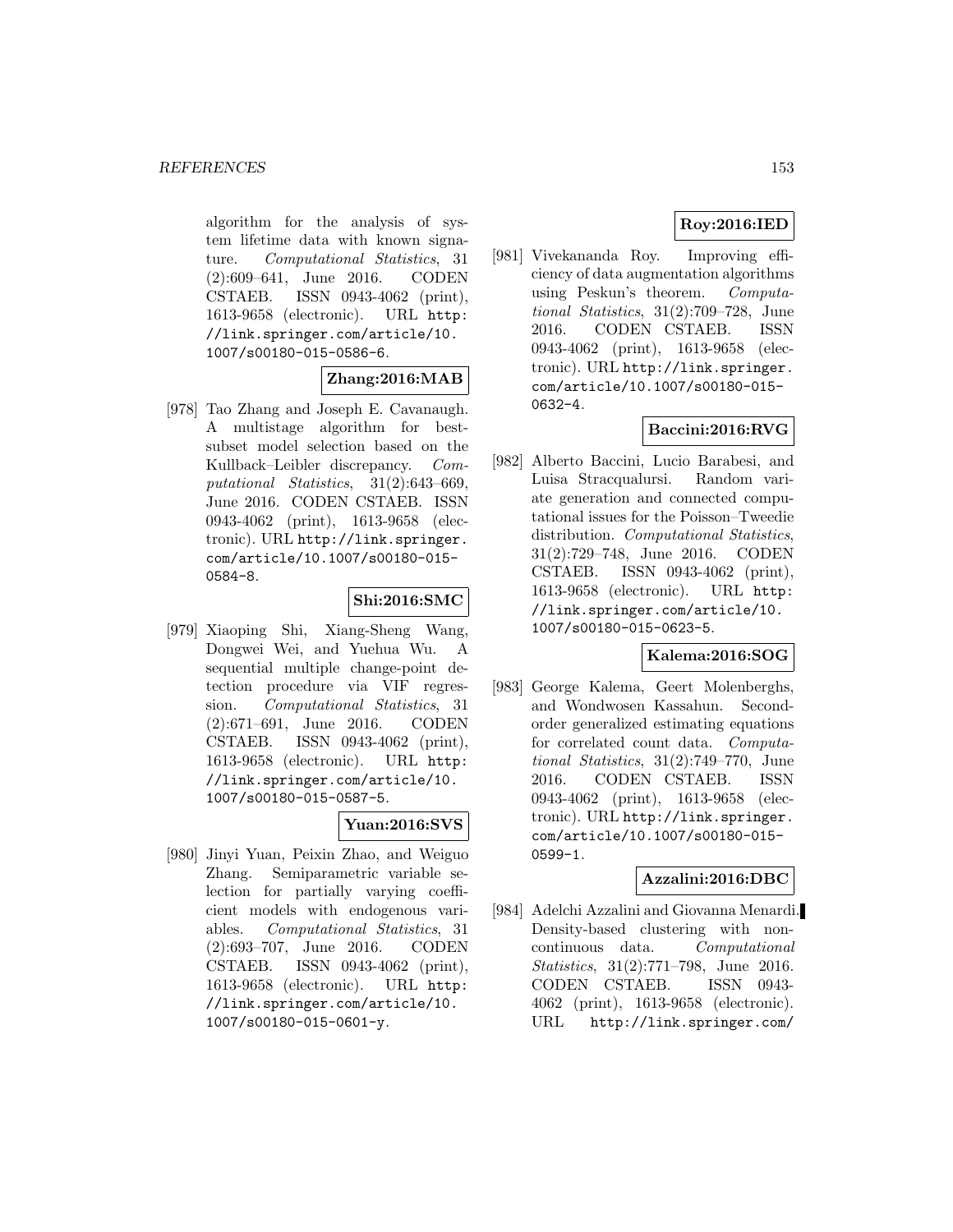article/10.1007/s00180-016-0644- 8.

# **Yu:2016:LTM**

[985] Philip L. H. Yu, Paul H. Lee, S. F. Cheung, Esther Y. Y. Lau, Doris S. Y. Mok, and Harry C. Hui. Logit tree models for discrete choice data with application to advice-seeking preferences among Chinese Christians. Computational Statistics, 31(2):799–827, June 2016. CODEN CSTAEB. ISSN 0943-4062 (print), 1613-9658 (electronic). URL http://link.springer. com/article/10.1007/s00180-015- 0588-4.

#### **Ollerer:2016:SER**

[986] Viktoria Ollerer, Andreas Alfons, and Christophe Croux. The shooting S-estimator for robust regression. Computational Statistics, 31(3): 829–844, September 2016. CODEN CSTAEB. ISSN 0943-4062 (print), 1613-9658 (electronic). URL http: //link.springer.com/article/10. 1007/s00180-015-0593-7.

# **Tsou:2016:RLI**

[987] Tsung-Shan Tsou. Robust likelihood inference for multivariate correlated count data. Computational Statistics, 31(3):845–857, September 2016. CODEN CSTAEB. ISSN 0943-4062 (print), 1613-9658 (electronic). URL http://link.springer. com/article/10.1007/s00180-015- 0589-3.

#### **Lim:2016:DRG**

[988] Hock Ann Lim and Habshah Midi. Diagnostic robust generalized potential based on index set equality (DRGP (ISE)) for the identification of high leverage points in linear model. Computational Statistics, 31 (3):859–877, September 2016. CODEN CSTAEB. ISSN 0943-4062 (print), 1613-9658 (electronic). URL http: //link.springer.com/article/10. 1007/s00180-016-0662-6.

# **Acar:2016:IMR**

[989] Tugba Söküt Açar and M. Revan Ozkale. Influence measures in ridge regression when the error terms follow an  $Ar(1)$  process. *Computational* Statistics, 31(3):879–898, September 2016. CODEN CSTAEB. ISSN 0943-4062 (print), 1613-9658 (electronic). URL http://link.springer. com/article/10.1007/s00180-015- 0615-5.

#### **Prendergast:2016:IES**

[990] Luke A. Prendergast and Alan F. Healey. Improving estimated sufficient summary plots in dimension reduction using minimization criteria based on initial estimates. Computational Statistics, 31(3):899–922, September 2016. CODEN CSTAEB. ISSN 0943-4062 (print), 1613-9658 (electronic). URL http://link.springer. com/article/10.1007/s00180-015- 0614-6.

# **Adragni:2016:GWS**

[991] Kofi P. Adragni, Elias Al-Najjar, Sean Martin, Sai K. Popuri, and Andrew M. Raim. Group-wise sufficient dimension reduction with principal fitted components. Computational Statistics, 31(3): 923–941, September 2016. CODEN CSTAEB. ISSN 0943-4062 (print), 1613-9658 (electronic). URL http: //link.springer.com/article/10. 1007/s00180-015-0611-9.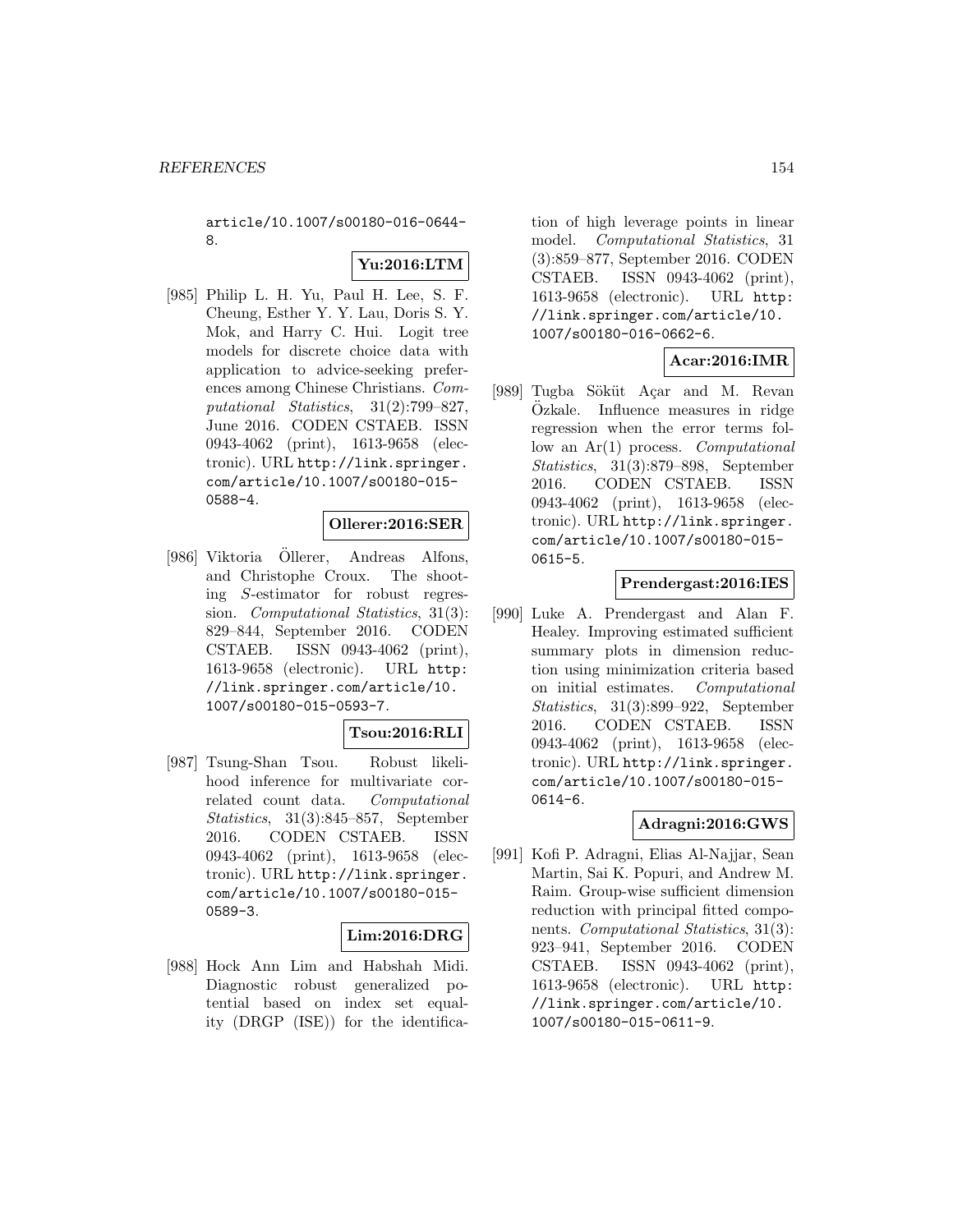### **Teisseyre:2016:RSM**

[992] Pawel Teisseyre, Robert A. Klopotek, and Jan Mielniczuk. Random subspace method for high-dimensional regression with the R package regRSM. Computational Statistics, 31(3):943– 972, September 2016. CODEN CSTAEB. ISSN 0943-4062 (print), 1613-9658 (electronic). URL http: //link.springer.com/article/10. 1007/s00180-016-0658-2; http: //link.springer.com/content/pdf/ 10.1007/s00180-016-0658-2.pdf.

# **Liu:2016:LSG**

[993] Xuhua Liu, Xingzhong Xu, and Jan Hannig. Least squares generalized inferences in unbalanced twocomponent normal mixed linear model. Computational Statistics, 31(3):973– 988, September 2016. CODEN CSTAEB. ISSN 0943-4062 (print), 1613-9658 (electronic). URL http: //link.springer.com/article/10. 1007/s00180-015-0604-8.

### **Punzo:2016:CBM**

[994] Antonio Punzo and Salvatore Ingrassia. Clustering bivariate mixed-type data via the cluster-weighted model. Computational Statistics, 31(3):989– 1013, September 2016. CODEN CSTAEB. ISSN 0943-4062 (print), 1613-9658 (electronic). URL http: //link.springer.com/article/10. 1007/s00180-015-0600-z.

# **Shim:2016:SVQ**

[995] Jooyong Shim, Changha Hwang, and Kyungha Seok. Support vector quantile regression with varying coefficients. Computational Statistics, 31(3): 1015–1030, September 2016. CODEN

CSTAEB. ISSN 0943-4062 (print), 1613-9658 (electronic). URL http: //link.springer.com/article/10. 1007/s00180-016-0647-5.

# **Tian:2016:BJQ**

[996] Yuzhu Tian, Er'qian Li, and Maozai Tian. Bayesian joint quantile regression for mixed effects models with censoring and errors in covariates. Computational Statistics, 31(3):1031–1057, September 2016. CODEN CSTAEB. ISSN 0943-4062 (print), 1613-9658 (electronic). URL http://link.springer. com/article/10.1007/s00180-016- 0659-1.

# **Ortega:2016:BEH**

[997] Francisco J. Ortega and Jose M. Gavilan. Bayesian estimation of the half-normal regression model with deterministic frontier. Computational Statistics, 31(3):1059–1078, September 2016. CODEN CSTAEB. ISSN 0943-4062 (print), 1613-9658 (electronic). URL http://link.springer. com/article/10.1007/s00180-016- 0648-4.

# **Kaishev:2016:GDV**

[998] Vladimir K. Kaishev, Dimitrina S. Dimitrova, Steven Haberman, and Richard J. Verrall. Geometrically designed, variable knot regression splines. Computational Statistics, 31(3):1079– 1105, September 2016. CODEN CSTAEB. ISSN 0943-4062 (print), 1613-9658 (electronic). URL http: //link.springer.com/article/10. 1007/s00180-015-0621-7.

# **Zhou:2016:PSE**

[999] Jianjun Zhou, Zhao Chen, and Qingyan Peng. Polynomial spline estimation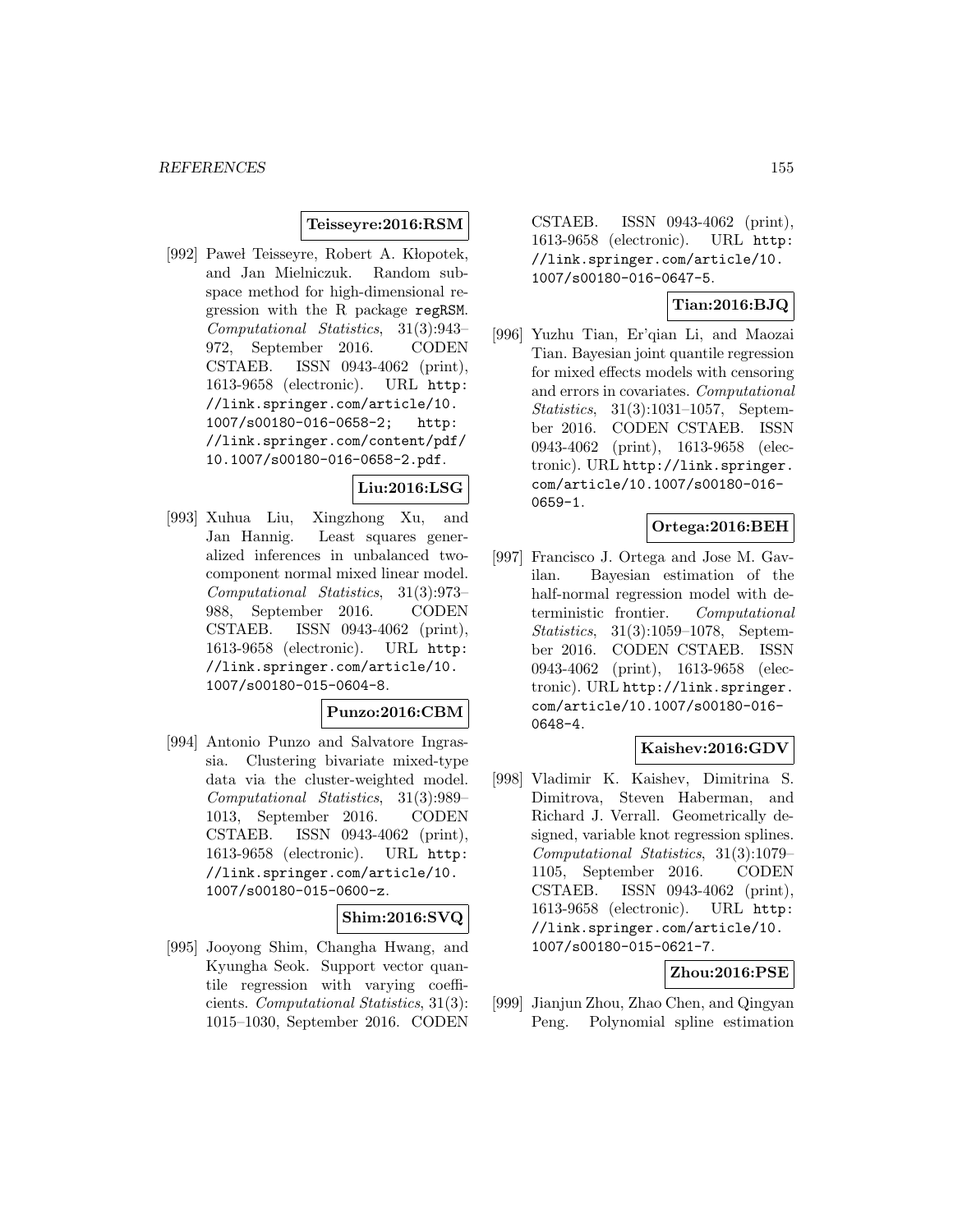for partial functional linear regression models. Computational Statistics, 31(3):1107–1129, September 2016. CODEN CSTAEB. ISSN 0943- 4062 (print), 1613-9658 (electronic). URL http://link.springer.com/ article/10.1007/s00180-015-0636- 0.

# **Lv:2016:REV**

[1000] Jing Lv, Hu Yang, and Chaohui Guo. Robust estimation for varying index coefficient models. Computational Statistics, 31(3):1131–1167, September 2016. CODEN CSTAEB. ISSN 0943-4062 (print), 1613-9658 (electronic). URL http://link.springer. com/article/10.1007/s00180-015- 0595-5.

# **Laurini:2016:GME**

[1001] Márcio Poletti Laurini and Luiz Koodi Hotta. Generalized moment estimation of stochastic differential equations. Computational Statistics, 31(3): 1169–1202, September 2016. CODEN CSTAEB. ISSN 0943-4062 (print), 1613-9658 (electronic). URL http: //link.springer.com/article/10. 1007/s00180-015-0598-2.

# **Lv:2016:SCG**

[1002] Jing Lv, Hu Yang, and Chaohui Guo. Smoothing combined generalized estimating equations in quantile partially linear additive models with longitudinal data. Computational Statistics, 31(3):1203–1234, September 2016. CODEN CSTAEB. ISSN 0943-4062 (print), 1613-9658 (electronic). URL http://link.springer. com/article/10.1007/s00180-015- 0612-8. See erratum [1003].

# **Lv:2016:ESC**

[1003] Jing Lv, Hu Yang, and Chaohui Guo. Erratum to: Smoothing combined generalized estimating equations in quantile partially linear additive models with longitudinal data. Computational Statistics, 31(3):1235, September 2016. CODEN CSTAEB. ISSN 0943-4062 (print), 1613-9658 (electronic). URL http://link.springer. com/article/10.1007/s00180-015- 0626-2; http://link.springer. com/content/pdf/10.1007/s00180- 015-0626-2.pdf. See [1002].

# **Zhang:2016:PPB**

[1004] Chun-Xia Zhang, Jiang-She Zhang, and Sang-Woon Kim. PBoostGA: pseudo-boosting genetic algorithm for variable ranking and selection. Computational Statistics, 31(4):1237– 1262, December 2016. CODEN CSTAEB. ISSN 0943-4062 (print), 1613-9658 (electronic). URL http: //link.springer.com/article/10. 1007/s00180-016-0652-8.

# **Chin:2016:MVS**

[1005] Yen-Shiu Chin and Ting-Li Chen. Minimizing variable selection criteria by Markov chain Monte Carlo. Computational Statistics, 31(4):1263–1286, December 2016. CODEN CSTAEB. ISSN 0943-4062 (print), 1613-9658 (electronic). URL http://link.springer. com/article/10.1007/s00180-016- 0649-3.

# **Jia:2016:ADP**

[1006] Bochao Jia, Yuan chin Ivan Chang, and Zhanfeng Wang. Assessing the diagnostic power of variables measured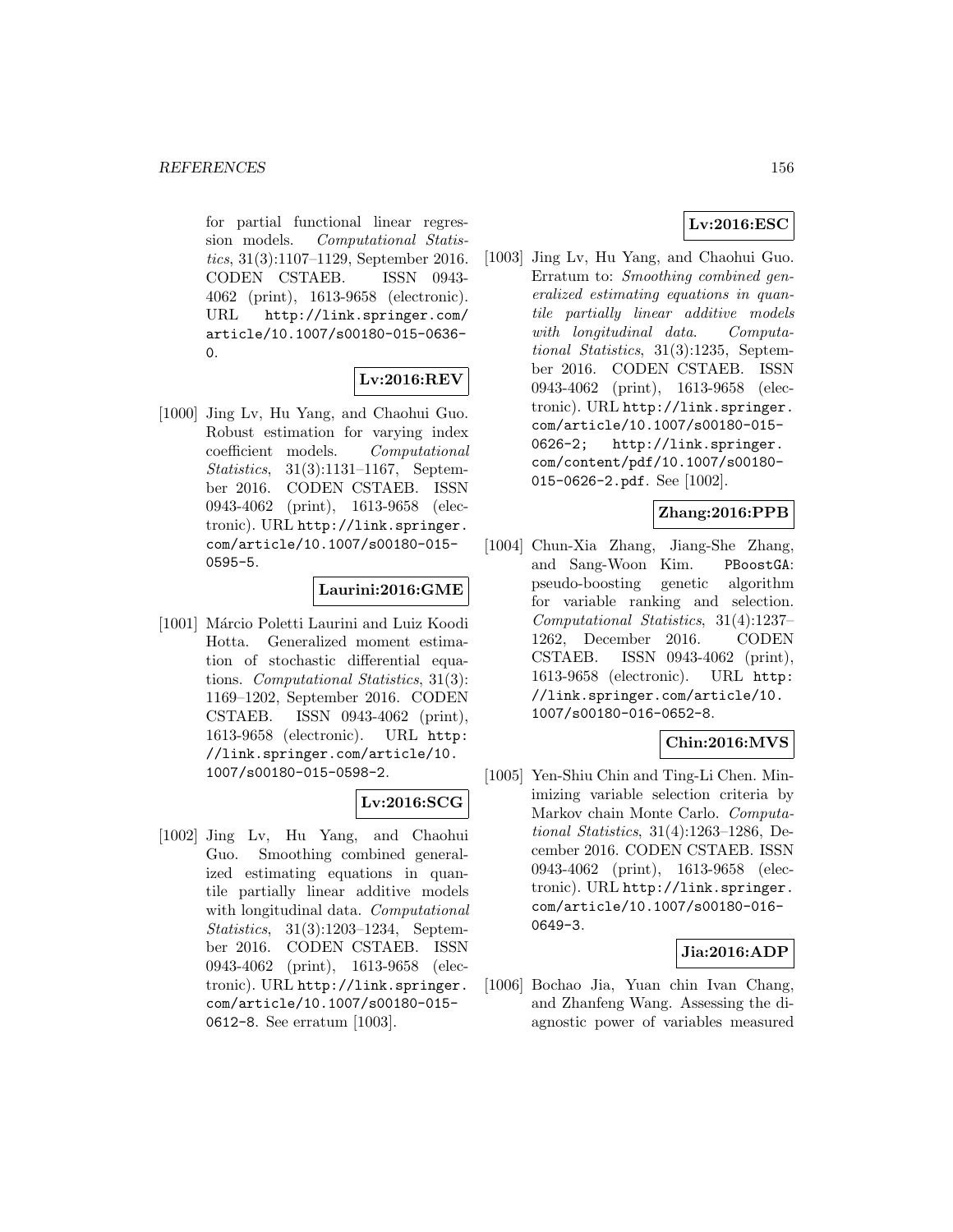with a detection limit. Computational Statistics, 31(4):1287–1303, December 2016. CODEN CSTAEB. ISSN 0943-4062 (print), 1613-9658 (electronic). URL http://link.springer. com/article/10.1007/s00180-015- 0628-0.

# **Pebay:2016:NSS**

[1007] Philippe Pébay, Timothy B. Terriberry, Hemanth Kolla, and Janine Bennett. Numerically stable, scalable formulas for parallel and online computation of higher-order multivariate central moments with arbitrary weights. Computational Statistics, 31(4):1305– 1325, December 2016. CODEN CSTAEB. ISSN 0943-4062 (print), 1613-9658 (electronic). URL http: //link.springer.com/article/10. 1007/s00180-015-0637-z.

### **Pistonesi:2016:SSA**

[1008] Silvina Pistonesi, Jorge Martinez, and Silvia M. Ojeda. A sensibility study of the autobinomial model estimation methods based on a feature similarity index. Computational Statistics, 31(4): 1327–1357, December 2016. CODEN CSTAEB. ISSN 0943-4062 (print), 1613-9658 (electronic). URL http: //link.springer.com/article/10. 1007/s00180-015-0634-2.

# **Dickson:2016:OSS**

[1009] Maria Michela Dickson and Yves Tillé. Ordered spatial sampling by means of the traveling salesman problem. Computational Statistics, 31(4): 1359–1372, December 2016. CODEN CSTAEB. ISSN 0943-4062 (print), 1613-9658 (electronic). URL http: //link.springer.com/article/10. 1007/s00180-015-0635-1.

# **Heymann:2016:TFT**

[1010] Yuri Heymann. A test of financial time-series data to discriminate among lognormal, Gaussian and square-root random walks. Computational Statistics, 31(4):1373–1383, December 2016. CODEN CSTAEB. ISSN 0943-4062 (print), 1613-9658 (electronic). URL http://link.springer. com/article/10.1007/s00180-015- 0630-6.

# **Demirtas:2016:NLP**

[1011] Hakan Demirtas, Robab Ahmadian, Sema Atis, Fatma Ezgi Can, and Ilker Ercan. A nonnormal look at polychoric correlations: modeling the change in correlations before and after discretization. Computational Statistics, 31(4): 1385–1401, December 2016. CODEN CSTAEB. ISSN 0943-4062 (print), 1613-9658 (electronic). URL http: //link.springer.com/article/10. 1007/s00180-016-0653-7.

# **Adachi:2016:SPC**

[1012] Kohei Adachi and Nickolay T. Trendafilov. Sparse principal component analysis subject to prespecified cardinality of loadings. Computational Statistics, 31(4):1403–1427, December 2016. CODEN CSTAEB. ISSN 0943-4062 (print), 1613-9658 (electronic). URL http://link.springer. com/article/10.1007/s00180-015- 0608-4.

# **Loisel:2016:PPC**

[1013] Sébastien Loisel and Yoshio Takane. Partitions of Pearson's chi-square statistic for frequency tables: a comprehensive account. Computational Statistics, 31(4):1429–1452, Decem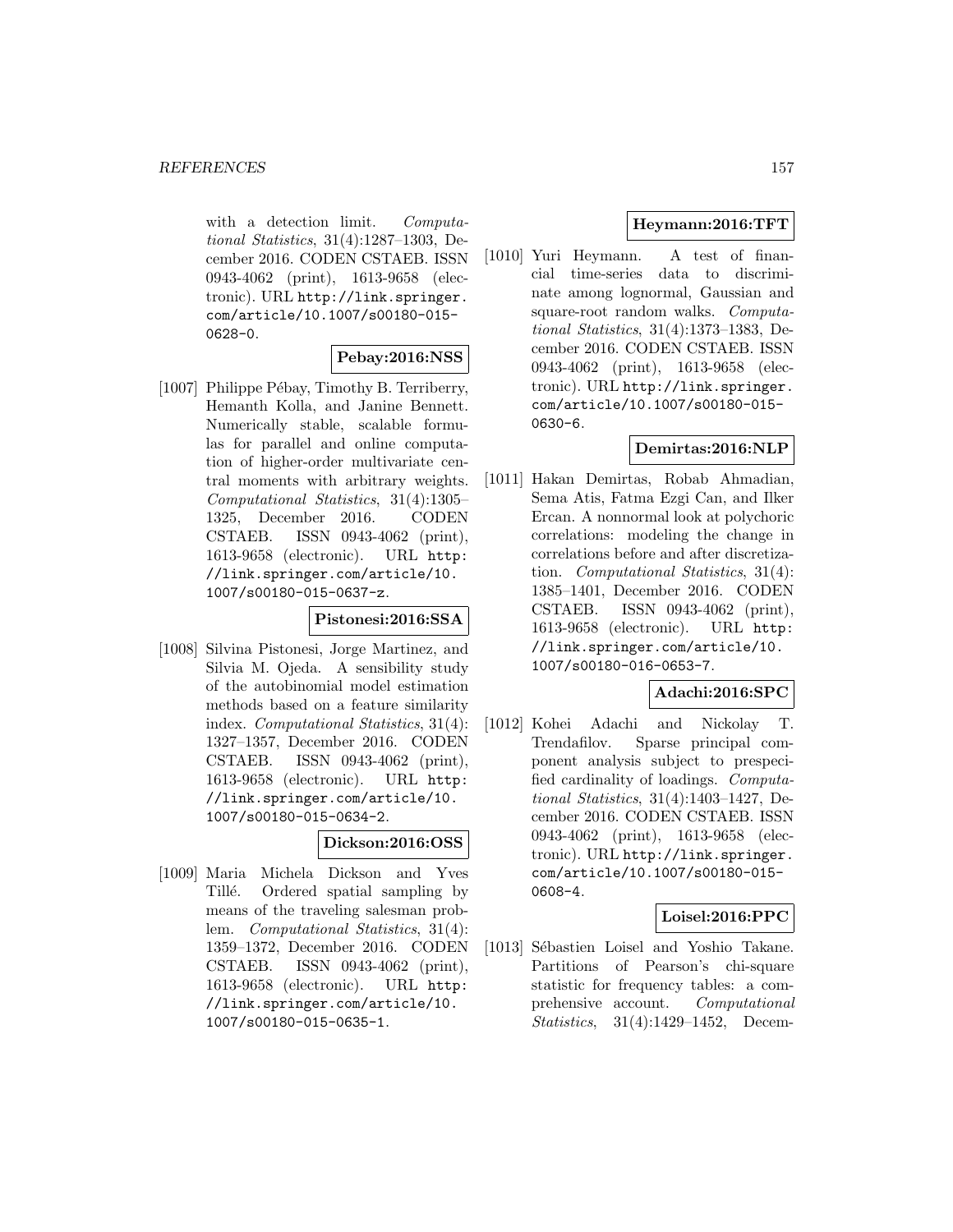ber 2016. CODEN CSTAEB. ISSN 0943-4062 (print), 1613-9658 (electronic). URL http://link.springer. com/article/10.1007/s00180-015- 0619-1.

#### **Naul:2016:RIA**

[1014] Brett Naul, Bala Rajaratnam, and Dario Vincenzi. The role of the isotonizing algorithm in Stein's covariance matrix estimator. Computational Statistics, 31(4):1453–1476, December 2016. CODEN CSTAEB. ISSN 0943-4062 (print), 1613-9658 (electronic). URL http://link.springer. com/article/10.1007/s00180-016- 0672-4.

# **Cuenin:2016:SFM**

[1015] Johann Cuenin, Bent Jørgensen, and Célestin C. Kokonendji. Simulations of full multivariate Tweedie with flexible dependence structure. Computational Statistics, 31(4):1477–1492, December 2016. CODEN CSTAEB. ISSN 0943-4062 (print), 1613-9658 (electronic). URL http://link.springer. com/article/10.1007/s00180-015- 0617-3.

# **Nyman:2016:CSI**

[1016] Henrik Nyman, Johan Pensar, Timo Koski, and Jukka Corander. Contextspecific independence in graphical log-linear models. Computational Statistics, 31(4):1493–1512, December 2016. CODEN CSTAEB. ISSN 0943-4062 (print), 1613-9658 (electronic). URL http://link.springer. com/article/10.1007/s00180-015- 0606-6.

# **Bordes:2016:SEA**

[1017] Laurent Bordes and Didier Chauveau. Stochastic EM algorithms for parametric and semiparametric mixture models for right-censored lifetime data. Computational Statistics, 31(4): 1513–1538, December 2016. CODEN CSTAEB. ISSN 0943-4062 (print), 1613-9658 (electronic). URL http: //link.springer.com/article/10. 1007/s00180-016-0661-7.

# **Li:2016:REN**

[1018] Meng Li, Sijia Xiang, and Weixin Yao. Robust estimation of the number of components for mixtures of linear regression models. Computational Statistics, 31(4):1539–1555, December 2016. CODEN CSTAEB. ISSN 0943-4062 (print), 1613-9658 (electronic). URL http://link.springer. com/article/10.1007/s00180-015- 0610-x.

# **Wu:2016:MRL**

[1019] Jibo Wu. Modified restricted Liu estimator in logistic regression model. Computational Statistics, 31(4):1557– 1567, December 2016. CODEN CSTAEB. ISSN 0943-4062 (print), 1613-9658 (electronic). URL http: //link.springer.com/article/10. 1007/s00180-015-0609-3.

# **Leao:2016:CTL**

[1020] Jeremias Leão, Francisco Cysneiros, Helton Saulo, and N. Balakrishnan. Constrained test in linear models with multivariate power exponential distribution. Computational Statistics, 31(4):1569–1592, December 2016. CODEN CSTAEB. ISSN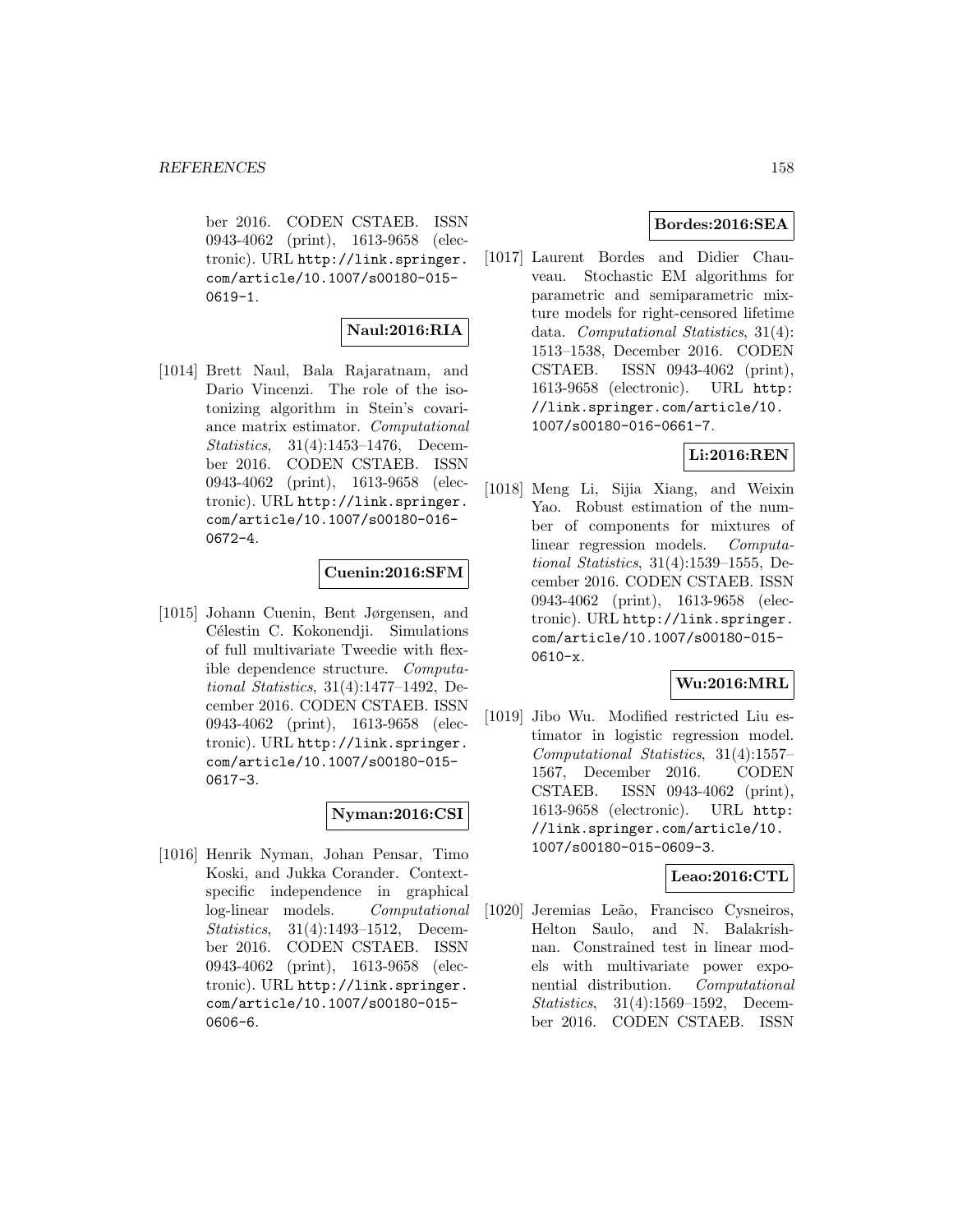0943-4062 (print), 1613-9658 (electronic). URL http://link.springer. com/article/10.1007/s00180-016- 0650-x.

#### **Wilcox:2016:AHG**

[1021] Rand R. Wilcox. ANCOVA: a heteroscedastic global test when there is curvature and two covariates. Computational Statistics, 31(4):1593– 1606, December 2016. CODEN CSTAEB. ISSN 0943-4062 (print), 1613-9658 (electronic). URL http: //link.springer.com/article/10. 1007/s00180-015-0640-4.

# **Parra-Frutos:2016:PTW**

[1022] I. Parra-Frutos. Preliminary tests when comparing means. Computational Statistics, 31(4):1607–1631, December 2016. CODEN CSTAEB. ISSN 0943-4062 (print), 1613-9658 (electronic). URL http://link.springer. com/article/10.1007/s00180-016- 0656-4.

#### **Shan:2016:ESS**

[1023] Guogen Shan. Exact sample size determination for the ratio of two incidence rates under the Poisson distribution. Computational Statistics, 31(4): 1633–1644, December 2016. CODEN CSTAEB. ISSN 0943-4062 (print), 1613-9658 (electronic). URL http: //link.springer.com/article/10. 1007/s00180-016-0654-6.

# **Grzegorczyk:2017:CEV**

[1024] Marco Grzegorczyk and Mahdi Shafiee Kamalabad. Comparative evaluation of various frequentist and Bayesian nonhomogeneous Poisson counting models. Computational Statistics, 32(1):1–33, March 2017. CODEN CSTAEB. ISSN

0943-4062 (print), 1613-9658 (electronic). URL http://link.springer. com/article/10.1007/s00180-016- 0686-y; http://link.springer. com/content/pdf/10.1007/s00180- 016-0686-y.pdf.

# **Kang:2017:NPR**

[1025] Sang Gil Kang, Woo Dong Lee, and Yongku Kim. Noninformative priors for the ratio of the shape parameters of two Weibull distributions. Computational Statistics, 32(1):35–50, March 2017. CODEN CSTAEB. ISSN 0943-4062 (print), 1613-9658 (electronic). URL http://link.springer. com/article/10.1007/s00180-015- 0631-5.

# **Elster:2017:BIU**

[1026] Clemens Elster and Gerd Wübbeler. Bayesian inference using a noninformative prior for linear Gaussian random coefficient regression with inhomogeneous within-class variances. Computational Statistics, 32(1):51–69, March 2017. CODEN CSTAEB. ISSN 0943-4062 (print), 1613-9658 (electronic). URL http://link.springer. com/article/10.1007/s00180-015- 0641-3.

# **Kang:2017:OBT**

[1027] Sang Gil Kang, Woo Dong Lee, and Yongku Kim. Objective Bayesian testing on the common mean of several normal distributions under divergencebased priors. Computational Statistics, 32(1):71–91, March 2017. CODEN CSTAEB. ISSN 0943-4062 (print), 1613-9658 (electronic). URL http: //link.springer.com/article/10. 1007/s00180-016-0699-6.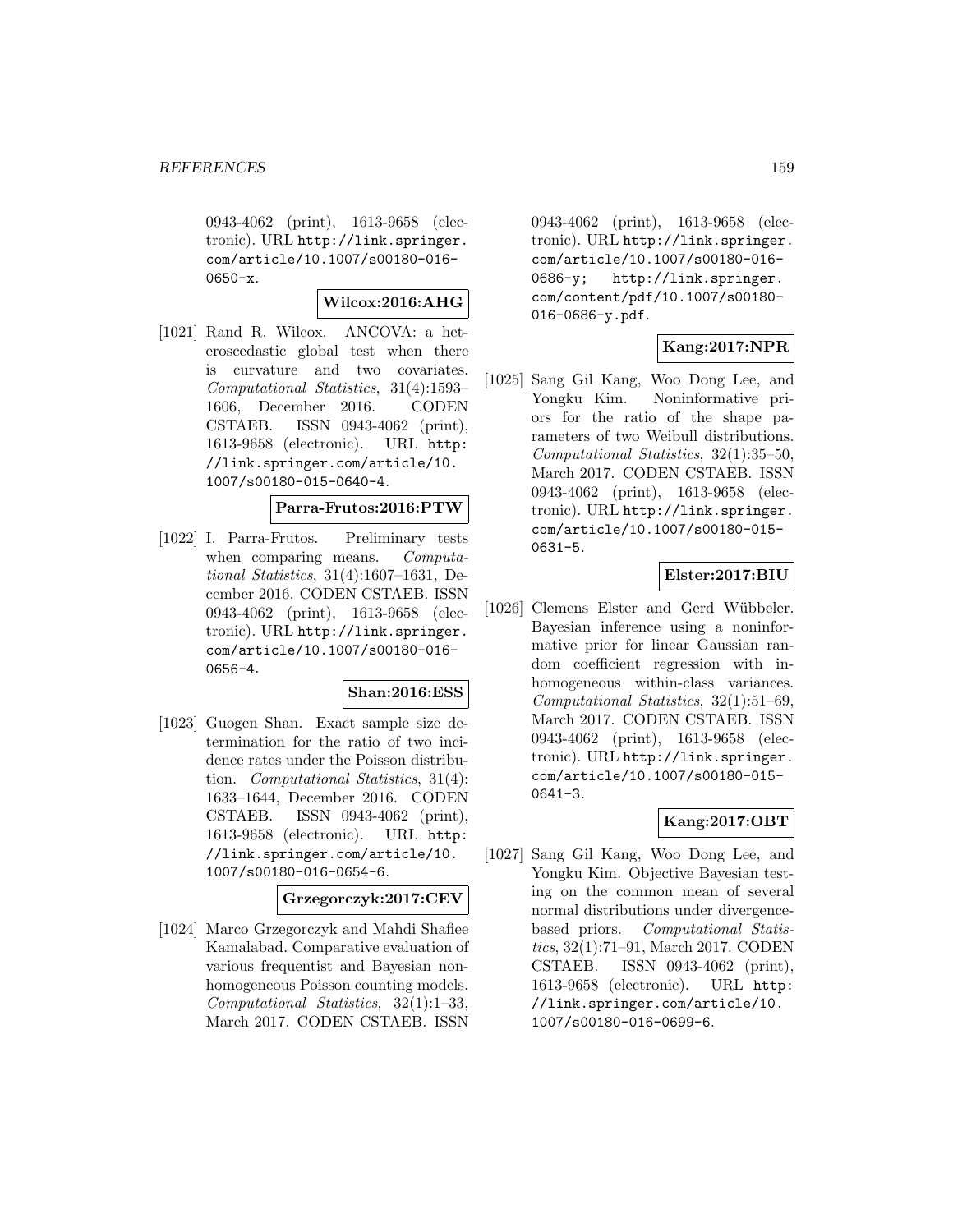### **Depraetere:2017:CVA**

[1028] Nicolas Depraetere and Martina Vandebroek. A comparison of variational approximations for fast inference in mixed logit models. Computational Statistics, 32(1):93–125, March 2017. CODEN CSTAEB. ISSN 0943-4062 (print), 1613-9658 (electronic). URL http://link.springer. com/article/10.1007/s00180-015- 0638-y.

# **Yang:2017:BVS**

[1029] Aijun Yang, Xuejun Jiang, Lianjie Shu, and Jinguan Lin. Bayesian variable selection with sparse and correlation priors for high-dimensional data analysis. Computational Statistics, 32 (1):127–143, March 2017. CODEN CSTAEB. ISSN 0943-4062 (print), 1613-9658 (electronic). URL http: //link.springer.com/article/10. 1007/s00180-016-0665-3.

# **Lumbreras:2017:NPC**

[1030] Alberto Lumbreras, Julien Velcin, Marie Guégan, and Bertrand Jouve. Non-parametric clustering over user features and latent behavioral functions with dual-view mixture models. Computational Statistics, 32 (1):145–177, March 2017. CODEN CSTAEB. ISSN 0943-4062 (print), 1613-9658 (electronic). URL http: //link.springer.com/article/10. 1007/s00180-016-0668-0.

# **Huang:2017:BIP**

[1031] Yangxin Huang and Tao Lu. Bayesian inference on partially linear mixedeffects joint models for longitudinal data with multiple features. Computational Statistics, 32(1):179–196,

March 2017. CODEN CSTAEB. ISSN 0943-4062 (print), 1613-9658 (electronic). URL http://link.springer. com/article/10.1007/s00180-016- 0671-5.

# **Pasanen:2017:SSM**

[1032] Leena Pasanen and Lasse Holmström. Scale space multiresolution correlation analysis for time series data. Computational Statistics, 32(1):197–218, March 2017. CODEN CSTAEB. ISSN 0943-4062 (print), 1613-9658 (electronic). URL http://link.springer. com/article/10.1007/s00180-016- 0670-6.

# **Pan:2017:BAM**

[1033] Jiazhu Pan, Qiang Xia, and Jinshan Liu. Bayesian analysis of multiple thresholds autoregressive model. Computational Statistics, 32(1):219–237, March 2017. CODEN CSTAEB. ISSN 0943-4062 (print), 1613-9658 (electronic). URL http://link.springer. com/article/10.1007/s00180-016- 0673-3.

# **Martino:2017:IMT**

[1034] L. Martino and F. Louzada. Issues in the multiple try Metropolis mixing. Computational Statistics, 32 (1):239–252, March 2017. CODEN CSTAEB. ISSN 0943-4062 (print), 1613-9658 (electronic). URL http: //link.springer.com/article/10. 1007/s00180-016-0643-9.

### **Zhang:2017:PSH**

[1035] Cheng Zhang, Babak Shahbaba, and Hongkai Zhao. Precomputing strategy for Hamiltonian Monte Carlo method based on regularity in parameter space. Computational Statistics,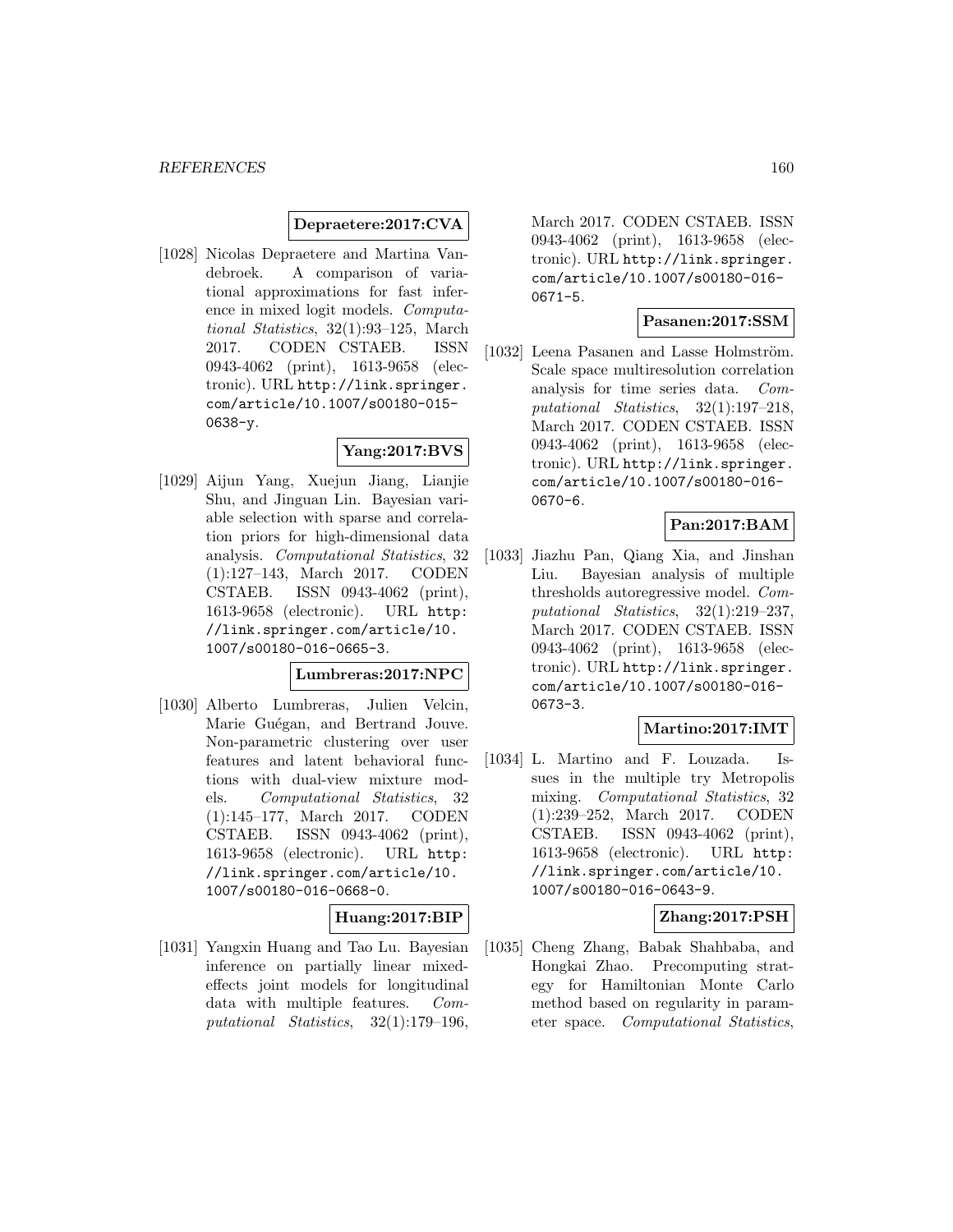32(1):253–279, March 2017. CODEN CSTAEB. ISSN 0943-4062 (print), 1613-9658 (electronic). URL http: //link.springer.com/article/10. 1007/s00180-016-0683-1.

**Zhao:2017:ILC**

[1036] Zhenyu Zhao and Thomas A. Severini. Integrated likelihood computation methods. Computational Statistics, 32 (1):281–313, March 2017. CODEN CSTAEB. ISSN 0943-4062 (print), 1613-9658 (electronic). URL http: //link.springer.com/article/10. 1007/s00180-016-0677-z.

**Yang:2017:ATG**

[1037] Jinyoung Yang and Jeffrey S. Rosenthal. Automatically tuned generalpurpose MCMC via new adaptive diagnostics. Computational Statistics, 32(1):315–348, March 2017. CODEN CSTAEB. ISSN 0943-4062 (print), 1613-9658 (electronic). URL http: //link.springer.com/article/10. 1007/s00180-016-0682-2.

**Ker:2017:BMA**

[1038] Alan P. Ker and Yong Liu. Bayesian model averaging of possibly similar nonparametric densities. Computational Statistics, 32(1):349–365, March 2017. CODEN CSTAEB. ISSN 0943-4062 (print), 1613-9658 (electronic). URL http://link.springer. com/article/10.1007/s00180-016- 0700-4.

# **Basu:2017:PEI**

[1039] Suparna Basu, Sanjay Kumar Singh, and Umesh Singh. Parameter estimation of inverse Lindley distribution for Type-I censored data. Computational Statistics, 32(1):367–385,

March 2017. CODEN CSTAEB. ISSN 0943-4062 (print), 1613-9658 (electronic). URL http://link.springer. com/article/10.1007/s00180-016- 0704-0.

# **Ghosh:2017:UEA**

[1040] Atanu Kumar Ghosh and Arnab Chakraborty. Use of EM algorithm for data reduction under sparsity assumption. Computational Statistics, 32(2):387–407, June 2017. CODEN CSTAEB. ISSN 0943-4062 (print), 1613-9658 (electronic). URL http: //link.springer.com/article/10. 1007/s00180-016-0657-3.

### **Tomas:2017:ULP**

[1041] Elson Tomás, Susana Vinga, and Alexandra M. Carvalho. Unsupervised learning of pharmacokinetic responses. Computational Statistics, 32(2):409–428, June 2017. CODEN CSTAEB. ISSN 0943-4062 (print), 1613-9658 (electronic). URL http: //link.springer.com/article/10. 1007/s00180-016-0707-x.

# **Pal:2017:LID**

[1042] Suvra Pal and N. Balakrishnan. Likelihood inference for the destructive exponentially weighted Poisson cure rate model with Weibull lifetime and an application to melanoma data. Computational Statistics, 32(2):429–449, June 2017. CODEN CSTAEB. ISSN 0943-4062 (print), 1613-9658 (electronic). URL http://link.springer. com/article/10.1007/s00180-016- 0660-8.

# **Jamalizadeh:2017:GCS**

[1043] Ahad Jamalizadeh and Tsung-I Lin. A general class of scale-shape mix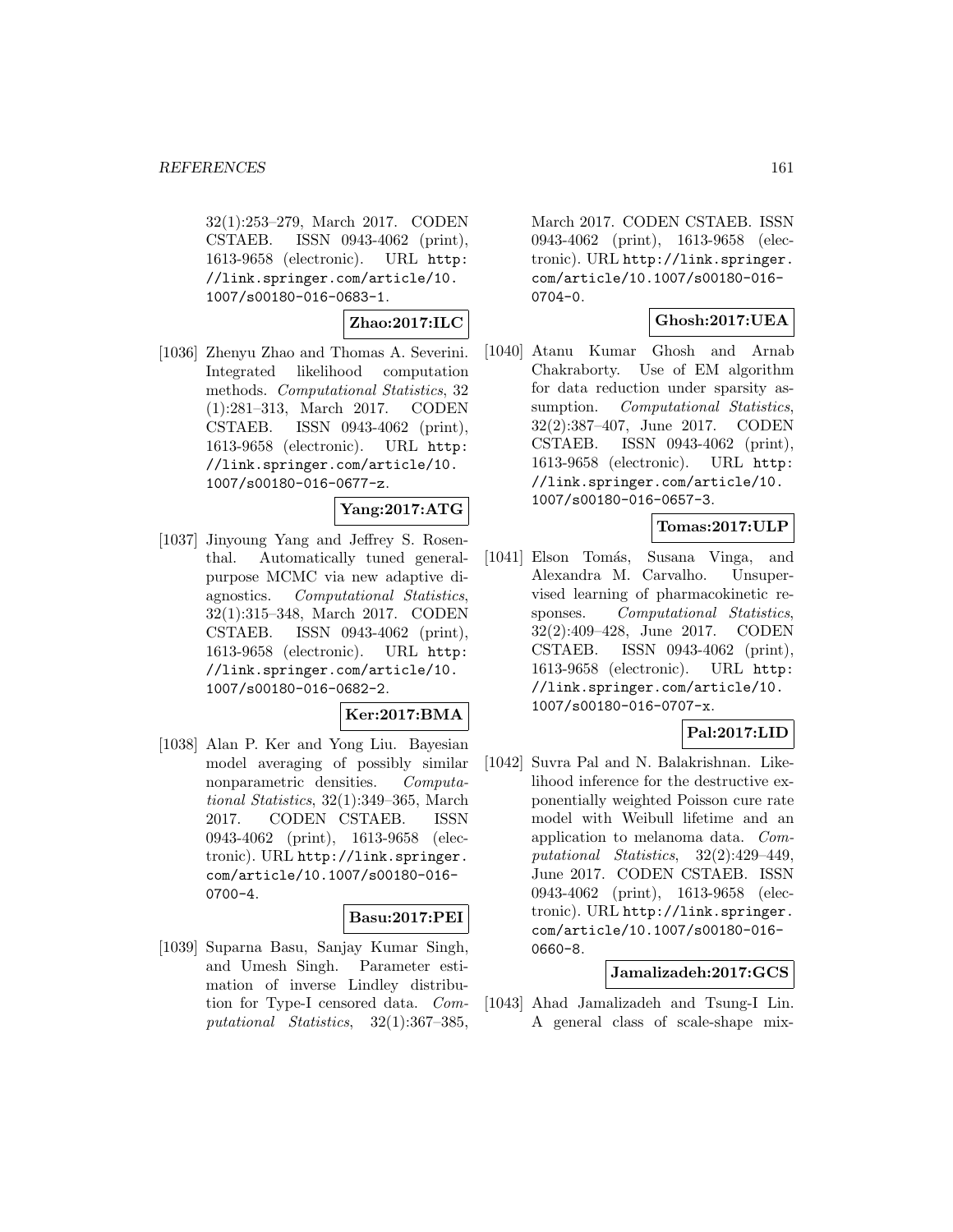tures of skew-normal distributions: properties and estimation. Computational Statistics, 32(2):451–474, June 2017. CODEN CSTAEB. ISSN 0943-4062 (print), 1613-9658 (electronic). URL http://link.springer. com/article/10.1007/s00180-016- 0691-1.

# **Abe:2017:NNM**

[1044] Hiroyasu Abe and Hiroshi Yadohisa. A non-negative matrix factorization model based on the zeroinflated Tweedie distribution. Computational Statistics, 32(2):475–499, June 2017. CODEN CSTAEB. ISSN 0943-4062 (print), 1613-9658 (electronic). URL http://link.springer. com/article/10.1007/s00180-016- 0689-8.

#### **Zreik:2017:DRS**

[1045] Rawya Zreik, Pierre Latouche, and Charles Bouveyron. The dynamic random subgraph model for the clustering of evolving networks. Computational Statistics, 32(2):501–533, June 2017. CODEN CSTAEB. ISSN 0943-4062 (print), 1613-9658 (electronic). URL http://link.springer. com/article/10.1007/s00180-016- 0655-5.

# **Kaplan:2017:IGM**

[1046] Andee Kaplan, Heike Hofmann, and Daniel Nordman. An interactive graphical method for community detection in network data. Computational Statistics, 32(2):535–557, June 2017. CODEN CSTAEB. ISSN 0943-4062 (print), 1613-9658 (electronic). URL http://link.springer. com/article/10.1007/s00180-016- 0663-5.

# **Nanty:2017:UQF**

[1047] Simon Nanty, Céline Helbert, Amandine Marrel, Nadia Pérot, and Clémentine Prieur. Uncertainty quantification for functional dependent random variables. Computational Statistics, 32(2):559–583, June 2017. CODEN CSTAEB. ISSN 0943-4062 (print), 1613-9658 (electronic). URL http://link.springer. com/article/10.1007/s00180-016- 0676-0.

# **Wang:2017:DRF**

[1048] Guochang Wang. Dimension reduction in functional regression with categorical predictor. Computational Statistics, 32(2):585–609, June 2017. CODEN CSTAEB. ISSN 0943-4062 (print), 1613-9658 (electronic). URL http: //link.springer.com/article/10. 1007/s00180-016-0675-1.

# **Yan:2017:NEB**

[1049] Yanyang Yan, Feipeng Zhang, and Xiaoying Zhou. A note on estimating the bent line quantile regression model. Computational Statistics, 32 (2):611–630, June 2017. CODEN CSTAEB. ISSN 0943-4062 (print), 1613-9658 (electronic). URL http: //link.springer.com/article/10. 1007/s00180-017-0711-9.

# **Koller:2017:NSR**

[1050] Manuel Koller and Werner A. Stahel. Nonsingular subsampling for regression s 40estimators with categorical predictors. Computational Statistics, 32(2):631–646, June 2017. CODEN CSTAEB. ISSN 0943-4062 (print), 1613-9658 (electronic). URL http: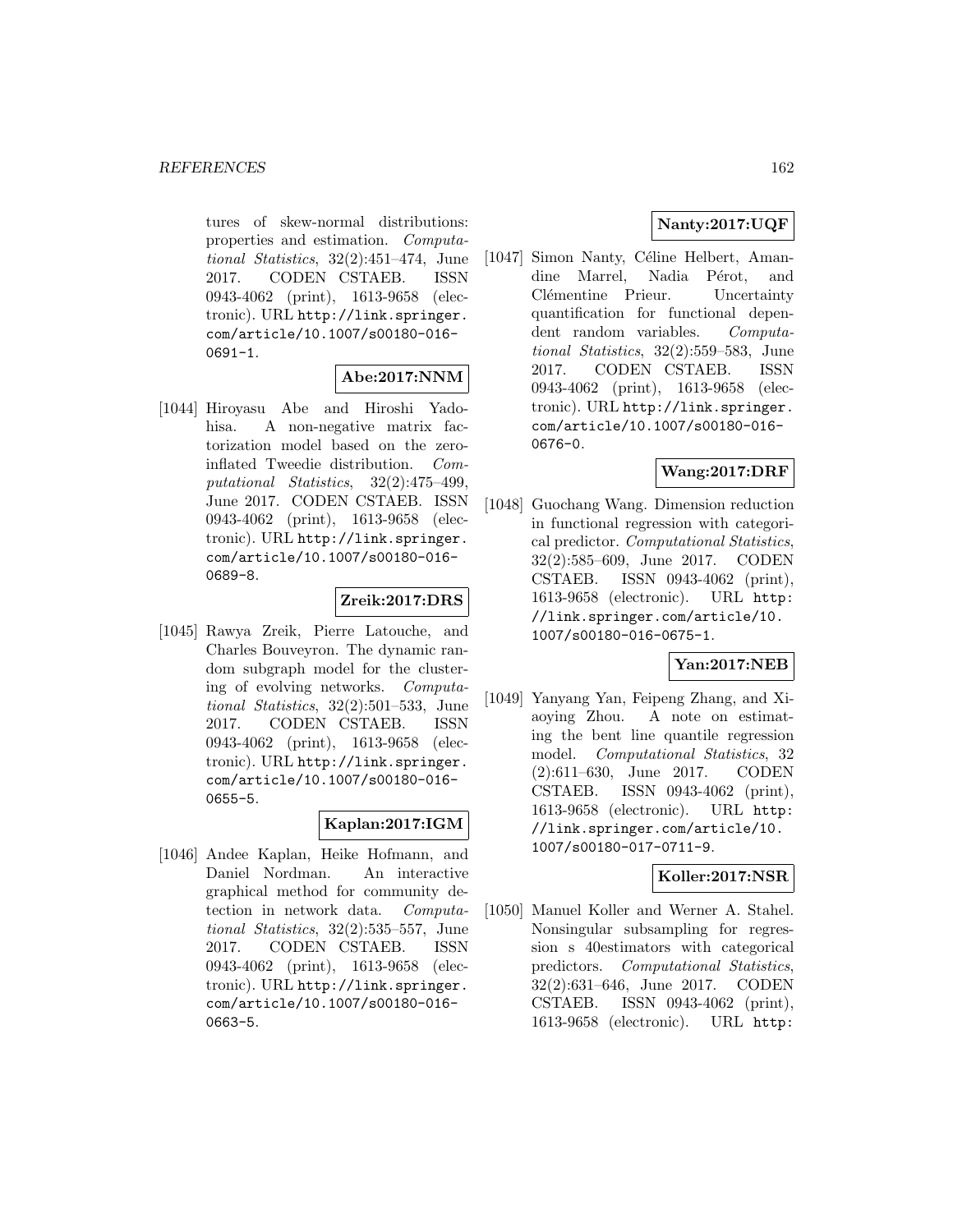//link.springer.com/article/10. 1007/s00180-016-0679-x.

# **Wu:2017:CTA**

[1051] Shu-Fei Wu and Jin-Yang Lu. Computational testing algorithmic procedure of assessment for lifetime performance index of Pareto products under progressive type I interval censoring. Computational Statistics, 32 (2):647–666, June 2017. CODEN CSTAEB. ISSN 0943-4062 (print), 1613-9658 (electronic). URL http: //link.springer.com/article/10. 1007/s00180-017-0717-3.

# **Pfeiffer:2017:IMS**

[1052] Ruth M. Pfeiffer, Andrew Redd, and Raymond J. Carroll. On the impact of model selection on predictor identification and parameter inference. Computational Statistics, 32 (2):667–690, June 2017. CODEN CSTAEB. ISSN 0943-4062 (print), 1613-9658 (electronic). URL http: //link.springer.com/article/10. 1007/s00180-016-0690-2; http: //link.springer.com/content/pdf/ 10.1007/s00180-016-0690-2.pdf.

# **Datta:2017:GST**

[1053] Sagnik Datta, Ghislaine Gayraud, Eric Leclerc, and Frederic Y. Bois. Graph sampler: a simple tool for fully Bayesian analyses of DAGmodels. *Computational Statistics*, 32 (2):691–716, June 2017. CODEN CSTAEB. ISSN 0943-4062 (print), 1613-9658 (electronic). URL http: //link.springer.com/article/10. 1007/s00180-017-0719-1.

# **Grzegorczyk:2017:TBF**

[1054] Marco Grzegorczyk, Andrej Aderhold, and Dirk Husmeier. Targeting Bayes factors with direct-path nonequilibrium thermodynamic integration. Computational Statistics, 32 (2):717–761, June 2017. CODEN CSTAEB. ISSN 0943-4062 (print), 1613-9658 (electronic). URL http: //link.springer.com/article/10. 1007/s00180-017-0721-7; http: //link.springer.com/content/pdf/ 10.1007/s00180-017-0721-7.pdf.

# **Baharev:2017:CND**

[1055] Ali Baharev, Hermann Schichl, and Endre Rév. Computing the noncentral-  $F$ distribution and the power of the Ftest with guaranteed accuracy. Computational Statistics, 32(2):763–779, June 2017. CODEN CSTAEB. ISSN 0943-4062 (print), 1613-9658 (electronic). URL http://link.springer. com/article/10.1007/s00180-016- 0701-3; http://link.springer. com/content/pdf/10.1007/s00180- 016-0701-3.pdf.

# **Elsawah:2017:OMB**

[1056] A. M. Elsawah and Hong Qin. Optimum mechanism for breaking the confounding effects of mixed-level designs. Computational Statistics, 32 (2):781–802, June 2017. CODEN CSTAEB. ISSN 0943-4062 (print), 1613-9658 (electronic). URL http: //link.springer.com/article/10. 1007/s00180-016-0651-9.

# **Davies:2017:SHB**

[1057] Vinny Davies, Richard Reeve, William T. Harvey, François F. Maree, and Dirk Husmeier. A sparse hierarchical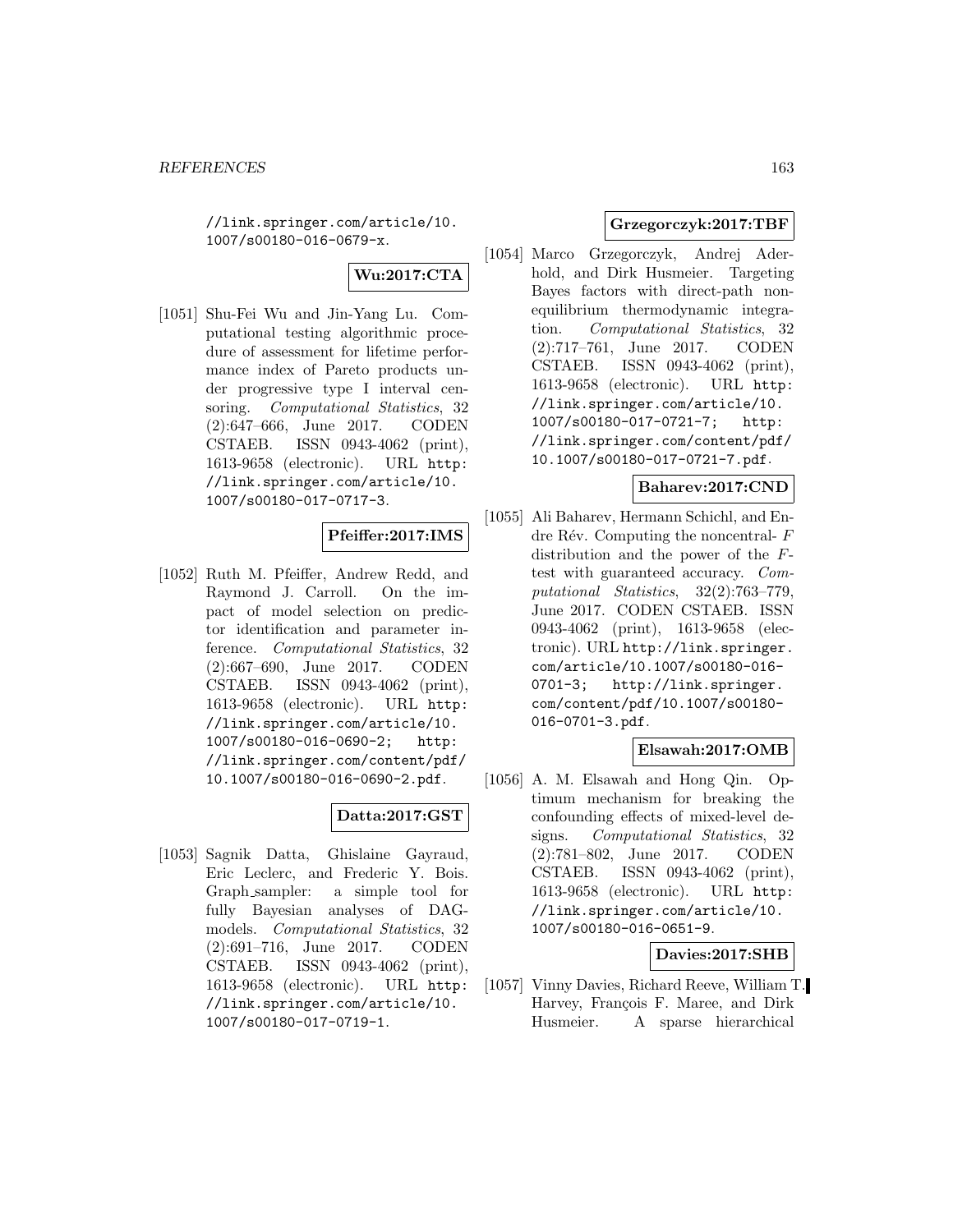Bayesian model for detecting relevant antigenic sites in virus evolution. Computational Statistics, 32(3): 803–843, September 2017. CODEN CSTAEB. ISSN 0943-4062 (print), 1613-9658 (electronic). URL http: //link.springer.com/article/10. 1007/s00180-017-0730-6; http: //link.springer.com/content/pdf/ 10.1007/s00180-017-0730-6.pdf.

# **Lu:2017:BIL**

[1058] Tao Lu. Bayesian inference on longitudinal-survival data with multiple features. Computational Statistics, 32(3):845–866, September 2017. CODEN CSTAEB. ISSN 0943- 4062 (print), 1613-9658 (electronic). URL http://link.springer.com/ article/10.1007/s00180-016-0681- 3.

# **Lee:2017:FSE**

[1059] DongHyuk Lee, Raymond J. Carroll, and Samiran Sinha. Frequentist standard errors of Bayes estimators. Computational Statistics, 32(3): 867–888, September 2017. CODEN CSTAEB. ISSN 0943-4062 (print), 1613-9658 (electronic). URL http: //link.springer.com/article/10. 1007/s00180-017-0710-x.

# **Maruo:2017:SSB**

[1060] Kazushi Maruo, Takaharu Yamabe, and Yusuke Yamaguchi. Statistical simulation based on right skewed distributions. Computational Statistics, 32 (3):889–907, September 2017. CODEN CSTAEB. ISSN 0943-4062 (print), 1613-9658 (electronic). URL http: //link.springer.com/article/10. 1007/s00180-016-0664-4.

# **Zhang:2017:EAR**

[1061] Tonglin Zhang and Baijian Yang. An exact approach to ridge regression for big data. Computational Statistics, 32 (3):909–928, September 2017. CODEN CSTAEB. ISSN 0943-4062 (print), 1613-9658 (electronic). URL http: //link.springer.com/article/10. 1007/s00180-017-0731-5.

# **Bocek:2017:WLP**

[1062] Pavel Bocek and Miroslav Siman. On weighted and locally polynomial directional quantile regression. Computational Statistics, 32(3):929– 946, September 2017. CODEN CSTAEB. ISSN 0943-4062 (print), 1613-9658 (electronic). URL http: //link.springer.com/article/10. 1007/s00180-016-0708-9.

# **Lv:2017:EPE**

[1063] Jing Lv and Chaohui Guo. Efficient parameter estimation via modified Cholesky decomposition for quantile regression with longitudinal data. Computational Statistics, 32(3):947– 975, September 2017. CODEN CSTAEB. ISSN 0943-4062 (print), 1613-9658 (electronic). URL http: //link.springer.com/article/10. 1007/s00180-017-0714-6.

# **Shi:2017:EME**

[1064] Jianhong Shi, Qian Yang, Xiongya Li, and Weixing Song. Effects of measurement error on a class of single-index varying coefficient regression models. Computational Statistics, 32(3): 977–1001, September 2017. CODEN CSTAEB. ISSN 0943-4062 (print), 1613-9658 (electronic). URL http: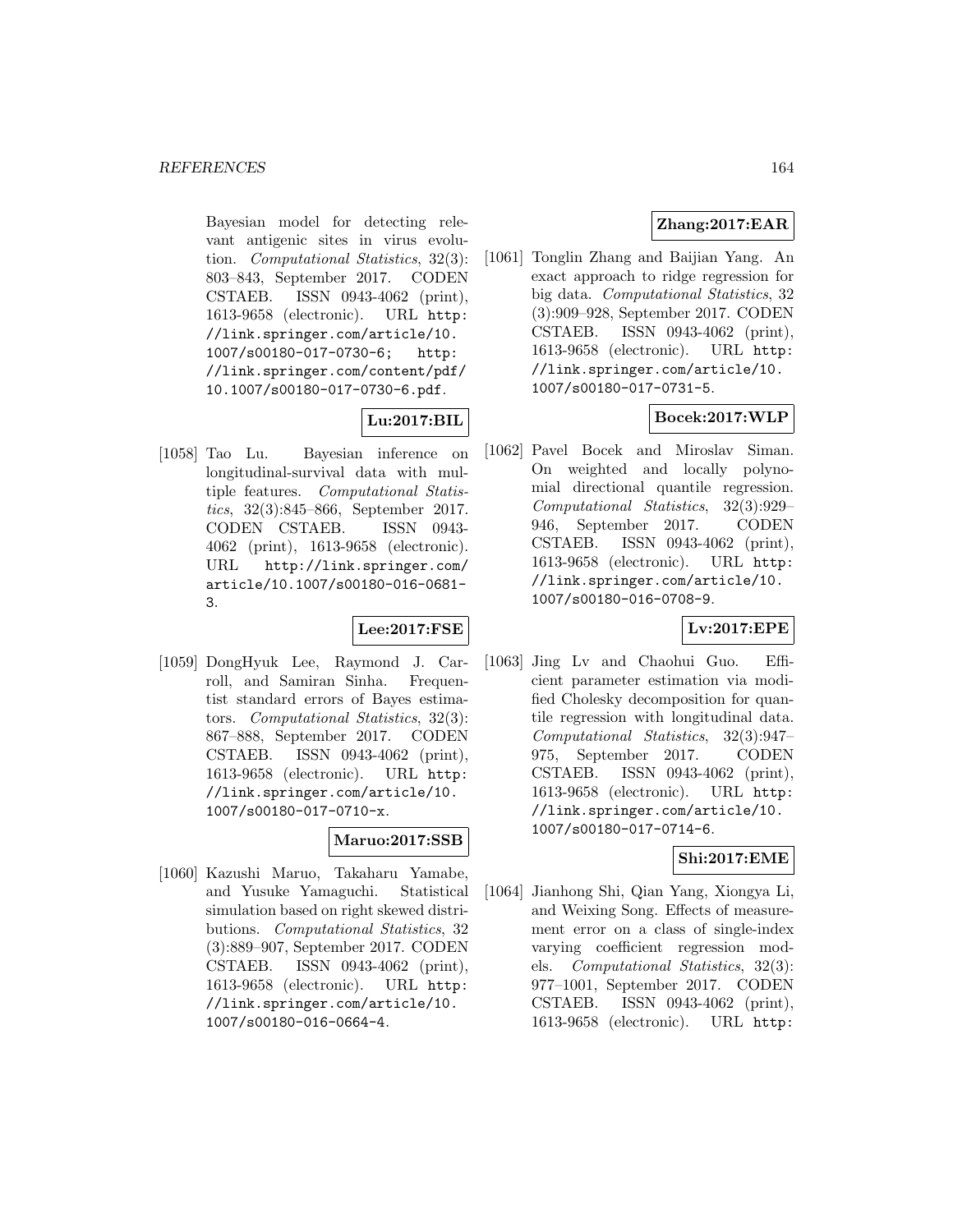//link.springer.com/article/10. 1007/s00180-017-0726-2.

#### **Savchuk:2017:FRO**

[1065] Olga Y. Savchuk and Jeffrey D. Hart. Fully robust one-sided cross-validation for regression functions. Computational Statistics, 32(3):1003–1025, September 2017. CODEN CSTAEB. ISSN 0943-4062 (print), 1613-9658 (electronic). URL http://link.springer. com/article/10.1007/s00180-017- 0713-7.

#### **Kolacek:2017:BMS**

[1066] Jan Kolácek and Ivana Horová. Bandwidth matrix selectors for kernel regression. Computational Statistics, 32(3): 1027–1046, September 2017. CODEN CSTAEB. ISSN 0943-4062 (print), 1613-9658 (electronic). URL http: //link.springer.com/article/10. 1007/s00180-017-0709-3.

# **Wang:2017:OVE**

[1067] WenWu Wang, Lu Lin, and Li Yu. Optimal variance estimation based on lagged second-order difference in nonparametric regression. Computational Statistics, 32(3):1047–1063, September 2017. CODEN CSTAEB. ISSN 0943-4062 (print), 1613-9658 (electronic). URL http://link.springer. com/article/10.1007/s00180-016- 0666-2; http://link.springer. com/content/pdf/10.1007/s00180- 016-0666-2.pdf.

#### **Jin:2017:SRD**

[1068] Hao Jin, Si Zhang, and Jinsuo Zhang. Spurious regression due to neglected of non-stationary volatility. Computational Statistics, 32(3):

1065–1081, September 2017. CODEN CSTAEB. ISSN 0943-4062 (print), 1613-9658 (electronic). URL http: //link.springer.com/article/10. 1007/s00180-016-0687-x.

#### **Delicado:2017:CMR**

[1069] Pedro Delicado and Philippe Vieu. Choosing the most relevant level sets for depicting a sample of densities. Computational Statistics, 32(3):1083– 1113, September 2017. CODEN CSTAEB. ISSN 0943-4062 (print), 1613-9658 (electronic). URL http: //link.springer.com/article/10. 1007/s00180-017-0746-y.

# **Jang:2017:ILS**

[1070] Dongik Jang, Hee-Seok Oh, and Philippe Naveau. Identifying local smoothness for spatially inhomogeneous functions. Computational Statistics, 32(3):1115–1138, September 2017. CODEN CSTAEB. ISSN 0943-4062 (print), 1613-9658 (electronic). URL http://link.springer. com/article/10.1007/s00180-016- 0694-y.

# **Holmstrom:2017:ELS**

[1071] Lasse Holmström, Kyösti Karttunen, and Jussi Klemelä. Estimation of level set trees using adaptive partitions. Computational Statistics, 32(3): 1139–1163, September 2017. CODEN CSTAEB. ISSN 0943-4062 (print), 1613-9658 (electronic). URL http: //link.springer.com/article/10. 1007/s00180-016-0702-2.

# **Fraiman:2017:SHT**

[1072] Ricardo Fraiman, Leonardo Moreno, and Sebastian Vallejo. Some hypoth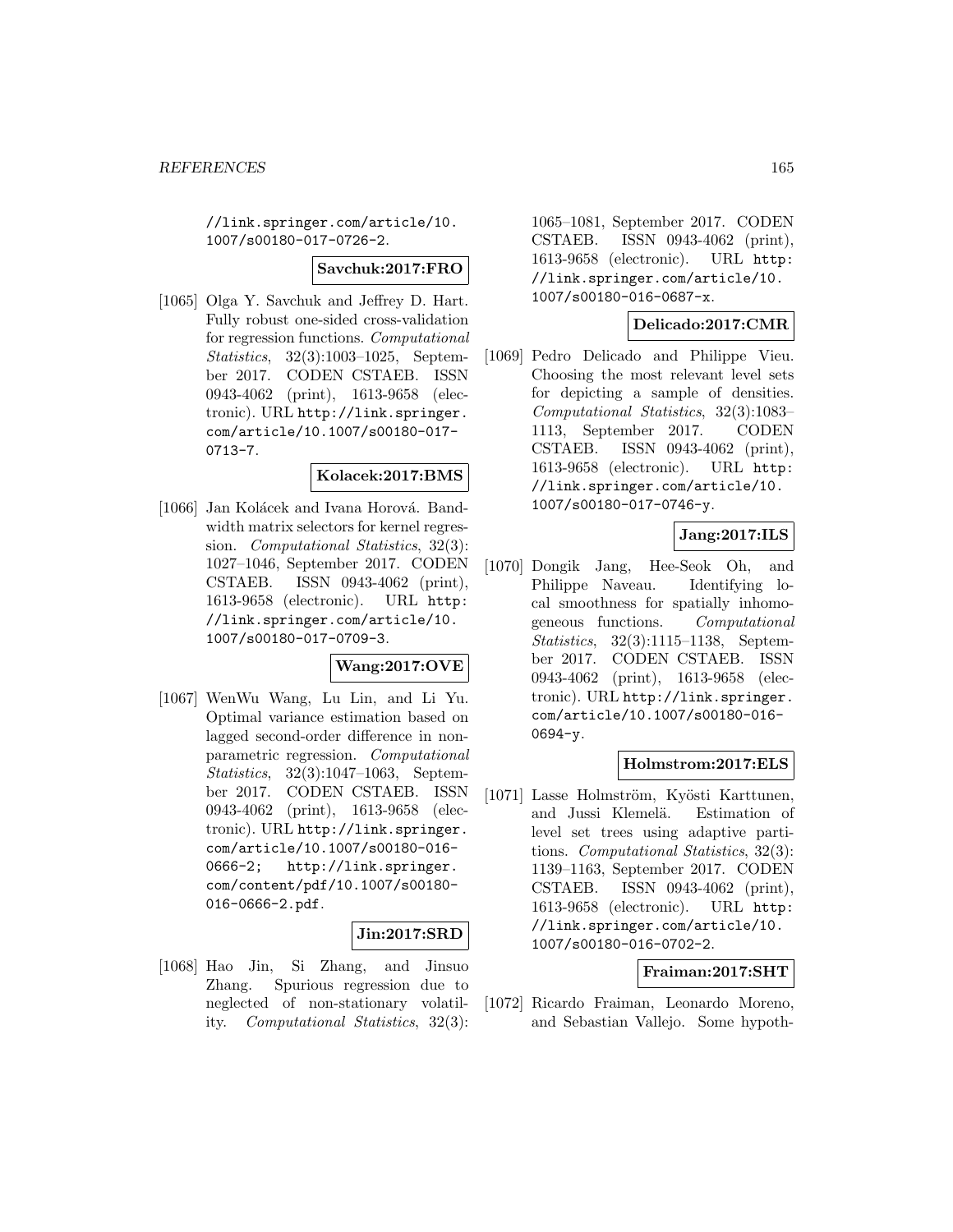esis tests based on random projection. Computational Statistics, 32(3): 1165–1189, September 2017. CODEN CSTAEB. ISSN 0943-4062 (print), 1613-9658 (electronic). URL http: //link.springer.com/article/10. 1007/s00180-017-0732-4.

# **Samadi:2017:CCP**

[1073] S. Yaser Samadi, L. Billard, M. R. Meshkani, and A. Khodadadi. Canonical correlation for principal components of time series. Computational Statistics, 32(3):1191–1212, September 2017. CODEN CSTAEB. ISSN 0943-4062 (print), 1613-9658 (electronic). URL http://link.springer. com/article/10.1007/s00180-016- 0667-1.

# **Figueiredo:2017:BPT**

[1074] Adelaide Figueiredo. Bootstrap and permutation tests in ANOVA for directional data. Computational Statistics, 32(4):1213–1240, December 2017. CODEN CSTAEB. ISSN 0943- 4062 (print), 1613-9658 (electronic). URL http://link.springer.com/ article/10.1007/s00180-017-0739 x.

# **Allison:2017:AAC**

[1075] J. S. Allison, L. Santana, N. Smit, and I. J. H. Visagie. An 'apples to apples' comparison of various tests for exponentiality. Computational Statistics, 32(4):1241–1283, December 2017. CODEN CSTAEB. ISSN 0943-4062 (print), 1613-9658 (electronic). URL http://link.springer. com/article/10.1007/s00180-017- 0733-3.

# **Mahdizadeh:2017:RBI**

[1076] M. Mahdizadeh and E. Strzalkowska-Kominiak. Resampling based inference for a distribution function using censored ranked set samples. Computational Statistics, 32(4):1285–1308, December 2017. CODEN CSTAEB. ISSN 0943-4062 (print), 1613-9658 (electronic). URL http://link.springer. com/article/10.1007/s00180-017- 0716-4.

# **Amiri:2017:TPJ**

[1077] Saeid Amiri, Reza Modarres, and Silvelyn Zwanzig. Tests of perfect judgment ranking using pseudo-samples. Computational Statistics, 32(4):1309– 1322, December 2017. CODEN CSTAEB. ISSN 0943-4062 (print), 1613-9658 (electronic). URL http: //link.springer.com/article/10. 1007/s00180-016-0698-7.

# **Allison:2017:MCE**

[1078] James S. Allison and Charl Pretorius. A Monte Carlo evaluation of the performance of two new tests for symmetry. Computational Statistics, 32(4): 1323–1338, December 2017. CODEN CSTAEB. ISSN 0943-4062 (print), 1613-9658 (electronic). URL http: //link.springer.com/article/10. 1007/s00180-016-0680-4.

#### **Balakrishnan:2017:MTE**

[1079] N. Balakrishnan, Helton Saulo, Marcelo Bourguignon, and Xiaojun Zhu. On moment-type estimators for a class of log-symmetric distributions. Computational Statistics, 32(4):1339–1355, December 2017. CODEN CSTAEB. ISSN 0943-4062 (print), 1613-9658 (electronic). URL http://link.springer.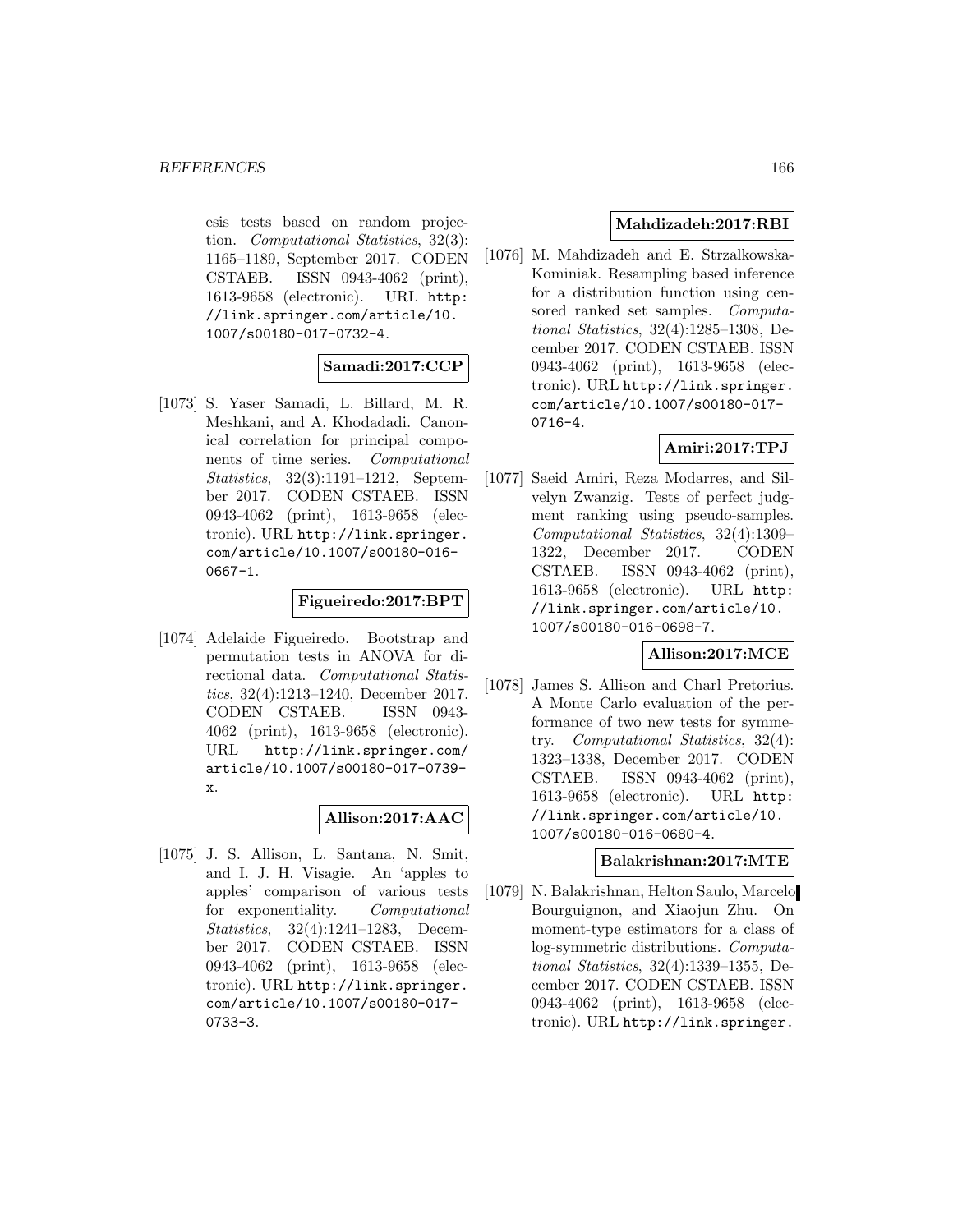com/article/10.1007/s00180-017- 0722-6.

# **Ding:2017:RBN**

[1080] Deng Ding, Xiaofei Li, and Yiqi Liu. A regression-based numerical scheme for backward stochastic differential equations. Computational Statistics, 32(4): 1357–1373, December 2017. CODEN CSTAEB. ISSN 0943-4062 (print), 1613-9658 (electronic). URL http: //link.springer.com/article/10. 1007/s00180-017-0763-x.

#### **Wu:2017:EMR**

[1081] Yanke Wu and Maozai Tian. An effective method to reduce the computational complexity of composite quantile regression. Computational Statistics, 32(4):1375–1393, December 2017. CODEN CSTAEB. ISSN 0943-4062 (print), 1613-9658 (electronic). URL http://link.springer. com/article/10.1007/s00180-017- 0749-8.

# **Liu:2017:FIT**

[1082] Xiaohui Liu. Fast implementation of the Tukey depth. Computational Statistics, 32(4):1395–1410, December 2017. CODEN CSTAEB. ISSN 0943-4062 (print), 1613-9658 (electronic). URL http://link.springer. com/article/10.1007/s00180-016- 0697-8.

# **Sun:2017:IRC**

[1083] H.-J. Sun, Kaoru Fukuda, and B. D. McCullough. Inaccurate regression coefficients in Microsoft Excel 2003: an investigation of Volpi's "zero bug". Computational Statistics, 32(4):1411– 1421, December 2017. CODEN CSTAEB. ISSN 0943-4062 (print),

1613-9658 (electronic). URL http: //link.springer.com/article/10. 1007/s00180-017-0764-9.

# **Zargar:2017:DST**

[1084] M. Zargar, H. Jabbari, and M. Amini. Dependence structure and test of independence for some well-known bivariate distributions. Computational Statistics, 32(4):1423–1451, December 2017. CODEN CSTAEB. ISSN 0943-4062 (print), 1613-9658 (electronic). URL http://link.springer. com/article/10.1007/s00180-016- 0696-9.

# **Marques:2017:TES**

[1085] Filipe J. Marques, Carlos A. Coelho, and Paulo C. Rodrigues. Testing the equality of several linear regression models. Computational Statistics, 32(4):1453–1480, December 2017. CODEN CSTAEB. ISSN 0943-4062 (print), 1613-9658 (electronic). URL http://link.springer. com/article/10.1007/s00180-016- 0703-1.

### **Heikkila:2017:MMB**

[1086] Matias Heikkilä, Yves Dominicy, and Pauliina Ilmonen. Multivariate moment based extreme value index estimators. Computational Statistics, 32(4):1481–1513, December 2017. CODEN CSTAEB. ISSN 0943- 4062 (print), 1613-9658 (electronic). URL http://link.springer.com/ article/10.1007/s00180-016-0706 y.

### **Ahmadabadi:2017:BNE**

[1087] Alireza Ahmadabadi and Burcu Hudaverdi Ucer. Bivariate nonparametric estimation of the Pickands dependence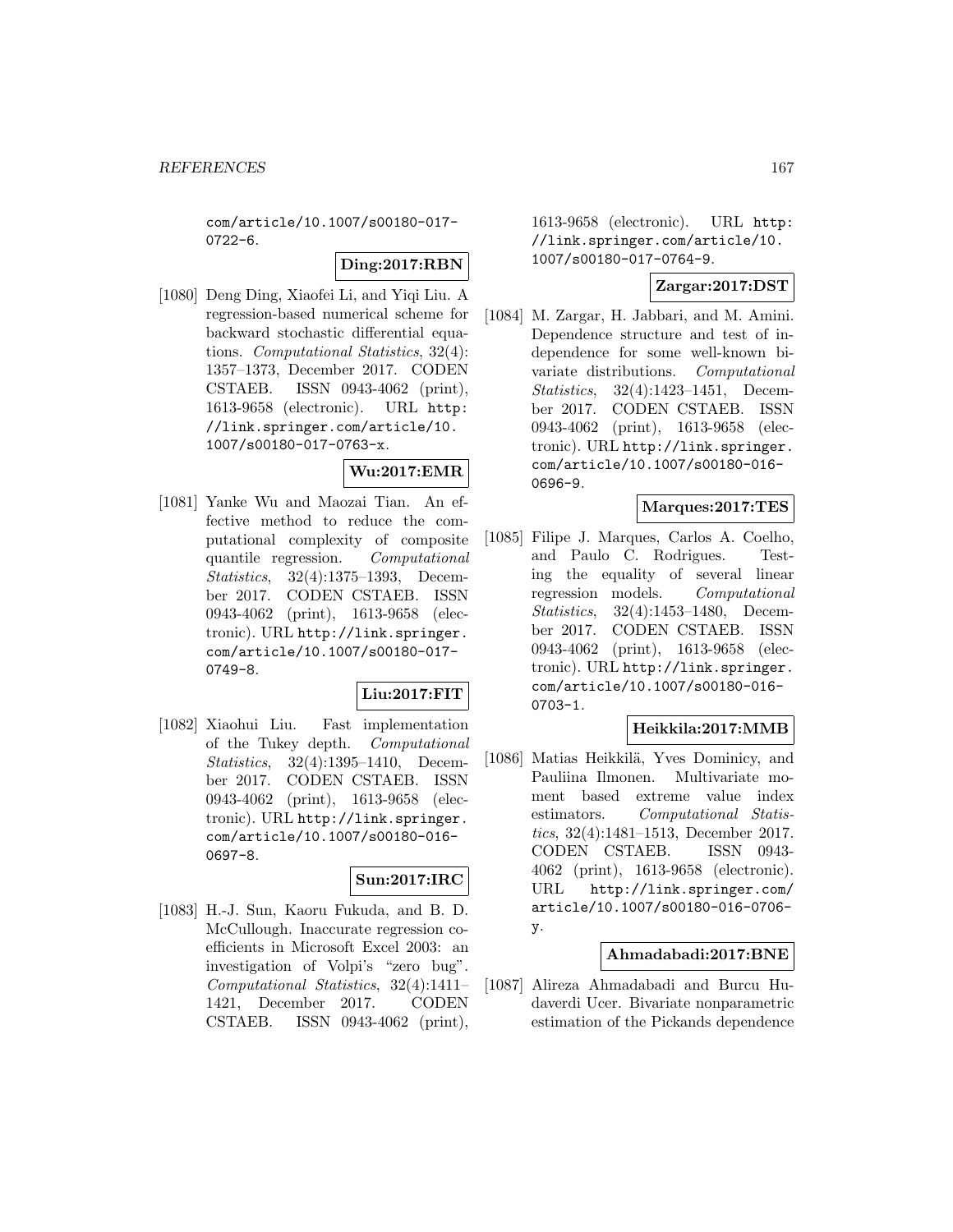function using Bernstein copula with kernel regression approach. Computational Statistics, 32(4):1515–1532, December 2017. CODEN CSTAEB. ISSN 0943-4062 (print), 1613-9658 (electronic). URL http://link.springer. com/article/10.1007/s00180-017- 0750-2.

# **Castro:2017:NDF**

[1088] Tomás del Barrio Castro, Andrii Bodnar, and Andreu Sansó. Numerical distribution functions for seasonal unit root tests with OLS and GLS detrending. Computational Statistics, 32(4): 1533–1568, December 2017. CODEN CSTAEB. ISSN 0943-4062 (print), 1613-9658 (electronic). URL http: //link.springer.com/article/10. 1007/s00180-016-0688-9.

# **Mahmoudi:2017:NMD**

[1089] Mohammad Reza Mahmoudi and Mohsen Maleki. A new method to detect periodically correlated structure. *Computational Statistics*, 32(4): 1569–1581, December 2017. CODEN CSTAEB. ISSN 0943-4062 (print), 1613-9658 (electronic). URL http: //link.springer.com/article/10. 1007/s00180-016-0705-z.

# **Yan:2017:TPF**

[1090] Tianshun Yan and Changlin Mei. A test for a parametric form of the volatility in second-order diffusion models. Computational Statistics, 32(4): 1583–1596, December 2017. CODEN CSTAEB. ISSN 0943-4062 (print), 1613-9658 (electronic). URL http: //link.springer.com/article/10. 1007/s00180-016-0685-z.

# **Li:2017:QLI**

[1091] Han Li, Kai Yang, and Dehui Wang. Quasi-likelihood inference for selfexciting threshold integer-valued autoregressive processes. Computational Statistics, 32(4):1597–1620, December 2017. CODEN CSTAEB. ISSN 0943-4062 (print), 1613-9658 (electronic). URL http://link.springer. com/article/10.1007/s00180-017- 0748-9.

# **Melicher:2017:FDL**

[1092] Valdemar Melicher, Tom Haber, and Wim Vanroose. Fast derivatives of likelihood functionals for ODE based models using adjoint-state method. Computational Statistics, 32(4):1621– 1643, December 2017. CODEN CSTAEB. ISSN 0943-4062 (print), 1613-9658 (electronic). URL http: //link.springer.com/article/10. 1007/s00180-017-0765-8.

# **Tian:2017:QPL**

[1093] Yongge Tian and Bo Jiang. Quadratic properties of least-squares solutions of linear matrix equations with statistical applications. Computational Statistics, 32(4):1645–1663, December 2017. CODEN CSTAEB. ISSN 0943-4062 (print), 1613-9658 (electronic). URL http://link.springer. com/article/10.1007/s00180-016- 0693-z.

# **Everitt:2018:EIS**

[1094] Richard G. Everitt. Efficient importance sampling in low dimensions using affine arithmetic. Computational Statistics, 33(1):1–29, March 2018. CODEN CSTAEB. ISSN 0943-4062 (print), 1613-9658 (elec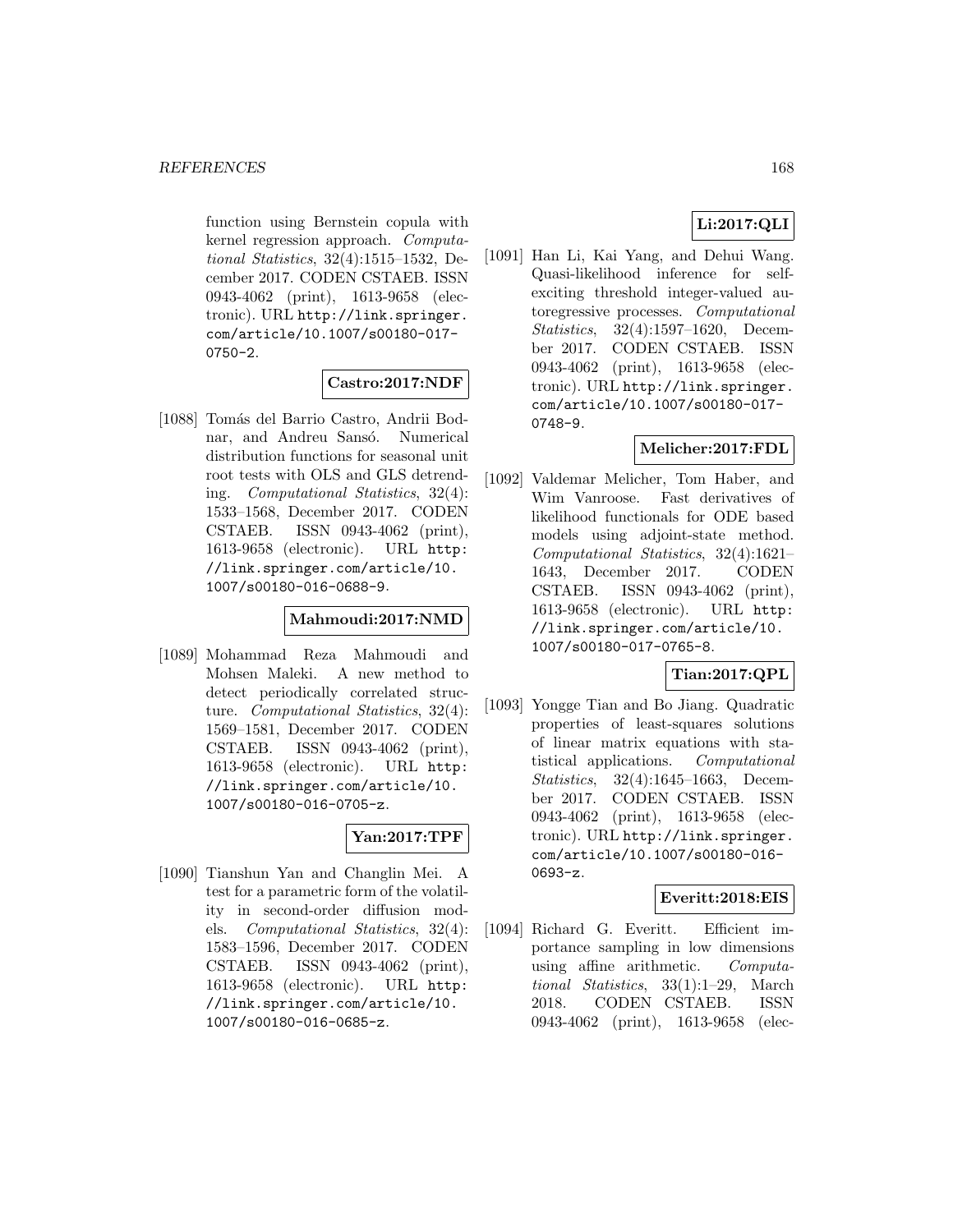tronic). URL http://link.springer. com/article/10.1007/s00180-017- 0729-z; http://link.springer. com/content/pdf/10.1007/s00180- 017-0729-z.pdf.

# **El-Din:2018:SIU**

[1095] M. M. Mohie El-Din, A. R. Shafay, and M. Nagy. Statistical inference under adaptive progressive censoring scheme. Computational Statistics, 33(1):31–74, March 2018. CODEN CSTAEB. ISSN 0943-4062 (print), 1613-9658 (electronic). URL http://link.springer. com/article/10.1007/s00180-017- 0745-z.

# **Wang:2018:CSS**

[1096] Jiangyan Wang, Miao Yang, and Anandamayee Majumdar. Comparative study and sensitivity analysis of skewed spatial processes. Computational Statistics, 33(1):75–98, March 2018. CODEN CSTAEB. ISSN 0943-4062 (print), 1613-9658 (electronic). URL http://link.springer. com/article/10.1007/s00180-017- 0741-3.

# **Leisen:2018:OBA**

[1097] Fabrizio Leisen, Luca Rossini, and Cristiano Villa. Objective Bayesian analysis of the Yule–Simon distribution with applications. Computational Statistics, 33(1):99–126, March 2018. CODEN CSTAEB. ISSN 0943-4062 (print), 1613-9658 (electronic). URL http://link.springer. com/article/10.1007/s00180-017- 0735-1; http://link.springer. com/content/pdf/10.1007/s00180- 017-0735-1.pdf.

# **Li:2018:EME**

[1098] Phillip Li. Efficient MCMC estimation of inflated beta regression models. Computational Statistics, 33 (1):127–158, March 2018. CODEN CSTAEB. ISSN 0943-4062 (print), 1613-9658 (electronic). URL http: //link.springer.com/article/10. 1007/s00180-017-0747-x.

# **Cowles:2018:ISB**

[1099] Mary Kathryn Cowles, Stephen Bonett, and Michael Seedorff. Independent sampling for Bayesian normal conditional autoregressive models with OpenCL acceleration. Computational Statistics, 33(1):159–177, March 2018. CODEN CSTAEB. ISSN 0943-4062 (print), 1613-9658 (electronic). URL http://link.springer. com/article/10.1007/s00180-017- 0752-0.

# **Picchini:2018:CSE**

[1100] Umberto Picchini and Adeline Samson. Coupling stochastic EM and approximate Bayesian computation for parameter inference in state-space models. Computational Statistics, 33 (1):179–212, March 2018. CODEN CSTAEB. ISSN 0943-4062 (print), 1613-9658 (electronic). URL http: //link.springer.com/article/10. 1007/s00180-017-0770-y; http: //link.springer.com/content/pdf/ 10.1007/s00180-017-0770-y.pdf.

# **Kharroubi:2018:PSE**

[1101] Samer A. Kharroubi. Posterior simulation via the exponentially tilted signed root log-likelihood ratio. Computational Statistics, 33(1):213–234, March 2018. CODEN CSTAEB. ISSN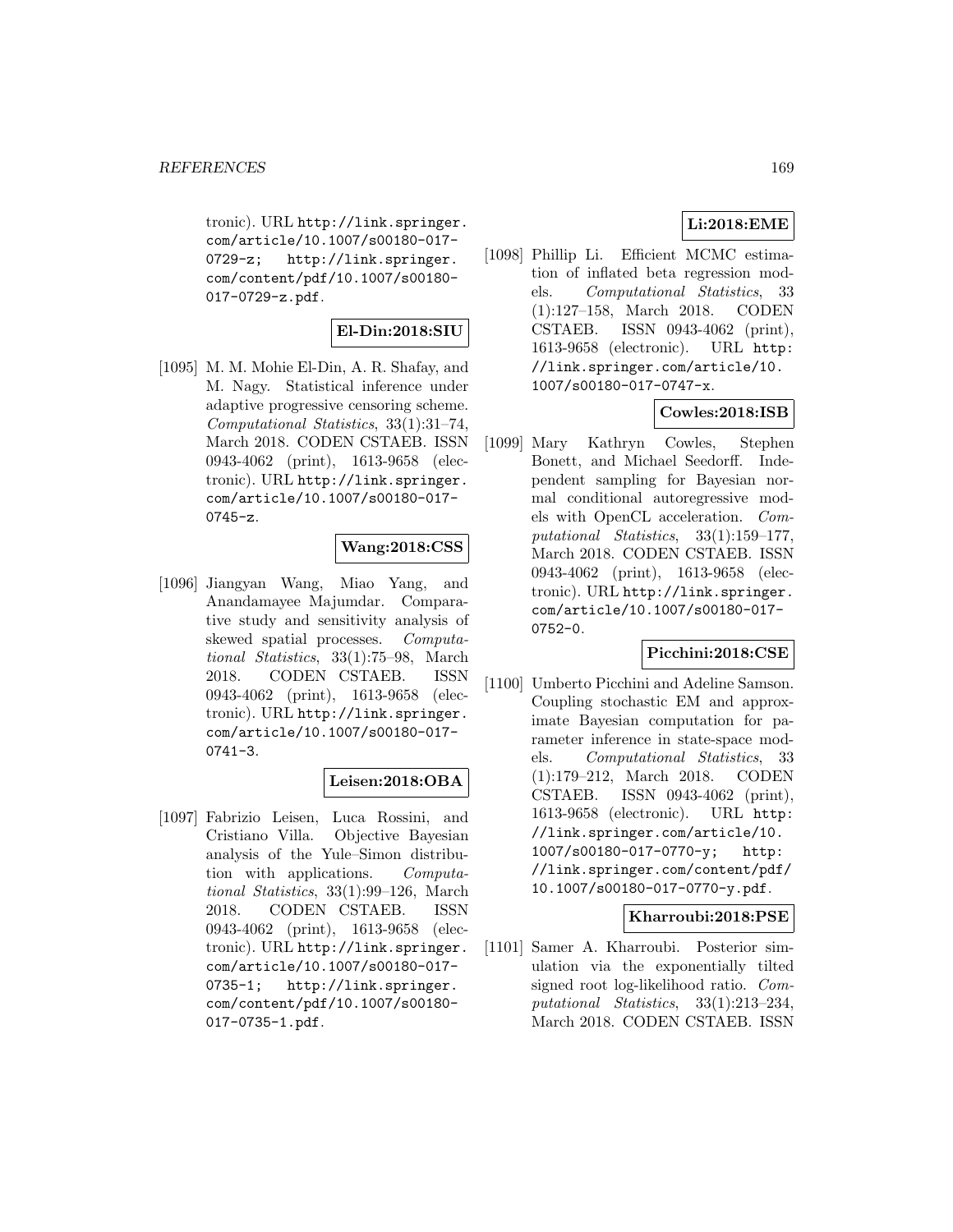0943-4062 (print), 1613-9658 (electronic). URL http://link.springer. com/article/10.1007/s00180-017- 0772-9.

# **Cano:2018:OBM**

 $[1102]$  J. A. Cano, C. Carazo, and D. Salmerón. Objective Bayesian model selection approach to the two way analysis of variance. Computational Statistics, 33 (1):235–248, March 2018. CODEN CSTAEB. ISSN 0943-4062 (print), 1613-9658 (electronic). URL http: //link.springer.com/article/10. 1007/s00180-017-0727-1.

# **Krishna:2018:CBI**

[1103] H. Krishna and N. Goel. Classical and Bayesian inference in two parameter exponential distribution with randomly censored data. Computational Statistics, 33(1):249–275, March 2018. CODEN CSTAEB. ISSN 0943-4062 (print), 1613-9658 (electronic). URL http://link.springer. com/article/10.1007/s00180-017- 0725-3.

# **Sidhu:2018:BEG**

[1104] Sukhmani Sidhu, Kanchan Jain, and Suresh Kumar Sharma. Bayesian estimation of generalized gamma shared frailty model. Computational Statistics, 33(1):277–297, March 2018. CODEN CSTAEB. ISSN 0943-4062 (print), 1613-9658 (electronic). URL http://link.springer. com/article/10.1007/s00180-017- 0728-0.

#### **Ziane:2018:BSP**

[1105] Yasmina Ziane, Nabil Zougab, and Smail Adjabi. Birnbaum-Saunders

power-exponential kernel density estimation and Bayes local bandwidth selection for nonnegative heavy tailed data. Computational Statistics, 33 (1):299–318, March 2018. CODEN CSTAEB. ISSN 0943-4062 (print), 1613-9658 (electronic). URL http: //link.springer.com/article/10. 1007/s00180-017-0712-8.

# **Cao:2018:HRM**

[1106] Chunzheng Cao, Mengqian Chen, Yahui Wang, and Jian Qing Shi. Heteroscedastic replicated measurement error models under asymmetric heavy-tailed distributions. Computational Statistics, 33(1):319–338, March 2018. CODEN CSTAEB. ISSN 0943-4062 (print), 1613-9658 (electronic). URL http://link.springer. com/article/10.1007/s00180-017- 0720-8.

# **Reath:2018:IPE**

[1107] Joseph Reath, Jianping Dong, and Min Wang. Improved parameter estimation of the log-logistic distribution with applications. Computational Statistics, 33(1):339–356, March 2018. CODEN CSTAEB. ISSN 0943-4062 (print), 1613-9658 (electronic). URL http: //link.springer.com/article/10. 1007/s00180-017-0738-y.

# **Fanjul-Hevia:2018:CSM**

[1108] Arís Fanjul-Hevia and Wenceslao González-Manteiga. A comparative study of methods for testing the equality of two or more ROC curves. Computational Statistics, 33(1):357–377, March 2018. CODEN CSTAEB. ISSN 0943-4062 (print), 1613-9658 (electronic). URL http://link.springer.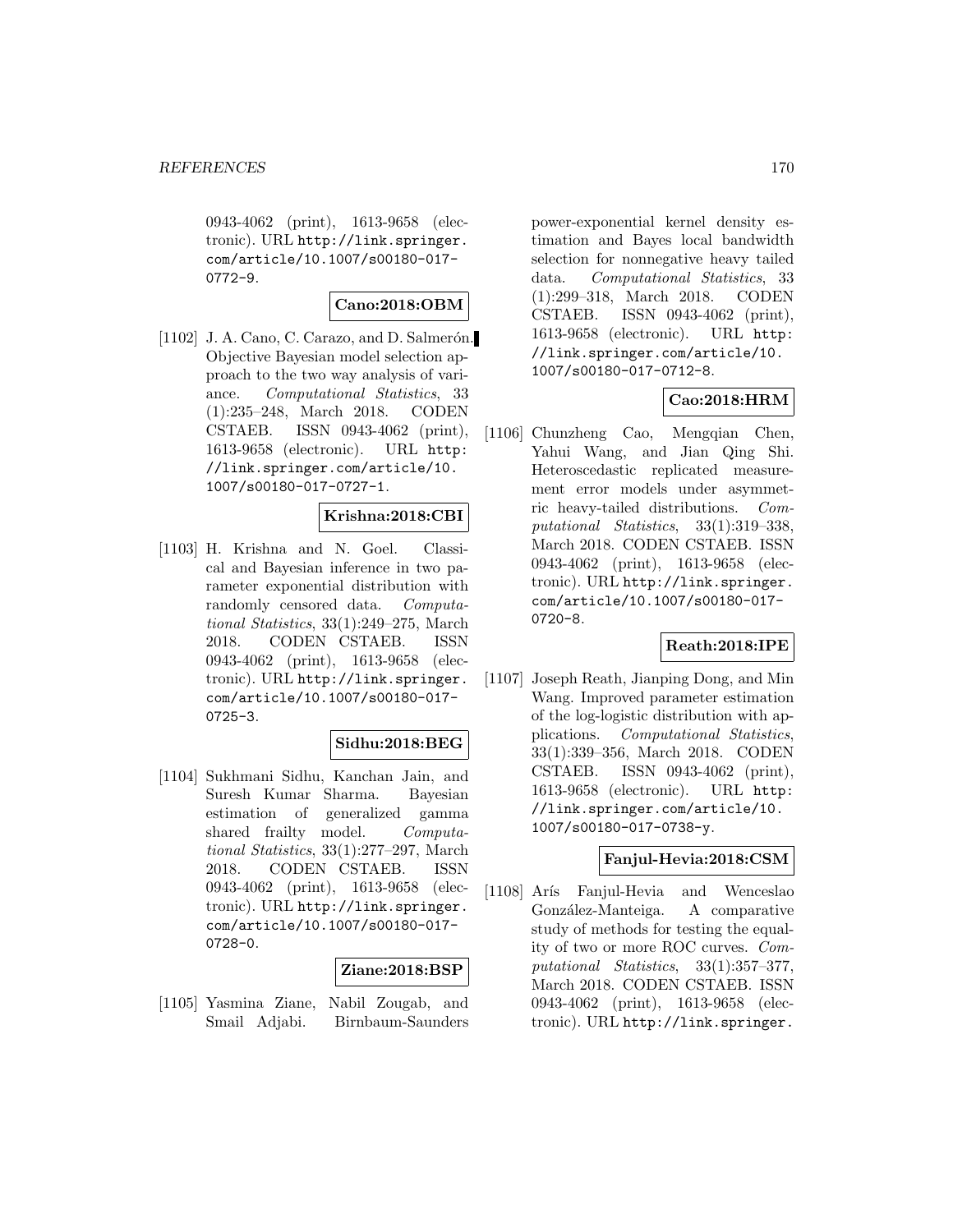com/article/10.1007/s00180-017- 0783-6.

### **Herwartz:2018:PWB**

[1109] Helmut Herwartz and Yabibal M. Walle. A powerful wild bootstrap diagnosis of panel unit roots under linear trends and time-varying volatility. Computational Statistics, 33 (1):379–411, March 2018. CODEN CSTAEB. ISSN 0943-4062 (print), 1613-9658 (electronic). URL http: //link.springer.com/article/10. 1007/s00180-017-0784-5.

# **Pestova:2018:ACM**

[1110] Barbora Pestová and Michal Pesta. Abrupt change in mean using block bootstrap and avoiding variance estimation. Computational Statistics, 33 (1):413–441, March 2018. CODEN CSTAEB. ISSN 0943-4062 (print), 1613-9658 (electronic). URL http: //link.springer.com/article/10. 1007/s00180-017-0785-4.

# **Lovcha:2018:ISA**

[1111] Yuliya Lovcha, Alejandro Perez-Laborda, and Luis Gil-Alana. On the invertibility of seasonally adjusted series. Computational Statistics, 33 (1):443–465, March 2018. CODEN CSTAEB. ISSN 0943-4062 (print), 1613-9658 (electronic). URL http: //link.springer.com/article/10. 1007/s00180-017-0715-5.

# **Roche:2018:LOB**

[1112] Angelina Roche. Local optimization of black-box functions with high or infinite-dimensional inputs: application to nuclear safety. Computational Statistics, 33(1):467–485, March 2018. CODEN CSTAEB. ISSN

0943-4062 (print), 1613-9658 (electronic). URL http://link.springer. com/article/10.1007/s00180-017-  $0751 - 1.$ 

# **Bornkamp:2018:CQN**

[1113] Björn Bornkamp. Calculating quantiles of noisy distribution functions using local linear regressions. Computational Statistics, 33(1):487–501, March 2018. CODEN CSTAEB. ISSN 0943-4062 (print), 1613-9658 (electronic). URL http://link.springer. com/article/10.1007/s00180-017- 0736-0.

# **Ozkale:2018:LRD**

 $[1114]$  M. Revan Özkale, Stanley Lemeshow, and Rodney Sturdivant. Logistic regression diagnostics in ridge regression. Computational Statistics, 33 (2):563–593, June 2018. CODEN CSTAEB. ISSN 0943-4062 (print), 1613-9658 (electronic). URL http: //link.springer.com/article/10. 1007/s00180-017-0755-x.

# **TenEyck:2018:MSC**

[1115] Patrick Ten Eyck and Joseph E. Cavanaugh. Model selection criteria based on cross-validatory concordance statistics. Computational Statistics, 33(2):595–621, June 2018. CODEN CSTAEB. ISSN 0943-4062 (print), 1613-9658 (electronic). URL http: //link.springer.com/article/10. 1007/s00180-017-0766-7.

# **Wang:2018:HRE**

[1116] Zhanfeng Wang, Zhuojian Chen, and Zimu Chen. H-relative error estimation for multiplicative regression model with random effect. Computational Statistics, 33(2):623–638, June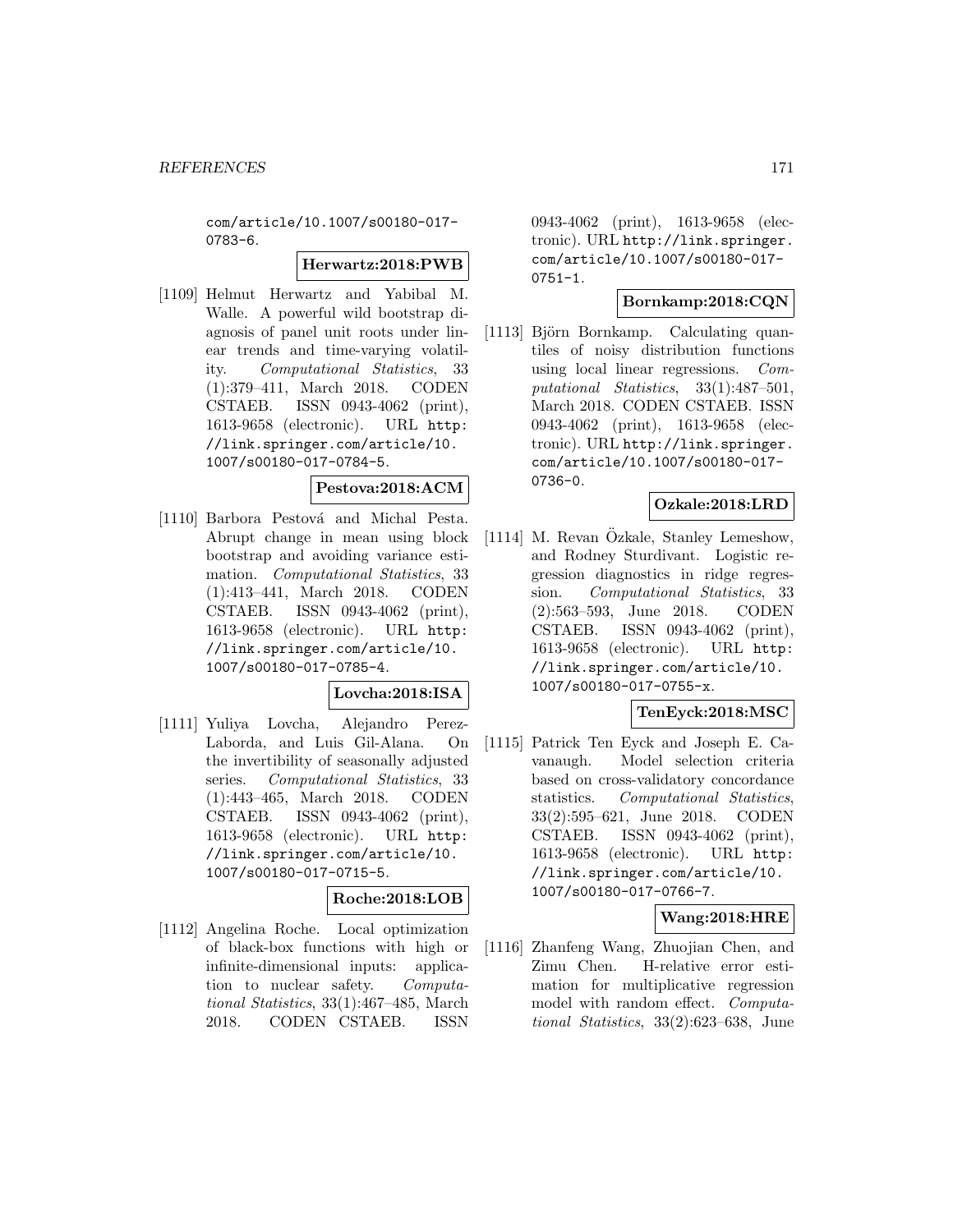2018. CODEN CSTAEB. ISSN 0943-4062 (print), 1613-9658 (electronic). URL http://link.springer. com/article/10.1007/s00180-018- 0798-7.

#### **Colubi:2018:NDC**

[1117] Ana Colubi, J. Santos Dominguez-Menchero, and Gil Gonzalez-Rodriguez. New designs to consistently estimate the isotonic regression. Computational Statistics, 33(2):639–658, June 2018. CODEN CSTAEB. ISSN 0943-4062 (print), 1613-9658 (electronic). URL http://link.springer. com/article/10.1007/s00180-018- 0792-0.

# **Zhao:2018:REL**

[1118] Peixin Zhao and Xiaoshuang Zhou. Robust empirical likelihood for partially linear models via weighted composite quantile regression. Computational Statistics, 33(2):659–674, June 2018. CODEN CSTAEB. ISSN 0943-4062 (print), 1613-9658 (electronic). URL http://link.springer. com/article/10.1007/s00180-018- 0793-z.

# **Cizek:2018:REM**

[1119] P. Cízek and M. Aquaro. Robust estimation and moment selection in dynamic fixed-effects panel data models. Computational Statistics, 33 (2):675–708, June 2018. CODEN CSTAEB. ISSN 0943-4062 (print), 1613-9658 (electronic). URL http: //link.springer.com/article/10. 1007/s00180-017-0782-7; http: //link.springer.com/content/pdf/ 10.1007/s00180-017-0782-7.pdf.

# **Ramires:2018:ENE**

[1120] Thiago G. Ramires, Niel Hens, Gauss M. Cordeiro, and Edwin M. M. Ortega. Estimating nonlinear effects in the presence of cure fraction using a semi-parametric regression model. Computational Statistics, 33(2):709–730, June 2018. CODEN CSTAEB. ISSN 0943-4062 (print), 1613-9658 (electronic). URL http: //link.springer.com/article/10. 1007/s00180-017-0781-8.

# **Li:2018:LFT**

[1121] Chin-Shang Li and Minggen Lu. A lack-of-fit test for generalized linear models via single-index techniques. Computational Statistics, 33 (2):731–756, June 2018. CODEN CSTAEB. ISSN 0943-4062 (print), 1613-9658 (electronic). URL http: //link.springer.com/article/10. 1007/s00180-018-0802-2.

# **Bergtold:2018:ERS**

[1122] Jason S. Bergtold, Krishna P. Pokharel, Allen M. Featherstone, and Lijia Mo. On the examination of the reliability of statistical software for estimating regression models with discrete dependent variables. Computational Statistics, 33(2):757–786, June 2018. CODEN CSTAEB. ISSN 0943-4062 (print), 1613-9658 (electronic). URL http://link.springer. com/article/10.1007/s00180-017- 0776-5.

# **Liao:2018:EAB**

[1123] J. G. Liao, Joseph E. Cavanaugh, and Timothy L. McMurry. Extending AIC to best subset regression. Computational Statistics, 33(2):787–806,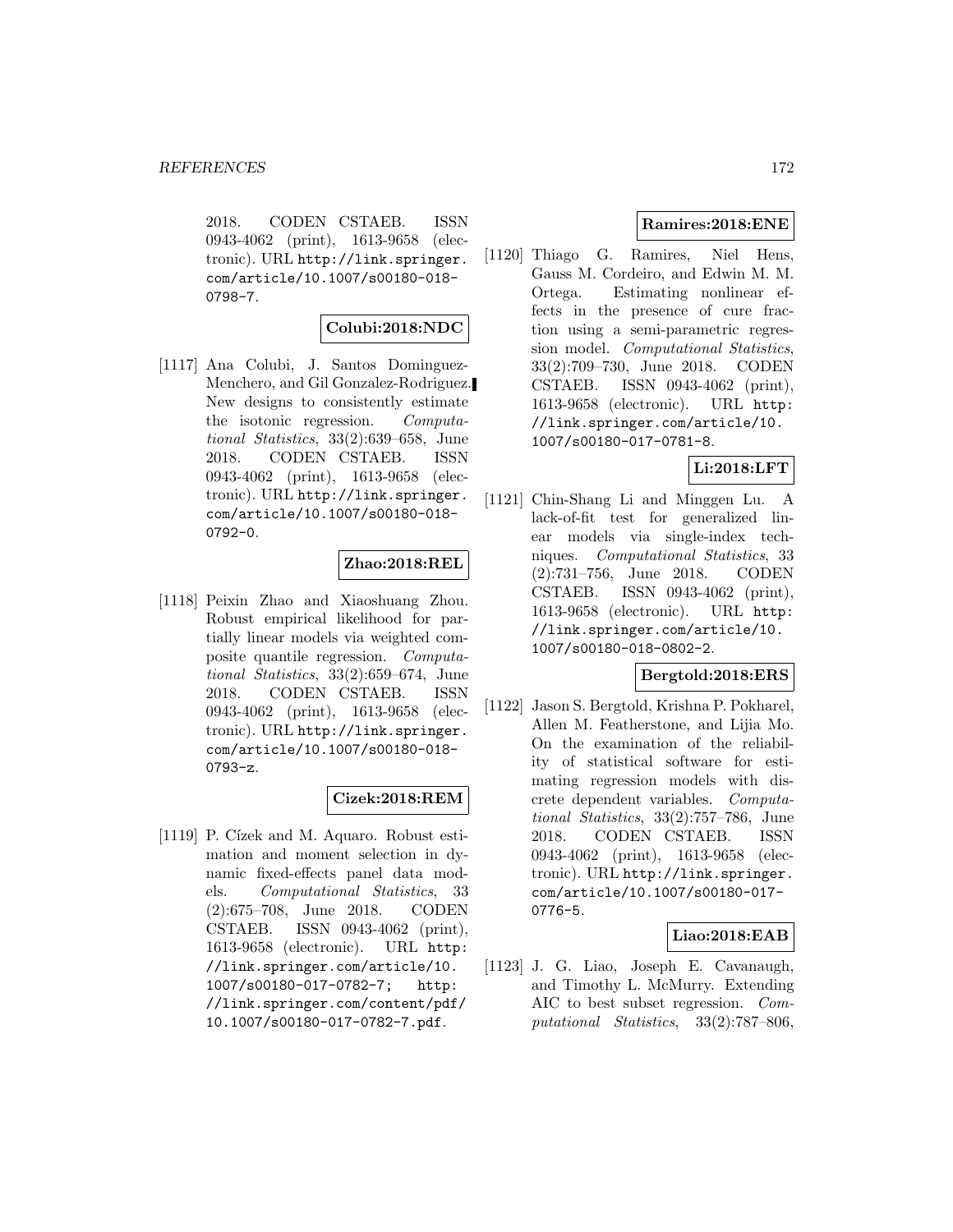June 2018. CODEN CSTAEB. ISSN 0943-4062 (print), 1613-9658 (electronic). URL http://link.springer. com/article/10.1007/s00180-018- 0797-8.

#### **Bertoli:2018:ZMP**

[1124] Wesley Bertoli, Katiane S. Conceição, Marinho G. Andrade, and Francisco Louzada. On the zero-modified Poisson–Shanker regression model and its application to fetal deaths notification data. Computational Statistics, 33(2):807–836, June 2018. CODEN CSTAEB. ISSN 0943-4062 (print), 1613-9658 (electronic). URL http: //link.springer.com/article/10. 1007/s00180-017-0788-1.

# **Lo:2018:PLI**

[1125] T.-F. Lo, P.-H. Ke, and W.-J. Tsay. Pairwise likelihood inference for the random effects probit model. Computational Statistics, 33(2):837–861, June 2018. CODEN CSTAEB. ISSN 0943-4062 (print), 1613-9658 (electronic). URL http://link.springer. com/article/10.1007/s00180-017- 0757-8.

# **Zhou:2018:ODB**

[1126] Yuejin Zhou, Yebin Cheng, Wenlin Dai, and Tiejun Tong. Optimal differencebased estimation for partially linear models. Computational Statistics, 33 (2):863–885, June 2018. CODEN CSTAEB. ISSN 0943-4062 (print), 1613-9658 (electronic). URL http: //link.springer.com/article/10. 1007/s00180-017-0786-3.

# **Qi:2018:GGL**

[1127] Zong-Feng Qi, Xue-Ru Zhang, and Yong-Dao Zhou. Generalized good

lattice point sets. Computational Statistics, 33(2):887–901, June 2018. CODEN CSTAEB. ISSN 0943- 4062 (print), 1613-9658 (electronic). URL http://link.springer.com/ article/10.1007/s00180-017-0737 z.

# **Zhou:2018:RPD**

[1128] Xiao-Dong Zhou, Yun-Juan Wang, and Rong-Xian Yue. Robust population designs for longitudinal linear regression model with a random intercept. Computational Statistics, 33(2):903–931, June 2018. CODEN CSTAEB. ISSN 0943-4062 (print), 1613-9658 (electronic). URL http://link.springer. com/article/10.1007/s00180-017- 0767-6.

# **Elsawah:2018:COS**

[1129] A. M. Elsawah. Choice of optimal second stage designs in two-stage experiments. Computational Statistics, 33(2):933–965, June 2018. CODEN CSTAEB. ISSN 0943-4062 (print), 1613-9658 (electronic). URL http: //link.springer.com/article/10. 1007/s00180-017-0778-3.

# **deAndrade:2018:LCN**

[1130] Bernardo B. de Andrade and Geraldo S. Souza. Likelihood computation in the normal-gamma stochastic frontier model. Computational Statistics, 33(2):967–982, June 2018. CODEN CSTAEB. ISSN 0943-4062 (print), 1613-9658 (electronic). URL http: //link.springer.com/article/10. 1007/s00180-017-0768-5.

# **Fu:2018:WCS**

[1131] Liya Fu, Yangyang Hao, and You-Gan Wang. Working correlation struc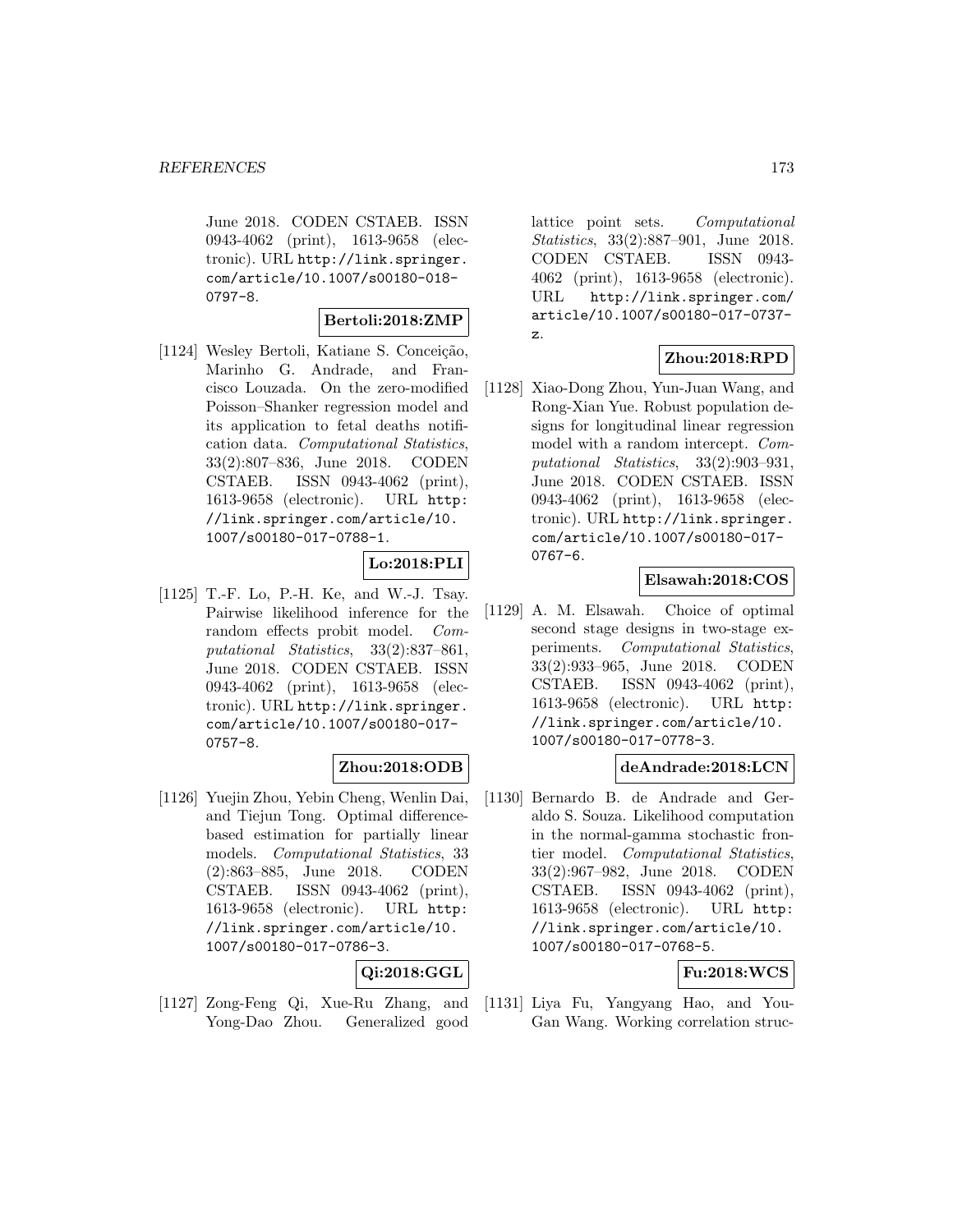ture selection in generalized estimating equations. Computational Statistics, 33(2):983–996, June 2018. CODEN CSTAEB. ISSN 0943-4062 (print), 1613-9658 (electronic). URL http: //link.springer.com/article/10. 1007/s00180-018-0800-4.

# **Fasola:2018:HIA**

[1132] Salvatore Fasola, Vito M. R. Muggeo, and Helmut Küchenhoff. A heuristic, iterative algorithm for change-point detection in abrupt change models. Computational Statistics, 33(2):997–1015, June 2018. CODEN CSTAEB. ISSN 0943-4062 (print), 1613-9658 (electronic). URL http://link.springer. com/article/10.1007/s00180-017- 0740-4.

# **Ruggieri:2018:PRS**

[1133] Eric Ruggieri. A pruned recursive solution to the multiple change point problem. Computational Statistics, 33 (2):1017–1045, June 2018. CODEN CSTAEB. ISSN 0943-4062 (print), 1613-9658 (electronic). URL http: //link.springer.com/article/10. 1007/s00180-017-0756-9.

# **Kestler:2018:PR**

[1134] Hans A. Kestler, Bernd Bischl, and Matthias Schmid. Proceedings of Reisensburg 2014–2015. Computational Statistics, 33(3):1125–1126, September 2018. CODEN CSTAEB. ISSN 0943-4062 (print), 1613-9658 (electronic). URL http://link.springer. com/article/10.1007/s00180-018- 0823-x; http://link.springer. com/content/pdf/10.1007/s00180- 018-0823-x.pdf.

# **Herbrandt:2018:MBO**

[1135] Swetlana Herbrandt, Uwe Ligges, Manuel Pinho Ferreira, Michael Kansteiner, Dirk Biermann, Wolfgang Tillmann, and Claus Weihs. Model based optimization of a statistical simulation model for single diamond grinding. Computational Statistics, 33(3): 1127–1143, September 2018. CODEN CSTAEB. ISSN 0943-4062 (print), 1613-9658 (electronic). URL http: //link.springer.com/article/10. 1007/s00180-016-0669-z.

# **Kuhn:2018:FSS**

[1136] Matthias Kuhn, Thoralf Stange, Sylvia Herold, Christian Thiede, and Ingo Roeder. Finding small somatic structural variants in exome sequencing data: a machine learning approach. Computational Statistics, 33(3):1145– 1158, September 2018. CODEN CSTAEB. ISSN 0943-4062 (print), 1613-9658 (electronic). URL http: //link.springer.com/article/10. 1007/s00180-016-0674-2.

# **Surmann:2018:PMU**

[1137] Dirk Surmann, Uwe Ligges, and Claus Weihs. Predicting measurements at unobserved locations in an electrical transmission system. Computational Statistics, 33(3):1159–1172, September 2018. CODEN CSTAEB. ISSN 0943-4062 (print), 1613-9658 (electronic). URL http://link.springer. com/article/10.1007/s00180-017- 0734-2.

# **Villmann:2018:LVQ**

[1138] T. Villmann, M. Kaden, W. Hermann, and M. Biehl. Learning vector quantization classifiers for ROC-optimization.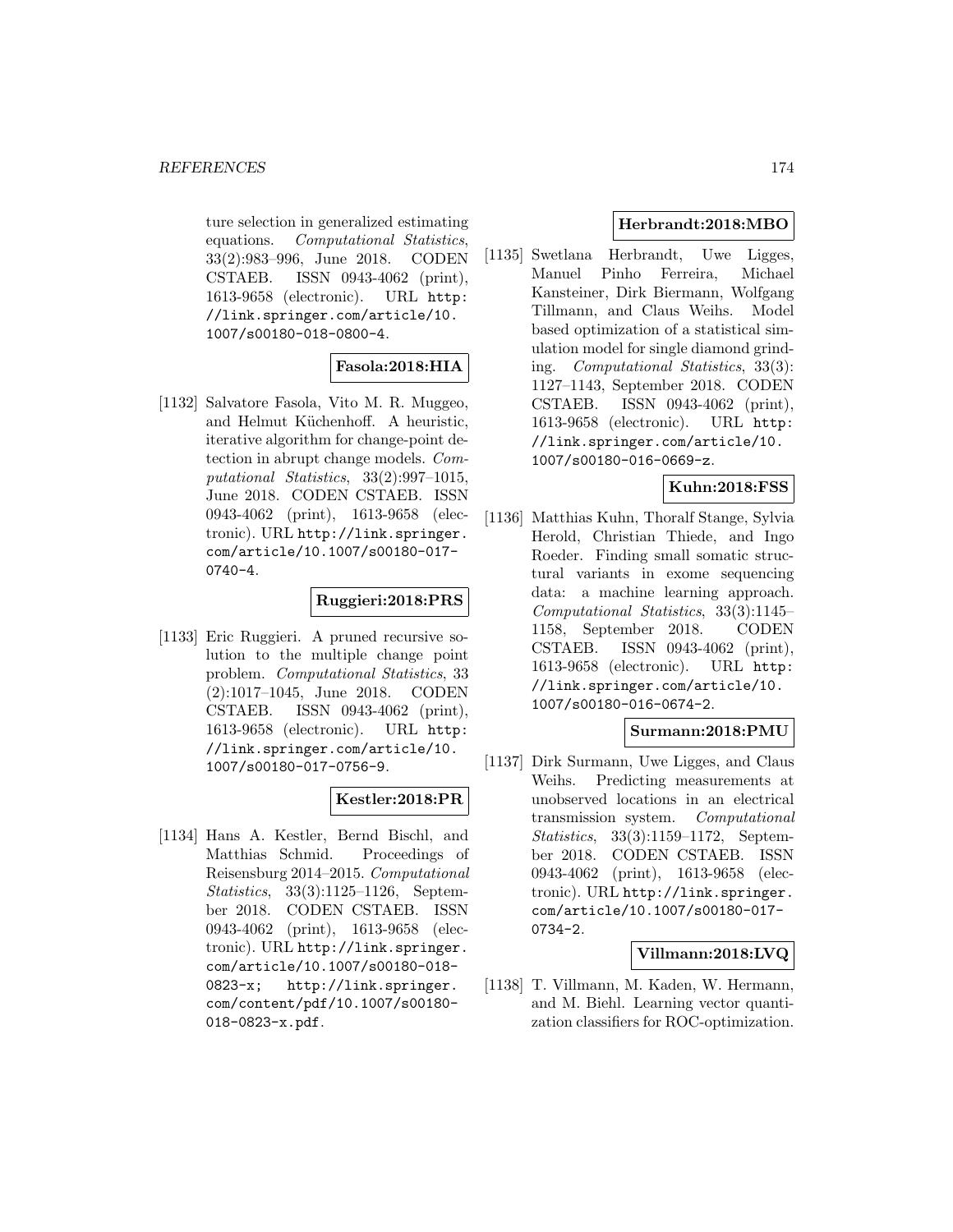Computational Statistics, 33(3):1173– 1194, September 2018. CODEN CSTAEB. ISSN 0943-4062 (print), 1613-9658 (electronic). URL http: //link.springer.com/article/10. 1007/s00180-016-0678-y.

#### **Seibold:2018:CIN**

[1139] Heidi Seibold, Christoph Bernau, Anne-Laure Boulesteix, and Riccardo De Bin. On the choice and influence of the number of boosting steps for high-dimensional linear Cox-models. Computational Statistics, 33(3):1195– 1215, September 2018. CODEN CSTAEB. ISSN 0943-4062 (print), 1613-9658 (electronic). URL http: //link.springer.com/article/10. 1007/s00180-017-0773-8.

#### **Alizadeh:2018:OLL**

[1140] Morad Alizadeh, Fazlollah Lak, Mahdi Rasekhi, Thiago G. Ramires, Haitham M. Yousof, and Emrah Altun. The odd log-logistic Topp–Leone G family of distributions: heteroscedastic regression models and applications. Computational Statistics, 33(3): 1217–1244, September 2018. CODEN CSTAEB. ISSN 0943-4062 (print), 1613-9658 (electronic). URL http: //link.springer.com/article/10. 1007/s00180-017-0780-9.

# **Liu:2018:AMH**

[1141] Wanrong Liu, Jianglin Fang, and Xuewen Lu. Additive-multiplicative hazards model with current status data. Computational Statistics, 33(3): 1245–1266, September 2018. CODEN CSTAEB. ISSN 0943-4062 (print), 1613-9658 (electronic). URL http: //link.springer.com/article/10. 1007/s00180-018-0806-y.

# **Kumar:2018:DCR**

[1142] M. Kumar and P. N. Bajeel. Design of component reliability test plan for a series system having time dependent testing cost with the presence of covariates. Computational Statistics, 33(3): 1267–1292, September 2018. CODEN CSTAEB. ISSN 0943-4062 (print), 1613-9658 (electronic). URL http: //link.springer.com/article/10. 1007/s00180-017-0758-7.

# **Shih:2018:LBI**

[1143] Jia-Han Shih and Takeshi Emura. Likelihood-based inference for bivariate latent failure time models with competing risks under the generalized FGM copula. Computational Statistics, 33(3):1293–1323, September 2018. CODEN CSTAEB. ISSN 0943-4062 (print), 1613-9658 (electronic). URL http://link.springer. com/article/10.1007/s00180-018- 0804-0.

# **Mahdizadeh:2018:IER**

[1144] M. Mahdizadeh and Ehsan Zamanzade. Interval estimation of  $P(X \< l; Y)$  in ranked set sampling. Computational Statistics, 33(3):1325–1348, September 2018. CODEN CSTAEB. ISSN 0943-4062 (print), 1613-9658 (electronic). URL http://link.springer. com/article/10.1007/s00180-018- 0795-x.

#### **Zamanzade:2018:PER**

[1145] Ehsan Zamanzade and Xinlei Wang. Proportion estimation in ranked set sampling in the presence of tie information. Computational Statistics, 33(3): 1349–1366, September 2018. CODEN CSTAEB. ISSN 0943-4062 (print),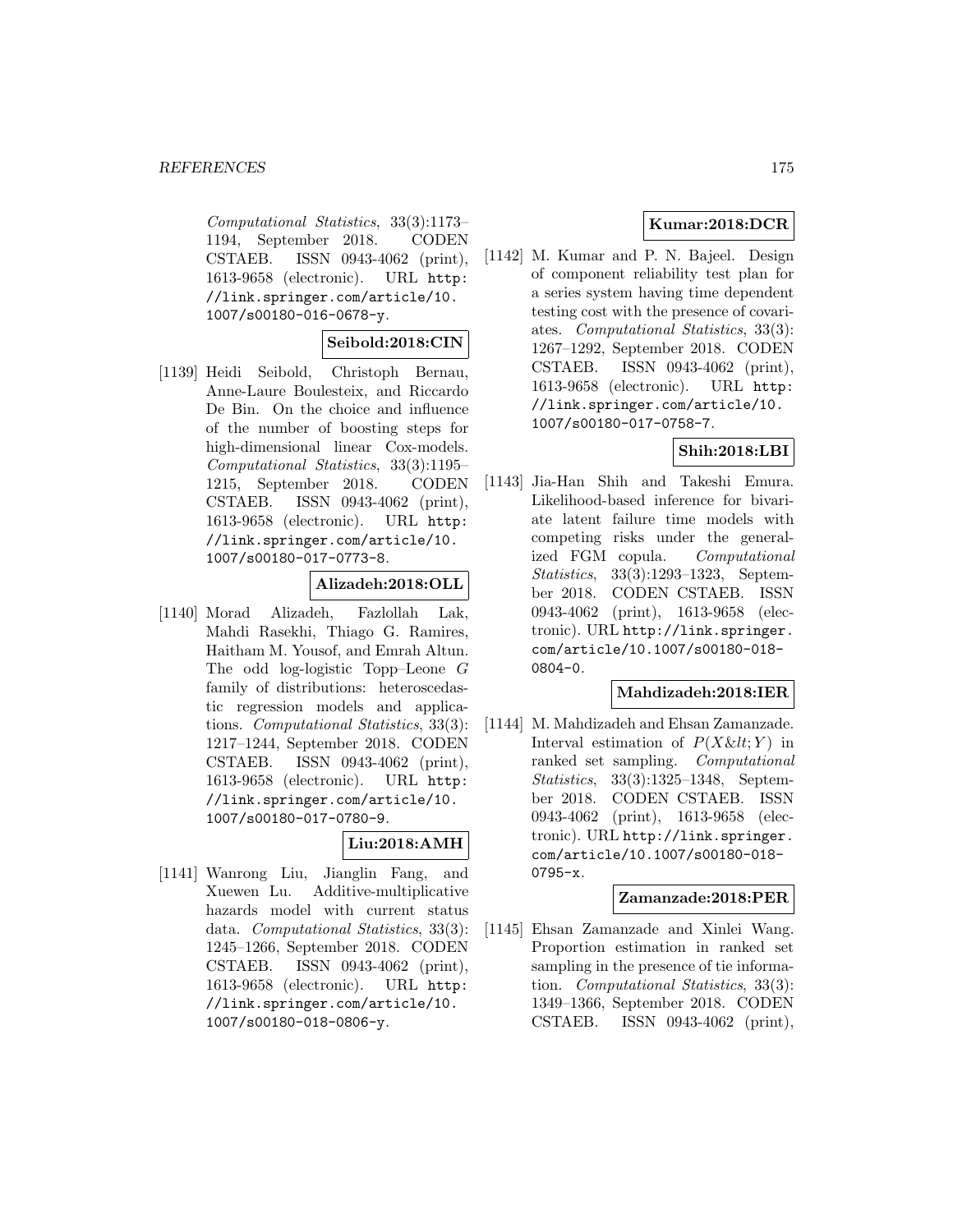1613-9658 (electronic). URL http: //link.springer.com/article/10. 1007/s00180-018-0807-x.

# **Malekzadeh:2018:ICM**

[1146] Ahad Malekzadeh and Mahmood Kharrati-Kopaei. Inferences on the common mean of several normal populations under heteroscedasticity. Computational Statistics, 33(3):1367– 1384, September 2018. CODEN CSTAEB. ISSN 0943-4062 (print), 1613-9658 (electronic). URL http: //link.springer.com/article/10. 1007/s00180-017-0789-0.

# **Wyszynski:2018:SSM**

[1147] Karol Wyszynski and Giampiero Marra. Sample selection models for count data in R. Computational Statistics, 33(3):1385–1412, September 2018. CODEN CSTAEB. ISSN 0943-4062 (print), 1613-9658 (electronic). URL http://link.springer. com/article/10.1007/s00180-017- 0762-y; http://link.springer. com/content/pdf/10.1007/s00180- 017-0762-y.pdf.

# **Lee:2018:ECM**

[1148] David Lee and Harry Joe. Efficient computation of multivariate empirical distribution functions at the observed values. *Computational Statistics*, 33(3): 1413–1428, September 2018. CODEN CSTAEB. ISSN 0943-4062 (print), 1613-9658 (electronic). URL http: //link.springer.com/article/10. 1007/s00180-017-0771-x.

# **Ker:2018:SEL**

[1149] Alan P. Ker and Abdoul G. Sam. Semiparametric estimation of the link func-

tion in binary-choice single-index models. Computational Statistics, 33(3): 1429–1455, September 2018. CODEN CSTAEB. ISSN 0943-4062 (print), 1613-9658 (electronic). URL http: //link.springer.com/article/10. 1007/s00180-017-0779-2.

# **Okada:2018:PPM**

[1150] Kensuke Okada and Shin ichi Mayekawa. Post-processing of Markov chain Monte Carlo output in Bayesian latent variable models with application to multidimensional scaling. Computational Statistics, 33(3):1457–1473, September 2018. CODEN CSTAEB. ISSN 0943-4062 (print), 1613-9658 (electronic). URL http://link.springer. com/article/10.1007/s00180-017- 0759-6.

#### **Chekouo:2018:HDV**

[1151] Thierry Chekouo and Alejandro Murua. High-dimensional variable selection with the plaid mixture model for clustering. Computational Statistics, 33(3):1475–1496, September 2018. CODEN CSTAEB. ISSN 0943- 4062 (print), 1613-9658 (electronic). URL http://link.springer.com/ article/10.1007/s00180-018-0818- 7.

# **Salmeron:2018:TVC**

[1152] Román Salmerón, José García, Catalina García, and María del Mar López. Transformation of variables and the condition number in ridge estimation. Computational Statistics, 33(3): 1497–1524, September 2018. CODEN CSTAEB. ISSN 0943-4062 (print), 1613-9658 (electronic). URL http: //link.springer.com/article/10. 1007/s00180-017-0769-4.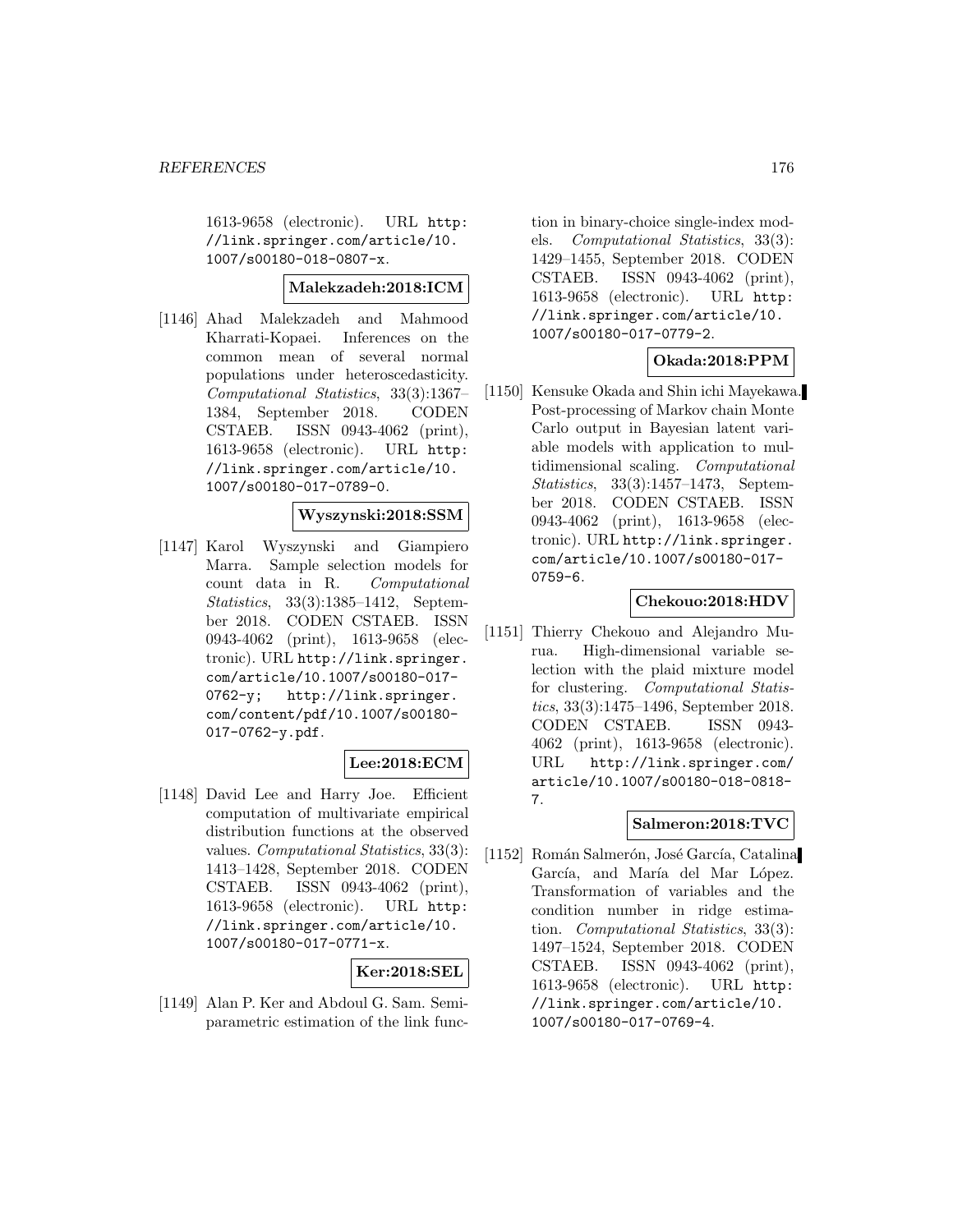# **Arashi:2018:RBL**

[1153] Mohammad Arashi, Mina Norouzirad, S. Ejaz Ahmed, and Bahadır Yüzbaşı. Rank-based Liu regression. Computational Statistics, 33(3): 1525–1561, September 2018. CODEN CSTAEB. ISSN 0943-4062 (print), 1613-9658 (electronic). URL http: //link.springer.com/article/10. 1007/s00180-018-0809-8.

# **Tian:2018:JMM**

[1154] Yuzhu Tian, Manlai Tang, and Maozai Tian. Joint modeling for mixed-effects quantile regression of longitudinal data with detection limits and covariates measured with error, with application to AIDS studies. Computational Statistics, 33(4):1563–1587, December 2018. CODEN CSTAEB. ISSN 0943-4062 (print), 1613-9658 (electronic). URL http://link.springer. com/article/10.1007/s00180-018- 0812-0.

#### **Cheng:2018:FIA**

[1155] Hao Cheng and Ying Wei. A fast imputation algorithm in quantile regression. *Computational Statistics*, 33(4): 1589–1603, December 2018. CODEN CSTAEB. ISSN 0943-4062 (print), 1613-9658 (electronic). URL http: //link.springer.com/article/10. 1007/s00180-018-0813-z.

#### **Tian:2018:QRL**

[1156] Yuzhu Tian, Manlai Tang, Yanchao Zang, and Maozai Tian. Quantile regression for linear models with autoregressive errors using EM algorithm. Computational Statistics, 33(4): 1605–1625, December 2018. CODEN CSTAEB. ISSN 0943-4062 (print), 1613-9658 (electronic). URL http: //link.springer.com/article/10. 1007/s00180-018-0811-1.

# **Suesse:2018:ESA**

[1157] Thomas Suesse. Estimation of spatial autoregressive models with measurement error for large data sets. Computational Statistics, 33(4):1627– 1648, December 2018. CODEN CSTAEB. ISSN 0943-4062 (print), 1613-9658 (electronic). URL http: //link.springer.com/article/10. 1007/s00180-017-0774-7.

# **Massing:2018:SSL**

[1158] Till Massing. Simulation of Student-Lévy processes using series representations. Computational Statistics, 33(4): 1649–1685, December 2018. CODEN CSTAEB. ISSN 0943-4062 (print), 1613-9658 (electronic). URL http: //link.springer.com/article/10. 1007/s00180-018-0814-y.

#### **Simos:2018:BIF**

[1159] Theodore Simos and Mike Tsionas. Bayesian inference of the fractional Ornstein–Uhlenbeck process under a flow sampling scheme. Computational Statistics, 33(4):1687–1713, December 2018. CODEN CSTAEB. ISSN 0943-4062 (print), 1613-9658 (electronic). URL http://link.springer. com/article/10.1007/s00180-018- 0799-6.

# **Dey:2018:BTS**

[1160] Tanujit Dey, Kun Ho Kim, and Chae Young Lim. Bayesian time series regression with nonparametric modeling of autocorrelation. Computational Statistics, 33(4):1715–1731, December 2018. CODEN CSTAEB. ISSN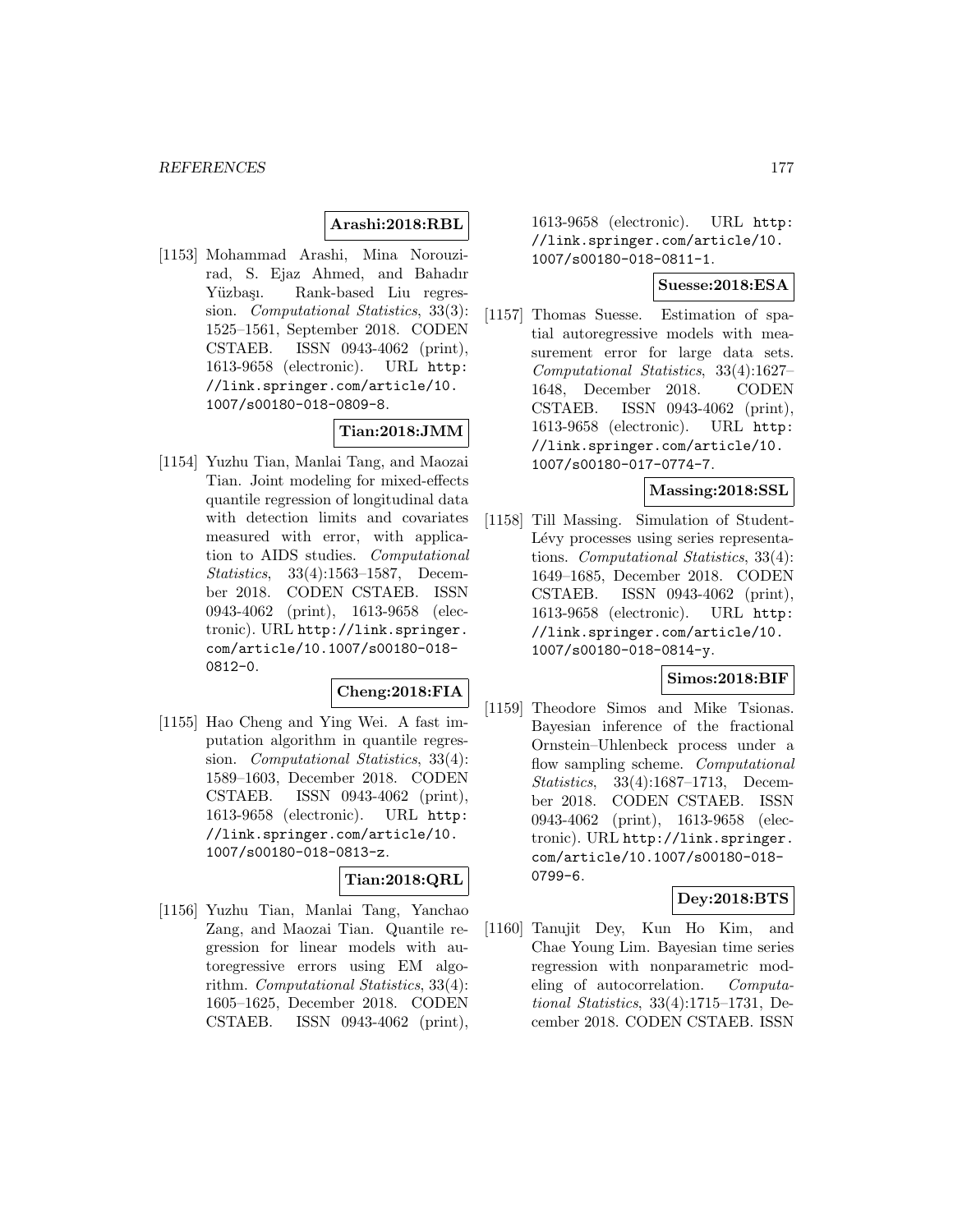0943-4062 (print), 1613-9658 (electronic). URL http://link.springer. com/article/10.1007/s00180-018- 0796-9.

#### **Vosseler:2018:FST**

[1161] Alexander Vosseler and Enzo Weber. Forecasting seasonal time series data: a Bayesian model averaging approach. Computational Statistics, 33(4):1733– 1765, December 2018. CODEN CSTAEB. ISSN 0943-4062 (print), 1613-9658 (electronic). URL http: //link.springer.com/article/10. 1007/s00180-018-0801-3.

#### **Micheas:2018:PSP**

[1162] Athanasios C. Micheas and Jiaxun Chen. sppmix: Poisson point process modeling using normal mixture models. Computational Statistics, 33(4): 1767–1798, December 2018. CODEN CSTAEB. ISSN 0943-4062 (print), 1613-9658 (electronic). URL http: //link.springer.com/article/10. 1007/s00180-018-0805-z.

#### **Chavent:2018:CRP**

[1163] Marie Chavent, Vanessa Kuentz-Simonet, Amaury Labenne, and Jérôme Saracco. ClustGeo: an R package for hierarchical clustering with spatial constraints. Computational Statistics, 33(4):1799–1822, December 2018. CODEN CSTAEB. ISSN 0943-4062 (print), 1613-9658 (electronic). URL http://link.springer. com/article/10.1007/s00180-018- 0791-1.

#### **Lin:2018:FEA**

[1164] Jie Lin, Donald A. Adjeroh, Bing-Hua Jiang, and Yue Jiang. fastWKendall: an efficient algorithm for weighted

Kendall correlation. Computational Statistics, 33(4):1823–1845, December 2018. CODEN CSTAEB. ISSN 0943-4062 (print), 1613-9658 (electronic). URL http://link.springer. com/article/10.1007/s00180-017- 0775-6.

# **Samuh:2018:ACP**

[1165] Monjed H. Samuh and Fortunato Pesarin. Applications of conditional power function of two-sample permutation test. Computational Statistics, 33(4):1847–1862, December 2018. CODEN CSTAEB. ISSN 0943- 4062 (print), 1613-9658 (electronic). URL http://link.springer.com/ article/10.1007/s00180-018-0803- 1.

#### **Baringhaus:2018:SID**

[1166] L. Baringhaus, D. Gaigall, and J. P. Thiele. Statistical inference for  $L^2$ distances to uniformity. Computational Statistics, 33(4):1863–1896, December 2018. CODEN CSTAEB. ISSN 0943-4062 (print), 1613-9658 (electronic). URL http://link.springer. com/article/10.1007/s00180-018- 0820-0.

#### **Kleyn:2018:PTE**

[1167] J. Kleyn, M. Arashi, and S. Millard. Preliminary test estimation in system regression models in view of asymmetry. Computational Statistics, 33(4): 1897–1921, December 2018. CODEN CSTAEB. ISSN 0943-4062 (print), 1613-9658 (electronic). URL http: //link.springer.com/article/10. 1007/s00180-018-0794-y.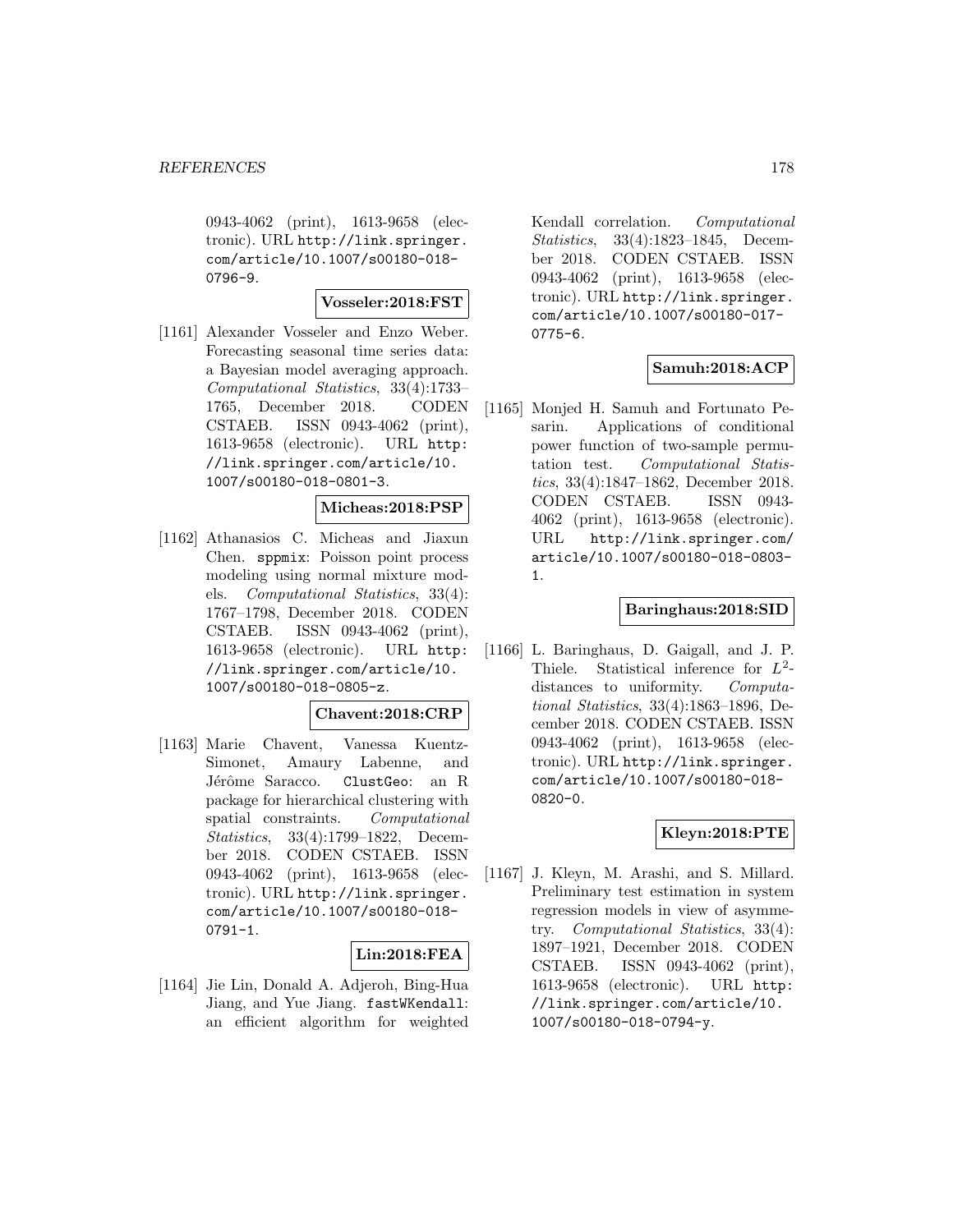# **Song:2018:SAS**

[1168] Jiyeon Song and Seung Jun Shin. Stability approach to selecting the number of principal components. Computational Statistics, 33(4):1923–1938, December 2018. CODEN CSTAEB. ISSN 0943-4062 (print), 1613-9658 (electronic). URL http://link.springer. com/article/10.1007/s00180-018- 0826-7.

#### **Benasseni:2018:CAU**

[1169] Jacques Bénasséni. A correction of approximations used in sensitivity study of principal component analysis. Computational Statistics, 33(4): 1939–1955, December 2018. CODEN CSTAEB. ISSN 0943-4062 (print), 1613-9658 (electronic). URL http: //link.springer.com/article/10. 1007/s00180-017-0790-7.

#### **Usami:2019:PLG**

[1170] Satoshi Usami, Ross Jacobucci, and Timothy Hayes. The performance of latent growth curve model-based structural equation model trees to uncover population heterogeneity in growth trajectories. Computational Statistics, 34(1):1–22, March 2019. CODEN CSTAEB. ISSN 0943-4062 (print), 1613-9658 (electronic). URL http: //link.springer.com/article/10. 1007/s00180-018-0815-x; http: //link.springer.com/content/pdf/ 10.1007/s00180-018-0815-x.pdf.

# **Garcia:2019:ERS**

[1171] Oscar García. Estimating reducible stochastic differential equations by conversion to a least-squares problem. Computational Statistics, 34(1):23–46, March 2019. CODEN CSTAEB. ISSN

0943-4062 (print), 1613-9658 (electronic). URL http://link.springer. com/article/10.1007/s00180-018- 0837-4.

# **Manju:2019:SIC**

[1172] Md Abu Manju, Math J. J. M. Candel, and Gerard J. P. van Breukelen. SamP2CeT: an interactive computer program for sample size and power calculation for two-level cost-effectiveness trials. Computational Statistics, 34 (1):47–70, March 2019. CODEN CSTAEB. ISSN 0943-4062 (print), 1613-9658 (electronic). URL http: //link.springer.com/article/10. 1007/s00180-018-0829-4; http: //link.springer.com/content/pdf/ 10.1007/s00180-018-0829-4.pdf.

# **Jiang:2019:PBO**

[1173] Hong-Yan Jiang and Rong-Xian Yue. Pseudo-Bayesian D-optimal designs for longitudinal Poisson mixed models with correlated errors. Computational Statistics, 34(1):71–87, March 2019. CODEN CSTAEB. ISSN 0943-4062 (print), 1613-9658 (electronic). URL http://link.springer. com/article/10.1007/s00180-018- 0834-7.

# **Muns:2019:IAB**

[1174] Sander Muns. An iterative algorithm to bound partial moments. Computational Statistics, 34(1):89–122, March 2019. CODEN CSTAEB. ISSN 0943-4062 (print), 1613-9658 (electronic). URL http://link.springer. com/article/10.1007/s00180-018- 0825-8; http://link.springer. com/content/pdf/10.1007/s00180- 018-0825-8.pdf.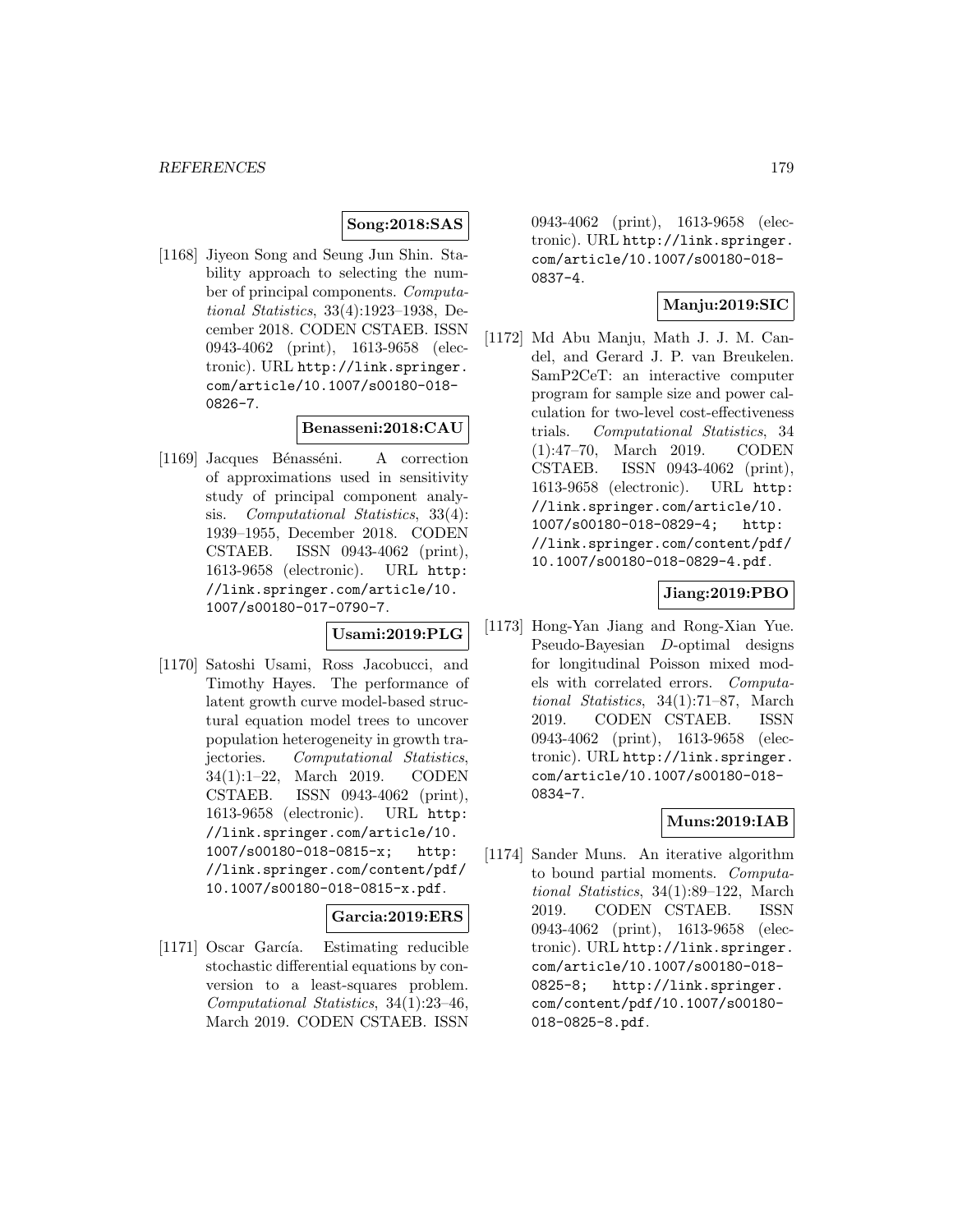# **Lachos:2019:FRM**

[1175] Víctor H. Lachos, Celso R. B. Cabral, Marcos O. Prates, and Dipak K. Dey. Flexible regression modeling for censored data based on mixtures of Student-t distributions. Computational Statistics, 34(1):123–152, March 2019. CODEN CSTAEB. ISSN 0943-4062 (print), 1613-9658 (electronic). URL http://link.springer. com/article/10.1007/s00180-018- 0856-1.

#### **Osiewalski:2019:JMT**

[1176] Jacek Osiewalski and Jerzy Marzec. Joint modelling of two count variables when one of them can be degenerate. Computational Statistics, 34 (1):153–171, March 2019. CODEN CSTAEB. ISSN 0943-4062 (print), 1613-9658 (electronic). URL http: //link.springer.com/article/10. 1007/s00180-018-0828-5; http: //link.springer.com/content/pdf/ 10.1007/s00180-018-0828-5.pdf.

#### **Saboor:2019:MBM**

[1177] Abdus Saboor, Muhammad Nauman Khan, Gauss M. Cordeiro, Marcelino A. R. Pascoa, Juliano Bortolini, and Shahid Mubeen. Modified beta modified-Weibull distribution. Computational Statistics, 34(1):173–199, March 2019. CODEN CSTAEB. ISSN 0943-4062 (print), 1613-9658 (electronic). URL http://link.springer. com/article/10.1007/s00180-018-  $0822 - y.$ 

# **OHagan:2019:IMB**

[1178] Adrian O'Hagan and Arthur White. Improved model-based clustering performance using Bayesian initialization averaging. Computational Statistics, 34(1):201–231, March 2019. CODEN CSTAEB. ISSN 0943-4062 (print), 1613-9658 (electronic). URL http: //link.springer.com/article/10. 1007/s00180-018-0855-2.

# **Chacko:2019:BAW**

[1179] Manoj Chacko and Rakhi Mohan. Bayesian analysis of Weibull distribution based on progressive type-II censored competing risks data with binomial removals. Computational Statistics, 34(1):233–252, March 2019. CODEN CSTAEB. ISSN 0943-4062 (print), 1613-9658 (electronic). URL http://link.springer. com/article/10.1007/s00180-018- 0847-2.

# **Kobayashi:2019:ABC**

[1180] Genya Kobayashi and Kazuhiko Kakamu. Approximate Bayesian computation for Lorenz curves from grouped data. Computational Statistics, 34(1):253–279, March 2019. CODEN CSTAEB. ISSN 0943- 4062 (print), 1613-9658 (electronic). URL http://link.springer.com/ article/10.1007/s00180-018-0831 x.

# **Li:2019:NNG**

[1181] Lingge Li, Andrew Holbrook, Babak Shahbaba, and Pierre Baldi. Neural network gradient Hamiltonian Monte Carlo. Computational Statistics, 34 (1):281–299, March 2019. CODEN CSTAEB. ISSN 0943-4062 (print), 1613-9658 (electronic). URL http: //link.springer.com/article/10. 1007/s00180-018-00861-z.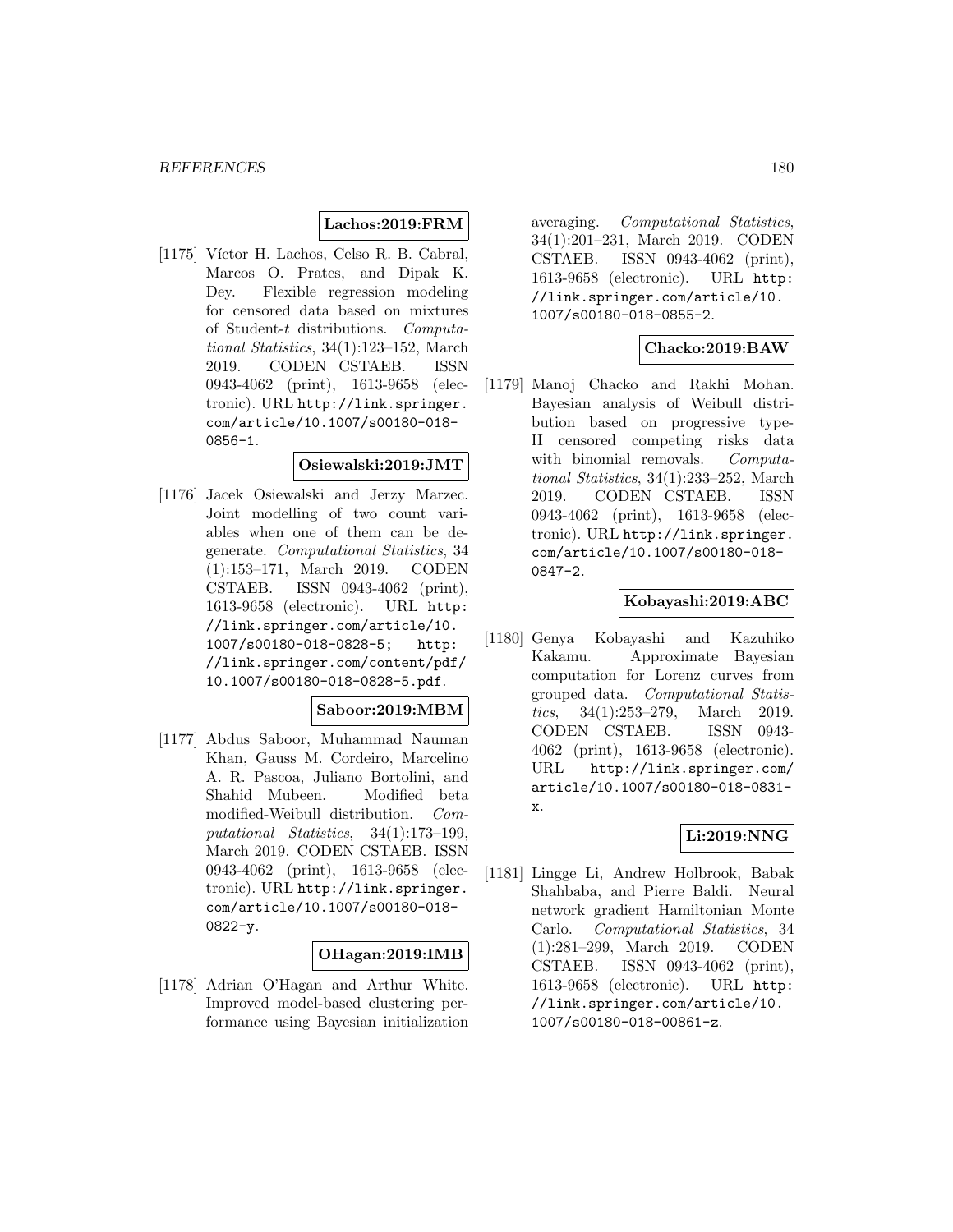#### **Badih:2019:AVI**

[1182] Ghattas Badih, Michel Pierre, and Boyer Laurent. Assessing variable importance in clustering: a new method based on unsupervised binary decision trees. Computational Statistics, 34(1):301–321, March 2019. CODEN CSTAEB. ISSN 0943-4062 (print), 1613-9658 (electronic). URL http: //link.springer.com/article/10. 1007/s00180-018-0857-0.

#### **Tamandi:2019:SMS**

[1183] Mostafa Tamandi, Ahad Jamalizadeh, and Tsung-I Lin. Shape mixtures of skew-t-normal distributions: characterizations and estimation. Computational Statistics, 34(1):323–347, March 2019. CODEN CSTAEB. ISSN 0943-4062 (print), 1613-9658 (electronic). URL http://link.springer. com/article/10.1007/s00180-018- 0835-6.

#### **Yu:2019:BES**

[1184] Han Yu, Brian Chapman, Arianna Di Florio, Ellen Eischen, David Gotz, Mathews Jacob, and Rachael Hageman Blair. Bootstrapping estimates of stability for clusters, observations and model selection. Computational Statistics, 34(1):349–372, March 2019. CODEN CSTAEB. ISSN 0943-4062 (print), 1613-9658 (electronic). URL http://link.springer. com/article/10.1007/s00180-018- 0830-y.

#### **Melnykov:2019:EMA**

[1185] Volodymyr Melnykov and Xuwen Zhu. An extension of the K-means algorithm to clustering skewed data. Computational Statistics, 34(1):373–394,

March 2019. CODEN CSTAEB. ISSN 0943-4062 (print), 1613-9658 (electronic). URL http://link.springer. com/article/10.1007/s00180-018- 0821-z.

### **Tang:2019:FLA**

[1186] Lu Tang, Ling Zhou, and Peter X. K. Song. Fusion learning algorithm to combine partially heterogeneous Cox models. Computational Statistics, 34 (1):395–414, March 2019. CODEN CSTAEB. ISSN 0943-4062 (print), 1613-9658 (electronic). URL http: //link.springer.com/article/10. 1007/s00180-018-0827-6.

#### **Amini:2019:IPP**

[1187] Morteza Amini and Mahdi Roozbeh. Improving the prediction performance of the LASSO by subtracting the additive structural noises. Computational Statistics, 34(1):415–432, March 2019. CODEN CSTAEB. ISSN 0943-4062 (print), 1613-9658 (electronic). URL http://link.springer. com/article/10.1007/s00180-018- 0849-0.

### **Yu:2019:HTA**

[1188] Lili Yu, Liang Liu, and Ding-Geng Chen. A homoscedasticity test for the accelerated failure time model. Computational Statistics, 34(1):433–446, March 2019. CODEN CSTAEB. ISSN 0943-4062 (print), 1613-9658 (electronic). URL http://link.springer. com/article/10.1007/s00180-018- 0840-9.

#### **Aneiros:2019:ESI**

[1189] Germán Aneiros, Ricardo Cao, and Philippe Vieu. Editorial on the special issue on functional data anal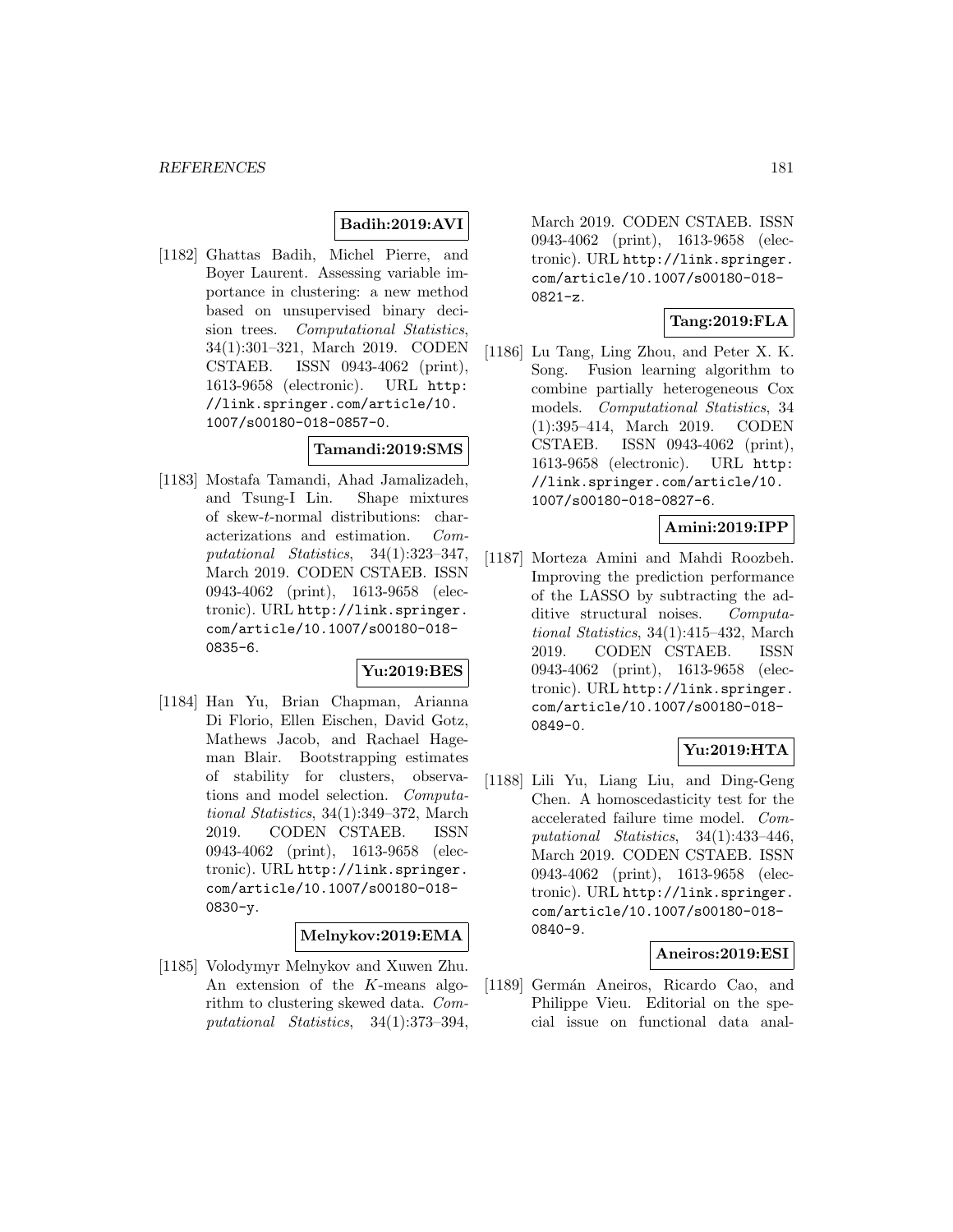ysis and related topics. Computational Statistics, 34(2):447–450, June 2019. CODEN CSTAEB. ISSN 0943-4062 (print), 1613-9658 (electronic). URL http://link.springer. com/article/10.1007/s00180-019- 00892-0; http://link.springer. com/content/pdf/10.1007/s00180- 019-00892-0.pdf.

### **Bongiorno:2019:MFD**

[1190] Enea G. Bongiorno, Aldo Goia, and Philippe Vieu. Modeling functional data: a test procedure. Computational Statistics, 34(2):451–468, June 2019. CODEN CSTAEB. ISSN 0943-4062 (print), 1613-9658 (electronic). URL http://link.springer. com/article/10.1007/s00180-018- 0816-9.

### **Febrero-Bande:2019:VSF**

[1191] Manuel Febrero-Bande, Wenceslao González-Manteiga, and Manuel Oviedo de la Fuente. Variable selection in functional additive regression models. Computational Statistics, 34(2):469–487, June 2019. CODEN CSTAEB. ISSN 0943-4062 (print), 1613-9658 (electronic). URL http://link.springer. com/article/10.1007/s00180-018- 0844-5.

#### **Burdejova:2019:DSP**

[1192] Petra Burdejová and Wolfgang K. Härdle. Dynamic semi-parametric factor model for functional expectiles. Computational Statistics, 34 (2):489–502, June 2019. CODEN CSTAEB. ISSN 0943-4062 (print), 1613-9658 (electronic). URL http: //link.springer.com/article/10. 1007/s00180-019-00883-1.

## **Yu:2019:RES**

[1193] Ping Yu, Zhongyi Zhu, and Zhongzhan Zhang. Robust exponential squared loss-based estimation in semi-functional linear regression models. Computational Statistics, 34(2):503–525, June 2019. CODEN CSTAEB. ISSN 0943-4062 (print), 1613-9658 (electronic). URL http://link.springer. com/article/10.1007/s00180-018- 0810-2.

#### **Zambom:2019:FDC**

[1194] Adriano Zanin Zambom, Julian A. A. Collazos, and Ronaldo Dias. Functional data clustering via hypothesis testing k-means. Computational Statistics, 34(2):527–549, June 2019. CODEN CSTAEB. ISSN 0943-4062 (print), 1613-9658 (electronic). URL http: //link.springer.com/article/10. 1007/s00180-018-0808-9.

#### **Sottile:2019:CEC**

[1195] Gianluca Sottile and Giada Adelfio. Clusters of effects curves in quantile regression models. Computational Statistics, 34(2):551–569, June 2019. CODEN CSTAEB. ISSN 0943-4062 (print), 1613-9658 (electronic). URL http://link.springer. com/article/10.1007/s00180-018- 0817-8.

#### **Gorecki:2019:FRS**

[1196] Tomasz Górecki and Lukasz Smaga. fdANOVA: an R software package for analysis of variance for univariate and multivariate functional data. Computational Statistics, 34(2):571–597, June 2019. CODEN CSTAEB. ISSN 0943-4062 (print), 1613-9658 (electronic). URL http://link.springer.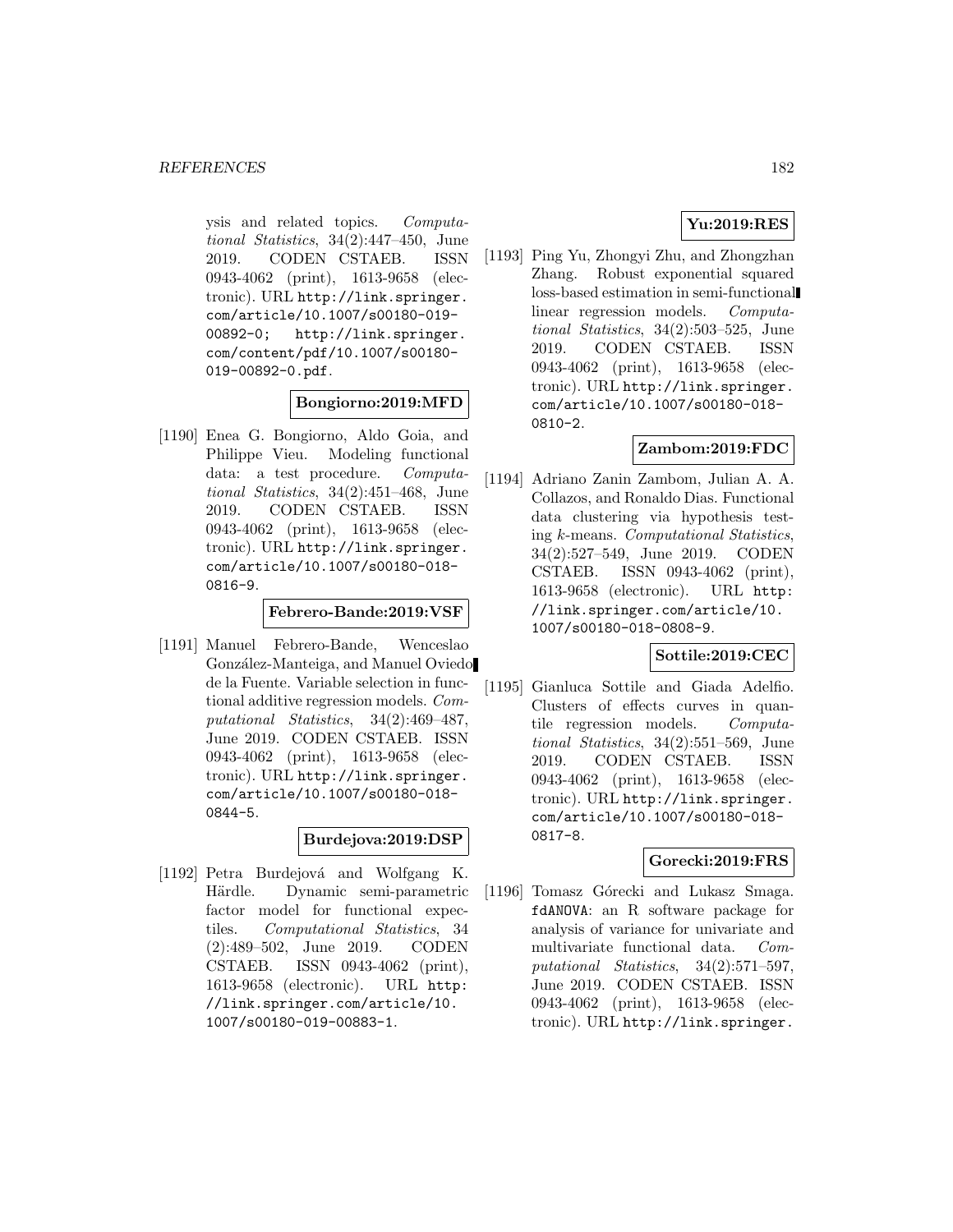com/article/10.1007/s00180-018- 0842-7; http://link.springer. com/content/pdf/10.1007/s00180- 018-0842-7.pdf.

## **Tsukada:2019:HDT**

[1197] Shin ichi Tsukada. High dimensional two-sample test based on the inter-point distance. Computational Statistics, 34(2):599–615, June 2019. CODEN CSTAEB. ISSN 0943- 4062 (print), 1613-9658 (electronic). URL http://link.springer.com/ article/10.1007/s00180-017-0777- 4.

#### **Kolacek:2019:BFP**

[1198] Jan Kolácek, Ondrej Pokora, Daniela Kuruczová, and Tzai-Wen Chiu. Benefits of functional PCA in the analysis of single-trial auditory evoked potentials. Computational Statistics, 34(2):617–629, June 2019. CODEN CSTAEB. ISSN 0943-4062 (print), 1613-9658 (electronic). URL http: //link.springer.com/article/10. 1007/s00180-018-0819-6.

#### **Traore:2019:CAE**

[1199] O. I. Traore, P. Cristini, N. Favretto-Cristini, L. Pantera, P. Vieu, and S. Viguier-Pla. Clustering acoustic emission signals by mixing two stages dimension reduction and nonparametric approaches. Computational Statistics, 34(2):631–652, June 2019. CODEN CSTAEB. ISSN 0943-4062 (print), 1613-9658 (electronic). URL http://link.springer. com/article/10.1007/s00180-018- 00864-w.

### **Huang:2019:BSS**

[1200] Yu-Min Huang. Binary surrogates with stratified samples when weights are unknown. Computational Statistics, 34(2):653–682, June 2019. CODEN CSTAEB. ISSN 0943-4062 (print), 1613-9658 (electronic). URL http: //link.springer.com/article/10. 1007/s00180-018-0838-3.

# **Ozkale:2019:FOA**

 $[1201]$  M. Revan Özkale and Engin Arican. A first-order approximated jackknifed ridge estimator in binary logistic regression. Computational Statistics, 34(2):683–712, June 2019. CODEN CSTAEB. ISSN 0943-4062 (print), 1613-9658 (electronic). URL http: //link.springer.com/article/10. 1007/s00180-018-0851-6.

### **Guo:2019:SLS**

[1202] Xiao Guo, Hai Zhang, Yao Wang, and Yong Liang. Structure learning of sparse directed acyclic graphs incorporating the scale-free property. Computational Statistics, 34(2):713–742, June 2019. CODEN CSTAEB. ISSN 0943-4062 (print), 1613-9658 (electronic). URL http://link.springer. com/article/10.1007/s00180-018- 0841-8.

## **Choi:2019:PCP**

[1203] Byeong Yeob Choi, Chen-Pin Wang, Joel Michalek, and Jonathan Gelfond. Power comparison for propensity score methods. Computational Statistics, 34(2):743–761, June 2019. CODEN CSTAEB. ISSN 0943-4062 (print), 1613-9658 (electronic). URL http: //link.springer.com/article/10. 1007/s00180-018-0852-5.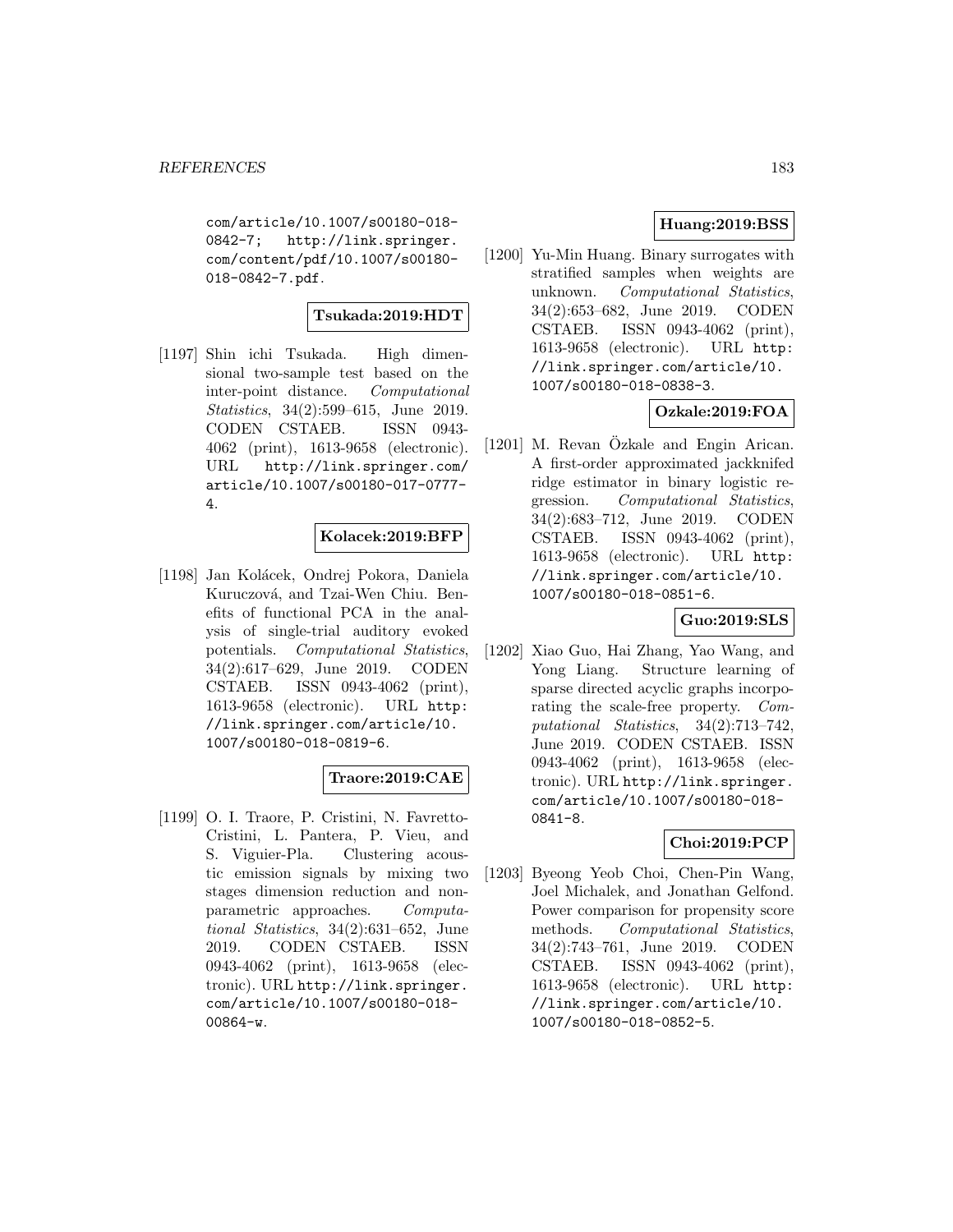**Dvorak:2019:CTS**

[1204] Jakub Dvorák. Classification trees with soft splits optimized for ranking. Computational Statistics, 34(2):763–786, June 2019. CODEN CSTAEB. ISSN 0943-4062 (print), 1613-9658 (electronic). URL http://link.springer. com/article/10.1007/s00180-019- 00867-1.

#### **DAmbrosio:2019:MCB**

[1205] Antonio D'Ambrosio, Carmela Iorio, Michele Staiano, and Roberta Siciliano. Median constrained bucket order rank aggregation. Computational Statistics, 34(2):787–802, June 2019. CODEN CSTAEB. ISSN 0943-4062 (print), 1613-9658 (electronic). URL http: //link.springer.com/article/10. 1007/s00180-018-0858-z.

#### **Lin:2019:PMT**

[1206] Chien-Tai Lin, Ying-Chen Lee, and Narayanaswamy Balakrishnan. Package mTEXO for testing the presence of outliers in exponential samples. Computational Statistics, 34(2):803–818, June 2019. CODEN CSTAEB. ISSN 0943-4062 (print), 1613-9658 (electronic). URL http://link.springer. com/article/10.1007/s00180-018- 0843-6.

#### **Wang:2019:PML**

[1207] Shaoxin Wang, Hu Yang, and Chaoli Yao. On the penalized maximum likelihood estimation of high-dimensional approximate factor model. Computational Statistics, 34(2):819–846, June 2019. CODEN CSTAEB. ISSN 0943-4062 (print), 1613-9658 (electronic). URL http://link.springer.

com/article/10.1007/s00180-019- 00869-z.

### **Sun:2019:PSM**

[1208] Libo Sun, Chihoon Lee, and Jennifer A. Hoeting. A penalized simulated maximum likelihood method to estimate parameters for SDEs with measurement error. Computational Statistics, 34(2):847–863, June 2019. CODEN CSTAEB. ISSN 0943-4062 (print), 1613-9658 (electronic). URL http: //link.springer.com/article/10. 1007/s00180-018-0846-3.

### **Schmid:2019:PR**

[1209] Matthias Schmid, Bernd Bischl, and Hans A. Kestler. Proceedings of Reisensburg 2016–2017. Computational Statistics, 34(3):943–944, September 2019. CODEN CSTAEB. ISSN 0943-4062 (print), 1613-9658 (electronic). URL http://link.springer. com/article/10.1007/s00180-019- 00907-w; http://link.springer. com/content/pdf/10.1007/s00180- 019-00907-w.pdf.

#### **Beggel:2019:TSA**

[1210] Laura Beggel, Bernhard X. Kausler, Martin Schiegg, Michael Pfeiffer, and Bernd Bischl. Time series anomaly detection based on shapelet learning. Computational Statistics, 34(3): 945–976, September 2019. CODEN CSTAEB. ISSN 0943-4062 (print), 1613-9658 (electronic). URL http: //link.springer.com/article/10. 1007/s00180-018-0824-9; http: //link.springer.com/content/pdf/ 10.1007/s00180-018-0824-9.pdf.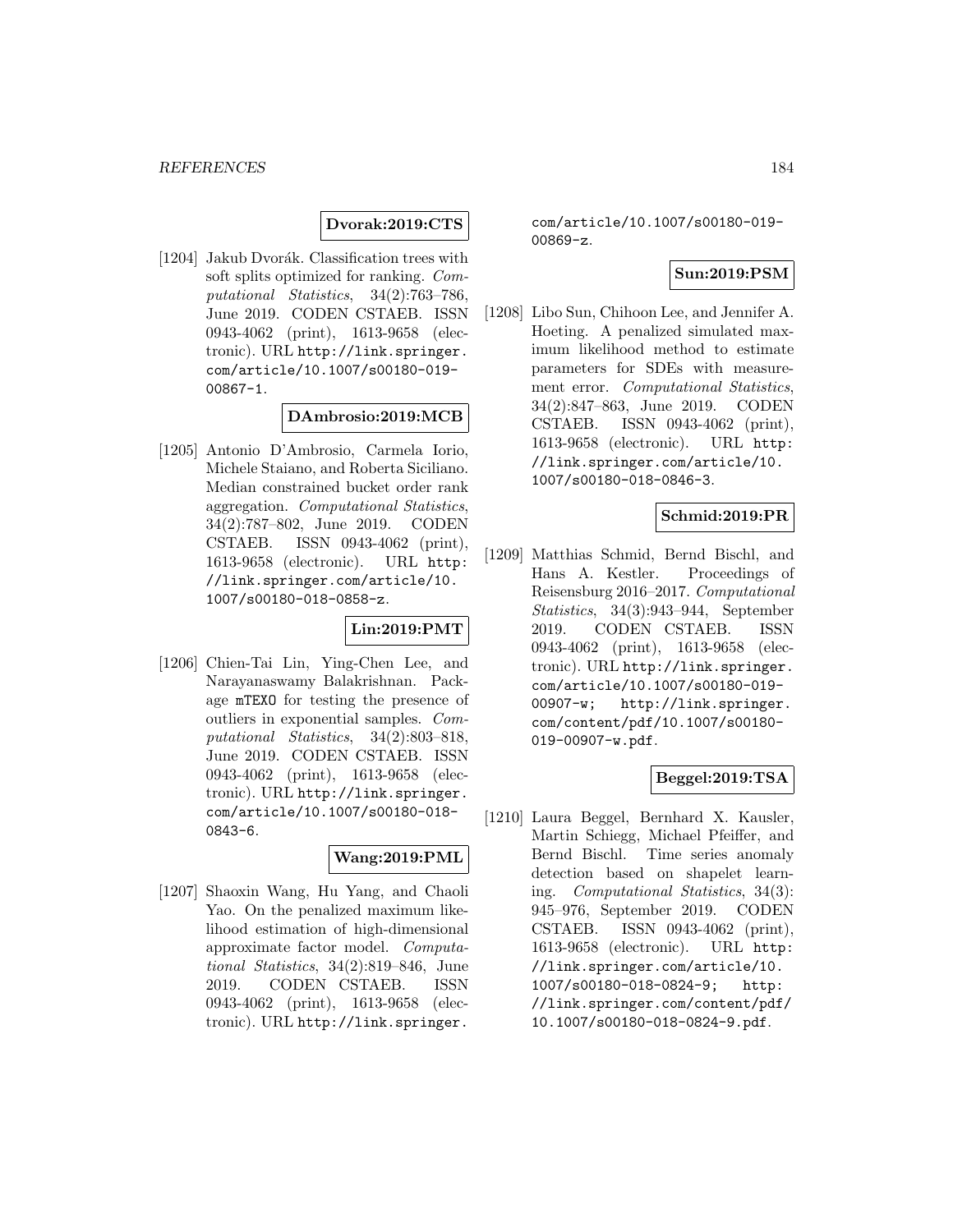#### **Casalicchio:2019:ORP**

[1211] Giuseppe Casalicchio, Jakob Bossek, Michel Lang, Dominik Kirchhoff, Pascal Kerschke, Benjamin Hofner, Heidi Seibold, Joaquin Vanschoren, and Bernd Bischl. OpenML: An R package to connect to the machine learning platform OpenML. Computational Statistics, 34(3):977–991, September 2019. CODEN CSTAEB. ISSN 0943-4062 (print), 1613-9658 (electronic). URL http://link.springer. com/article/10.1007/s00180-017- 0742-2.

#### **Welchowski:2019:SKD**

[1212] Thomas Welchowski and Matthias Schmid. Sparse kernel deep stacking networks. Computational Statistics, 34(3):993–1014, September 2019. CODEN CSTAEB. ISSN 0943- 4062 (print), 1613-9658 (electronic). URL http://link.springer.com/ article/10.1007/s00180-018-0832- 9.

#### **Costilla:2019:BMB**

[1213] Roy Costilla, Ivy Liu, Richard Arnold, and Daniel Fernández. Bayesian model-based clustering for longitudinal ordinal data. Computational Statistics, 34(3):1015–1038, September 2019. CODEN CSTAEB. ISSN 0943-4062 (print), 1613-9658 (electronic). URL http://link.springer. com/article/10.1007/s00180-019- 00872-4.

#### **Maleki:2019:MMR**

[1214] Mohsen Maleki and Darren Wraith. Mixtures of multivariate restricted skew-normal factor analyzer models in a Bayesian framework. Computational

Statistics, 34(3):1039–1053, September 2019. CODEN CSTAEB. ISSN 0943-4062 (print), 1613-9658 (electronic). URL http://link.springer. com/article/10.1007/s00180-019- 00870-6.

#### **Arellano-Valle:2019:SND**

[1215] Reinaldo B. Arellano-Valle, Javier E. Contreras-Reyes, Freddy O. López Quintero, and Abel Valdebenito. A skew-normal dynamic linear model and Bayesian forecasting. Computational Statistics, 34(3):1055–1085, September 2019. CODEN CSTAEB. ISSN 0943-4062 (print), 1613-9658 (electronic). URL http://link.springer. com/article/10.1007/s00180-018- 0848-1.

## **Bauer:2019:NPS**

[1216] Verena Bauer, Karl Fürlinger, and Göran Kauermann. A note on parallel sampling in Markov graphs. Computational Statistics, 34(3):1087– 1107, September 2019. CODEN CSTAEB. ISSN 0943-4062 (print), 1613-9658 (electronic). URL http: //link.springer.com/article/10. 1007/s00180-019-00880-4.

#### **Luo:2019:MTM**

[1217] Xin Luo and Håkon Tjelmeland. A multiple-try Metropolis–Hastings algorithm with tailored proposals. Computational Statistics, 34(3):1109– 1133, September 2019. CODEN CSTAEB. ISSN 0943-4062 (print), 1613-9658 (electronic). URL http: //link.springer.com/article/10. 1007/s00180-019-00878-y.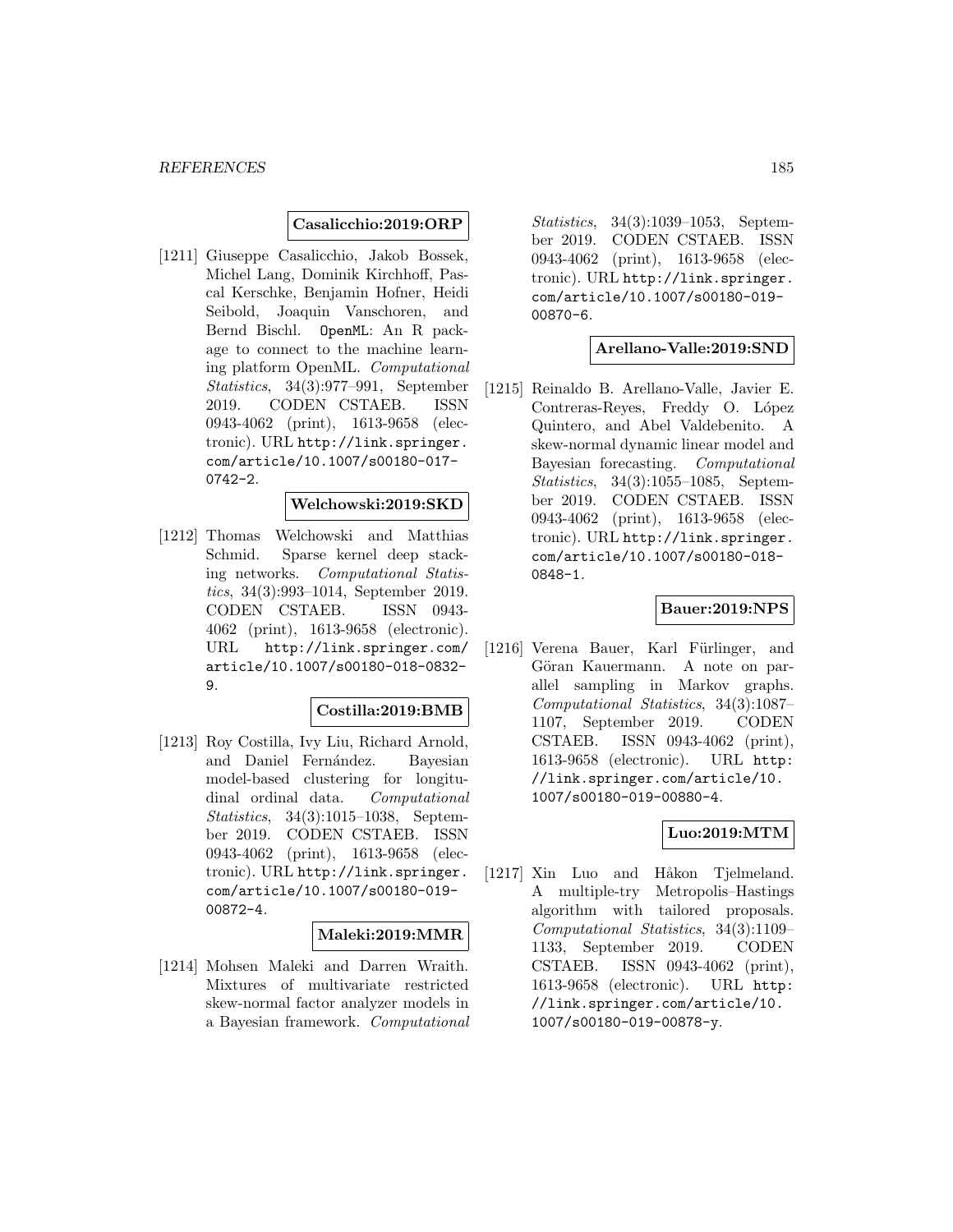### **Mbah:2019:RBS**

[1218] Chamberlain Mbah, Kris Peremans, Stefan Van Aelst, and Dries F. Benoit. Robust Bayesian seemingly unrelated regression model. Computational Statistics, 34(3):1135–1157, September 2019. CODEN CSTAEB. ISSN 0943-4062 (print), 1613-9658 (electronic). URL http://link.springer. com/article/10.1007/s00180-018- 0854-3.

### **Kim:2019:OBT**

[1219] Dal Ho Kim, Woo Dong Lee, Sang Gil Kang, and Yongku Kim. Objective Bayesian tests for fieller–creasy problem. Computational Statistics, 34(3): 1159–1182, September 2019. CODEN CSTAEB. ISSN 0943-4062 (print), 1613-9658 (electronic). URL http: //link.springer.com/article/10. 1007/s00180-018-0853-4.

#### **Manouchehri:2019:PAM**

[1220] T. Manouchehri and A. R. Nematollahi. Periodic autoregressive models with closed skew-normal innovations. Computational Statistics, 34(3): 1183–1213, September 2019. CODEN CSTAEB. ISSN 0943-4062 (print), 1613-9658 (electronic). URL http: //link.springer.com/article/10. 1007/s00180-019-00893-z.

#### **Altun:2019:TSE**

[1221] Emrah Altun. Two-sided exponentialgeometric distribution: inference and volatility modeling. Computational Statistics, 34(3):1215–1245, September 2019. CODEN CSTAEB. ISSN 0943-4062 (print), 1613-9658 (electronic). URL http://link.springer.

### com/article/10.1007/s00180-019- 00873-3.

#### **Cankaya:2019:RES**

[1222] Mehmet Niyazi Cankaya, Abdullah Yalçınkaya, Ömer Altında Ç $\S$ , and Olcay Arslan. On the robustness of an epsilon skew extension for Burr III distribution on the real line. Computational Statistics, 34(3):1247–1273, September 2019. CODEN CSTAEB. ISSN 0943-4062 (print), 1613-9658 (electronic). URL http://link.springer. com/article/10.1007/s00180-018- 0859-y.

## **Khan:2019:IGB**

[1223] N. Mamode Khan, Y. Sunecher, V. Jowaheer, M. M. Ristic, and M. Heenaye-Mamode Khan. Investigating GQL-based inferential approaches for non-stationary BI-NAR(1) model under different quantum of over-dispersion with application. Computational Statistics, 34(3): 1275–1313, September 2019. CODEN CSTAEB. ISSN 0943-4062 (print), 1613-9658 (electronic). URL http: //link.springer.com/article/10. 1007/s00180-018-0836-5.

#### **Britos:2019:RES**

[1224] Grisel Maribel Britos and Silvia María Ojeda. Robust estimation for spatial autoregressive processes based on bounded innovation propagation representations. Computational Statistics, 34(3):1315–1335, September 2019. CODEN CSTAEB. ISSN 0943- 4062 (print), 1613-9658 (electronic). URL http://link.springer.com/ article/10.1007/s00180-018-0845- 4.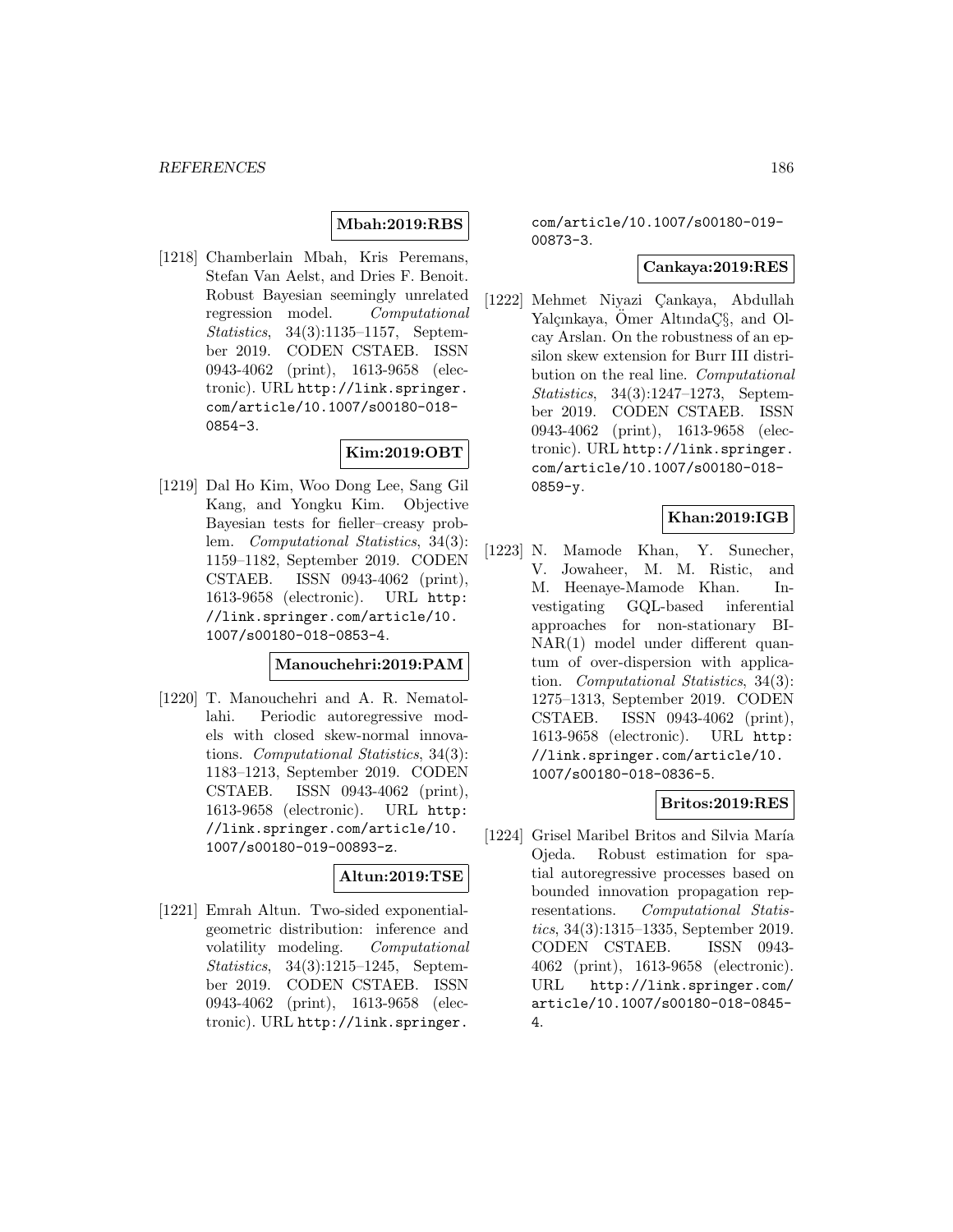### **Vaiciulyte:2019:REM**

[1225] Jurate Vaiciulyte and Leonidas Sakalauskas. Recursive estimation of multivariate hidden Markov model parameters. Computational Statistics, 34(3): 1337–1353, September 2019. CODEN CSTAEB. ISSN 0943-4062 (print), 1613-9658 (electronic). URL http: //link.springer.com/article/10. 1007/s00180-019-00877-z.

## **El-Shorbagy:2019:EGA**

[1226] M. A. El-Shorbagy, A. Y. Ayoub, A. A. Mousa, and I. M. El-Desoky. An enhanced genetic algorithm with new mutation for cluster analysis. Computational Statistics, 34(3):1355– 1392, September 2019. CODEN CSTAEB. ISSN 0943-4062 (print), 1613-9658 (electronic). URL http: //link.springer.com/article/10. 1007/s00180-019-00871-5.

## **Tian:2019:SNS**

[1227] Guo-Liang Tian, Xiqian Ding, Yin Liu, and Man-Lai Tang. Some new statistical methods for a class of zero-truncated discrete distributions with applications. Computational Statistics, 34(3):1393–1426, September 2019. CODEN CSTAEB. ISSN 0943-4062 (print), 1613-9658 (electronic). URL http://link.springer. com/article/10.1007/s00180-018- 00860-0.

#### **Zhu:2019:PMM**

[1228] Xuwen Zhu. Probability of misclassification in model-based clustering. Computational Statistics, 34(3): 1427–1442, September 2019. CODEN CSTAEB. ISSN 0943-4062 (print), 1613-9658 (electronic). URL http: //link.springer.com/article/10. 1007/s00180-019-00868-0.

#### **Hofmann:2019:DEA**

[1229] Heike Hofmann, Hadley Wickham, and Dianne Cook. The 2013 Data Expo of the American Statistical Association. Computational Statistics, 34(4): 1443–1447, December 2019. CODEN CSTAEB. ISSN 0943-4062 (print), 1613-9658 (electronic). URL http: //link.springer.com/article/10. 1007/s00180-019-00923-w; http: //link.springer.com/content/pdf/ 10.1007/s00180-019-00923-w.pdf.

### **Kaplan:2019:PRG**

[1230] Andee J. Kaplan and Eric R. Hare. Putting down roots: a graphical exploration of community attachment. Computational Statistics, 34(4):1449– 1464, December 2019. CODEN CSTAEB. ISSN 0943-4062 (print), 1613-9658 (electronic). URL http: //link.springer.com/article/10. 1007/s00180-018-0850-7.

#### **Maurer:2019:TFC**

[1231] Karsten Maurer, Dave Osthus, and Adam Loy. A tale of four cities: exploring the soul of State College, Detroit, Milledgeville and Biloxi. Computational Statistics, 34(4):1465–1487, December 2019. CODEN CSTAEB. ISSN 0943-4062 (print), 1613-9658 (electronic). URL http://link.springer. com/article/10.1007/s00180-018- 00863-x.

#### **Ackerman:2019:CSO**

[1232] Samuel Ackerman. Consistency of survey opinions and external data.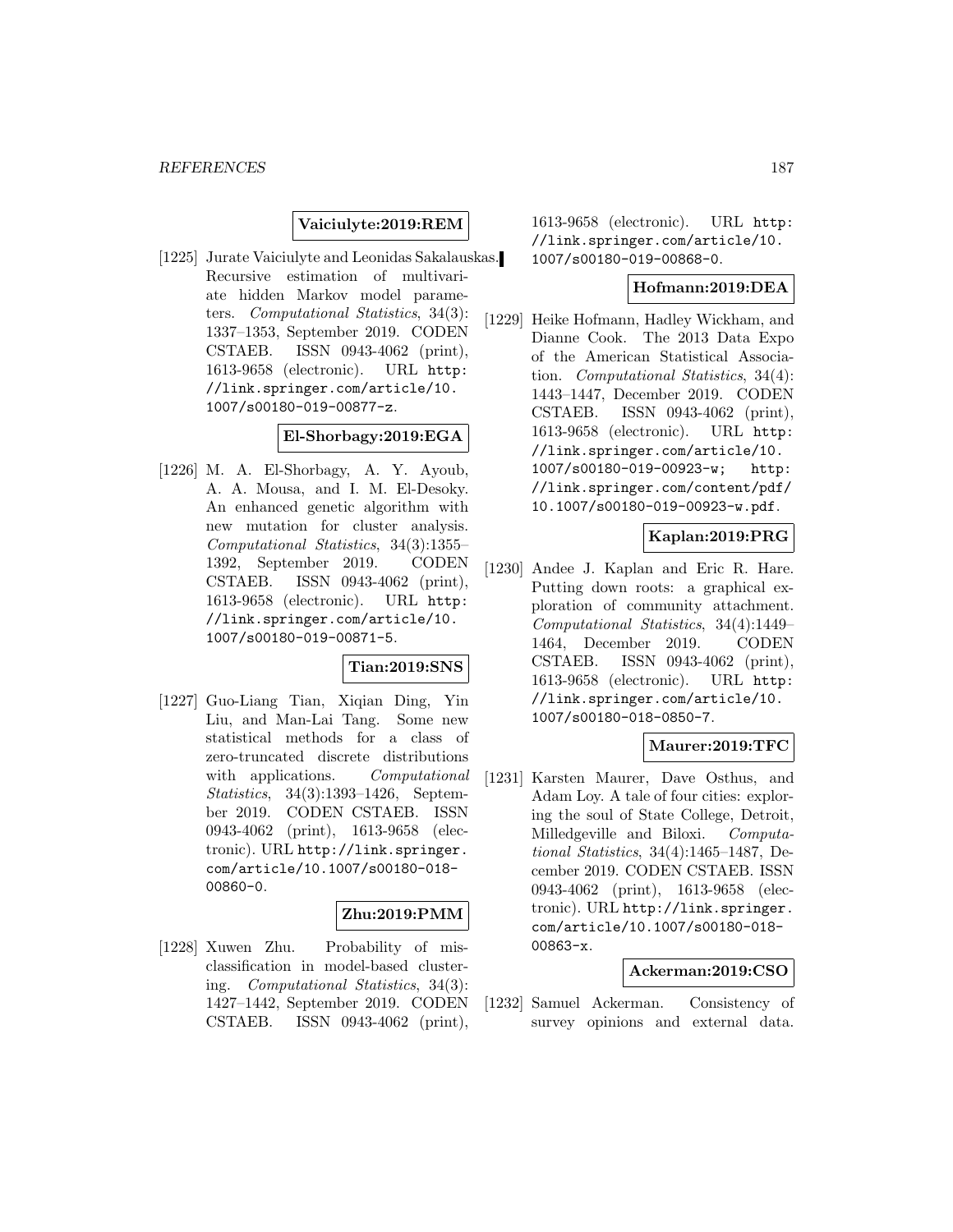Computational Statistics, 34(4):1489– 1509, December 2019. CODEN CSTAEB. ISSN 0943-4062 (print), 1613-9658 (electronic). URL http: //link.springer.com/article/10. 1007/s00180-019-00882-2.

#### **McNamara:2019:CES**

[1233] Amelia A. McNamara. Community engagement and subgroup metaknowledge: some factors in the soul of a community. Computational Statistics, 34(4):1511–1535, December 2019. CODEN CSTAEB. ISSN 0943-4062 (print), 1613-9658 (electronic). URL http://link.springer. com/article/10.1007/s00180-019- 00879-x.

## **daSilva:2019:CCE**

[1234] Natalia da Silva and Ignacio Alvarez-Castro. Clicks and cliques: exploring the soul of the community. Computational Statistics, 34(4):1537–1563, December 2019. CODEN CSTAEB. ISSN 0943-4062 (print), 1613-9658 (electronic). URL http://link.springer. com/article/10.1007/s00180-019- 00881-3.

## **Quach:2019:SCA**

[1235] Anna Quach, Jürgen Symanzik, and Nicole Forsgren. Soul of the community: an attempt to assess attachment to a community. Computational Statistics, 34(4):1565–1589, December 2019. CODEN CSTAEB. ISSN 0943-4062 (print), 1613-9658 (electronic). URL http://link.springer. com/article/10.1007/s00180-019- 00866-2.

## **Orth:2019:DCA**

[1236] Jessica M. Orth. Drivers of community attachment: an interactive analysis. Computational Statistics, 34(4): 1591–1611, December 2019. CODEN CSTAEB. ISSN 0943-4062 (print), 1613-9658 (electronic). URL http: //link.springer.com/article/10. 1007/s00180-018-00862-y; http: //link.springer.com/content/pdf/ 10.1007/s00180-018-00862-y.pdf.

## **Poterie:2019:CTA**

[1237] A. Poterie, J.-F. Dupuy, V. Monbet, and L. Rouvière. Classification tree algorithm for grouped variables. Computational Statistics, 34(4): 1613–1648, December 2019. CODEN CSTAEB. ISSN 0943-4062 (print), 1613-9658 (electronic). URL http: //link.springer.com/article/10. 1007/s00180-019-00894-y.

## **Chang:2019:MEO**

[1238] Chung Chang, Meng-Ke Hsieh, An Jen Chiang, Yi-Hsuan Tsai, Chia-Chiung Liu, and Jiabin Chen. Methods for estimating the optimal number and location of cut points in multivariate survival analysis: a statistical solution to the controversial effect of BMI. Computational Statistics, 34(4): 1649–1674, December 2019. CODEN CSTAEB. ISSN 0943-4062 (print), 1613-9658 (electronic). URL http: //link.springer.com/article/10. 1007/s00180-019-00908-9.

#### **Johnson:2019:SAM**

[1239] Nels G. Johnson and Inyoung Kim. Semiparametric approaches for matched case-control studies with error-incovariates. Computational Statis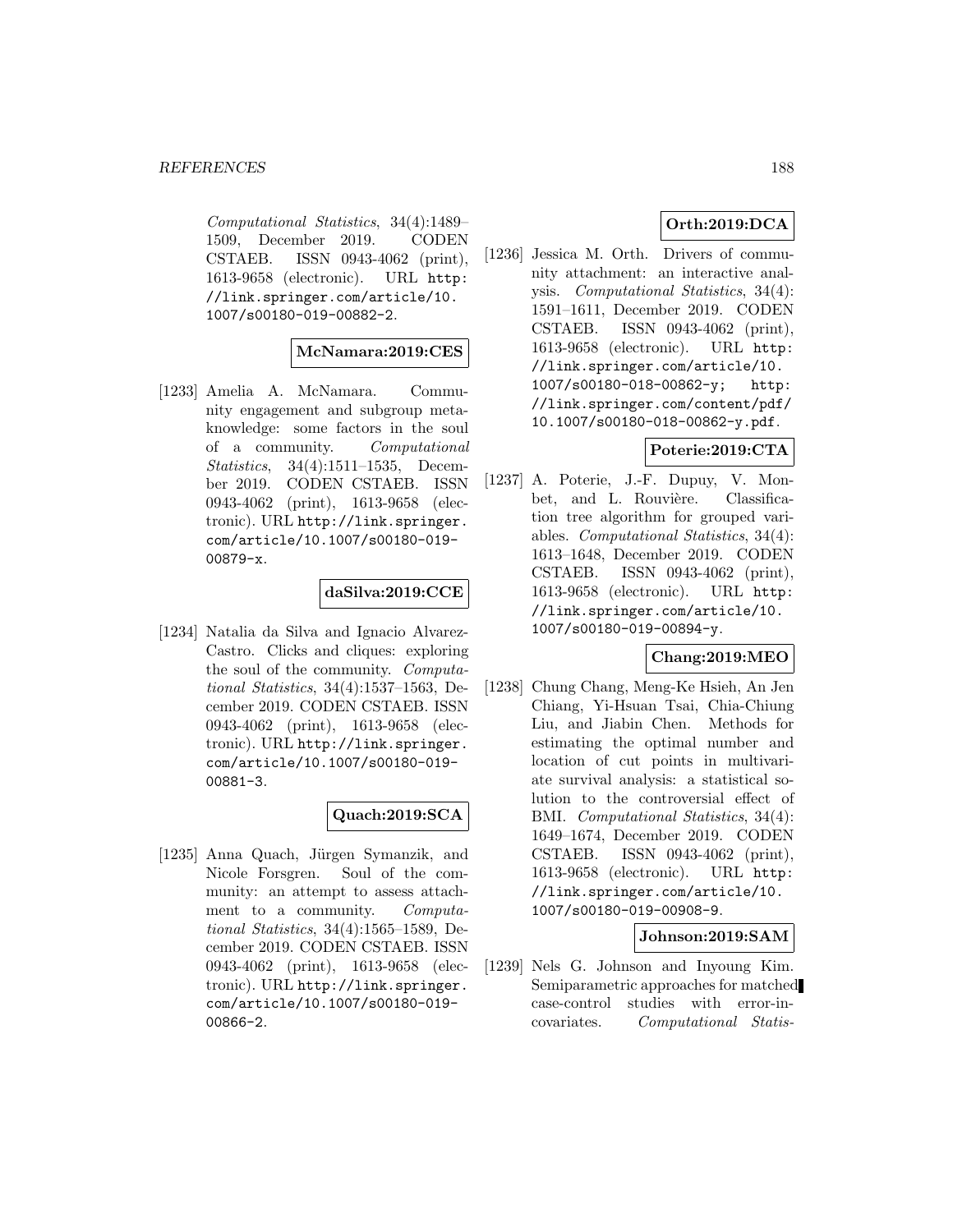tics, 34(4):1675–1692, December 2019. CODEN CSTAEB. ISSN 0943- 4062 (print), 1613-9658 (electronic). URL http://link.springer.com/ article/10.1007/s00180-019-00888 w.

#### **Bhuyan:2019:ERE**

[1240] Prajamitra Bhuyan. Estimation of random-effects model for longitudinal data with nonignorable missingness using Gibbs sampling. Computational Statistics, 34(4):1693–1710, December 2019. CODEN CSTAEB. ISSN 0943-4062 (print), 1613-9658 (electronic). URL http://link.springer. com/article/10.1007/s00180-019- 00887-x; http://link.springer. com/content/pdf/10.1007/s00180- 019-00887-x.pdf.

### **Liu:2019:WCQ**

[1241] Huilan Liu, Hu Yang, and Changgen Peng. Weighted composite quantile regression for single index model with missing covariates at random. Computational Statistics, 34(4):1711– 1740, December 2019. CODEN CSTAEB. ISSN 0943-4062 (print), 1613-9658 (electronic). URL http: //link.springer.com/article/10. 1007/s00180-019-00886-y.

#### **Ramosaj:2019:PMV**

[1242] Burim Ramosaj and Markus Pauly. Predicting missing values: a comparative study on non-parametric approaches for imputation. Computational Statistics, 34(4):1741–1764, December 2019. CODEN CSTAEB. ISSN 0943-4062 (print), 1613-9658 (electronic). URL http://link.springer. com/article/10.1007/s00180-019- 00900-3.

### **Wang:2019:BIE**

[1243] Bei Wang, Yi Zheng, Kyle M. Irimata, and Jeffrey R. Wilson. Bootstrap ICC estimators in analysis of small clustered binary data. Computational Statistics, 34(4):1765–1778, December 2019. CODEN CSTAEB. ISSN 0943-4062 (print), 1613-9658 (electronic). URL http://link.springer. com/article/10.1007/s00180-019- 00885-z.

### **OHagan:2019:IPU**

[1244] Adrian O'Hagan, Thomas Brendan Murphy, Luca Scrucca, and Isobel Claire Gormley. Investigation of parameter uncertainty in clustering using a Gaussian mixture model via jackknife, bootstrap and weighted likelihood bootstrap. Computational Statistics, 34(4):1779–1813, December 2019. CODEN CSTAEB. ISSN 0943-4062 (print), 1613-9658 (electronic). URL http://link.springer. com/article/10.1007/s00180-019- 00897-9.

## **Bisaglia:2019:MBI**

[1245] Luisa Bisaglia and Margherita Gerolimetto. Model-based INAR bootstrap for forecasting  $INAR(p)$  models. Computational Statistics, 34(4):1815–1848, December 2019. CODEN CSTAEB. ISSN 0943-4062 (print), 1613-9658 (electronic). URL http://link.springer. com/article/10.1007/s00180-019- 00902-1.

#### **Bourel:2019:BDE**

[1246] Mathias Bourel and Jairo Cugliari. Bagging of density estimators. Computational Statistics, 34(4):1849– 1869, December 2019. CODEN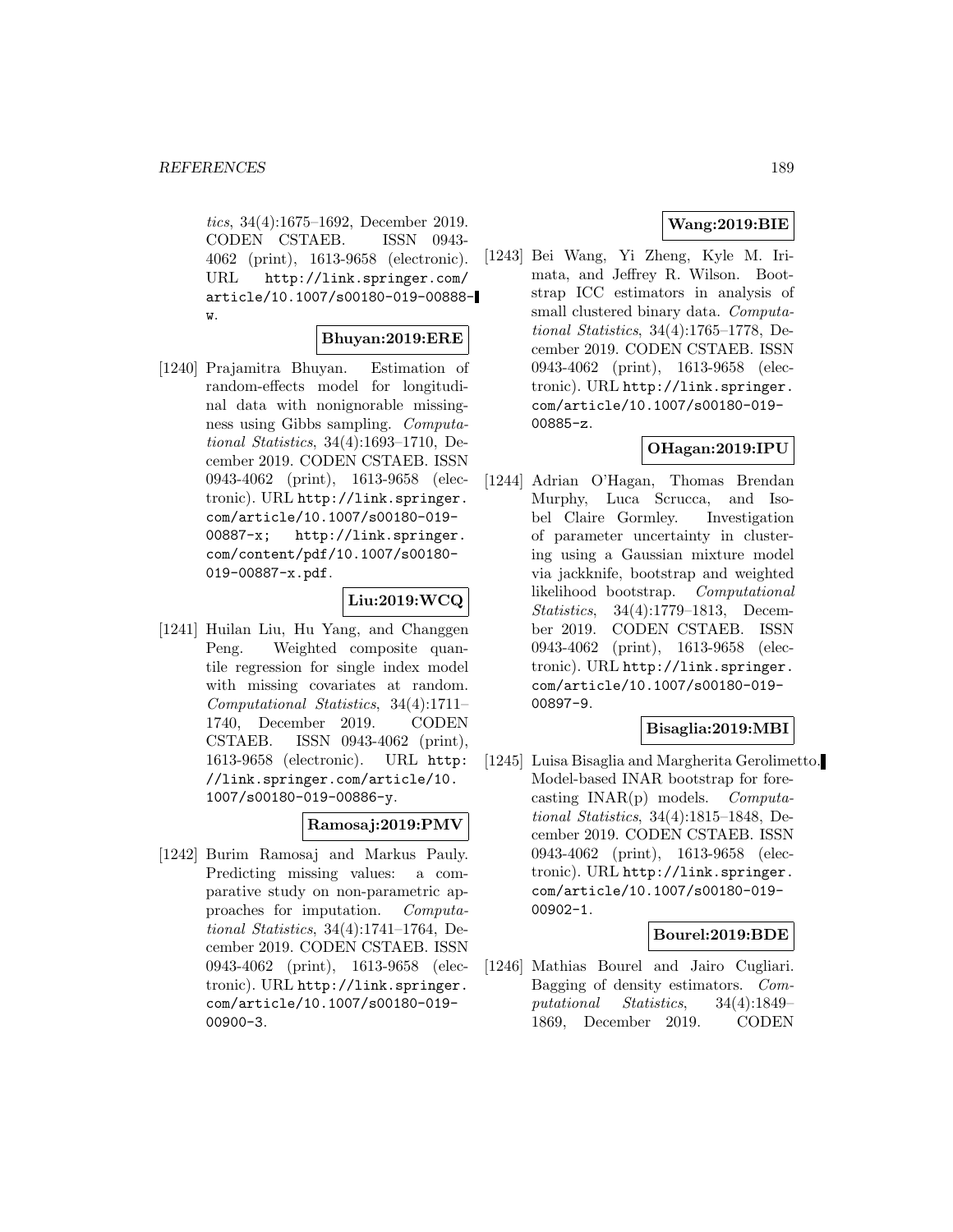CSTAEB. ISSN 0943-4062 (print), 1613-9658 (electronic). URL http: //link.springer.com/article/10. 1007/s00180-019-00889-9.

#### **Konecna:2019:MLM**

[1247] Katerina Konecná and Ivanka Horová. Maximum likelihood method for bandwidth selection in kernel conditional density estimate. Computational Statistics, 34(4):1871–1887, December 2019. CODEN CSTAEB. ISSN 0943-4062 (print), 1613-9658 (electronic). URL http://link.springer. com/article/10.1007/s00180-019- 00884-0.

#### **Blanchet-Scalliet:2019:FAC**

[1248] Christophette Blanchet-Scalliet, Céline Helbert, Mélina Ribaud, and Céline Vial. Four algorithms to construct a sparse kriging kernel for dimensionality reduction. Computational Statistics, 34(4):1889–1909, December 2019. CODEN CSTAEB. ISSN 0943-4062 (print), 1613-9658 (electronic). URL http://link.springer. com/article/10.1007/s00180-019- 00874-2.

#### **Renaux:2020:HIG**

[1249] Claude Renaux, Laura Buzdugan, Markus Kalisch, and Peter Bühlmann. Hierarchical inference for genomewide association studies: a view on methodology with software. Computational Statistics, 35(1):1–40, March 2020. CODEN CSTAEB. ISSN 0943-4062 (print), 1613-9658 (electronic). URL http://link.springer. com/article/10.1007/s00180-019- 00939-2. See comments [1250, 1251, 1252, 1253] and rejoinder [1254].

## **Goeman:2020:CHI**

[1250] Jelle J. Goeman and Stefan Böhringer. Comments on: Hierarchical inference for genome-wide association studies. Computational Statistics, 35(1):41–45, March 2020. CODEN CSTAEB. ISSN 0943-4062 (print), 1613-9658 (electronic). URL http://link.springer. com/article/10.1007/s00180-019- 00943-6. See [1249].

#### **Frommlet:2020:CHI**

[1251] Florian Frommlet and Michael G. Schimek. Comments on: Hierarchical inference for genome-wide association studies: a view on methodology with software by F. Frommlet and M. G. Schimek. Computational Statistics, 35(1):47–49, March 2020. CODEN CSTAEB. ISSN 0943-4062 (print), 1613-9658 (electronic). URL http://link.springer. com/article/10.1007/s00180-019- 00945-4. See [1249].

## **Heller:2020:CHI**

[1252] Ruth Heller. Comments on: Hierarchical inference for genome-wide association studies: a view on methodology with software by F. Frommlet and M. G. Schimek. Computational Statistics, 35(1):51–55, March 2020. CODEN CSTAEB. ISSN 0943-4062 (print), 1613-9658 (electronic). URL http://link.springer. com/article/10.1007/s00180-019- 00942-7. See [1249].

### **Rodrigues:2020:CHI**

[1253] Paulo C. Rodrigues and Vanda M. Lourenço. Comments on: Hierarchical Inference for genome-wide association studies: a view on methodology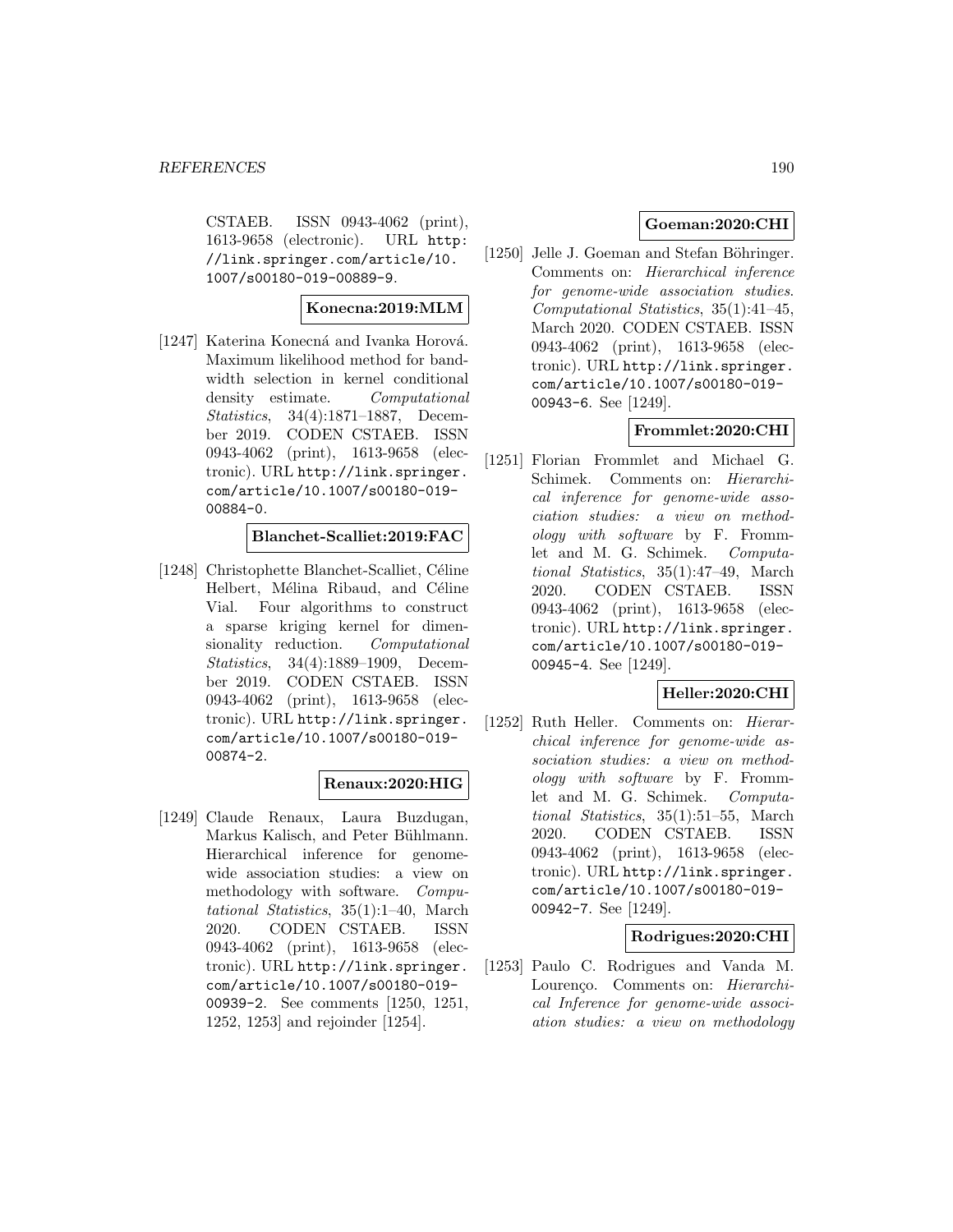with software. Computational Statistics, 35(1):57–58, March 2020. CODEN CSTAEB. ISSN 0943-4062 (print), 1613-9658 (electronic). URL http: //link.springer.com/article/10. 1007/s00180-019-00941-8. See [1249].

## **Renaux:2020:RHI**

[1254] Claude Renaux, Laura Buzdugan, Markus Kalisch, and Peter Bühlmann. Rejoinder on: Hierarchical inference for genome-wide association studies: a view on methodology with software. Computational Statistics, 35(1):59–67, March 2020. CODEN CSTAEB. ISSN 0943-4062 (print), 1613-9658 (electronic). URL http://link.springer. com/article/10.1007/s00180-019- 00948-1. See [1249].

### **Tang:2020:SCB**

[1255] Fengqin Tang, Chunning Wang, Jinxia Su, and Yuanyuan Wang. Spectral clustering-based community detection using graph distance and node attributes. Computational Statistics, 35(1):69–94, March 2020. CODEN CSTAEB. ISSN 0943-4062 (print), 1613-9658 (electronic). URL http: //link.springer.com/article/10. 1007/s00180-019-00909-8.

### **Tang:2020:FIA**

[1256] Zhou Tang, Zhangsheng Yu, and Cheng Wang. A fast iterative algorithm for high-dimensional differential network. Computational Statistics, 35 (1):95–109, March 2020. CODEN CSTAEB. ISSN 0943-4062 (print), 1613-9658 (electronic). URL http: //link.springer.com/article/10. 1007/s00180-019-00915-w.

## **Perrin:2020:AMI**

[1257] Guillaume Perrin and Christian Soize. Adaptive method for indirect identification of the statistical properties of random fields in a Bayesian framework. Computational Statistics, 35 (1):111–133, March 2020. CODEN CSTAEB. ISSN 0943-4062 (print), 1613-9658 (electronic). URL http: //link.springer.com/article/10. 1007/s00180-019-00936-5.

### **Bakar:2020:IDR**

[1258] K. Shuvo Bakar. Interpolation of daily rainfall data using censored Bayesian spatially varying model. Computational Statistics, 35(1):135–152, March 2020. CODEN CSTAEB. ISSN 0943-4062 (print), 1613-9658 (electronic). URL http://link.springer. com/article/10.1007/s00180-019- 00911-0.

#### **Barzegar:2020:SBN**

[1259] Zahra Barzegar and Firoozeh Rivaz. A scalable Bayesian nonparametric model for large spatio-temporal data. Computational Statistics, 35(1):153–173, March 2020. CODEN CSTAEB. ISSN 0943-4062 (print), 1613-9658 (electronic). URL http://link.springer. com/article/10.1007/s00180-019- 00905-y.

#### **Magnusson:2020:DRS**

[1260] Måns Magnusson, Leif Jonsson, and Mattias Villani. DOLDA: a regularized supervised topic model for high-dimensional multi-class regression. Computational Statistics, 35 (1):175–201, March 2020. CODEN CSTAEB. ISSN 0943-4062 (print),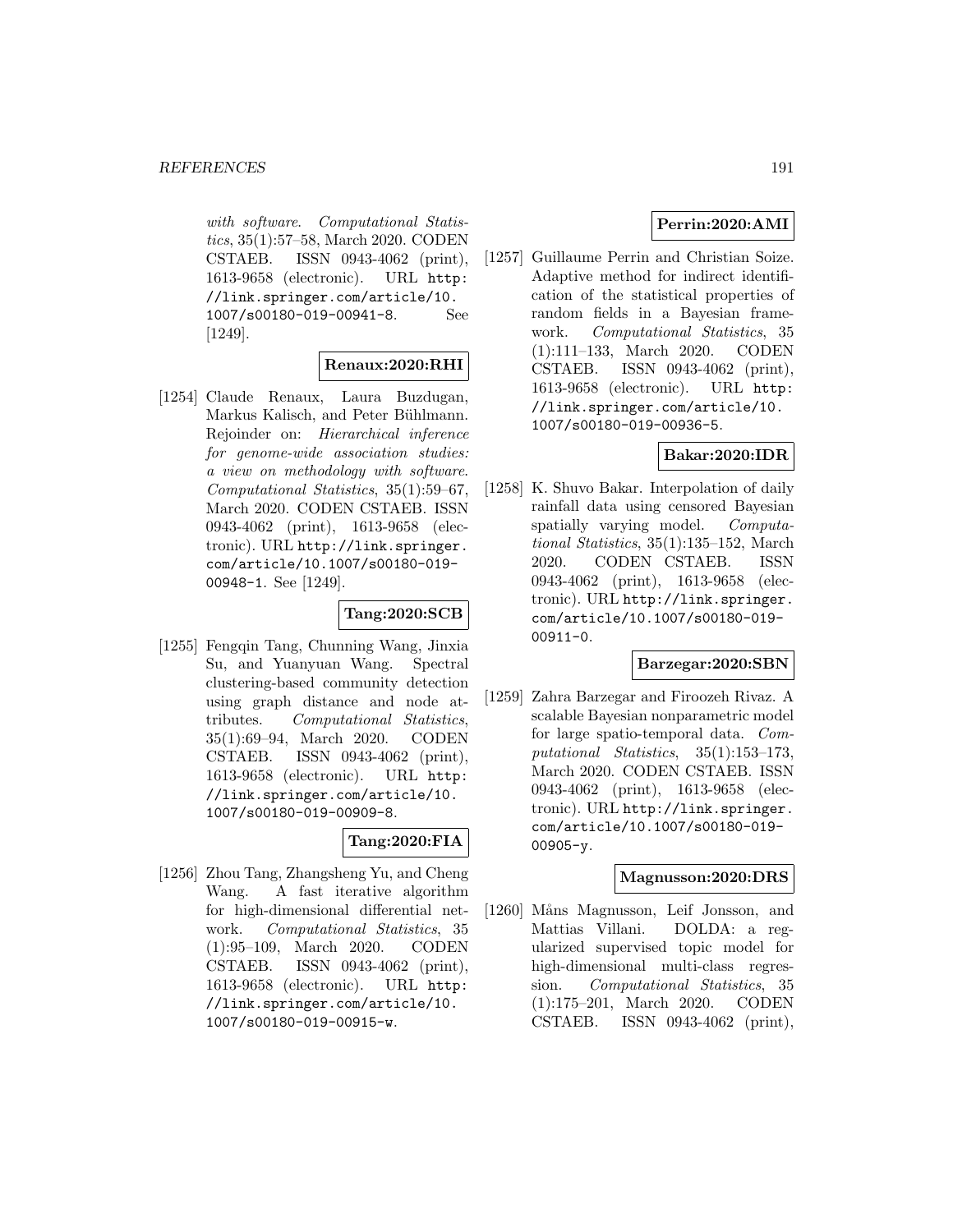1613-9658 (electronic). URL http: //link.springer.com/article/10. 1007/s00180-019-00891-1; http: //link.springer.com/content/pdf/ 10.1007/s00180-019-00891-1.pdf.

**Shao:2020:CHD**

[1261] Wei Shao and Yijun Zuo. Computing the halfspace depth with multiple try algorithm and simulated annealing algorithm. Computational Statistics, 35(1):203–226, March 2020. CODEN CSTAEB. ISSN 0943-4062 (print), 1613-9658 (electronic). URL http: //link.springer.com/article/10. 1007/s00180-019-00906-x.

#### **Yang:2020:BVS**

[1262] Mingan Yang, Min Wang, and Guanghui Dong. Bayesian variable selection for mixed effects model with shrinkage prior. Computational Statistics, 35(1):227–243, March 2020. CODEN CSTAEB. ISSN 0943-4062 (print), 1613-9658 (electronic). URL http://link.springer. com/article/10.1007/s00180-019- 00895-x.

#### **Yang:2020:SBV**

[1263] Aijun Yang, Yuzhu Tian, Yunxian Li, and Jinguan Lin. Sparse Bayesian variable selection in kernel probit model for analyzing high-dimensional data. Computational Statistics, 35(1):245–258, March 2020. CODEN CSTAEB. ISSN 0943-4062 (print), 1613-9658 (electronic). URL http://link.springer. com/article/10.1007/s00180-019- 00917-8.

#### **Altun:2020:UIS**

[1264] Emrah Altun and Gauss M. Cordeiro. The unit-improved second-degree

Lindley distribution: inference and regression modeling. Computational Statistics, 35(1):259–279, March 2020. CODEN CSTAEB. ISSN 0943-4062 (print), 1613-9658 (electronic). URL http://link.springer. com/article/10.1007/s00180-019- 00921-y.

## **Alizadeh:2020:OLL**

[1265] Morad Alizadeh, Ahmed Z. Afify, M. S. Eliwa, and Sajid Ali. The odd log-logistic Lindley-g family of distributions: properties, Bayesian and non-Bayesian estimation with applications. Computational Statistics, 35 (1):281–308, March 2020. CODEN CSTAEB. ISSN 0943-4062 (print), 1613-9658 (electronic). URL http: //link.springer.com/article/10. 1007/s00180-019-00932-9.

### **Asgharzadeh:2020:OCR**

[1266] A. Asgharzadeh, S. F. Bagheri, N. A. Ibrahim, and M. R. Abubakar. Optimal confidence regions for the two-parameter exponential distribution based on records. Computational Statistics, 35(1):309–326, March 2020. CODEN CSTAEB. ISSN 0943-4062 (print), 1613-9658 (electronic). URL http://link.springer. com/article/10.1007/s00180-019- 00914-x.

#### **Hu:2020:DDE**

[1267] Chaoran Hu, Vladimir Pozdnyakov, and Jun Yan. Density and distribution evaluation for convolution of independent gamma variables. Computational Statistics, 35(1):327–342, March 2020. CODEN CSTAEB. ISSN 0943-4062 (print), 1613-9658 (electronic). URL http://link.springer.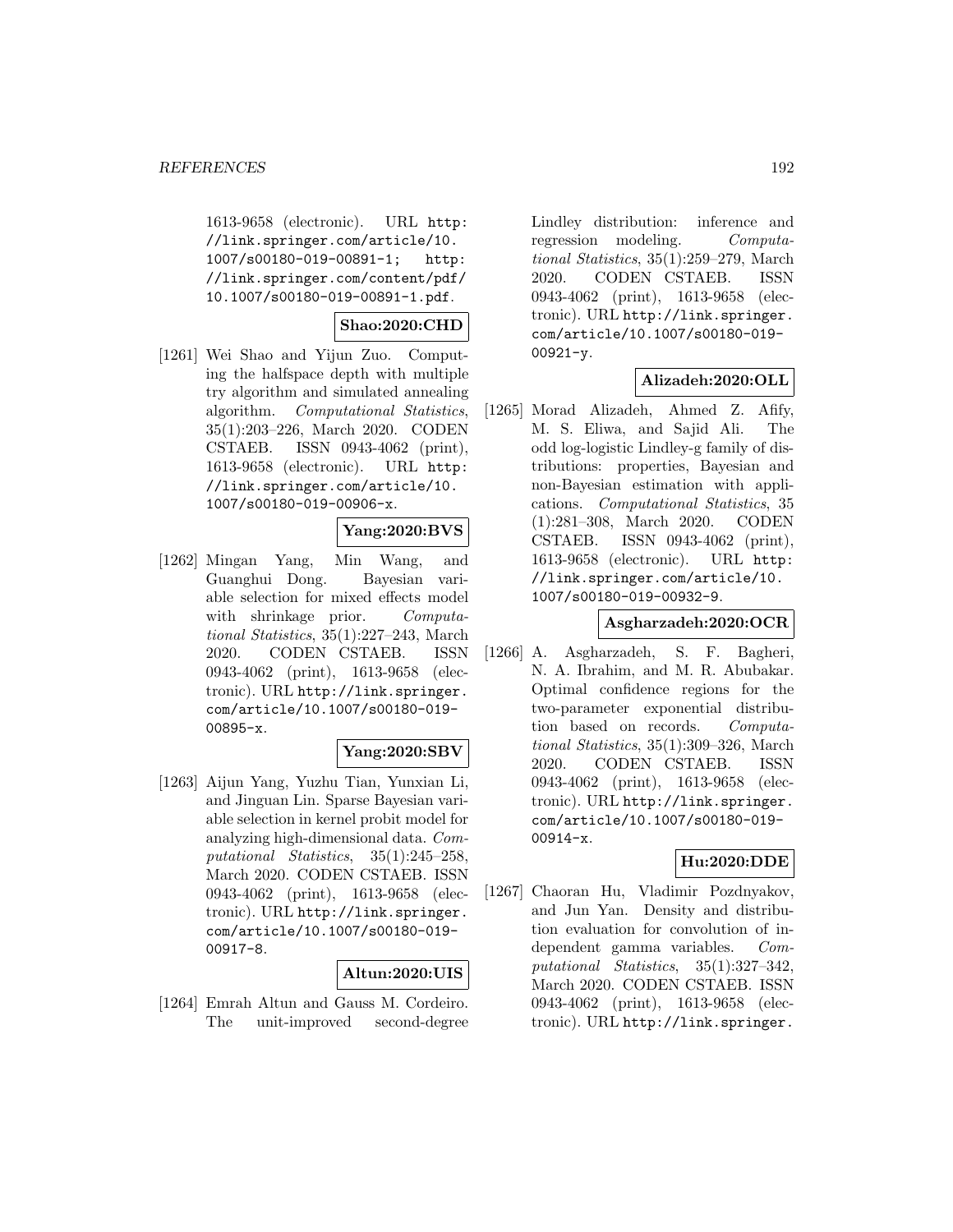com/article/10.1007/s00180-019- 00924-9.

**Saengkyongam:2020:ECS**

[1268] Sorawit Saengkyongam, Anthony Hayter, Seksan Kiatsupaibul, and Wei Liu. Efficient computation of the stochastic behavior of partial sum processes. Computational Statistics, 35 (1):343–358, March 2020. CODEN CSTAEB. ISSN 0943-4062 (print), 1613-9658 (electronic). URL http: //link.springer.com/article/10. 1007/s00180-019-00920-z.

# **Wu:2020:SDA**

[1269] Desheng Dash Wu and Wolfgang Karl Härdle. Service data analytics and business intelligence 2017. Computational Statistics, 35(2):423–426, June 2020. CODEN CSTAEB. ISSN 0943-4062 (print), 1613-9658 (electronic). URL http://link.springer. com/article/10.1007/s00180-020- 00968-2; http://link.springer. com/content/pdf/10.1007/s00180- 020-00968-2.pdf.

#### **Chen:2020:EDC**

[1270] Shiyi Chen, Wolfgang K. Härdle, and Li Wang. Estimation and determinants of Chinese banks' total factor efficiency: a new vision based on unbalanced development of Chinese banks and their overall risk. Computational Statistics, 35(2):427–468, June 2020. CODEN CSTAEB. ISSN 0943-4062 (print), 1613-9658 (electronic). URL http://link.springer. com/article/10.1007/s00180-019- 00951-6.

[1271] Xuanzhu Fan, Jiafu Tang, and Chongjun Yan. Appointment scheduling optimization with two stages diagnosis for clinic outpatient. Computational Statistics, 35(2):469–490, June 2020. CODEN CSTAEB. ISSN 0943-4062 (print), 1613-9658 (electronic). URL http://link.springer. com/article/10.1007/s00180-019- 00876-0.

# **Guan:2020:IAF**

[1272] Rong Guan, Huiwen Wang, and Haitao Zheng. Improving accuracy of financial distress prediction by considering volatility: an interval-databased discriminant model. Computational Statistics, 35(2):491–514, June 2020. CODEN CSTAEB. ISSN 0943-4062 (print), 1613-9658 (electronic). URL http://link.springer. com/article/10.1007/s00180-019- 00916-9.

## **Kong:2020:RMO**

[1273] Weichang Kong, Fei Qiao, and Qidi Wu. Real-manufacturing-oriented big data analysis and data value evaluation with domain knowledge. Computational Statistics, 35(2):515–538, June 2020. CODEN CSTAEB. ISSN 0943-4062 (print), 1613-9658 (electronic). URL http://link.springer. com/article/10.1007/s00180-019- 00919-6.

#### **Yan:2020:LBE**

[1274] Tianshun Yan, Yanyong Zhao, and Wentao Wang. Likelihood-based estimation of a semiparametric timedependent jump diffusion model of the short-term interest rate. Com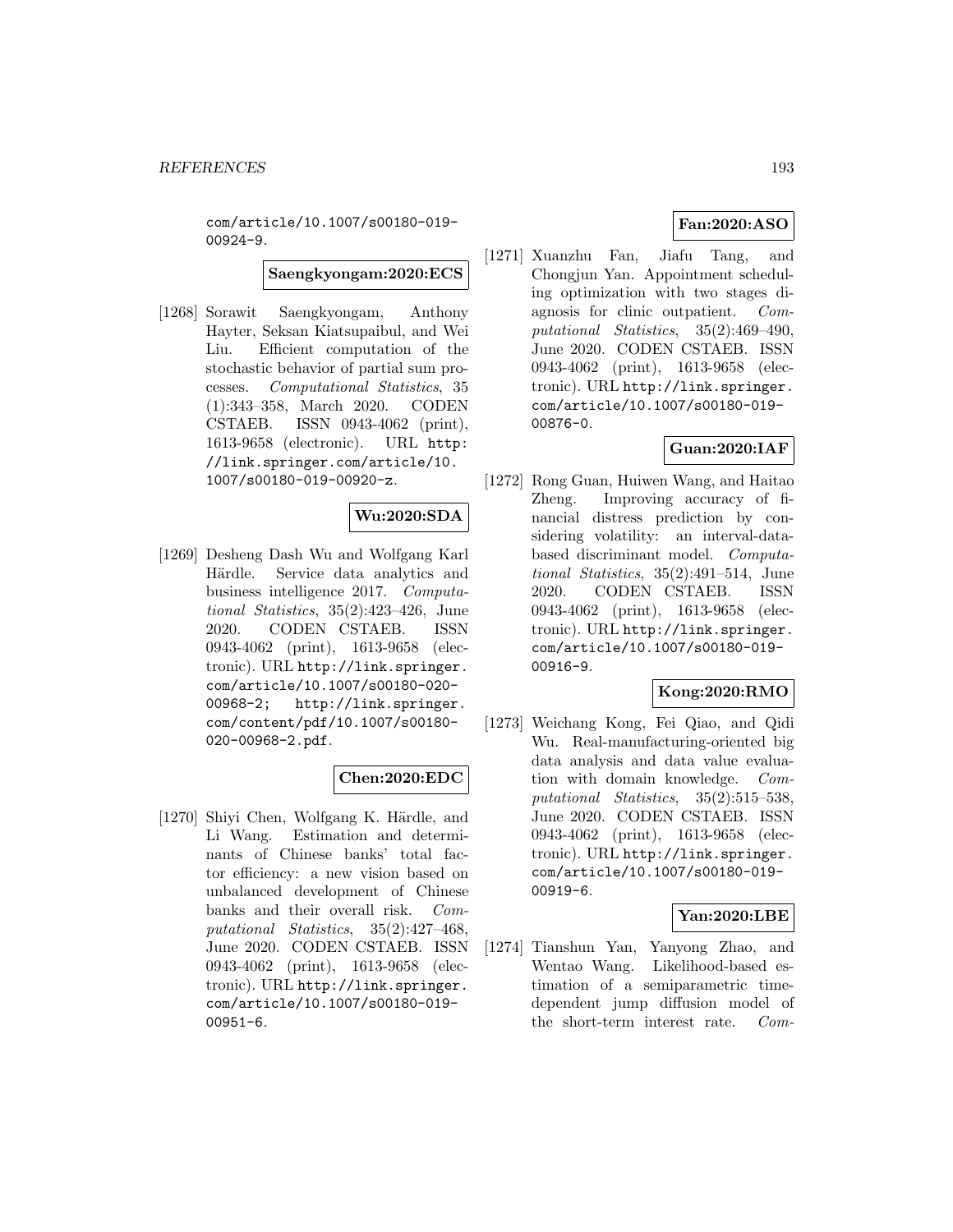putational Statistics, 35(2):539–557, June 2020. CODEN CSTAEB. ISSN 0943-4062 (print), 1613-9658 (electronic). URL http://link.springer. com/article/10.1007/s00180-019- 00875-1.

#### **Smallman:2020:SPP**

[1275] Luke Smallman, William Underwood, and Andreas Artemiou. Simple Poisson PCA: an algorithm for (sparse) feature extraction with simultaneous dimension determination. Computational Statistics, 35(2):559–577, June 2020. CODEN CSTAEB. ISSN 0943-4062 (print), 1613-9658 (electronic). URL http://link.springer. com/article/10.1007/s00180-019- 00903-0; http://link.springer. com/content/pdf/10.1007/s00180- 019-00903-0.pdf.

#### **Carcenac:2020:ASM**

[1276] Manuel Carcenac and Soydan Redif. Application of the sequential matrix diagonalization algorithm to highdimensional functional MRI data. Computational Statistics, 35(2):579– 605, June 2020. CODEN CSTAEB. ISSN 0943-4062 (print), 1613-9658 (electronic). URL http://link. springer.com/article/10.1007/s00180- 019-00925-8.

#### **Chiapino:2020:MEV**

[1277] Maël Chiapino, Stephan Clémençon, Vincent Feuillard, and Anne Sabourin. A multivariate extreme value theory approach to anomaly clustering and visualization. Computational Statistics, 35(2):607–628, June 2020. CODEN CSTAEB. ISSN 0943-4062 (print), 1613-9658 (electronic). URL http:

//link.springer.com/article/10. 1007/s00180-019-00913-y.

#### **Peeters:2020:SCN**

[1278] Carel F. W. Peeters, Mark A. van de Wiel, and Wessel N. van Wieringen. The spectral condition number plot for regularization parameter evaluation. Computational Statistics, 35 (2):629–646, June 2020. CODEN CSTAEB. ISSN 0943-4062 (print), 1613-9658 (electronic). URL http: //link.springer.com/article/10. 1007/s00180-019-00912-z; http: //link.springer.com/content/pdf/ 10.1007/s00180-019-00912-z.pdf.

#### **Salmeron-Gomez:2020:DQN**

[1279] Román Salmerón-Gómez, Ainara Rodríguez-Sánchez, and Catalina García-García. Diagnosis and quantification of the non-essential collinearity. Computational Statistics, 35 (2):647–666, June 2020. CODEN CSTAEB. ISSN 0943-4062 (print), 1613-9658 (electronic). URL http: //link.springer.com/article/10. 1007/s00180-019-00922-x.

#### **Jadhav:2020:LRL**

[1280] N. H. Jadhav. On linearized ridge logistic estimator in the presence of multicollinearity. Computational Statistics, 35(2):667–687, June 2020. CODEN CSTAEB. ISSN 0943-4062 (print), 1613-9658 (electronic). URL http: //link.springer.com/article/10. 1007/s00180-019-00935-6.

#### **Brouste:2020:CFM**

[1281] Alexandre Brouste, Christophe Dutang, and Tom Rohmer. Closedform maximum likelihood estimator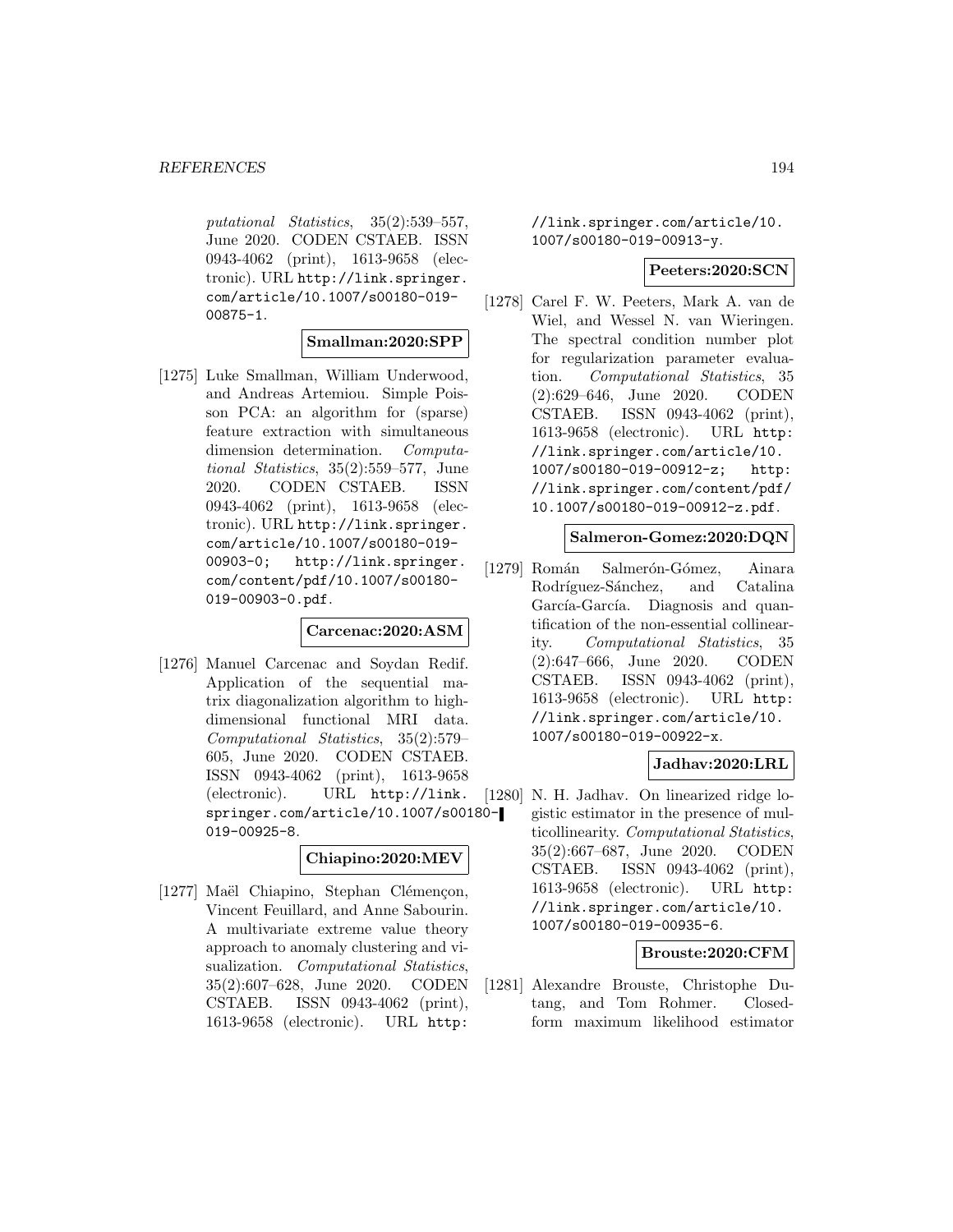for generalized linear models in the case of categorical explanatory variables: application to insurance loss modeling. Computational Statistics, 35(2):689–724, June 2020. CODEN CSTAEB. ISSN 0943-4062 (print), 1613-9658 (electronic). URL http: //link.springer.com/article/10. 1007/s00180-019-00918-7.

## **Lee:2020:EZI**

[1282] Shen-Ming Lee, T. Martin Lukusa, and Chin-Shang Li. Estimation of a zeroinflated Poisson regression model with missing covariates via nonparametric multiple imputation methods. Computational Statistics, 35(2):725–754, June 2020. CODEN CSTAEB. ISSN 0943-4062 (print), 1613-9658 (electronic). URL http://link.springer. com/article/10.1007/s00180-019- 00930-x.

**Garcia-Barzana:2020:MLR**

[1283] Marta García-Bárzana, Ana Belén Ramos-Guajardo, Ana Colubi, and Erricos J. Kontoghiorghes. Multiple linear regression models for random intervals: a set arithmetic approach. Computational Statistics, 35 (2):755–773, June 2020. CODEN CSTAEB. ISSN 0943-4062 (print), 1613-9658 (electronic). URL http: //link.springer.com/article/10. 1007/s00180-019-00910-1.

## **Filova:2020:AQA**

[1284] Lenka Filová and Radoslav Harman. Ascent with quadratic assistance for the construction of exact experimental designs. Computational Statistics, 35(2):775–801, June 2020. CODEN CSTAEB. ISSN 0943-4062 (print), 1613-9658 (electronic). URL http: //link.springer.com/article/10. 1007/s00180-020-00961-9.

### **Bos:2020:NOT**

[1285] Len Bos, Federico Piazzon, and Marco Vianello. Near G-optimal Tchakaloff designs. Computational Statistics, 35 (2):803–819, June 2020. CODEN CSTAEB. ISSN 0943-4062 (print), 1613-9658 (electronic). URL http: //link.springer.com/article/10. 1007/s00180-019-00933-8.

## **Pooladsaz:2020:AFE**

[1286] Saeid Pooladsaz and Mahboobeh Doosti-Irani. An algorithm for finding efficient test-control block designs with correlated observations. Computational Statistics, 35(2):821–836, June 2020. CODEN CSTAEB. ISSN 0943-4062 (print), 1613-9658 (electronic). URL http://link.springer. com/article/10.1007/s00180-019- 00904-z.

#### **DeSalvo:2020:RSC**

[1287] Stephen DeSalvo and James Zhao. Random sampling of contingency tables via probabilistic divide-andconquer. Computational Statistics, 35(2):837–869, June 2020. CODEN CSTAEB. ISSN 0943-4062 (print), 1613-9658 (electronic). URL http: //link.springer.com/article/10. 1007/s00180-019-00899-7.

#### **Powell:2020:CEM**

[1288] Ben Powell and Paul A. Smith. Computing expectations and marginal likelihoods for permutations. Computational Statistics, 35(2):871–891, June 2020. CODEN CSTAEB. ISSN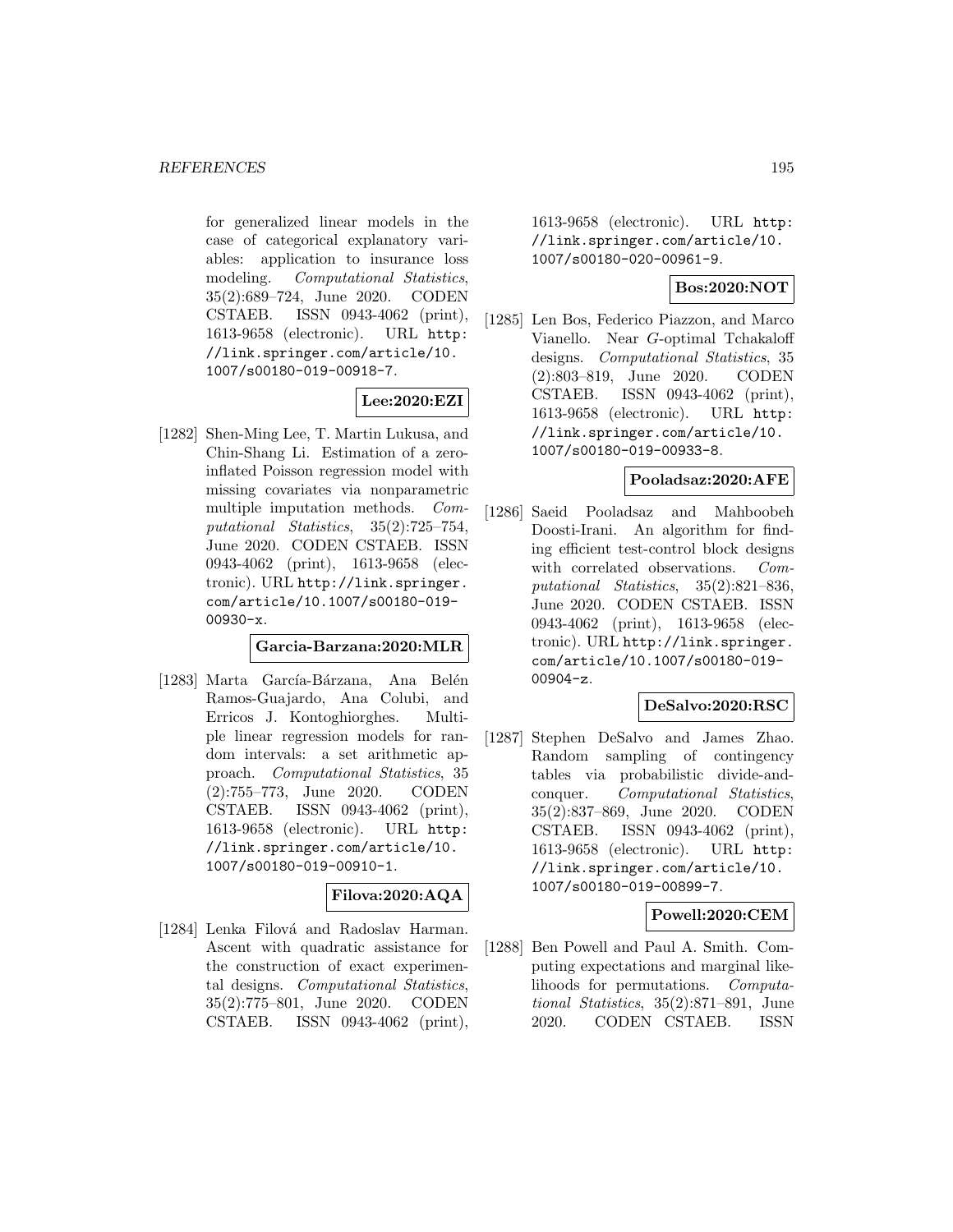0943-4062 (print), 1613-9658 (electronic). URL http://link.springer. com/article/10.1007/s00180-019- 00901-2; http://link.springer. com/content/pdf/10.1007/s00180- 019-00901-2.pdf.

#### **Sambasivan:2020:BPS**

[1289] Rajiv Sambasivan, Sourish Das, and Sujit K. Sahu. A Bayesian perspective of statistical machine learning for big data. Computational Statistics, 35 (3):893–930, September 2020. CODEN CSTAEB. ISSN 0943-4062 (print), 1613-9658 (electronic). URL https: //link.springer.com/article/10. 1007/s00180-020-00970-8.

#### **Li:2020:SVM**

[1290] Peizhi Li, Yingwei Peng, and Qingli Dong. A support vector machine based semiparametric mixture cure model. Computational Statistics, 35 (3):931–945, September 2020. CODEN CSTAEB. ISSN 0943-4062 (print), 1613-9658 (electronic). URL https: //link.springer.com/article/10. 1007/s00180-019-00931-w.

### **Lux:2020:DDV**

[1291] Marius Lux, Wolfgang Karl Härdle, and Stefan Lessmann. Data driven value-at-risk forecasting using a SVR-GARCH-KDE hybrid. Computational Statistics, 35(3):947–981, September 2020. CODEN CSTAEB. ISSN 0943- 4062 (print), 1613-9658 (electronic). URL https://link.springer.com/ article/10.1007/s00180-019-00934- 7.

#### **Calhoun:2020:RFA**

[1292] Peter Calhoun, Melodie J. Hallett, and Juanjuan Fan. Random for-

est with acceptance-rejection trees. Computational Statistics, 35(3):983– 999, September 2020. CODEN CSTAEB. ISSN 0943-4062 (print), 1613-9658 (electronic). URL https: //link.springer.com/article/10. 1007/s00180-019-00929-4.

#### **Beaulac:2020:BDT**

[1293] Cédric Beaulac and Jeffrey S. Rosenthal. BEST: a decision tree algorithm that handles missing values. Computational Statistics, 35(3): 1001–1026, September 2020. CODEN CSTAEB. ISSN 0943-4062 (print), 1613-9658 (electronic). URL https: //link.springer.com/article/10. 1007/s00180-020-00987-z.

### **Turner:2020:MRR**

[1294] Heather L. Turner, Jacob van Etten, and Ioannis Kosmidis. Modelling rankings in R: the PlackettLuce package. Computational Statistics, 35(3): 1027–1057, September 2020. CODEN CSTAEB. ISSN 0943-4062 (print), 1613-9658 (electronic). URL https: //link.springer.com/article/10. 1007/s00180-020-00959-3.

#### **Marque-Pucheu:2020:EDR**

[1295] Sophie Marque-Pucheu, Guillaume Perrin, and Josselin Garnier. An efficient dimension reduction for the Gaussian process emulation of two nested codes with functional outputs. Computational Statistics, 35(3): 1059–1099, September 2020. CODEN CSTAEB. ISSN 0943-4062 (print), 1613-9658 (electronic). URL https: //link.springer.com/article/10. 1007/s00180-019-00926-7.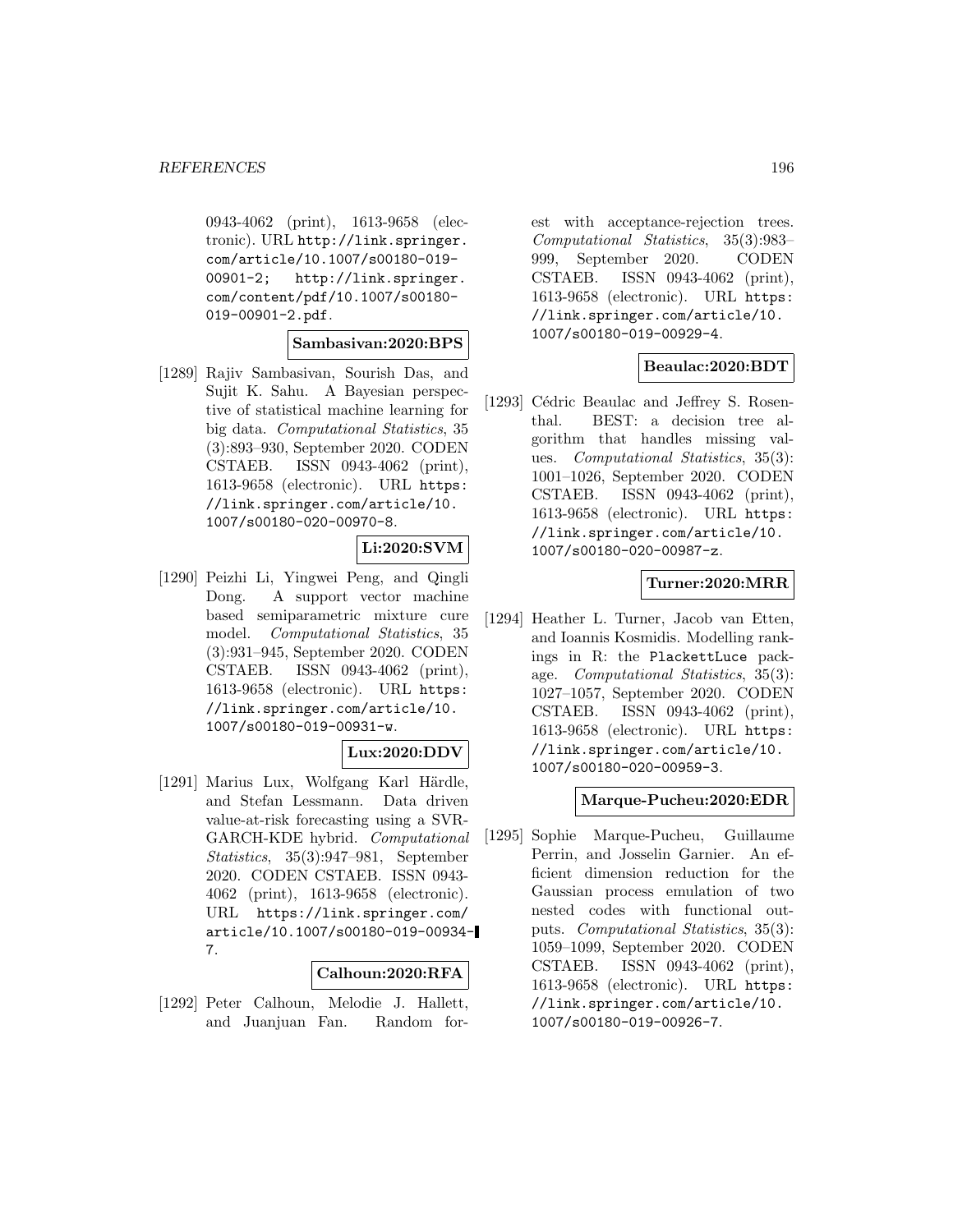### **Schmutz:2020:CMF**

[1296] Amandine Schmutz, Julien Jacques, and Pauline Martin. Clustering multivariate functional data in group-specific functional subspaces. Computational Statistics, 35(3):1101– 1131, September 2020. CODEN CSTAEB. ISSN 0943-4062 (print), 1613-9658 (electronic). URL https: //link.springer.com/article/10. 1007/s00180-020-00958-4.

#### **Larsson:2020:DFA**

[1297] Rolf Larsson. Discrete factor analysis using a dependent Poisson model. Computational Statistics, 35(3):1133– 1152, September 2020. CODEN CSTAEB. ISSN 0943-4062 (print), 1613-9658 (electronic). URL https: //link.springer.com/article/10. 1007/s00180-020-00960-w.

## **Wang:2020:UHD**

[1298] Huiwen Wang, Ruiping Liu, and Gilbert Saporta. Ultra-high dimensional variable screening via Gram– Schmidt orthogonalization. Computational Statistics, 35(3):1153– 1170, September 2020. CODEN CSTAEB. ISSN 0943-4062 (print), 1613-9658 (electronic). URL https: //link.springer.com/article/10. 1007/s00180-020-00963-7.

#### **Laa:2020:UTV**

[1299] Ursula Laa and Dianne Cook. Using tours to visually investigate properties of new projection pursuit indexes with application to problems in physics. Computational Statistics, 35(3):1171– 1205, September 2020. CODEN CSTAEB. ISSN 0943-4062 (print),

1613-9658 (electronic). URL https: //link.springer.com/article/10. 1007/s00180-020-00954-8.

### **Palacios-Gonzalez:2020:FAE**

[1300] Federico Palacios-González and Rosa M. García-Fernández. A faster algorithm to estimate multiresolution densities. Computational Statistics, 35(3): 1207–1230, September 2020. CODEN CSTAEB. ISSN 0943-4062 (print), 1613-9658 (electronic). URL https: //link.springer.com/article/10. 1007/s00180-020-00952-w.

#### **Diaz-Coto:2020:SRP**

[1301] Susana Díaz-Coto, Pablo Martínez-Camblor, and Sonia Pérez-Fernández. smoothROCtime: an R package for time-dependent ROC curve estimation. Computational Statistics, 35(3): 1231–1251, September 2020. CODEN CSTAEB. ISSN 0943-4062 (print), 1613-9658 (electronic). URL https: //link.springer.com/article/10. 1007/s00180-020-00955-7.

#### **Savchuk:2020:OSC**

[1302] Olga Y. Savchuk. One-sided crossvalidation for nonsmooth density functions. Computational Statistics, 35(3): 1253–1272, September 2020. CODEN CSTAEB. ISSN 0943-4062 (print), 1613-9658 (electronic). URL https: //link.springer.com/article/10. 1007/s00180-019-00938-3.

### **Yavuz:2020:PCL**

[1303] Fulya Gokalp Yavuz and Barret Schloerke. Parallel computing in linear mixed models. Computational Statistics, 35(3):1273–1289, September 2020. CODEN CSTAEB. ISSN 0943- 4062 (print), 1613-9658 (electronic).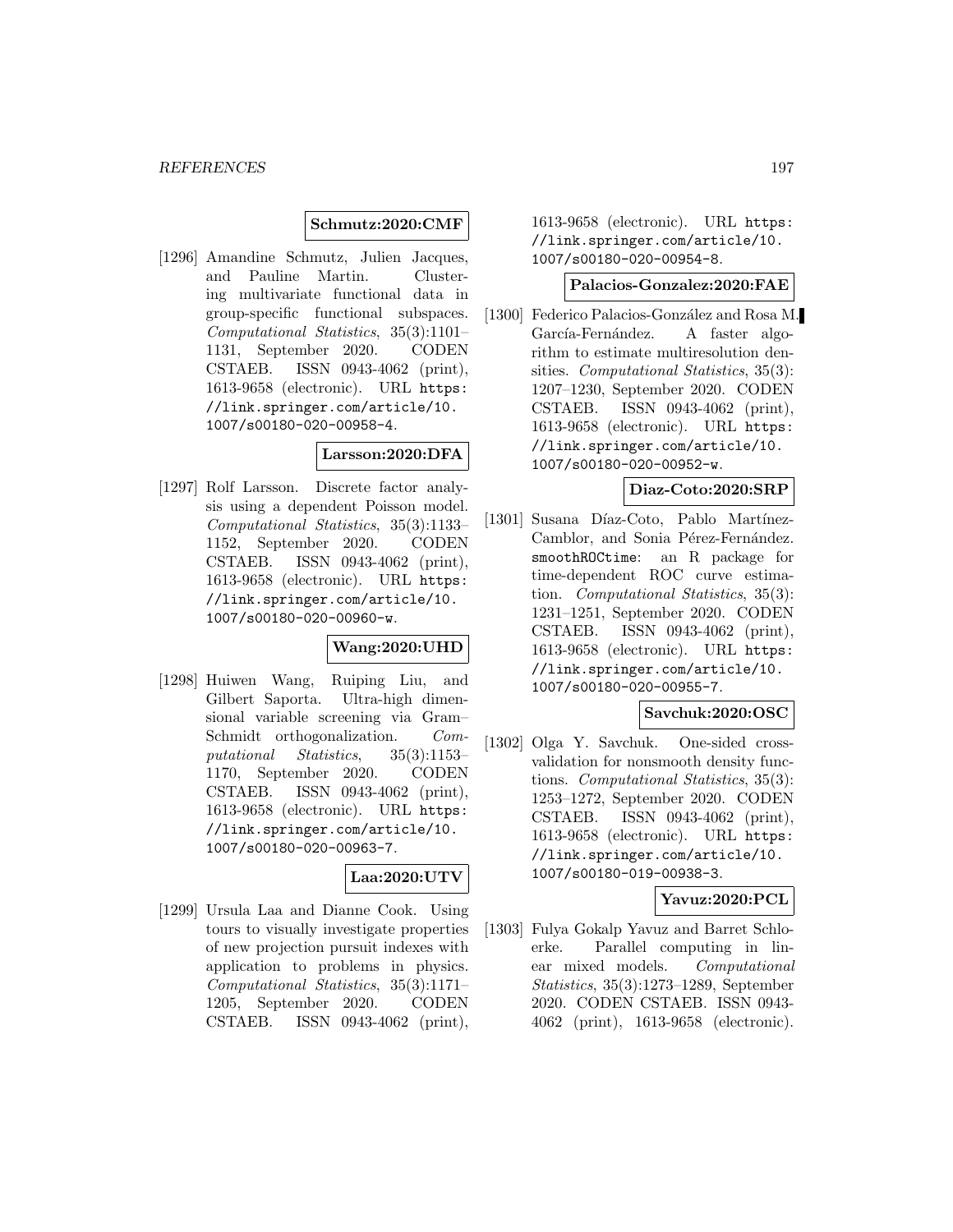URL https://link.springer.com/ article/10.1007/s00180-019-00950- 7.

#### **Noghrehchi:2020:MIF**

[1304] Firouzeh Noghrehchi, Jakub Stoklosa, and Spiridon Penev. Multiple imputation and functional methods in the presence of measurement error and missingness in explanatory variables. Computational Statistics, 35(3): 1291–1317, September 2020. CODEN CSTAEB. ISSN 0943-4062 (print), 1613-9658 (electronic). URL https: //link.springer.com/article/10. 1007/s00180-020-00976-2.

#### **Henderson:2020:EIS**

[1305] Donna Henderson and Gerton Lunter. Efficient inference in state-space models through adaptive learning in online Monte Carlo expectation maximization. Computational Statistics, 35(3): 1319–1344, September 2020. CODEN CSTAEB. ISSN 0943-4062 (print), 1613-9658 (electronic). URL https: //link.springer.com/article/10. 1007/s00180-019-00937-4.

#### **Jose:2020:TDS**

[1306] Joby K. Jose and M. Drisya. Timedependent stress-strength reliability models based on phase type distribution. Computational Statistics, 35(3): 1345–1371, September 2020. CODEN CSTAEB. ISSN 0943-4062 (print), 1613-9658 (electronic). URL https: //link.springer.com/article/10. 1007/s00180-020-00991-3.

#### **Ding:2020:SMI**

[1307] Dong Ding, Axel Gandy, and Georg Hahn. A simple method for implementing Monte Carlo tests. Computational Statistics, 35(3):1373– 1392, September 2020. CODEN CSTAEB. ISSN 0943-4062 (print), 1613-9658 (electronic). URL https: //link.springer.com/article/10. 1007/s00180-019-00927-6.

## **Battaglia:2020:DEA**

[1308] Francesco Battaglia, Domenico Cucina, and Manuel Rizzo. Detection and estimation of additive outliers in seasonal time series. Computational Statistics, 35(3):1393– 1409, September 2020. CODEN CSTAEB. ISSN 0943-4062 (print), 1613-9658 (electronic). URL https: //link.springer.com/article/10. 1007/s00180-019-00928-5.

#### **Garcia-Jorcano:2020:DAC**

[1309] Laura Garcia-Jorcano and Alfonso Novales. A dominance approach for comparing the performance of VaR forecasting models. Computational Statistics, 35(3):1411– 1448, September 2020. CODEN CSTAEB. ISSN 0943-4062 (print), 1613-9658 (electronic). URL https: //link.springer.com/article/10. 1007/s00180-020-00990-4.

## **Diriba:2020:MDE**

[1310] Tadele Akeba Diriba and Legesse Kassa Debusho. Modelling dependency effect to extreme value distributions with application to extreme wind speed at Port Elizabeth, South Africa: a frequentist and Bayesian approaches. Computational Statistics, 35(3):1449– 1479, September 2020. CODEN CSTAEB. ISSN 0943-4062 (print), 1613-9658 (electronic). URL https: //link.springer.com/article/10. 1007/s00180-019-00947-2.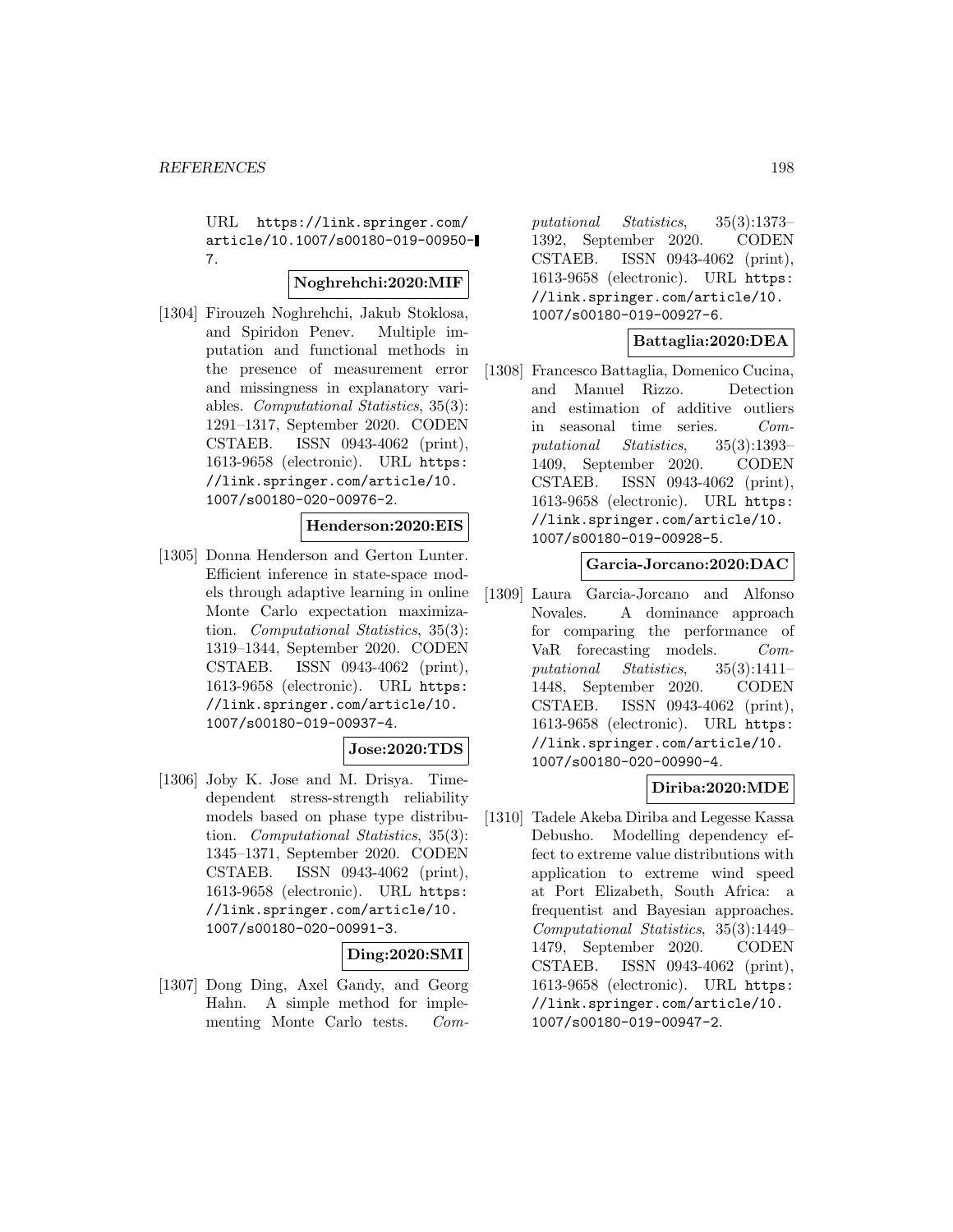#### **Huang:2020:BAE**

[1311] Hanwen Huang, Andreas Handel, and Xiao Song. A Bayesian approach to estimate parameters of ordinary differential equation. Computational Statistics, 35(3):1481– 1499, September 2020. CODEN CSTAEB. ISSN 0943-4062 (print), 1613-9658 (electronic). URL https: //link.springer.com/article/10. 1007/s00180-020-00962-8.

#### **Shaochuan:2020:BMC**

[1312] Lu Shaochuan. Bayesian multiple changepoints detection for Markov jump processes. Computational Statistics, 35(3):1501–1523, September 2020. CODEN CSTAEB. ISSN 0943- 4062 (print), 1613-9658 (electronic). URL https://link.springer.com/ article/10.1007/s00180-020-00956- 6.

#### **Wu:2020:MAI**

[1313] Bo-Hong Wu, Hirofumi Michimae, and Takeshi Emura. Meta-analysis of individual patient data with semicompeting risks under the Weibull joint frailty-copula model. Computational Statistics, 35(4):1525– 1552, December 2020. CODEN CSTAEB. ISSN 0943-4062 (print), 1613-9658 (electronic). URL https: //link.springer.com/article/10. 1007/s00180-020-00977-1.

### **Khalifeh:2020:SFA**

[1314] Ashkan Khalifeh, Eisa Mahmoudi, and Ajit Chaturvedi. Sequential fixed-accuracy confidence intervals for the stress-strength reliability parameter for the exponential distribution: two-stage sampling procedure. Computational Statistics, 35(4): 1553–1575, December 2020. CODEN CSTAEB. ISSN 0943-4062 (print), 1613-9658 (electronic). URL https: //link.springer.com/article/10. 1007/s00180-020-00957-5.

## **Guo:2020:PQL**

[1315] Guangbao Guo, Yue Sun, and Xuejun Jiang. A partitioned quasi-likelihood for distributed statistical inference. Computational Statistics, 35(4):1577– 1596, December 2020. CODEN CSTAEB. ISSN 0943-4062 (print), 1613-9658 (electronic). URL https: //link.springer.com/article/10. 1007/s00180-020-00974-4.

#### **Daneshgar:2020:WAR**

[1316] Neda Daneshgar and Majid Sarmad. word.alignment: an R package for computing statistical word alignment and its evaluation. Computational Statistics, 35(4):1597– 1619, December 2020. CODEN CSTAEB. ISSN 0943-4062 (print), 1613-9658 (electronic). URL https: //link.springer.com/article/10. 1007/s00180-020-00979-z.

## **Sun:2020:IEC**

[1317] Jing Sun. An improvement on the efficiency of complete-case-analysis with nonignorable missing covariate data. Computational Statistics, 35(4): 1621–1636, December 2020. CODEN CSTAEB. ISSN 0943-4062 (print), 1613-9658 (electronic). URL https: //link.springer.com/article/10. 1007/s00180-020-00964-6.

### **Xiao:2020:EPL**

[1318] Yan-Ting Xiao and Fu-Xiao Li. Estimation in partially linear varying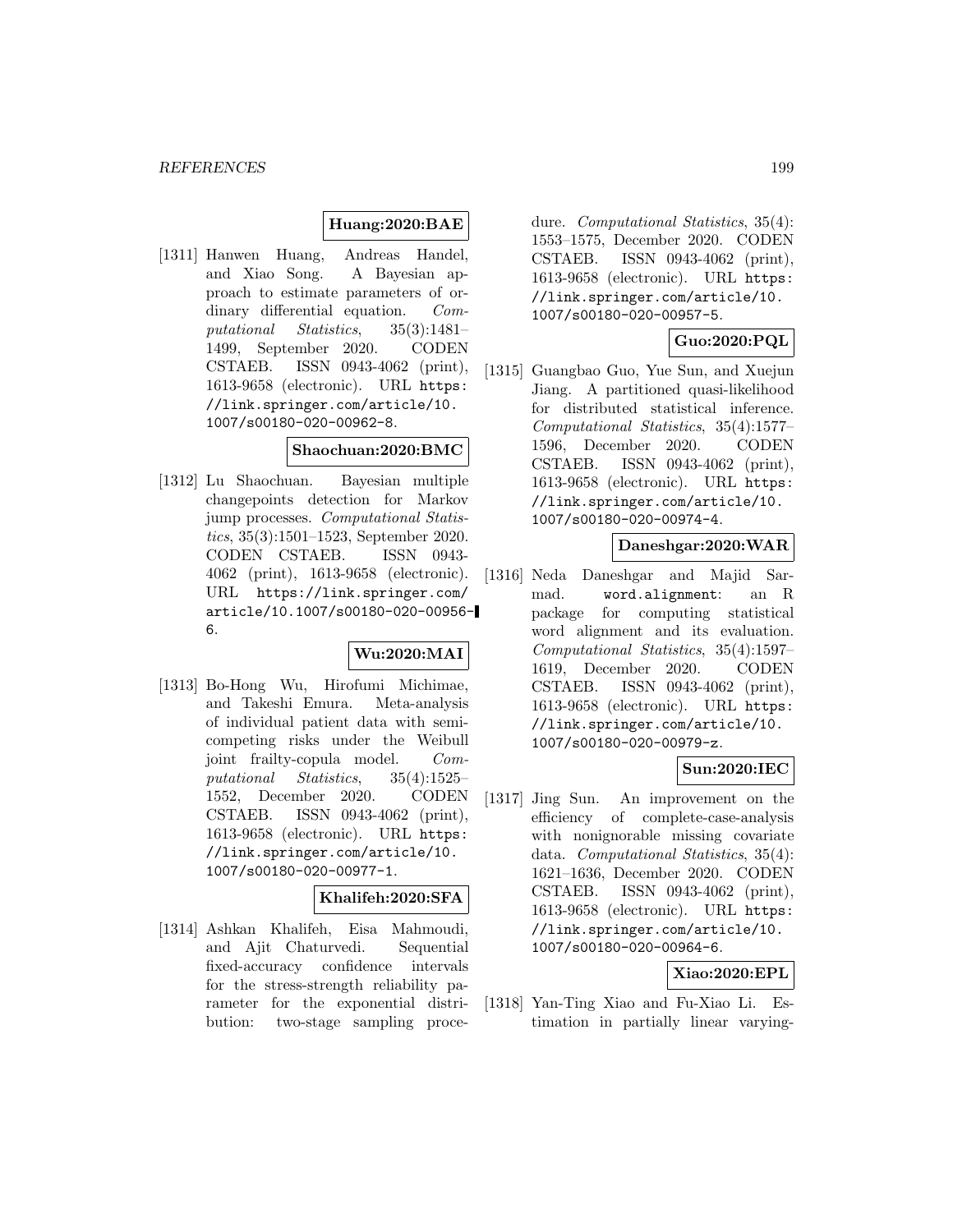coefficient errors-in-variables models with missing response variables. Computational Statistics, 35(4):1637– 1658, December 2020. CODEN CSTAEB. ISSN 0943-4062 (print), 1613-9658 (electronic). URL https: //link.springer.com/article/10. 1007/s00180-020-00967-3.

#### **Mostel:2020:SIM**

[1319] Linda Möstel, Marius Pfeuffer, and Matthias Fischer. Statistical inference for Markov chains with applications to credit risk. Computational Statistics, 35(4):1659– 1684, December 2020. CODEN CSTAEB. ISSN 0943-4062 (print), 1613-9658 (electronic). URL https: //link.springer.com/article/10. 1007/s00180-020-00978-0.

### **Zhang:2020:MTI**

[1320] Lingyue Zhang, Dawei Lu, and Xiaoguang Wang. Measuring and testing interdependence among random vectors based on Spearman's  $\rho$  and Kendall's  $\tau$ . Computational Statistics, 35(4):1685–1713, December 2020. CODEN CSTAEB. ISSN 0943- 4062 (print), 1613-9658 (electronic). URL https://link.springer.com/ article/10.1007/s00180-020-00973- 5.

#### **Kim:2020:MAP**

[1321] Hee-Young Kim, Christian H. Weiß, and Tobias A. Möller. Models for autoregressive processes of bounded counts: How different are they? Computational Statistics, 35(4):1715– 1736, December 2020. CODEN CSTAEB. ISSN 0943-4062 (print), 1613-9658 (electronic). URL https:

//link.springer.com/article/10. 1007/s00180-020-00980-6.

#### **Shamma:2020:TSM**

[1322] Nisreen Shamma, Mehrnaz Mohammadpour, and Masoumeh Shirozhan. A time series model based on dependent zero inflated counting series. Computational Statistics, 35(4): 1737–1757, December 2020. CODEN CSTAEB. ISSN 0943-4062 (print), 1613-9658 (electronic). URL https: //link.springer.com/article/10. 1007/s00180-020-00982-4.

#### **Zhang:2020:RJM**

[1323] Weiping Zhang, Feiyue Xie, and Jiaxin Tan. A robust joint modeling approach for longitudinal data with informative dropouts. Computational Statistics, 35(4):1759– 1783, December 2020. CODEN CSTAEB. ISSN 0943-4062 (print), 1613-9658 (electronic). URL https: //link.springer.com/article/10. 1007/s00180-020-00972-6.

#### **Mahdizadeh:2020:EAV**

[1324] M. Mahdizadeh and Ehsan Zamanzade. Estimating asymptotic variance of M-estimators in ranked set sampling. Computational Statistics, 35(4): 1785–1803, December 2020. CODEN CSTAEB. ISSN 0943-4062 (print), 1613-9658 (electronic). URL https: //link.springer.com/article/10. 1007/s00180-019-00946-3.

### **Taconeli:2020:PEM**

[1325] Cesar Augusto Taconeli and Wagner Hugo Bonat. On the performance of estimation methods under ranked set sampling. Com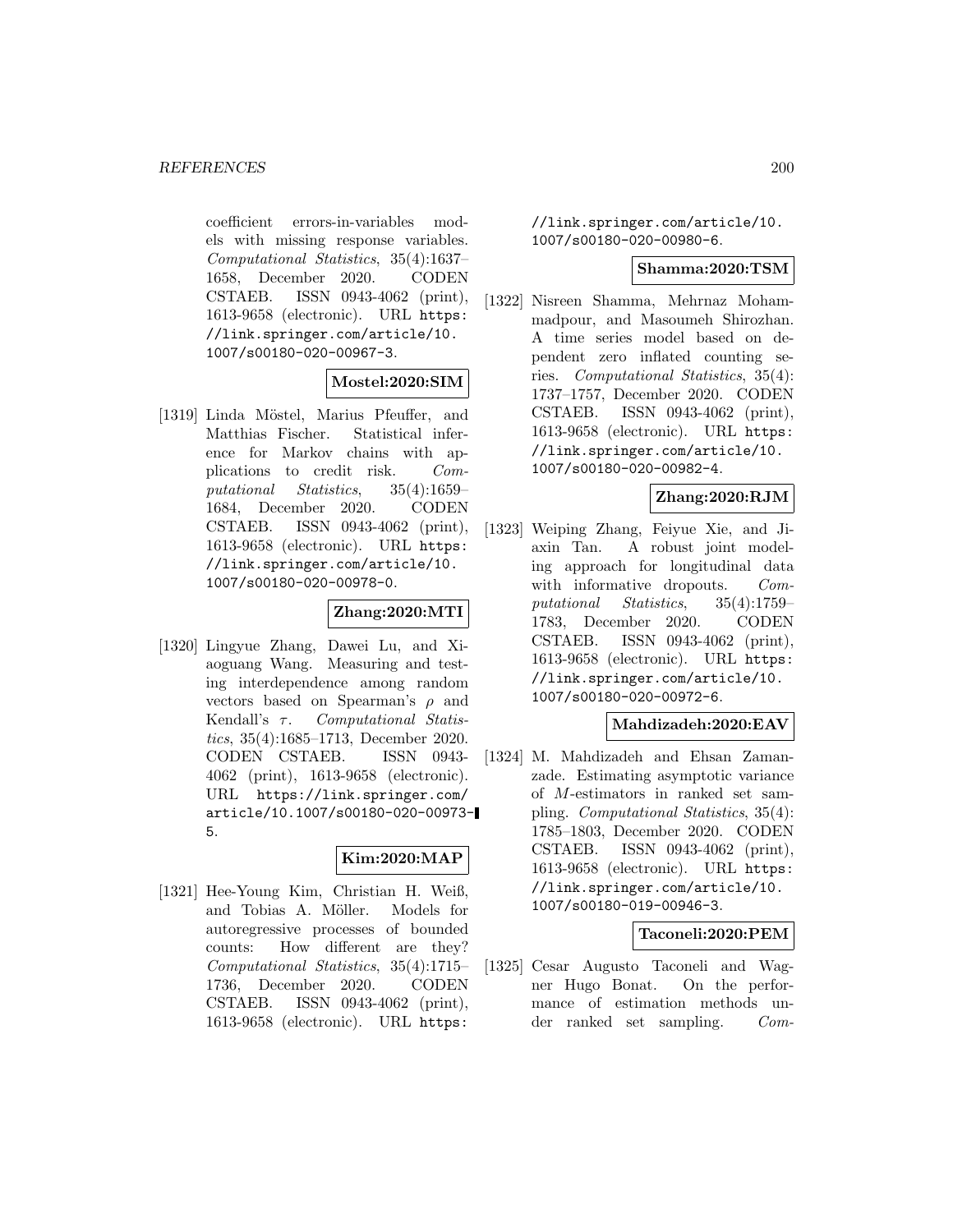putational Statistics, 35(4):1805– 1826, December 2020. CODEN CSTAEB. ISSN 0943-4062 (print), 1613-9658 (electronic). URL https: //link.springer.com/article/10. 1007/s00180-020-00953-9.

#### **Taconeli:2020:MLE**

[1326] Cesar Augusto Taconeli and Suely Ruiz Giolo. Maximum likelihood estimation based on ranked set sampling designs for two extensions of the Lindley distribution with uncensored and right-censored data. Computational Statistics, 35(4):1827– 1851, December 2020. CODEN CSTAEB. ISSN 0943-4062 (print), 1613-9658 (electronic). URL https: //link.springer.com/article/10. 1007/s00180-020-00984-2.

### **Liang:2020:RSD**

[1327] Baosheng Liang, Peng Wu, and Yanping Qiu. Regression and subgroup detection for heterogeneous samples. Computational Statistics, 35(4):1853– 1878, December 2020. CODEN CSTAEB. ISSN 0943-4062 (print), 1613-9658 (electronic). URL https: //link.springer.com/article/10. 1007/s00180-020-00965-5.

### **Haslbeck:2020:ENC**

[1328] Jonas M. B. Haslbeck and Dirk U. Wulff. Estimating the number of clusters via a corrected clustering instability. Computational Statistics, 35(4): 1879–1894, December 2020. CODEN CSTAEB. ISSN 0943-4062 (print), 1613-9658 (electronic). URL https: //link.springer.com/article/10. 1007/s00180-020-00981-5.

## **Ozsoy:2020:UHO**

 $[1329]$  Volkan Soner Özsoy, Mehmet Güray Ünsal, and H. Hasan Örkcü. Use of the heuristic optimization in the parameter estimation of generalized gamma distribution: comparison of GA, DE, PSO and SA methods. Computational Statistics, 35(4):1895– 1925, December 2020. CODEN CSTAEB. ISSN 0943-4062 (print), 1613-9658 (electronic). URL https: //link.springer.com/article/10. 1007/s00180-020-00966-4.

### **Jafari:2020:CSP**

[1330] Ali Akbar Jafari and Javad Shaabani. Comparing scale parameters in several gamma distributions with known shapes. Computational Statistics, 35(4):1927– 1950, December 2020. CODEN CSTAEB. ISSN 0943-4062 (print), 1613-9658 (electronic). URL https: //link.springer.com/article/10. 1007/s00180-020-00983-3.

## **Furlan:2020:CAS**

[1331] Claudia Furlan and Cinzia Mortarino. Comparison among simultaneous confidence regions for nonlinear diffusion models. Computational Statistics, 35(4):1951– 1991, December 2020. CODEN CSTAEB. ISSN 0943-4062 (print), 1613-9658 (electronic). URL https: //link.springer.com/article/10. 1007/s00180-019-00949-0.

#### **Kim:2020:IGF**

[1332] Jiwoong Kim. Implementation of a goodness-of-fit test through Khmaladze martingale transformation. Computational Statistics, 35(4):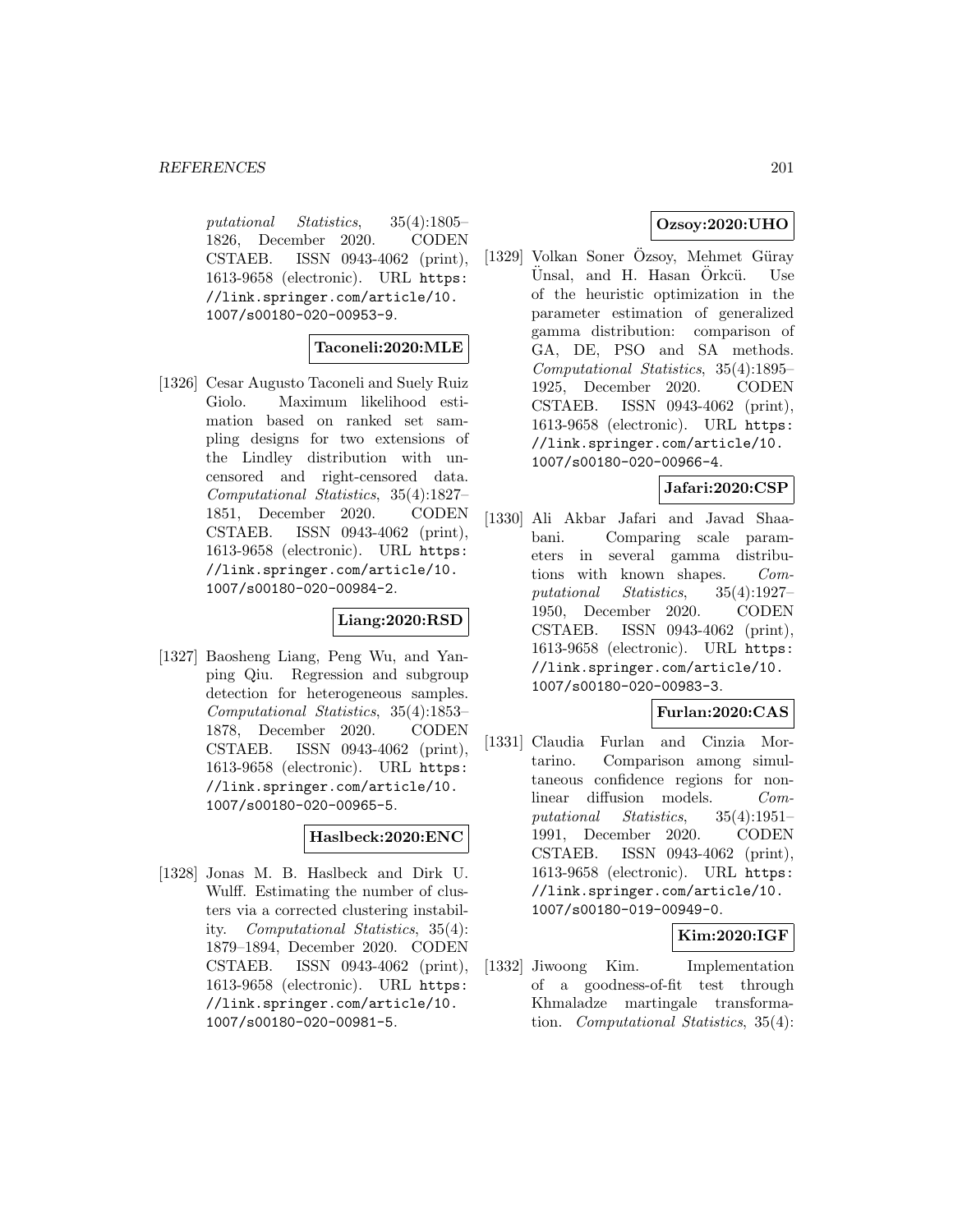1993–2017, December 2020. CODEN CSTAEB. ISSN 0943-4062 (print), 1613-9658 (electronic). URL https: //link.springer.com/article/10. 1007/s00180-020-00971-7.

#### **Stewart:2020:MEL**

[1333] Patrick Stewart and Wei Ning. Modified empirical likelihood-based confidence intervals for data containing many zero observations. Computational Statistics, 35(4):2019– 2042, December 2020. CODEN CSTAEB. ISSN 0943-4062 (print), 1613-9658 (electronic). URL https: //link.springer.com/article/10. 1007/s00180-020-00993-1.

### **Spade:2020:GEM**

[1334] David A. Spade. Geometric ergodicity of a Metropolis–Hastings algorithm for Bayesian inference of phylogenetic branch lengths. Computational Statistics, 35(4):2043– 2076, December 2020. CODEN CSTAEB. ISSN 0943-4062 (print), 1613-9658 (electronic). URL https: //link.springer.com/article/10. 1007/s00180-020-00969-1.

#### **Shan:2020:BRE**

[1335] Guodong Shan, Yiheng Hou, and Baisen Liu. Bayesian robust estimation of partially functional linear regression models using heavy-tailed distributions. Computational Statistics, 35(4): 2077–2092, December 2020. CODEN CSTAEB. ISSN 0943-4062 (print), 1613-9658 (electronic). URL https: //link.springer.com/article/10. 1007/s00180-020-00975-3.

## **Jouvin:2021:GCC**

[1336] Nicolas Jouvin, Pierre Latouche, and Alain Livartowski. Greedy clustering of count data through a mixture of multinomial PCA. Computational Statistics, 36(1):1–33, March 2021. CODEN CSTAEB. ISSN 0943-4062 (print), 1613-9658 (electronic). URL https: //link.springer.com/article/10. 1007/s00180-020-01008-9.

## **Liverani:2021:CMC**

[1337] Silvia Liverani, Lucy Leigh, and Julie E. Byles. Clustering method for censored and collinear survival data. Computational Statistics, 36 (1):35–60, March 2021. CODEN CSTAEB. ISSN 0943-4062 (print), 1613-9658 (electronic). URL https: //link.springer.com/article/10. 1007/s00180-020-01000-3.

#### **Melnykov:2021:TMM**

[1338] Yana Melnykov, Xuwen Zhu, and Volodymyr Melnykov. Transformation mixture modeling for skewed data groups with heavy tails and scatter. Computational Statistics, 36 (1):61–78, March 2021. CODEN CSTAEB. ISSN 0943-4062 (print), 1613-9658 (electronic). URL https: //link.springer.com/article/10. 1007/s00180-020-01009-8.

## **Slaoui:2021:RNP**

[1339] Yousri Slaoui. Recursive nonparametric kernel classification rule estimation for independent functional data. Computational Statistics, 36 (1):79–112, March 2021. CODEN CSTAEB. ISSN 0943-4062 (print), 1613-9658 (electronic). URL https: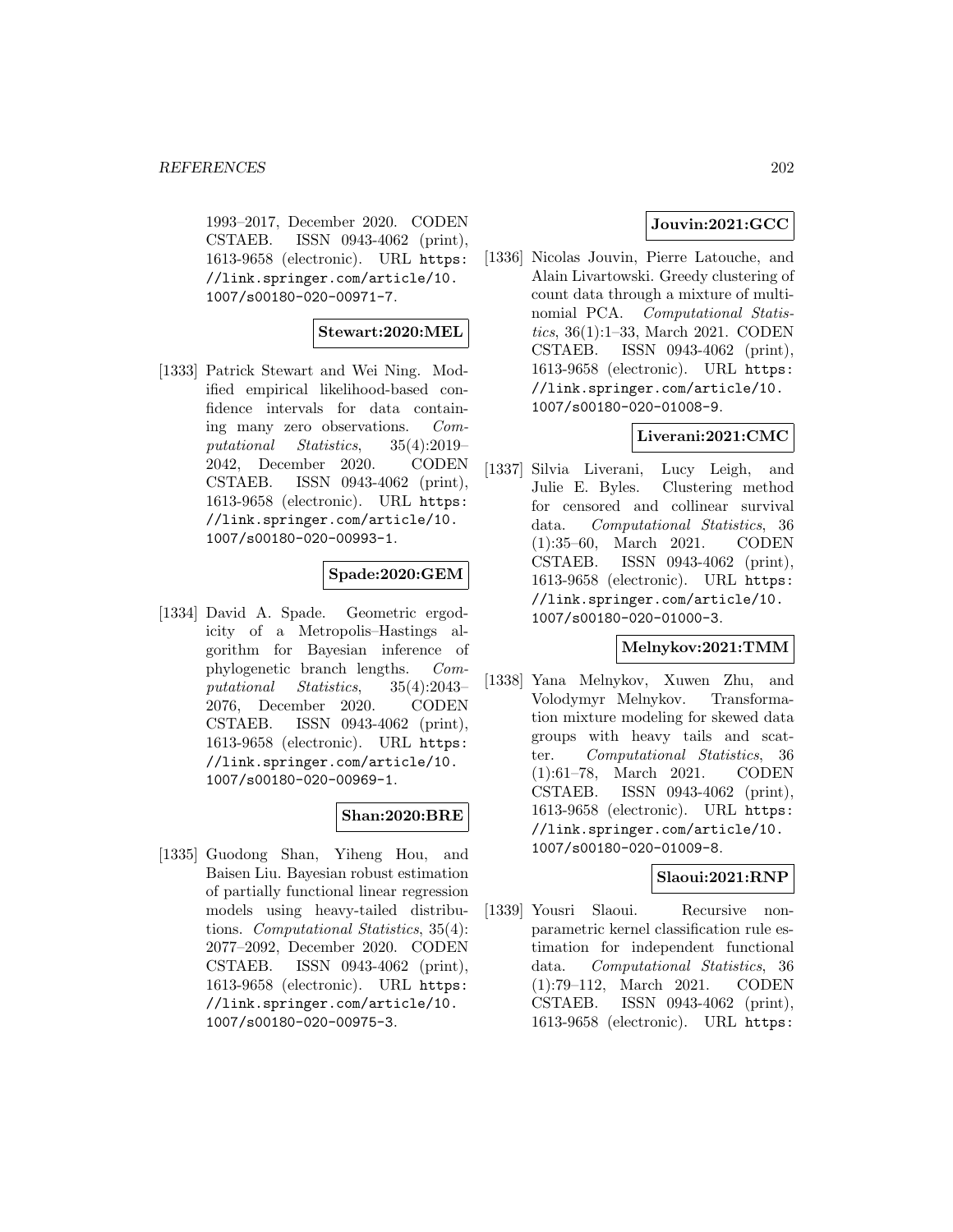//link.springer.com/article/10. 1007/s00180-020-01024-9.

**Shang:2021:TGN**

[1340] Zongyuan Shang and Alan Ker. Two generalized nonparametric methods for estimating like densities. Computational Statistics, 36(1):113–126, March 2021. CODEN CSTAEB. ISSN 0943- 4062 (print), 1613-9658 (electronic). URL https://link.springer.com/ article/10.1007/s00180-020-01007 w.

#### **Estevez-Perez:2021:NWR**

[1341] Graciela Estévez-Pérez and Philippe Vieu. A new way for ranking functional data with applications in diagnostic test. Computational Statistics, 36(1):127–154, March 2021. CODEN CSTAEB. ISSN 0943-4062 (print), 1613-9658 (electronic). URL https: //link.springer.com/article/10. 1007/s00180-020-01020-z.

#### **Mohanty:2021:ASF**

[1342] Soumya D. Mohanty and Ethan Fahnestock. Adaptive spline fitting with particle swarm optimization. Computational Statistics, 36 (1):155–191, March 2021. CODEN CSTAEB. ISSN 0943-4062 (print), 1613-9658 (electronic). URL https: //link.springer.com/article/10. 1007/s00180-020-01022-x.

#### **Nodehi:2021:EPM**

[1343] Anahita Nodehi, Mousa Golalizadeh, and Claudio Agostinelli. Estimation of parameters in multivariate wrapped models for data on a ptorus. Computational Statistics, 36 (1):193–215, March 2021. CODEN CSTAEB. ISSN 0943-4062 (print), 1613-9658 (electronic). URL https: //link.springer.com/article/10. 1007/s00180-020-01006-x.

## **Genc:2021:UGE**

[1344] Murat Genç and M. Revan Ozkale. Usage of the GO estimator in high dimensional linear models. Computational Statistics, 36(1):217–239, March 2021. CODEN CSTAEB. ISSN 0943- 4062 (print), 1613-9658 (electronic). URL https://link.springer.com/ article/10.1007/s00180-020-01001- 2.

## **Biswas:2021:BQR**

[1345] Jayabrata Biswas and Kiranmoy Das. A Bayesian quantile regression approach to multivariate semi-continuous longitudinal data. Computational Statistics, 36(1):241–260, March 2021. CODEN CSTAEB. ISSN 0943- 4062 (print), 1613-9658 (electronic). URL https://link.springer.com/ article/10.1007/s00180-020-01002- 1.

# **Chen:2021:BIN**

[1346] Cathy W. S. Chen, Sangyeol Lee, and K. Khamthong. Bayesian inference of nonlinear hysteretic integervalued GARCH models for disease counts. Computational Statistics, 36 (1):261–281, March 2021. CODEN CSTAEB. ISSN 0943-4062 (print), 1613-9658 (electronic). URL https: //link.springer.com/article/10. 1007/s00180-020-01018-7.

## **Zheng:2021:KKL**

[1347] Songfeng Zheng. KLERC: kernel Lagrangian expectile regression calculator. Computational Statistics, 36 (1):283–311, March 2021. CODEN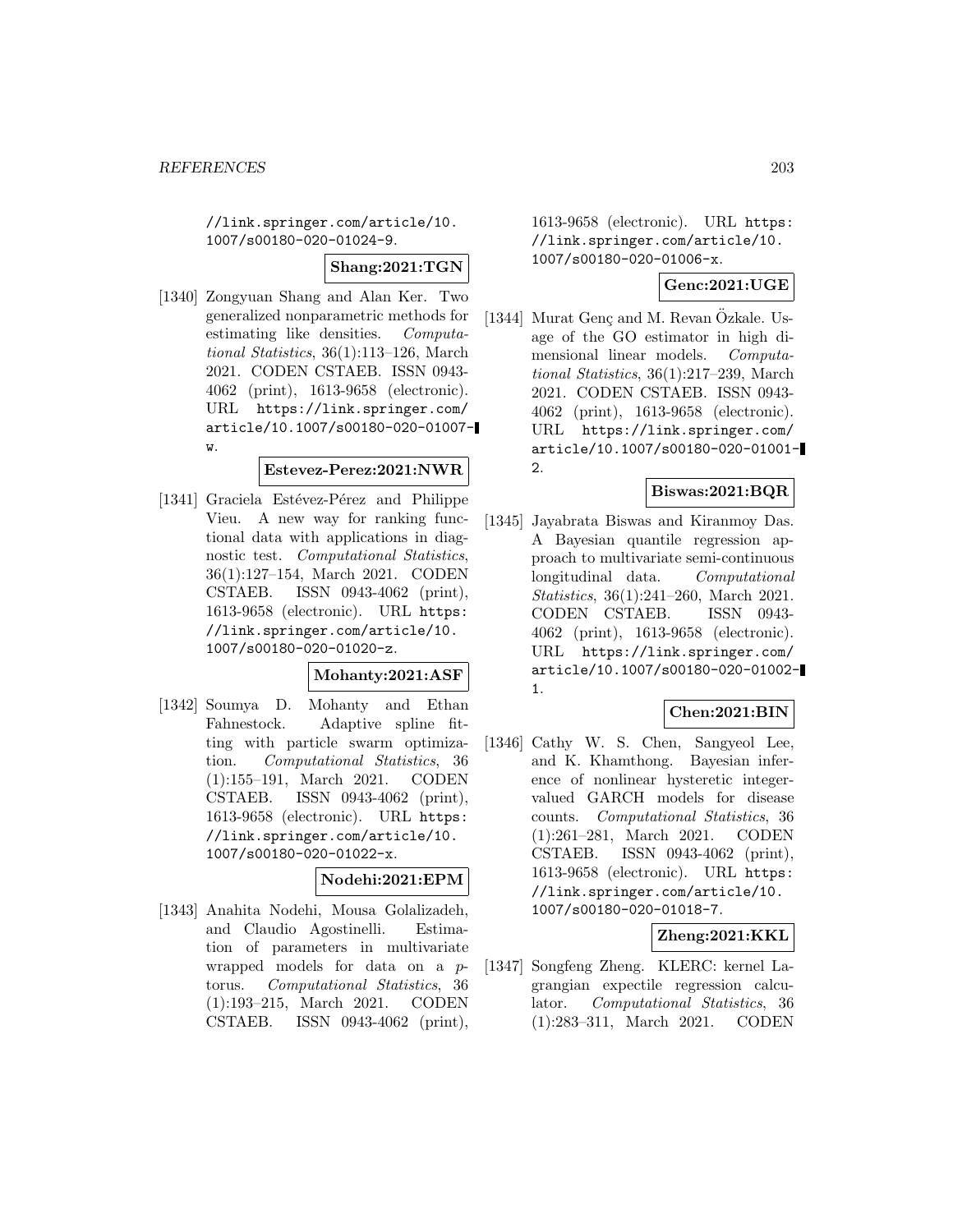CSTAEB. ISSN 0943-4062 (print), 1613-9658 (electronic). URL https: //link.springer.com/article/10. 1007/s00180-020-01003-0.

#### **Kabaila:2021:CEV**

[1348] Paul Kabaila and Nishika Ranathunga. Computation of the expected value of a function of a chi-distributed random variable. Computational Statistics, 36 (1):313–332, March 2021. CODEN CSTAEB. ISSN 0943-4062 (print), 1613-9658 (electronic). URL https: //link.springer.com/article/10. 1007/s00180-020-01005-y.

## **Pietrosanu:2021:AAP**

[1349] Matthew Pietrosanu, Jueyu Gao, and Di Niu. Advanced algorithms for penalized quantile and composite quantile regression. Computational Statistics, 36(1):333–346, March 2021. CODEN CSTAEB. ISSN 0943-4062 (print), 1613-9658 (electronic). URL https: //link.springer.com/article/10. 1007/s00180-020-01010-1.

#### **Ramirez-Padron:2021:RWG**

[1350] Ruben Ramirez-Padron, Boris Mederos, [1354] and Avelino J. Gonzalez. Robust weighted Gaussian processes. Computational Statistics, 36(1):347–373, March 2021. CODEN CSTAEB. ISSN 0943-4062 (print), 1613-9658 (electronic). URL https://link. springer.com/article/10.1007/s00180- 020-01011-0.

#### **Dorre:2021:LBA**

[1351] Achim Dörre, Chung-Yan Huang, and Takeshi Emura. Likelihoodbased analysis of doubly-truncated data under the location-scale and AFT model. Computational Statistics, 36 (1):375–408, March 2021. CODEN CSTAEB. ISSN 0943-4062 (print), 1613-9658 (electronic). URL https: //link.springer.com/article/10. 1007/s00180-020-01027-6.

## **Yuan:2021:PFB**

[1352] Tianlu Yuan. The 8-parameter Fisher–Bingham distribution on the sphere. Computational Statistics, 36 (1):409–420, March 2021. CODEN CSTAEB. ISSN 0943-4062 (print), 1613-9658 (electronic). URL https: //link.springer.com/article/10. 1007/s00180-020-01023-w.

### **Yuan:2021:CPF**

[1353] Tianlu Yuan. Correction to: The 8-parameter Fisher-Bingham distribution on the sphere. Computational Statistics, 36(1):421, March 2021. CODEN CSTAEB. ISSN 0943- 4062 (print), 1613-9658 (electronic). URL https://link.springer.com/ article/10.1007/s00180-020-01035- 6.

#### **Dogru:2021:FMS**

Fatma Zehra Dogru and Olcay Arslan. Finite mixtures of skew Laplace normal distributions with random skewness. Computational Statistics, 36 (1):423–447, March 2021. CODEN CSTAEB. ISSN 0943-4062 (print), 1613-9658 (electronic). URL https: //link.springer.com/article/10. 1007/s00180-020-01025-8.

#### **Bhushan:2021:OIM**

[1355] Shashi Bhushan and Abhay Pratap Pandey. Optimal imputation of the missing data using multi auxiliary information. Computational Statistics,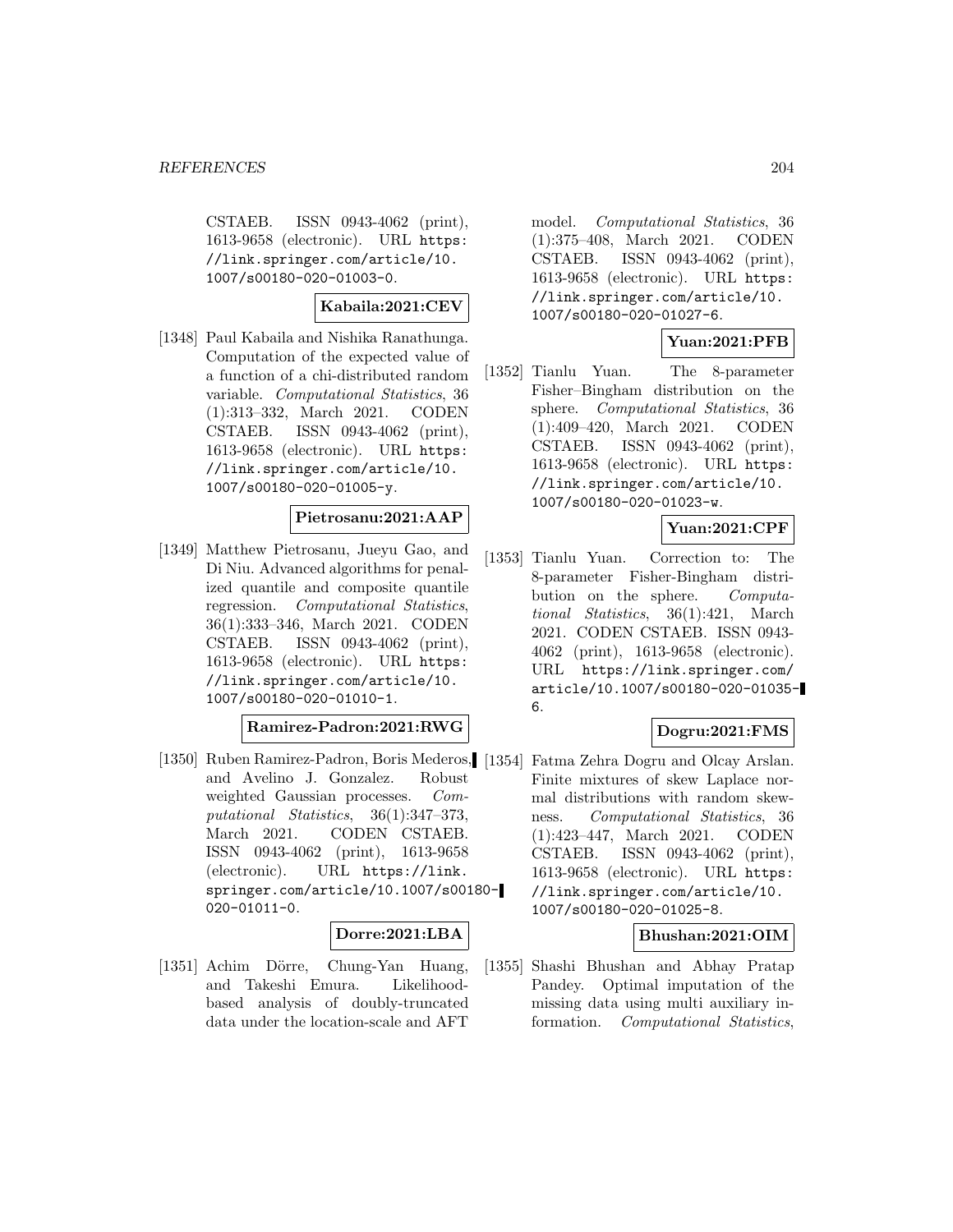36(1):449–477, March 2021. CODEN CSTAEB. ISSN 0943-4062 (print), 1613-9658 (electronic). URL https: //link.springer.com/article/10. 1007/s00180-020-01016-9.

### **Ren:2021:IOC**

[1356] Junru Ren and Wenhao Gui. Inference and optimal censoring scheme for progressively Type-II censored competing risks model for generalized Rayleigh distribution. Computational Statistics, 36(1):479–513, March 2021. CODEN CSTAEB. ISSN 0943-4062 (print), 1613-9658 (electronic). URL https: //link.springer.com/article/10. 1007/s00180-020-01021-y.

### **Siddiqa:2021:MRC**

[1357] Hajra Siddiqa, Sajid Ali, and Ismail Shah. Most recent changepoint detection in censored panel data. Computational Statistics, 36 (1):515–540, March 2021. CODEN CSTAEB. ISSN 0943-4062 (print), 1613-9658 (electronic). URL https: //link.springer.com/article/10. 1007/s00180-020-01028-5.

#### **Jin:2021:PWC**

[1358] Jun Jin, Tiefeng Ma, and Shuangzhe Liu. Penalized weighted composite quantile regression for partially linear varying coefficient models with missing covariates. Computational Statistics, 36(1):541–575, March 2021. CODEN CSTAEB. ISSN 0943-4062 (print), 1613-9658 (electronic). URL https: //link.springer.com/article/10. 1007/s00180-020-01012-z.

#### **Arbel:2021:DPM**

[1359] Julyan Arbel, Riccardo Corradin, and Bernardo Nipoti. Dirichlet process

mixtures under affine transformations of the data. Computational Statistics, 36(1):577–601, March 2021. CODEN CSTAEB. ISSN 0943-4062 (print), 1613-9658 (electronic). URL https: //link.springer.com/article/10. 1007/s00180-020-01013-y.

### **Hanafi:2021:GPH**

[1360] Mohamed Hanafi, Pasquale Dolce, and Zouhair El Hadri. Generalized properties for hanafi-wold's procedure in partial least squares path modeling. Computational Statistics, 36 (1):603–614, March 2021. CODEN CSTAEB. ISSN 0943-4062 (print), 1613-9658 (electronic). URL https: //link.springer.com/article/10. 1007/s00180-020-01015-w.

### **Romano:2021:PPR**

[1361] Rosaria Romano and Francesco Palumbo. Partial possibilistic regression path modeling: handling uncertainty in path modeling. Computational Statistics, 36(1):615–639, March 2021. CODEN CSTAEB. ISSN 0943-4062 (print), 1613-9658 (electronic). URL https: //link.springer.com/article/10. 1007/s00180-020-01026-7.

## **Qin:2021:MCE**

[1362] Xu Qin. A modified canny edge detector based on weighted least squares. Computational Statistics, 36 (1):641–659, March 2021. CODEN CSTAEB. ISSN 0943-4062 (print), 1613-9658 (electronic). URL https: //link.springer.com/article/10. 1007/s00180-020-01017-8.

#### **Ahmadi-Javid:2021:EDM**

[1363] Amir Ahmadi-Javid and Mohsen Ebadi. Economic design of memory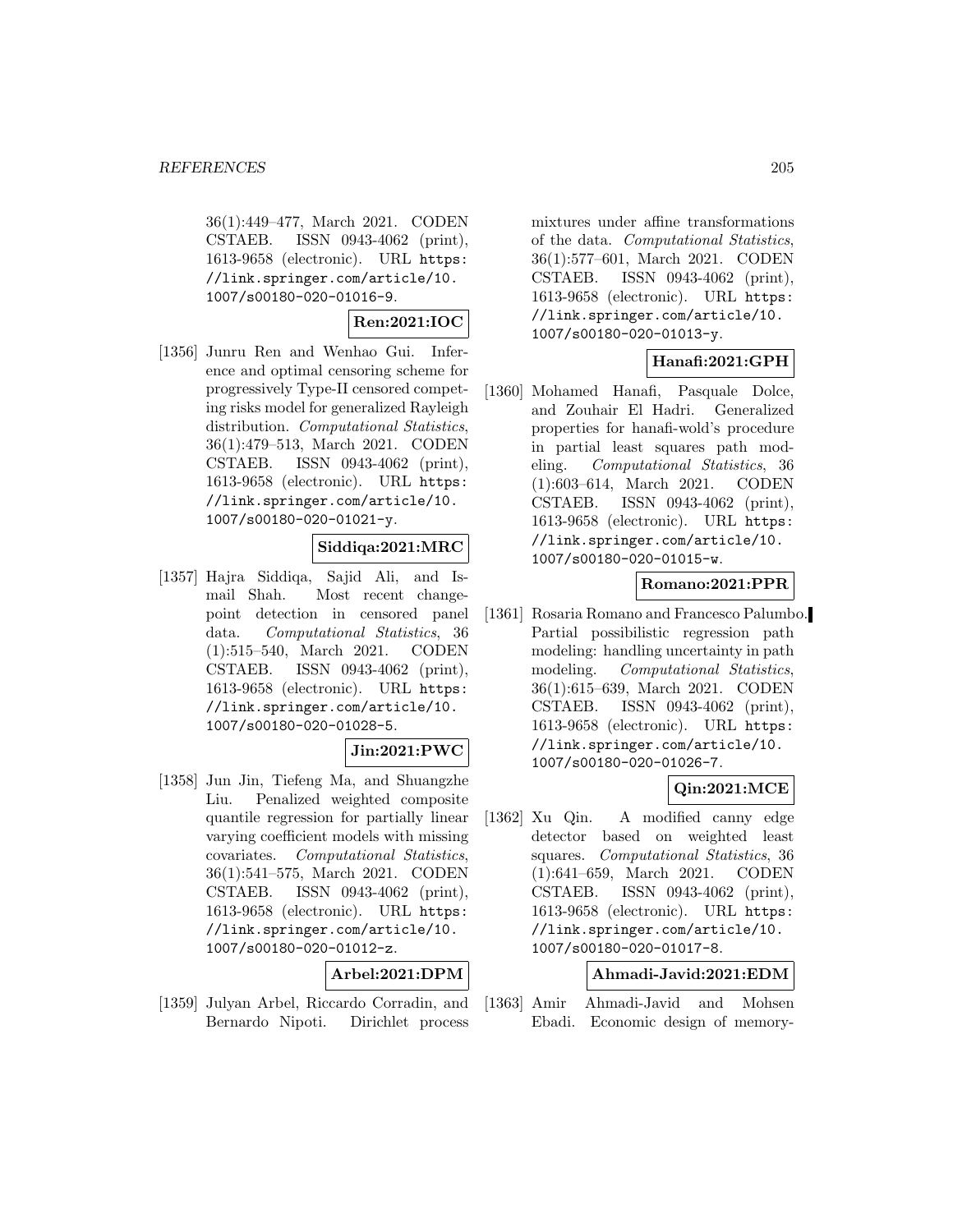type control charts: The fallacy of the formula proposed by Lorenzen and Vance (1986). Computational Statistics, 36(1):661–690, March 2021. CODEN CSTAEB. ISSN 0943- 4062 (print), 1613-9658 (electronic). URL https://link.springer.com/ article/10.1007/s00180-020-01019- 6.

#### **Simone:2021:AEA**

[1364] Rosaria Simone. An accelerated EM algorithm for mixture models with uncertainty for rating data. Computational Statistics, 36 (1):691–714, March 2021. CODEN CSTAEB. ISSN 0943-4062 (print), 1613-9658 (electronic). URL https: //link.springer.com/article/10. 1007/s00180-020-01004-z.

## **Niu:2021:RPS**

[1365] Mu Niu, Joe Wandy, and Dirk Husmeier. R package for statistical inference in dynamical systems using kernel based gradient matching: KGode. Computational Statistics, 36 (1):715–747, March 2021. CODEN CSTAEB. ISSN 0943-4062 (print), 1613-9658 (electronic). URL https: //link.springer.com/article/10. 1007/s00180-020-01014-x.

## **Raim:2021:STC**

[1366] Andrew M. Raim, Scott H. Holan, and Christopher K. Wikle. Spatiotemporal change of support modeling with R. Computational Statistics, 36 (1):749–780, March 2021. CODEN CSTAEB. ISSN 0943-4062 (print), 1613-9658 (electronic). URL https: //link.springer.com/article/10. 1007/s00180-020-01029-4.

## **Fu:2021:EDR**

[1367] Liya Fu, Zhuoran Yang, and You-Gan Wang. Efficient and doubly-robust methods for variable selection and parameter estimation in longitudinal data analysis. Computational Statistics, 36(2):781–804, June 2021. CODEN CSTAEB. ISSN 0943-4062 (print), 1613-9658 (electronic). URL https: //link.springer.com/article/10. 1007/s00180-020-01038-3.

### **Guney:2021:REV**

[1368] Yesim Güney, Yetkin Tuaç, and Olcay Arslan. Robust estimation and variable selection in heteroscedastic regression model using least favorable distribution. Computational Statistics, 36(2):805–827, June 2021. CODEN CSTAEB. ISSN 0943-4062 (print), 1613-9658 (electronic). URL https: //link.springer.com/article/10. 1007/s00180-020-01036-5.

## **Afzal:2021:VSP**

[1369] Arfan Raheen Afzal, Jing Yang, and Xuewen Lu. Variable selection in partially linear additive hazards model with grouped covariates and a diverging number of parameters. Computational Statistics, 36 (2):829–855, June 2021. CODEN CSTAEB. ISSN 0943-4062 (print), 1613-9658 (electronic). URL https: //link.springer.com/article/10. 1007/s00180-020-01062-3.

#### **Chen:2021:FSB**

[1370] Li-Pang Chen. Feature screening based on distance correlation for ultrahigh-dimensional censored data with covariate measurement error. Computational Statistics, 36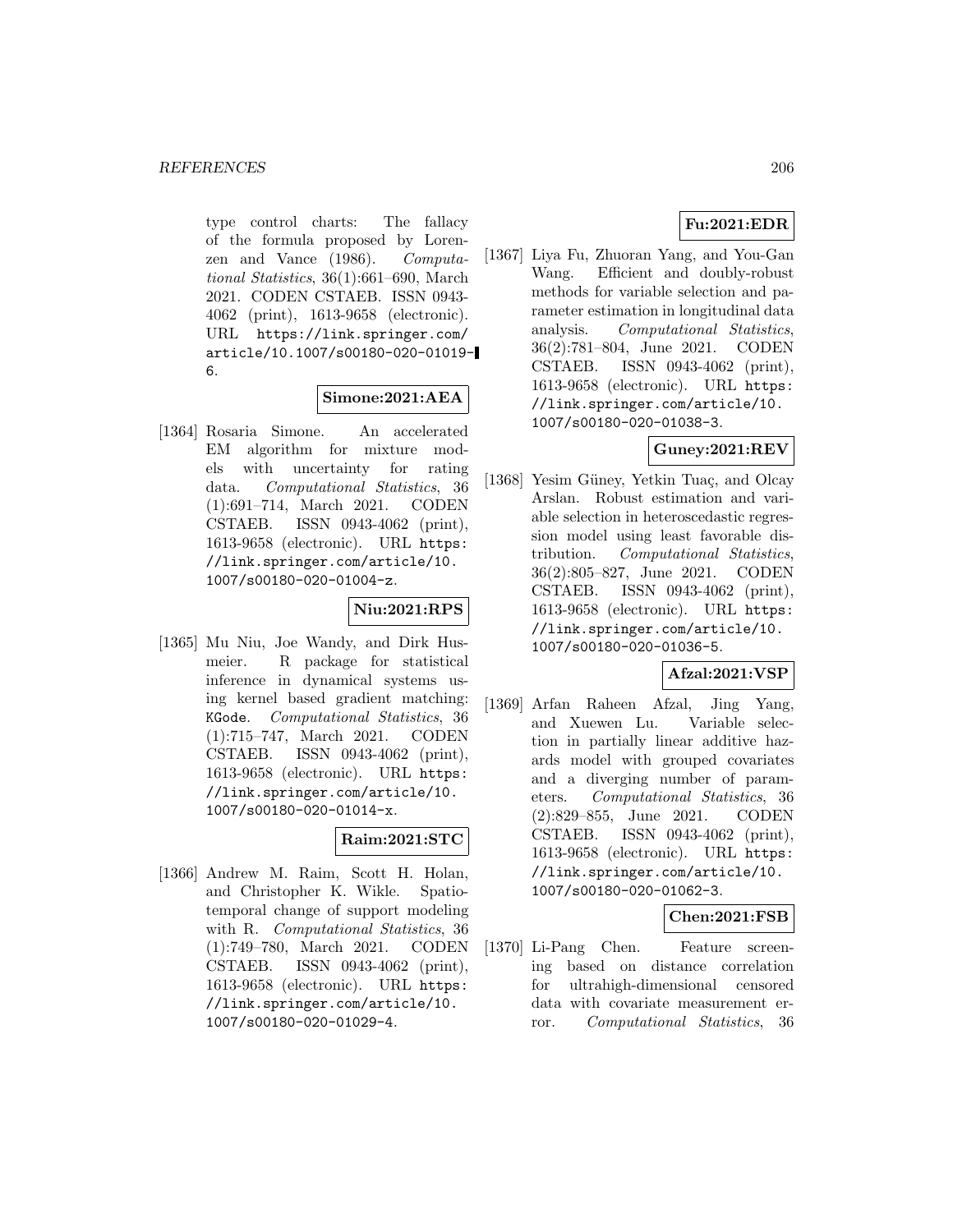(2):857–884, June 2021. CODEN CSTAEB. ISSN 0943-4062 (print), 1613-9658 (electronic). URL https: //link.springer.com/article/10. 1007/s00180-020-01039-2.

## **Chen:2021:EAJ**

[1371] Xiaolin Chen, Catherine Chunling Liu, and Sheng Xu. An efficient algorithm for joint feature screening in ultrahigh-dimensional Cox's model. Computational Statistics, 36 (2):885–910, June 2021. CODEN CSTAEB. ISSN 0943-4062 (print), 1613-9658 (electronic). URL https: //link.springer.com/article/10. 1007/s00180-020-01032-9.

### **Beyaztas:2021:PLS**

[1372] Ufuk Beyaztas and Han Lin Shang. A partial least squares approach for function-on-function interaction regression. Computational Statistics, 36 (2):911–939, June 2021. CODEN CSTAEB. ISSN 0943-4062 (print), 1613-9658 (electronic). URL https: //link.springer.com/article/10. 1007/s00180-020-01058-z.

## **Li:2021:SBT**

[1373] Zhengbang Li, Fuxiang Liu, and Guoxin Zuo. A stationary bootstrap test about two mean vectors comparison with somewhat dense differences and fewer sample size than dimension. Computational Statistics, 36(2):941–960, June 2021. CODEN CSTAEB. ISSN 0943-4062 (print), 1613-9658 (electronic). URL https: //link.springer.com/article/10. 1007/s00180-020-01030-x.

## **Pan:2021:ODU**

[1374] Yingli Pan, Zhan Liu, and Guangyu Song. Outlier detection under a covariate-adjusted exponential regression model with censored data. Computational Statistics, 36(2):961–976, June 2021. CODEN CSTAEB. ISSN 0943- 4062 (print), 1613-9658 (electronic). URL https://link.springer.com/ article/10.1007/s00180-020-01052- 5.

### **Cockeran:2021:GFT**

[1375] M. Cockeran, S. G. Meintanis, and J. S. Allison. Goodness-offit testing of survival models in the presence of Type-II right censoring. Computational Statistics, 36 (2):977–1010, June 2021. CODEN CSTAEB. ISSN 0943-4062 (print), 1613-9658 (electronic). URL https: //link.springer.com/article/10. 1007/s00180-020-01050-7.

#### **Sanchez:2021:OTS**

[1376] Ainara Rodríguez Sánchez, Román Salmerón Gómez, and Catalina García García. Obtaining a threshold for the Stewart index and its extension to ridge regression. Computational Statistics, 36(2):1011–1029, June 2021. CODEN CSTAEB. ISSN 0943-4062 (print), 1613-9658 (electronic). URL https: //link.springer.com/article/10. 1007/s00180-020-01047-2.

#### **Machalova:2021:CSR**

[1377] Jitka Machalová, Renáta Talská, and Ales Gába. Compositional splines for representation of density functions. Computational Statistics, 36 (2):1031–1064, June 2021. CODEN CSTAEB. ISSN 0943-4062 (print),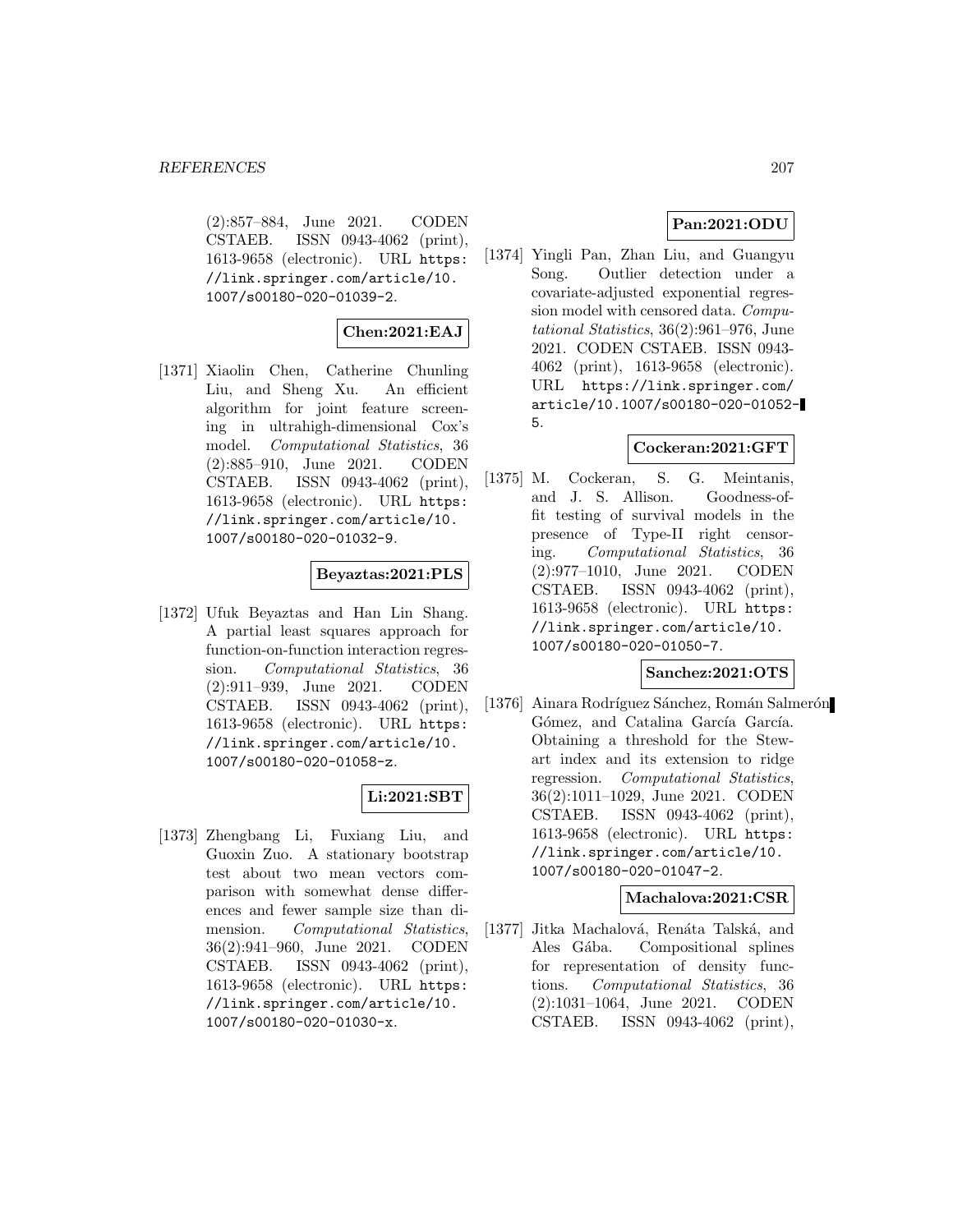1613-9658 (electronic). URL https: //link.springer.com/article/10. 1007/s00180-020-01042-7.

### **Hoang-Nguyen-Thuy:2021:MCT**

[1378] Ngan Hoang-Nguyen-Thuy and K. Krishnamoorthy. A method for computing tolerance intervals for a location-scale family of distributions. Computational Statistics, 36 (2):1065–1092, June 2021. CODEN CSTAEB. ISSN 0943-4062 (print), 1613-9658 (electronic). URL https: //link.springer.com/article/10. 1007/s00180-020-01031-w.

#### **Koyuncu:2021:DRM**

[1379] Nursel Koyuncu and Derya Karagöz. Designing robust modified R control charts for asymmetric distributions under ranked set and median ranked set sampling. *Computational Statistics*, 36 (2):1093–1121, June 2021. CODEN CSTAEB. ISSN 0943-4062 (print), 1613-9658 (electronic). URL https: //link.springer.com/article/10. 1007/s00180-020-01051-6.

#### **Kharrati-Kopaei:2021:EDL**

[1380] Mahmood Kharrati-Kopaei. On the exact distribution of the likelihood ratio test statistic for testing the homogeneity of the scale parameters of several inverse Gaussian distributions. Computational Statistics, 36 (2):1123–1138, June 2021. CODEN CSTAEB. ISSN 0943-4062 (print), 1613-9658 (electronic). URL https: //link.springer.com/article/10. 1007/s00180-020-01053-4.

### **Zhang:2021:CWU**

[1381] Yang Zhang, Yu Xiao, and Xin Lu. Comprehensive world university ranking based on ranking aggregation. Computational Statistics, 36 (2):1139–1152, June 2021. CODEN CSTAEB. ISSN 0943-4062 (print), 1613-9658 (electronic). URL https: //link.springer.com/article/10. 1007/s00180-020-01033-8.

### **Soh:2021:ECP**

[1382] Patrice Takam Soh, Eugene Kouassi, and Martin Kegnenlezom. Estimation of a CIR process with jumps using a closed form approximation likelihood under a strong approximation of order 1. Computational Statistics, 36 (2):1153–1176, June 2021. CODEN CSTAEB. ISSN 0943-4062 (print), 1613-9658 (electronic). URL https: //link.springer.com/article/10. 1007/s00180-020-01040-9.

#### **Bagnato:2021:URO**

[1383] Luca Bagnato and Antonio Punzo. Unconstrained representation of orthogonal matrices with application to common principal components. Computational Statistics, 36 (2):1177–1195, June 2021. CODEN CSTAEB. ISSN 0943-4062 (print), 1613-9658 (electronic). URL https: //link.springer.com/article/10. 1007/s00180-020-01041-8.

## **Zhong:2021:SCB**

[1384] Chen Zhong and Lijian Yang. Simultaneous confidence bands for comparing variance functions of two samples based on deterministic designs. Computational Statistics, 36 (2):1197–1218, June 2021. CODEN CSTAEB. ISSN 0943-4062 (print), 1613-9658 (electronic). URL https: //link.springer.com/article/10. 1007/s00180-020-01043-6.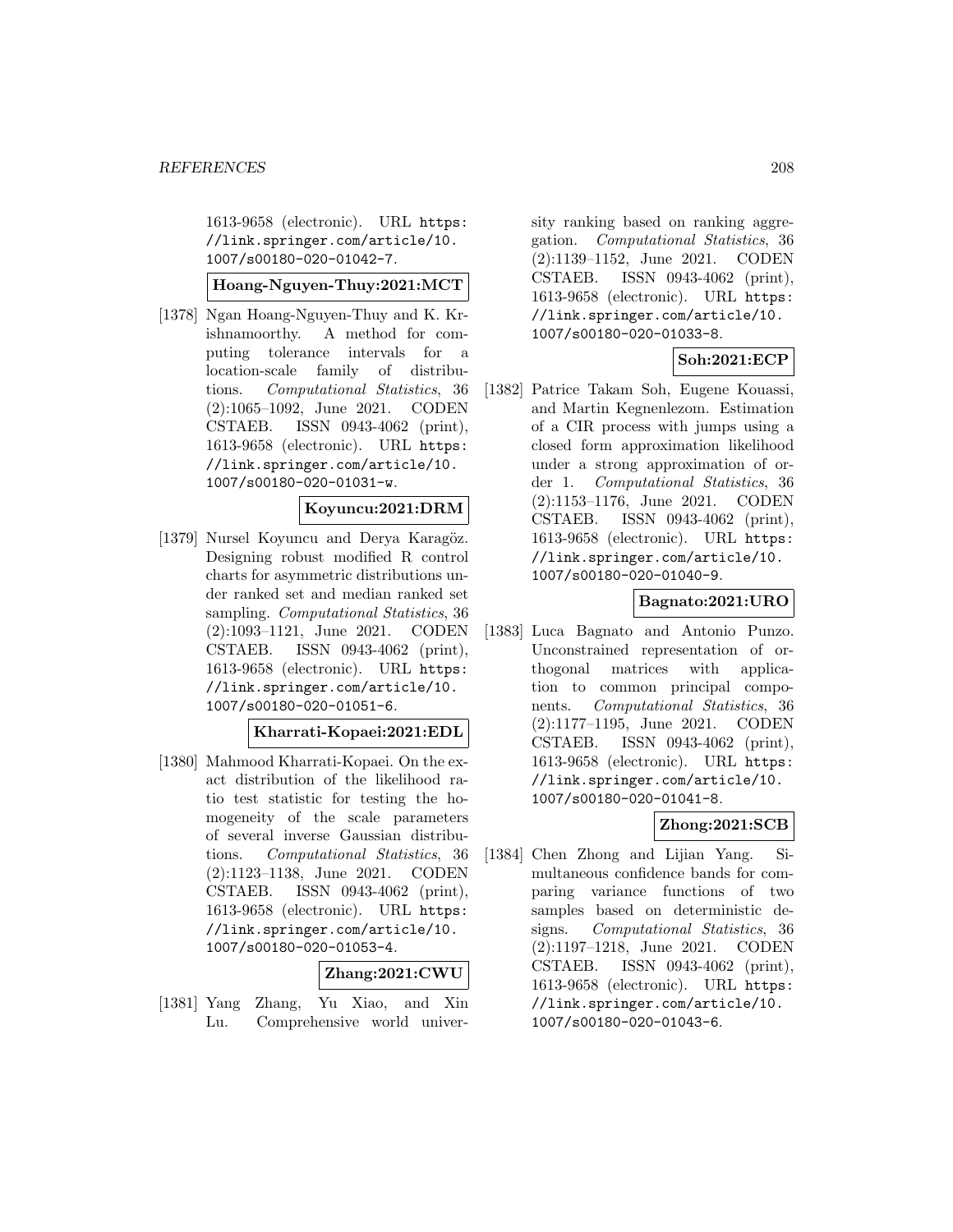## **Kilic:2021:GAA**

[1385] Muhammet Burak Kiliç, Yusuf Sahin, and Melih Burak Koca. Genetic algorithm approach with an adaptive search space based on EM algorithm in two-component mixture Weibull parameter estimation. Computational Statistics, 36 (2):1219–1242, June 2021. CODEN CSTAEB. ISSN 0943-4062 (print), 1613-9658 (electronic). URL https: //link.springer.com/article/10. 1007/s00180-020-01044-5.

## **Burkner:2021:ELO**

[1386] Paul-Christian Bürkner, Jonah Gabry, and Aki Vehtari. Efficient leaveone-out cross-validation for Bayesian non-factorized normal and Student-t models. Computational Statistics, 36 (2):1243–1261, June 2021. CODEN CSTAEB. ISSN 0943-4062 (print), 1613-9658 (electronic). URL https: //link.springer.com/article/10. 1007/s00180-020-01045-4.

### **Kelter:2021:ATI**

[1387] Riko Kelter. Analysis of type I and II error rates of Bayesian and frequentist parametric and nonparametric two-sample hypothesis tests under preliminary assessment of normality. Computational Statistics, 36 (2):1263–1288, June 2021. CODEN CSTAEB. ISSN 0943-4062 (print), 1613-9658 (electronic). URL https: //link.springer.com/article/10. 1007/s00180-020-01034-7.

#### **Tian:2021:BBR**

[1388] Yu-Zhu Tian, Man-Lai Tang, and Mao-Zai Tian. Bayesian bridgerandomized penalized quantile regres-

sion for ordinal longitudinal data, with application to firm's bond ratings. Computational Statistics, 36 (2):1289–1319, June 2021. CODEN CSTAEB. ISSN 0943-4062 (print), 1613-9658 (electronic). URL https: //link.springer.com/article/10. 1007/s00180-020-01037-4.

## **Bayati:2021:BAR**

[1389] Mahdieh Bayati, Seyed Kamran Ghoreishi, and Jingjing Wu. Bayesian analysis of restricted penalized empirical likelihood. Computational Statistics, 36(2):1321–1339, June 2021. CODEN CSTAEB. ISSN 0943-4062 (print), 1613-9658 (electronic). URL https: //link.springer.com/article/10. 1007/s00180-020-01046-3.

### **Sousa:2021:BWS**

[1390] Alex Rodrigo dos S. Sousa, Nancy L. Garcia, and Brani Vidakovic. Bayesian wavelet shrinkage with beta priors. Computational Statistics, 36 (2):1341–1363, June 2021. CODEN CSTAEB. ISSN 0943-4062 (print), 1613-9658 (electronic). URL https: //link.springer.com/article/10. 1007/s00180-020-01048-1.

#### **Kang:2021:BMC**

[1391] Sang Gil Kang, Woo Dong Lee, and Yongku Kim. Bayesian multiple change-points detection in a normal model with heterogeneous variances. Computational Statistics, 36 (2):1365–1390, June 2021. CODEN CSTAEB. ISSN 0943-4062 (print), 1613-9658 (electronic). URL https: //link.springer.com/article/10. 1007/s00180-020-01054-3.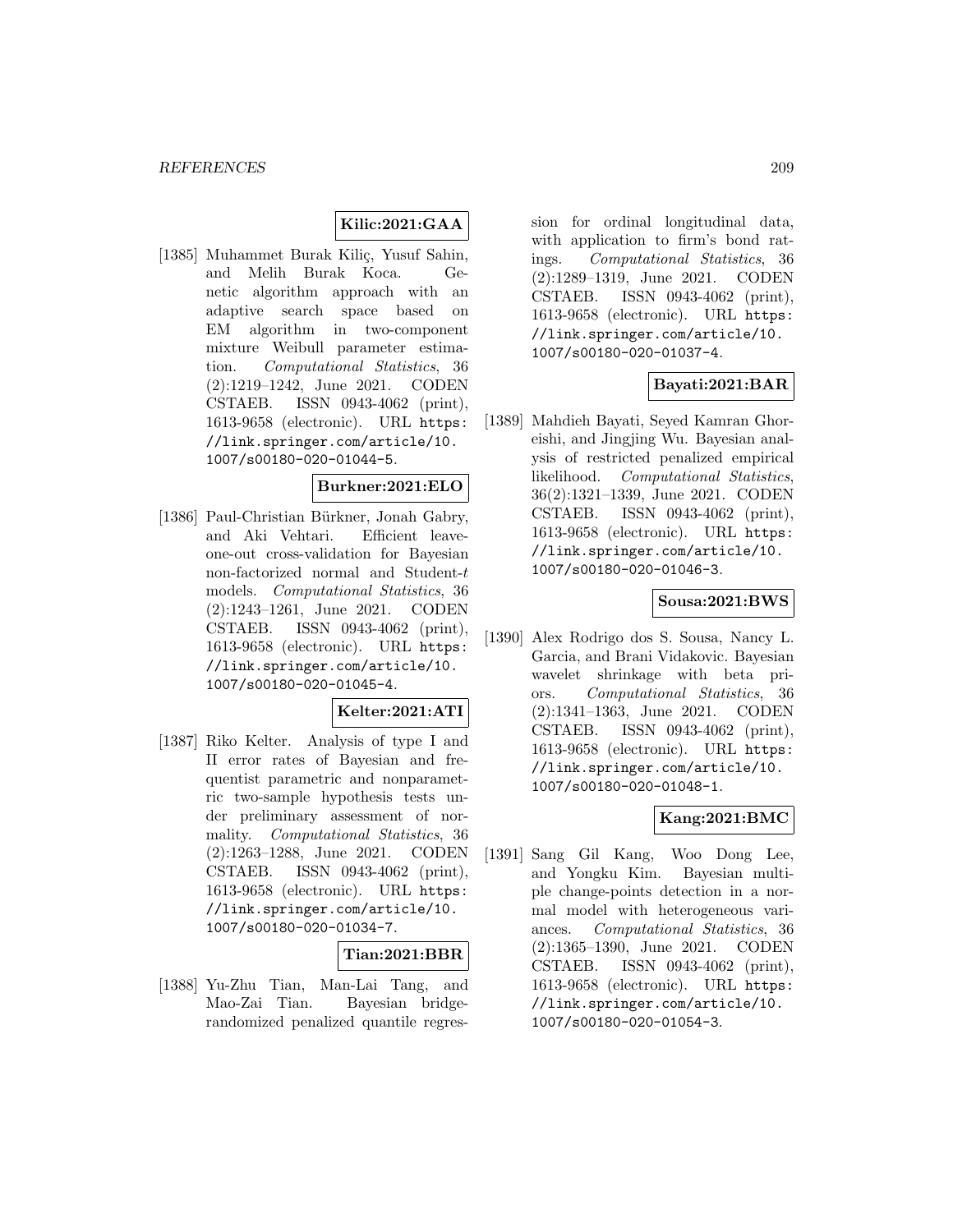### **Wu:2021:VSL**

[1392] Chien-Wei Wu, Ming-Hung Shu, and Bi-Min Hsu. Variables skiplot sampling plans on the basis of process capability index for products with a low fraction of defectives. Computational Statistics, 36 (2):1391–1413, June 2021. CODEN CSTAEB. ISSN 0943-4062 (print), 1613-9658 (electronic). URL https: //link.springer.com/article/10. 1007/s00180-020-01049-0.

#### **Grabchak:2021:TLE**

[1393] Michael Grabchak. On the transition laws of p-tempered  $\alpha$ -stable OUprocesses. Computational Statistics, 36 (2):1415–1436, June 2021. CODEN CSTAEB. ISSN 0943-4062 (print), 1613-9658 (electronic). URL https: //link.springer.com/article/10. 1007/s00180-020-01055-2.

#### **Gooijer:2021:AVM**

[1394] Jan G. De Gooijer. Asymmetric vector moving average models: estimation and testing. Computational Statistics, 36(2):1437–1460, June 2021. CODEN CSTAEB. ISSN 0943-4062 (print), 1613-9658 (electronic). URL https: //link.springer.com/article/10. 1007/s00180-020-01056-1.

## **Cao:2021:EPG**

[1395] Chunzheng Cao, Ming He, and Xin Liu. Estimation and prediction of a generalized mixed-effects model with tprocess for longitudinal correlated binary data. Computational Statistics, 36(2):1461–1479, June 2021. CODEN CSTAEB. ISSN 0943-4062 (print), 1613-9658 (electronic). URL https:

//link.springer.com/article/10. 1007/s00180-020-01057-0.

#### **Hsiao:2021:FDD**

[1396] Cheng Hsiao, Yimeng Xie, and Qiankun Zhou. Factor dimension determination for panel interactive effects models: an orthogonal projection approach. Computational Statistics, 36 (2):1481–1497, June 2021. CODEN CSTAEB. ISSN 0943-4062 (print), 1613-9658 (electronic). URL https: //link.springer.com/article/10. 1007/s00180-020-01059-y.

### **Deng:2021:IAM**

[1397] Shirong Deng, Jie Chen, and Huidong Shi. Integrative analysis of multiple types of genomic data using an accelerated failure time frailty model. Computational Statistics, 36 (2):1499–1532, June 2021. CODEN CSTAEB. ISSN 0943-4062 (print), 1613-9658 (electronic). URL https: //link.springer.com/article/10. 1007/s00180-020-01060-5.

### **Dmitrieva:2021:IAB**

[1398] Tatiana Dmitrieva, Kristin McCullough, and Nader Ebrahimi. Improved approximate Bayesian computation methods via empirical likelihood. Computational Statistics, 36 (2):1533–1552, June 2021. CODEN CSTAEB. ISSN 0943-4062 (print), 1613-9658 (electronic). URL https: //link.springer.com/article/10. 1007/s00180-020-00985-1.

### **Amjadi:2021:EDC**

[1399] Roya Amjadi and Wendy Martinez. The 2016 Data Challenge of the American Statistical Association. Computational Statistics, 36(3):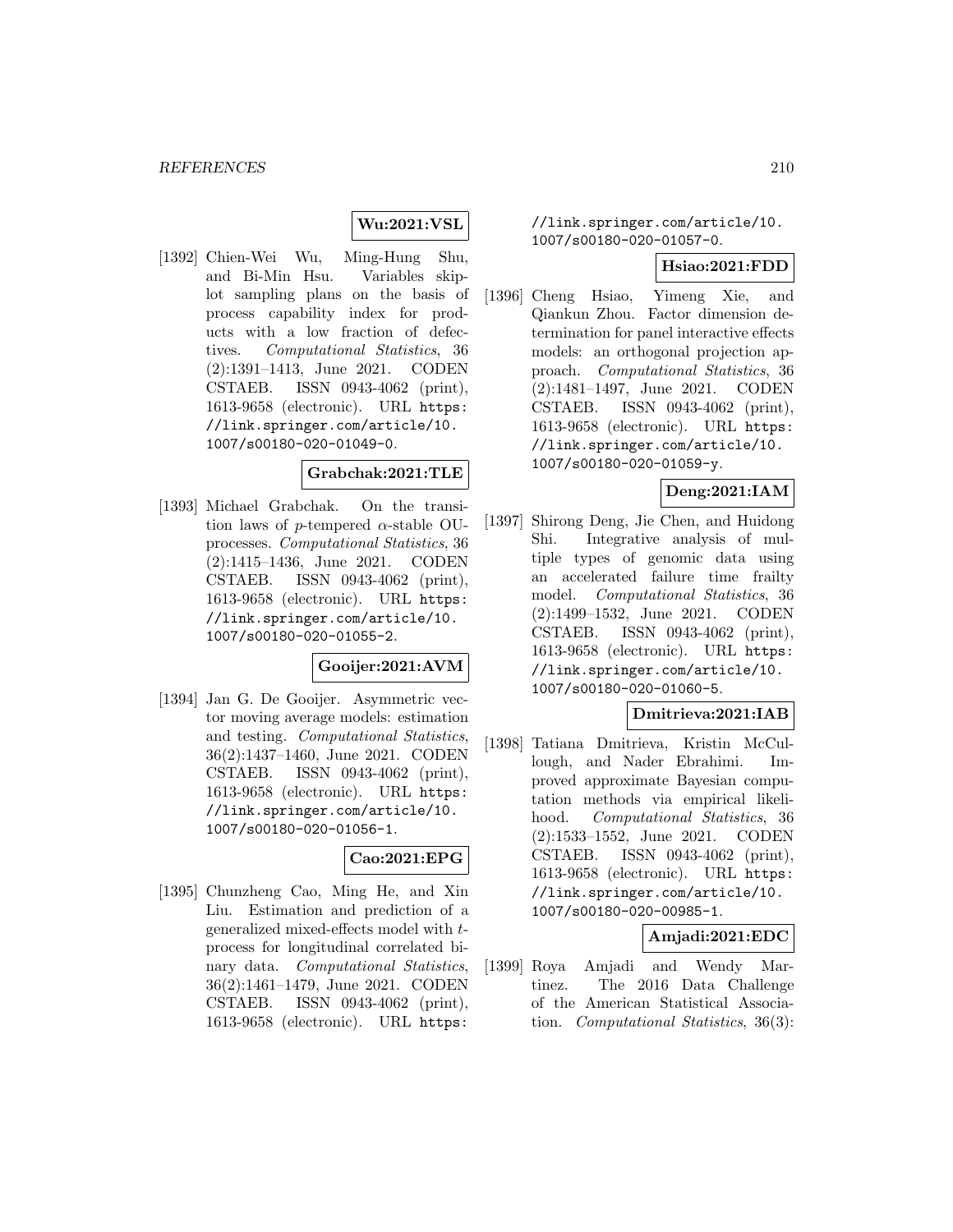1553–1560, September 2021. CODEN CSTAEB. ISSN 0943-4062 (print), 1613-9658 (electronic). URL https: //link.springer.com/article/10. 1007/s00180-021-01076-5.

## **Alkan:2021:PMM**

[1400] Gunes Alkan, Robert Farrow, and Yifan Zhong. Predictive modeling of maximum injury severity and potential economic cost in a car accident based on the General Estimates System data. *Computational Statistics*, 36(3): 1561–1575, September 2021. CODEN CSTAEB. ISSN 0943-4062 (print), 1613-9658 (electronic). URL https: //link.springer.com/article/10. 1007/s00180-021-01074-7.

### **Auerbach:2021:HBA**

[1401] Jonathan Auerbach, Christopher Eshleman, and Rob Trangucci. A hierarchical Bayes approach to adjust for selection bias in beforeafter analyses of vision zero policies. Computational Statistics, 36(3): 1577–1604, September 2021. CODEN CSTAEB. ISSN 0943-4062 (print), 1613-9658 (electronic). URL https: //link.springer.com/article/10. 1007/s00180-021-01070-x.

### **Coyle:2021:ADD**

[1402] Patrick Coyle, Chen Chen, and Nooreen Dabbish. Analysis of drowsy driving: exploring subpopulation risk with weighted contingency table tools. Computational Statistics, 36(3):1605– 1620, September 2021. CODEN CSTAEB. ISSN 0943-4062 (print), 1613-9658 (electronic). URL https: //link.springer.com/article/10. 1007/s00180-021-01071-w.

## **Roy:2021:CBT**

[1403] Dooti Roy, Ved Deshpande, and M. Henry Linder. A cluster-based taxonomy of bus crashes in the United States. Computational Statistics, 36(3): 1621–1638, September 2021. CODEN CSTAEB. ISSN 0943-4062 (print), 1613-9658 (electronic). URL https: //link.springer.com/article/10. 1007/s00180-021-01073-8.

## **Philips:2021:ACS**

[1404] Cody R. Philips, Robert C. Garrett, and Thomas J. Fisher. An analysis of crash-safety ratings and the true assessment of injuries by vehicle. Computational Statistics, 36(3): 1639–1660, September 2021. CODEN CSTAEB. ISSN 0943-4062 (print), 1613-9658 (electronic). URL https: //link.springer.com/article/10. 1007/s00180-021-01072-9.

## **Zhong:2021:BLV**

[1405] Wenyan Zhong, Xuewen Lu, and Jingjing Wu. Bi-level variable selection in semiparametric transformation models with right-censored data. Computational Statistics, 36(3): 1661–1692, September 2021. CODEN CSTAEB. ISSN 0943-4062 (print), 1613-9658 (electronic). URL https: //link.springer.com/article/10. 1007/s00180-021-01075-6.

#### **Moreira:2021:NED**

[1406] Carla Moreira, Jacobo de Uña-Álvarez, and Roel Braekers. Nonparametric estimation of a distribution function from doubly truncated data under dependence. Computational Statistics, 36(3): 1693–1720, September 2021. CODEN CSTAEB. ISSN 0943-4062 (print),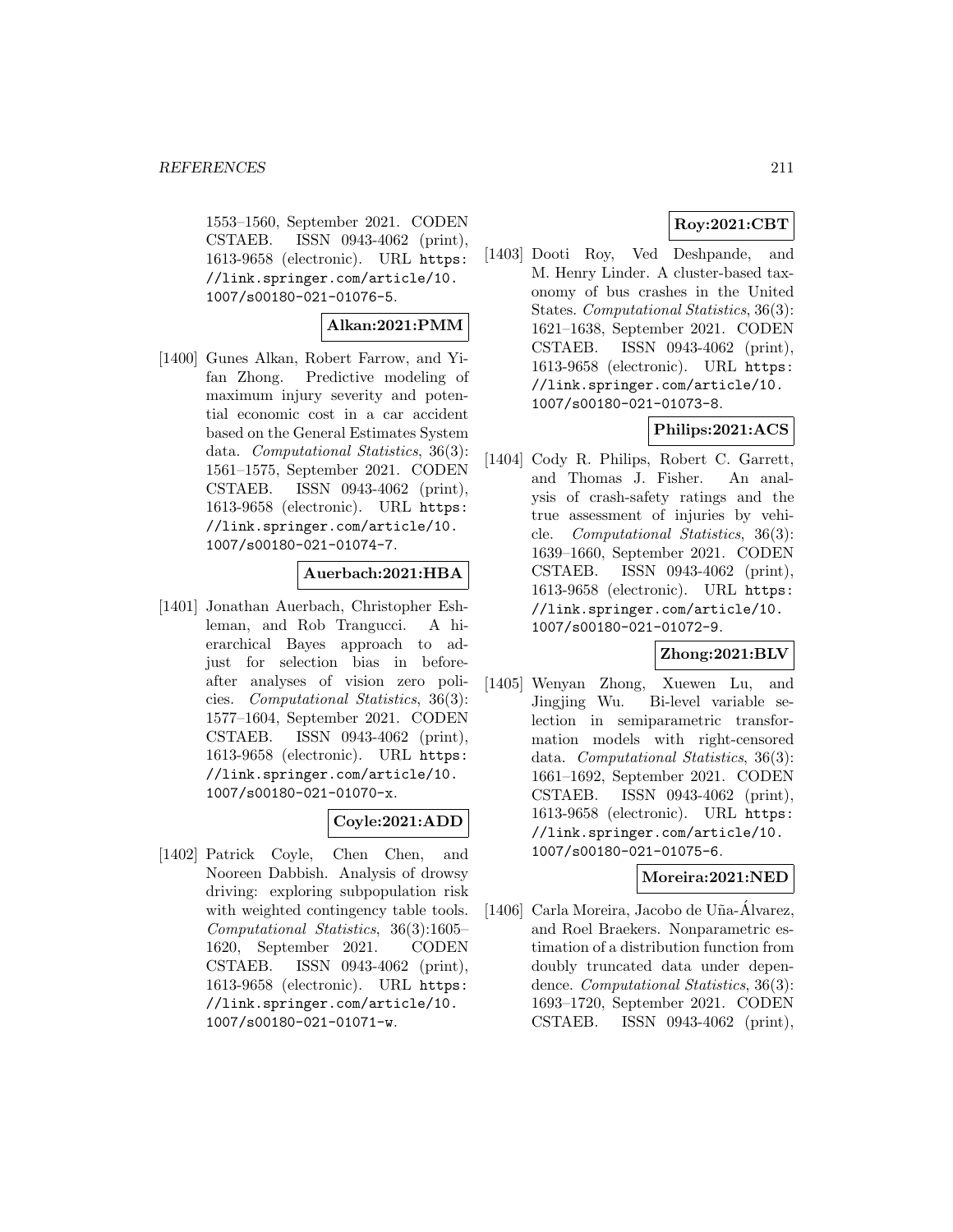1613-9658 (electronic). URL https: //link.springer.com/article/10. 1007/s00180-021-01085-4.

#### **Schwendinger:2021:COS**

[1407] Florian Schwendinger, Bettina Grün, and Kurt Hornik. A comparison of optimization solvers for log binomial regression including conic programming. Computational Statistics, 36(3): 1721–1754, September 2021. CODEN CSTAEB. ISSN 0943-4062 (print), 1613-9658 (electronic). URL https: //link.springer.com/article/10. 1007/s00180-021-01084-5.

### **Reschenhofer:2021:FCP**

[1408] Erhard Reschenhofer and Manveer K. Mangat. Fast computation and practical use of amplitudes at non-Fourier frequencies. Computational Statistics, 36(3):1755–1773, September 2021. CODEN CSTAEB. ISSN 0943- 4062 (print), 1613-9658 (electronic). URL https://link.springer.com/ article/10.1007/s00180-020-01061- 4.

### **Klaschka:2021:MCI**

[1409] Jan Klaschka and Jenő Reiczigel. On matching confidence intervals and tests for some discrete distributions: methodological and computational aspects. Computational Statistics, 36(3): 1775–1790, September 2021. CODEN CSTAEB. ISSN 0943-4062 (print), 1613-9658 (electronic). URL https: //link.springer.com/article/10. 1007/s00180-020-00986-0.

#### **Al-Labadi:2021:TSP**

[1410] Luai Al-Labadi. The two-sample problem via relative belief ratio.

Computational Statistics, 36(3):1791– 1808, September 2021. CODEN CSTAEB. ISSN 0943-4062 (print), 1613-9658 (electronic). URL https: //link.springer.com/article/10. 1007/s00180-020-00988-y.

## **Gur:2021:EEB**

[1411] Sercan Gür and Klaus Pötzelberger. On the empirical estimator of the boundary in inverse first-exit problems. Computational Statistics, 36(3): 1809–1820, September 2021. CODEN CSTAEB. ISSN 0943-4062 (print), 1613-9658 (electronic). URL https: //link.springer.com/article/10. 1007/s00180-020-00989-x.

## **Kim:2021:BSP**

[1412] Seong W. Kim, Sabina Shahin, and Jinheum Kim. Binary segmentation procedures using the bivariate binomial distribution for detecting streakiness in sports data. Computational Statistics, 36(3):1821– 1843, September 2021. CODEN CSTAEB. ISSN 0943-4062 (print), 1613-9658 (electronic). URL https: //link.springer.com/article/10. 1007/s00180-020-00992-2.

#### **Jaser:2021:TSR**

[1413] Miriam Jaser and Aleksey Min. On tests for symmetry and radial symmetry of bivariate copulas towards testing for ellipticity. Computational Statistics, 36(3):1–26, September 2021. CODEN CSTAEB. ISSN 0943-4062 (print), 1613-9658 (electronic). URL https: //link.springer.com/article/10. 1007/s00180-020-00994-0.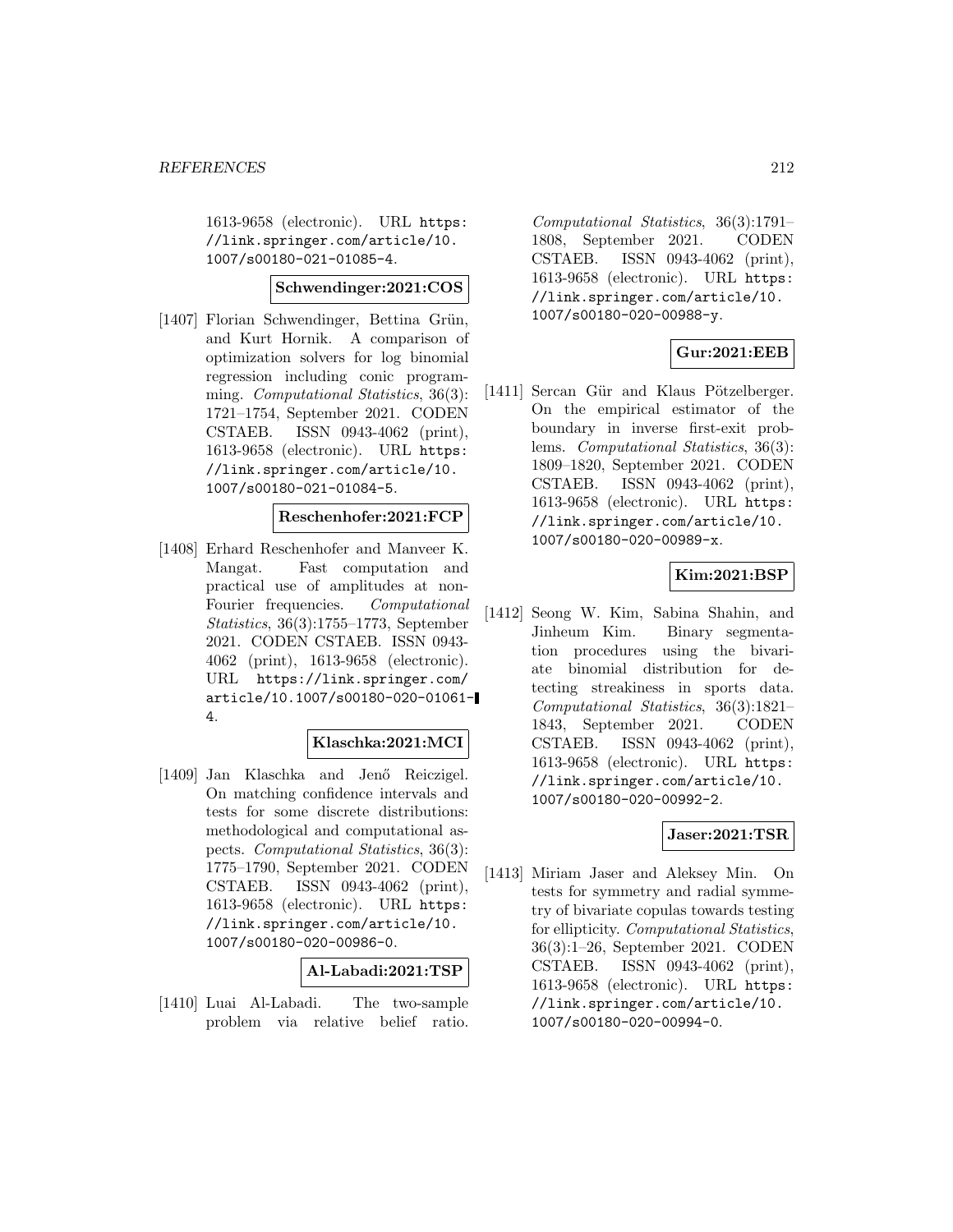## **Su:2021:CMN**

[1414] Chun-Lung Su and Pao sheng Shen. On consistency of the monotone NPMLE of survival function under the mixed case interval-censored model with left truncation. Computational Statistics, 36(3):1871– 1883, September 2021. CODEN CSTAEB. ISSN 0943-4062 (print), 1613-9658 (electronic). URL https: //link.springer.com/article/10. 1007/s00180-020-00995-z.

#### **Rolke:2021:CSG**

[1415] Wolfgang Rolke and Cristian Gutierrez Gongora. A chi-square goodnessof-fit test for continuous distributions against a known alternative. Computational Statistics, 36(3):1885– 1900, September 2021. CODEN CSTAEB. ISSN 0943-4062 (print), 1613-9658 (electronic). URL https: //link.springer.com/article/10. 1007/s00180-020-00997-x.

# **Su:2021:VAI**

[1416] Xiao Su and Yuguo Chen. Variational approximation for importance sampling. Computational Statistics, 36(3): 1901–1930, September 2021. CODEN CSTAEB. ISSN 0943-4062 (print), 1613-9658 (electronic). URL https: //link.springer.com/article/10. 1007/s00180-021-01063-w.

#### **Opheim:2021:LMM**

[1417] Timothy Opheim and Anuradha Roy. Linear models for multivariate repeated measures data with block exchangeable covariance structure. Computational Statistics, 36(3):1931– 1963, September 2021. CODEN CSTAEB. ISSN 0943-4062 (print),

1613-9658 (electronic). URL https: //link.springer.com/article/10. 1007/s00180-021-01064-9.

#### **Elshahhat:2021:BSA**

[1418] Ahmed Elshahhat and Mazen Nassar. Bayesian survival analysis for adaptive Type-II progressive hybrid censored Hjorth data. Computational Statistics, 36(3):1965– 1990, September 2021. CODEN CSTAEB. ISSN 0943-4062 (print), 1613-9658 (electronic). URL https: //link.springer.com/article/10. 1007/s00180-021-01065-8.

## **Jin:2021:BSB**

[1419] Shiqiang Jin and Gyuhyeong Goh. Bayesian selection of best subsets via hybrid search. Computational Statistics, 36(3):1991– 2007, September 2021. CODEN CSTAEB. ISSN 0943-4062 (print), 1613-9658 (electronic). URL https: //link.springer.com/article/10. 1007/s00180-020-00996-y.

## **Marcot:2021:WOV**

[1420] Bruce G. Marcot and Anca M. Hanea. What is an optimal value of  $k$  in  $k$ -fold cross-validation in discrete Bayesian network analysis? Computational Statistics, 36(3):2009– 2031, September 2021. CODEN CSTAEB. ISSN 0943-4062 (print), 1613-9658 (electronic). URL https: //link.springer.com/article/10. 1007/s00180-020-00999-9.

### **Hu:2021:BJQ**

[1421] Yingying Hu, Huixia Judy Wang, and Jianhua Guo. Bayesian jointquantile regression. Computational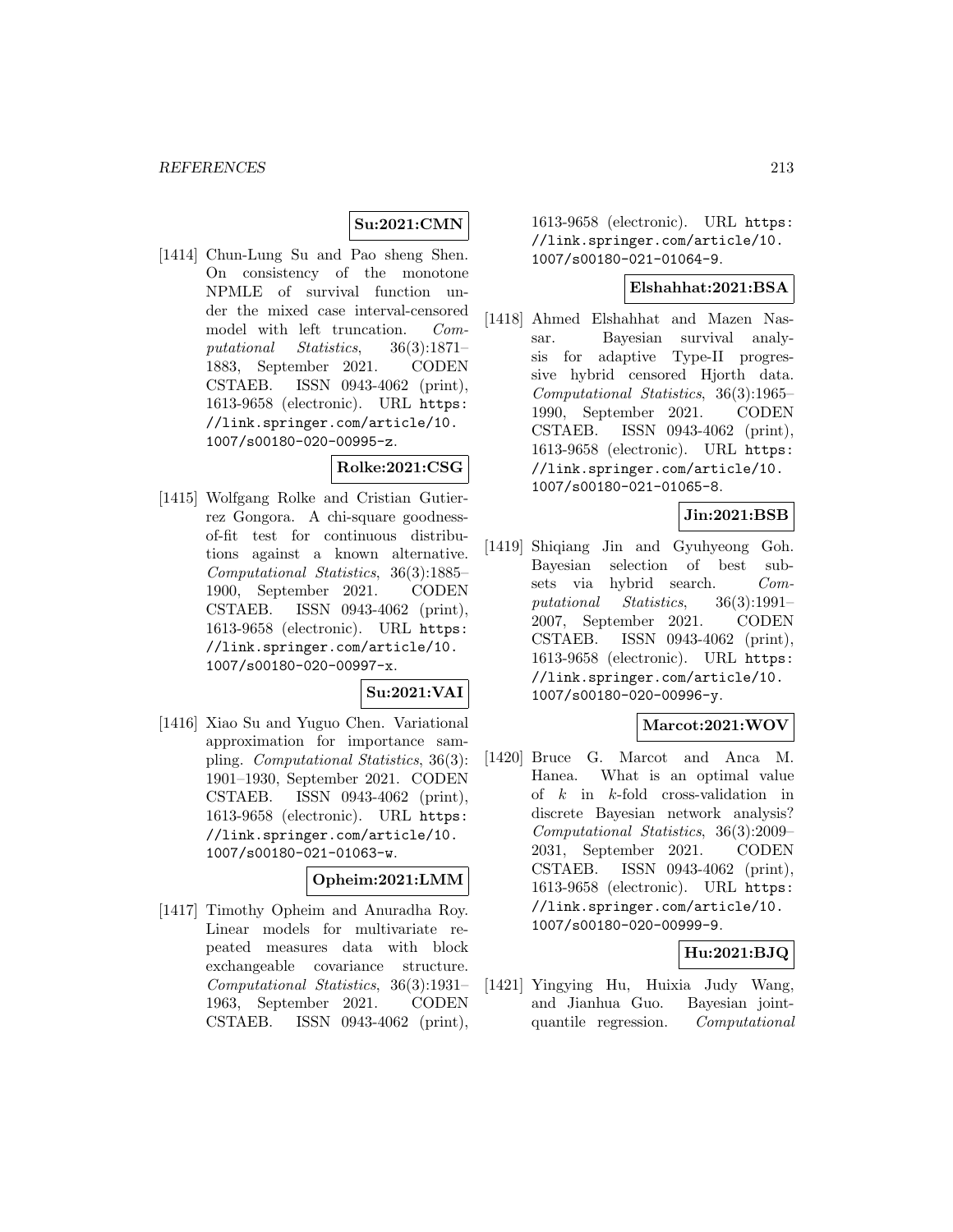Statistics, 36(3):2033–2053, September 2021. CODEN CSTAEB. ISSN 0943- 4062 (print), 1613-9658 (electronic). URL https://link.springer.com/ article/10.1007/s00180-020-00998 w.

#### **Maturana-Russel:2021:BSD**

[1422] Patricio Maturana-Russel and Renate Meyer. Bayesian spectral density estimation using p-splines with quantile-based knot placement. Computational Statistics, 36(3):2055– 2077, September 2021. CODEN CSTAEB. ISSN 0943-4062 (print), 1613-9658 (electronic). URL https: //link.springer.com/article/10. 1007/s00180-021-01066-7.

### **Kang:2021:OBA**

[1423] Sang Gil Kang, Woo Dong Lee, and Yongku Kim. Objective Bayesian analysis for generalized exponential stress-strength model. Computational Statistics, 36(3):2079– 2109, September 2021. CODEN CSTAEB. ISSN 0943-4062 (print), 1613-9658 (electronic). URL https: //link.springer.com/article/10. 1007/s00180-021-01083-6.

# **Chang:2021:EPL**

[1424] Pei-Chieh Chang, Kim-Hung Pho, and Chin-Shang Li. Estimation of parameters of logistic regression for two-stage randomized response technique. Computational Statistics, 36(3): 2111–2133, September 2021. CODEN CSTAEB. ISSN 0943-4062 (print), 1613-9658 (electronic). URL https: //link.springer.com/article/10. 1007/s00180-021-01068-5.

## **Shao:2021:DGI**

[1425] Bin Shao. Decomposition of the Gini index by income source for aggregated data and its applications. Computational Statistics, 36(3):2135– 2159, September 2021. CODEN CSTAEB. ISSN 0943-4062 (print), 1613-9658 (electronic). URL https: //link.springer.com/article/10. 1007/s00180-021-01069-4.

## **Chen:2021:UQE**

[1426] Luming Chen and Sujit K. Ghosh. Uncertainty quantification and estimation of closed curves based on noisy data. Computational Statistics, 36(3): 2161–2176, September 2021. CODEN CSTAEB. ISSN 0943-4062 (print), 1613-9658 (electronic). URL https: //link.springer.com/article/10. 1007/s00180-021-01077-4.

## **Bee:2021:TPR**

[1427] Marco Bee, Julien Hambuckers, and Luca Trapin. Testing a parameter restriction on the boundary for the g-andh distribution: a simulated approach. Computational Statistics, 36(3):2177– 2200, September 2021. CODEN CSTAEB. ISSN 0943-4062 (print), 1613-9658 (electronic). URL https: //link.springer.com/article/10. 1007/s00180-021-01078-3.

### **Mahdavi:2021:MLE**

[1428] Abbas Mahdavi, Vahid Amirzadeh, and Tsung-I Lin. Maximum likelihood estimation for scale-shape mixtures of flexible generalized skew normal distributions via selection representation. Computational Statistics, 36(3): 2201–2230, September 2021. CODEN CSTAEB. ISSN 0943-4062 (print),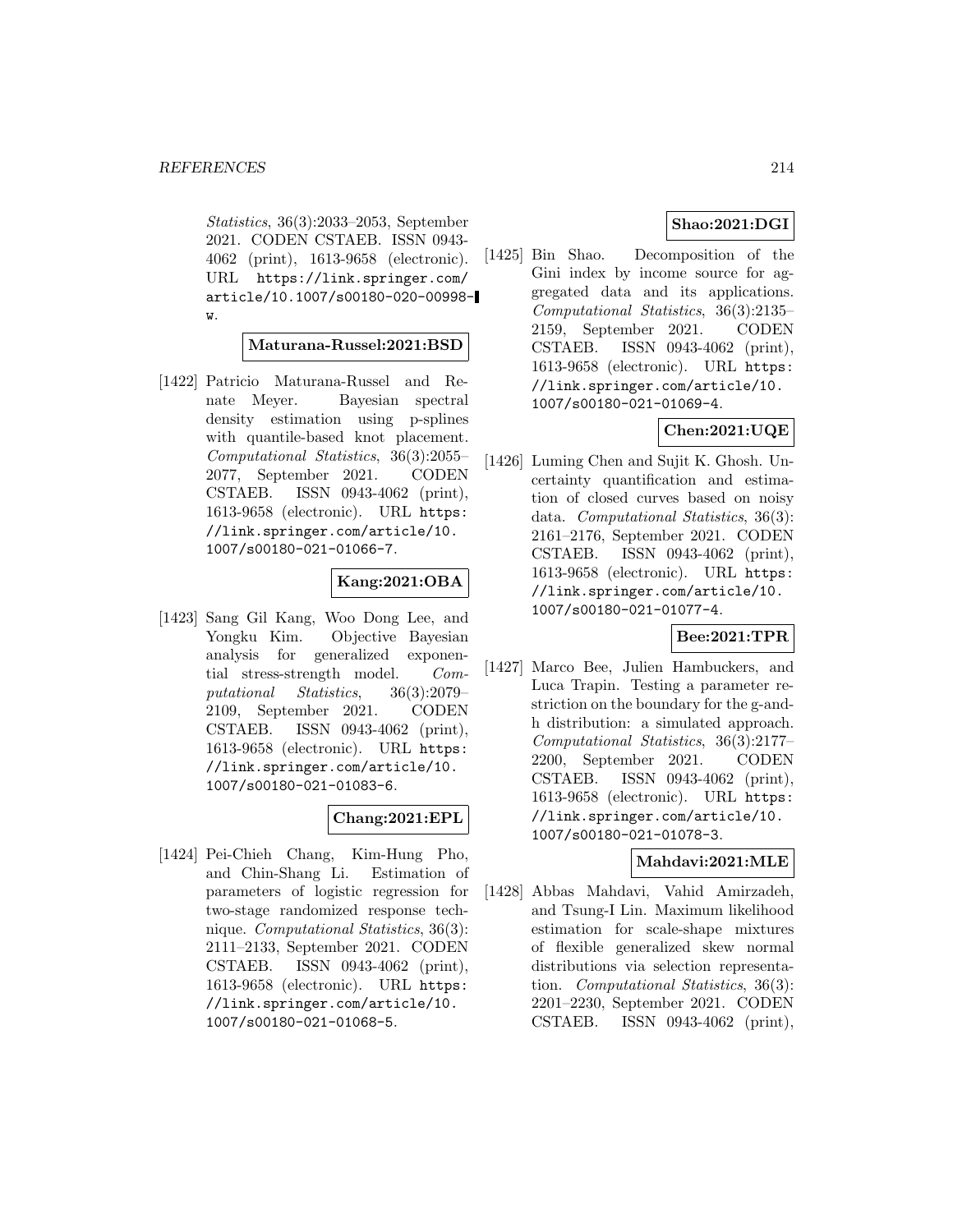1613-9658 (electronic). URL https: //link.springer.com/article/10. 1007/s00180-021-01079-2.

## **Ferreira:2021:DTR**

[1429] Arthur De Sá Ferreira, Ney Meziat-Filho, and Ana Paula Antunes Ferreira. Double threshold receiver operating characteristic plot for three-modal continuous predictors. Computational Statistics, 36(3): 2231–2245, September 2021. CODEN CSTAEB. ISSN 0943-4062 (print), 1613-9658 (electronic). URL https: //link.springer.com/article/10. 1007/s00180-021-01080-9.

#### **Alshammri:2021:MDP**

[1430] Fayed Alshammri and Jiazhu Pan. Moving dynamic principal component analysis for non-stationary multivariate time series. Computational Statistics, 36(3):2247– 2287, September 2021. CODEN CSTAEB. ISSN 0943-4062 (print), 1613-9658 (electronic). URL https: //link.springer.com/article/10. 1007/s00180-021-01081-8.

### **Miljkovic:2021:NCA**

[1431] Tatjana Miljkovic and Ying-Ju Chen. A new computational approach for estimation of the Gini index based on grouped data. Computational Statistics, 36(3):2289–2311, September 2021. CODEN CSTAEB. ISSN 0943- 4062 (print), 1613-9658 (electronic). URL https://link.springer.com/ article/10.1007/s00180-021-01082- 7.

#### **Robledo:2021:NAF**

[1432] Kristy P. Robledo and Ian C. Marschner. A new algorithm

for fitting semi-parametric variance regression models. Computational Statistics, 36(4):2313– 2335, December 2021. CODEN CSTAEB. ISSN 0943-4062 (print), 1613-9658 (electronic). URL https: //link.springer.com/article/10. 1007/s00180-021-01067-6.

### **Masci:2021:ECS**

[1433] Chiara Masci, Francesca Ieva, and Anna Maria Paganoni. Evaluating class and school effects on the joint student achievements in different subjects: a bivariate semiparametric model with random coefficients. Computational Statistics, 36(4): 2337–2377, December 2021. CODEN CSTAEB. ISSN 0943-4062 (print), 1613-9658 (electronic). URL https: //link.springer.com/article/10. 1007/s00180-021-01107-1.

#### **Siebenborn:2021:MPT**

[1434] Martin Siebenborn and Julian Wagner. A multigrid preconditioner for tensor product spline smoothing. Computational Statistics, 36(4): 2379–2411, December 2021. CODEN CSTAEB. ISSN 0943-4062 (print), 1613-9658 (electronic). URL https: //link.springer.com/article/10. 1007/s00180-021-01104-4.

# **Qin:2021:PSE**

[1435] Fei Qin and Zhangsheng Yu. Penalized spline estimation for panel count data model with time-varying coefficients. Computational Statistics, 36(4): 2413–2434, December 2021. CODEN CSTAEB. ISSN 0943-4062 (print), 1613-9658 (electronic). URL https: //link.springer.com/article/10. 1007/s00180-021-01109-z.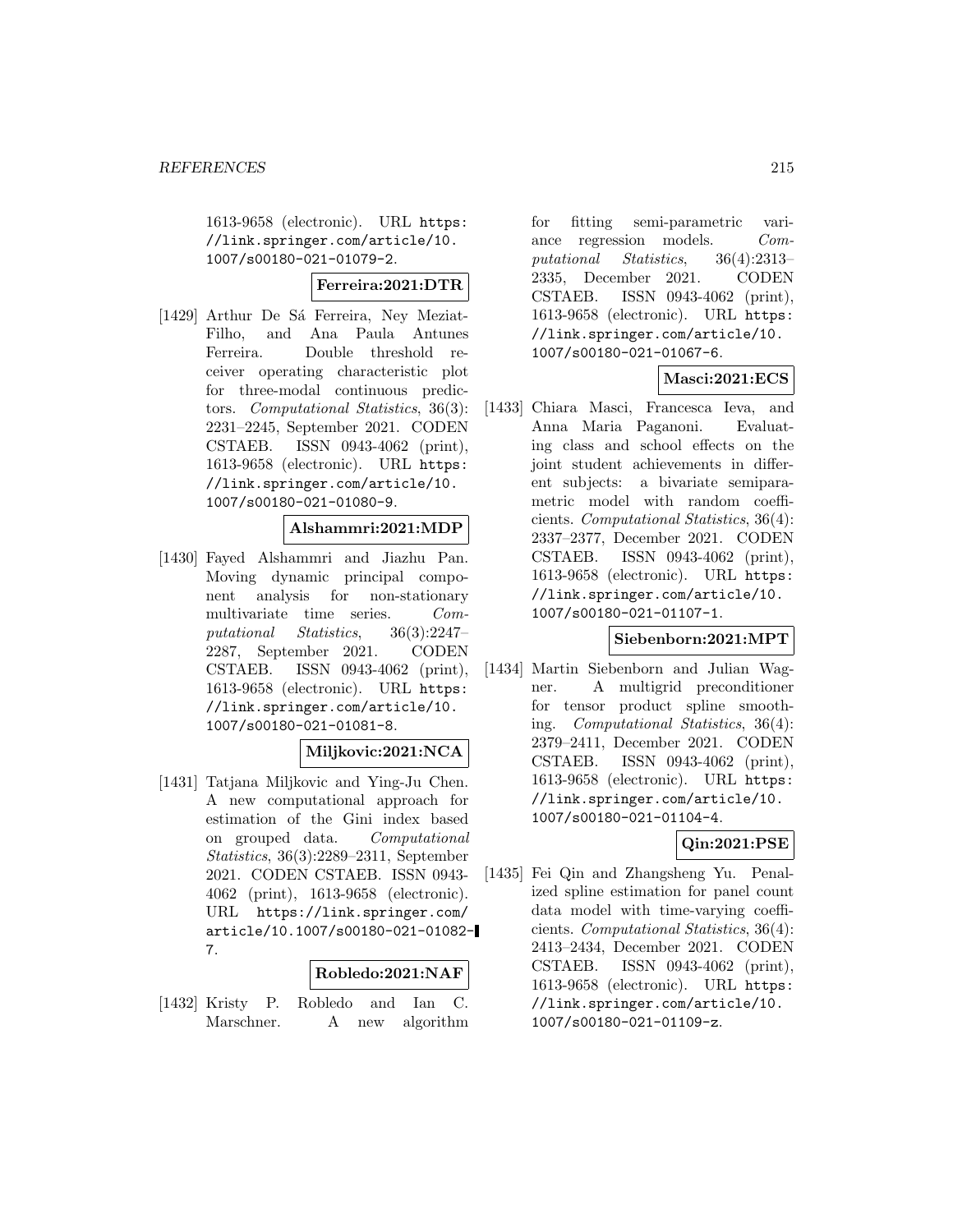### **Oliveira:2021:AMA**

[1436] Rodrigo A. Oliveira and Gilberto A. Paula. Additive models with autoregressive symmetric errors based on penalized regression splines. Computational Statistics, 36(4):2435– 2466, December 2021. CODEN CSTAEB. ISSN 0943-4062 (print), 1613-9658 (electronic). URL https: //link.springer.com/article/10. 1007/s00180-021-01106-2.

## **Xie:2021:MCR**

[1437] Yujing Xie and Zhangsheng Yu. Mixture cure rate models with neural network estimated nonparametric components. Computational Statistics, 36(4): 2467–2489, December 2021. CODEN CSTAEB. ISSN 0943-4062 (print), 1613-9658 (electronic). URL https: //link.springer.com/article/10. 1007/s00180-021-01086-3.

#### **Arenas:2021:CME**

 $[1438]$  G. Y. Arenas, J. A. Villaseñor, and F. Tajonar. A computational method for estimating a change point in the Cox hazard model. Computational Statistics, 36(4):2491– 2506, December 2021. CODEN CSTAEB. ISSN 0943-4062 (print), 1613-9658 (electronic). URL https: //link.springer.com/article/10. 1007/s00180-021-01087-2.

#### **Novais:2021:CEC**

[1439] Luísa Novais and Susana Faria. Comparison of the EM, CEM and SEM algorithms in the estimation of finite mixtures of linear mixed models: a simulation study. Computational Statistics, 36(4):2507– 2533, December 2021. CODEN

CSTAEB. ISSN 0943-4062 (print), 1613-9658 (electronic). URL https: //link.springer.com/article/10. 1007/s00180-021-01088-1.

### **Zuo:2021:OSS**

[1440] Lulu Zuo, Haixiang Zhang, and Liuquan Sun. Optimal subsample selection for massive logistic regression with distributed data. Computational Statistics, 36(4):2535– 2562, December 2021. CODEN CSTAEB. ISSN 0943-4062 (print), 1613-9658 (electronic). URL https: //link.springer.com/article/10. 1007/s00180-021-01089-0.

#### **Santi:2021:RBE**

[1441] Flavio Santi, Maria Michela Dickson, and Giuseppe Espa. Reduced-bias estimation of spatial autoregressive models with incompletely geocoded data. Computational Statistics, 36(4): 2563–2590, December 2021. CODEN CSTAEB. ISSN 0943-4062 (print), 1613-9658 (electronic). URL https: //link.springer.com/article/10. 1007/s00180-021-01090-7.

#### **Bar-Hen:2021:SCC**

[1442] Avner Bar-Hen, Servane Gey, and Jean-Michel Poggi. Spatial CART classification trees. Computational Statistics, 36(4):2591–2613, December 2021. CODEN CSTAEB. ISSN 0943- 4062 (print), 1613-9658 (electronic). URL https://link.springer.com/ article/10.1007/s00180-021-01091- 6.

#### **Cavicchioli:2021:SIM**

[1443] Maddalena Cavicchioli. Statistical inference for mixture GARCH models with financial application.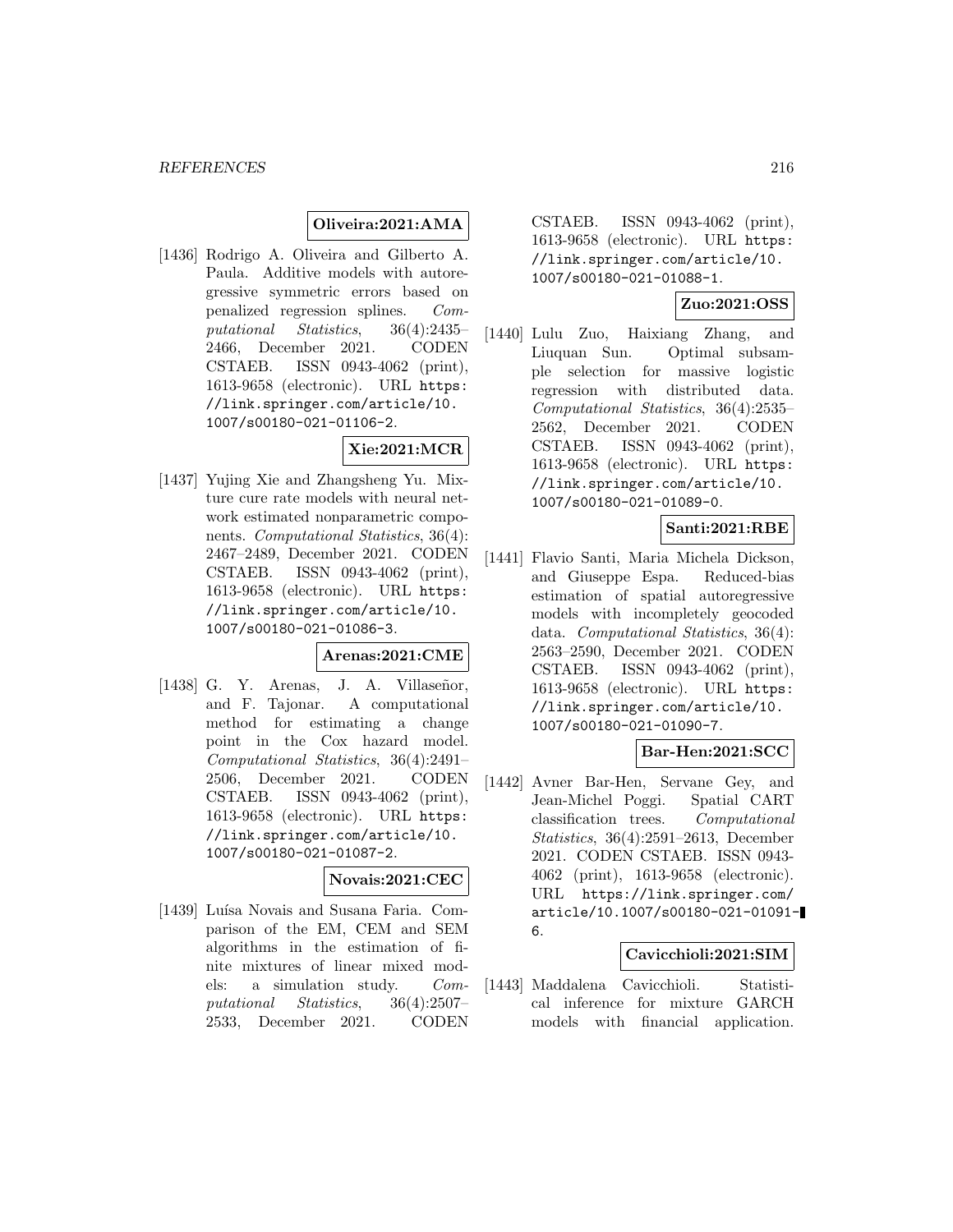Computational Statistics, 36(4):2615– 2642, December 2021. CODEN CSTAEB. ISSN 0943-4062 (print), 1613-9658 (electronic). URL https: //link.springer.com/article/10. 1007/s00180-021-01092-5.

### **Zhang:2021:BAB**

[1444] Jiwei Zhang, Zhaoyuan Zhang, and Jian Tao. A Bayesian algorithm based on auxiliary variables for estimating GRM with non-ignorable missing data. Computational Statistics, 36(4): 2643–2669, December 2021. CODEN CSTAEB. ISSN 0943-4062 (print), 1613-9658 (electronic). URL https: //link.springer.com/article/10. 1007/s00180-021-01100-8.

#### **Shimamura:2021:BSC**

[1445] Kaito Shimamura and Shuichi Kawano. Bayesian sparse convex clustering via global-local shrinkage priors. Computational Statistics, 36(4):2671– 2699, December 2021. CODEN CSTAEB. ISSN 0943-4062 (print), 1613-9658 (electronic). URL https: //link.springer.com/article/10. 1007/s00180-021-01101-7.

### **Vazquez:2021:PMV**

[1446] Elsa Vazquez and Jeffrey R. Wilson. Partitioned method of valid moment marginal model with Bayes interval estimates for correlated binary data with time-dependent covariates. Computational Statistics, 36(4): 2701–2718, December 2021. CODEN CSTAEB. ISSN 0943-4062 (print), 1613-9658 (electronic). URL https: //link.springer.com/article/10. 1007/s00180-021-01105-3.

## **Viscardi:2021:WAB**

[1447] Cecilia Viscardi, Michele Boreale, and Fabio Corradi. Weighted approximate Bayesian computation via Sanov's theorem. Computational Statistics, 36(4): 2719–2753, December 2021. CODEN CSTAEB. ISSN 0943-4062 (print), 1613-9658 (electronic). URL https: //link.springer.com/article/10. 1007/s00180-021-01093-4.

### **Hasan:2021:EAP**

[1448] Mirza Nazmul Hasan and Roel Braekers. Estimation of the association parameters in hierarchically clustered survival data by nested Archimedean copula functions. Computational Statistics, 36(4):2755– 2787, December 2021. CODEN CSTAEB. ISSN 0943-4062 (print), 1613-9658 (electronic). URL https: //link.springer.com/article/10. 1007/s00180-021-01094-3.

### **Rosenthal:2021:JMC**

[1449] Jeffrey S. Rosenthal, Aki Dote, and Ali Sheikholeslami. Jump Markov chains and rejection-free Metropolis algorithms. Computational Statistics, 36(4):2789–2811, December 2021. CODEN CSTAEB. ISSN 0943- 4062 (print), 1613-9658 (electronic). URL https://link.springer.com/ article/10.1007/s00180-021-01095- 2.

#### **Chmielowiec:2021:AEF**

[1450] Andrzej Chmielowiec. Algorithm for error-free determination of the variance of all contiguous subsequences and fixed-length contiguous subsequences for a sequence of industrial measurement data. Com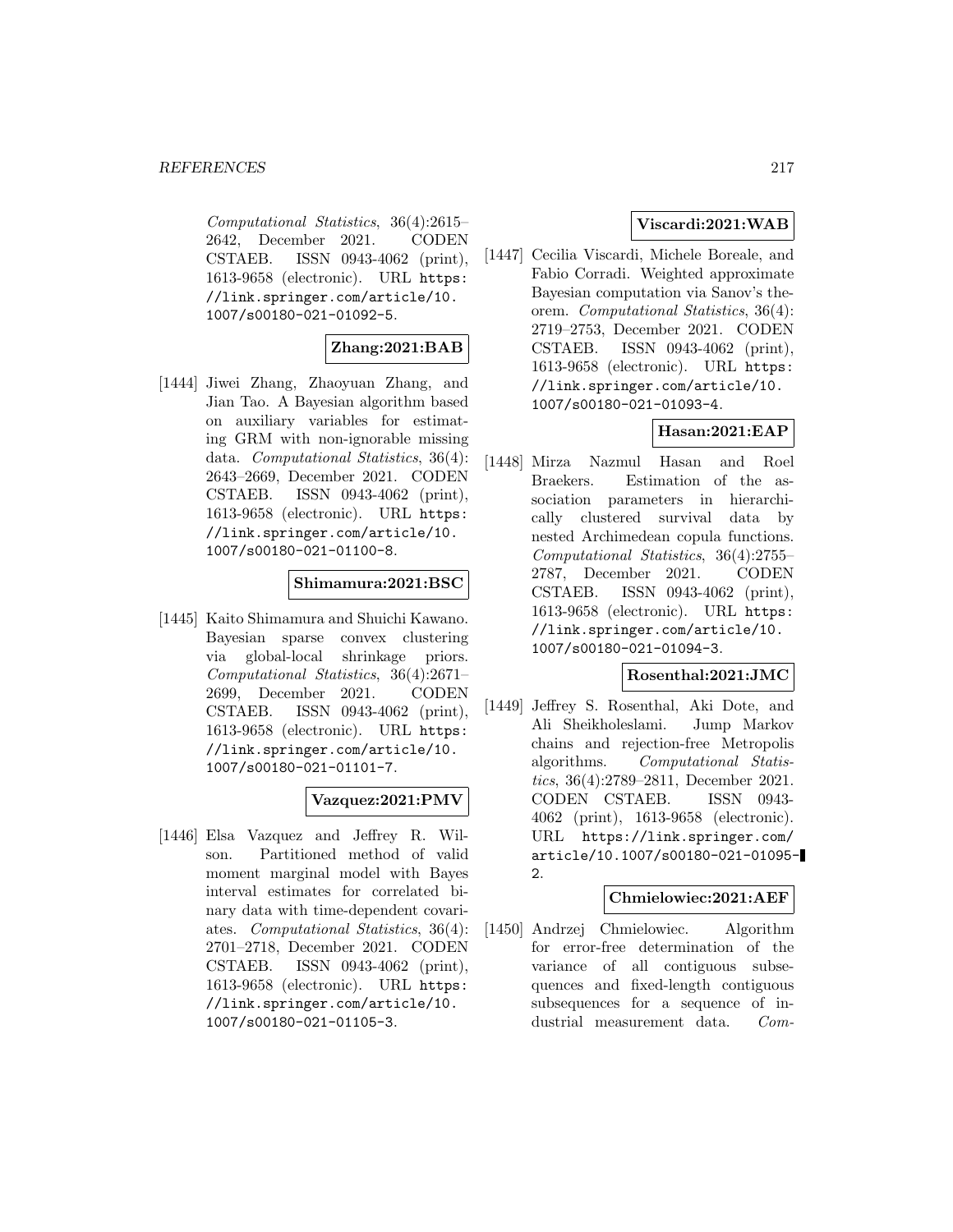putational Statistics, 36(4):2813– 2840, December 2021. CODEN CSTAEB. ISSN 0943-4062 (print), 1613-9658 (electronic). URL https: //link.springer.com/article/10. 1007/s00180-021-01096-1.

# **Altun:2021:NTP**

[1451] Emrah Altun. A new two-parameter discrete Poisson-generalized Lindley distribution with properties and applications to healthcare data sets. Computational Statistics, 36(4):2841– 2861, December 2021. CODEN CSTAEB. ISSN 0943-4062 (print), 1613-9658 (electronic). URL https: //link.springer.com/article/10. 1007/s00180-021-01097-0.

# **Sherlock:2021:DSI**

[1452] Chris Sherlock. Direct statistical inference for finite Markov jump processes via the matrix exponential. Computational Statistics, 36(4):2863– 2887, December 2021. CODEN CSTAEB. ISSN 0943-4062 (print), 1613-9658 (electronic). URL https: //link.springer.com/article/10. 1007/s00180-021-01102-6.

**Lopez-Blazquez:2021:ADM**

[1453] Fernando López-Blázquez and Begoña Salamanca-Miño. Automatic differentiation and maximal correlation of order statistics from discrete parents. *Computational Statistics*, 36(4): 2889–2915, December 2021. CODEN CSTAEB. ISSN 0943-4062 (print), 1613-9658 (electronic). URL https: //link.springer.com/article/10. 1007/s00180-021-01103-5.

# **Parrella:2021:BJP**

[1454] Maria Lucia Parrella, Giuseppina Albano, and Michele La Rocca. Bootstrap joint prediction regions for sequences of missing values in spatio-temporal datasets. Computational Statistics, 36(4):2917– 2938, December 2021. CODEN CSTAEB. ISSN 0943-4062 (print), 1613-9658 (electronic). URL https: //link.springer.com/article/10. 1007/s00180-021-01099-y.

### **Meilan-Vila:2021:CVN**

[1455] A. Meilán-Vila, R. Fernández-Casal, and M. Francisco-Fernández. A computational validation for nonparametric assessment of spatial trends. Computational Statistics, 36(4):2939– 2965, December 2021. CODEN CSTAEB. ISSN 0943-4062 (print), 1613-9658 (electronic). URL https: //link.springer.com/article/10. 1007/s00180-021-01108-0.

# **Tian:2021:BJI**

[1456] Yu-Zhu Tian, Man-Lai Tang, and Mao-Zai Tian. Bayesian joint inference for multivariate quantile regression model with  $L_{1/2}$  penalty. Computational Statistics, 36(4):2967– 2994, December 2021. CODEN CSTAEB. ISSN 0943-4062 (print), 1613-9658 (electronic). URL https: //link.springer.com/article/10. 1007/s00180-021-01158-4. See correction [1457].

**Tian:2021:CBJ**

[1457] Yu-Zhu Tian, Man-Lai Tang, and Mao-Zai Tian. Correction to: Bayesian joint inference for multivariate quantile regression model with  $L_{1/2}$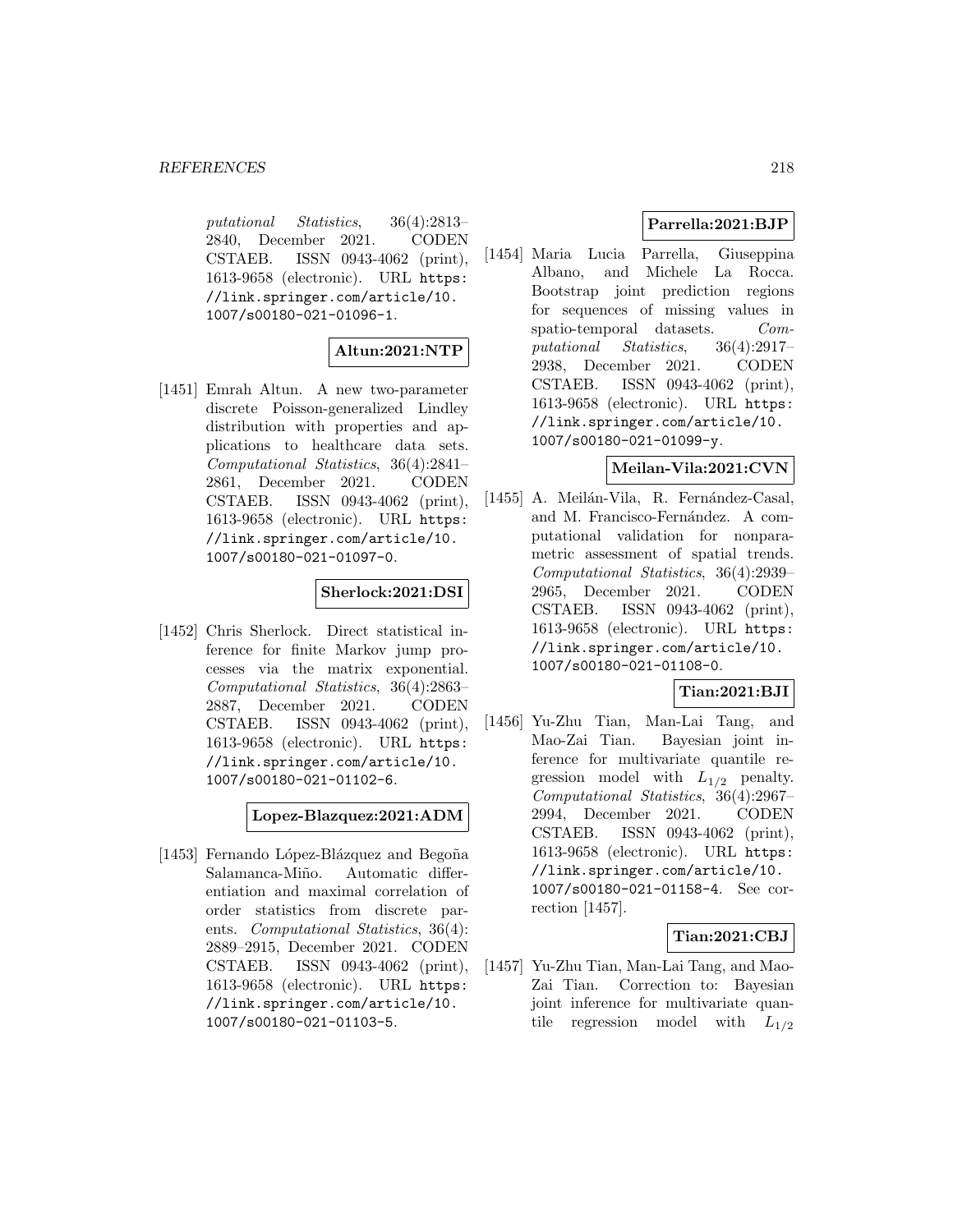penalty. Computational Statistics, 36 (4):2995, December 2021. CODEN CSTAEB. ISSN 0943-4062 (print), 1613-9658 (electronic). URL https: //link.springer.com/article/10. 1007/s00180-021-01168-2. See [1456].

### **Zhu:2022:LHT**

[1458] Tianming Zhu and Jin-Ting Zhang. Linear hypothesis testing in highdimensional one-way MANOVA: a new normal reference approach. Computational Statistics, 37(1):1–27, March 2022. CODEN CSTAEB. ISSN 0943- 4062 (print), 1613-9658 (electronic). URL https://link.springer.com/ article/10.1007/s00180-021-01110- 6.

#### **Shen:2022:NEC**

[1459] Pao sheng Shen. Nonparametric estimation for competing risks survival data subject to left truncation and interval censoring. Computational Statistics, 37(1):29–42, March 2022. CODEN CSTAEB. ISSN 0943-4062 (print), 1613-9658 (electronic). URL https: //link.springer.com/article/10. 1007/s00180-021-01111-5.

### **Ballante:2022:NAM**

[1460] Elena Ballante, Silvia Figini, and Pierpaolo Uberti. A new approach in model selection for ordinal target variables. Computational Statistics, 37(1):43–56, March 2022. CODEN CSTAEB. ISSN 0943-4062 (print), 1613-9658 (electronic). URL https: //link.springer.com/article/10. 1007/s00180-021-01112-4.

### **Zhang:2022:DIH**

[1461] Shuang Zhang and Xingdong Feng. Distributed identification of heterogeneous treatment effects. Computational Statistics, 37(1):57–89, March 2022. CODEN CSTAEB. ISSN 0943- 4062 (print), 1613-9658 (electronic). URL https://link.springer.com/ article/10.1007/s00180-021-01114- 2.

## **Paradis:2022:RMS**

[1462] Emmanuel Paradis. Reduced multidimensional scaling. Computational Statistics, 37(1):91–105, March 2022. CODEN CSTAEB. ISSN 0943- 4062 (print), 1613-9658 (electronic). URL https://link.springer.com/ article/10.1007/s00180-021-01116- 0.

### **Xiaohui:2022:AGR**

[1463] Zhou Xiaohui and Gu Guiding. An algorithm of generating random number by wavelet denoising method and its application. Computational Statistics, 37(1):107–124, March 2022. CODEN CSTAEB. ISSN 0943-4062 (print), 1613-9658 (electronic). URL https: //link.springer.com/article/10. 1007/s00180-021-01117-z.

# **Amiri:2022:ERC**

[1464] Mehdi Amiri, Yaser Mehrali, and Ahad Jamalizadeh. Efficient recursive computational algorithms for multivariate  $t$  and multivariate unified skew- $t$ distributions with applications to inference. Computational Statistics, 37 (1):125–158, March 2022. CODEN CSTAEB. ISSN 0943-4062 (print), 1613-9658 (electronic). URL https: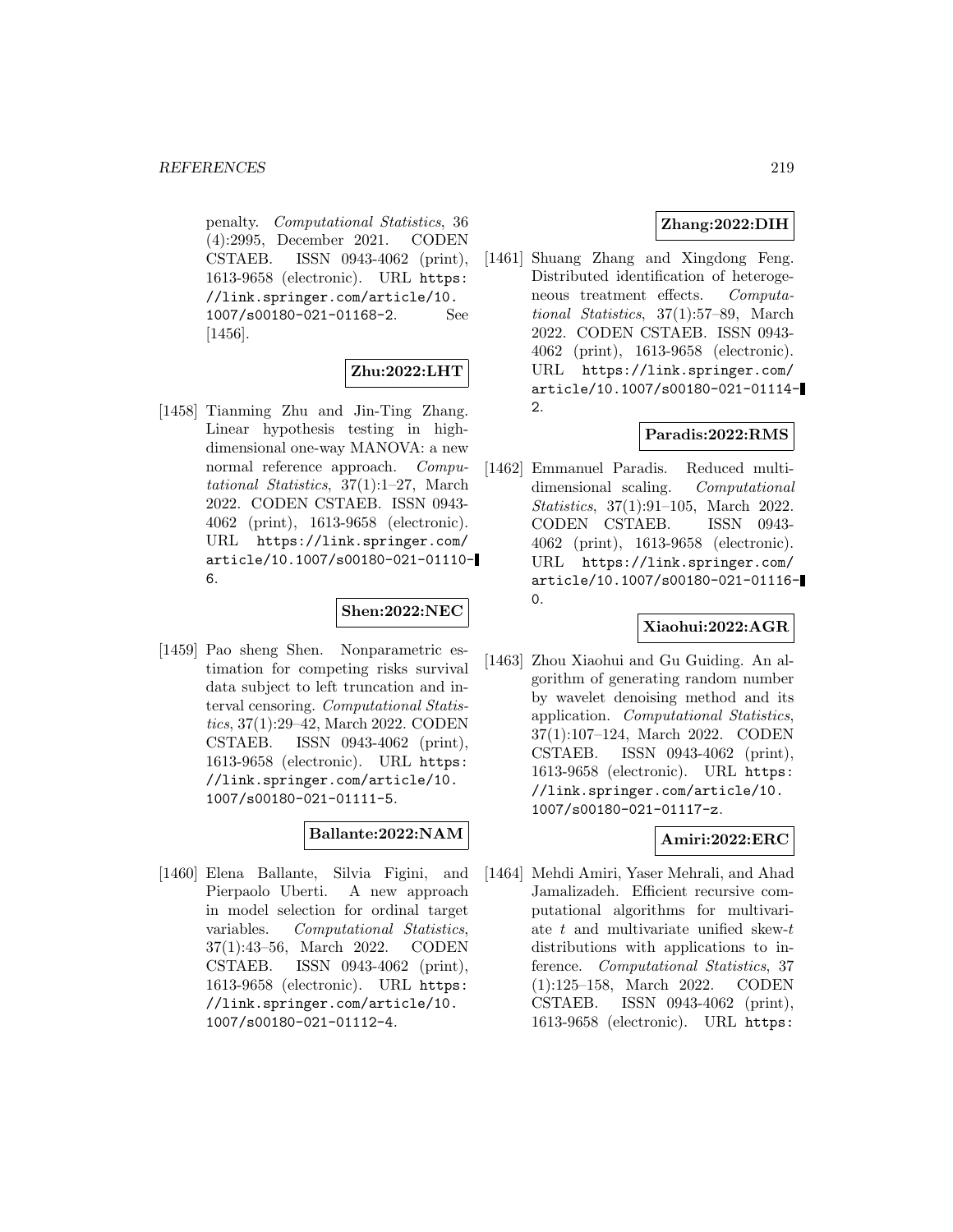//link.springer.com/article/10. 1007/s00180-021-01119-x.

#### **Genc:2022:NDR**

[1465] Murat Genç. A new double-regularized regression using Liu and lasso regularization. Computational Statistics, 37(1):159–227, March 2022. CODEN CSTAEB. ISSN 0943-4062 (print), 1613-9658 (electronic). URL https: //link.springer.com/article/10. 1007/s00180-021-01120-4.

## **Ramos-Guajardo:2022:HCM**

[1466] Ana Belén Ramos-Guajardo. A hierarchical clustering method for random intervals based on a similarity measure. Computational Statistics, 37 (1):229–261, March 2022. CODEN CSTAEB. ISSN 0943-4062 (print), 1613-9658 (electronic). URL https: //link.springer.com/article/10. 1007/s00180-021-01121-3.

### **Goel:2022:SIT**

[1467] Rajni Goel and Hare Krishna. Statistical inference for two Lindley populations under balanced joint progressive type-II censoring scheme. Computational Statistics, 37(1):263–286, March 2022. CODEN CSTAEB. ISSN 0943- 4062 (print), 1613-9658 (electronic). URL https://link.springer.com/ article/10.1007/s00180-021-01122-  $\mathcal{D}$ 

### **Li:2022:BGS**

[1468] Weibing Li and Thierry Chekouo. Bayesian group selection with non-local priors. Computational Statistics, 37 (1):287–302, March 2022. CODEN CSTAEB. ISSN 0943-4062 (print), 1613-9658 (electronic). URL https:

//link.springer.com/article/10. 1007/s00180-021-01115-1.

## **Ariyo:2022:SBM**

[1469] Oludare Samuel Ariyo and Matthew Adekunle Adeleke. Simultaneous Bayesian modelling of skew-normal longitudinal measurements with non-ignorable dropout. Computational Statistics, 37 (1):303–325, March 2022. CODEN CSTAEB. ISSN 0943-4062 (print), 1613-9658 (electronic). URL https: //link.springer.com/article/10. 1007/s00180-021-01118-y.

### **Chen:2022:BAP**

[1470] Zhiyong Chen and Jianbao Chen. Bayesian analysis of partially linear, single-index, spatial autoregressive models. Computational Statistics, 37(1):327–353, March 2022. CODEN CSTAEB. ISSN 0943-4062 (print), 1613-9658 (electronic). URL https: //link.springer.com/article/10. 1007/s00180-021-01123-1.

## **Rodrigues:2022:ECR**

[1471] Agatha Rodrigues, Pascal Kerschke, and Adriano Polpo. Estimation of component reliability from superposed renewal processes by means of latent variables. Computational Statistics, 37(1):355–379, March 2022. CODEN CSTAEB. ISSN 0943-4062 (print), 1613-9658 (electronic). URL https: //link.springer.com/article/10. 1007/s00180-021-01124-0. See correction [1472].

### **Rodrigues:2022:CEC**

[1472] Agatha Rodrigues, Pascal Kerschke, and Adriano Polpo. Correction to: Estimation of component reliability from superposed renewal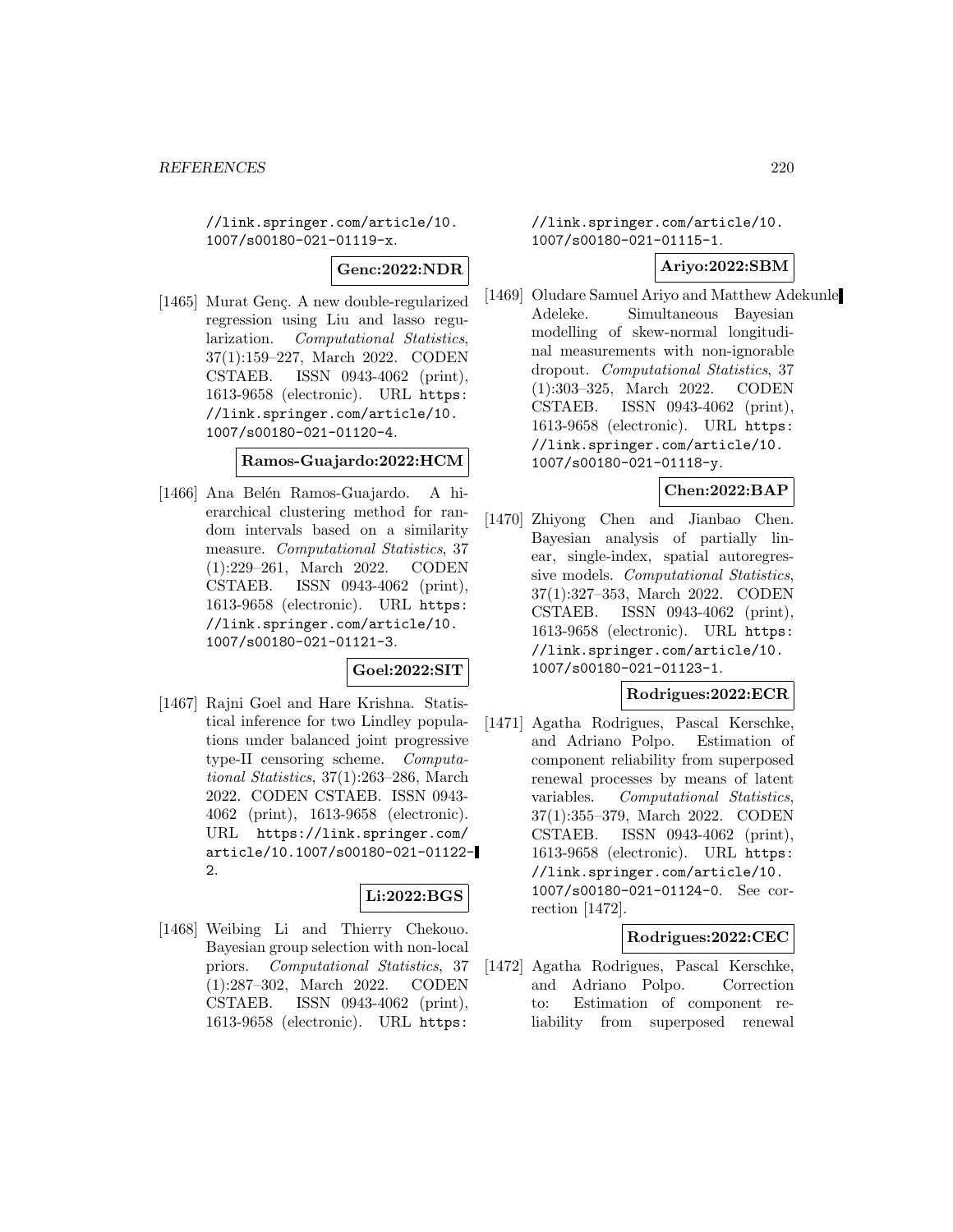processes by means of latent variables. Computational Statistics, 37 (1):381, March 2022. CODEN CSTAEB. ISSN 0943-4062 (print), 1613-9658 (electronic). URL https: //link.springer.com/article/10. 1007/s00180-021-01138-8. See [1471].

# **Wu:2022:SRK**

[1473] Yi Wu, Wei Yu, and Xuejun Wang. Strong representations of the Kaplan– Meier estimator and hazard estimator with censored widely orthant dependent data. Computational Statistics, 37(1):383–402, March 2022. CODEN CSTAEB. ISSN 0943-4062 (print), 1613-9658 (electronic). URL https: //link.springer.com/article/10. 1007/s00180-021-01125-z.

### **Allison:2022:DFG**

[1474] James Allison, Bojana Milosević, and Marius Smuts. Distribution-free goodness-of-fit tests for the Pareto distribution based on a characterization. Computational Statistics, 37 (1):403–418, March 2022. CODEN CSTAEB. ISSN 0943-4062 (print), 1613-9658 (electronic). URL https: //link.springer.com/article/10. 1007/s00180-021-01126-y.

### **Choi:2022:EPB**

[1475] Young-Geun Choi, Seunghwan Lee, and Donghyeon Yu. An efficient parallel block coordinate descent algorithm for large-scale precision matrix estimation using graphics processing units. Computational Statistics, 37 (1):419–443, March 2022. CODEN CSTAEB. ISSN 0943-4062 (print), 1613-9658 (electronic). URL https:

//link.springer.com/article/10. 1007/s00180-021-01127-x.

#### **Ferreira:2022:EDP**

[1476] Clécio da Silva Ferreira, Gilberto A. Paula, and Gustavo C. Lana. Estimation and diagnostic for partially linear models with first-order autoregressive skew-normal errors. Computational Statistics, 37(1):445–468, March 2022. CODEN CSTAEB. ISSN 0943- 4062 (print), 1613-9658 (electronic). URL https://link.springer.com/ article/10.1007/s00180-021-01130- 2.

# **Teimouri:2022:BRP**

[1477] Mahdi Teimouri. bccp: an R package for life-testing and survival analysis. Computational Statistics, 37 (1):469–489, March 2022. CODEN CSTAEB. ISSN 0943-4062 (print), 1613-9658 (electronic). URL https: //link.springer.com/article/10. 1007/s00180-021-01129-9.

### **Benedetti:2022:SAB**

[1478] Roberto Benedetti, Maria Michela Dickson, and Federica Piersimoni. A simulated annealing-based algorithm for selecting balanced samples. Computational Statistics, 37 (1):491–505, March 2022. CODEN CSTAEB. ISSN 0943-4062 (print), 1613-9658 (electronic). URL https: //link.springer.com/article/10. 1007/s00180-021-01113-3.

**Huang:2022:GFN**

[1479] Jian Huang, Yuling Jiao, and Xiliang Lu. GSDAR: a fast Newton algorithm for  $\ell_0$  regularized generalized linear models with statistical guarantee. Computational Statistics, 37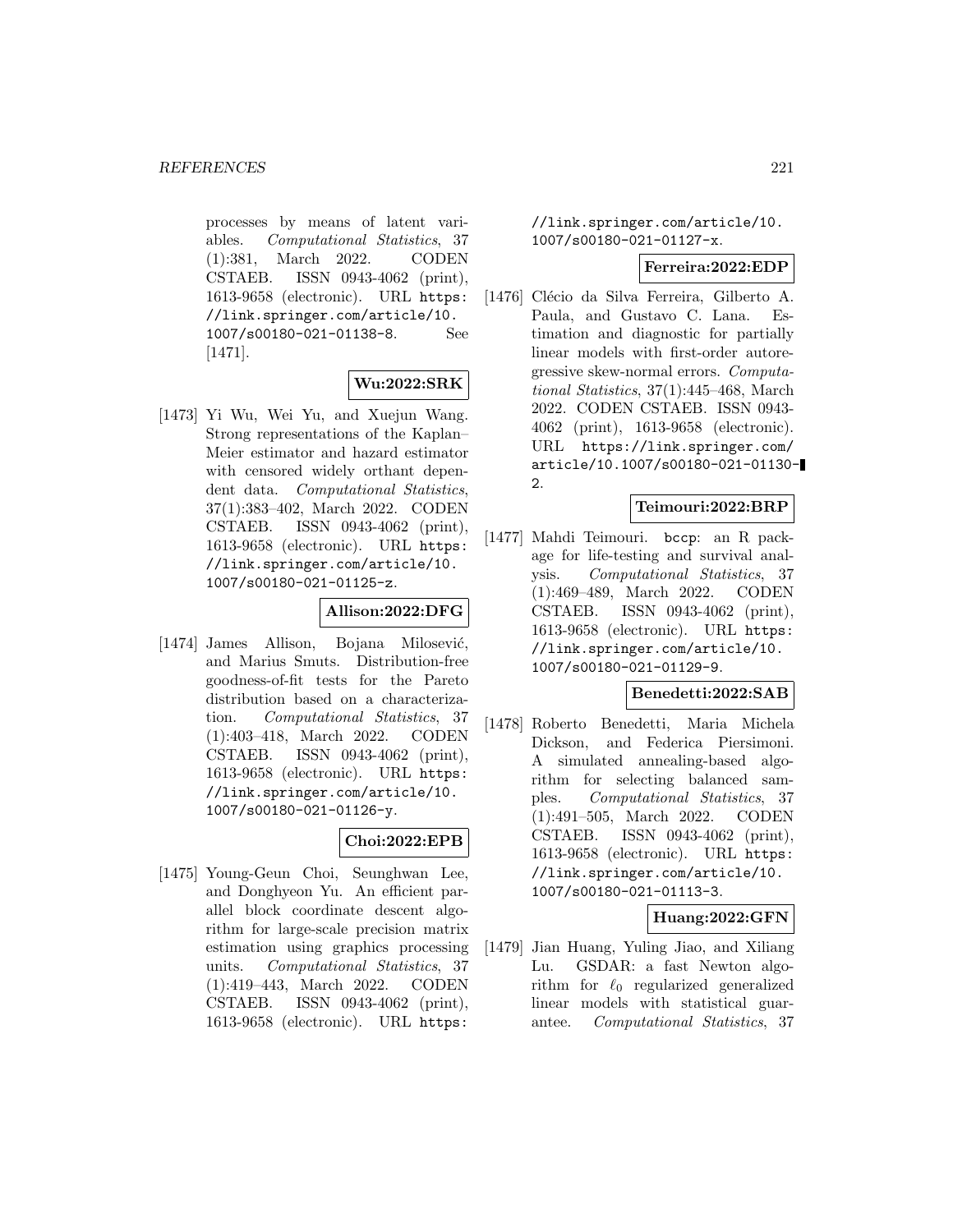(1):507–533, March 2022. CODEN CSTAEB. ISSN 0943-4062 (print), 1613-9658 (electronic). URL https: //link.springer.com/article/10. 1007/s00180-021-01098-z.

**AguiareOliveira:2022:DSU**

[1480] Hime Aguiar e Oliveira Jr. Deterministic sampling from uniform distributions with Sierpinski space-filling curves. Computational Statistics, 37 (1):535–549, March 2022. CODEN CSTAEB. ISSN 0943-4062 (print), 1613-9658 (electronic). URL https: //link.springer.com/article/10. 1007/s00180-021-01128-w.

### **Huang:2022:CSO**

[1481] Alan Huang, Lucas Sippel, and Thomas Fung. Consistent second-order discrete kernel smoothing using dispersed Conway–Maxwell–Poisson kernels. Computational Statistics, 37 (2):551–563, April 2022. CODEN CSTAEB. ISSN 0943-4062 (print), 1613-9658 (electronic). URL https: //link.springer.com/article/10. 1007/s00180-021-01144-w.

### **Zhang:2022:AES**

[1482] Shibin Zhang. Automatic estimation of spatial spectra via smoothing splines. Computational Statistics, 37(2):565–590, April 2022. CODEN CSTAEB. ISSN 0943-4062 (print), 1613-9658 (electronic). URL https: //link.springer.com/article/10. 1007/s00180-021-01141-z.

#### **Fan:2022:SFL**

[1483] Ruzong Fan and Hong-Bin Fang. Stochastic functional linear models and Malliavin calculus. Computational Statistics, 37(2):591–611, April

2022. CODEN CSTAEB. ISSN 0943- 4062 (print), 1613-9658 (electronic). URL https://link.springer.com/ article/10.1007/s00180-021-01142 y.

### **ONeill:2022:CHD**

[1484] Ben O'Neill. Computing highest density regions for continuous univariate distributions with known probability functions. Computational Statistics, 37(2):613–649, April 2022. CODEN CSTAEB. ISSN 0943-4062 (print), 1613-9658 (electronic). URL https: //link.springer.com/article/10. 1007/s00180-021-01133-z.

#### **Cappello:2022:CAS**

[1485] Claudia Cappello, Sandra De Iaco, and Monica Palma. Computational advances for spatio-temporal multivariate environmental models. Computational Statistics, 37(2):651–670, April 2022. CODEN CSTAEB. ISSN 0943- 4062 (print), 1613-9658 (electronic). URL https://link.springer.com/ article/10.1007/s00180-021-01132-  $\Omega$ .

### **Dvorak:2022:GTI**

[1486] Jirí Dvorák and Tomás Mrkvicka. Graphical tests of independence for general distributions. Computational Statistics, 37(2):671–699, April 2022. CODEN CSTAEB. ISSN 0943- 4062 (print), 1613-9658 (electronic). URL https://link.springer.com/ article/10.1007/s00180-021-01134 y.

### **Greengard:2022:FRS**

[1487] Philip Greengard, Andrew Gelman, and Aki Vehtari. A fast re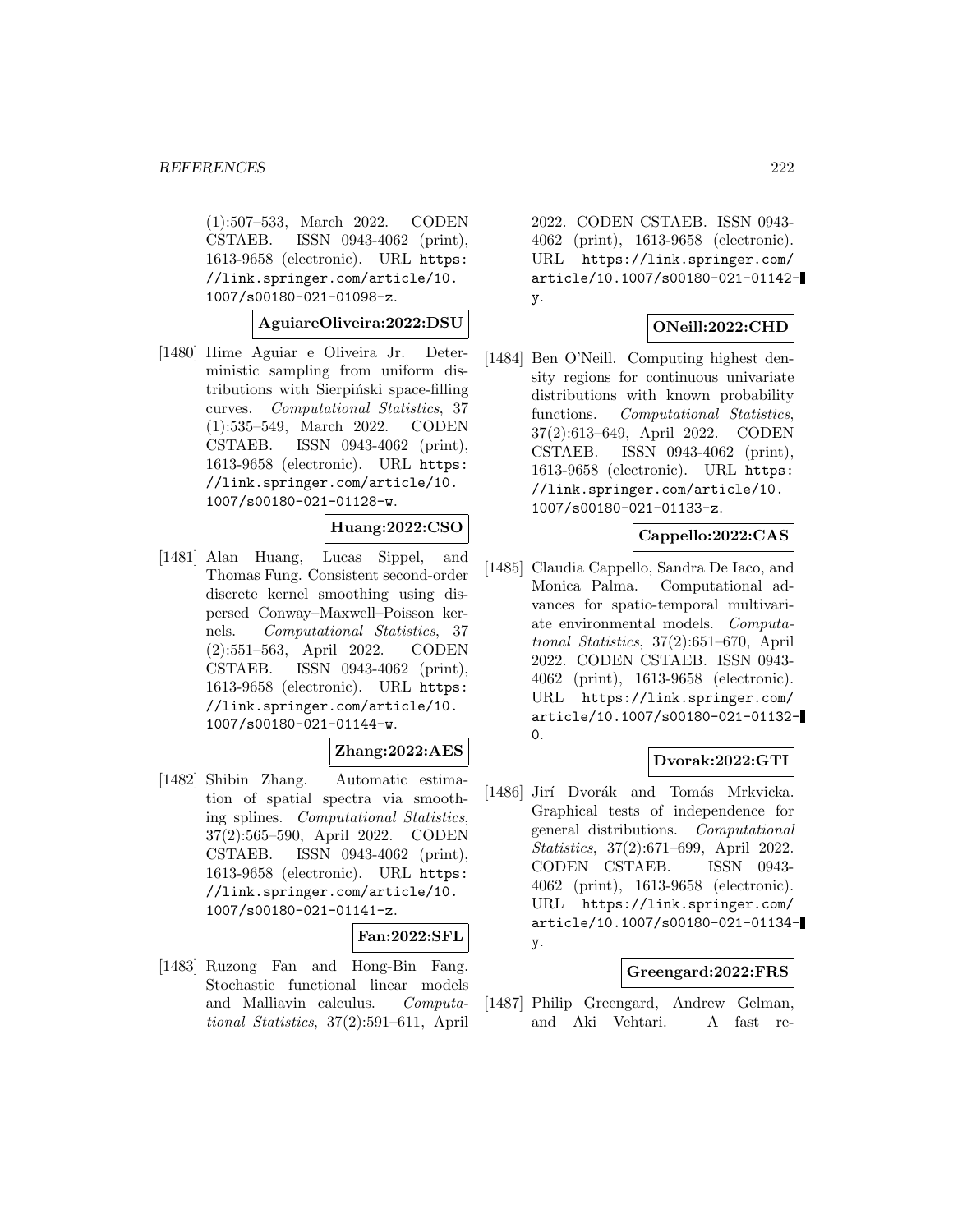gression via SVD and marginalization. Computational Statistics, 37 (2):701–720, April 2022. CODEN CSTAEB. ISSN 0943-4062 (print), 1613-9658 (electronic). URL https: //link.springer.com/article/10. 1007/s00180-021-01135-x.

**Du:2022:IES**

[1488] Yusong Du, Baoying Fan, and Baodian Wei. An improved exact sampling algorithm for the standard normal distribution. Computational Statistics, 37(2):721–737, April 2022. CODEN CSTAEB. ISSN 0943-4062 (print), 1613-9658 (electronic). URL https: //link.springer.com/article/10. 1007/s00180-021-01136-w.

# **Johnson:2022:PTM**

[1489] E. N. Johnson and S. J. Richter. Permutation tests for mixed paired and two-sample designs. Computational Statistics, 37(2):739–750, April 2022. CODEN CSTAEB. ISSN 0943- 4062 (print), 1613-9658 (electronic). URL https://link.springer.com/ article/10.1007/s00180-021-01137- 9.

## **Soutinho:2022:MCM**

[1490] Gustavo Soutinho and Luís Meira-Machado. Methods for checking the Markov condition in multi-state survival data. Computational Statistics, 37(2):751–780, April 2022. CODEN CSTAEB. ISSN 0943-4062 (print), 1613-9658 (electronic). URL https: //link.springer.com/article/10. 1007/s00180-021-01139-7.

# **Hasan:2022:MAB**

[1491] Mirza Nazmul Hasan and Roel Braekers. Modelling the association in bi-

variate survival data by using a Bernstein copula. Computational Statistics, 37(2):781–815, April 2022. CODEN CSTAEB. ISSN 0943-4062 (print), 1613-9658 (electronic). URL https: //link.springer.com/article/10. 1007/s00180-021-01154-8.

# **Kosovalic:2022:HEA**

[1492] Nemanja Kosovalić and Sandip Barui. A hard EM algorithm for prediction of the cured fraction in survival data. Computational Statistics, 37 (2):817–835, April 2022. CODEN CSTAEB. ISSN 0943-4062 (print), 1613-9658 (electronic). URL https: //link.springer.com/article/10. 1007/s00180-021-01140-0.

# **Das:2022:SPB**

[1493] Kiranmoy Das, Bhuvanesh Pareek, and Pulak Ghosh. A semi-parametric Bayesian dynamic hurdle model with an application to the health and retirement study. Computational Statistics, 37(2):837–863, April 2022. CODEN CSTAEB. ISSN 0943-4062 (print), 1613-9658 (electronic). URL https: //link.springer.com/article/10. 1007/s00180-021-01143-x.

# **Long:2022:MIG**

[1494] Quan Long. Multimodal information gain in Bayesian design of experiments. Computational Statistics, 37(2):865–885, April 2022. CODEN CSTAEB. ISSN 0943-4062 (print), 1613-9658 (electronic). URL https: //link.springer.com/article/10. 1007/s00180-021-01145-9.

# **Araya:2022:BIF**

[1495] Héctor Araya, Meryem Slaoui, and Soledad Torres. Bayesian inference